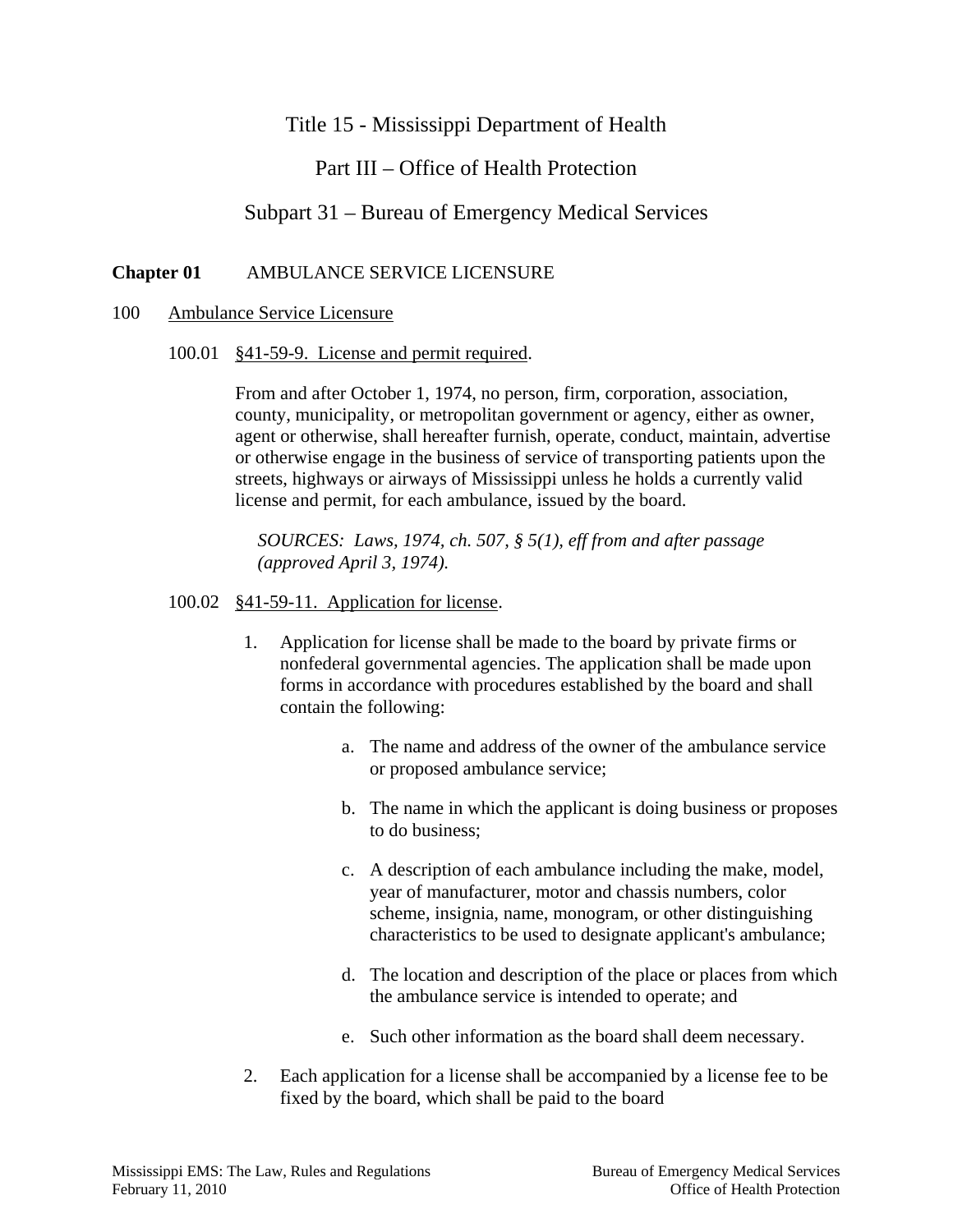*SOURCES: Laws, 1974, ch. 507, § 5(2); 1979, ch. 445, § 1; 1982, ch. 345, § 1; 1991, ch. 606, § 3, eff from and after July 1, 1991.* 

#### 100.03 §41-59-13. Issuance of license.

The board shall issue a license which shall be valid for a period of one (1) year when it determines that all the requirements of this chapter have been met.

*SOURCES: Laws, 1974, ch. 507, § 5(3), eff from and after passage (approved April 3, 1974).* 

#### Rules and Regulations

The Bureau of Emergency Medical Services (BEMS) licenses ambulance services by location and issues permits for each vehicle operated at the location licensed. Individual problems regarding licensure that arise are dealt with by the BEMS. If locations are used to intermittently station ambulance employees and vehicles, and do not serve as points of contact for public business or for deployment control/dispatch centers, licenses for those locations are not required. Ambulance service areas that extend through multiple and/or adjacent counties require an ambulance service license for each county within that area. In these instances, licensure is required though there may not be a fixed identifiable location in each county. BEMS may, at its discretion, allow for exceptions, i.e. when an ambulance service from a single control point provides coverage for only portions of counties that are adjacent, only one license is required.

- 1. A provider of ambulance service can be licensed by the Bureau of Emergency Medical Services as an ambulance service by request and by signing a completed application for service license (EMS Form 1). An inspection of premises must be made. A member of the BEMS staff will complete the EMS Form 1 due to the coding requirements of the form.
- 2. If it is determined that the provider meets all requirements, the BEMS staff member has the authority to grant a license at the time of inspection. The owner copy of EMS Form 1 shall serve as proof of service license until permanent document is received by owner. The license is valid for one (1) year from date of issuance. Any change of service ownership constitutes issuance of a new license and permit(s).
- 3. Applicants for ambulance service license must provide a roster of all employees including Medical First Responders, EMTs, EMS-Ds, dispatchers, RNs, and others if appropriate. This list must include stateissued certification and/or license numbers where applicable.
- 4. Applicant must submit one copy of the plan of medical control at least 30 days prior to service start date for approval by the BEMS staff and the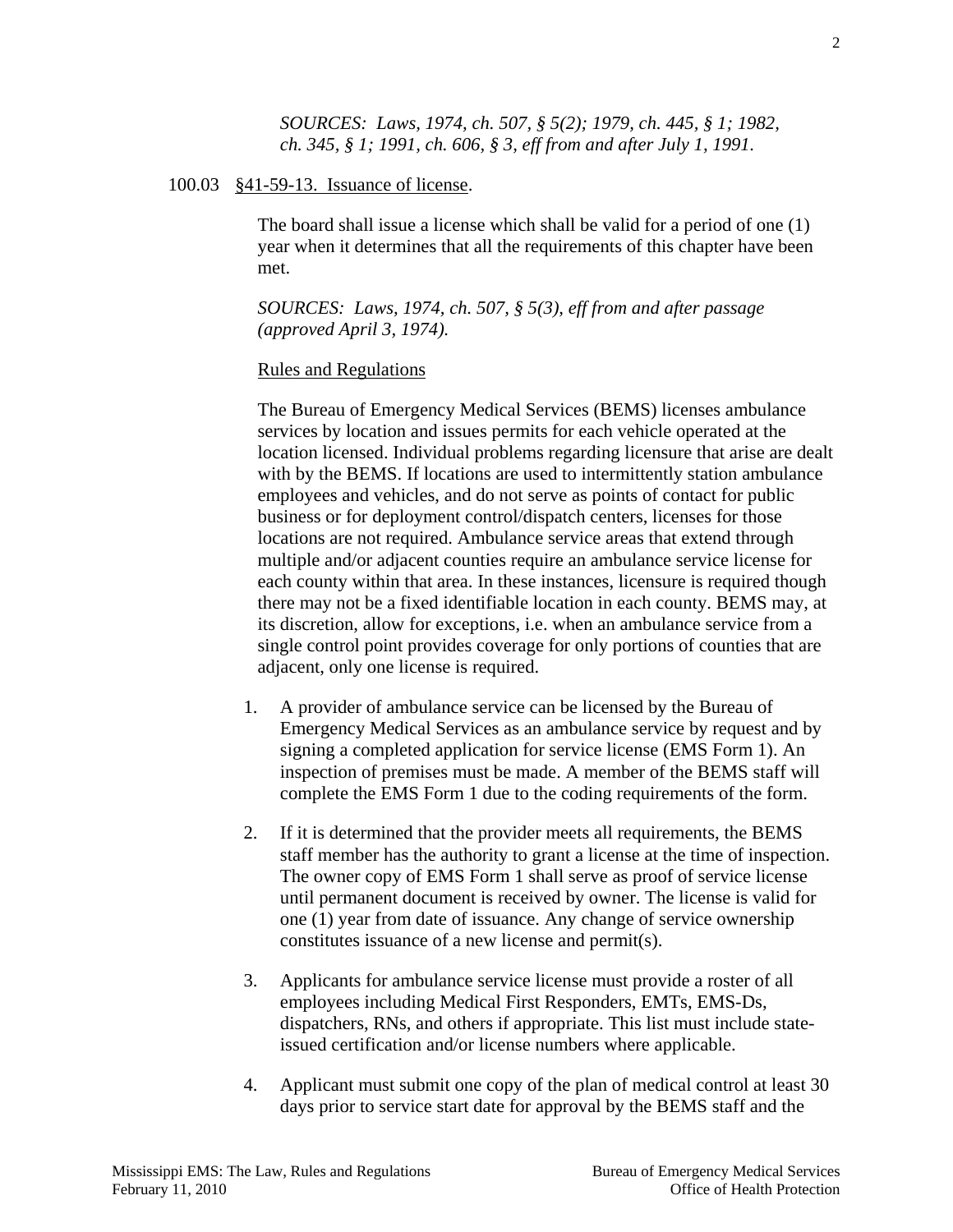State EMS Medical Director. The plan must include the patient destination criteria and treatment protocols for the trauma patient as delineated by the State Trauma Plan. All Medical Control Plans shall comply with the Mississippi State Trauma Plan as approved by the Mississippi State Department of Health, Bureau of Emergency Medical Services.

5. Plan must include the names of all off-line and on-line medical directors accompanied by credentials, proof of Mississippi physician licensure and controlled substances registration number. The Ambulance Service Medical Director must be approved by the State EMS Medical Director. In addition, controlled substances registration number and DEA required controlled substances registration certificate for non-hospital based paramedic services for the off-line medical director. Only the lead on-line medical director or each medical control hospital need be listed. Additionally the primary resource hospital and associate receiving hospital(s); description of methods of medical control; quality assurance and skill maintenance process must be included (See Appendix 1).

*NOTE: Revisions in the medical control plan must be submitted prior to implementation. At a minimum, medical control plans shall be resubmitted to BEMS every three (3) years for approval by the BEMS staff and the State EMS Medical Director.* 

- a. Applicant must provide a letter signed by the off-line medical director stating he/she approves the ambulance provider's protocols and understands his/her responsibilities as stated in Appendix 1 of this document. This statement may be on forms provided by BEMS.
- b. Applicant must provide evidence of 24-hour continuous service capabilities including back-up. Should also include staffing pattern and affiliations with non-transporting ALS services where applicable.
- c. Applicant must provide a description of its communications capabilities, however - minimally - the system must be capable of communicating with the primary resource hospital throughout its immediate area of response.\*
- d. 911 is the universal emergency phone number for public access of Emergency Medical Services in the State. Ambulance service providers shall only advertise 911 as their emergency number. Exception: If a municipality or county has not implemented 911, then for that area, a seven-digit phone number may be used. This exception must have prior approval in writing by the BEMS. It is the intent of this regulation that 911, the universal access number for EMS, be the only emergency number advertised to the public. Any advertisement of a non-emergency phone number must include a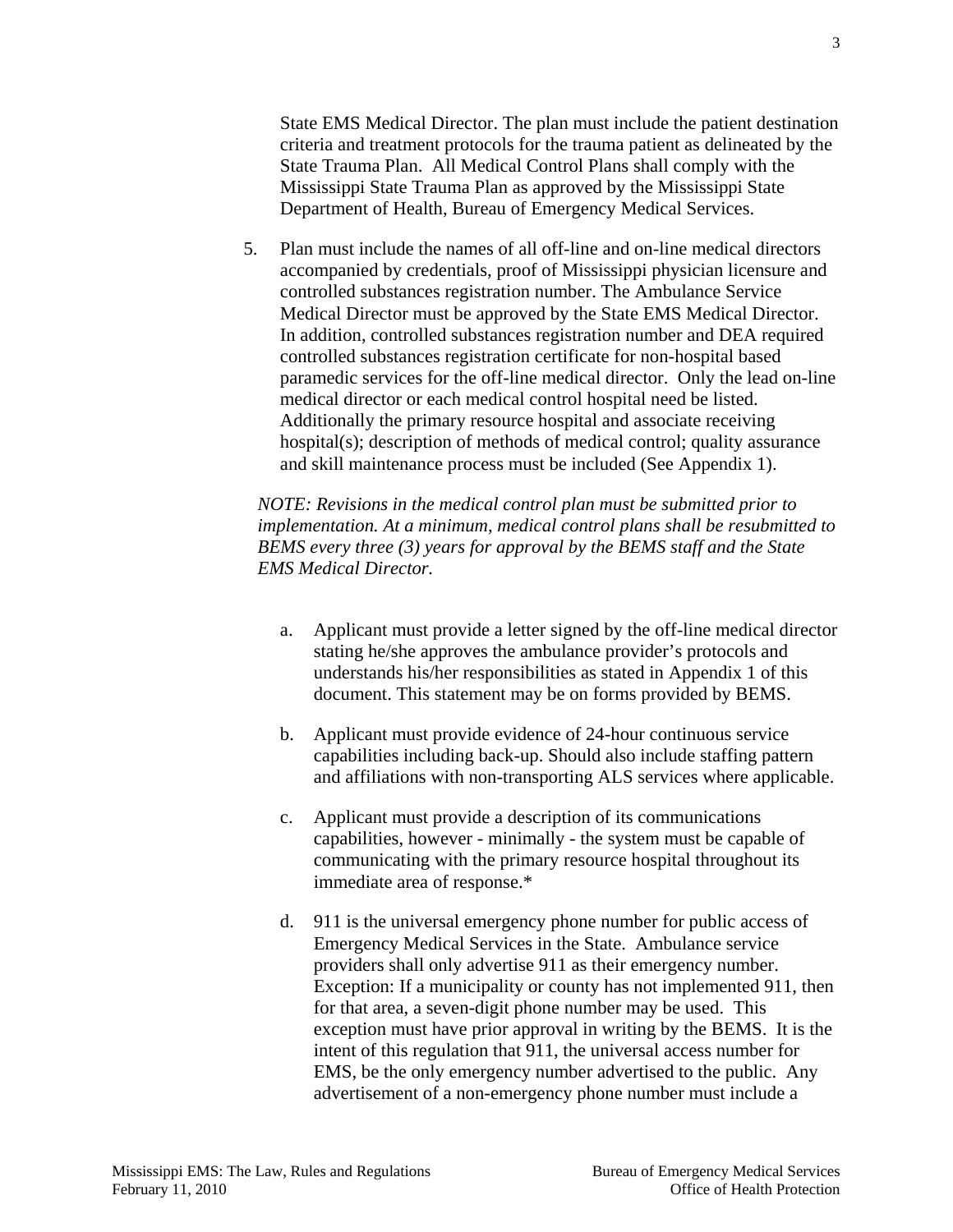prominent display of 911 or other BEMS approved emergency phone number.

*\*(Bio-medical telemetry is not required if so documented in the communications plan by the medical director).* 

*NOTE: Ambulance services shall submit Mississippi Uniform Accident Reports involving EMS permitted vehicles with license renewals* 

## 100.04 §41-59-15. Periodic inspections.

Subsequent to issuance of any license, the board shall cause to be inspected each ambulance service, including ambulances, equipment, personnel, records, premises and operational procedures whenever such inspection is deemed necessary, but in any event not less than two (2) times each year. The periodic inspection herein required shall be in addition to any other state or local safety or motor vehicle inspections required for ambulances or other motor vehicles provided by law or ordinance.

*SOURCES: Laws, 1974, ch. 507, § 5(4), eff from and after passage (approved April 3, 1974)* 

"It shall be a regulation of the State Board of Health that during the inspection of emergency and/or invalid vehicles the owner, or an employee of the particular ambulance company, be present during the inspection and where necessary be subject to demonstrating certain equipment items."

Policy for Administration

Inspections to insure compliance with the law will be made not less than two (2) times each year licensed and in most cases four (4) times.

## 100.05 §41-59-17. Suspension or revocation of license; renewal

- 1. The board is hereby authorized to suspend or revoke a license whenever it determines that the holder no longer meets the requirements prescribed for operating an ambulance service.
- 2. A license issued under this chapter may be renewed upon payment of a renewal fee to be fixed by the board, which shall be paid to the board. Renewal of any license issued under the provisions of this chapter shall require conformance with all the requirements of this chapter as upon original licensing.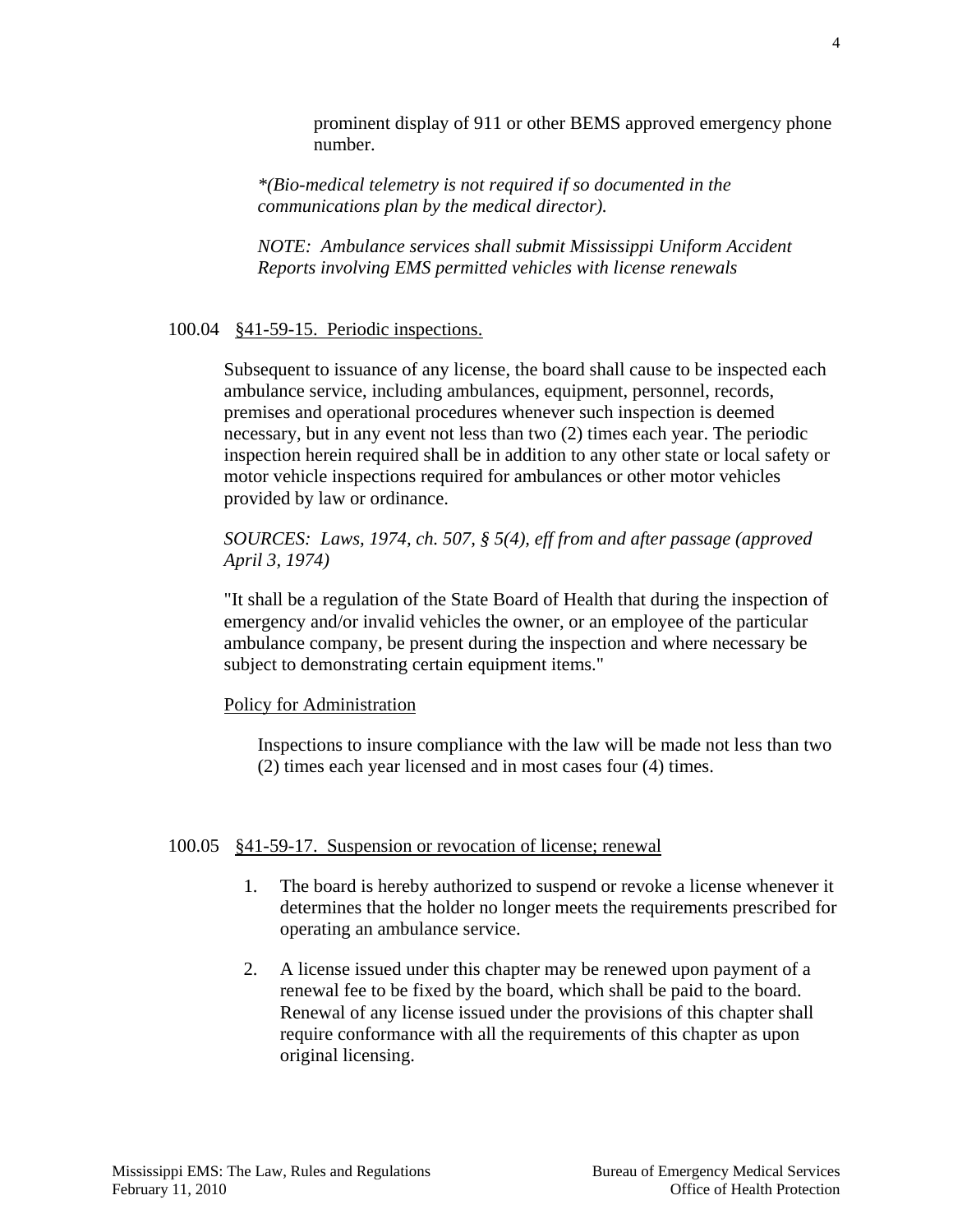*SOURCES: Laws, 1974, ch. 507, § 5(5, 6); 1979, ch. 445, § 2; 1982, ch. 345, § 2; 1991, ch. 606, § 4, eff from and after July 1, 1991.* 

- 3. No employer shall employ or permit any employee to perform any services for which a license/certificate or other authorization (as required by this act or by the rules and regulations promulgated pursuant to this act) unless and until the person possesses all the licenses, certificates or authorization that are so required.
- 4. No owner of a publicly or privately owned ambulance service shall permit the operation of the ambulance in emergency service unless the attendant on duty therein possesses evidence of that specialized training as is necessary to insure that the attendant or operator is competent to care for the sick or injured persons, according to their degree of illness or injury, who may be transported by the ambulance, as set forth in the emergency medical training and education standards for emergency medical service personnel established by the State Department of Health, Bureau of EMS.
- 5. The owner/manager or medical director of each publicly or privately owned ambulance service shall immediately inform the State Department of Health, Bureau of EMS of the termination or other disciplinary action taken against an employee because of the misuse of alcohol, narcotics, other controlled substances, or any failure to comply with an employer's request for testing.
- 6. A Mississippi licensed ambulance service shall comply with the Mississippi State Trauma Plan as approved by the Mississippi State Department of Health, Bureau of Emergency Medical Services. Licensed service must follow the respective region's patient destination criteria and treatment protocols for the trauma patient as delineated by the State Trauma Plan.
- 7. Other common grounds for suspension or revocation are for example, but not limited to:
	- a. Lack of State certified EMT attending patient.
	- b. Lack of driver with valid driver's license and state EMS driver certification.
	- c. Lack of proper equipment required by law.
	- d. Not adhering to sanitation of vehicle and equipment requirements.
	- e. Failure to adhere to record keeping or reporting requirements required by BEMS.
	- f. Failure to maintain proper insurance required by law.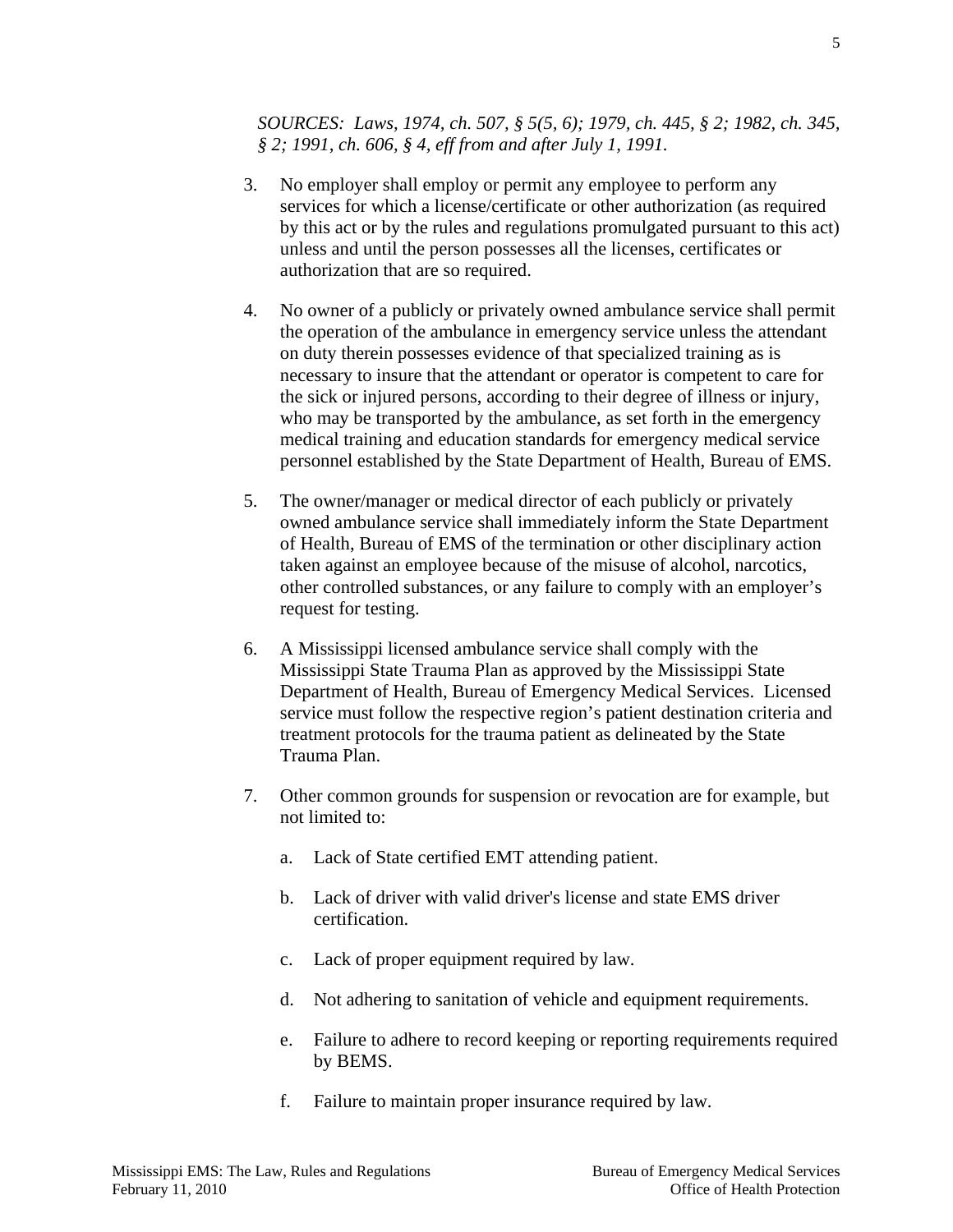- 8. A license can be temporarily suspended or revoked by any staff member of the BEMS at time of violation, and will be followed up by a letter of temporary suspension or revocation. This letter will be certified, return receipt requested. This action may be taken with just cause in an effort to protect the public. Within five days from the time of temporary suspension or revocation, BEMS may extend the suspension, reinstate or revoke the license.
- 9. The owner, manager or medical director of each publicly or privately owned ambulance service shall inform the State Department of Health, Bureau of EMS of the termination of service in a licensed county or defined service area no less than 30 days prior to ceasing operations. This communication should also be sent by the owner, manager or medical director of each publicly or privately owned ambulance service to related parties and local governmental entities such as, but not limited to, emergencies management agency, local healthcare facilities, and the public via mass media.

### Other Information

The right to appeal process is discussed in section 41-59-49.

## 101 OWNERSHIP CHANGES

- 101.01 §41-59-19. Changes of ownership.
	- 1. The board is authorized to provide for procedures to be utilized in acting on changes of ownership in accordance with regulations established by the board.
	- 2. The owner, manager or medical director of each publicly or privately owned ambulance service shall inform the State Department of Health, Bureau of EMS of the termination of service in a licensed county or defined service area no less than 30 days prior to ceasing operations. This communication should also be sent by the owner, manager or medical director of each publicly or privately owned ambulance service to related parties and local governmental entities such as, but not limited to, emergencies management agency, local healthcare facilities, and the public via mass media.

*SOURCES: Laws, 1974, ch. 507, § 5(7), eff from and after passage (approved April 3, 1974).* 

Policy and Administration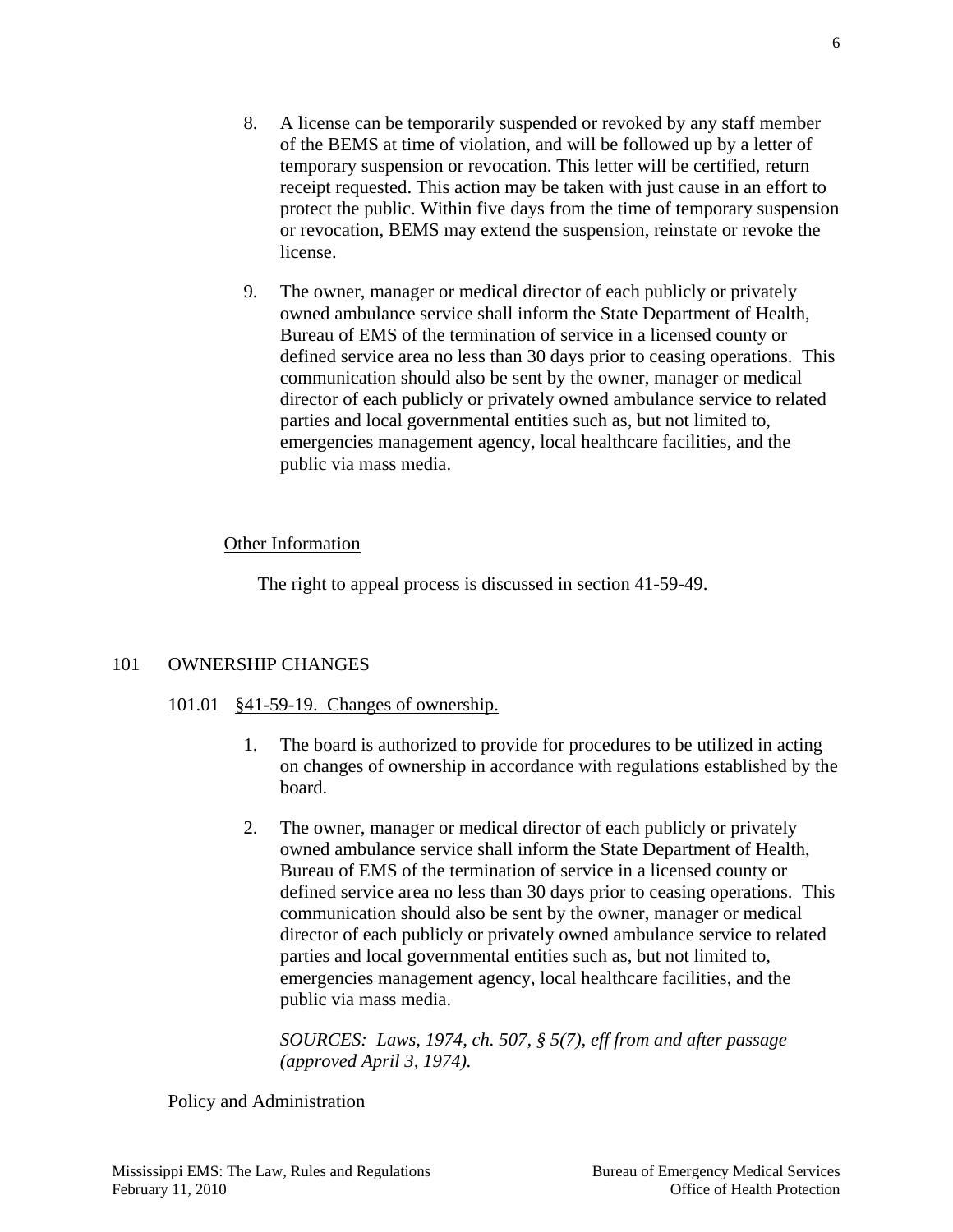Any change of ownership or location voids original license and permit(s). Such changes constitute issuance of new service license and permit(s). (Application process must be initiated and completed by the new owner).

#### 102 CONFORMANCE WITH LOCAL LAWS

#### 102.01 §41-59-21. Licensee to conform with local laws or regulations.

1. The issuance of a license shall not be construed to authorize any person, firm, corporation or association to provide ambulance services or to operate any ambulance not in conformity with any ordinance or regulation enacted by any county, municipality or special purpose district or authority.

*SOURCES: Laws, 1974, ch. 507, § 5(8), eff from and after passage (approved April 3, 1974).* 

#### 103 PERMITS, ALL VEHICLES

- 103.01 §41-59-23. Ambulance permit.
	- 1. Before a vehicle can be operated as an ambulance, its licensed owner must apply for and receive an ambulance permit issued by the board for such vehicle. Application shall be made upon forms and according to procedures established by the board. Each application for an ambulance permit shall be accompanied by a permit fee to be fixed by the board, which shall be paid to the board. Prior to issuing an original or renewal permit for an ambulance, the vehicle for which the permit is issued shall be inspected and a determination made that the vehicle meets all requirements as to vehicle design, sanitation, construction, medical equipment and supplies set forth in this chapter and regulations promulgated by the board. Permits issued for ambulance shall be valid for a period not to exceed one (1) year.
	- 2. The board is hereby authorized to suspend or revoke an ambulance permit any time it determines that the vehicle and/or its equipment no longer meets the requirements specified by this chapter and regulations promulgated by the board.
	- 3. The board may issue temporary permits valid for a period not to exceed ninety (90) days for ambulances not meeting required standards when it determines the public interest will thereby be served.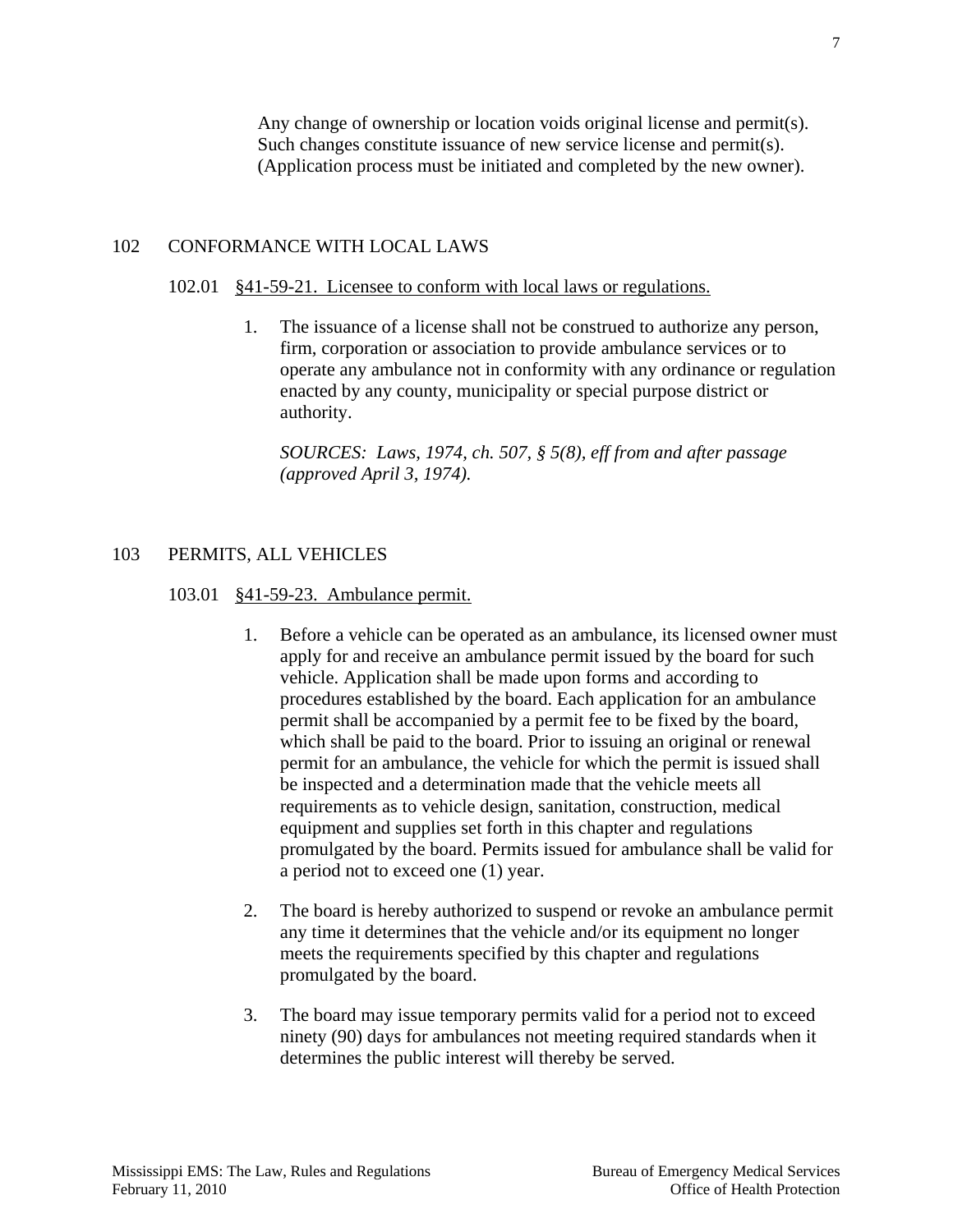- 4. When a permit has been issued for an ambulance as specified herein, the ambulance records relating to maintenance and operation of such ambulance shall be open to inspection by a duly authorized representative of the board during normal working hours.
- 5. An ambulance permit issued under this chapter may be renewed upon payment of a renewal fee to be fixed by the board, which shall be paid to the board. Renewal of any ambulance permit issued under the provisions of this chapter shall require conformance with all requirements of this chapter.

*SOURCES: Laws, 1974, ch. 507, § 6; 1979, Ch. 445, § 3; 1982, ch. 345, Section 3; 1991, ch. 606, Section 5, eff from and after July 1, 1991.* 

#### Policy for Administration

- 1. Permits are issued by the BEMS to a licensed ambulance service after an inspection of the vehicles and equipment has been completed and a determination made by BEMS that all requirements have been met.
- 2. Permits issued shall expire concurrently with the service license.
- 3. An EMS Form 2 must be filled out by BEMS and signed by the owner or his designated representative.
- 4. BEMS may give permission for vehicle operation at the time of inspection if judgment is made that the vehicle meets all requirements. The owner copy of EMS Form 2 shall serve as proof of permit until permanent document is received by owner.
- 5. All permits for vehicles are issued by licensed location. If, at any time, a vehicle is permanently moved to a new location a new inspection must be made and a new permit issued in accordance with the service license for the new location.
- 6. Common grounds for suspension or revocation of vehicle permit are, for example:
	- a. Improper or lack of essential required equipment, design and construction standards
	- b. Sanitary requirements not maintained
	- c. Lack of properly certified personnel in rear of vehicle when patient is present or lack of properly qualified driver
	- d. Failure to maintain insurance as required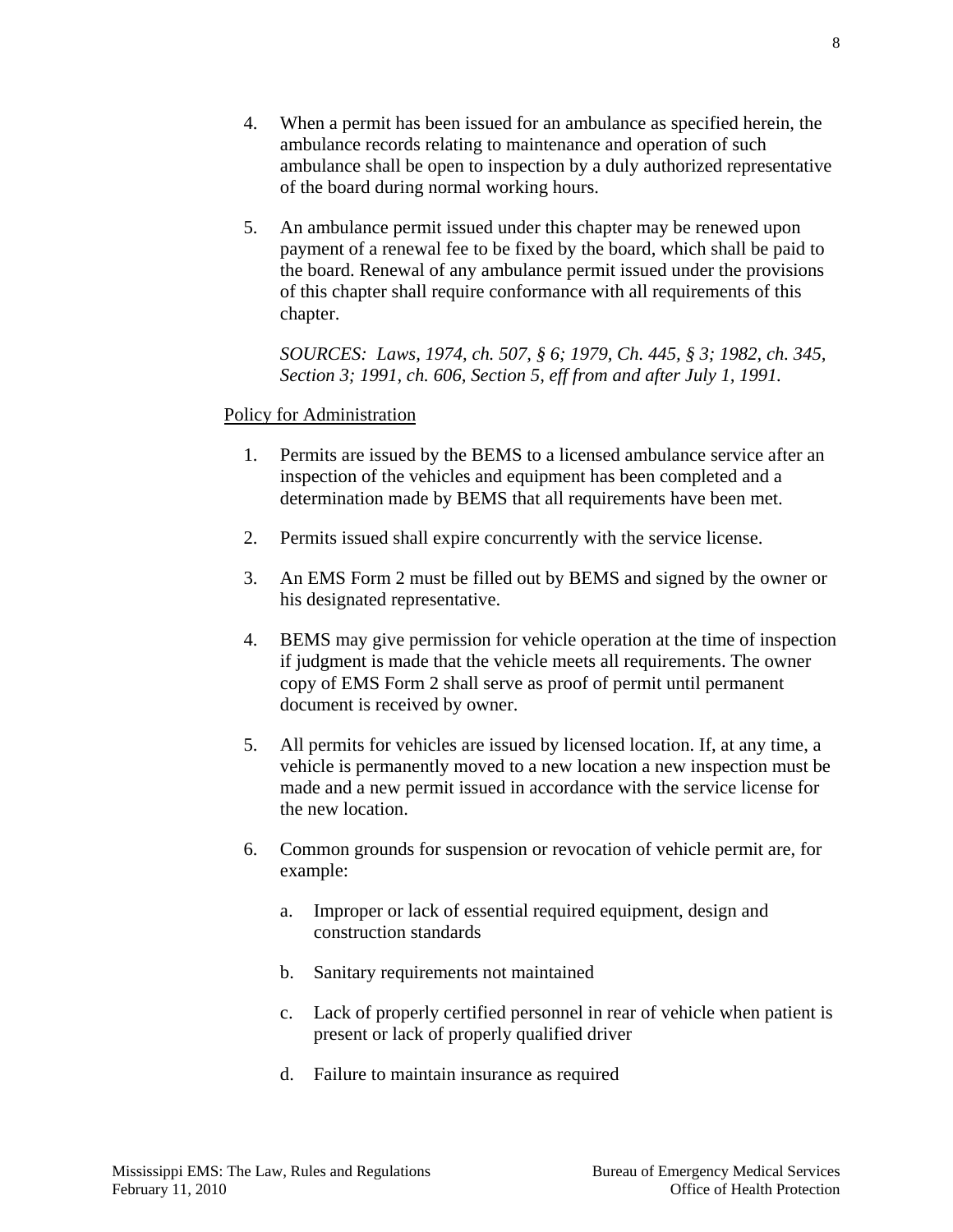- e. Change in location of vehicle
- f. Failure to carry BEMS issued permit card on vehicle
- 7. Common grounds for issuance of temporary permit (limited to 90 days) are for example:
	- a. Minor equipment items missing, but to be replaced within a reasonable time period.
	- b. Permitted vehicle is under repair and a replacement vehicle, meeting standards, is needed on a temporary basis.

## 104 VEHICLE STANDARDS

## 104.01 §41-59-25. Standards for ambulance vehicles.

- 1. Standards for the design, construction, equipment, sanitation and maintenance of ambulance vehicles shall be developed by the board with the advice of the advisory council. Each standard may be revised as deemed necessary by the board when it determines, with the advice of the advisory council that such will be in the public interest. However, standards for design and construction shall not take effect until July 1, 1979; and such standards when promulgated shall substantially conform to any pertinent recommendations and criteria established by the American College of Surgeons and the National Academy of Sciences, and shall be based on a norm that the ambulance shall be sufficient in size to transport one (1) litter patient and an emergency medical technician with space around the patient to permit a technician to administer life supporting treatment to at least one (1) patient during transit.
- 2. On or after July 1, 1975, each ambulance shall have basic equipment determined essential by the board with the advice of the advisory council.
- 3. Standards governing the sanitation and maintenance of ambulance vehicles shall require that the interior of the vehicle and the equipment therein be maintained in a manner that is safe, sanitary, and in good working order at all times.
- 4. Standards for the design, construction, equipment and maintenance of special use EMS vehicles shall be developed by the board with advice of the advisory council.

*SOURCES: Laws, 1974, ch. 507, § 7(1-3); 1991, ch. 482, § 2, eff from and after July 1, 1991.*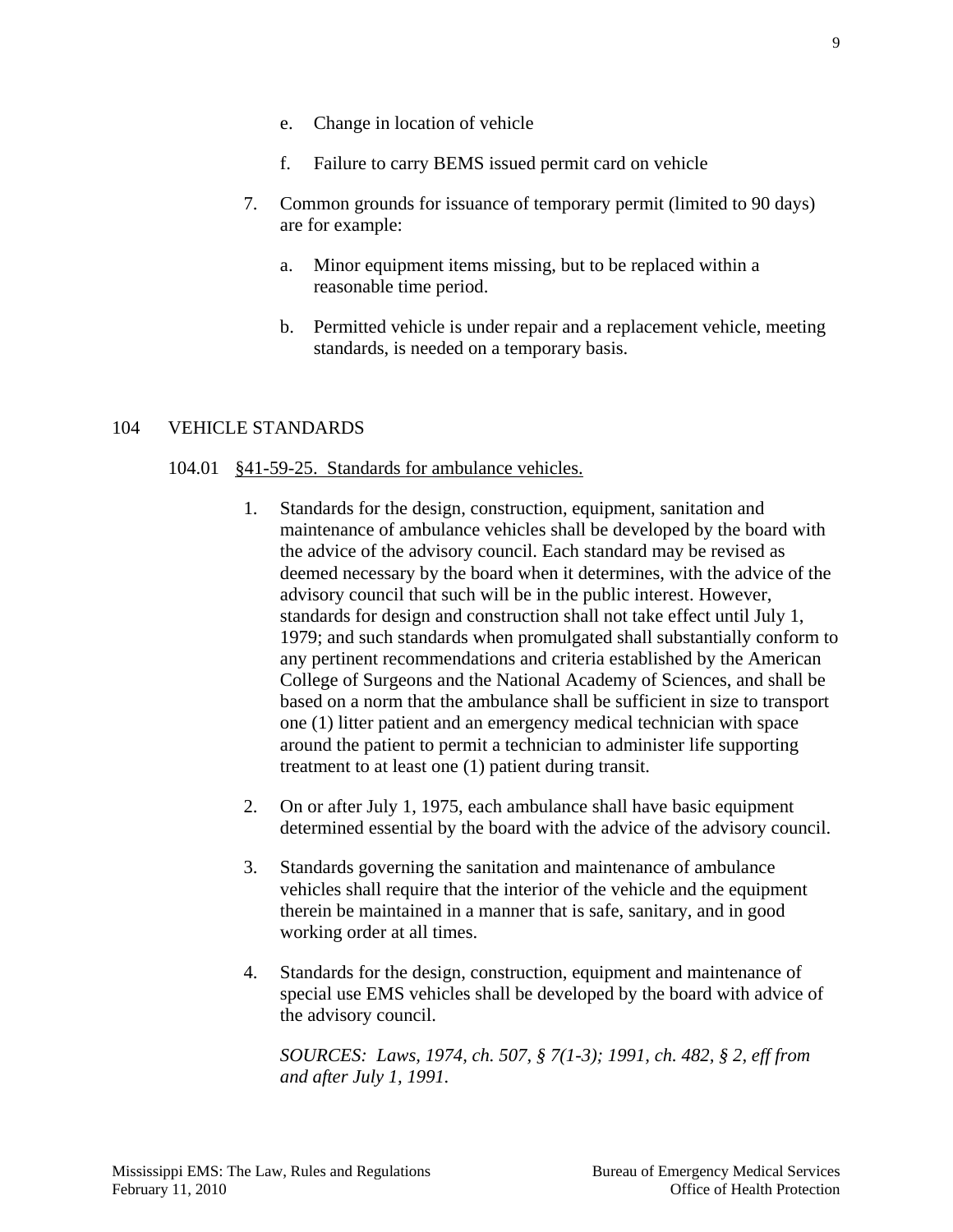*Cross references -Definition of authorized emergency vehicles, see § 63-3- 103. Lights required on emergency vehicles, see § 63-7-19*.

## Rules and Regulations

- 1. Standards for the design, construction and equipment of ambulance vehicles.
- 2. All new ambulance vehicles, before being issued an original ambulance permit as authorized by Mississippi Code 41-59-23, shall conform to current Federal Specification `Star-of-Life Ambulance' as published by the General Services Administration, Specification Section. Ambulances that were constructed prior to the implementation of the current Federal Specifications shall conform to the applicable Federal Specifications that were in effect at the time of original construction. The following are exceptions and additions:
- 3. Height
	- a. Overall height of the ambulance at curb weight shall not exceed 110 inches, excluding roof-mounted light bars and communications accessories.
- 4. Color Paint and Finish
	- a. The exterior color of the ambulance shall be basically white in combination with a solid uninterrupted orange stripe and blue lettering and emblems. The band (stripe) of orange not less than 6 inches wide, nor more than 14 inches wide shall encircle the entire ambulance body configuration at the belt line below the lowest edge of cab windows but may exclude the front of the hood panel. (The orange stripe may be edged/pin striped in black or blue.) This solid (single) band, when viewed horizontally, shall appear as a stripe near parallel to the road. When vinyl orange stripes are used rather than paint, it is acceptable to interrupt the strip at the corners of the vehicle to allow the vinyl to mold appropriately.
- 5. Additional lettering and markings are allowed in, above and below the stripe, however, these markings shall not completely traverse or interrupt the stripe at any point.
- 6. The name of the ambulance company shall be printed in minimum 4 inch high letters of highly visible contrasting color on each side of the ambulance or on the doors.
- 7. Letters, words, phrases, or designs suggesting special services, i.e., advanced life support, etc., shall be allowed provided such specialty services are in fact available in the vehicle at all times when in operation.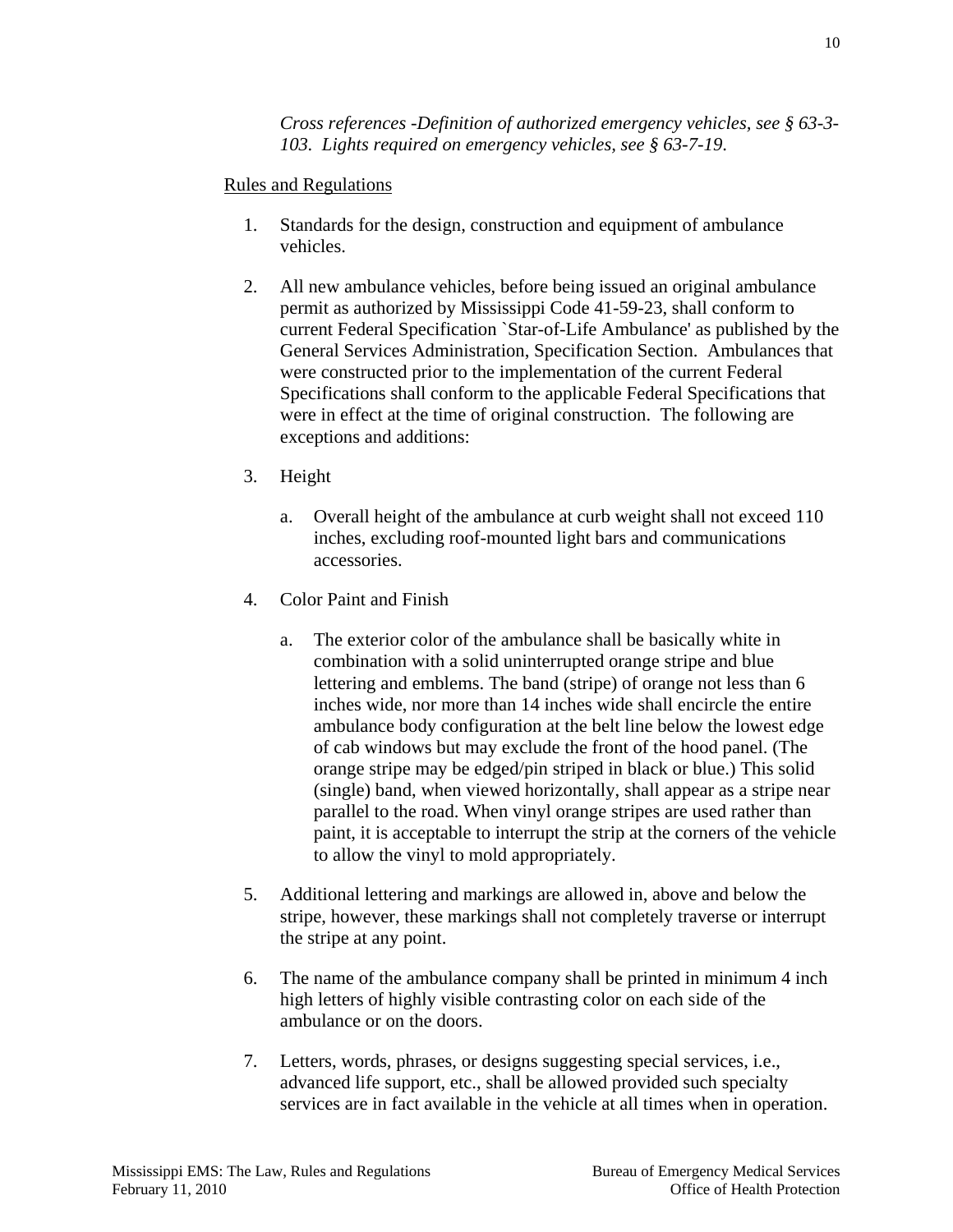- 8. If the construction and design of an ambulance prohibits the placement of the ambulance (reverse) decal on the front hood, it shall be an acceptable exemption. BEMS shall have the authority to grant exceptions to requirements for color, paint, finish and essential equipment for certain transport capable vehicles that are used exclusively for special situations, i.e. neonatal transport.
- 9. The BEMS shall have the authority to grant exceptions to requirements for color, paint, finish, and essential equipment for certain transport capable vehicles that are used exclusively for special situations, i.e. neonatal transport, etc. If the special needs of the patient-types for these special use vehicles are not met by the standards required in these regulations, the vehicles shall be exempt from said regulations and instead should be equipped with essential equipment needed to manage the individual patient types.
- 10. Suction aspirator system
	- a. Shall be electrically powered. Shall provide a free airflow of at least 30 lpm at the distal end of the connected patient hose. It shall achieve a vacuum of at least 300 mmHG (11.8 inches) within 4 seconds after the suction tube is clamped closed.
- 11. Portable suction aspirator
	- a. The unit will be self-contained, portable, battery operated, suction apparatus with wide-bore tubing. Gas powered or manual, portable suction aspirators may be substituted for battery operated suction units provided that they meet same operational standards.
- 12. Two-way (mobile) radio equipment
	- a. One two-way radio (155.340 MHZ) or acceptable alternative that is compatible or interoperable for communication on radio frequency 155.340.
- 13. Standard mandatory miscellaneous equipment
	- a. Unless otherwise precluded elsewhere in this specification, each ambulance shall be equipped with, but not limited to, the following:
		- i. Fire extinguisher: one, ABC dry chemical, multi-purpose (Halon, C02) minimum 5 pound unit in a quick-release bracket mounted in the patient compartment.
		- ii. Hazardous Material Reference Guide.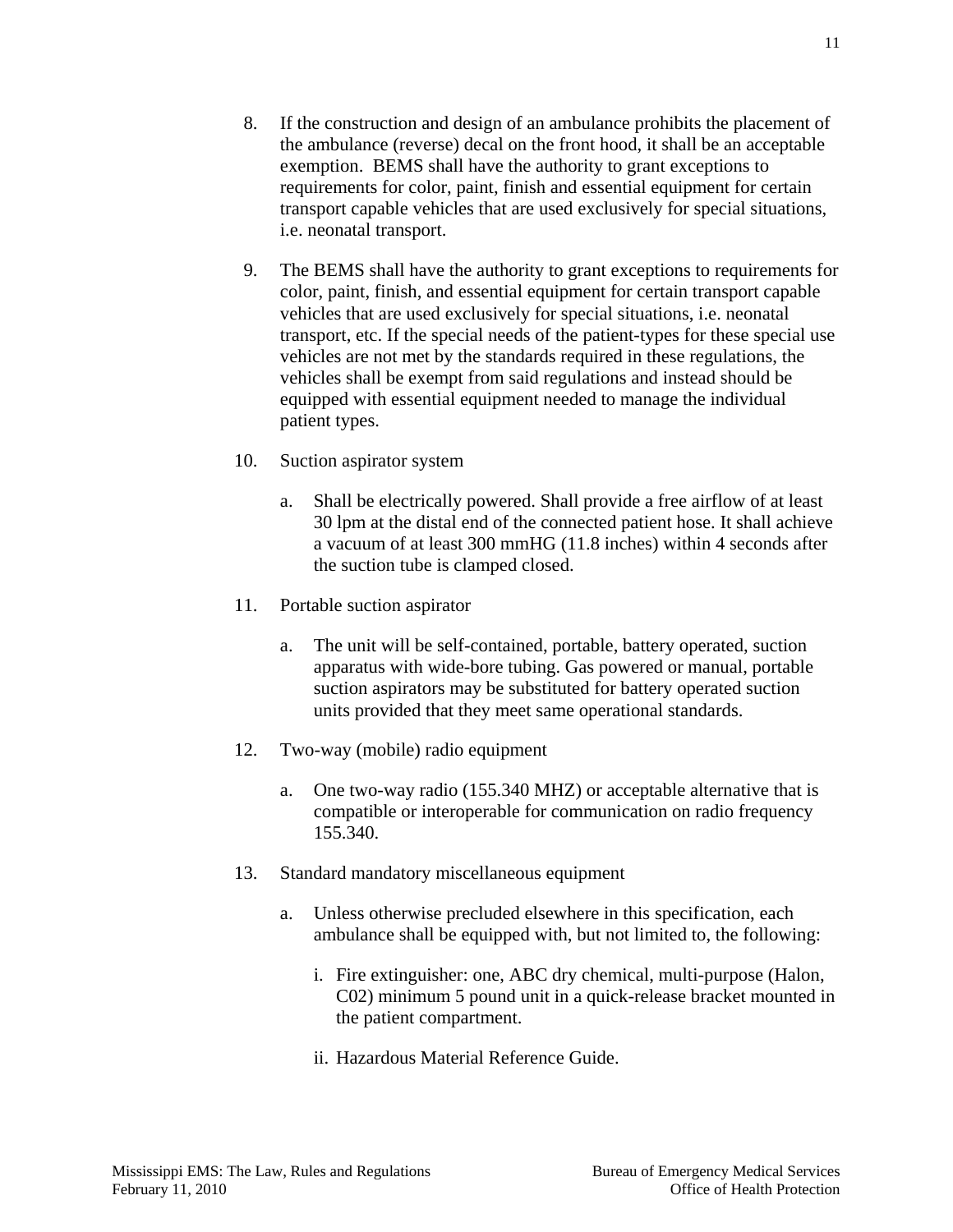- iii.Reflective Safety wear for each crewmember (must meet or exceed ANSI/ISEA performance class II or III).
- 14. Medical, surgical, and bio-medical equipment
	- a. When specified, the ambulance shall be equipped with, but not limited to, the following:
	- b. One stretcher for primary patient as specified in current Federal Specifications for ambulances, dimensions as per KKK-A-1822.
	- c. 3 strap type restraining devices (chest, hip, knee, and shoulder) attached to stretcher. Straps shall not be less than two inches wide, nylon, and consist of quick release buckles.
	- d. Portable and fixed oxygen equipment with variable flow regulator capable of delivering 15 lpm in calibrated increments. Cylinder must contain 300 psi of medical grade 02 at a minimum.
	- e. Three oxygen masks, adult. (Non-rebreathing face mask)
	- f. One oxygen mask, child. (Non-rebreathing face mask)
	- g. One oxygen mask, infant.
	- h. Three oxygen bi-pronged nasal cannulas.
	- i. One oxygen bi-pronged nasal cannula pediatric.
	- j. One mouth-to-mask artificial ventilation device with supplemental oxygen inlet port with one-way valve, i.e., "pocket mask", etc.
	- k. Bag Valve Mask (manual resuscitator) hand operated, self reexpanding bag, adult (>1000 ml), without pop-off valve, with oxygen reservoir capable of delivering 80-100 percent oxygen.
	- l. Bag Valve Mask (manual resuscitator) hand operated, self reexpanding bag, pediatric (450-750 ml), without pop-off valve, with oxygen reservoir capable of delivering 80-100 percent oxygen.
	- m. Bag Valve Mask (manual resuscitator) hand operated, self reexpanding bag, infant, without pop-off valve, with oxygen reservoir capable of delivering 80-100 percent oxygen.
	- n. Bag Valve Mask (manual resuscitator) hand operated, self reexpanding bag, neonate, without pop-off valve, with oxygen reservoir capable of delivering 80-100 percent oxygen. May substitute infant bag and utilize neonate specific mask.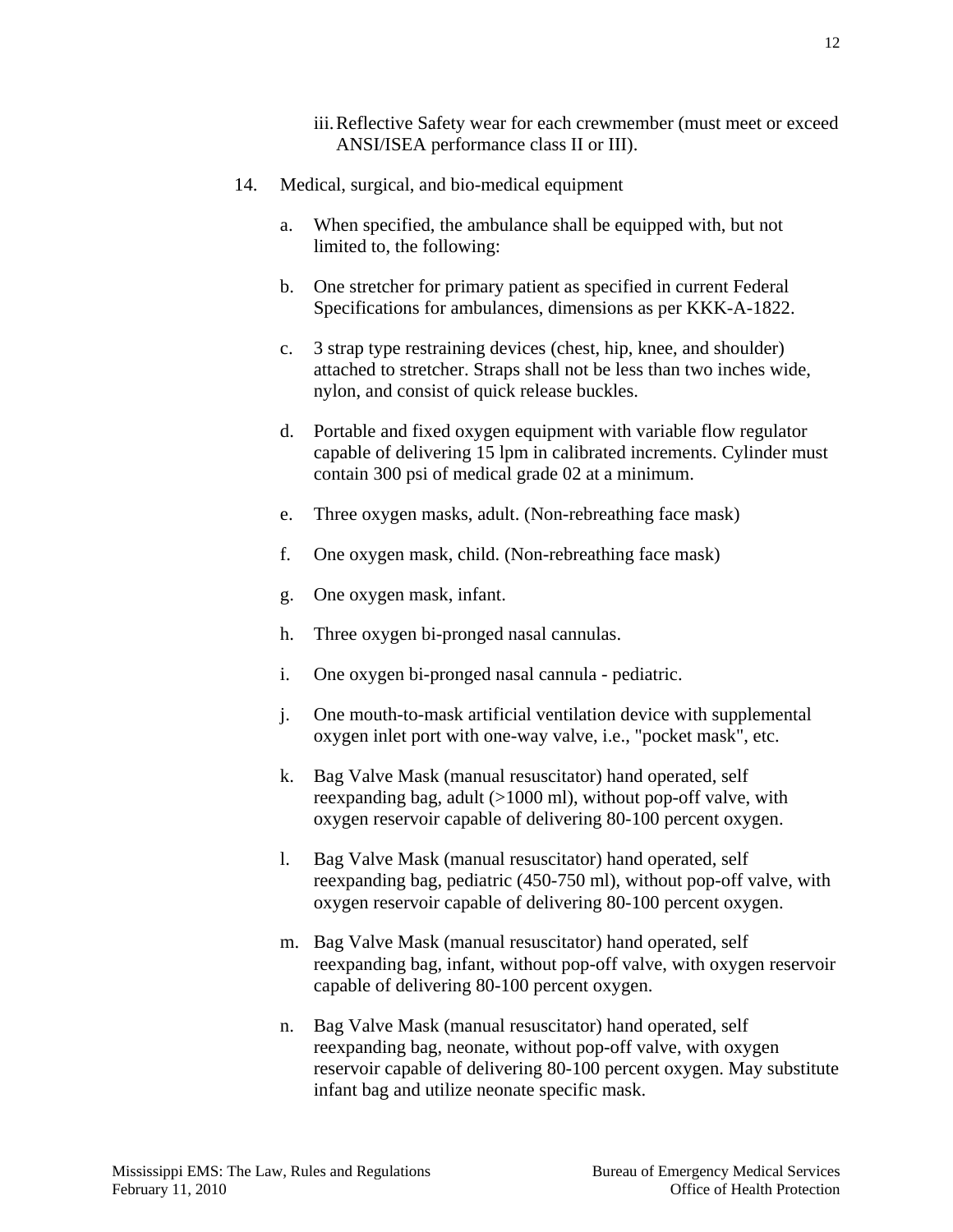- o. Two adult oropharyngeal airways, one each sizes 4-5.
- p. Two child oropharyngeal airways, one each sizes 2-3.
- q. Two infant oropharyngeal airways, one each sizes 0-1.
- *r.* One adult nasopharyngeal airway 28-36 fr. or 7.0-9.0 mm.
- *s.* One child nasopharyngeal airway 20-26 fr. or 5.0-6.0 mm.
- t. Lubricating jelly (water soluable).
- u. One bite stick.
- v. Six large, sterile, individually wrapped, trauma dressings (minimal six 8" x 10"). Must include one ABD pad, 10"x12" or larger.
- w. Twelve sterile, individually wrapped (or in two's), dressings 4" x 4".
- x. Three soft roller bandages, 4" or larger.
- y. Three triangular bandages or commercial arm slings.
- z. Adhesive tape
	- i. Various sizes (including 1" and 2") hypoallergenic
	- ii. Various sizes (including 1" and 2") adhesive
- aa. Arterial Tourniquet
- bb. One pair heavy bandage or EMT shears for cutting clothing, belts and boots.
- cc. Cold Packs
- dd. One sterile, occlusive dressing or equivalent, 3" x 8" or larger.

ee. Cervical Collars; minimum one rigid for children ages 2 years or older; one each child and adult sizes (small, medium, large). Other available sizes are recommended.

*NOTE: Two adjustable, rigid collars may be substituted for items* ee*.* 

- ee. One lower extremity traction splint, limb-support slings, padded ankle hitch, padded pelvic support, traction strap.
- ff. Assorted sized extremity immobilization devices which will provide for immobilization of joint above and joint below fracture and rigid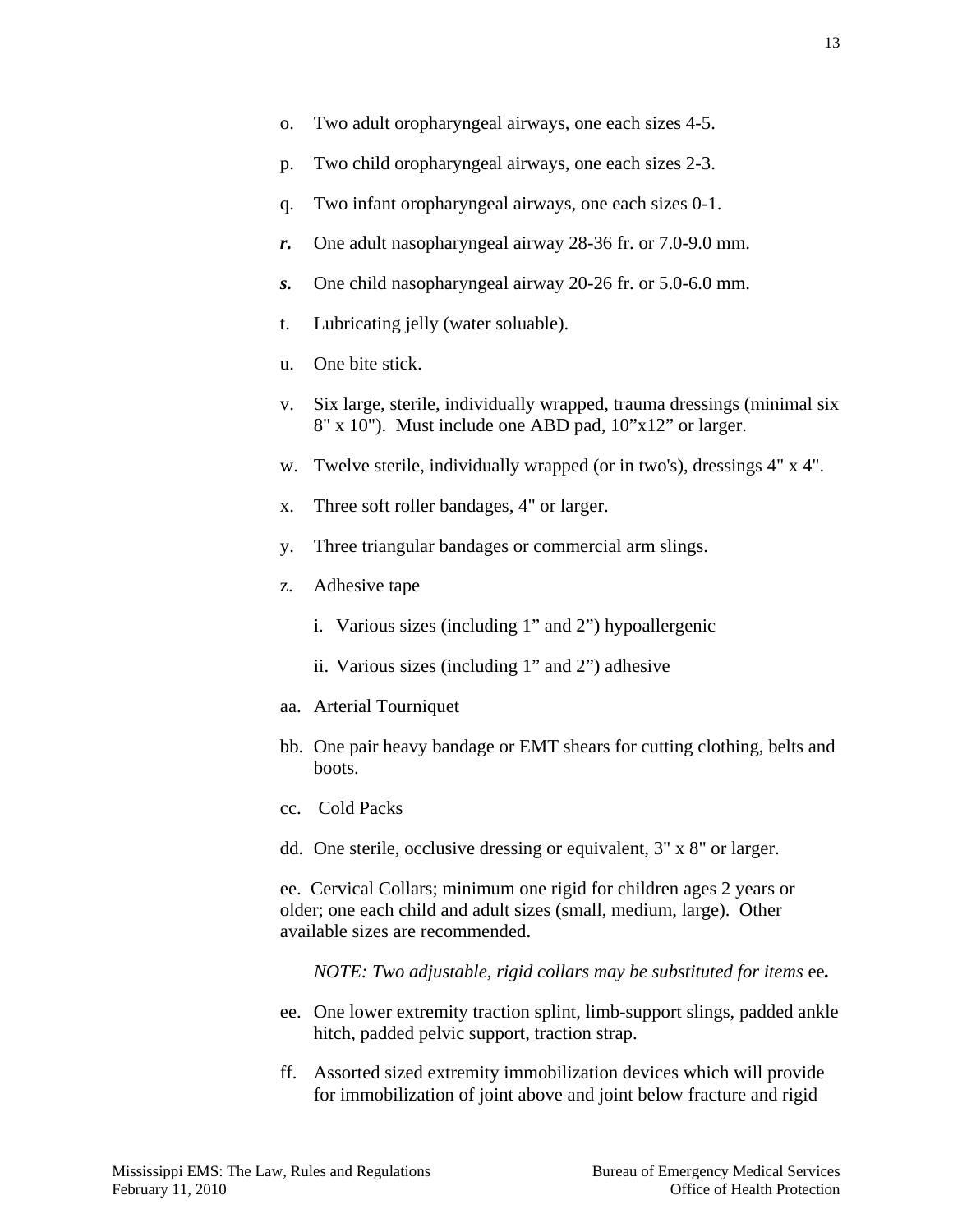support and be appropriate material (cardboard, metal, pneumatic, wood, plastic, etc.). Sizes shall be appropriate for adult and pediatric patients.

- gg. One short spine board with accessories or commercial equivalent (KED, Kansas Board, etc.).
- hh. Two long spine boards multi-use impervious to blood and body fluid or single use disposable - with accessories. (Radiolucent preferred.)
- ii. One folding stretcher as specified in current Federal Specifications for Ambulances, style 3 (folding legs optional) or a combination stretcher chair designed to permit a patient to be carried on stairways and/or through narrow areas.
- jj. Head Immobilization Device multi-use impervious to blood and body fluid or single use disposable .
- kk. Two sterile or clean burn sheets (packaged and stored separately from other linens).
- ll. Six clean sheets (2 on cot and 4 spare).
- mm. Three pillow cases (1 on pillow and 2 spare).
- nn. Two blankets.
- oo. Towels.
- pp. Triage tags. Color code must be (from top to bottom) black (deceased), red (immediate), yellow (delayed), and green (minor). White for worried well, etc. is optional.
- qq. One sterile OB kit.
- rr. One Sphygmomanometer (adult with regular and large size cuffs).
- ss. One Sphygmomanometer (pediatric).
- tt. One length based tape or appropriate reference material for pediatric equipment sizing and drug dosing based on estimated or known weight.
- uu. One stethoscope.
- vv. One roll aluminum foil or silver swaddler (enough to cover newborn).

ww.Infant blood pressure cuff with aneroid gauge.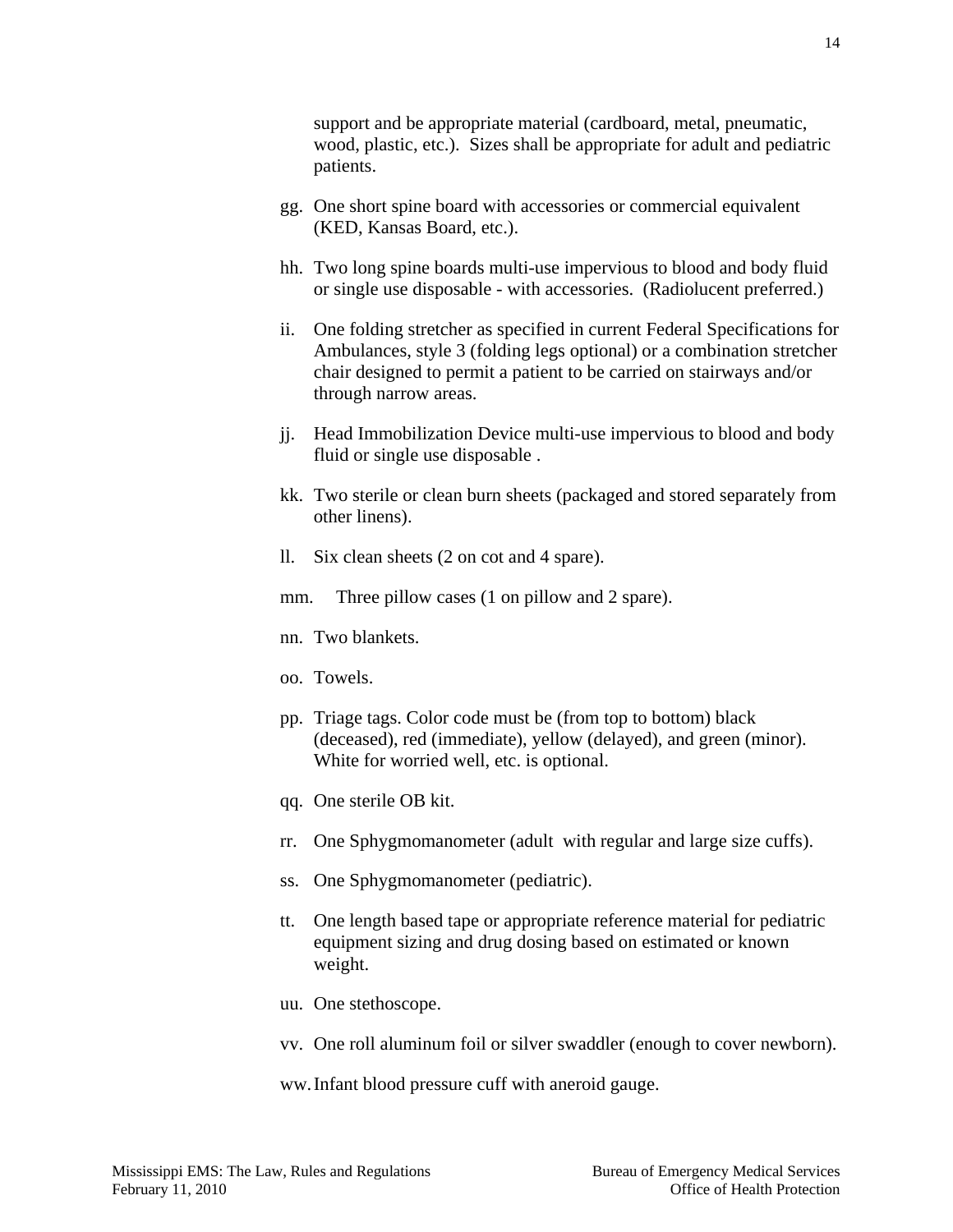- yy. Two liters sterile water for irrigation. One liter shall be sterile saline solution for irrigation. May be packaged in bottles or bags. Unbroken seal required.
- zz. One container of water for purging fixed suction device.
- aaa. One container of water for purging portable suction devices.
- bbb.One 15g. glucose or other commercial derivative for oral administration.

ccc. 50g. activated charcoal.

15. Infectious disease precaution materials

NOTE: Latex-free equipment should be available.

- a. Disposable latex gloves (6 pair). Gloves shall meet NFPA 1999 requirements.
- b. Disposable goggles and masks (2 pair) or face shields (4)
- c. Impervious gown or apron (2) and 2 pair shoe covers.
- d. Respiratory protection (i.e. N95 or N100 mask) (2)
- e. Disinfectant for hands (waterless hand cleanser, commercial antimicrobial. May be towelette, spray or liquid.) and equipment.
- f. Sharps container (see OSHA regulations in Appendix 8) one each fixed and portable.
- g. Two leakproof plastic bags for contaminated or biohazard waste.
- h. Two disposable rigid non-metallic suction tips with wide-bore inside diameter of at least 18 fr.
- i. Two of each size sterile disposable suction catheters
	- i. (2 each 5-6 fr.)
	- ii. (2 each 8-10 fr.)
	- iii. (2 each 14-18 fr.)
- j. One bedpan, one urinal, and one at least two emesis basins or bags or commercial equivalent.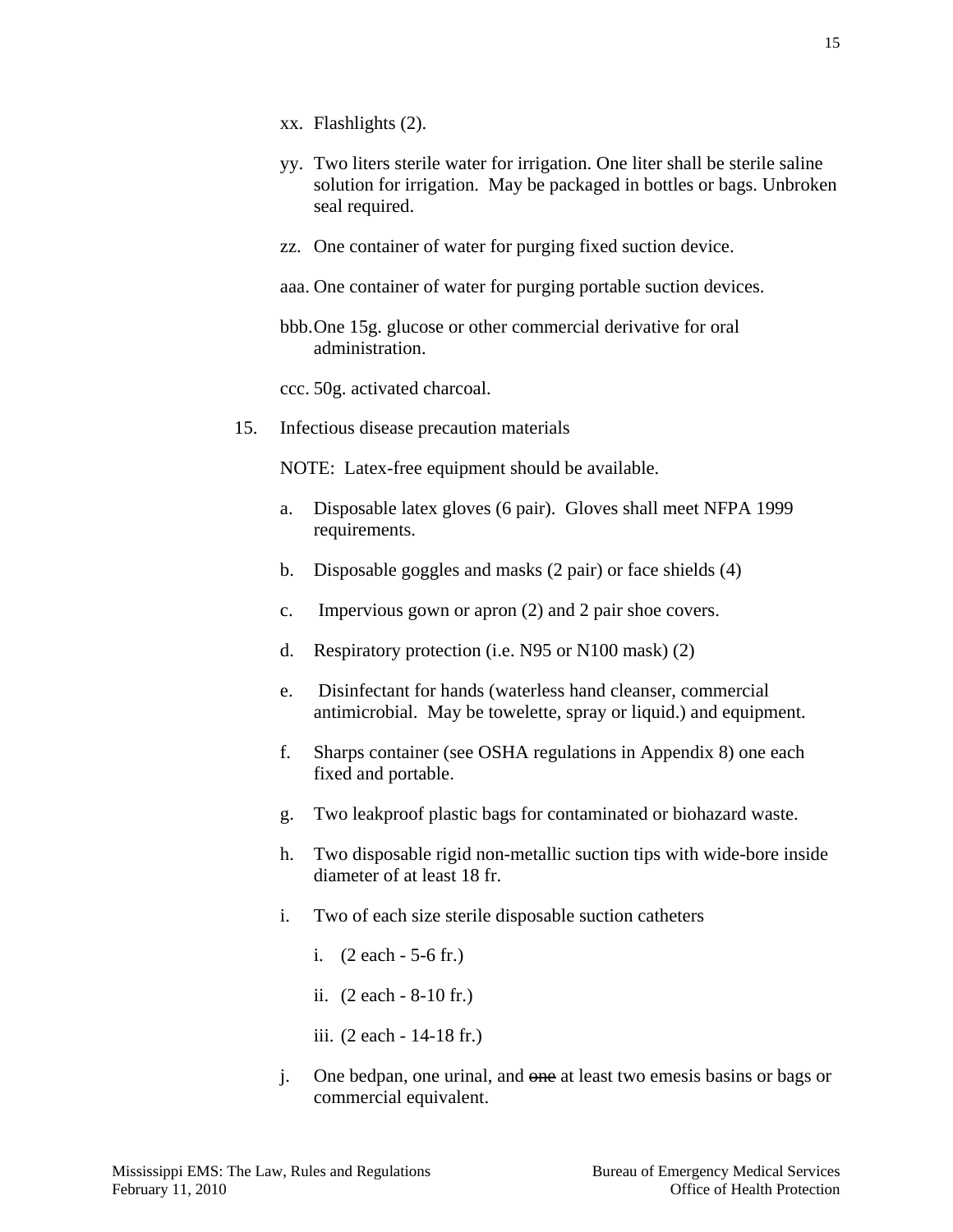k. Automated external defibrillator (AED) (Basic Level Ambulance Only). AED should have pediatric capabilities, including child sized pads and cables.

*NOTE: In addition to the previously listed BLS regulations, the following additional ALS requirements must be met:* 

- *a. Only vehicles meeting current state regulations for emergency ambulance classifications may be approved and permitted as ALS vehicles.*
- *b. All ALS vehicles shall conform to the advanced equipment guidelines established by the American College of Surgeons, Committee on Trauma, and as may be modified by the State Board of Health.*
- *c. If not stored on the ambulance, the equipment and supplies required for advanced life support at the EMT-Intermediate or EMT-Paramedic level, must be stored and packaged in such a manner that they can be delivered to the scene on or before the response of the ALS personnel. This may be accomplished by rapid response units or other non-ambulance emergency vehicle.*

*NOTE: ALS services are required to have ALS equipment commensurate with the ALS staffing plan submitted as part of the application for service licensure.* 

#### 104.02 EMT- Intermediate

For the EMT-I all the equipment for the EMT-B as previously listed plus the following equipment and supplies:

- 1. Intravenous administration equipment (fluid should be in bags, not bottles)
	- a. Ringer's Lactate and/or normal saline solution (4,000 ml minimum)
	- b. Antiseptic Solution (i.e. alcohol wipes)
	- c. IV Pole or Roof Hook
	- d. Intravenous catheter with needle (1"-3" in length) minimum 6 each sizes 14G-24G .
	- e. Venous tourniquet.
	- f. Syringes various sizes, including tuberculin (Paramedic Level Only).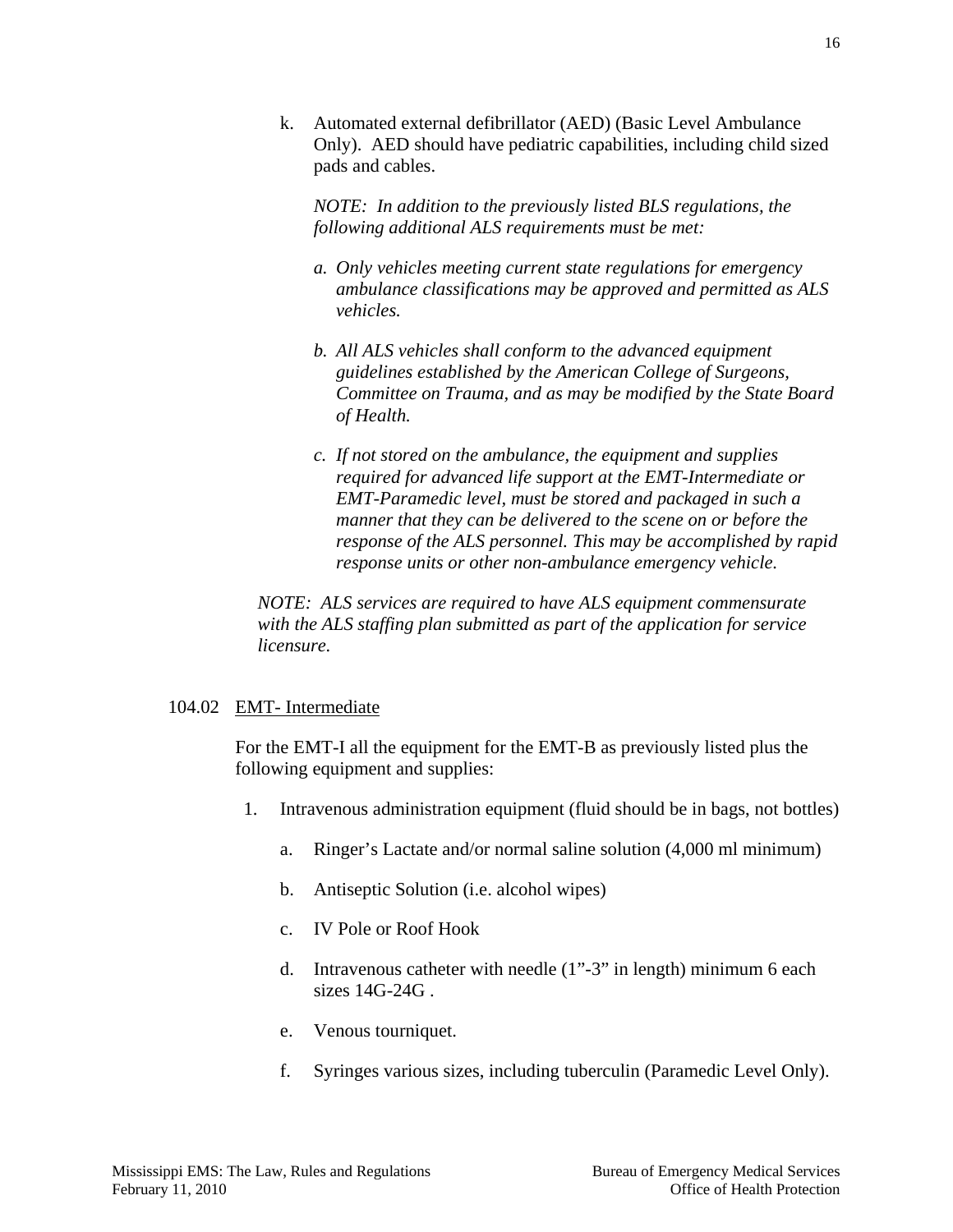- g. Needles, various sizes (one at least 1 ½ " for IM injection-Paramedic Level Only)
- h. Three (3) Intravenous administration sets (microdrip and macrodrip)
- i. Intravenous arm boards (adult and pediatric)
- 2. Airway
	- a. Esophageal obturator airway or esophageal gastric tube airway with mask, 35cc syringe, stethoscope. (NOTE: May utilize combitube – single or dual lumen airway.)
	- b. End-tidal CO2 Detectors (may be made onto bag valve mask assemblies or separate)
	- c. Pulse Oximeter with pediatric and adult probes. (Pulse ox may be independent or integrated with a monitor/defibrillator or other device).
- 3. Cardiac
	- a. Portable, battery operated Manual monitor defibrillator (with tape write-out), defibrillation pads or jell, quick-look paddles (adult and pediatric) or electrodes (adult and pediatric) or hands free patches (adult and pediatric), EKG leads, chest attachment pads (adult and pediatric) (telemetry radio capability optional). Automated or semiautomated defibrillator (AED) which: a) is capable of cardiac rhythm analysis; b) will charge and deliver a shock after electrically detecting the presence of a cardiac dysrhythmia or is a rhythm and display a message advising the operator to press a "shock" control to deliver the shock; c) must be capable or retaining and reproducing a post event summary (at a minimum the post event summary should include time, joules delivered and ECG). (Intermediate Level Ambulance Only)

## 104.03 EMT-Paramedic

All the equipment and supplies listed above plus the following additional equipment and supplies:

- 1. Airway
	- a. Laryngoscope handle with extra batteries and bulbs. May be substituted with disposable handles and/or blades.
	- b. One each Laryngoscope blades, sizes 0-4, straight (Miller); sizes 2-4, curved (McIntosh).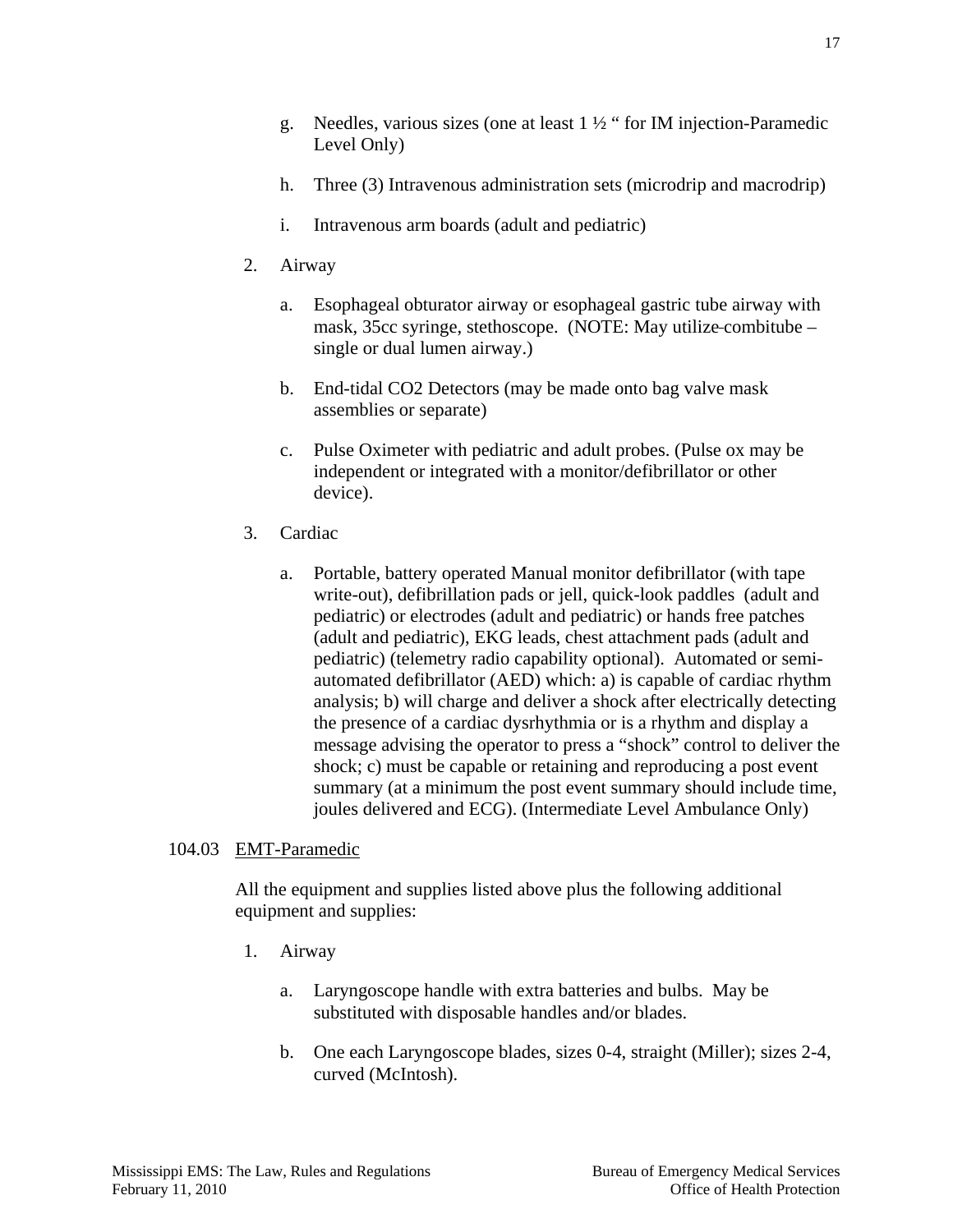- c. Endotracheal tubes, 2 each sizes 2.5-5.5 mm uncuffed and 2 each sizes 6-8 mm cuffed. Other sizes optional.
- d. 10 cc non-Luerlock syringes.
- e. Stylettes for endotracheal tubes (adult and pediatric).
- f. One pair each Magill forceps (adult and pediatric).
- g. End-tidal CO2 detection capability.
- 2. Portable, battery operated Manual monitor defibrillator (with tape writeout), defibrillation pads or jell, quick-look paddles (adult and pediatric) or electrodes (adult and pediatric) or hands free patches (adult and pediatric), EKG leads, chest attachment pads (adult and pediatric) (telemetry transmission capability optional).
	- a. Transcutaneous cardiac pacemaker, including adult and pediatric capabilities and supplies. (Either stand alone or integrated into monitor/defibrillator)
- 3. Other Medical Supplies Paramedic Level
	- a. Nebulizer
	- b. Glucometer or blood glucose measuring device
- 4. Drugs:
	- a. The Bureau of EMS and the Committee on Medical Direction, Training, and Quality Assurance (MDTQA) will approve pharmaceuticals available for use by EMS providers. A list of 'Required', 'Optional', and 'Transport only' drugs for EMS providers in the State is compiled and maintained by the BEMS and the MDTQA. All pharmaceuticals carried and administered by EMS providers in the state must be in the 41 classifications of drugs as defined by the 1998 EMT-Paramedic National Standard Curriculum. A current list of fluids and medications approved for initiation and transport by Mississippi EMS providers is available from the BEMS office or the BEMS website (www.msems.org).

*NOTE: A System Medical Director may make requests for changes to the list. These requests should be submitted in writing to the BEMS. All requests must detail the rationale for the additions, modifications, or deletions.* 

## 104.04 Sanitation regulations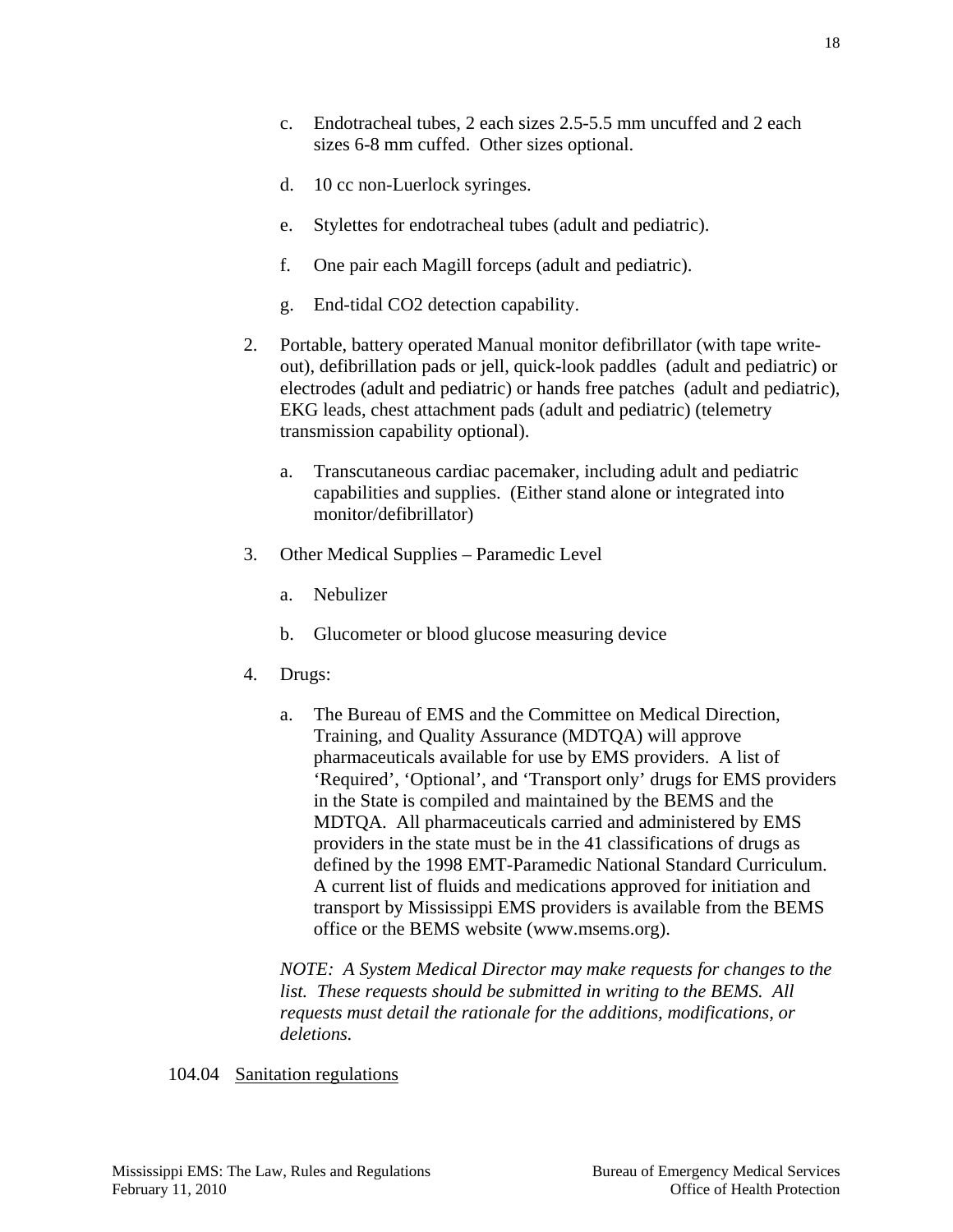The following shall apply regarding sanitation standards for all types of ambulance vehicles:

- 1. The interior of the ambulance and the equipment within the ambulance shall be sanitary and maintained in good working order at all times.
- 2. Equipment shall be made of smooth and easily cleanable construction.
- 3. Freshly laundered linen or disposable linen shall be used on cots and pillows and linens shall be changed after each patient is transported.
- 4. Clean linen storage shall be provided on each ambulance.
- 5. Closed compartments shall be provided within the ambulance for medical supplies.
- 6. Pillows and mattresses shall be kept clean and in good repair.
- 7. Closed containers shall be provided for soiled supplies.
- 8. Exterior and interior surfaces of ambulance shall be cleaned routinely.
- 9. Blankets and hand towels used in any ambulance shall be clean.
- 10. Implements inserted into the patient's nose or mouth shall be single service, wrapped and properly stored and handled. When multi-use items are used, the local health care facilities should be consulted for instructions in sanitation and handling of such items.
- 11. When an ambulance has been utilized to transport a patient known to the operator to have a communicable disease, the vehicle shall be placed "out of service" until a thorough cleansing is conducted.
- 12. All storage spaces used for storage of linens, equipment, medical supplies and other supplies at base stations shall be kept clean and free from unnecessary articles. The contents shall be arranged so as to permit thorough cleaning.
- 13. In addition, current CDC and OSHA requirements apply.

# Other Information

- 1. Narcotics
	- a. Certified ALS personnel (paramedics and RNs) functioning under approved medical control jurisdiction may be issued approved controlled substances for pre-hospital use upon the discretion of the off-line medical director. For ALS services that are not hospitalbased, the Drug Enforcement Administration (DEA) requires the off-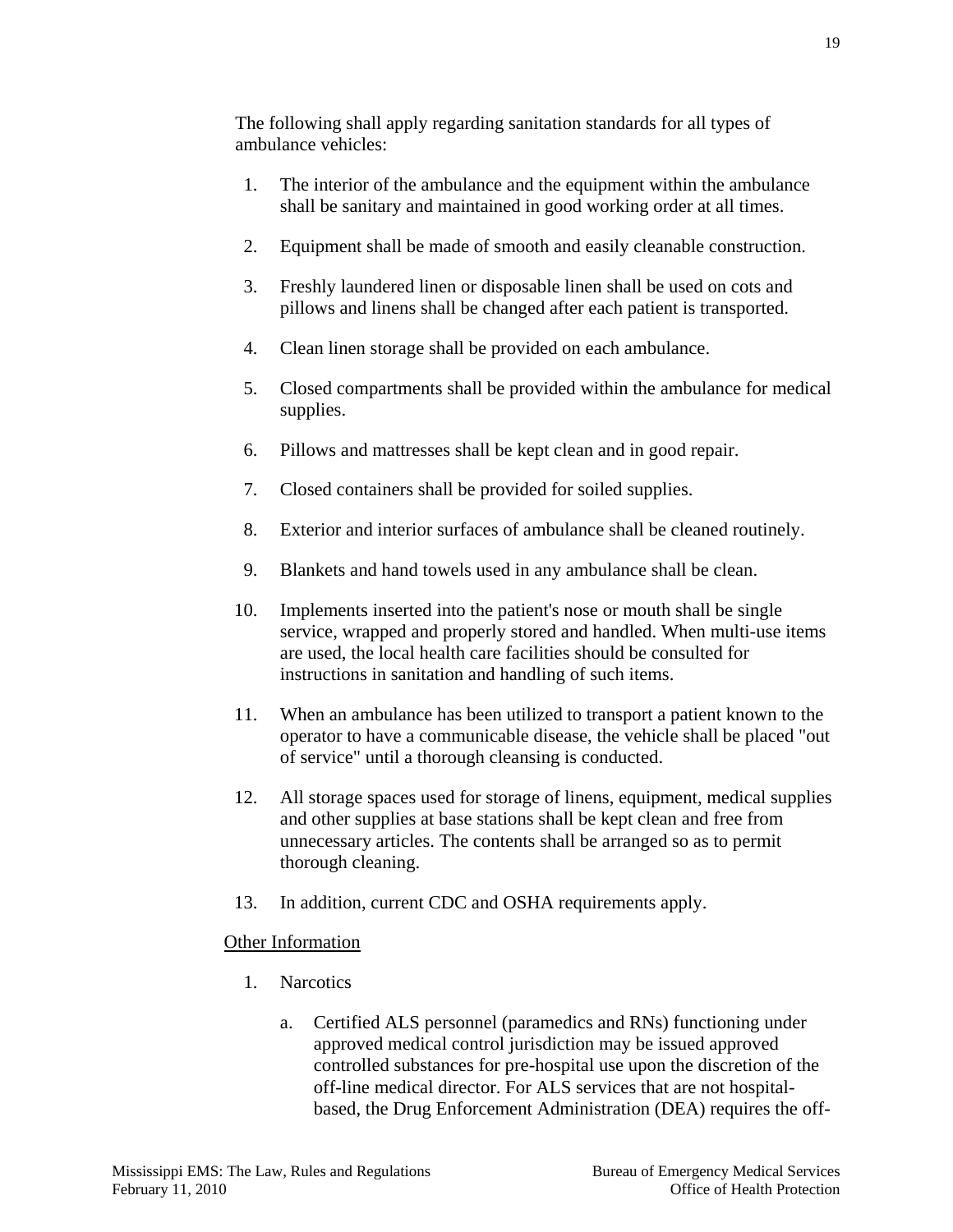line medical director to secure a separate CONTROLLED SUBSTANCES REGISTRATION CERTIFICATE to store, issue and prescribe controlled substances to ALS personnel. This CERTIFICATE should list the medical director as a "practitioner" at the physical address of the ambulance service where the drugs are stored. The off-line medical director will determine who may issue and administer the controlled substances and who will have access to storage of these narcotics.

- b. Controlled substances must be secured in accordance with applicable state and federal regulations. The paramedic's narcotics should be secured in a designated location when he is not on duty and actively functioning under the service's medical control. When on duty, each paramedic should keep his controlled drugs in his immediate possession or securely locked in the vehicle at all times.
- c. Whenever an order is received from medical control for administration of a narcotic, the paramedic must keep track of the vial/ampule being utilized. If the full amount of the narcotic was not administered, the remainder must be wasted in the presence of a witness and the witness must sign the patient report documenting same. The witness should preferably be a licensed health care provider who is authorized to administer narcotics themselves.
- d. Narcotics should be replaced and logged within 24 hours of administration. Narcotics logs should be maintained by the ALS service. Paramedics should individually document the following minimum information in the narcotics log:
	- i. Date of administration
	- ii. Time of administration
	- iii. Amount administered
	- iv. Amount wasted
	- v. Witness to wasted amount
	- vi. Patient's name
	- vii. Call number
	- viii. Ordering physician
- e. Any paramedic/RN that is separated from the ALS service's medical control authority shall surrender his narcotics upon demand or be subject to prosecution under applicable statutes.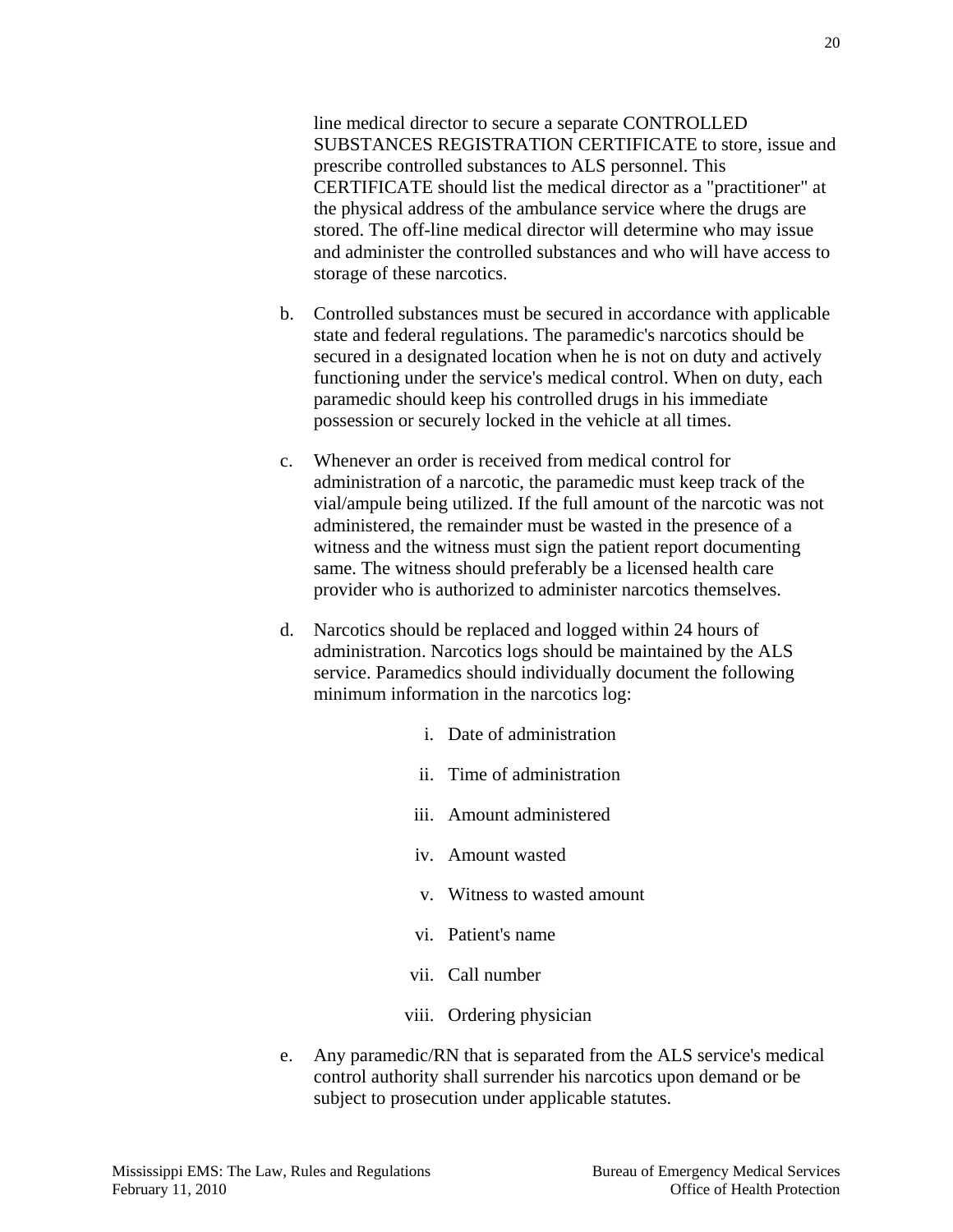#### 104.05 Prescription Items

All ambulance services licensed by the BEMS are required to have approved medical directors. BLS ambulance services are required to have designated an off-line medical director only. These physician directors are necessary to allow the services to store and administer certain prescription items as required in the Rules and Regulations of the BEMS.

#### 104.06 Storage of Prescription Items

Ambulance services and personnel should not store or carry prescription drugs or items which they are prohibited from using. Personnel who are allowed to administer prescription drugs or use prescription items should carry these drugs and/or items only when they are on duty and actively functioning under their ambulance service's medical control authority.

1. Prescription items and drugs should always be stored and carried in secure locations accessible only to authorized personnel. These items and drugs should be stored within temperature ranges as recommended by the manufacturer.

#### 104.07 High Visibility Safety Apparel for Staff

Each ambulance must be equipped with high visibility safety apparel for each person staffing or participating in the operation of the vehicle. All garments must meet the requirements of the American National Standard for High Visibility Apparel ANSI/ISEA 107-2004 Performance Class 2 or Performance Class 3, or the ANSI/ISEA 207-2006 Standard. All garments must have labels, affixed by the manufacturer in accordance with the standard, that indicate compliance with the Performance Class 2, Performance Class 3, or 207-2006 standard.

#### 105 SPECIAL USE EMS VEHICLES

#### **105.01 §41-59-3 Definitions [Repealed effective July 1, 2011].**

As used in this chapter, unless the context otherwise requires, the term:

(a) "Ambulance" means any privately or publicly owned land or air vehicle that is especially designed, constructed, modified or equipped to be used, maintained and operated upon the streets, highways or airways of this state to assist persons who are sick, injured, wounded, or otherwise incapacitated or helpless;

(b) "Permit" means an authorization issued for an ambulance vehicle and/or a special use EMS vehicle as meeting the standards adopted under this chapter;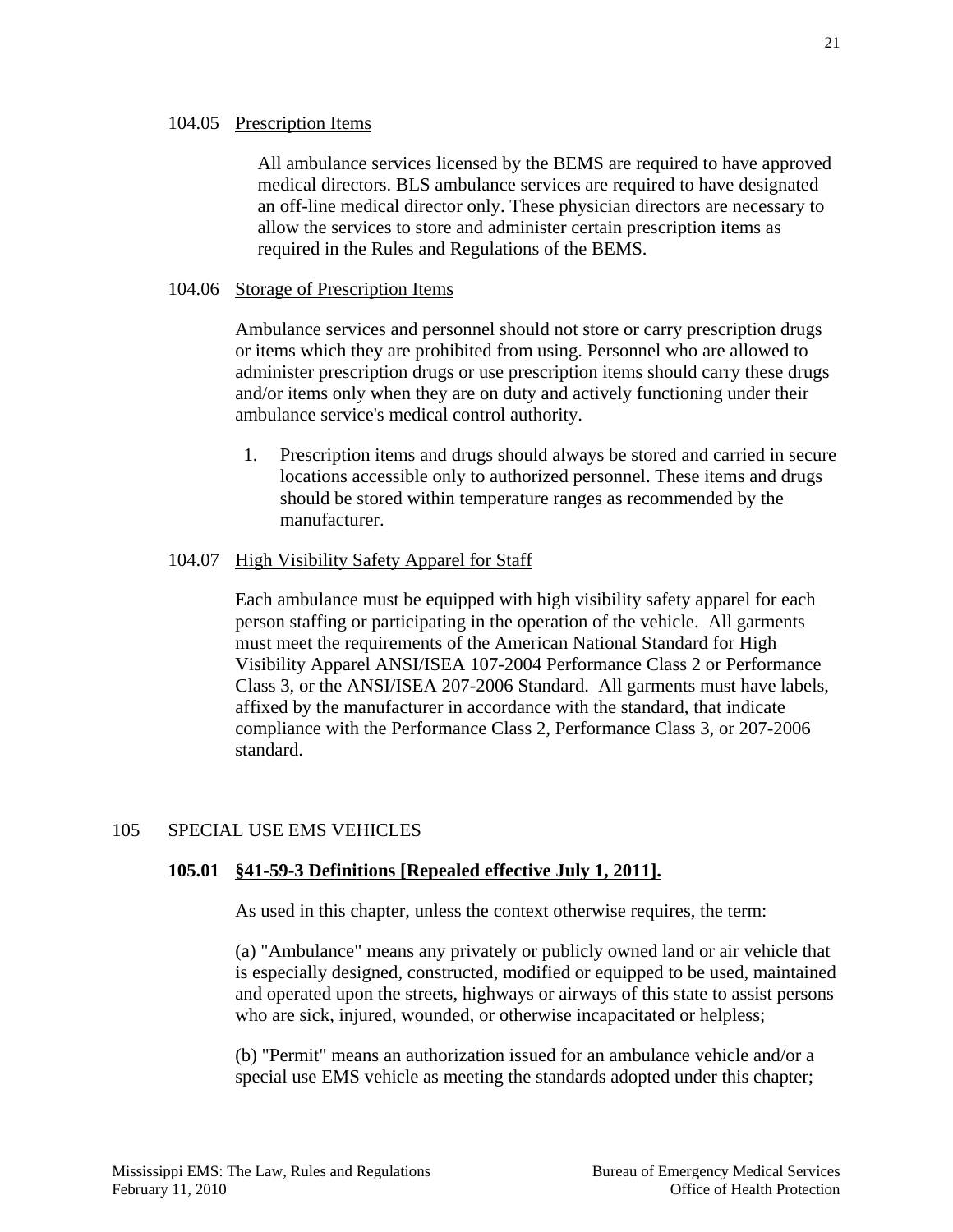(c) "License" means an authorization to any person, firm, corporation, or governmental division or agency to provide ambulance services in the State of Mississippi;

(d) "Emergency medical technician" means an individual who possesses a valid emergency medical technician's certificate issued under the provisions of this chapter;

(e) "Certificate" means official acknowledgment that an individual has successfully completed (i) the recommended basic emergency medical technician training course referred to in this chapter which entitles that individual to perform the functions and duties of an emergency medical technician, or (ii) the recommended medical first responder training course referred to in this chapter which entitles that individual to perform the functions and duties of a medical first responder;

(f) "Board" means the State Board of Health;

(g) "Department" means the State Department of Health, Division of Emergency Medical Services;

(h) "Executive officer" means the Executive Officer of the State Board of Health, or his designated representative;

(i) "First responder" means a person who uses a limited amount of equipment to perform the initial assessment of and intervention with sick, wounded or otherwise incapacitated persons;

(j) "Medical first responder" means a person who uses a limited amount of equipment to perform the initial assessment of and intervention with sick, wounded or otherwise incapacitated persons who (i) is trained to assist other EMS personnel by successfully completing, and remaining current in refresher training in accordance with, an approved "First Responder: National Standard Curriculum" training program, as developed and promulgated by the United States Department of Transportation, (ii) is nationally registered as a first responder by the National Registry of Emergency Medical Technicians; and (iii) is certified as a medical first responder by the State Department of Health, Division of Emergency Medical Services;

(k) "Invalid vehicle" means any privately or publicly owned land or air vehicle that is maintained, operated and used only to transport persons routinely who are convalescent or otherwise nonambulatory and do not require the service of an emergency medical technician while in transit;

(l) "Special use EMS vehicle" means any privately or publicly owned land, water or air emergency vehicle used to support the provision of emergency medical services. These vehicles shall not be used routinely to transport patients;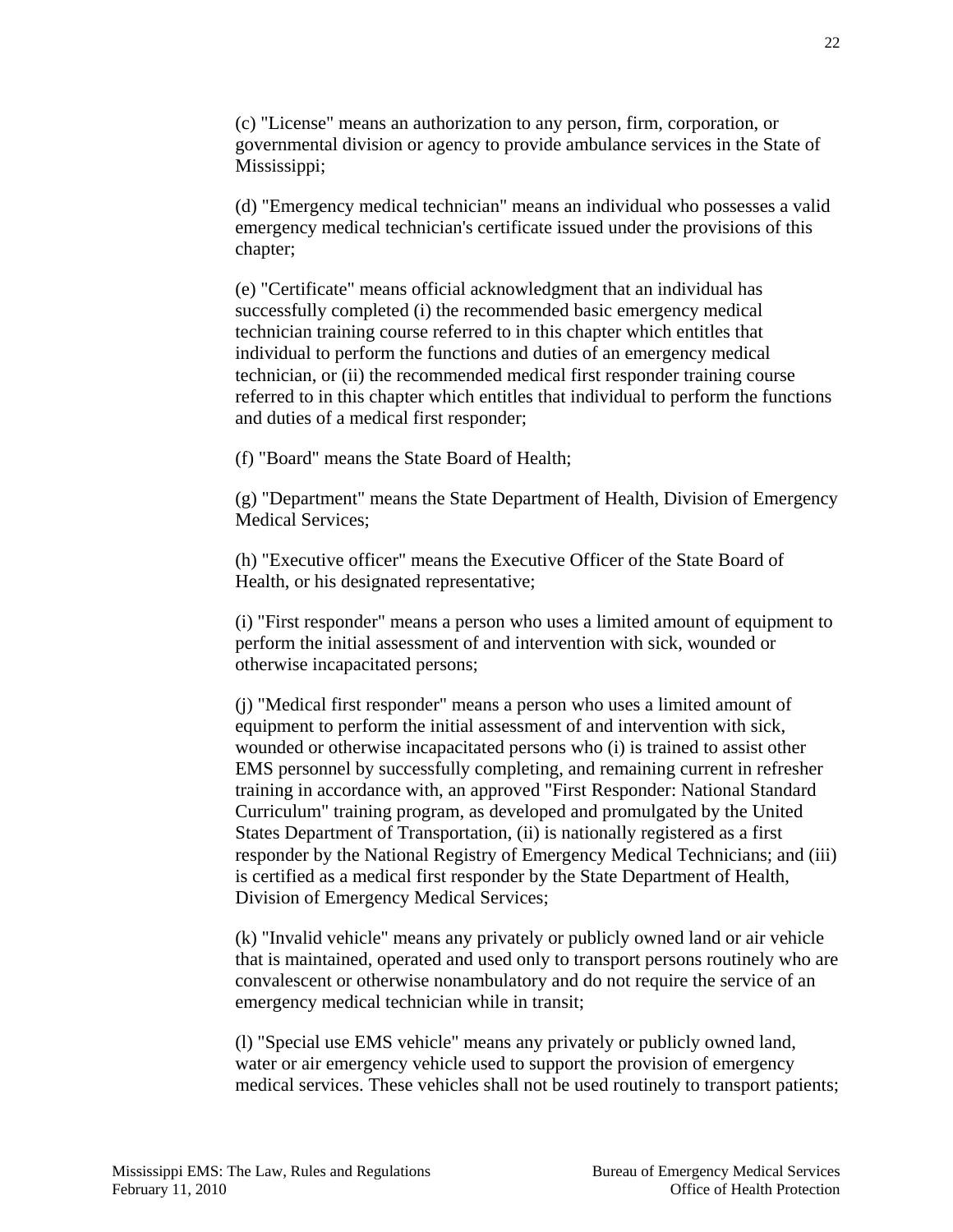(m) "Trauma care system" or "trauma system" means a formally organized arrangement of health care resources that has been designated by the department by which major trauma victims are triaged, transported to and treated at trauma care facilities;

(n) "Trauma care facility" or "trauma center" means a hospital located in the State of Mississippi or a Level I trauma care facility or center located in a state contiguous to the State of Mississippi that has been designated by the department to perform specified trauma care services within a trauma care system pursuant to standards adopted by the department;

(o) "Trauma registry" means a collection of data on patients who receive hospital care for certain types of injuries. Such data are primarily designed to ensure quality trauma care and outcomes in individual institutions and trauma systems, but have the secondary purpose of providing useful data for the surveillance of injury morbidity and mortality;

(p) "Emergency medical condition" means a medical condition manifesting itself by acute symptoms of sufficient severity, including severe pain, psychiatric disturbances and/or symptoms of substance abuse, such that a prudent layperson who possesses an average knowledge of health and medicine could reasonably expect the absence of immediate medical attention to result in placing the health of the individual (or, with respect to a pregnant woman, the health of the woman or her unborn child) in serious jeopardy, serious impairment to bodily functions, or serious dysfunction of any bodily organ or part;

(q) "Emergency medical call" means a situation that is presumptively classified at time of dispatch to have a high index of probability that an emergency medical condition or other situation exists that requires medical intervention as soon as possible to reduce the seriousness of the situation, or when the exact circumstances are unknown, but the nature of the request is suggestive of a true emergency where a patient may be at risk;

(r) "Emergency response" means responding immediately at the basic life support or advanced life support level of service to an emergency medical call. An immediate response is one in which the ambulance supplier begins as quickly as possible to take the steps necessary to respond to the call;

(s) "Emergency mode" means an ambulance or special use EMS vehicle operating with emergency lights and warning siren (or warning siren and air horn) while engaged in an emergency medical call.

**Sources:** Laws, 1974, ch. 507, § 2; Laws, 1991, ch. 482, § 1; Laws, 1998, ch. 429, § 1; Laws, 2000, ch. 594, § 1; Laws, 2002, ch. 623, § 1; brought forward without change, Laws, 2002, 1st Ex Sess, ch. 3, § 1; Laws, 2004, ch. 425, § 1; Laws, 2004, ch. 581, § 1; Laws, 2008, ch. 549, § 1, eff from and after July 1, 2008.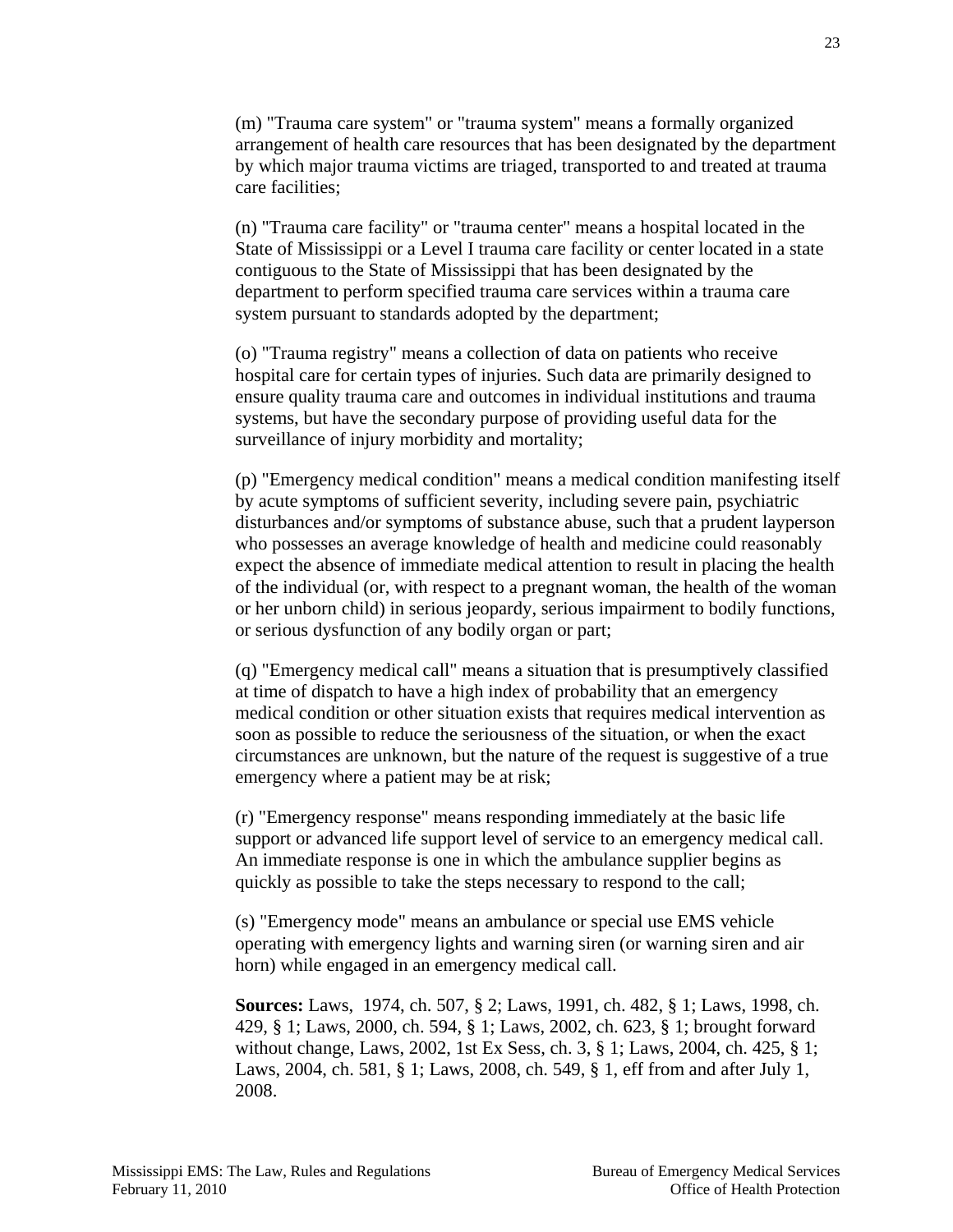## 105.02 §63-7-19. Lights on police and emergency vehicles; lights on rural mail carrier vehicles.

Except as otherwise provided for unmarked vehicles under Section 19-25-15 and Section 25-1-87, every police vehicle shall be marked with blue lights. Every ambulance and special use EMS vehicle as defined in Section 41-59-3 shall be marked with red lights front and back and also may be marked with white and amber lights in addition to red lights. Every emergency management/civil defense vehicle, including emergency response vehicles of the Department of Environmental Quality, shall be marked with blinking, rotating or oscillating red lights. Official vehicles of a 911 Emergency Communications District may be marked with red and white lights. Every wrecker or other vehicle used for emergency work, except vehicles authorized to use blue or red lights, shall be marked with blinking, oscillating or rotating amber colored lights to warn other vehicles to yield the right-ofway, as provided in Section 63-3-809. Only police vehicles used for emergency work may be marked with blinking, oscillating or rotating blue lights to warn other vehicles to yield the right-of-way. Only law enforcement vehicles, fire vehicles, private or department-owned vehicles used by firemen of volunteer fire departments which receive funds pursuant to Section 83-1- 39 when responding to calls, emergency management/civil defense vehicles, emergency response vehicles of the Department of Environmental Quality, ambulances used for emergency work, and 911 Emergency Communications District vehicles may be marked with blinking, oscillating or rotating red lights to warn other vehicles to yield the right-of-way. This section shall not apply to school buses carrying lighting devices in accordance with Section 63-7-23.

Any vehicle referred to in subsection (1) of this section also shall be authorized to use alternating flashing headlights when responding to any emergency.

Any vehicle operated by a United States rural mail carrier for the purpose of delivering United States mail may be marked with two (2) amber colored lights on front top of the vehicle and two (2) red colored lights on rear top of the vehicle so as to warn approaching travelers to decrease their speed because of danger of colliding with the mail carrier as he stops and starts along the edge of the road, street or highway.

#### Rules and Regulations

- 1. Special Use Emergency Medical Services Vehicles (SUEMSV) used on roadways shall be equipped with the following minimum emergency warning devices:
- 2. A combination electronic siren with integral public address system.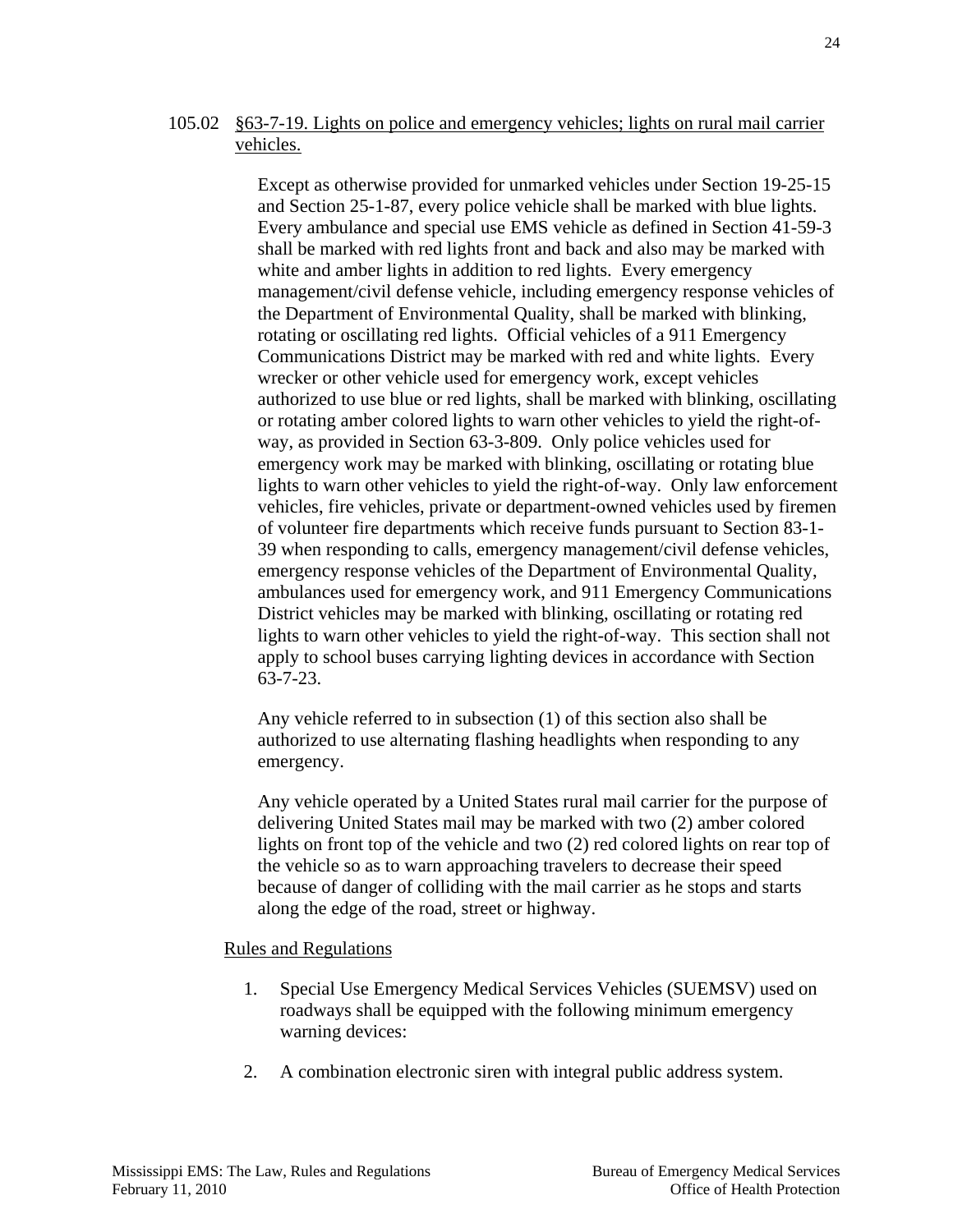- 3. Strobe, light emitting diode (LED) or quartz halogen incandescent red or combination red/clear emergency lights providing the vehicle with a conspicuous appearance for safety during emergency response. The emergency lights must display highly perceptible and attention-getting signals designed to convey the message "clear the right-of-way."
- 4. Use of emergency warning devices by SUEMSV is restricted to actual EMS responses as authorized and requested by the licensed ambulance service or BEMS.

## Policy for Administration

- 1. Permits for special use EMS vehicles are issued by BEMS to a licensed ambulance service after an inspection of the vehicles has been completed and a determination made by BEMS that all requirements have been met.
- 2. Permits issued shall expire concurrently with the service license.
- 3. All permits for vehicles are issued by licensed location. If, at any time, a vehicle is moved to a new location, a new inspection must be made and a new permit issued in accordance with the service license for the new location.
- 4. Payment of a renewal fee to be fixed by the Board, which shall be paid to the Board.
- 5. Personnel operating ground SUEMSV must be certified as EMS-D.
- 6. Each SUEMSV must be insured as per Section 41-59-27, Mississippi Code of 1972, Annotated.
- 7. All Special Use EMS Vehicles must be marked with flashing red lights front and back and may be marked with white and amber lights in addition to red lights.

# 105.03 High Visibility Safety Apparel for Staff

Each Special Use EMS Vehicle must be equipped with high visibility safety apparel for each person staffing or participating in the operation of the vehicle. All garments must meet the requirements of the American National Standard for High Visibility Apparel ANSI/ISEA 107-2004 Performance Class 2 or Performance Class 3, or the ANSI/ISEA 207-2006 Standard. All garments must have labels, affixed by the manufacturer in accordance with the standard, that indicate compliance with the Performance Class 2, Performance Class 3, or 207- 2006 standard.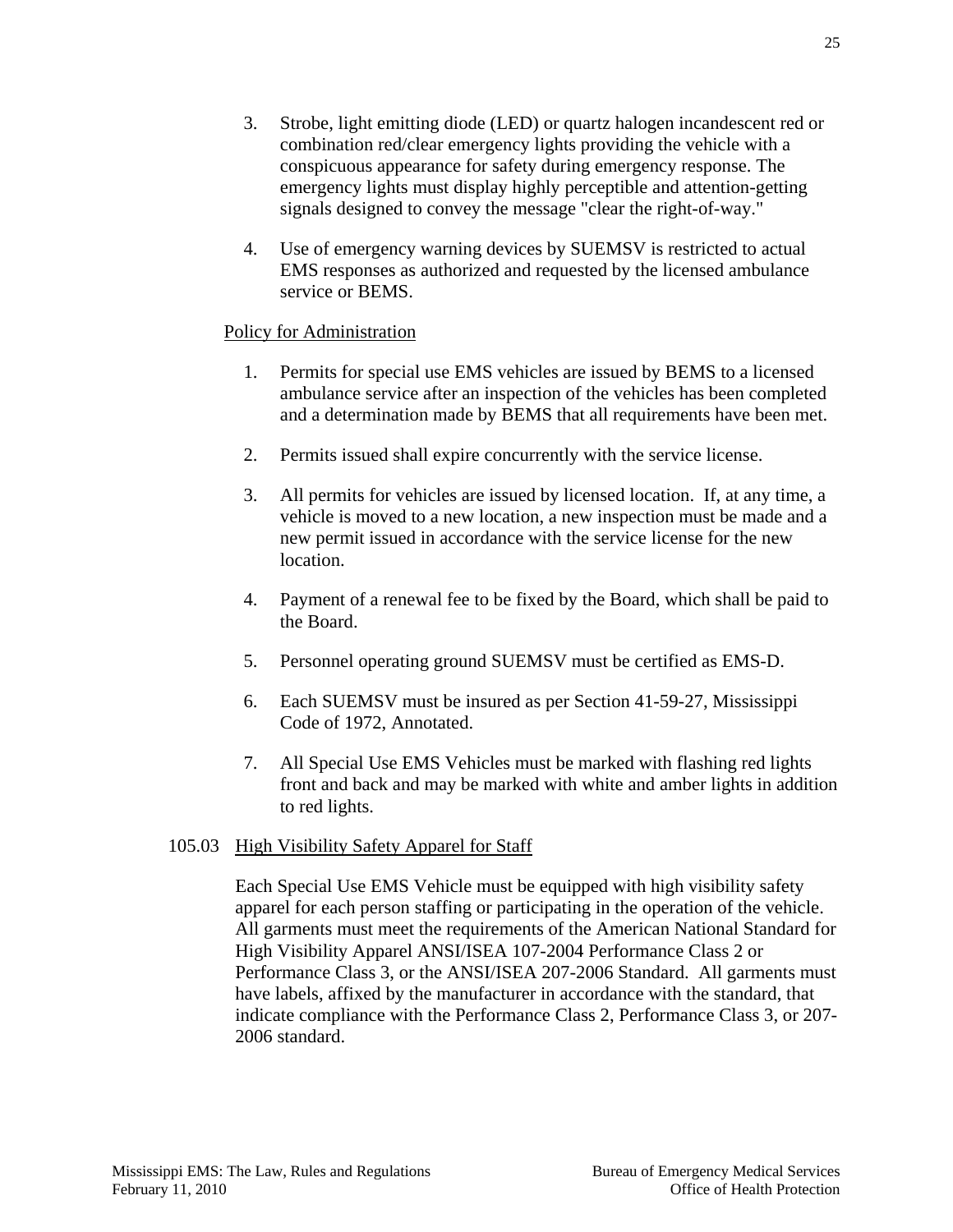#### 106 REQUIRED PERSONNEL.

#### 106.01 §41-59-29. Personnel required for transporting patients.

From and after January 1, 1976, every ambulance, except those specifically excluded from the provisions of this chapter, when transporting patients in this state, shall be occupied by at least one (1) person who possesses a valid emergency medical technician state certificate or medical/nursing license and a driver with a valid resident driver's license.

## *SOURCES: Laws, 1974, ch. 507, § 8(1), eff from and after passage (approved April 3, 1974).*

#### Rules and Regulations

- 1. Every ALS ambulance, when responding to and transporting patients requiring care beyond the basic life support level, must be occupied by a driver with a valid driver's license and one (1) person who possesses a valid EMT-I or EMT-P state certificate (if service is licensed as Intermediate level), or one (1) person who possesses a valid EMT-P state certificate (if service is licensed as a Paramedic level), or one (1) person who possesses a valid medical/nursing license.
- 2. In addition, any ambulance service that wishes to provide ALS and employ ALS personnel to function in an ALS role, intermittently or consistently, must be licensed at the ALS level by the State Department of Health, Bureau of Emergency Medical Services.
- 3. Anyone driving an ambulance or (invalid) vehicle must possess a valid emergency medical service driver (EMS-D) state certificate in addition to a valid driver's license.

#### Other Information

Verification of training for personnel functioning in an out-of-hospital Advanced Life Support (ALS) role may be as follows:

- a. Current registration as an EMT-I/EMT-P by the National Registry of EMTs.
- b. Letter/statement signed by the ambulance service owner/manager which attests to equivalency of training (National Standard Training Curriculum for EMT I/P) for each employee possessing a medical/nursing license.

#### 107 INSURANCE REQUIREMENTS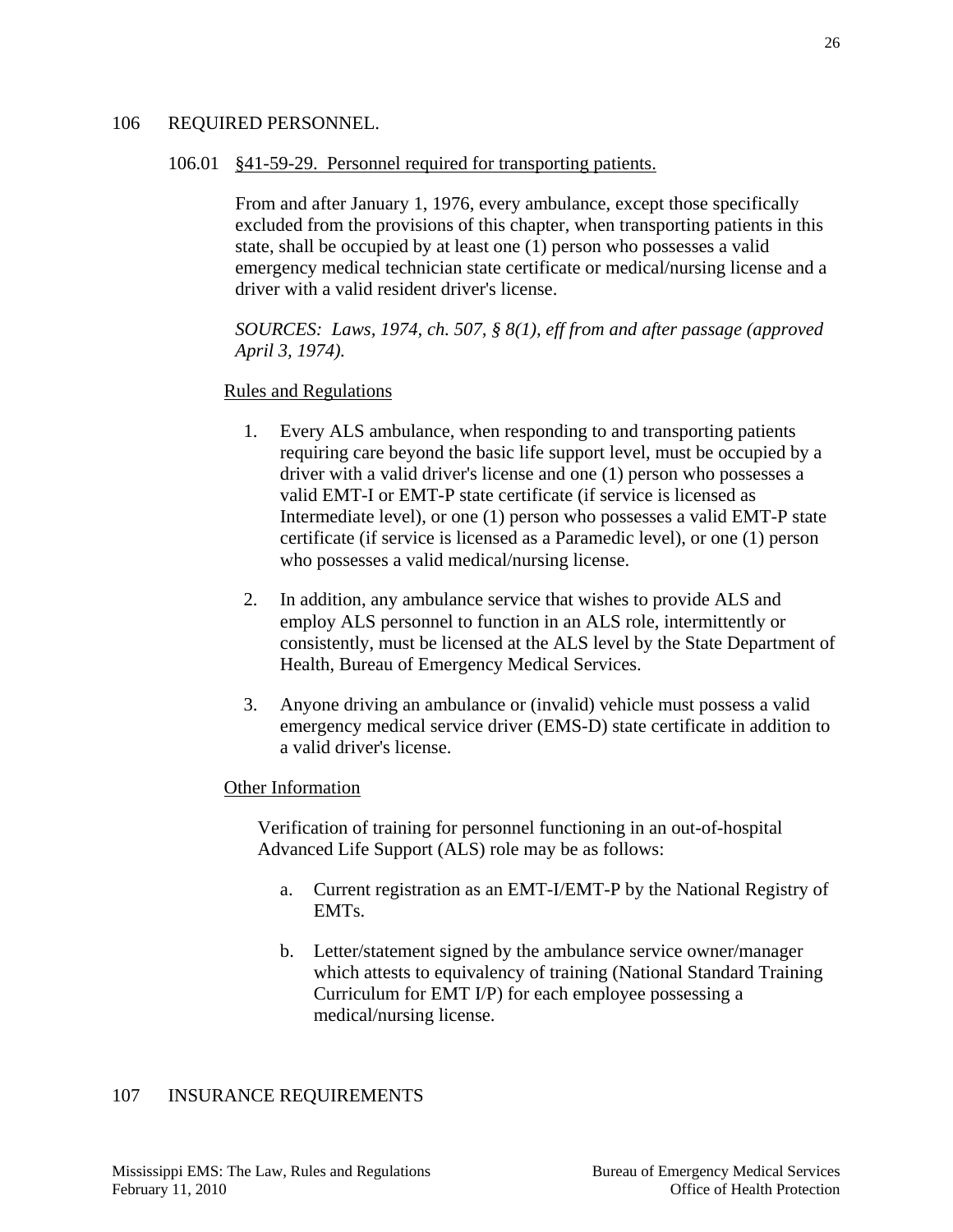#### 107.01 §41-59-27. Insurance.

- 1. There shall be at all times in force and effect on any ambulance vehicle operating in this state insurance issued by an insurance company licensed to do business in this state, which shall provide coverage:
- 2. For injury to or death of individuals resulting from any cause for which the owner of said ambulance would be liable regardless of whether the ambulance was being driven by the owner or his agent; and
- 3. Against damage to the property of another, including personal property.
- 4. The minimum amounts of such insurance coverage shall be determined by the board with the advice of the advisory council, except that the minimum coverage shall not be less than twenty-five thousand dollars  $($25,000.00)$  for bodily injury to or death of one  $(1)$  person in any one  $(1)$ accident, fifty thousand dollars (\$50,000.00) for bodily injury to or death of two (2) or more persons in any one (1) accident, and ten thousand dollars (\$10,000.00) for damage to or destruction of property of others in any one (1) accident.

*SOURCES: Laws, 1974, ch. 507, § 7(4), eff from and after passage (approved April 3, 1974).* 

*Annotations -* 

*Liability of operator of ambulance service for personal injuries to person being transported. 21 ALR2d 910.* 

## 108 RECORD KEEPING

## 108.01 §41-59-41. Records

Each licensee of an ambulance service shall maintain accurate records upon such forms as may be provided, and contain such information as may be required by the board concerning the transportation of each patient within this state and beyond its limits. Such records shall be available for inspection by the board at any reasonable time, and copies thereof shall be furnished to the board upon request.

*SOURCES: Laws, 1974, ch. 507, § 10, eff from and after passage (approved April 3, 1974).* 

## Rules and Regulations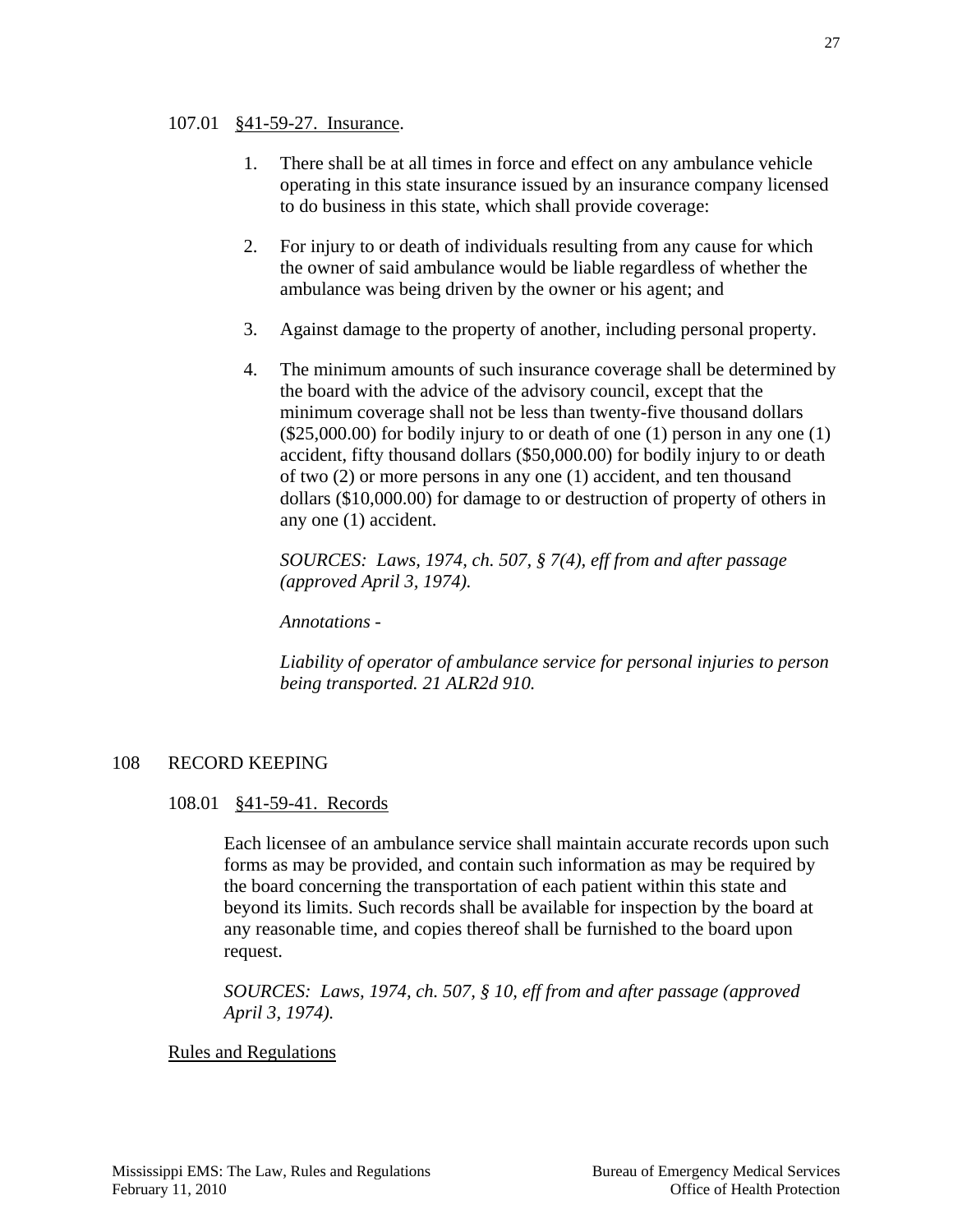- 1. All licensed ambulance services operating in the State of Mississippi must submit electronically, the State of Mississippi Patient Encounter Form and/or information contained on the form via network, or direct computer link, for each ambulance run made and/or for each patient transported.
- 2. A completed copy of a Mississippi Patient Encounter Form or Patient Care Report containing the data elements of the Mississippi Patient Encounter Form shall be left with hospital staff for all patients delivered to licensed Hospitals. If in the best interest of the public good, an immediate response to a patient is required of an ambulance delivering a patient to a licensed Hospital, a complete oral report on the patient being delivered will be given to the receiving facility and a completed copy of a Mississippi Patient Encounter Form or Patient Care Report containing the data elements of the Mississippi Patient Encounter Form for that patient shall be delivered in person or by fax to the hospital staff of the licensed Hospital within 24 hours.
- 3. All Mississippi Patient Encounter Forms are due in the BEMS office by the seventh day after the close of the preceding month.
- 4. All Mississippi Patient Encounter Forms or computer disk information returned to an ambulance service for correction must be corrected and returned to the BEMS office within two weeks calculated from the date of their return.
- 5. Returns to a licensed ambulance service provider greater than 3 times may result in a penalty as outlined under Section 41-59-45, paragraph 3.

## 109 INVALID VEHICLES

109.01 §41-59-39. Standards for invalid vehicles.

The board after consultation with the emergency medical services advisory council, shall establish minimum standards which permit the operation of invalid vehicles as a separate class of ambulance service.

*SOURCES: Laws, 1974, ch. 507 § 9, eff from and after passage (approved April 13, 1974).* 

# Rules and Regulations

1. Standards.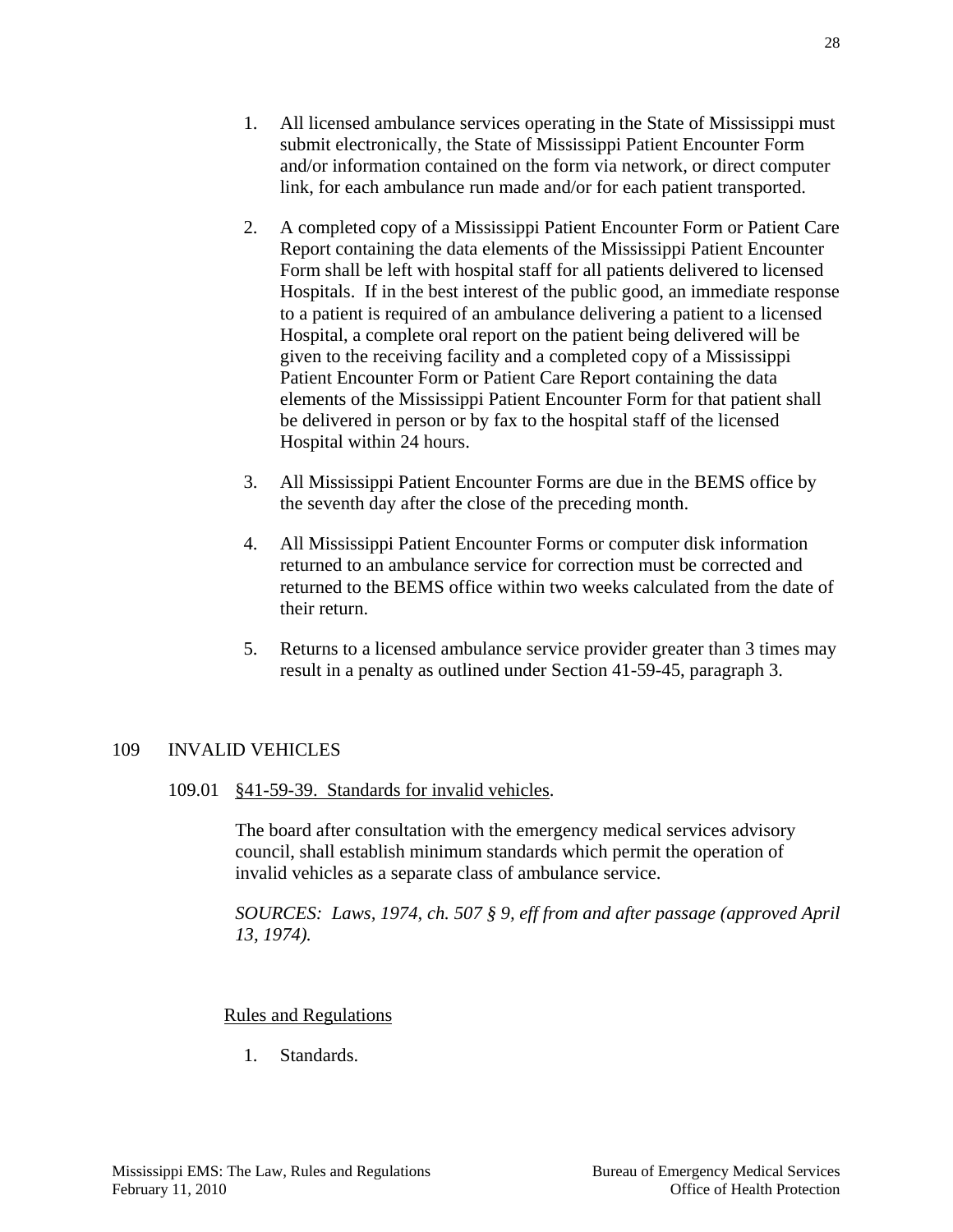- a. No vehicle used exclusively for invalid transfer is to have any markings, flashing lights, sirens, or other equipment that might indicate it is an Emergency Vehicle. The word "Ambulance" is not to appear on the vehicle.
- b. The vehicle will have at least two doors leading into the patient compartment; one at the rear for patient loading and one on the curbside so that the patient may be easily removed should the rear door become jammed. All doors should be constructed so that they may be opened from inside or outside.
- c. Stretcher holders and litter straps will be required for patient safety. Seat belts will be required for occupants of the driver compartment.
- 2. Required equipment.
	- a. First aid kit: Commercially available kit containing gauze pads, roller bandages, and adhesive tape acceptable
	- b. 5 pound dry chemical fire extinguisher
	- c. 1 box disposable tissues
	- d. 1 bed pan (fracture type acceptable)
	- e. 1 emesis basin
	- f. 2 towels
	- g. 1 blanket
	- h. 4 sheets
	- i. 2 pillow cases
	- j. wheeled cot meeting or exceeding requirements in Federal Specifications for Ambulances
	- k. wheeled cot retention system as determined by BEMS
	- l. detachable safety retaining strap for wheeled cot
	- m. Vehicle Standards
	- n. Patient Compartment:
	- o. 42" high, floor to ceiling
	- p. 48" wide, measured 15" above floor from side to side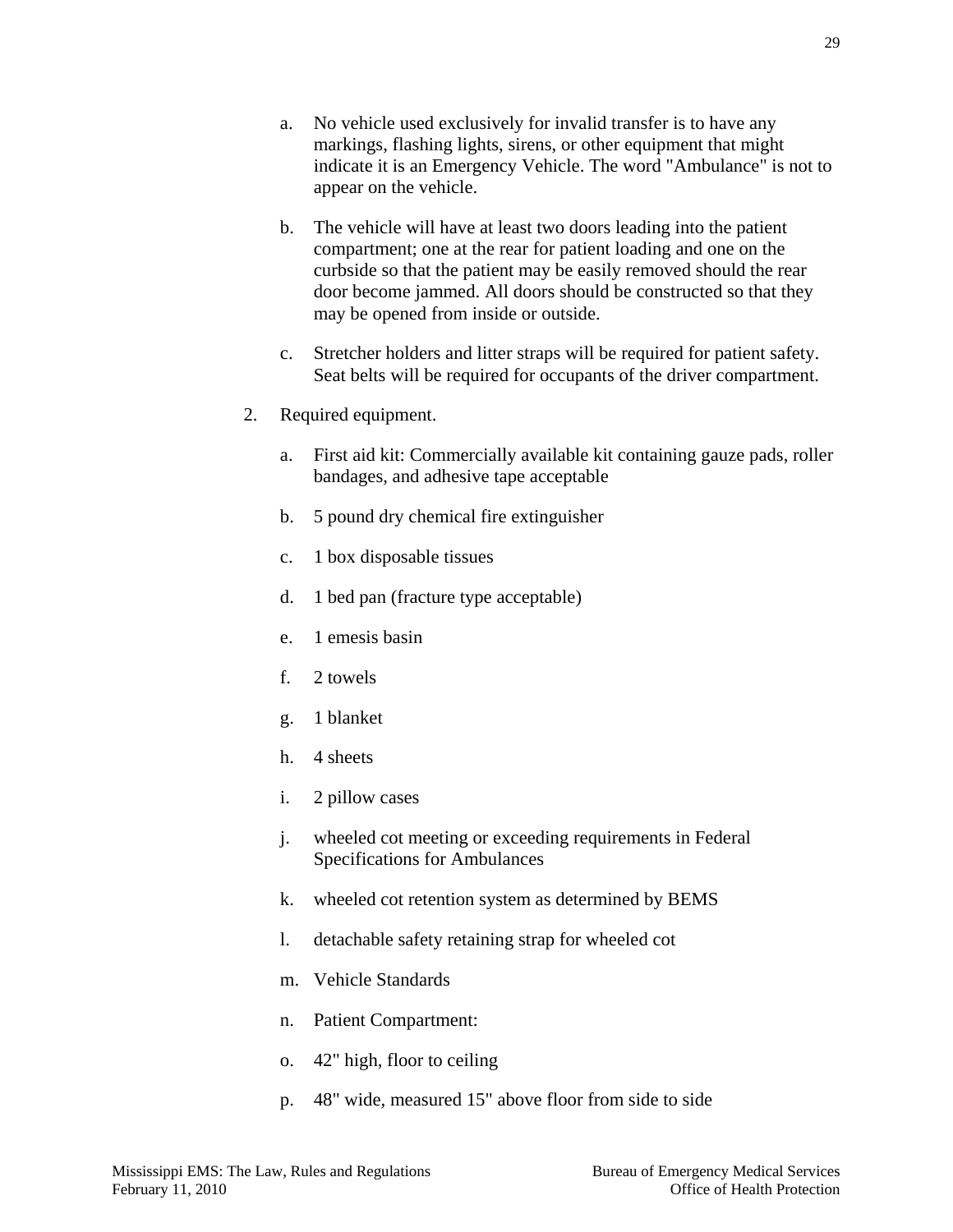- q. 92" long, measured 15" above floor from divider to rear door
- 3. Emblems and markings
	- a. The name of the company shall be printed on each side of the vehicle or the cab doors of the vehicle.

## 109.02 High Visibility Safety Apparel for Staff

Each invalid vehicle must be equipped with high visibility safety apparel for each person staffing or participating in the operation of the vehicle. All garments must meet the requirements of the American National Standard for High Visibility Apparel ANSI/ISEA 107-2004 Performance Class 2 or Performance Class 3, or the ANSI/ISEA 207-2006 Standard. All garments must have labels, affixed by the manufacturer in accordance with the standard, that indicate compliance with the Performance Class 2, Performance Class 3, or 207- 2006 standard.

### 110 LICENSE NOT REQUIRED

### 110.01 §41-59-43. Exemptions.

- 1. The following are exempted from the provisions of this chapter:
	- a. The occasional use of a privately and/or publicly owned vehicle not ordinarily used in the business of transporting persons who are sick, injured, wounded, or otherwise incapacitated or helpless, or operating in the performance of a lifesaving act.
	- b. A vehicle rendering services as an ambulance in case of a major catastrophe or emergency.
	- c. Vehicles owned and operated by rescue squads chartered by the state as corporations not for profit or otherwise existing as nonprofit associations which are not regularly used to transport sick, injured or otherwise incapacitated or helpless persons except as a part of rescue operations.
	- d. Ambulances owned and operated by an agency of the United States Government.

*SOURCES: Laws, 1974, ch. 507, § 11, eff from and after passage (approved April 3, 1974).*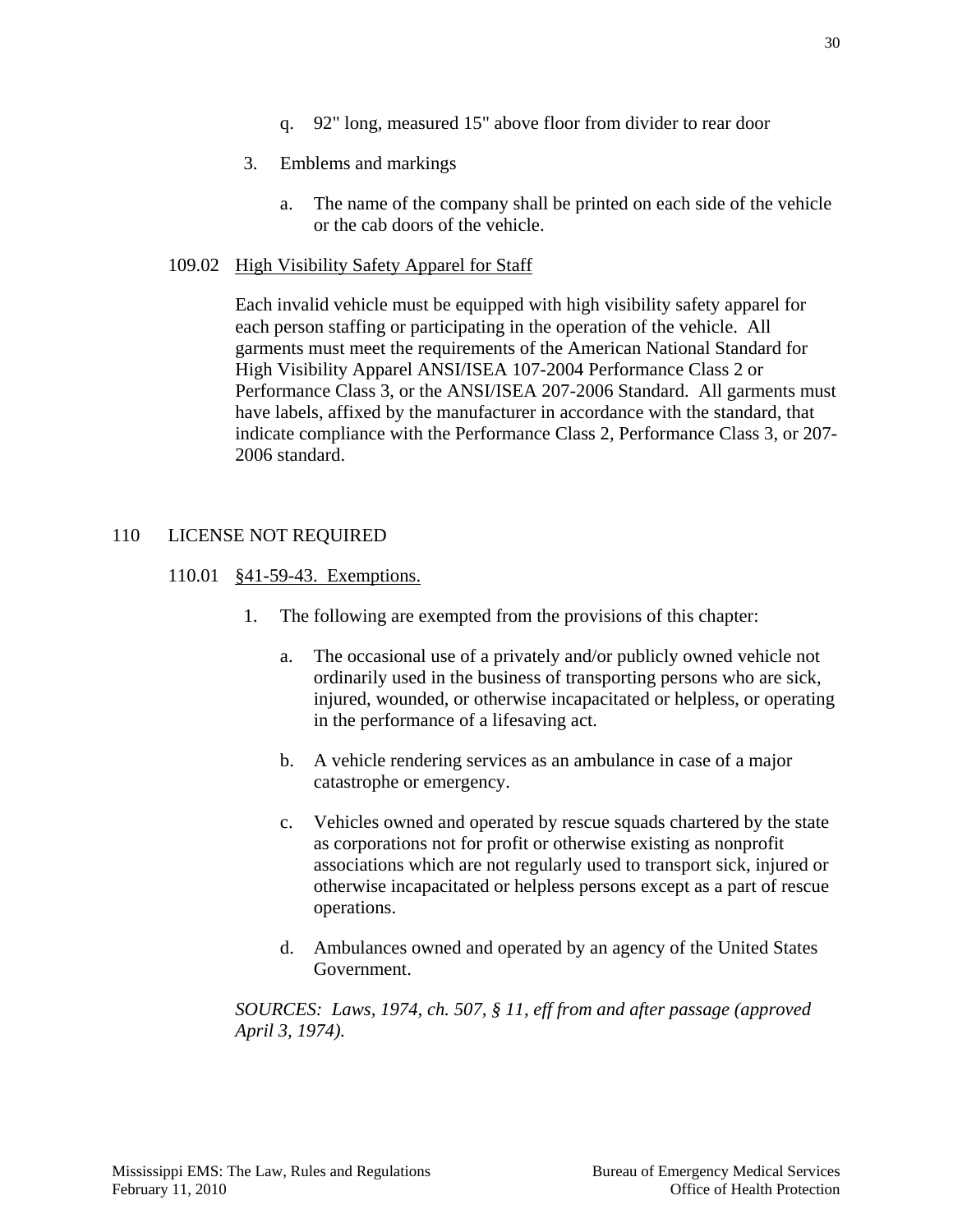## 111.01 §41-59-45. Penalties; injunctive relief

- 1. It shall be the duty of the licensed owner of any ambulance service or employer of emergency medical technicians for the purpose of providing basic or advanced life support services to insure compliance with the provisions of this Chapter 59 and Chapter 60 and all regulations promulgated by the board.
- 2. Any person, corporation or association that violates any rule or regulation promulgated by the board pursuant to these statues regarding the provision of ambulance services or the provision of basic or advanced life support services by emergency medical technicians shall, after due notice and hearing, be subject to an administrative fine not to exceed One Thousand Dollars (\$1,000.00) per occurrence.
- 3. Any person violating or failing to comply with any other provisions of this Chapter 59 and Chapter 60 shall be deemed guilty of a misdemeanor, and upon conviction thereof shall be fined an amount not to exceed fifty dollars (\$50.00) or be imprisoned for a period not to exceed thirty (30) days, or both, for each offense.
- 4. The board may cause to be instituted a civil action in the chancery court of the county in which any alleged offender of this chapter may reside or have his principal place of business for injunctive relief to prevent any violation of any provision of this Chapter 59 and Chap, or any rules or regulation adopted by the board pursuant to the provisions of this chapter.
- 5. Each day that any violation or failure to comply with any provision of this chapter or any rule or regulation promulgated by the board thereto is committed or permitted to continue shall constitute a separate and distinct offense under this section, except that the court may, in its discretion, stay the cumulation of penalties.
- 6. It shall not be considered a violation of this Chapter 59 and Chapter 60 for a vehicle domiciled in a nonparticipating jurisdiction to travel in a participating jurisdiction.

*SOURCES: Laws, 1974, ch. 507, § 12; 2001, ch. 542, § 2, eff from and after July 1, 2001.* 

## *Cross reference -*

*Imposition of standard state assessment in addition to all court imposed fines or other penalties for any misdemeanor violation, see § 99-19-73.*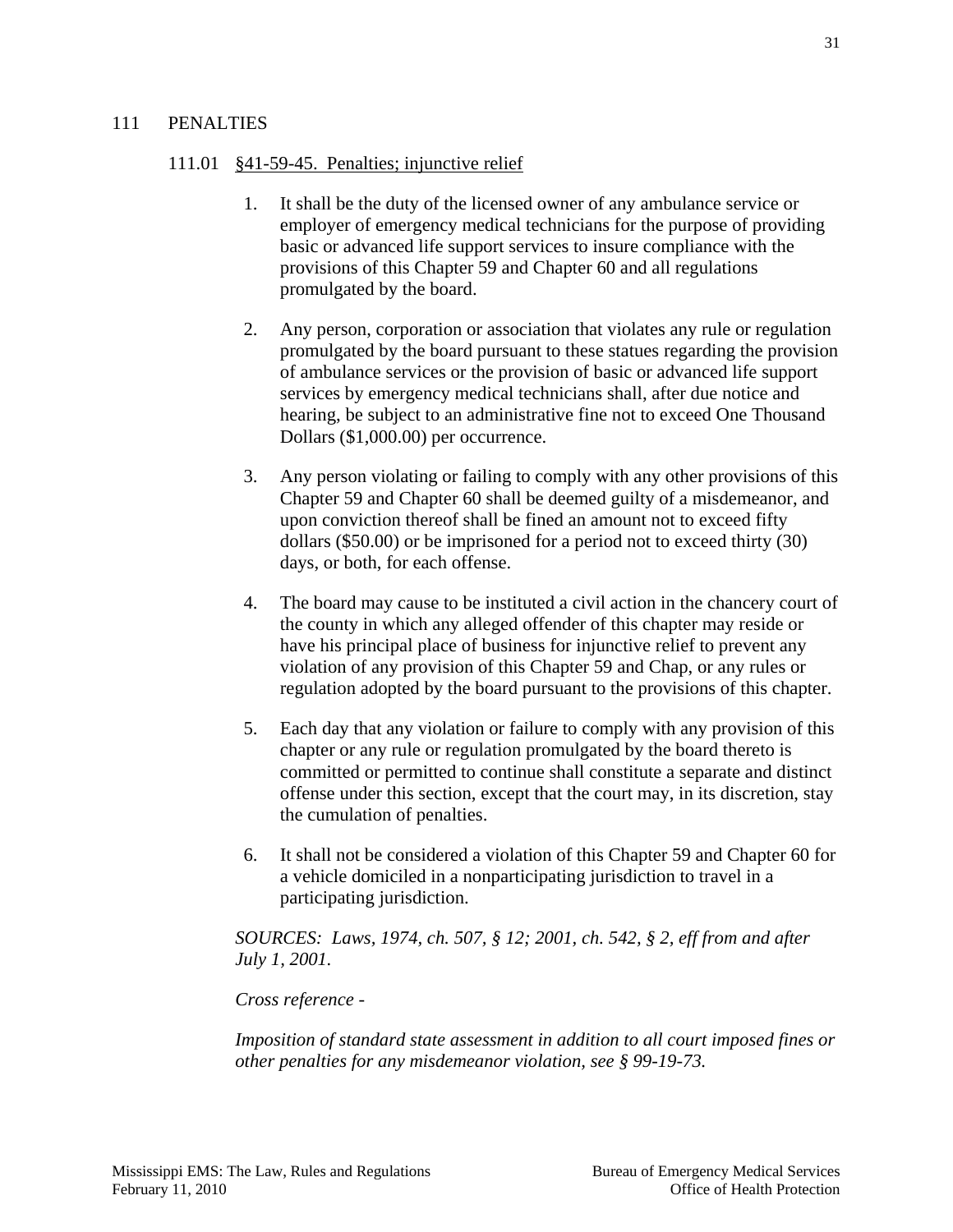## 112 PARTICIPATION, OPTIONS

### 112.01 §41-59-47. Options of counties and municipalities as to participation.

- 1. The provisions of this chapter shall apply to all counties and incorporated municipalities except those counties and incorporated municipalities electing not to comply as expressed to the board in a written resolution by the governing body of such county or incorporated municipality. The election of any county to be included or excluded shall in no way affect the election of any incorporated municipality to be included or excluded. If any county or municipality elects to be excluded from this chapter, they may later elect to be included by resolution.
- 2. All financial grants administered by the state for emergency medical services pertaining to this chapter shall be made available to those counties and incorporated municipalities which are governed by the provisions of this chapter.

*SOURCES: Laws, 1974, ch. 507, § 13, eff from and after passage (approved April 3, 1974).* 

### 113 APPEAL PROCESS

## 113.01 § 41-59-49. Appeal from decision of board.

Any person, firm, corporation, association, county, municipality or metropolitan government or agency whose application for a permit or license has been rejected or whose permit or license is suspended or revoked by the board shall have the right to appeal such decision, within thirty (30) days after receipt of the board's written decision, to the chancery court of the county where the applicant or licensee is domiciled. The appeal before the chancery court shall be de novo and the decision of the chancery court may be appealed to the supreme court in the manner provided by law.

*SOURCES: Laws, 1974, ch. 507, § 14, eff from and after passage (approved April 3, 1974).* 

#### Other Information

1. The State Board of Health and the Bureau of EMS shall provide an opportunity for a fair hearing for every licensee of ambulance service who is dissatisfied with administrative decisions made in the denial and/or suspension/revocation of a license.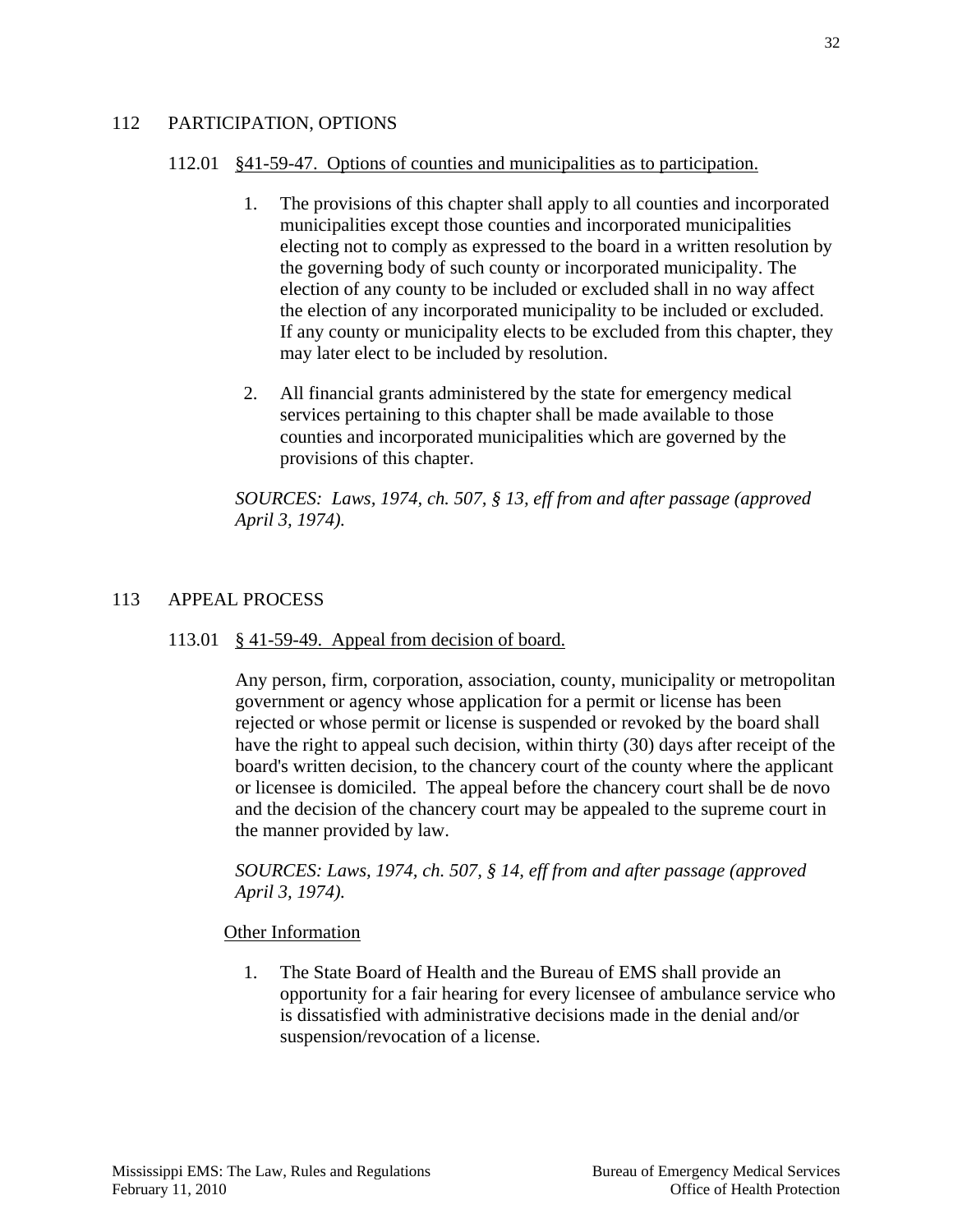- 2. BEMS shall notify the licensee by registered mail, the particular reason for denial or revocation/suspension of the license. Upon written request of the licensee within ten days of the notification, BEMS shall fix a date not less than thirty days from the date of such service at which time the licensee shall be given an opportunity for a prompt and fair hearing before officials of the Mississippi State Department of Health.
- 3. On the basis of such hearing or upon the fault of the applicant or licensee, the Mississippi State Department of Health shall make a determination specifying the findings of fact in conclusion of the law. A copy of such determination shall be sent by registered mail to the last known address of the licensee or served personally upon the licensee.
- 4. The decision to suspend, revoke or deny a license shall become final thirty days after it is mailed or served unless the applicant or licensee within such thirty days, appeals the decision to the Chancery Court of the county where the applicant or licensee is domiciled.

## 114 SUBSCRIPTION SERVICES

114.01 §41-59-63. Membership subscription programs for prepaid ambulance service not to constitute insurance.

> The solicitation of membership subscriptions, the acceptance of membership applications, the charging of membership fees, and the furnishing of prepaid or discounted ambulance service to subscription members and designated members of their households by either a public or private ambulance service licensed and regulated by the State Board of Health pursuant to Section 41-59-1 et seq. shall not constitute the writing of insurance and the agreement under and pursuant to which such prepaid or discounted ambulance service is provided to the subscription members and to designated members of their households shall not constitute a contract of insurance.

> *SOURCES: Laws, 1988, ch; 541, § 1; reenacted, 1991, ch. 348, § 1; reenacted, 1992, ch. 327, § 1, eff from and after July 1, 1992.*

- 114.02 §41-59-65. Application for permit to conduct membership subscription program; fees; renewals.
	- 1. Either a public or private ambulance service licensed and regulated by the State Board of Health desiring to offer such a membership subscription program shall make application for permit to conduct and implement such program to the State Board of Health. The application shall be made upon forms in accordance with procedures established by the board and shall contain the following: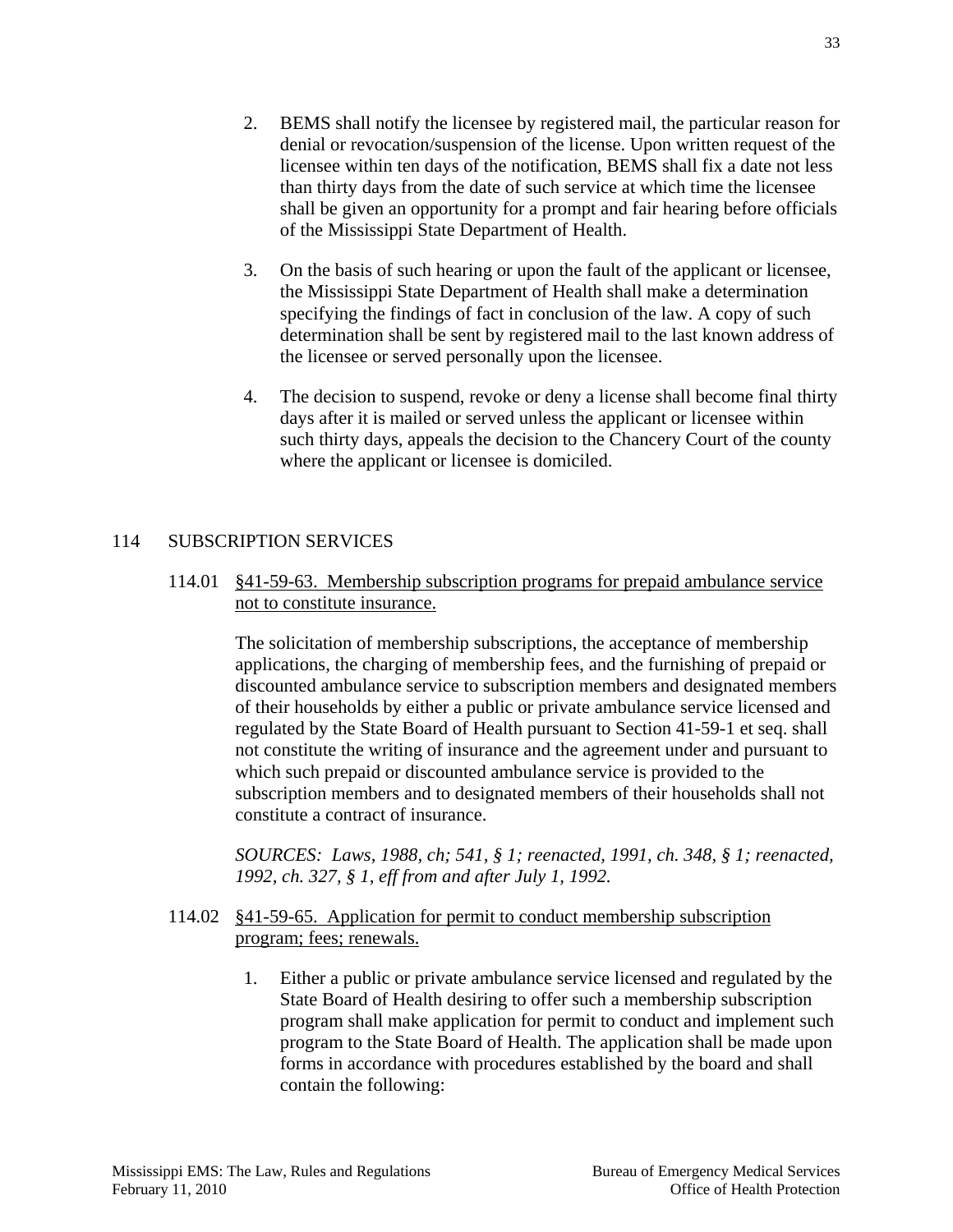- a. The name and address of the owner of the ambulance service;
- b. The name in which the applicant is doing business;
- c. The location and description of the place or places from which the ambulance service operates;
- d. The places or areas in which the ambulance service intends to conduct and operate a membership subscription program; and
- e. Such other information as the board shall deem necessary.
- f. Each application for a permit shall be accompanied by a permit fee of Five Hundred Dollars (\$500.00), which shall be paid to the board. The permit shall be issued to expire the next ensuing December 31. The permit issued under this section may be renewed upon payment of a renewal fee of Five Hundred Dollars (\$500.00), which shall be paid to the board. Renewal of any permit issued under this section shall require conformance with all requirements of this chapter.

*SOURCES: Laws, 1988, ch. 541, § 2; reenacted, 1991, ch. 348, § 2; reenacted, 1992, ch. 327, § 2, eff from and after July 1, 1992.* 

## Policy for Administration

- 1. All subscription permits issued are valid for a maximum period of one (1) year. This period is from January 1 through December 31. Regardless of date of issuance, all subscription permits expire on December 31 of each calendar year.
- 2. The Five Hundred Dollars (\$500.00) permit fee is in addition to the fee for BLS or ALS licensure.

## 114.03 §41-59-67 Program Requirements

Requirements for issuance of permit; reserve fund; ambulance service to pay cost of collection of judgment against fund.

- 1. The issuance of a permit to conduct and implement a membership subscription program shall require the following:
	- a. The posting of a surety bond with one or more surety companies to be approved by the State Board of Health, in the amount of Five Thousand Dollars (\$5,000.00) for every one thousand (1,000) subscribers or portion thereof; and
	- b. The establishment of a reserve fund to consist of a deposit to the reserve fund with any depository approved by the state for the benefit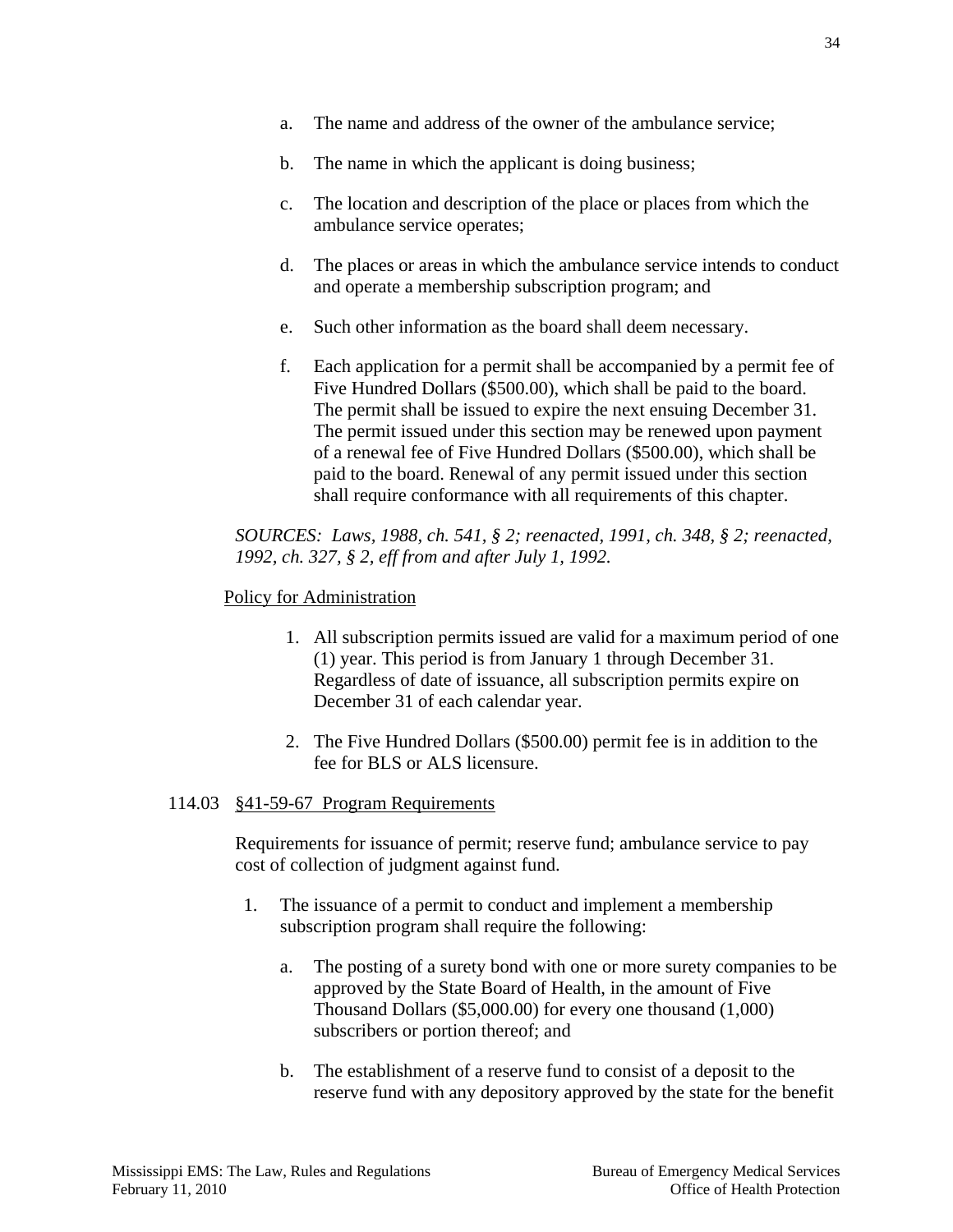of the subscription members in the amount of Three Dollars (\$3.00) for each subscription member currently subscribing to the subscription program, but not for the designated members of the subscribing member's household, to guarantee perpetuation of the subscription membership program until all memberships are terminated; and

- c. No further deposits shall be required to be made by the ambulance service to the reserve fund after the aggregate sum of the principal amount of said surety bond plus the deposits in the reserve fund is equal to Two Hundred Thousand Dollars (\$200,000.00).
- 2. In any action brought by a subscriber against the surety bond or the reserve fund, the cost of collection upon a judgment rendered in favor of the subscriber, including attorney's fees, shall be paid by the ambulance service.

*SOURCES: Laws, 1988, ch. 541, § 3; re-enacted, 1991, ch. 348, § 3; reenacted, 1992, ch. 327, § 3, eff from and after July 1, 1992.* 

## Policy for Administration

- 1. Each membership subscription ambulance service provided must forward a copy (copies) of all surety bonds purchased along with an official statement of total subscribers covered. Such information is made part of the application for subscription permit. During the permit period, should bonds be cancelled, voided, or changed in any way, BEMS must be notified by the service provider.
- 2. Proof of the establishment of a reserve fund must be provided to BEMS as a prerequisite to BEMS issuance of a subscription permit. Monthly reserve statements of cash balances must be forwarded to BEMS by either the EMS provider and/or the bank in which the reserve account is established.

## 115 ANNUAL REPORTS

## 115.01 §41-59-69. Annual report of ambulance service conducting subscription program.

1. Annual reports shall be filed with the State Board of Health by the ambulance service permitted to conduct and implement a membership subscription program in the manner and form prescribed by the State Board of Health, which report shall contain the following: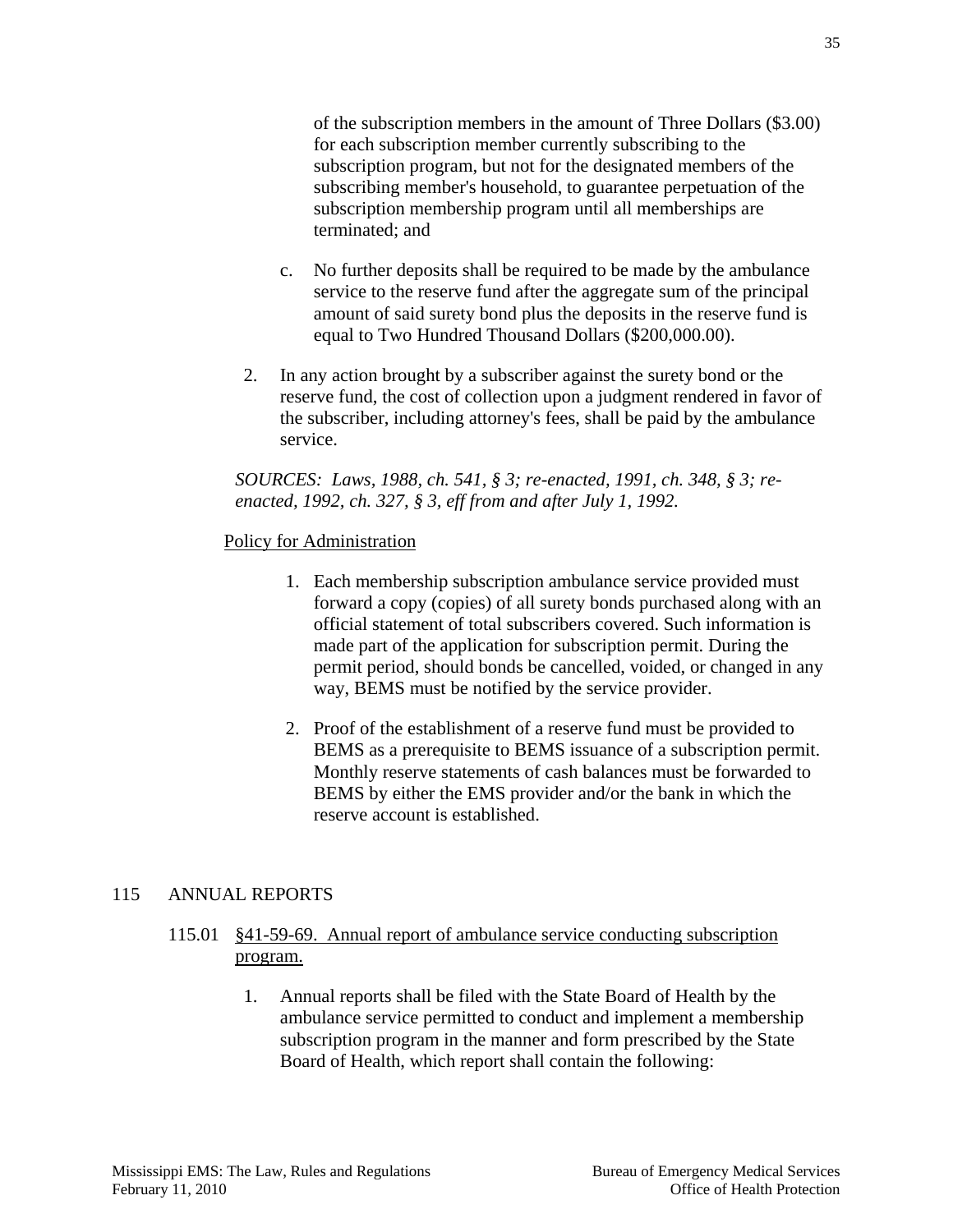- a. The name and address of the ambulance service conducting the program;
- b. The number of members subscribing to the subscription program;
- c. The revenues generated by subscriptions to the program; and
- d. The name and address of the depository bank in which the reserve fund is deposited and the amount of deposit in said reserve fund.

*SOURCES: Laws, 1988, ch. 541, § 4; re-enacted, 1991, ch. 348, § 4; reenacted, 1992, ch. 327, § 4, eff from and after July 1, 1992.* 

## Policy for Administration

- 1. Each subscription ambulance service must submit its annual report with all information as required in Section 41-59-69 within 45 days after the expiration of the subscription permit period (February 14).
- 2. The annual report may be submitted in letter form to BEMS with supporting documentation as is necessary.
- 3. BEMS will suspend all subscription permits of ambulance services failing to file annual reports within the prescribed period.

# 116 SOLICITATION OF MEMBERSHIP

## 116.01 §41-59-71. Methods of soliciting members; license not required.

Solicitation of membership in the subscription program may be made through direct advertising, group solicitation, by officers and employees of the ambulance service or by individuals without the necessity of licensing of such solicitors.

*SOURCES: Laws, 1988, ch. 541, § 5; reenacted, 1991, ch. 348, § 5, re-enacted, 1992, ch. 327, § 5, eff from and after July 1, 1992*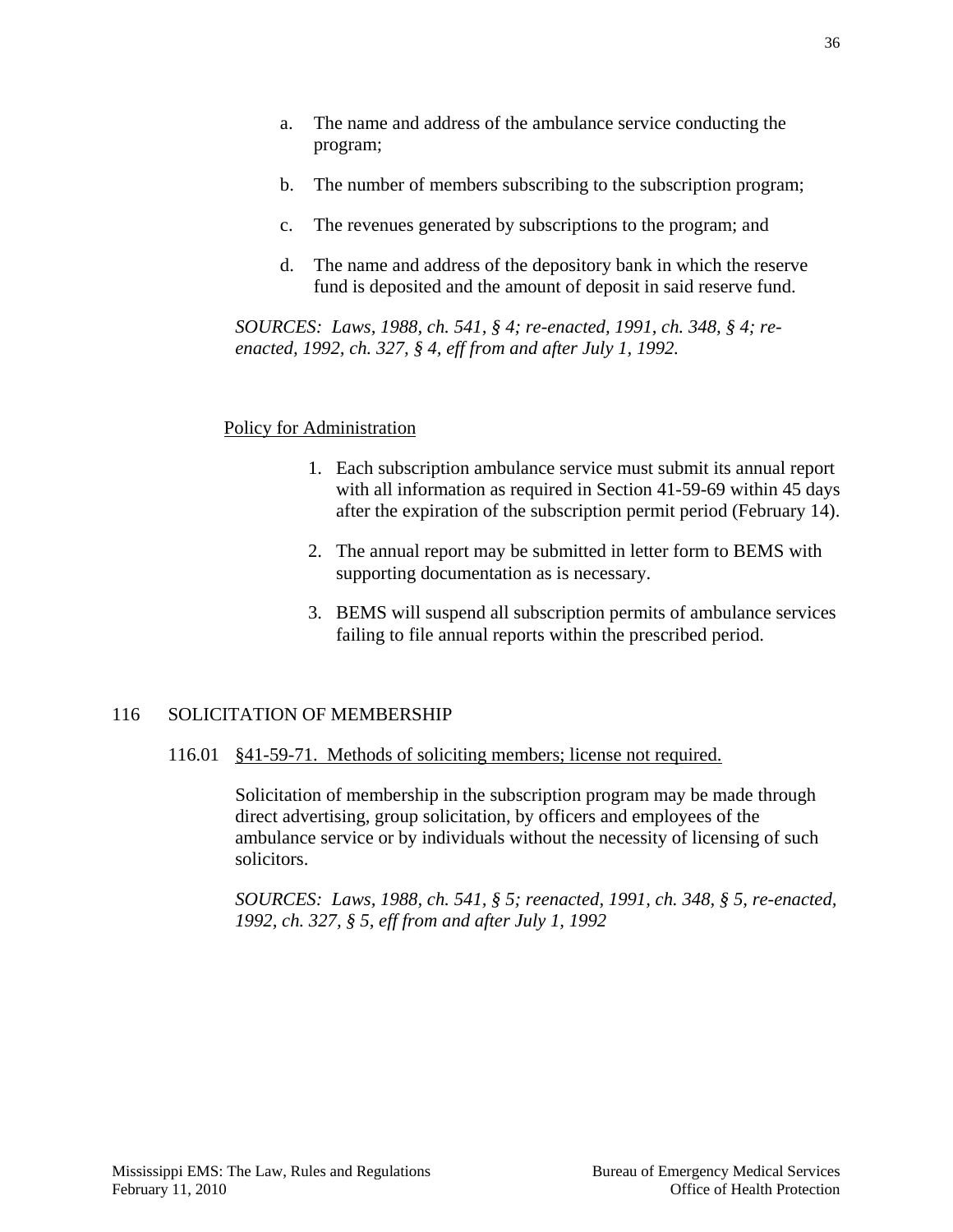#### **Chapter 02** INTER-HOSPITAL TRANSFERS

#### 100 TRANSFERS

#### 100.01 §41-60-13. Promulgation of rules and regulations by state board of health.

The Mississippi State Board of Health is authorized to promulgate and enforce rules and regulations to provide for the best and most effective emergency medical care, and to comply with national standards for advanced life support. Notwithstanding any other provision of law, advanced life support personnel may be authorized to provide advanced life support services as defined by rules and regulations promulgated by the state board of health.

Rules and regulations promulgated pursuant to this authority shall, as a minimum:

- a. Define and authorize appropriate functions and training programs for advanced life support trainees and personnel; provided, that all such training programs shall meet or exceed the performance requirements of the current training program for the emergency medical technicianparamedic, developed for the United States Department of Transportation.
- b. Specify minimum operational requirements which will assure medical control over all advanced life support services.
- c. Specify minimum testing and certification requirements and provide for continuing education and periodic recertification for all advanced life support personnel.

*SOURCES: Laws, 1979, ch. 488, § 2, eff from and after July 1, 2001.* 

#### Rules and Regulations

1. EMS personnel are restricted to performance of those skills as authorized by the State Department of Health, Bureau of Emergency Medical Services. EMS personnel cannot transport patients with needs or reasonably perceived needs for care which exceed the scope of practice for the ambulance attendant.

#### *Note: The only exception to the above is as follows:*

*a. EMT's may attend and transport by ambulance, patients who have pre-existing procedures or devices that are beyond the EMT's scope of practice if:*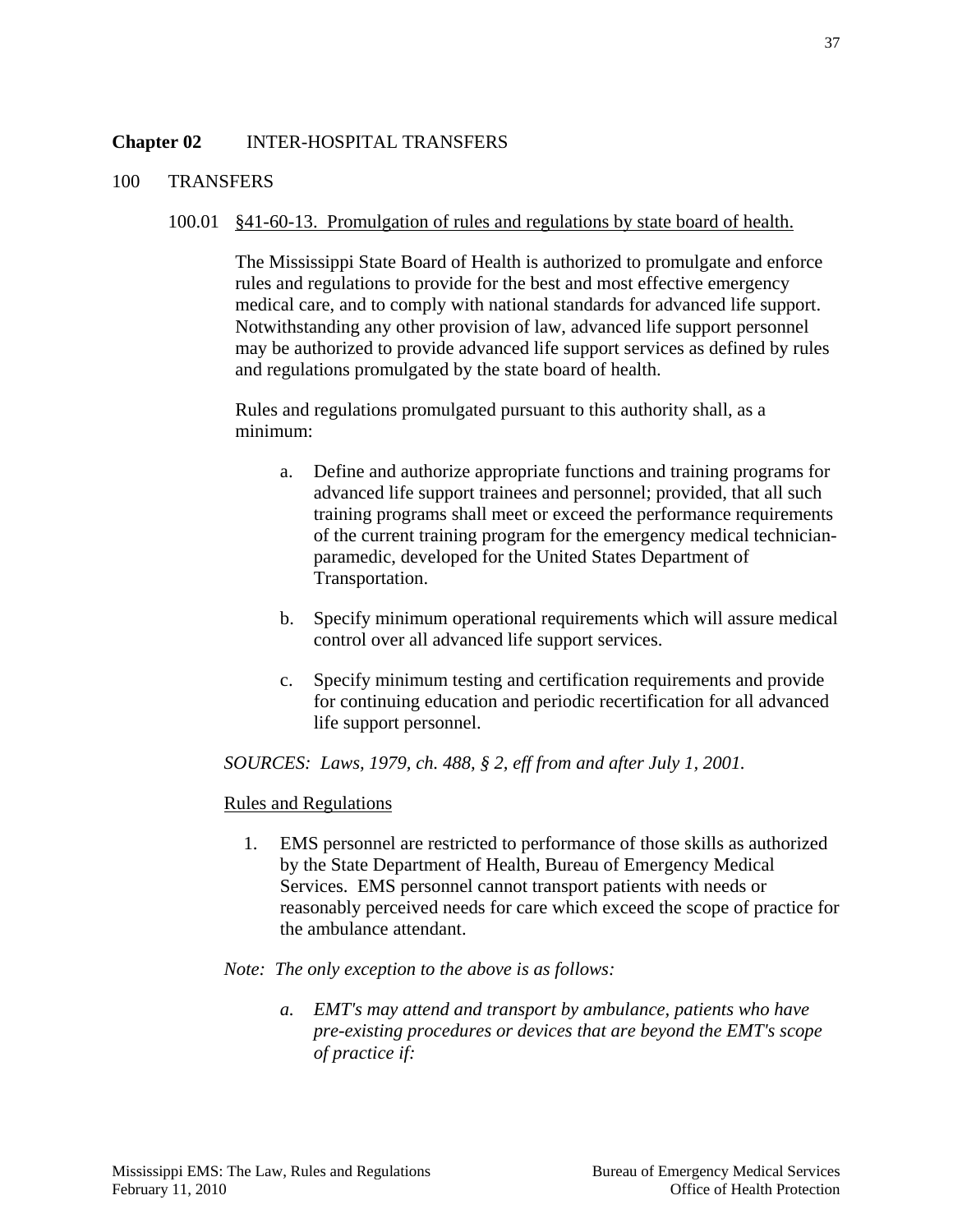- *b. There is no need, or reasonably perceived need, for the device or procedure during transport; and*
- *c. An individual (including the patient himself) that has received training and management of the procedure or device accompanies the patient to the destination.*

*Note: Should doubt exist in regards to the transport of any device or procedure, medical control should be contacted for medical direction.* 

- 2. Ambulance personnel aiding in the transfer should confirm that the facility to which the patient is to be transferred has been notified and has agreed to accept the patient. They should also inquire whether the patient's condition is stable (no material deterioration of the condition is likely, within reasonable medical probability, to result from the transfer of the individual from the facility) and whether a nurse, physician or other medical personnel should accompany the patient during transfer.
- 3. If a patient at a hospital has an emergency medical condition which has not been stabilized (as defined herein), the hospital should not request the transfer and the ambulance service should not transfer the patient unless:
	- a. the patient (or legally responsible person acting on the patient's behalf) request that the transfer be effected;
	- b. a physician or other qualified medical personnel when a physician is not readily available, has verified that, based upon the reasonable risks and benefits to the patient, and based upon the information available at the time, the medical benefits reasonably expected from the provision of appropriate medical treatment at another medical facility outweigh the increased risk to the individual's medical condition from effecting the transfer; or,
	- c. the transfer is an appropriate transfer to that facility.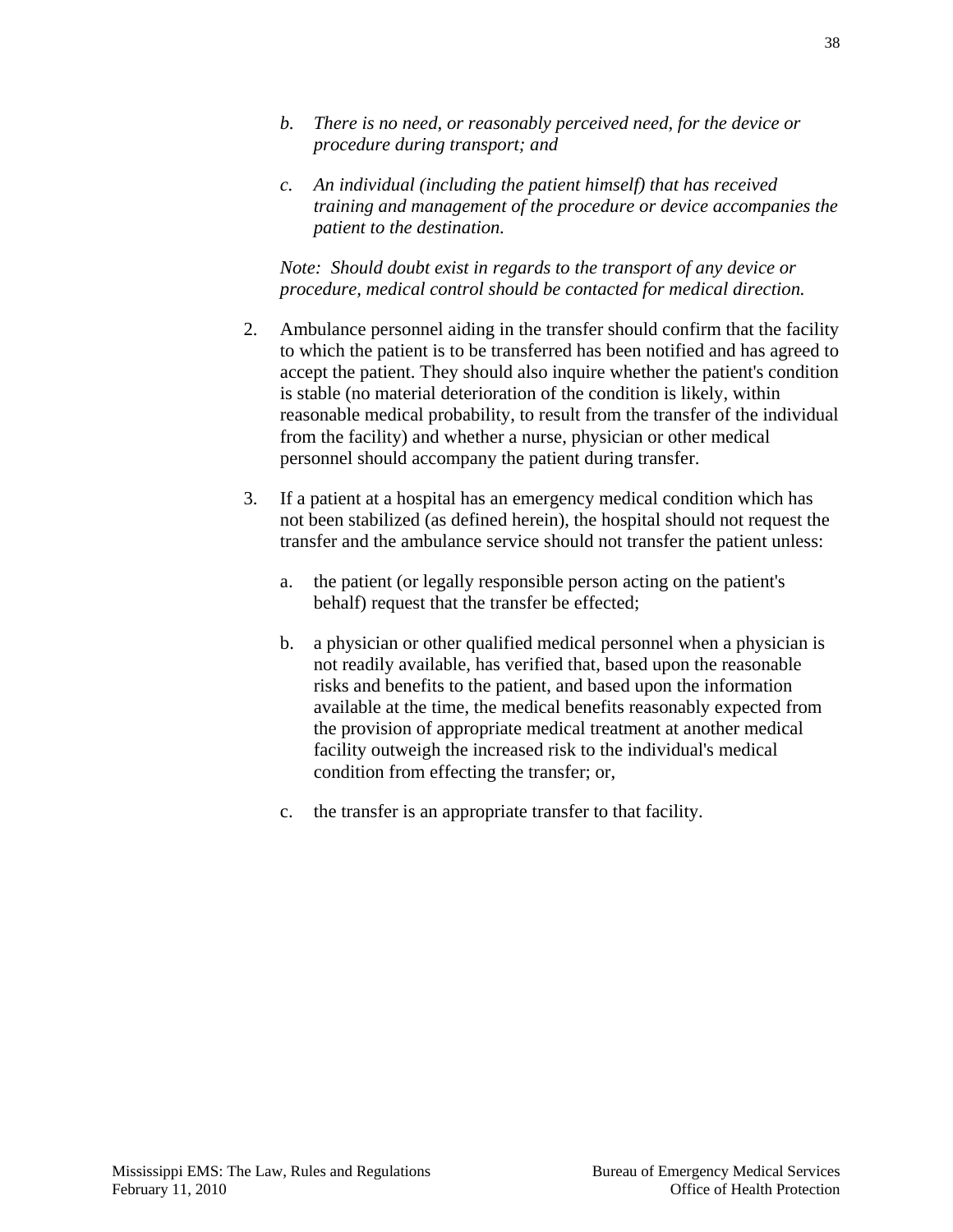### **Chapter 03** AERO MEDICAL EMERGENCY MEDICAL SERVICES

### 100 AERO MEDICAL SERVICES

### §41-59-9. License and permit required.

From and after October 1, 1974, no person, firm, corporation, association, county, municipality, or metropolitan government or agency, either as owner, agent or otherwise, shall hereafter furnish, operate, conduct, maintain, advertise or otherwise engage in the business of service of transporting patients upon the streets, highways or airways of Mississippi unless he holds a currently valid license and permit, for each ambulance, issued by the board.

*SOURCES: Laws, 1974, ch. 507, § 5(1), eff from and after passage (approved April 3, 1974).* 

### 100.01 Definitions Relative to Aero Medical EMS:

- 1. Advanced Life Support Care (ALSC) Means a sophisticated level of prehospital and inter-hospital emergency care which includes basic life support functions including cardiopulmonary resuscitation (CPR), plus cardiac defibrillation, telemetered electrocardiography, administration of anti-arrhythmic agents, intravenous therapy, administration of specific medications, drugs and solutions, use of adjunctive ventilation devices, trauma care and other authorized techniques and procedures. This level of care (quantity and type of staff member(s), equipment and procedures) is consistent with a patient in a pre-hospital emergency or non-emergency incident. In addition, this level of care (quantity and type of staff member(s), equipment and procedures) is consistent with a patient in a inter-hospital incident who is in a non-acute situation and is being cared for in an environment where monitoring of cardiac rhythm, neurological status, and/or continuous infusions of anti-arrhythmic and/or vasopressors, are part of the patient's care needs.
- 2. Aeromedical Physiology (Ualtitude physiology, flight physiology)U Means the physiological changes imposed on humans when exposed to changes in altitude and atmospheric pressure and the physical forces of aircraft in flight. Persons whose physiologic state is already compromised may be more susceptible to these changes and the potential physiologic responses they may experience while in flight in an aircraft. It is directly related to physical gas laws and the physics of flight. See also Stressor of Flight.
- 3. Air Ambulance Aircraft (aircraft, airplane) Means a fixed-wing or rotorwing aircraft specially constructed or modified that is equipped and designated for transportation of sick or injured persons. It does not include transport of organ transplant teams or organs.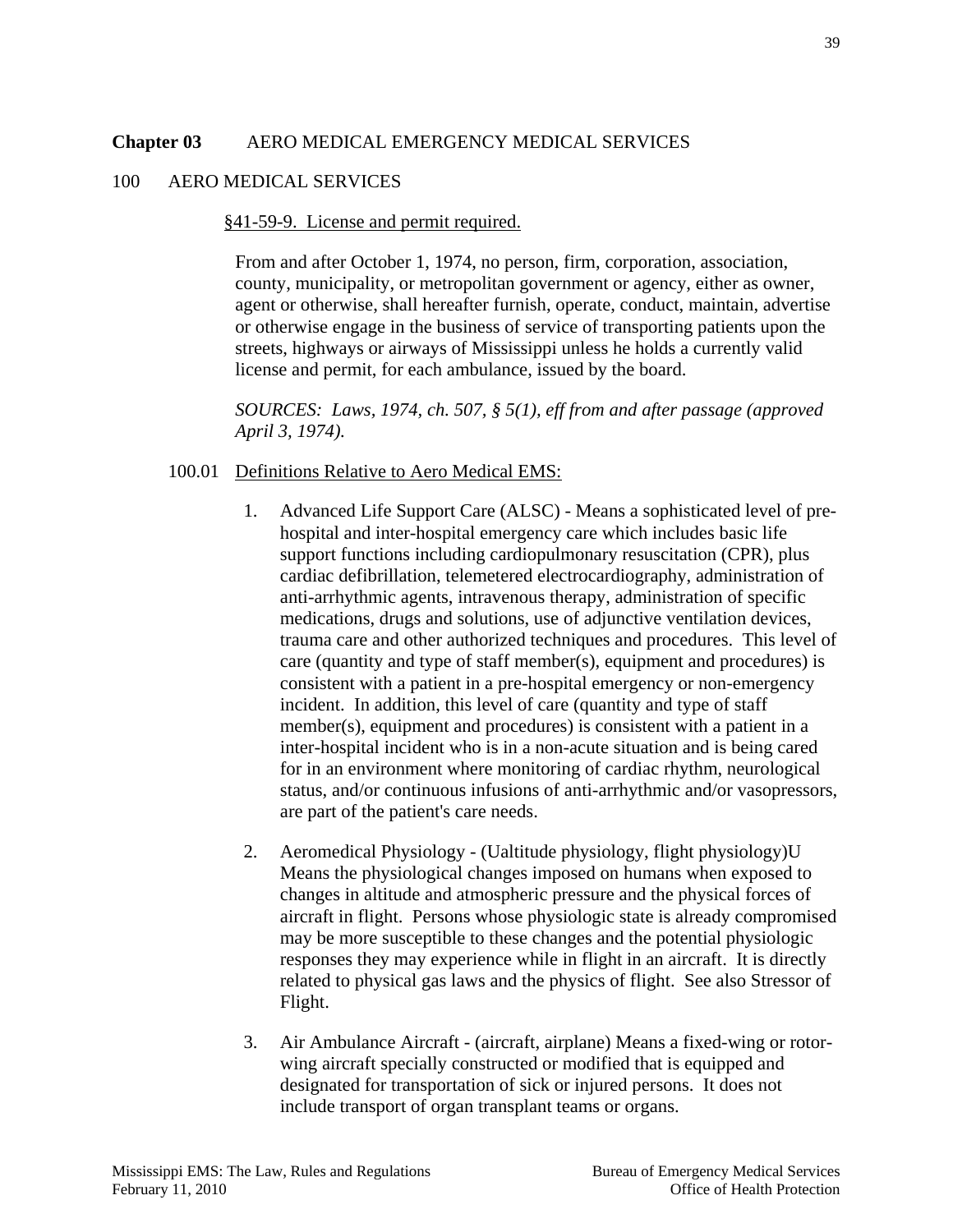- 4. Air Ambulance Service (service, provider) Means an entity or a division of an entity (sole proprietorship, partnership or corporation) that is authorized by the Federal Aviation Administration (FAA) and BEMS to provide patient transport and/or transfer by air ambulance aircraft. The patient(s) may be ambulatory or non-ambulatory and may or may not require medical intervention of basic or advanced nature. It uses aircraft, equipped and staffed to provide a medical care environment on board appropriate to patient's needs. The term air ambulance service is not synonymous with and does not refer to the FAA air carrier certificate holder unless they also maintain and control the medical aspects that make up a complete service.
- 5. Air Medical Personnel Means a licensed physician, registered nurse, respiratory therapist, State of Mississippi current certified EMT-Paramedic, EMT-Intermediate or EMT-Basic who has successfully completed a course in aeromedical physiology and flight safety training and orientation.
- 6. Air Ambulance Transport System Activation Formerly referred to as Dispatch, the term was changed to avoid conflict with the meaning in the FAR's - Means the process of receiving a request for transport or information and the act of allocating, sending and controlling an air ambulance and air medical personnel in response to such request as well as monitoring the progress of the transport.
- 7. Authorized Representative Means any person delegated by a licensee to represent the provider to county, municipal or federal regulatory officials.
- 8. Basic Life Support Care (BLSC) (UBLS, basic care) Means the level of care (quantity and type of staff members(s), equipment and procedures) which is consistent with a stable patient in a non-acute situation who prior to transport may be in a skilled care setting or non-health care facility. The patient's condition will be such that he requires only minimal care such as monitoring of vital signs or administration of oxygen. It does not include patients with continuous IV infusions with or without additives or artificial airways. This level of care will be rendered by at least a basic level emergency medical technician. This level of care requires minimal equipment such as basic monitoring and diagnostic equipment stethoscope, blood pressure cuff, flashlight, etc.
- 9. Cockpit Crew Member (pilot, co-pilot, and flight crew) Means a pilot, co-pilot, flight engineer, or flight navigator assigned to duty in an aircraft cockpit.
- 10. Critical Care Life Support (CCLS) Means the level of care (quantity and type of staff member(s), equipment and procedures) that is consistent with a patient who may or may not be stable and who is in an acute situation or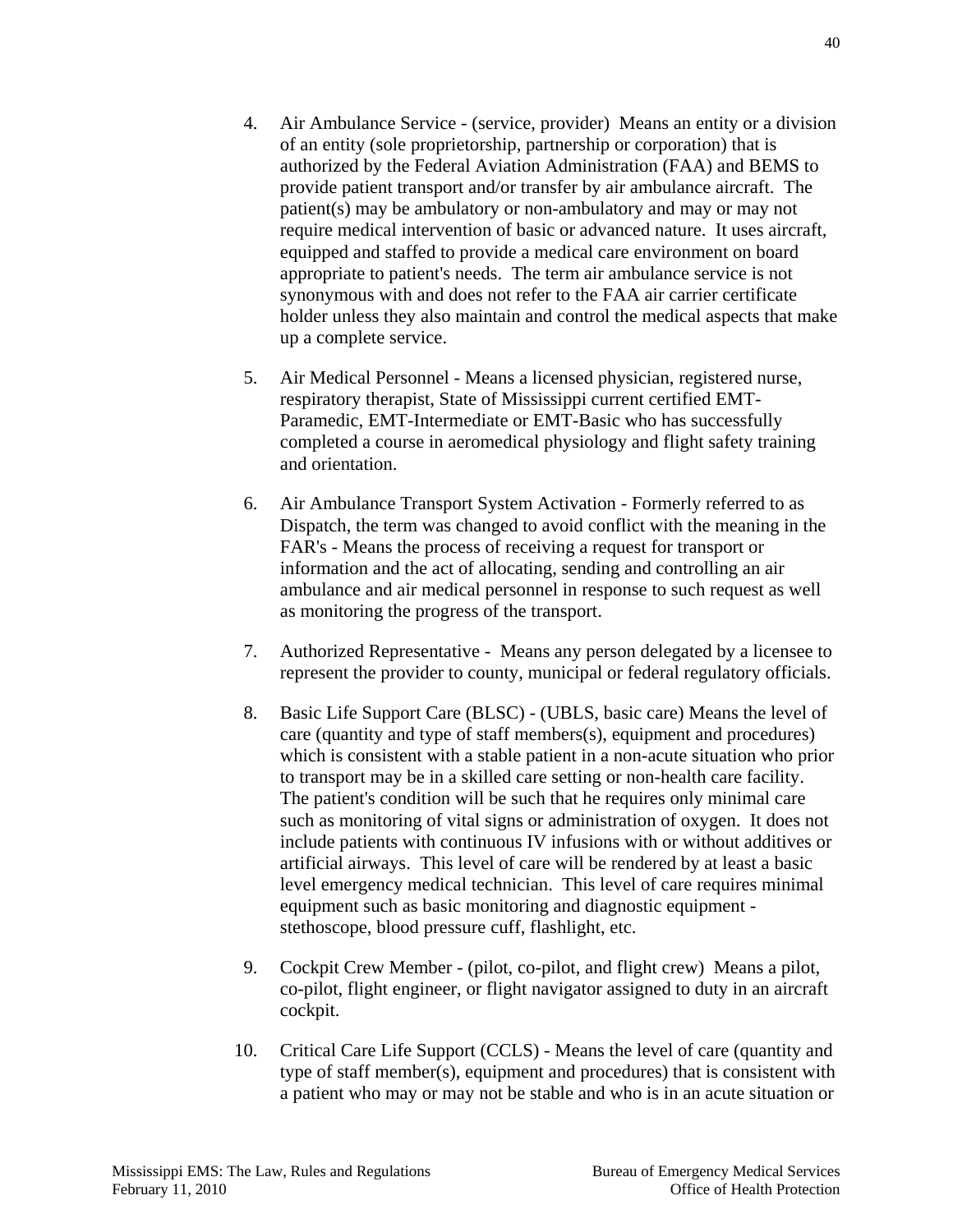at high risk of decompensating prior to transport. The following patient categories are included: cardiovascular, pulmonary, neurologic, traumatic injury including spinal or head injury, burns, poisonings and toxicology. These patients are being cared for in an acute care facility such as the emergency department, intensive, critical, coronary or cardiac rhythm, oxygen saturation and maintenance of continuous infusions of IV medications or control of ventilatory functions by artificial means is being performed. This level of care must be rendered by at least two air medical personnel, one of which is a registered nurse or physician. This level of care requires specific monitoring and diagnostic equipment above the advanced level.

- 11. FAA Means the Federal Aviation Administration.
- 12. FAR Means the Federal Aviation Regulation.
- 13. FCC Means the Federal Communications Commission.
- 14. Fixed-wing Air Ambulance (fixed-wing) Means a fixed-wing type aircraft that is constructed or modified to transport at least one sick or injured patient in the supine or prone position on a medically appropriate, FAA approved stretcher. It also includes an array of medical equipment and an appropriate number of trained air medical personnel to care for the patient's needs.
- 15. Inter-facility Transfer (transfer) Means the transportation of a patient, by an air ambulance service provider, initiating at a health care facility whose destination is another health care facility.
- 16. Medical Director Means a licensed physician (MD or DO) who is specifically designated by an air ambulance provider and has accepted the responsibility for providing medical direction to the air ambulance service. He or she must be a Mississippi licensed physician, M.D. or D.O., and show evidence of board certification in emergency medicine or board eligibility in emergency medicine. Air Ambulances which operate from or based in Mississippi, must have a System medical director whose primary practice is in Mississippi or at a Mississippi trauma center. (Air Ambulance provided from and based out-of-state must have a system medical director that is board certified in emergency medicine or board eligible in emergency medicine.) The medical director is ultimately responsible for all aspects of a service's operation which effect patient care. The medical director is responsible for assuring that appropriately trained medical personnel and equipment are provided for each patient transported and that individual aircraft can provide appropriate care environments for patients. The Air Ambulance Service Medical Director must be approved by the State EMS Medical Director.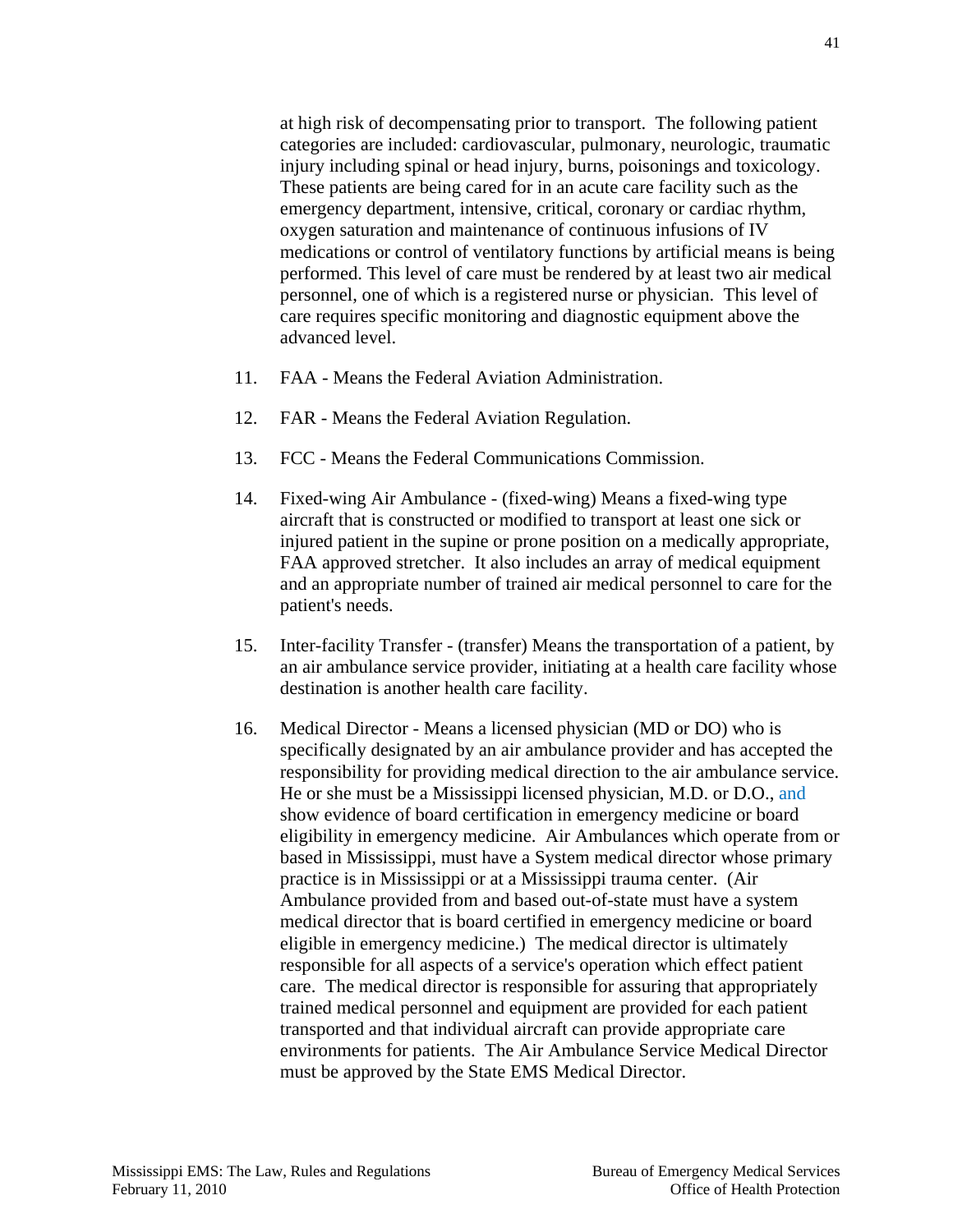- 17. Patient Means an individual who is sick, injured, or otherwise incapacitated or whose condition requires or may require skilled medical care for intervention.
- 18. Permit Means a document issued by BEMS indicating that the aircraft has been approved for use as an air ambulance vehicle by BEMS in the state of Mississippi.
- 19. Physician (doctor) Means a person licensed to practice medicine as a physician (MD or DO) by the state where the air ambulance service is located.
- 20. Pilot Means a person who holds a valid certificate issued by the FAA to operate an aircraft.
- 21. Public Aircraft Means an aircraft used only in the service of a government agency. It does not include government-owned aircraft engaged in carrying persons or property for commercial purposes.
- 22. Reciprocal Licensing (reciprocity) means mutual acceptance of an air ambulance service provider's valid license to operate an air ambulance service in a state other than the one in which it is licensed.
- 23. Registered Nurse (RN) Means an individual who holds a valid license issued by the state licensing agency to practice professional nursing as a registered nurse.
- 24. Rotor-wing Air Ambulance (rotor-wing) Means a rotor-wing type aircraft that is constructed or modified to transport at least one sick or injured patient in the supine or prone position on a medically appropriate, FAA approved stretcher/litter (as per FAR Section 23.785 and 23.561). It also includes an array of medical equipment and an appropriate number of trained air medical personnel to care for the patient's needs.
- 25. Specialty Care Transport (SCS) Means the level of care (quantity and type of staff member(s), equipment and procedures) that is consistent with a patient whose condition requires special care specific to their age and/or diagnosis. The patient may or may not be stable or in an acute situation prior to transport. The following patient categories are included: pediatric intensive care, maternal care, neonatal intensive care and burn care.

*Note: These patients are being cared for in an acute care facility environment such as the emergency department, coronary care unit, intensive care unit, pediatric or neonatal unit, burn care or other similar unit where continuous monitoring of vial signs, cardiac rhythm, oxygen saturation and maintenance of continuous infusions of IV medications or control of ventilatory functions by artificial means are being performed. This level of care must be*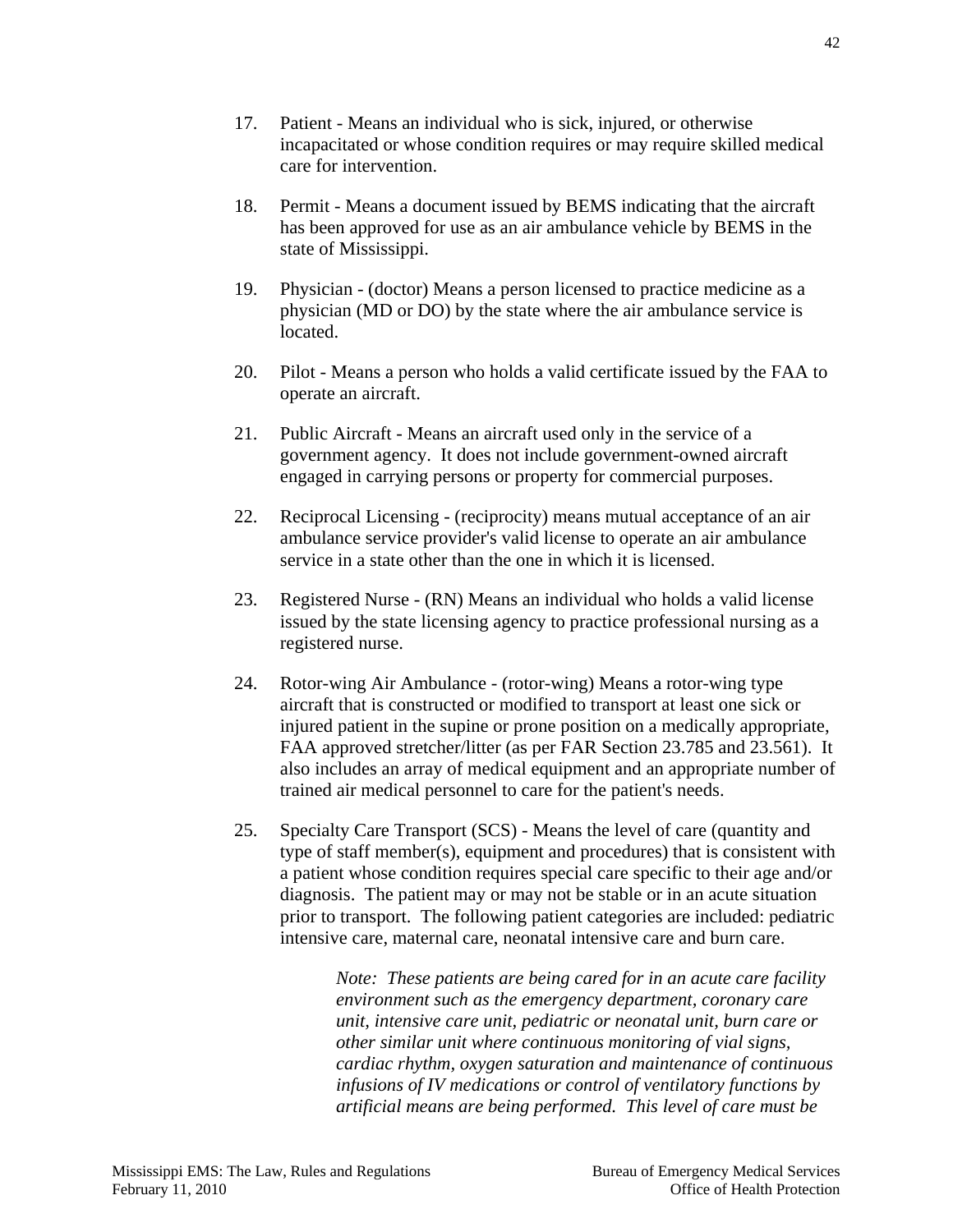*rendered by medical personnel of appropriate training. This level of care requires monitoring and diagnostic equipment specific to the patients special care needs. Patients requiring this level of care should be identified during medical screening so that special staffing and equipment requirements can meet the patients potential needs. These patients are considered at risk for decompensation during transport which may require close attention or intervention.* 

26. Stressors of Flight - Means the factors which humans may be exposed to during flight which can have an effect on the individual's physiologic state and ability to perform. The stressors include - hypoxia, barometric changes (expanding and contracting gas), fatigue (sometimes self induced), thermal variations (extremes of temperature), dehydration, noise, vibration, motion and G-forces.

### 101 LICENSING

- 101.01 Air Ambulance Licensure
	- 1. Licensure as an air ambulance service shall only be granted to a person or entity that directs and controls the integrated activities of both the medical and aviation components.

*Note: Air ambulance requires the teaming of medical and aviation functions. In many instances, the entity that is providing the medical staffing, equipment and control is not the certificate aircraft operator but has an arrangement with another entity to provide the aircraft. Although the aircraft operator is directly responsible to the FAA for the operation of the aircraft, one organization, typically the one in charge of the medical functions directs the combined efforts of the aviation and medical components during patient transport operations.* 

2. No person or organization may operate an air ambulance service unless such person or organization has a valid license issued by BEMS. Any person desiring to provide air ambulance services shall, prior to operation, obtain a license from BEMS. To obtain such license, each applicant for an air ambulance license shall pay the required fee and submit an application on the prescribed air ambulance licensure application forms. Applicant must submit one copy of the plan of medical control at least 30 days prior to service start date for approval by BEMS and State EMS Medical Director. The license shall automatically expire at the end of the licensing period.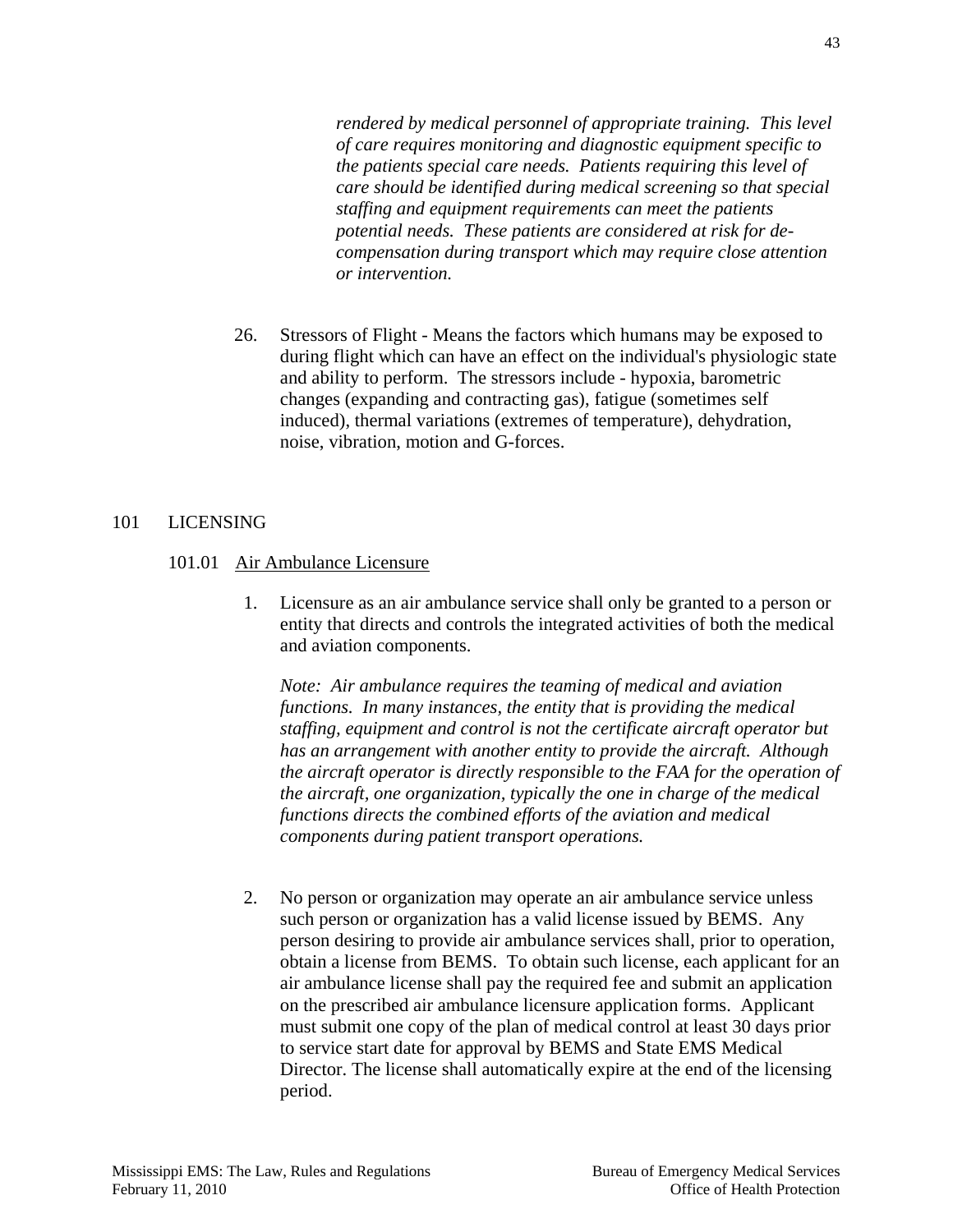- 3. Prior to operation as an air ambulance, the applicant shall obtain a permit for each aircraft it uses to provide its service.
- 4. Each licensee shall be able to provide air ambulance service within 90 days after receipt of its license to operate as an air ambulance from the licensing authority.
- 5. Each aircraft configured for patient transport shall meet the structural, equipment and supply requirements set forth in these regulations.
- 6. An air ambulance license is dependent on, and concurrent with, proper FAA certification of the aircraft operator(s) to concurrent with proper FAA certification of the aircraft operator(s) to conduct operations under the applicable parts of the Federal Aviation Regulations (included are Parts 1, 43, 61, 67, 91, 135).
- 7. Current, full accreditation by the Commission on Accreditation of Air Medical Services (CAAMS) or equivalent program will be accepted by BEMS as compliance with the requirements set forth.
- 8. A provider's license will be suspended or revoked for failure to comply with the requirements of these regulations.
- 9. No licensee shall operate a service if their license has been suspended or revoked.
- 10. Any provider that maintains bases of operation in more than one state jurisdiction shall be licensed at each base by BEMS having jurisdiction.
- 11. The owner, manager or medical director of each publicly or privately owned ambulance service shall inform the State Department of Health, Bureau of EMS of the termination of service in a licensed county or defined service area no less than 30 days prior to ceasing operations. This communication should also be sent by the owner, manager or medical director of each publicly or privately owned ambulance service to related parties and local governmental entities such as, but not limited to, emergencies management agency, local healthcare facilities, and the public via mass media.

### 102 RECIPROCITY

Any provider who is licensed in another jurisdiction whose regulations are at least as stringent as these, and provides proof of such license, and who meets all other regulatory requirements shall be regarded as meeting the specifications of these regulations.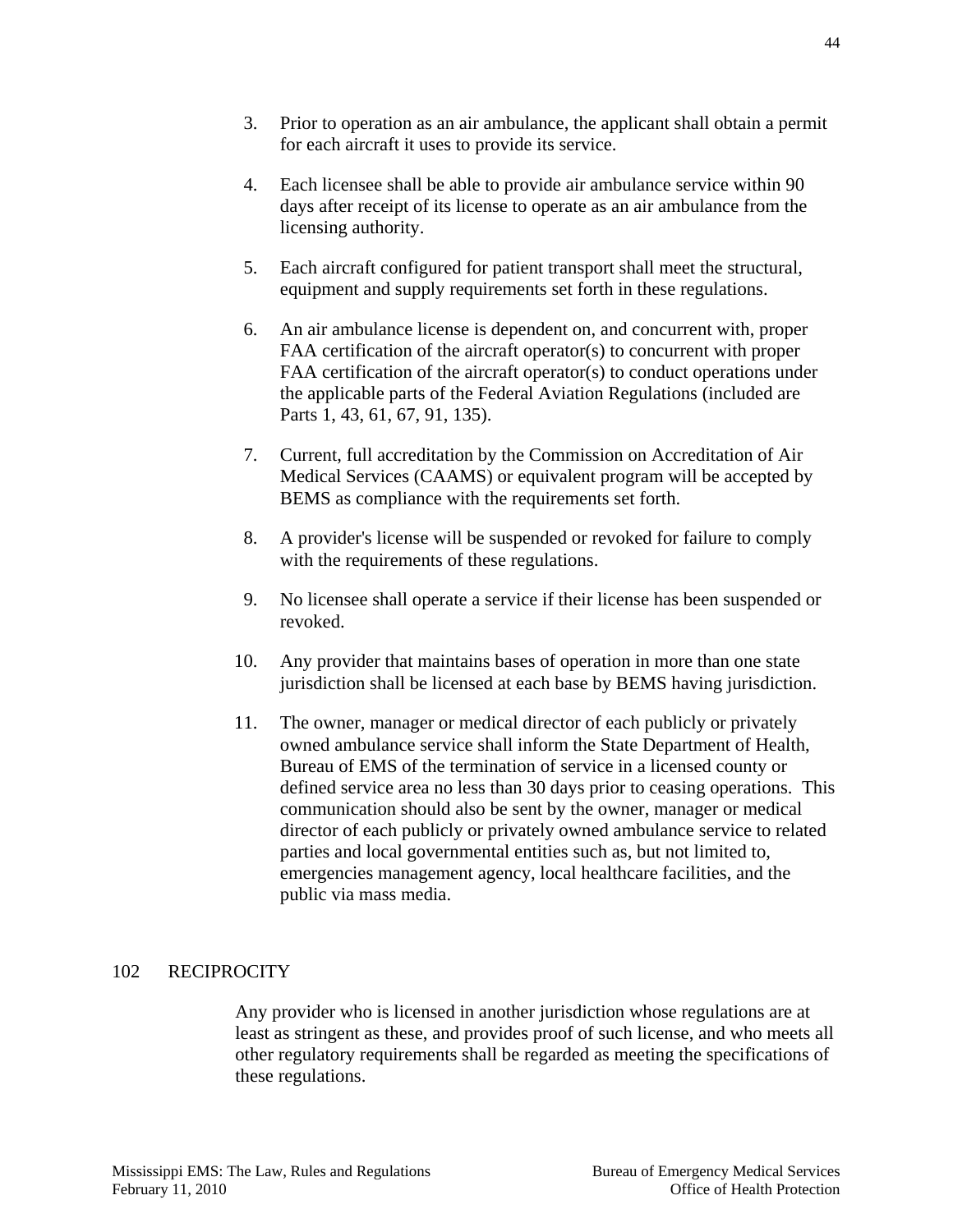- 1. BEMS, after presenting proper identification, shall be allowed to inspect any aircraft, equipment, supplies or records of any licensee to determine compliance with these regulations. BEMS shall inspect the licensee at least twice every licensing period.
- 2. The finding of any inspection shall be recorded on a form provided for this purpose. BEMS shall furnish a copy of the inspection report form to the licensee or the licensee's authorized representative. Upon completion of an inspection, any violations shall be noted on the form.

## 102.02 Issuance of Notices.

1. Whenever BEMS makes an inspection of an air ambulance aircraft and discovers that any of the requirements of these regulations have been violated or have not been complied with in any manner, BEMS shall notify the licensee of the infraction(s) by means of an inspection report or other written notice.

The report shall:

- a. Set forth the specific violations found;
- b. Establish a specific period of time for the correction of the violation(s) found, in accordance with the provisions in Violations.

# 102.03 Reports

- 1. Notification
	- a. Each holder of a license shall notify BEMS of the disposition of any criminal or civil litigation or arbitration based on their actions as a licensee within 5 days after a verdict has been rendered.
	- b. The licensee will notify BEMS when it removes a permitted aircraft from service or replaces it with a substitute aircraft meeting the same transport capabilities and equipment specifications as the out-ofservice aircraft for a period of time greater than 7 days but not to exceed 90 calendar days. Upon receipt of notification, BEMS shall issue a temporary permit for the operation of said aircraft.
- 2. Patient Reports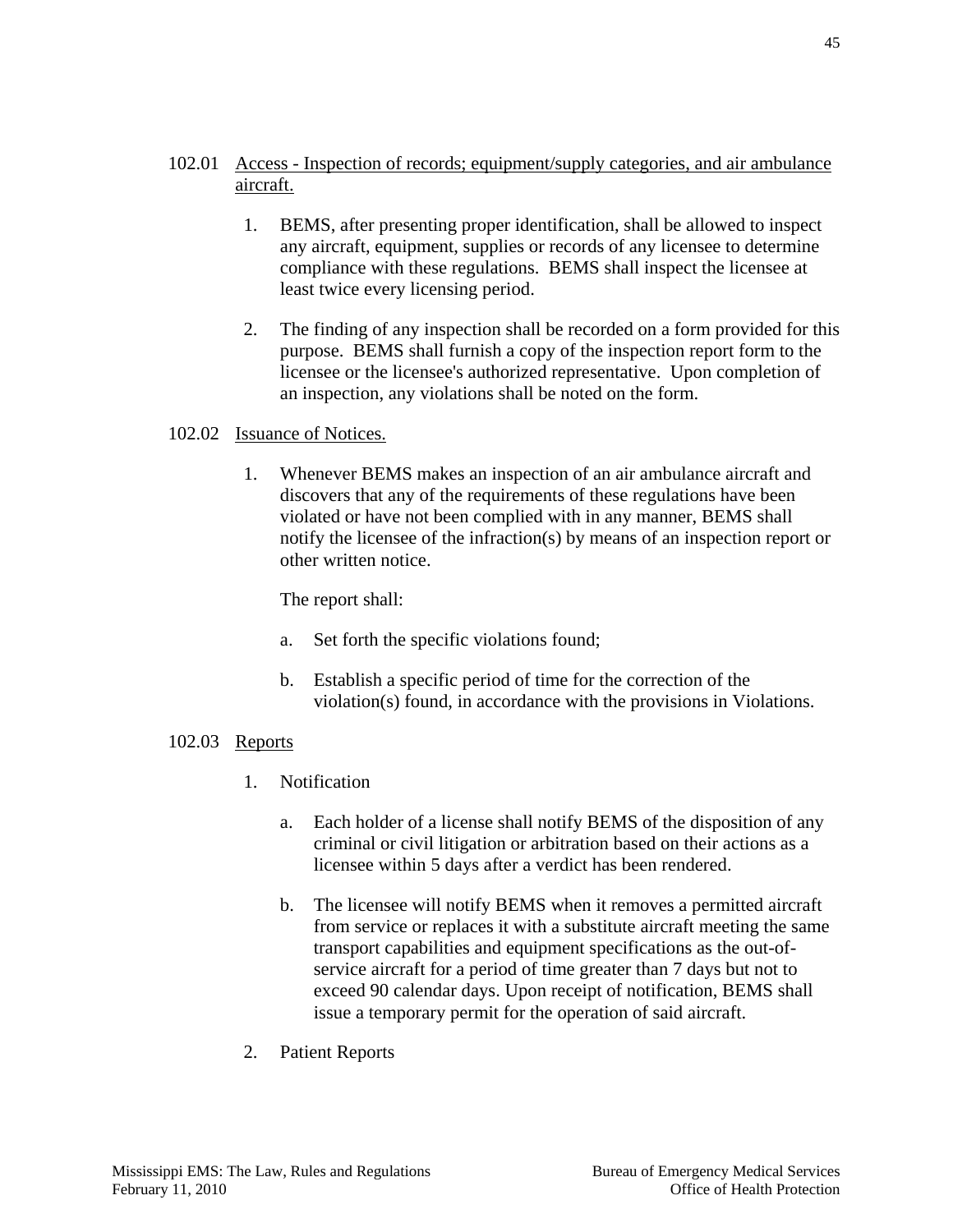- a. Each licensee shall maintain accurate records upon such forms as may be provided, and contain such information as may be required by BEMS concerning the transportation of each patient within this state and beyond its limits. Such records shall be available for inspection by BEMS at any reasonable time, and copies thereof shall be furnished to BEMS upon request.
- b. All licensed ambulance services operating in the State of Mississippi must electronically submit the State of Mississippi Patient Encounter Form and/or information contained on the form for each ambulance run made and/or for each patient transported.
- c. A completed copy of a Mississippi Patient Encounter Form or Patient Care Report containing the data elements of the Mississippi Patient Encounter Form shall be left with hospital staff for all patients delivered to license Hospitals. If in the best interest of the public good, an immediate response to a patient is required of an ambulance delivering a patient to a licensed Hospital, a complete oral report on the patient being delivered will be given to the receiving facility and a completed copy of a Mississippi Patient Encounter Form or Patient Care Report containing the data elements of the Mississippi Patient Encounter Form for that patient shall be delivered in person or by fax to the hospital staff of the licensed Hospital within 24 hours.
- d. Mississippi Patient Encounter Forms are due in the BEMS office by the seventh day after the close of the preceding month.
- e. All encounter forms or computer disk information returned to a licensee for correction must be corrected and returned to the BEMS office within two weeks calculated from the date of their return.
- f. Returns to a licensee greater than 3 times may result in a penalty as outlined under Section 41-59-45, paragraph 3.
- g. The licensee shall maintain a copy of all the run records according to statutory requirements, accessible for inspection upon request by BEMS.
- h. A copy of the patient encounter form shall be given to the person accepting care of the patient.

## 102.04 Location indentification

1. The Licensee shall identify on the prescribed form any and all physical locations where a function of their operations are conducted. These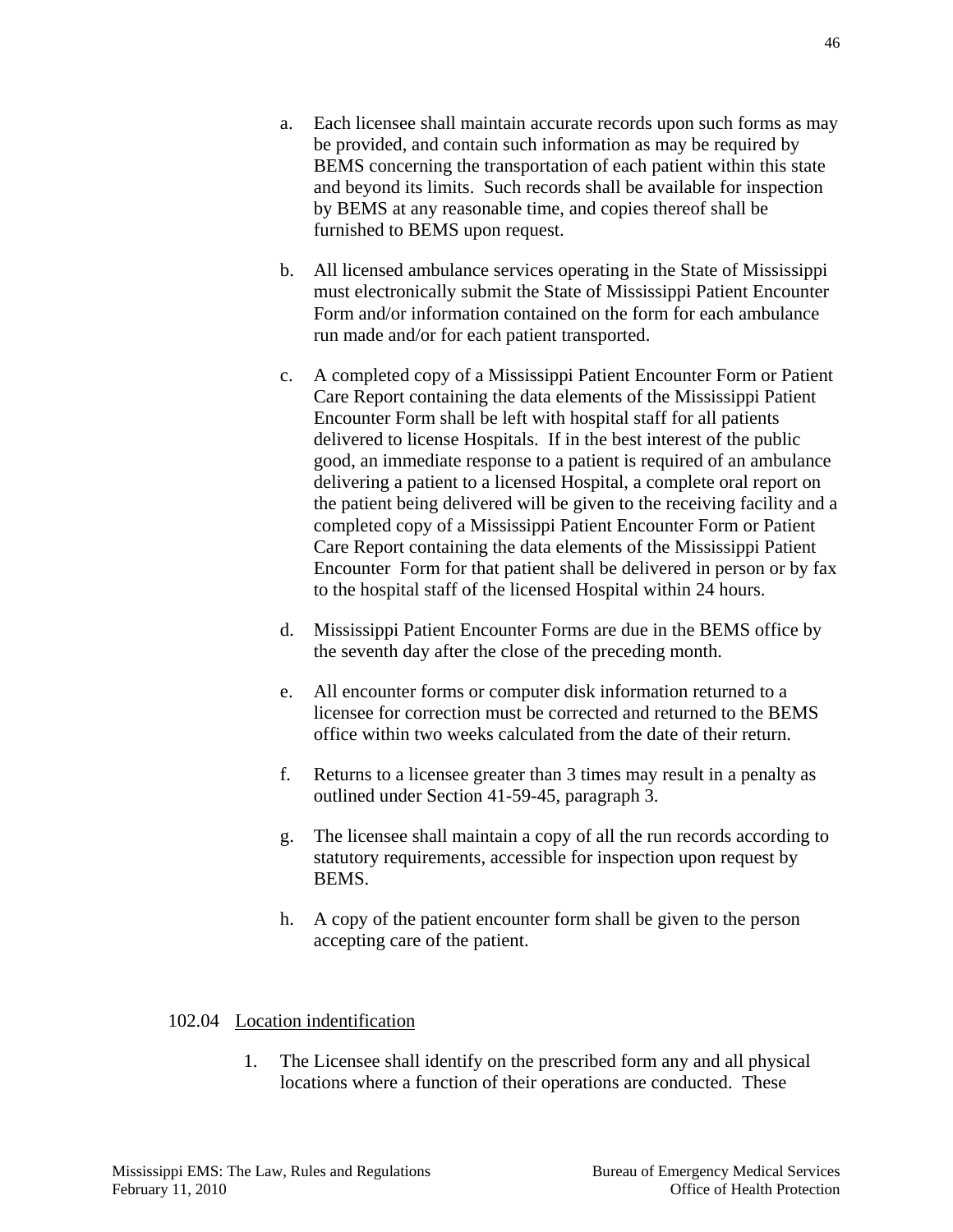locations include: permanent business office, aircraft storage, repair, communications/activation facilities, training and sleeping areas.

#### 103 ADVERTISING

#### 103.01 Aero Medical Advertisement

- 1. No person, entity or organization shall advertise via printed or electronic media as an air ambulance service provider in the state of Mississippi unless they hold a valid license in the state of Mississippi or has licensure in another state which is reciprocally honored by BEMS.
- 2. The licensee's advertising shall be done only under the name stated on their license.
- 3. The licensee's advertising and marketing shall demonstrate consistency with the licensee's actual licensed level of medical care capabilities and aircraft resources. The name of the Air Carrier Operating Certificate holder shall be listed if the licensee leases or otherwise does not operate the aircraft under their own Air Carrier certificate.

#### 104 REQUIRED INSURANCE COVERAGE

#### 104.01 Property & Casualty Liability

- 1. Every licensee or applicant shall ensure that the Part 135 Air Carrier Operating certificate holder operating the aircraft carries bodily injury and property damage insurance with solvent insurers licensed to do business in the state of Mississippi, to secure payment for any loss or damage resulting from any occurrence arising out of or caused by the operation or use of any of the certificate holders aircraft. Each aircraft shall be insured for the minimum amount of \$1,000,000 for injuries to, or death of, any one person arising out of any one incident or accident; the minimum amount of \$3,000,000 for injuries to, or death of, more than one person in any one accident; and, for the minimum amount of \$500,000 for damage to property from any one accident.
- 2. Government-operated service aircraft shall be insured for the sum of at least \$500,000 for any claim or judgment and the sum of \$1,000,000 total for all claims or judgments arising out of the same occurrence. Every insurance policy or contract for such insurance shall provide for the payment and satisfaction of any financial judgment entered against the licensee or any aircraft owner or pilot(s) operating the insured aircraft. All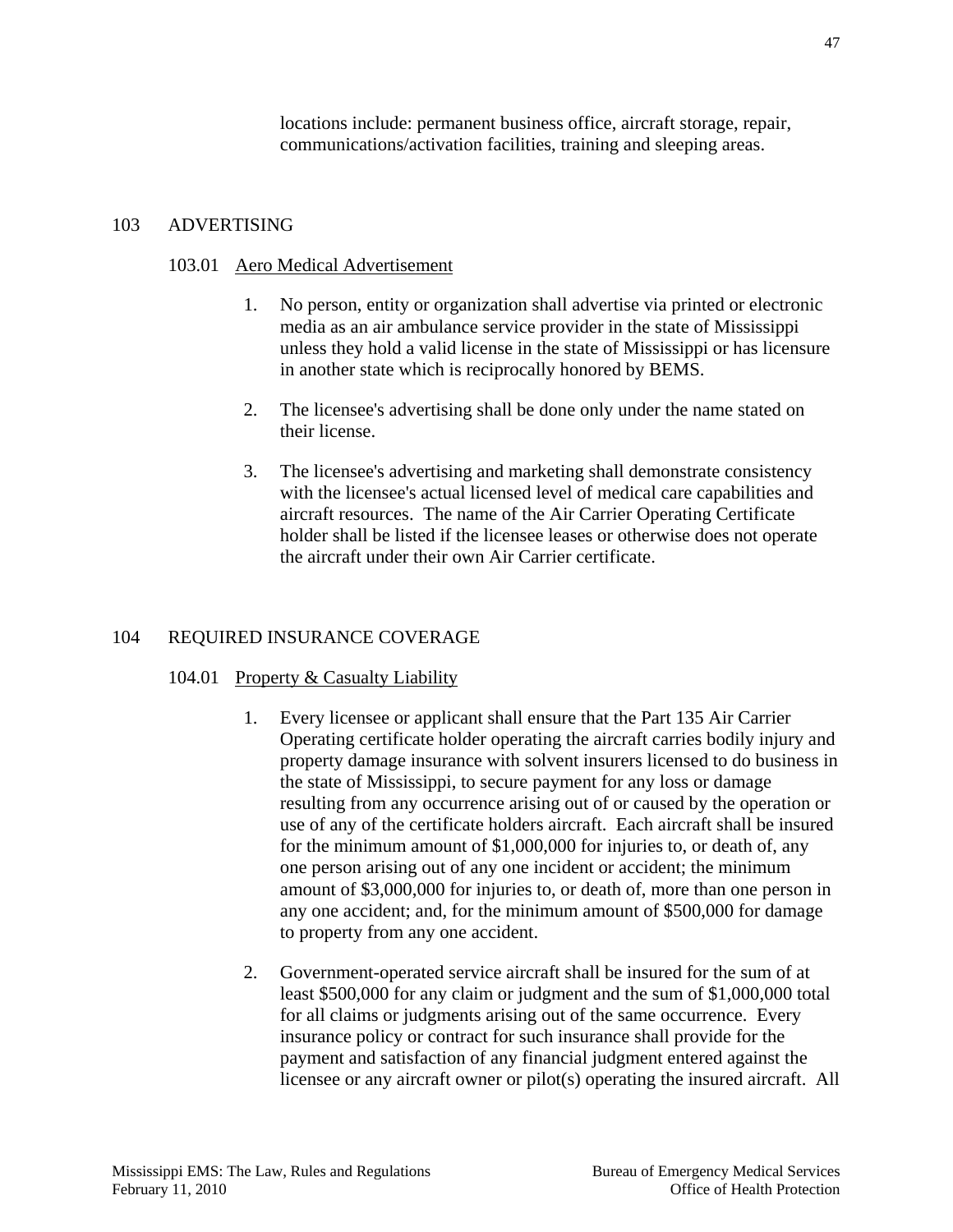such insurance policies shall provide for a certificate of insurance to be issued to BEMS.

### 104.02 Professional Medical Liability (Malpractice)

- 1. Every air ambulance licensee or applicant shall carry professional liability coverage with solvent insurers licensed to do business in the state of Mississippi, to secure payment for any loss or damage resulting from any occurrence arising out of or caused by the care or lack of care of a patient. The licensee or applicant shall maintain professional liability coverage in the minimum amount of \$500,000 per occurrence.
- 2. In lieu of such insurance, the licensee or applicant may furnish a certificate of self-insurance establishing that the licensee or applicant has a self-insurance plan to cover such risks and that the plan has been approved by the State of Mississippi Insurance Commissioner.

### 105 AIRCRAFT PERMITS

### 105.01 Aircraft Permits Required

- 1. BEMS shall issue a permit to the licensee when the licensee initially places the aircraft into service or when the licensee changes the level of service relative to that aircraft. The permit shall remain valid as long as the aircraft is operated or leased by the licensee subject to the following conditions:
	- a. The licensee submits an aircraft permit application for the aircraft and pays the required fees.
	- b. Permits issued by BEMS for an aircraft pursuant to this rule shall be carried inboard the aircraft and readily available for inspection.
	- c. If ownership of any permitted aircraft is transferred to any other person or entity, the permit is void and the licensee shall remove the permit from the aircraft at the time the aircraft is transferred and return the permit to the licensing authority within 10 days of the transfer.
	- d. If a substitute aircraft is in service for longer than 90 days, this aircraft shall be required to be permitted. An un-permitted aircraft cannot be placed into service, nor can an aircraft be used unless it is replacing aircraft that has been temporarily taken out of service.
- 2. When such a substitution is made, the following information shall be maintained by the licensee and shall be accessible to BEMS: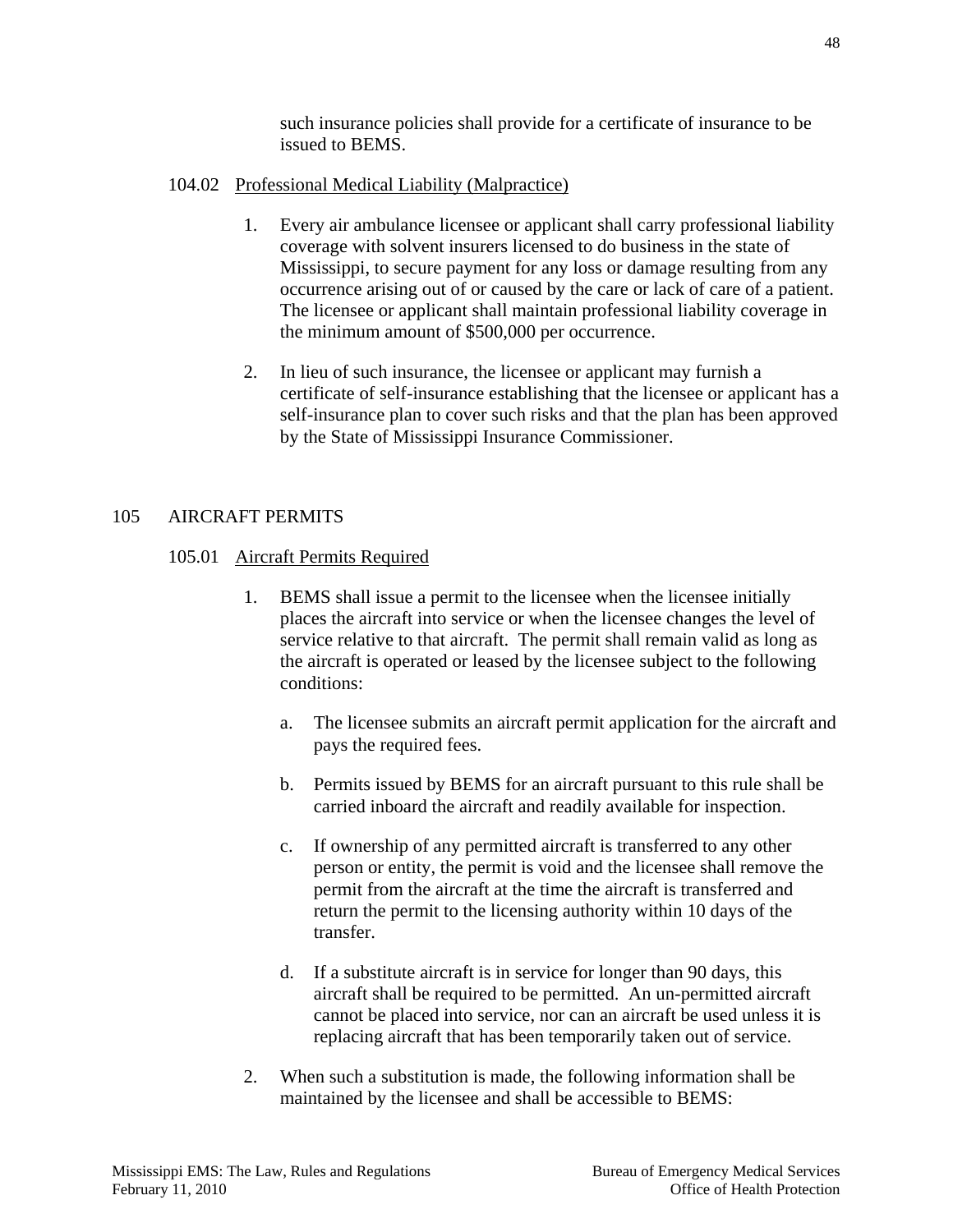- a. Registration number of permitted aircraft taken out of service.
- b. Registration number of substitute aircraft.
- c. The date on which the substitute aircraft was placed into service and the date on which it was removed from service and the date on which the permitted aircraft was returned to service.
- 3. Aircraft permits are not transferable.
- 4. Duplicate aircraft permits can be obtained by submitting a written request to BEMS. The request shall include a letter signed by the licensee certifying that the original permit has been lost, destroyed or rendered unusable.
- 5. Each licensee shall obtain a new aircraft permit from BEMS prior to returning an aircraft to service following a modification, change or any renovation that results in a change to the stretcher placement or seating in the aircraft's interior configuration.
- 6. The holder of a permit to operate an air ambulance service, shall file an amended list of its permitted aircraft with BEMS within 10 days after an air ambulance is removed permanently from service.

# 106 MEDICAL DIRECTION

## 106.01 Off-Line Medical Direction

- 1. Qualifications
	- a. Each air ambulance service shall designate or employ an off-line medical director. The off-line medical director shall meet the following qualifications:
	- b. The off-line medical director shall be a physician (MD or DO) currently licensed and in practice.
	- c. The physician shall be licensed to practice medicine in the state(s) where the service is domiciled.
	- d. Services having multiple bases of operation shall have an off-line medical director for each base. If the off-line medical director for the service's primary location is licensed in the state where the base(s) is/are located, they may function as the off-line medical director for that base in place of a separate individual.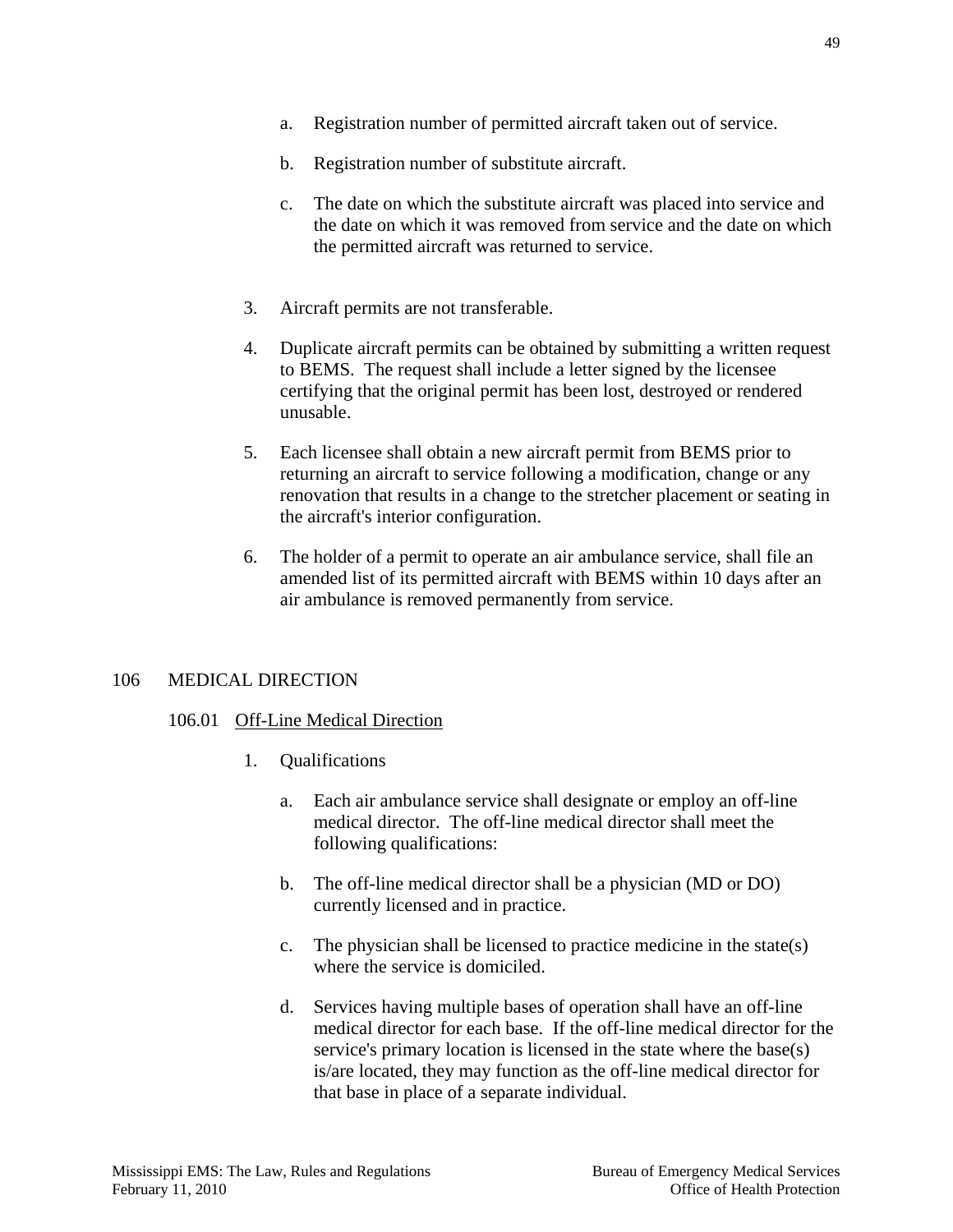- e. Must be a Mississippi licensed physician, M.D. or D.O., and show evidence of board certification in emergency medicine or board eligibility in emergency medicine. Air Ambulances which operate from or based in Mississippi, must have a System medical director whose primary practice is in Mississippi or at a Mississippi trauma center. (Air Ambulance provided from and based out-of-state must have a system medical director that is board certified in emergency medicine or board eligible in emergency medicine.) The medical director is ultimately responsible for all aspects of a service's operation which effect patient care. The medical director is responsible for assuring that appropriately trained medical personnel and equipment are provided for each patient transported and that individual aircraft can provide appropriate care environments for patients. The Air Ambulance Service Medical Director must be approved by the State EMS Medical Director.
- f. The off-line medical director shall have knowledge and experience consistent with the transport of patient's by air.
- 2. Responsibilities
	- a. The physician shall be knowledgeable in aeromedical physiology, stresses of flight, aircraft safety, patient care, and resource limitations of the aircraft, medical staff and equipment.
	- b. The off-line medical director shall have access to consult with medical specialists for patient(s) whose illness and care needs are outside his/her area of practice.
	- c. The off-line medical director shall ensure that there is a comprehensive plan/policy to address selection of appropriate aircraft, staffing and equipment.
	- d. The off-line medical director shall be involved in the selection, hiring, training and continuing education of all medical personnel.
	- e. The off-line medical director shall be responsible for overseeing the development and maintenance of a quality assurance or a continuous quality improvement program.
	- f. The off-line medical director shall ensure that there is a plan to provide direction of patient care to the air medical personnel during transport. The system shall include on-line (radio/telephone) medical control, and/or an appropriate system for off-line medical control such as written guidelines, protocols, procedures patient specific written orders or standing orders.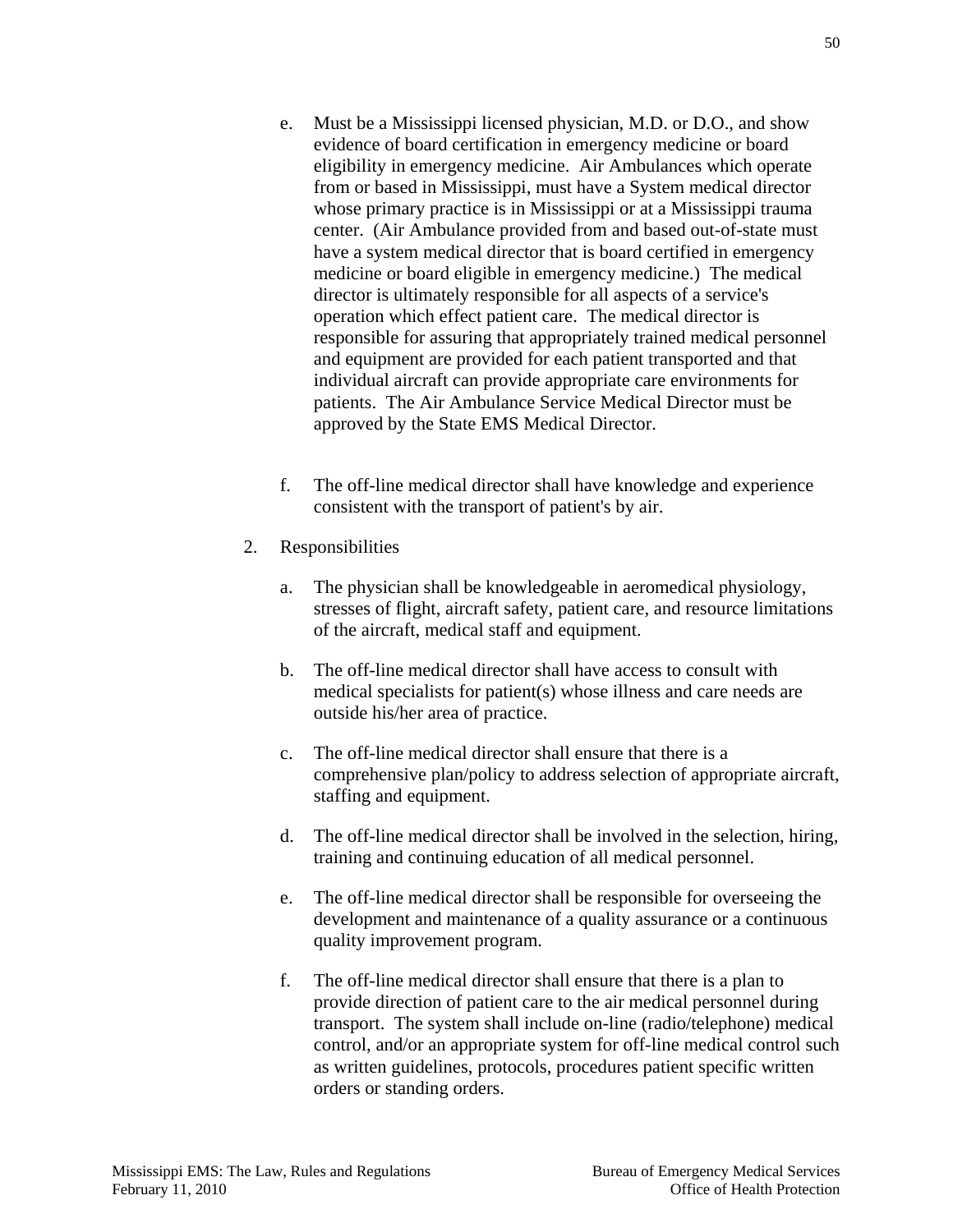- g. The off-line medical director shall participate in any administrative decision making processes that affects patient care.
- h. The off-line medical director will ensure that there is an adequate method for on-line medical control, and that there is a well defined plan or procedure and resources in place to allow off-line medical control.
- i. In the case where written policies are instituted for medical control, the off-line medical director will oversee the review, revision and validation of them annually.
- j. The plan for medical control must be submitted to BEMS at least 30 days prior to the service start date for approval by BEMS and the State EMS Medical Director.
- k. Revisions in the medical control plan must be submitted prior to implementation. At a minimum, medical control plans shall be resubmitted to BEMS every three (3) years.

## 106.02 On-line Medical Control

The licensee's off-line medical director shall ensure that there is a capability and method to provide on-line medical control to air medical personnel on board any of its air ambulance aircraft at all times. If patient specific orders are written, there shall be a formal procedure to use them. In addition to on-line medical control capabilities, the licensee shall have a written plan, procedure and resources in place for off-line medical control. This may be accomplished by use of comprehensive written, guidelines, procedures or protocols.

# 107 CONTINUOUS QUALITY IMPROVEMENT (CQI) PROGRAM

## 116.02 CQI process

- 1. The licensee shall have an ongoing collaborative process within the organization that identifies issues affecting patient care.
- 2. These issues should address the effectiveness and efficiency of the organization, its support systems, as well as that of individuals within the organization.
- 3. When an issue is identified, a method of information gathering shall be developed. This shall include outcome studies, chart review, case discussion, or other methodology.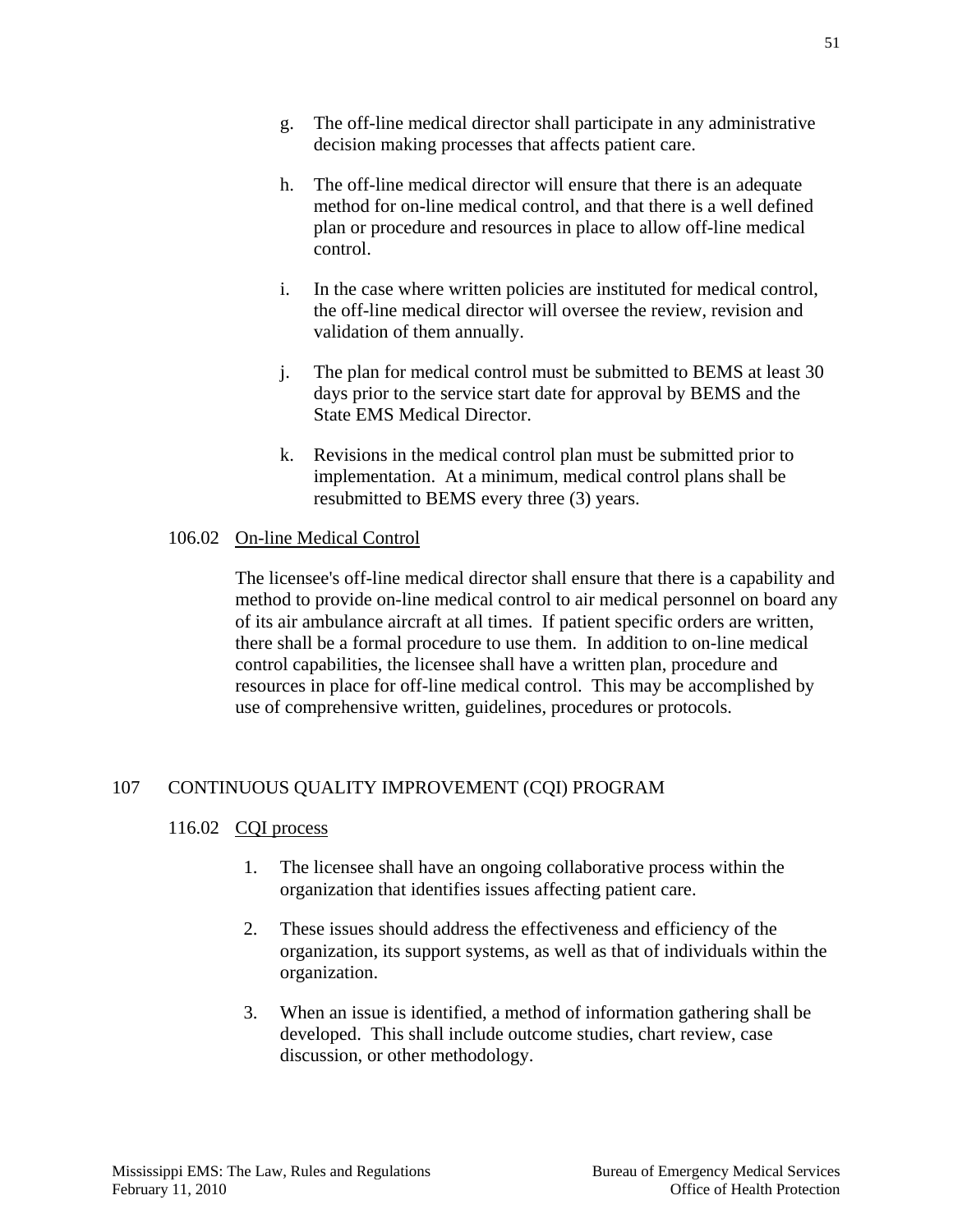- 4. Findings, conclusions, recommendations and actions shall be made and recorded. Follow-up, if necessary, shall be determined, recorded, and performed.
- 5. Training and education needs, individual performance evaluations, equipment or resource acquisition, safety and risk management issues all shall be integrated with the CQI process.

### 108 AIR MEDICAL PERSONNEL

### 108.01 Licensing of Air Medical Personnel

- 6. There shall be at least one licensed air medical person on board an air ambulance to perform patient care duties on that air ambulance. The requirements for air medical personnel shall consist of not less than the following:
- 7. A valid license or certificate to practice their level of care (MD, DO, RN, EMT-B, EMT-I, EMT-P, RT) in the state; and possess as applicable to their scope of practice current Basic Life Support (BLS), Advanced Cardiac Life Support (ACLS), Pediatric Advanced Life Support (PALS) and Pre-hospital Trauma Life Support (PHTLS) or Basic Trauma Life Support (BTLS) certifications.

*Note: The requirements of this section are established in regard to scope of practice for air medical personnel and the mission of the air ambulance service. The medical director of the service will outline requirements in the medical control plan of the service and upon approval of BEMS, verification of these requirements will be the documentation required.* 

- 8. Documentation of successful completion of training as outlined in Training-Medical Attendants.
- 9. The licensee shall maintain documentation of each attendant's training and qualifications and shall insure that the attendant meets the continuing education requirements for their licensed specialty.
- 10. Required Staffing

When an aircraft is in service as an air ambulance, it will be staffed according to the level of care being provided:

- 1. Basic level care (BLS) requires at least one state of Mississippi current certified basic level EMT.
- 2. Advanced level care (ALS) Intermediate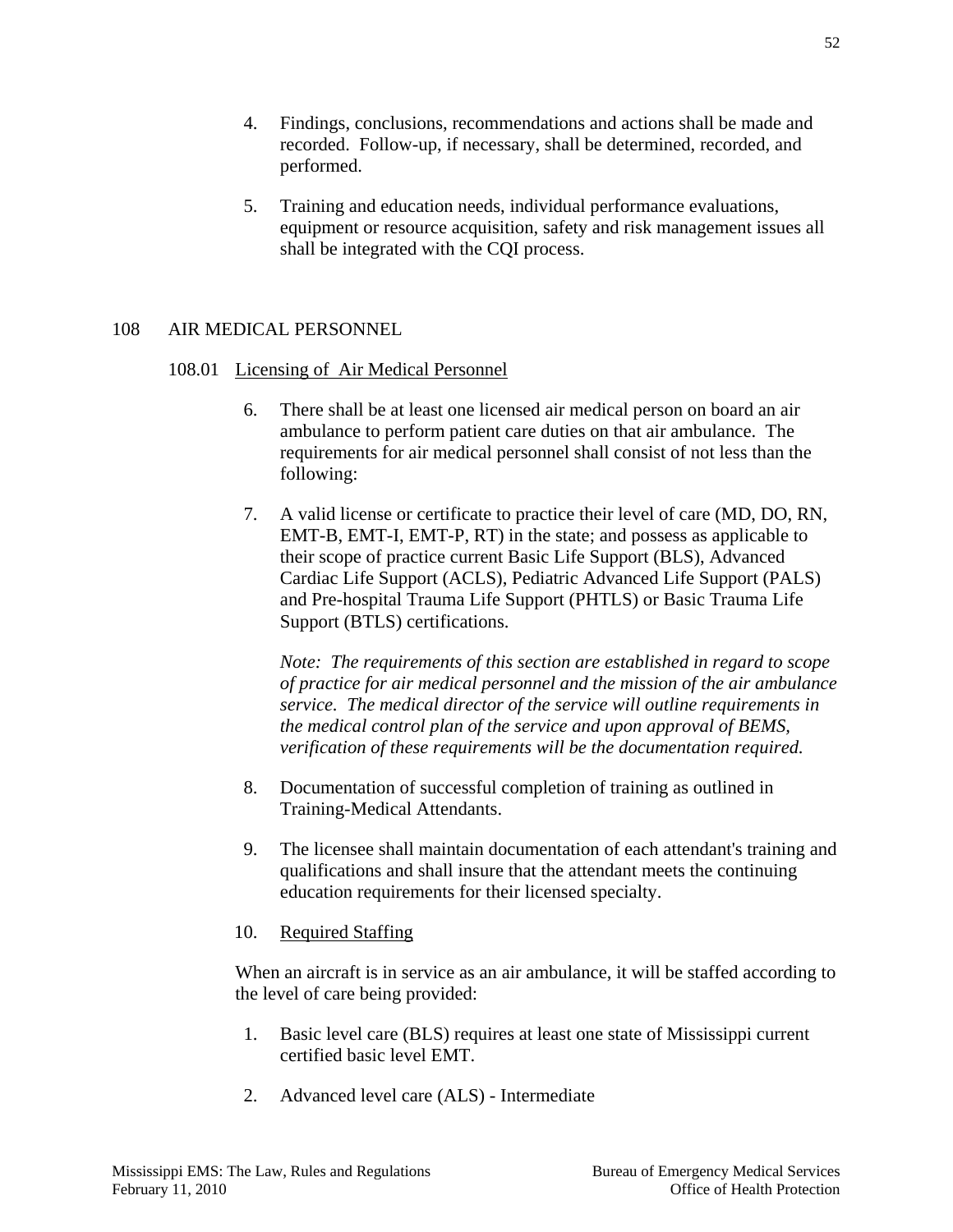- a. Fixed-wing aircraft requires at least two personnel, one of which must be at least a state of Mississippi current certified Intermediate.
- b. Rotor-wing aircraft requires at least a state of Mississippi current certified Intermediate.
- 3. Advanced level care (ALS) Paramedic
	- a. Fixed-wing aircraft requires at least two personnel, one of which must be at least a state of Mississippi current certified Paramedic.
	- b. Rotor-wing aircraft requires at least a state of Mississippi current certified Paramedic.
- 4. Critical care (CCLS) requires at least two personnel, one of which must be at least a registered nurse, or physician.
- 5. Additional medical staff not licensed as air medical personnel can be added to or in place of licensed air medical personnel as long as at least one licensed air medical personnel with the highest level of certification (EMT-B, EMT-I, EMT-P, RN) required to care for the patient is also on board.
- 6. Air medical personnel will not assume cockpit duties when it may interfere with patient care responsibilities.
- 7. The aircraft shall be operated by a pilot or pilots certified in accordance with applicable FAR's. The captain or pilot in command will meet the following requirements:
	- a. Fixed-wing air ambulance
		- i. Has accumulated at least 2000 hours total time as a pilot.
		- ii. Has accumulated at least 1000 hours as pilot in command of an airplane.
		- iii.Must have accumulated at least 500 hours as pilot of a multiengine aircraft.
		- iv. Has accumulated at least 25 hours as pilot in command of the specific make and model of aircraft being used as an air ambulance.
		- v. Possess an Airline Transport certificate.
	- b. Rotor-wing air ambulance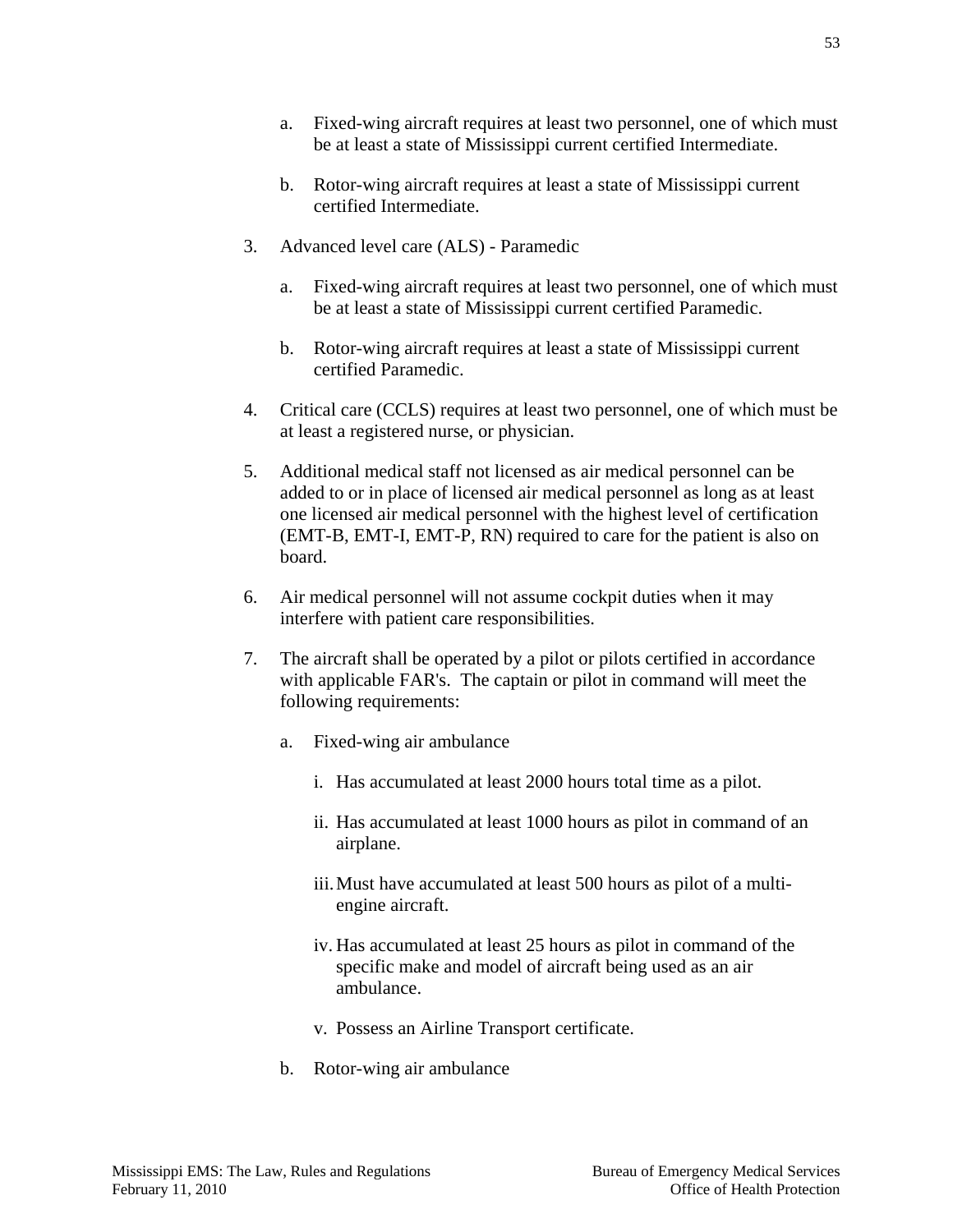- i. Has accumulated at least 2000 rotor craft flight hours total time as a pilot.
- ii. At least 1000 of those hours must be as pilot in command.
- iii.At least 100 of those hours must be night-flight time.
- iv. Factory school or equivalent in aircraft type (ground and flight).
- v. Has accumulated 5 hours in aircraft type as pilot in command or at the controls prior to EMS missions if transitioning from a single engine to a single engine; from a twin engine to a single engine; or from a twin engine to a twin engine.
- vi. Has accumulated 10 hours as pilot in command or at the controls prior to EMS missions if transitioning from a single engine to a twin engine aircraft.
- vii. Must possess at least a commercial rotor craft-helicopter rating.
- 8. ATP certificate is encouraged.
- 9. A First Officer or co-pilot, if used, will meet the following requirements:
	- a. Fixed-wing air ambulance
		- i. Has accumulated at least 500 hours total time as a pilot.
		- ii. Must have accumulated at least 100 hours as pilot of a multiengine aircraft.
		- iii.Has accumulated at least 25 hours as pilot in command of the specific make and model of aircraft being used as an air ambulance.
		- iv. Possess a Commercial Pilot certificate.
	- b. Rotor-wing air ambulance
		- i. Has accumulated at least 500 rotor craft flight hours total time as a pilot.
		- ii. Factory school or equivalent in aircraft type (ground and flight).
		- iii.Must possess at least a commercial rotor craft-helicopter rating.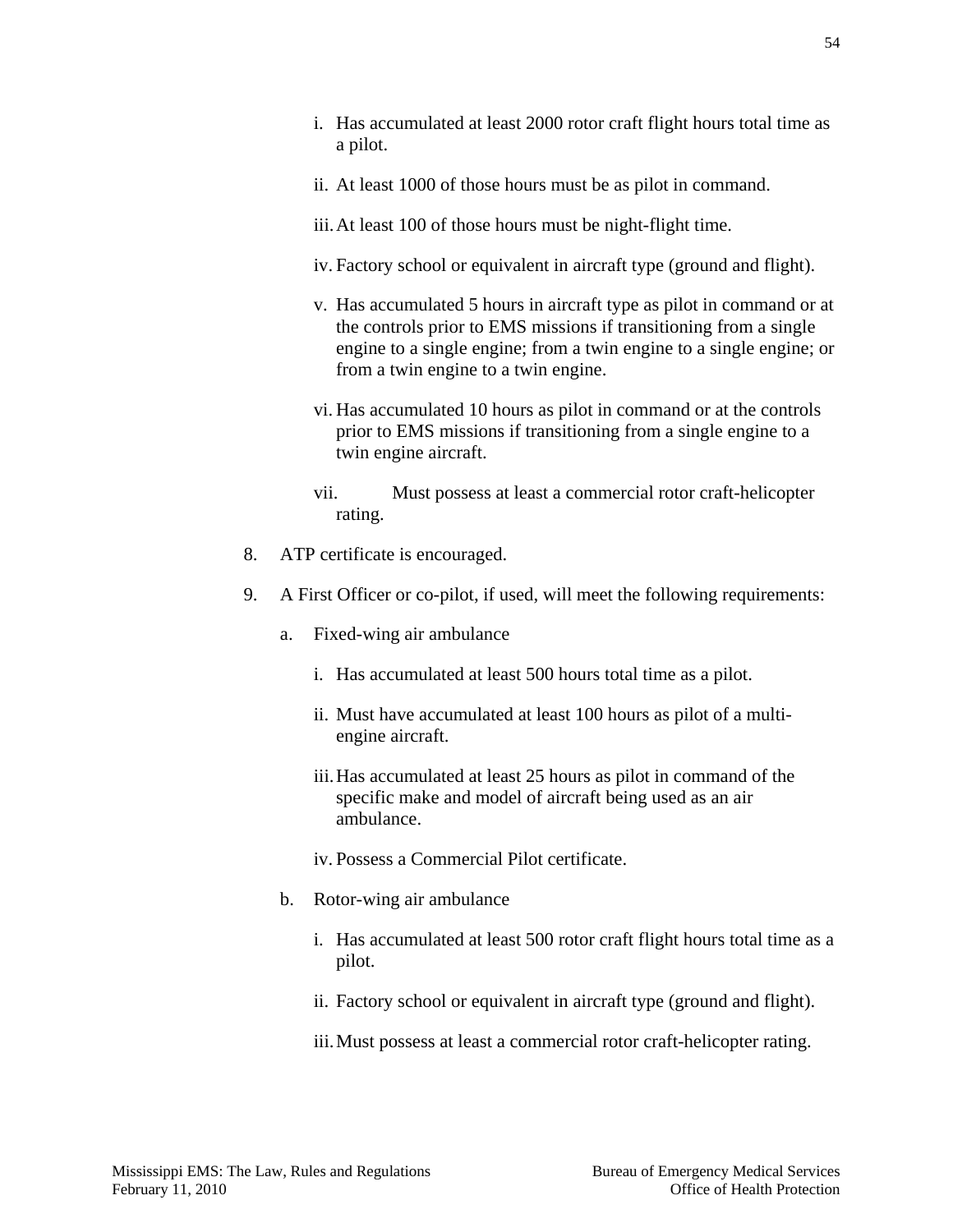#### 109 TRAINING

#### 109.01 Air Medical Personnel

The licensee shall ensure that all medical personnel receive orientation and training specific to their respective aircraft (fixed-wing or rotor-wing) transport environment in general and the licensee's operation specifically. The curriculum shall be consistent with the Department of Transportation (DOT) Air Medical Crew - National Standard Curriculum, or equivalent program.

- 1. Initial The licensee shall ensure that all air medical personnel successfully complete initial training and orientation to their position including adequate instruction, practice and drills. This training will include the following topics:
	- a. Aeromedical physiology, gas laws and stressors of flight.
	- b. Aircraft familiarization and flight safety.
		- i. aircraft and cabin systems familiarization.
		- ii. operation of emergency exits, evacuation procedures and use of emergency equipment.
	- c. location of medical equipment and supplies.
	- d. enplaning, deplaning and securing of patients for flight.
	- e. In flight procedures for normal conditions and emergencies such as cabin depressurization, smoke or fire in the cabin, fire suppression, electrical failures.
	- f. Medical equipment familiarization.
	- g. Patient care policies, procedures and protocols, standards of care, and patient assessment.
	- h. Documentation.
	- i. Local EMS system communication and medical conventions.
	- j. Survival.
	- k. Infection control including OSHA blood borne pathogens.
	- l. Pharmacology.
	- m. Hazardous materials.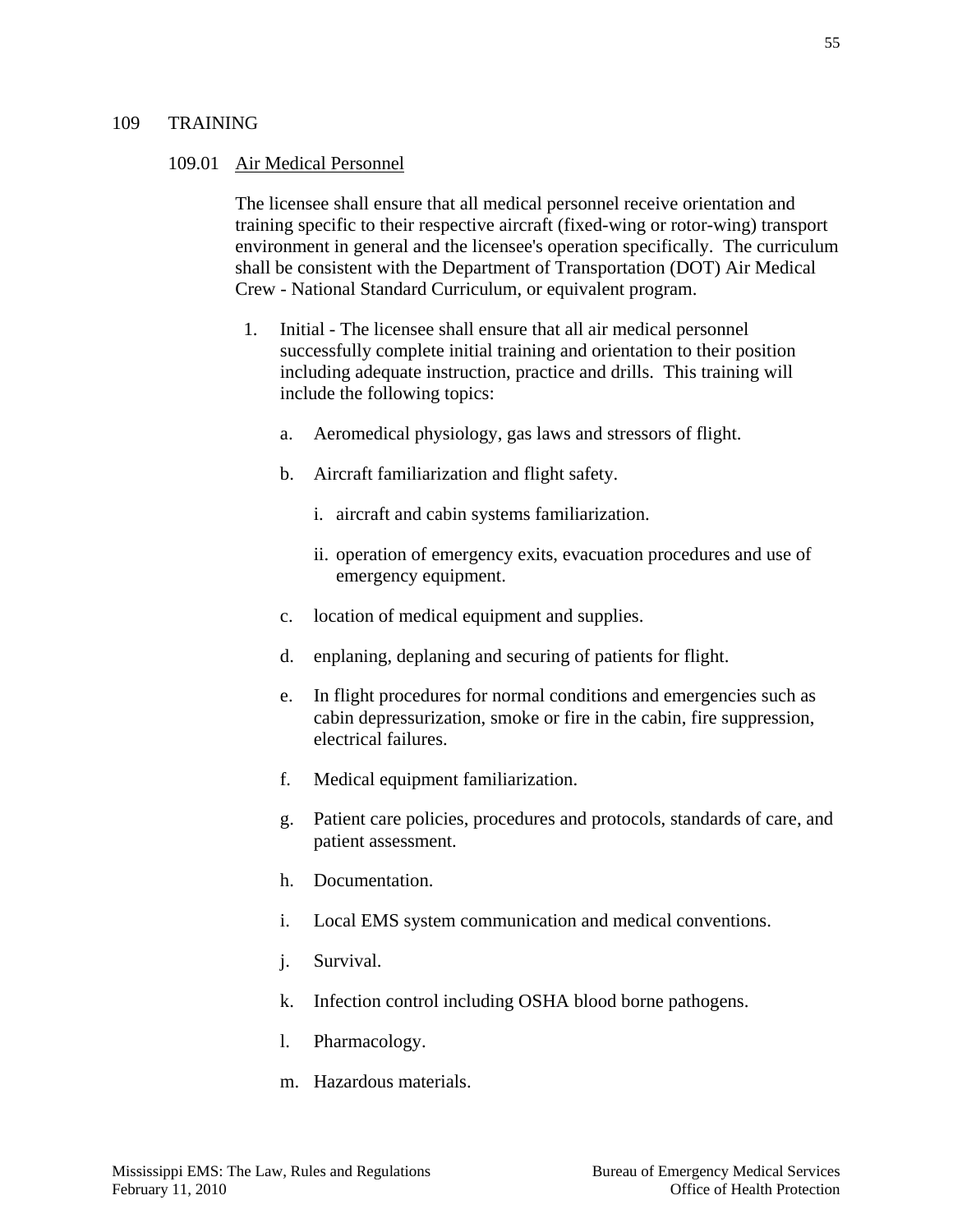- n. Legal and ethical issues
- 2. Recurrent The licensee shall ensure that all air medical personnel shall successfully complete training consistent with the requirements set forth in the previous section annually.
- 3. Drills The licensee shall make provisions for actual practice of those procedures that require complicated physical work or those that are technically complex such as enplaning and deplaning of patients, emergency evacuation, medical equipment identification, mock situational problem annually.
- 4. Documentation The licensee will document the completed training for each air medical staff member.

## 109.02 Flight Crew Member

The licensee shall have a structured program of initial and recurrent training for the aviation personnel specific to their function in the medical transport environment. The aviation specific requirements of FAR (section 135.345) are controlling, however, BEMS recommended guidelines are listed below:

- 1. Initial The licensee shall ensure that all cockpit crew members successfully complete initial training and orientation to the skills and knowledge necessary to perform their functions in air medical transport operations. Training shall include the following topics:
	- a. Pre-flight planning to accommodate special patient needs including weather considerations, altitude selection, fuel requirements, weight and balance, effective range and performance and selection of alternate airports appropriate for a medial or aviation diversion.
	- b. Flight release effective communication between communications specialist, air medical personnel and pilot(s). Aviation considerations for release (approval to proceed) based on the latest weather and aircraft status.
	- c. Ground ambulance handling in direct vicinity of aircraft.
	- d. Baggage and equipment handling (pressurized and non-pressurized compartments)(fixed-wing pilots)
	- e. Patient enplaning passenger briefing. (fixed-wing pilots)
	- f. Coordination of aircraft movement with air medical personnel activities prior to taxi to ensure their safety.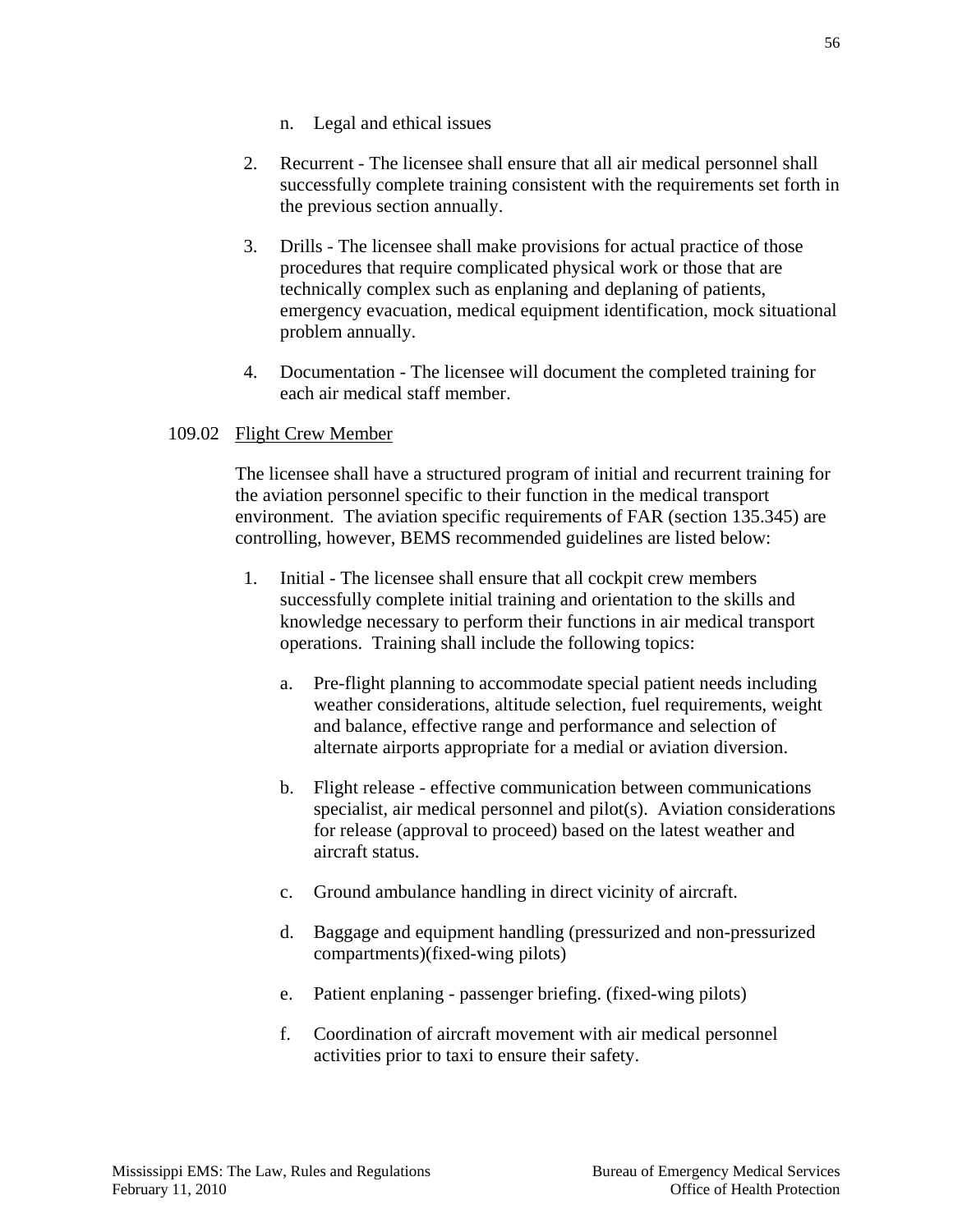- g. Smooth and coordinated control of the aircraft when maneuvering, transition of control surface configurations and ground operations for patient, air medical personnel and passenger comfort.
- h. Intermediate stop procedures (fueling, fire equipment standby, customs).
- i. Medical emergencies during flight.
- j. Aircraft emergency procedures evacuations including patient.
- k. Cabin temperature control to maintain comfortable cabin temperature for the occupants.
- 2. Recurrent The licensee shall ensure that all aviation personnel receive recurrent training - at least annually - on the topics included in their initial indoctrination as well as any changes or updates made to policies or procedures.
- 3. Drills The licensee shall make provisions for actual practice of those procedures that require complicated physical work or that is technically complex such as enplaning and deplaning of patients, emergency evacuation, medical equipment identification, and mock situational problem solving.
- 4. Documentation The licensee will document the completed training for each air medical staff member.

## 110 COMMUNICATIONS

### 110.01 **Activation Capability**

The licensee shall have facilities and plans in place to provide the telephonic and radio systems necessary to carry verbal communication. The system should be consistent with the services scope of care and includes three elements: receipt of incoming inquiries and transport requests; activation and communications with aircraft flight crews and air medical personnel during transport operations; and medical control communications.

- 1. Initial contact/coordination point The licensee shall have a plan to receive requests for service and assign resources to handle the transport requests.
- 2. Contact data resources The licensee shall maintain an information file available to the person handling communications that contains the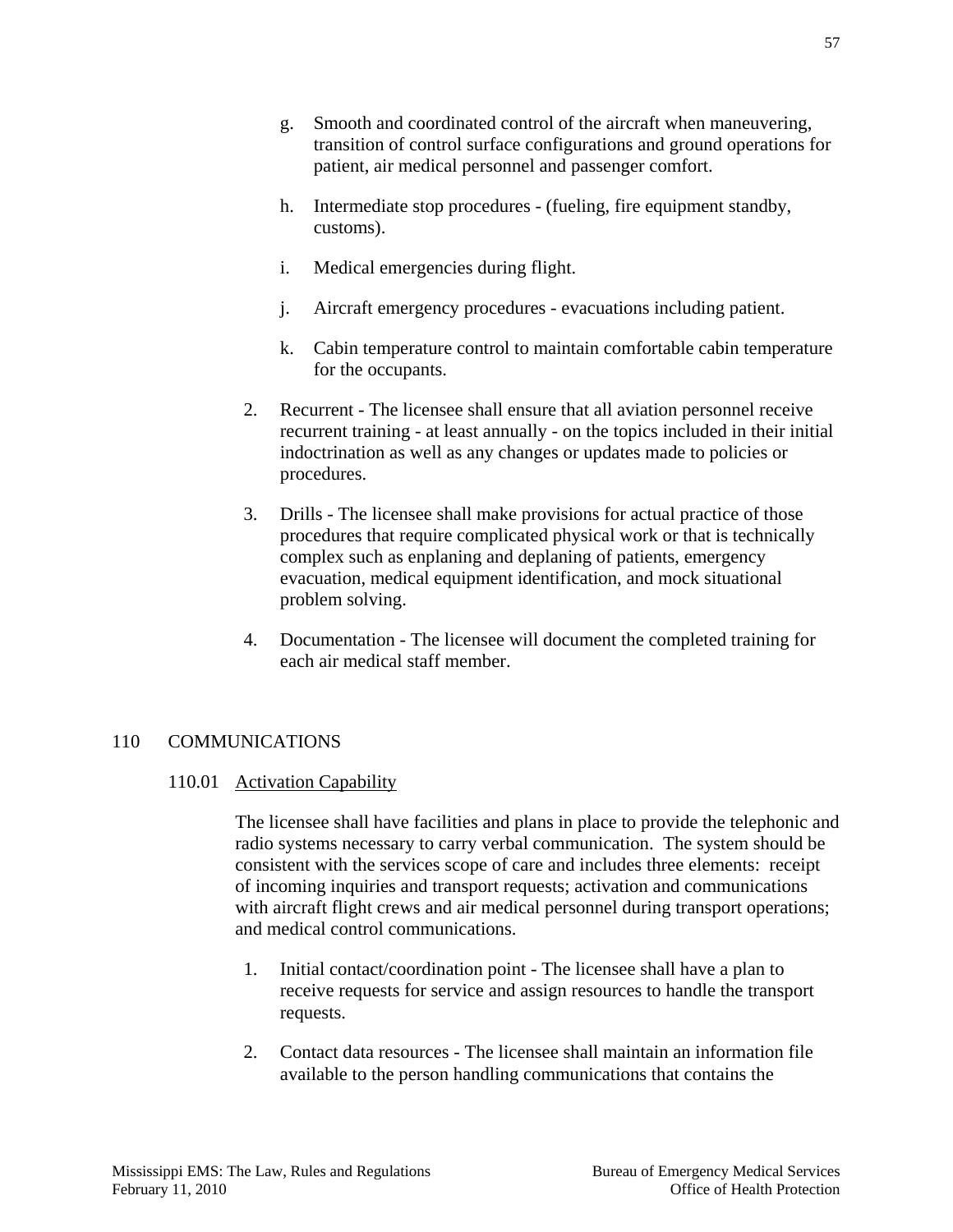necessary contact person's phone numbers and other pertinent data to manage routine and emergency communication needs.

- 3. Documentation The licensee shall record the chronological events of each transport. The following data elements shall be included:
	- a. Time of initial request
	- b. Time of aircraft liftoff
	- c. Time of aircraft arrival at pickup point
	- d. Time of aircraft liftoff
	- e. Time of any intermediate aircraft stops
	- f. Time of aircraft arrival at destination
	- g. Time aircraft and crew are returned to service and available.

### 110.02 Communications Continuity and Flight Following Capability

There shall be a well defined process to track transport activities and provide the necessary support to efficiently follow aircraft, flight crews and air medical personnel movement. The licensee shall have a written emergency plan which addresses the actions to be taken in the event of an aircraft incident or accident, breakdown or patient deterioration during transport operations.

### 110.03 Medical Control Communications

The licensee shall have a means of providing communications between the aircraft, the coordination point, medical control personnel and other agencies by telephonic or radio as appropriate. This shall be accomplished by local or regional EMS radio systems; and/or radio or flight phone as available inboard the aircraft. All aircraft shall have 155.340 statewide hospital net available for air crew member(s) in the patient area.

### 110.04 Requirements For Aircraft

When being used as an air ambulance, in addition to meeting other requirements set forth in these rules, and aircraft shall:

- 1. Be multi-engine. (Fixed-wing)
- 2. Be pressurized. (Fixed-wing)
- 3. Be equipped for IFR flight.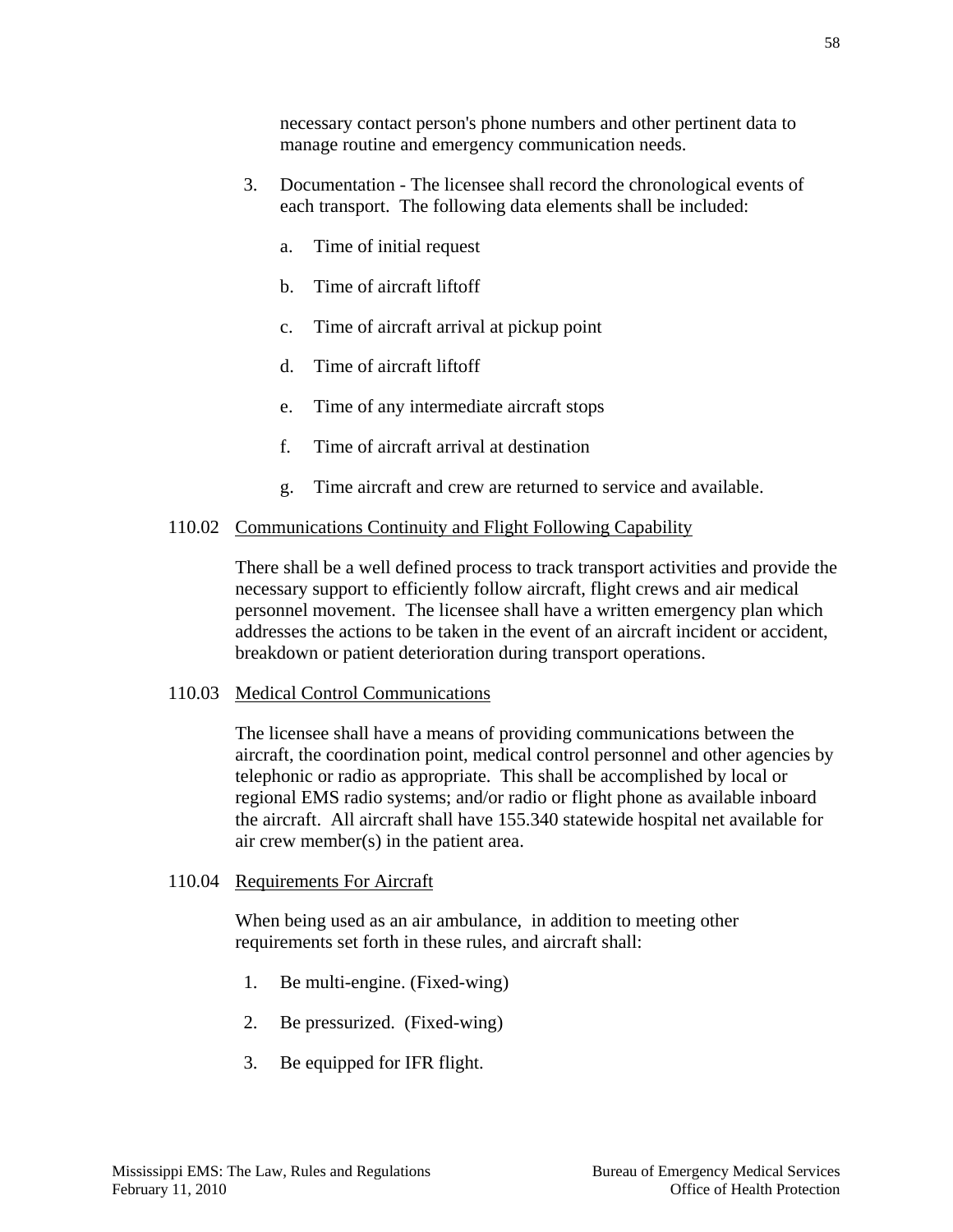*Note: Fixed-wing aircraft should be equipped and rated for IFR operations in accordance with FAR's. Rotor-wing aircraft should be equipped for inadvertent IFR if operating as a VFR operator.* 

- 4. Have a door large enough to allow a patient on a stretcher to be enplaned without excessive maneuvering or tipping of the patient which compromises the function of monitoring devices, IV lines or ventilation equipment.
- 5. Be designed or modified to accommodate at least 1 stretcher patient.
- 6. Have a lighting system which can provide adequate intensity to illuminate the patient care area and an adequate method (curtain, distance) to limit the cabin light from entering the cockpit and impeding cockpit crew vision during night operations.
- 7. Have an environmental system (heating and cooling) capable of maintaining a comfortable temperature at all times. (Fixed-wing)
- 8. Have an interior cabin configuration large enough to accommodate the number of air medical personnel needed to provide care to the patient in accordance with Required Staffing, as well as an adult stretcher in the cabin area with access to the patient. The configuration shall not impede the normal or emergency evacuation routes.
- 9. Have an electrical system capable of servicing the power needs of electrically powered on-board patient care equipment.
- 10. Have all installed and carry on equipment secured using FAA approved devices and methods.
- 11. Have sufficient space in the cabin area where the patient stretcher is installed so that equipment can be stored and secured with FAA approved devices in such a manner that it is accessible to the air medical personnel.
- 12. Have two fire extinguishers approved for aircraft use. Each shall be fully charged with valid inspection certification and capable of extinguishing type A, B or C fires. One extinguisher shall be accessible to the cockpit crew and one shall be in the cabin area accessible to the medical crew members. (fixed-wing)
- 13. One fire extinguisher type A, B or C, fully charged with valid inspection, shall be accessible to the cockpit crew and cabin area medical crew members. If not accessible, two fire extinguishers are required. (rotorwing)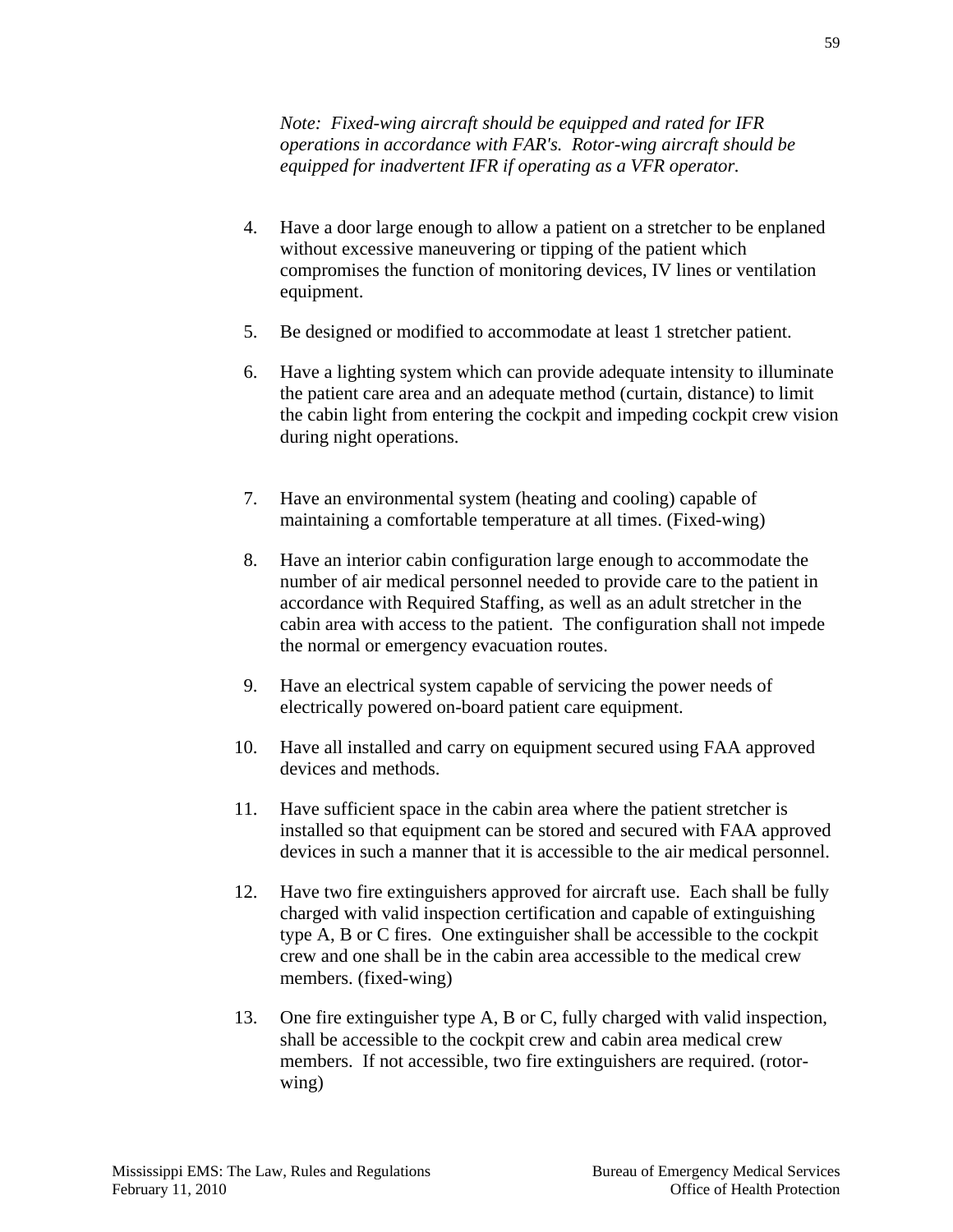### 111 MEDICAL EQUIPMENT & SUPPLIES

Each air ambulance aircraft shall carry the following minimum equipment set forth in the following section unless a substitution is approved by BEMS and an off-line medical director.

### 111.01 Required Equipment for All Levels of Care

Medical Equipment for All Levels of Care Shall Include:

- 1. STRETCHER There shall be 1 or more stretcher(s) installed in the aircraft cabin which meets the following criteria:
	- a. Can accommodate a patient who is in the 95 percentile for an adult male - 6 feet tall, 212 lbs. or 96.2 kg. There shall be restraining devices or additional appliances available to provide adequate restraint of patients under 60 lbs or 36" in height.
	- b. Shall have at least two cross-body patient restraining straps, one of which secures the chest area and the other about the area of the knee and thigh area. If the patient(s) is/are secured in the aircraft with his/their head toward the nose of the aircraft, there shall be a harness which goes over the shoulders to secure him/them from forward movement.
	- c. The stretcher shall be installed in the aircraft cabin so that it is sufficiently isolated by distance or physical barrier from the cockpit so that the patient cannot reach the cockpit crew from a supine or prone position on the stretcher.
	- d. Attachment points of the stretcher to the aircraft, the stretcher itself, and the straps securing the patient to the stretcher, shall meet FAR Part 23 restraint requirements.
	- e. The head of each stretcher shall be capable of being elevated up to 45 degrees. The elevating section must hinge at or near the patent's hips and shall not interfere with or require that the patient or stretcher securing straps and hardware be removed or loosened. (fixed-wing)
	- f. The stretcher shall be positioned in the cabin to allow the air medical personnel clear view of the patient's body.
	- g. Air medical personnel shall always have access to the patient's head and upper body for airway control procedures as well as sufficient space over the area where the patient's chest is to adequately perform closed chest compression or abdominal thrusts on the patient.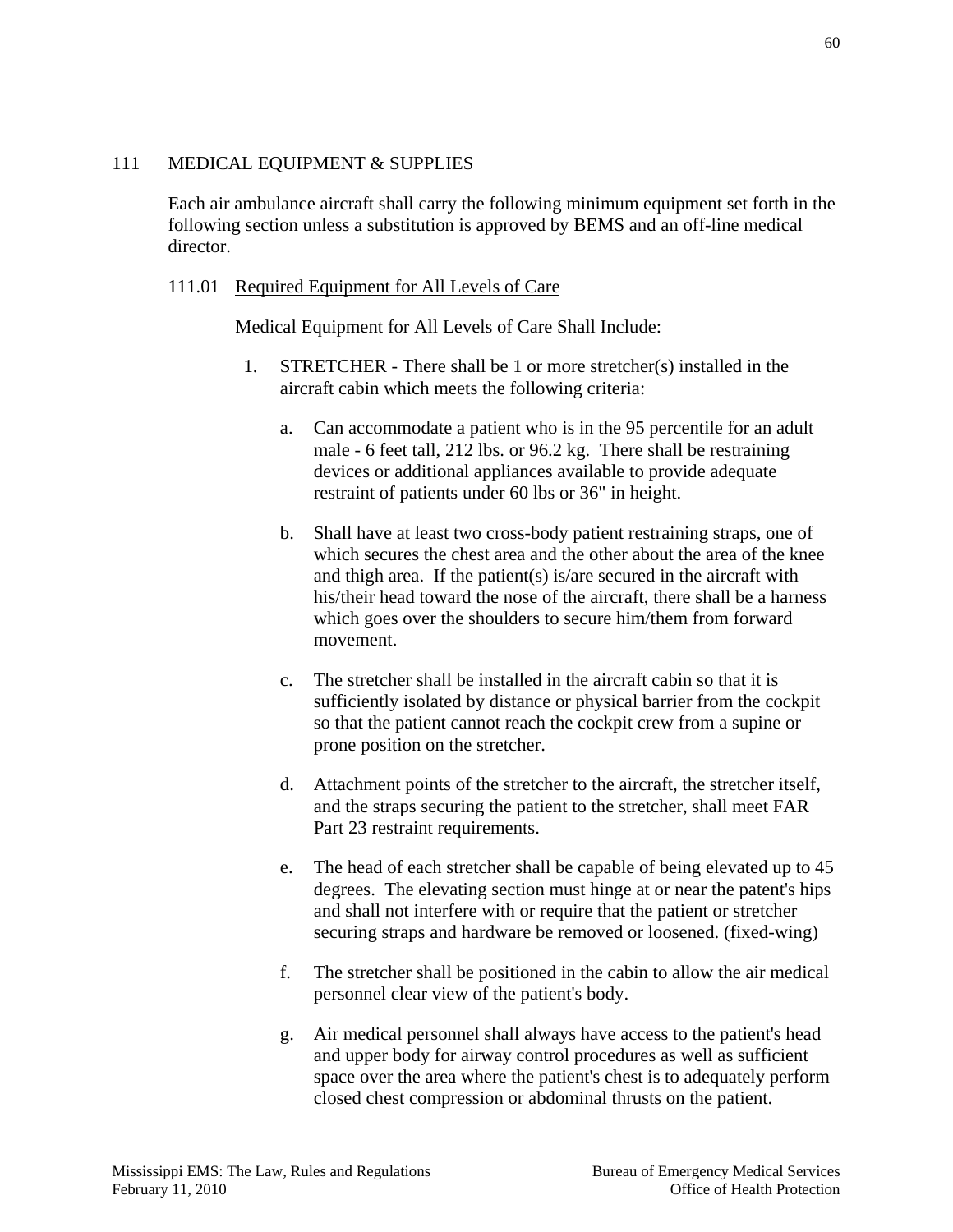*Note: The licensee may be required to demonstrate to the licensing authority that airway control procedures and cardiac compressions/abdominal thrusts can be adequately performed on a training manikin in any of its aircraft.* 

- h. The stretcher pad or mattress shall be impervious to moisture and easily cleaned and disinfected according to OSHA blood borne pathogens requirements.
- i. If the surface of the stretcher under the patient's torso is not firm enough to support adequate chest compressions, a device to make the surface rigid enough will be provided.
- j. A supply of linen for each patient.

## 111.02 Respiratory Care

- 1. OXYGEN An adequate and manually controlled supply of gaseous or liquid medical oxygen, attachments for humidification, and a variable flow regulator for each patient. A humidifier, if used, shall be a sterile, disposable, one-time usage item. The licensee shall have and demonstrate the method used to calculate the volume of oxygen required to provide sufficient oxygen for the patients needs for the duration of the transport. The licensee will have a plan to provide the calculated volume of oxygen plus a reserve equal 1000 liters or the volume required to reach an appropriate airport whichever is longer. All necessary regulators, gauges and accessories shall be present and in good working order. The system shall be securely fastened to the airframe using FAA approved restraining devices.
	- a. A separate emergency backup supply of oxygen of not less than one E cylinder with regulator and flow meter.

*Note: "D" cylinder with regulator and flow meter is permissible for rotor-wing aircraft in place of the "E" cylinder requirement.* 

- b. 1 adult and 1 pediatric size non-rebreathing oxygen mask; 1 adult size nasal cannula and necessary connective tubing and appliances.
- 2. SUCTION As the primary source, an electrically powered suction apparatus with wide bore tubing, a large reservoir and various sizes suction catheters. The suction system can be built into the aircraft or provided with a portable unit. Backup suction is required and can be a manually operated device.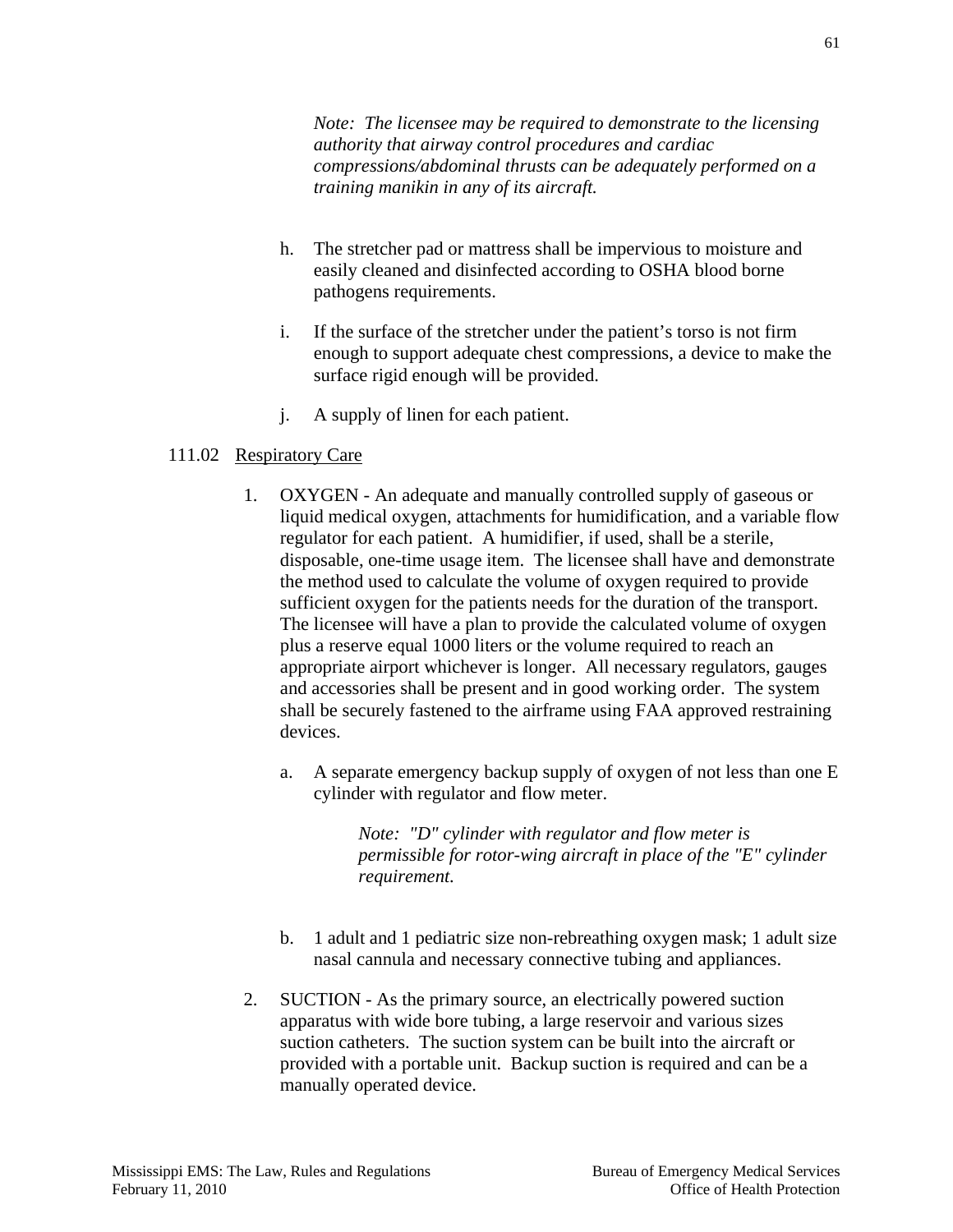3. BAG-VALVE-MASK - Hand operated bag-valve-mask ventilators of adult, pediatric and infant size with clear masks in adult, pediatric and infant sizes. It shall be capable of use with a supplemental oxygen supply and have an oxygen reservoir.

## 4. AIRWAY ADJUNCTS

- a. Oropharyngeal airways in at least 5 assorted sizes, including adult, child, and infant.
- b. Nasopharyngeal airways in at least 3 sizes with water soluble lubricant.

### 111.03 Patient Assessment Equipment

Equipment suitable to determine blood pressure of the adult, pediatric and infant patient(s) during flight.

- a. Stethoscope.
- b. Penlight/Flashlight.
- c. Bandage scissors, heavy duty.
- d. Pulse Oximeter
- e. Bandages & Dressings
- f. Sterile Dressings such as 4x4's, ABD pads.
- g. Bandages such as Kerlix, Kling.
- h. Tape various sizes.

## 111.04 Miscellaneous Equipment and Supplies

- 1. Potable or sterile water.
- 2. Container(s) and methods to collect, contain and dispose of body fluids such as emesis, oral secretions and blood consistent with OSHA blood borne pathogens requirements.
- 111.05 Infection control equipment.

The licensee shall have a sufficient quantity of the following supplies for all air medical personnel, each flight crew member and all ground personnel with incidental exposure risks according to OSHA requirements:

a. Latex gloves.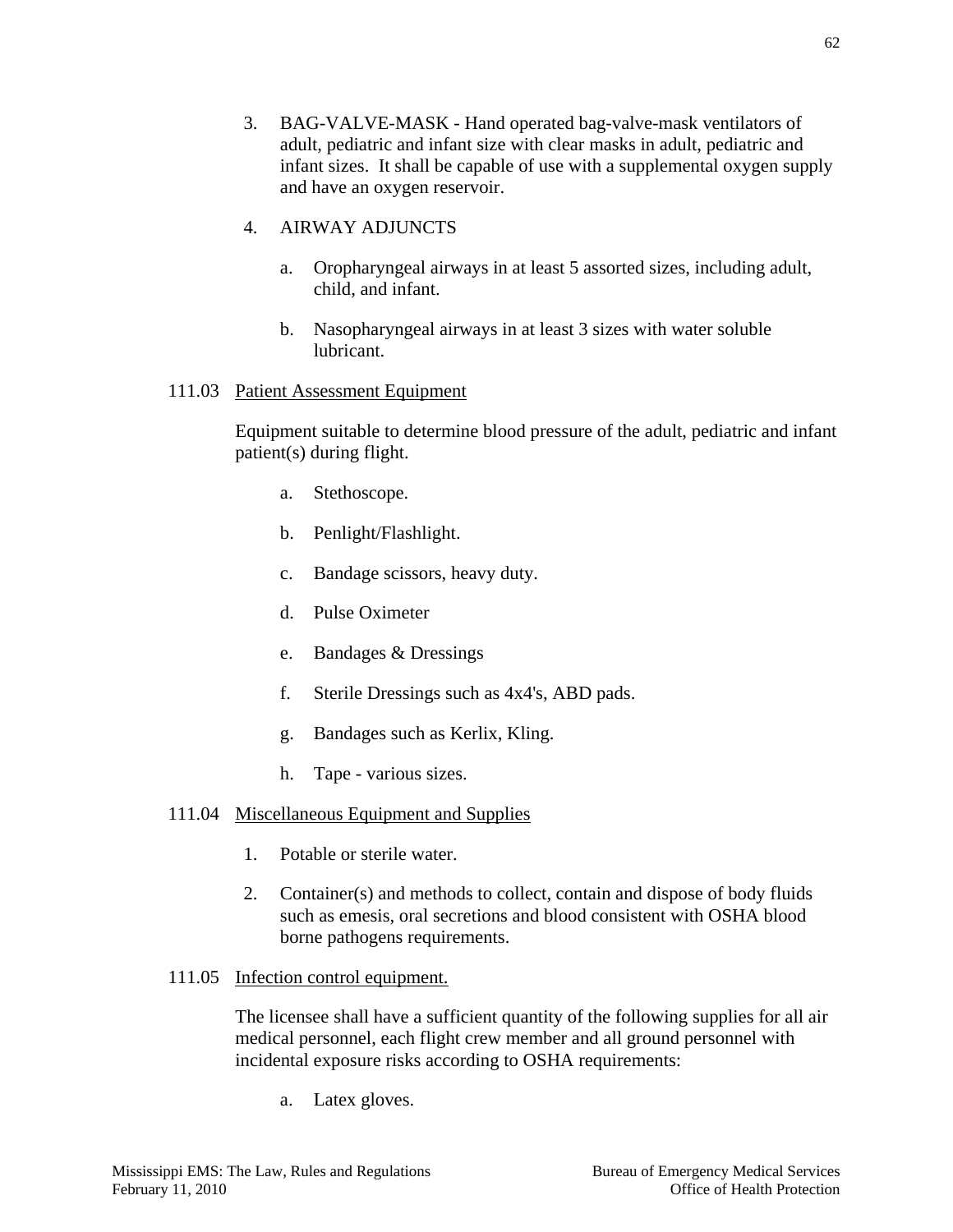- b. Protective gowns.
- c. Protective goggles.
- d. Protective face masks.
- e. There shall be an approved bio-hazardous waste plastic bag or impervious container to receive and dispose of used supplies.
- f. Hand washing capabilities or antiviral towellets.
- g. An adequate trash disposal system exclusive of bio-hazardous waste control provisions.
- h. Survival Kit

The licensee shall maintain supplies to be used in a survival situation. It shall include, but not be limited to, the following items which are appropriate to the terrain and environments the licensee operates over:

- i. Instruction manual.
- j. Water.
- k. Shelter space blanket.
- l. Knife.
- m. Signaling device mirror, whistle, flares, dye marker.
- n. Compass.
- o. Fire starting items matches, candle, flint, battery.

### 111.06 ALS level equipment

To function at the ALS level, the following additional equipment is required:

- 1. Endotracheal Intubation Equipment:
	- a. Laryngoscope handle.
	- b. One each adult, pediatric and infant blades.
	- c. Two of each size of assorted disposable endotracheal tubes according to the scope of the licensee's service and patient mixture with assorted stylets, syringes.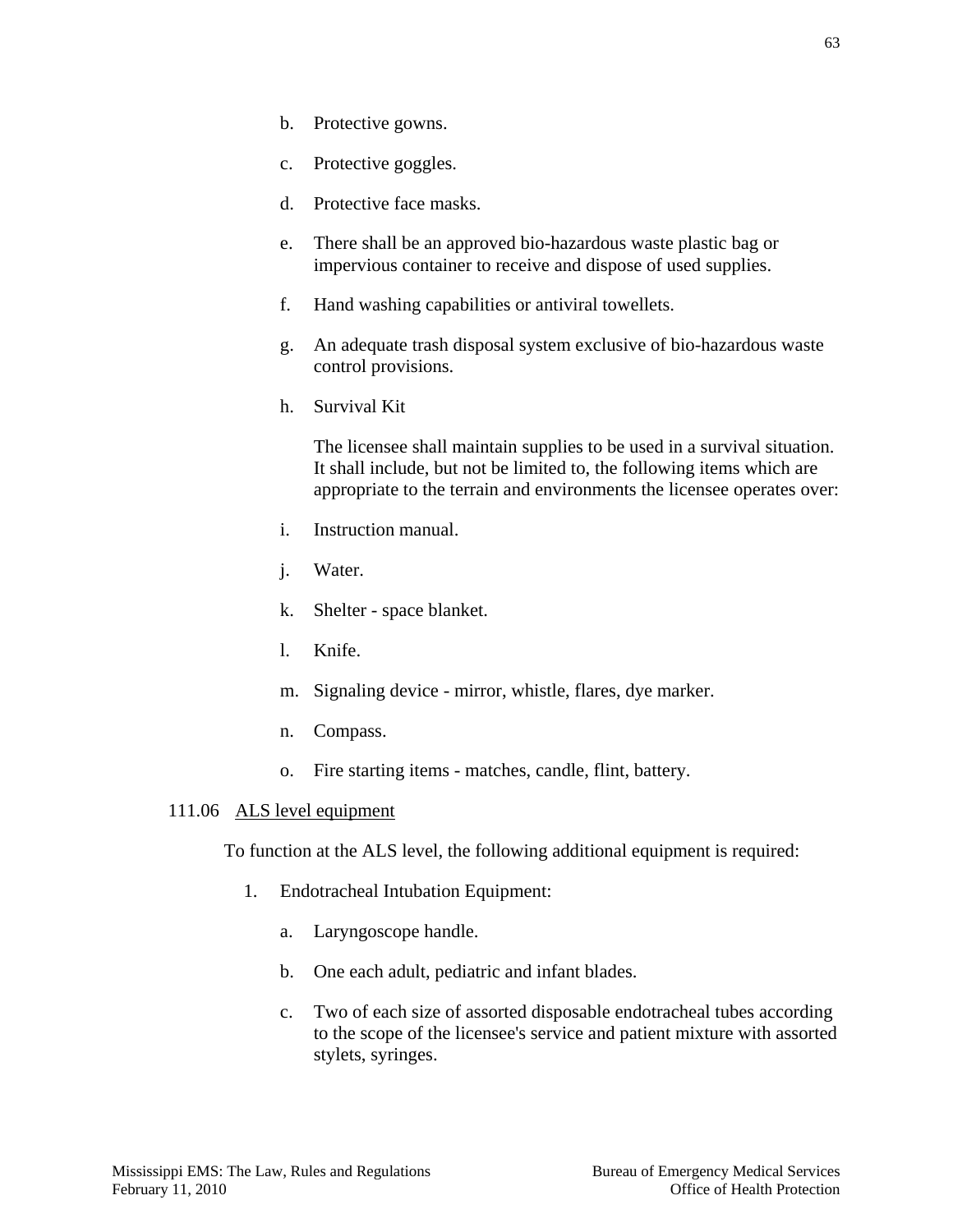- d. End-tidal CO2 detectors (may be made onto bag valve mask assemblies or separate)
- e. Alternate airway management equipment.
- 2. IV Equipment and Supplies
	- a. Sterile crystalloid solutions in plastic containers, IV catheters, and administration tubing sets.
	- b. Hanger for IV solutions.
	- c. A device for applying external pressure to flexible IV fluid containers.
	- d. Tourniquets, tape, dressings.
	- e. Suitable equipment and supplies to allow for collection and temporary storage of two blood samples.
	- f. A container appropriate to contain used sharp devices needles, scalpels which meets OSHA requirements.
- 3. Medications

Security of medications, fluids and controlled substances shall be maintained by each air ambulance licensee. Security procedures shall be approved by the service's medical director and be in compliance with the licensee's policies and procedures. Medication inventory techniques and schedules shall be maintained in compliance with all applicable local, state and federal drug laws.

### Medication Inventory:

| Quantity          | Medication                  | Concentration                               |
|-------------------|-----------------------------|---------------------------------------------|
|                   |                             |                                             |
| $\overline{2}$    | Atropine                    | 1mg/10ml                                    |
| $\overline{2}$    | Benadryl                    | 5mg/ml                                      |
| $\overline{2}$    | <b>Bretylium</b>            | $500$ mg/ $10$ ml                           |
| $\overline{2}$    | Calcium Chloride            | 1mg/10ml                                    |
| $\overline{2}$    | Dextrose                    | 50%5gm/50ml                                 |
| $\overline{2}$    | Dramamine (fixed-wing only) | $50$ mg/ml                                  |
| 25                | Dramamine (fixed-wing only) | 50mg/tab                                    |
|                   | Dopamine                    | 400mg/5ml or 400mg/50ml D5W                 |
| 4                 | Epinephrine                 | $1:10,0001$ mg/10ml                         |
| $\overline{2}$    | Epinephrine                 | $1:1,0001$ mg/1 ml                          |
| 8 or 4            | Lasix                       | 20mg/2ml or10mg/4ml                         |
| 2                 | Lidocaine                   | $100mg/5ml$ or $10 ml$                      |
| $2 \text{ or } 1$ | Lidocaine                   | 1gm/5ml or 10ml or2gm/500ml D5W             |
| 2                 | Narcan                      | 1mg/2ml                                     |
|                   | Nitroglycerin               | $1/150$ gr tabs or 0.4mg/metered dose spray |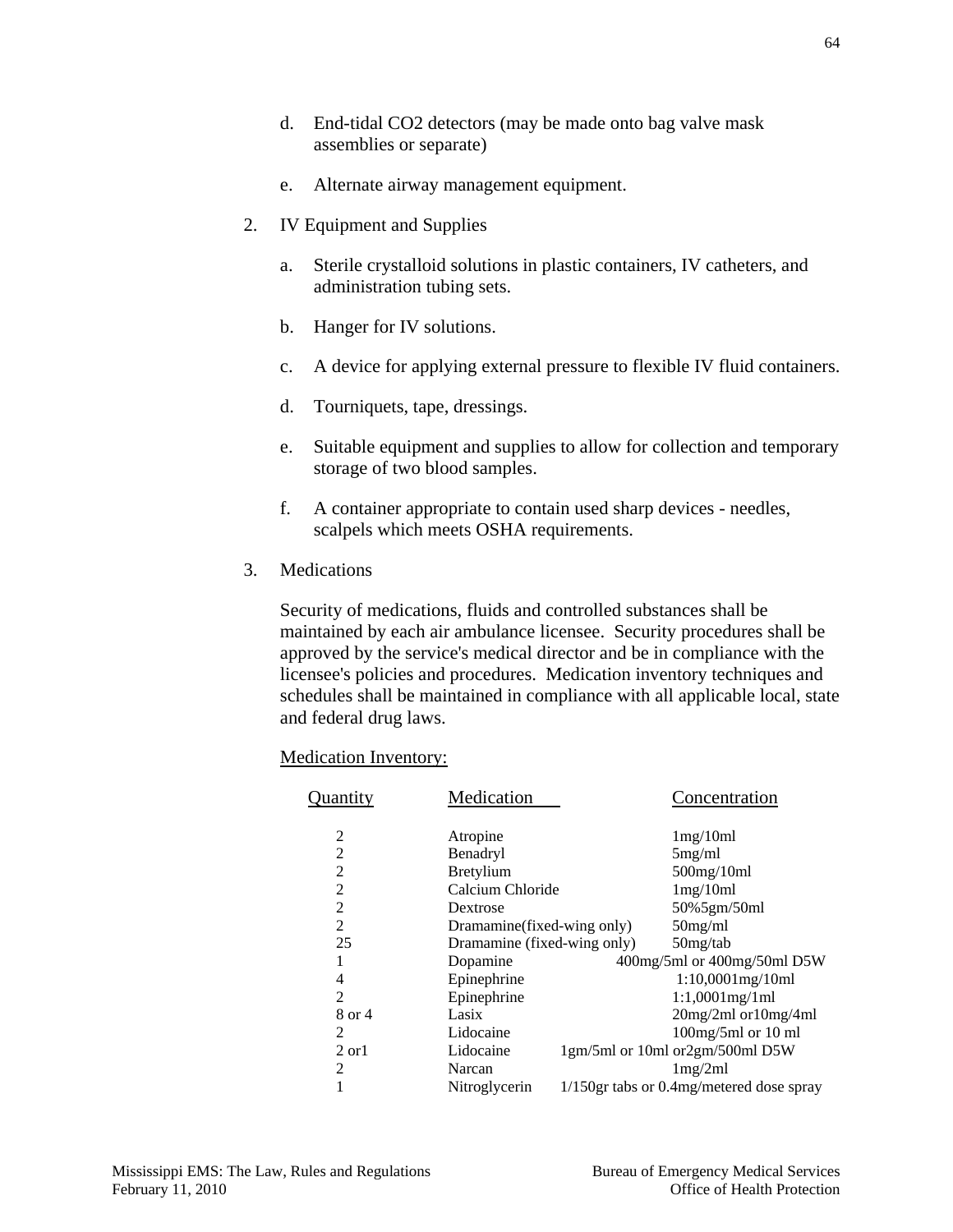- a. The medical director can modify the medication inventory as required to meet the care needs of their patient mix and in compliance with section (111.06-3C) below.
- b. The licensee shall have a sufficient quantity of needles, syringes and accessories necessary to administer the medications in the inventory supply.
- c. The medical director of the licensee may authorize the licensee with justification to substitute medication(s) listed provided that he first obtains approval from BEMS, and provided further that he signs such authorization.
- 4. Cardiac Monitor-Defibrillator D.C. battery powered portable monitor/defibrillator with paper printout and spare batteries, accessories and supplies.
- 5. External Cardiac Pacing Device
- 6. Non-Invasive Automatic Blood Pressure Monitor
- 7. IV Infustion Pump capable of strict mechanical control of an IV infusion drip rate. Passive devices such as dial-a-flows are not acceptable.
- 8. Electronic Monitoring Devices Any electronic or electrically powered medical equipment to be used on board an aircraft should be tested prior to actual patient use to insure that it does not produce Radio Frequency Interference (RFI) or Electro Magnetic Interference (EMI) which would interfere with aircraft radio communications or radio navigation systems. This may be accomplished by reference to test data from organizations such as the military or by actual tests performed by the licensee while airborne.

## 111.07 To function at the CCLS or SPECIALTY level of care

The following additional equipment shall be available as required:

- 1. Mechanical Ventilator A mechanical ventilator that can deliver up to 100% oxygen concentration at pressures, rates and volumes appropriate for the size of patient being cared for.
- 2. Isolette for services performing transport of neonatal patients.
- 3. Intraaortic Balloon Pump (IABP)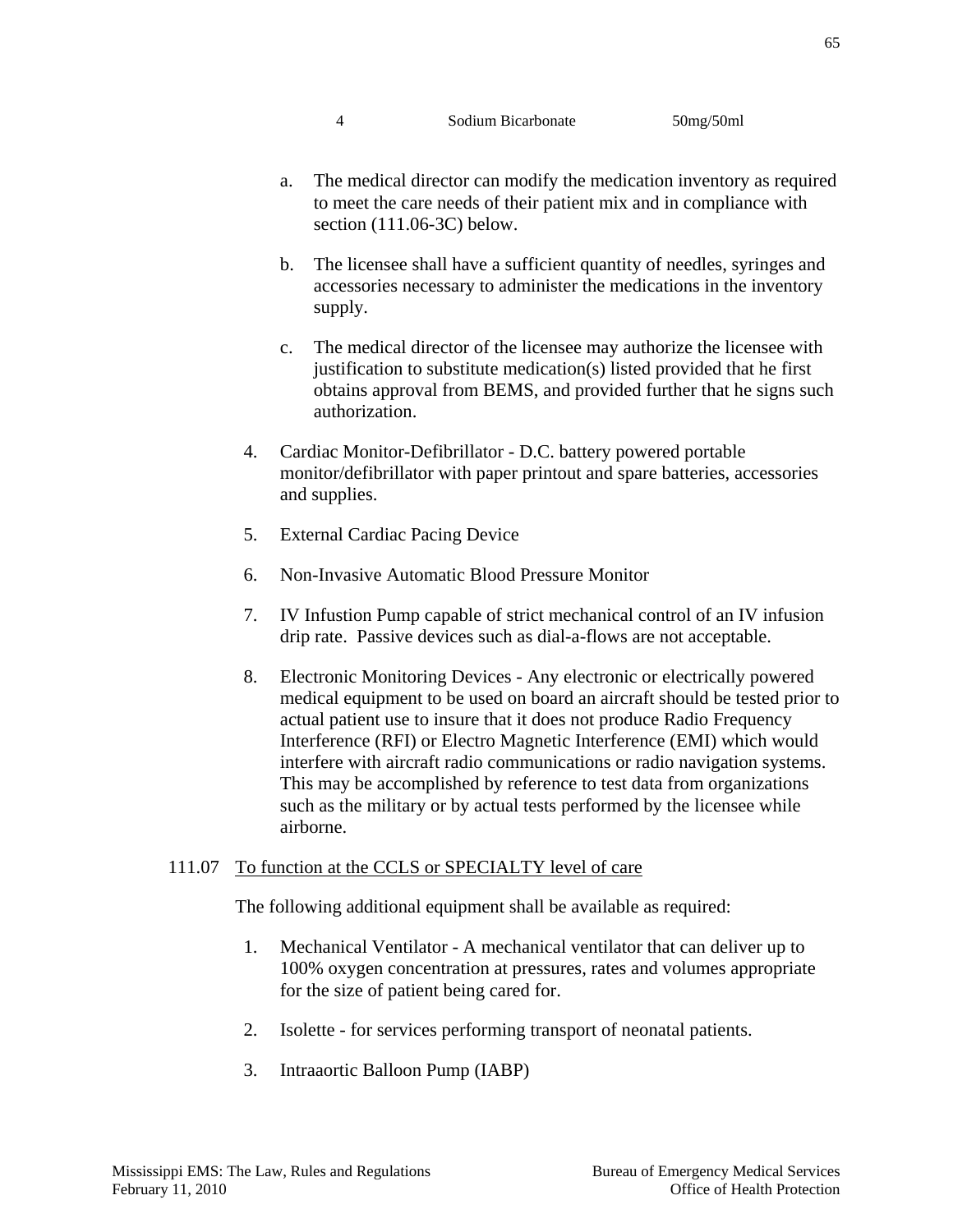4. Invasive Line (ARTERIAL AND SWAN-GANZ CATHETERS) monitoring capability.

#### 111.08 Equipment Maintenance and Inspection Program

The licensee shall have a program to inspect and maintain the effective operation of its medical equipment. The program should include daily or periodic function checks and routine preventive inspection and maintenance. There should be a plan for securing replacement or backup equipment when individual items are in for repair. There should be manufacturer's manuals as well as brief checklist available for reference. The equipment maintenance and inspection program shall include:

- 1. Daily or periodic checks shall include a checklist based on the manufacturer's recommendations which verifies proper equipment function and sterile package integrity.
- 2. Routine preventive maintenance shall include a program of cleaning and validating proper performance, supply packaging integrity.
- 3. A documentation system which tracks the history of each equipment item.
- 4. A procedure for reporting defective or malfunctioning equipment when patient care has been affected.

### 111.09 High Visibility Safety Apparel for Staff

Each air ambulance must be equipped with high visibility safety apparel for each person staffing or participating in the operation of the vehicle. All garments must meet the requirements of the American National Standard for High Visibility Apparel ANSI/ISEA 107-2004 Performance Class 2 or Performance Class 3, or the ANSI/ISEA 207-2006 Standard. All garments must have labels, affixed by the manufacturer in accordance with the standard, that indicate compliance with the Performance Class 2, Performance Class 3, or 207-2006 standard.

### 112 VIOLATIONS

Violations should be corrected at the time of the inspection, if possible.

Violations of the requirements set forth in this section will require appropriate corrective action by the licensee.

### 112.01 Category "A" Violations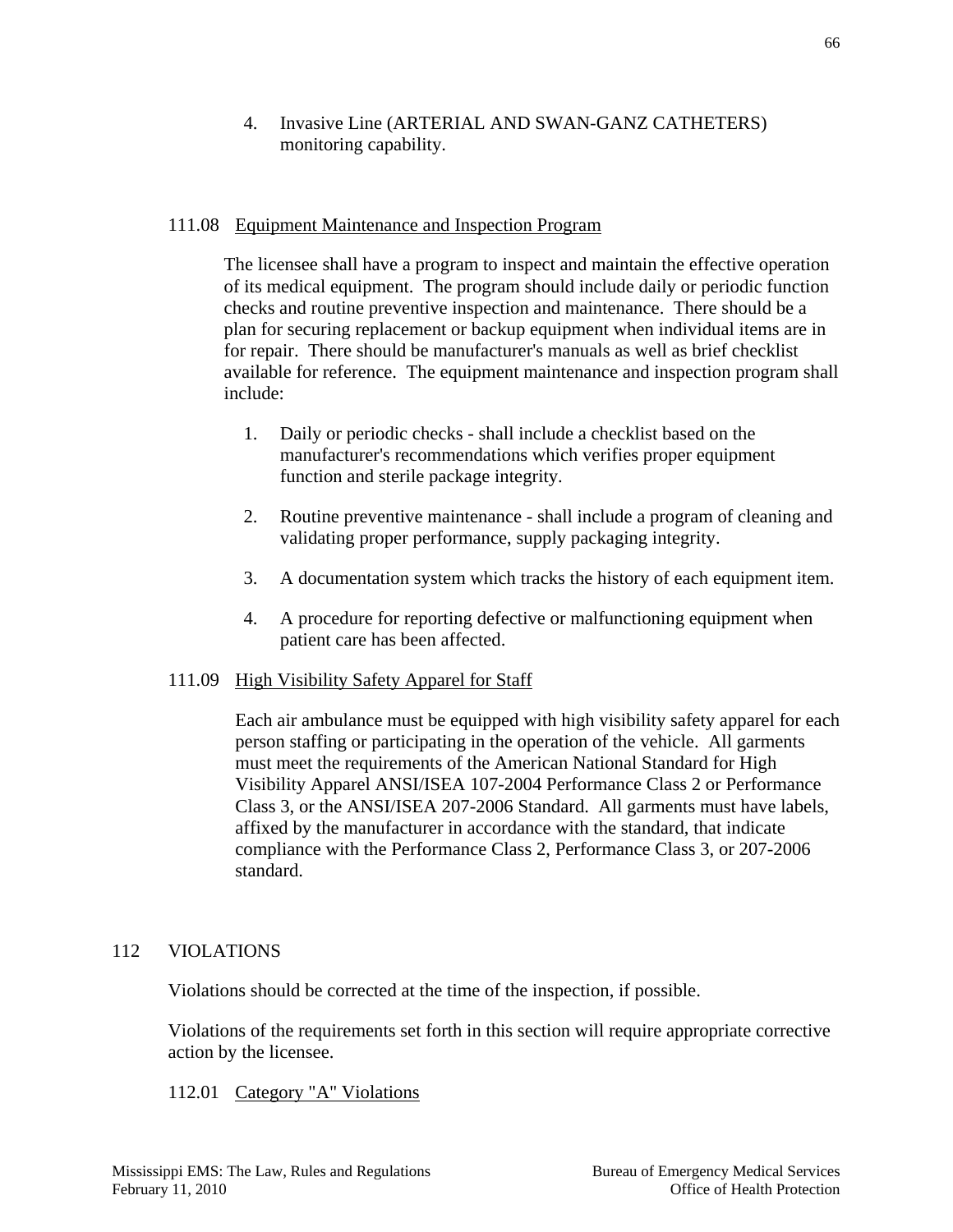- 1. Category "A" violations require the air ambulance aircraft be immediately removed from service until it has been reinspected and found to be in compliance with these regulations. Category "A" violations include:
	- a. Missing equipment or disposable supply items.
	- b. Insufficient number of trained air medical personnel to fill the services staffing requirements.
	- c. The provider has no medical director.
	- d. Violation or non-compliance of FAR or OSHA mandates.

### 112.02 Category "B" Violations

- 1. Category "B" violations must be corrected within 72 hours of receiving notice and a written report shall be sent to BEMS verifying the correction. Category "B" violations include:
	- a. Unclean or unsanitary equipment or aircraft environment.
	- b. Non-functional or improperly functioning equipment.
	- c. Expired shelf life of supplies such as medications, IV fluids and items having limited shelf life.
	- d. Package integrity of sealed or sterile items is compromised.
	- e. Failure to produce requested documentation of patient records, attendant training or other reports required by BEMS.

## 113 SUSPENSION; REVOCATION OF LICENSE

### 113.01 Suspension, Revocation of License

May occur as outlined in 41-59-17 and 41-59-45. Appeals from decision of the board can also be referred to in 41-59-49.

A Mississippi licensed ambulance service shall comply with the Mississippi State Trauma Plan as approved by the Mississippi State Department of Health, Bureau of Emergency Medical Services. Licensed service must follow the respective region's patient destination criteria and treatment protocols for the trauma patient as delineated by the State Trauma Plan.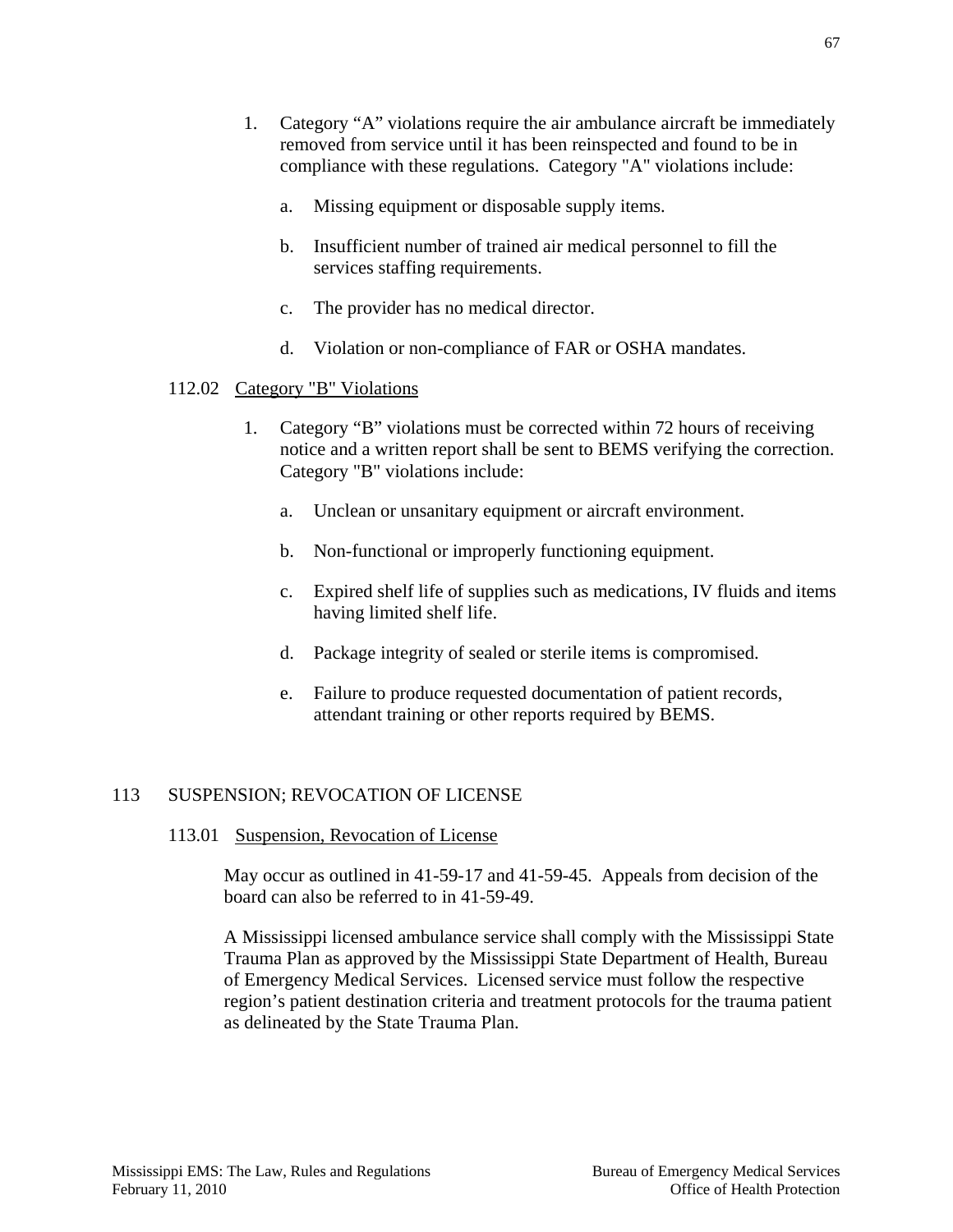# **Chapter 04** MEDICAL CONTROL

# 100 MEDICAL CONTROL

See Appendix 1.

# THIS PAGE INTENTIONALLY LEFT BLANK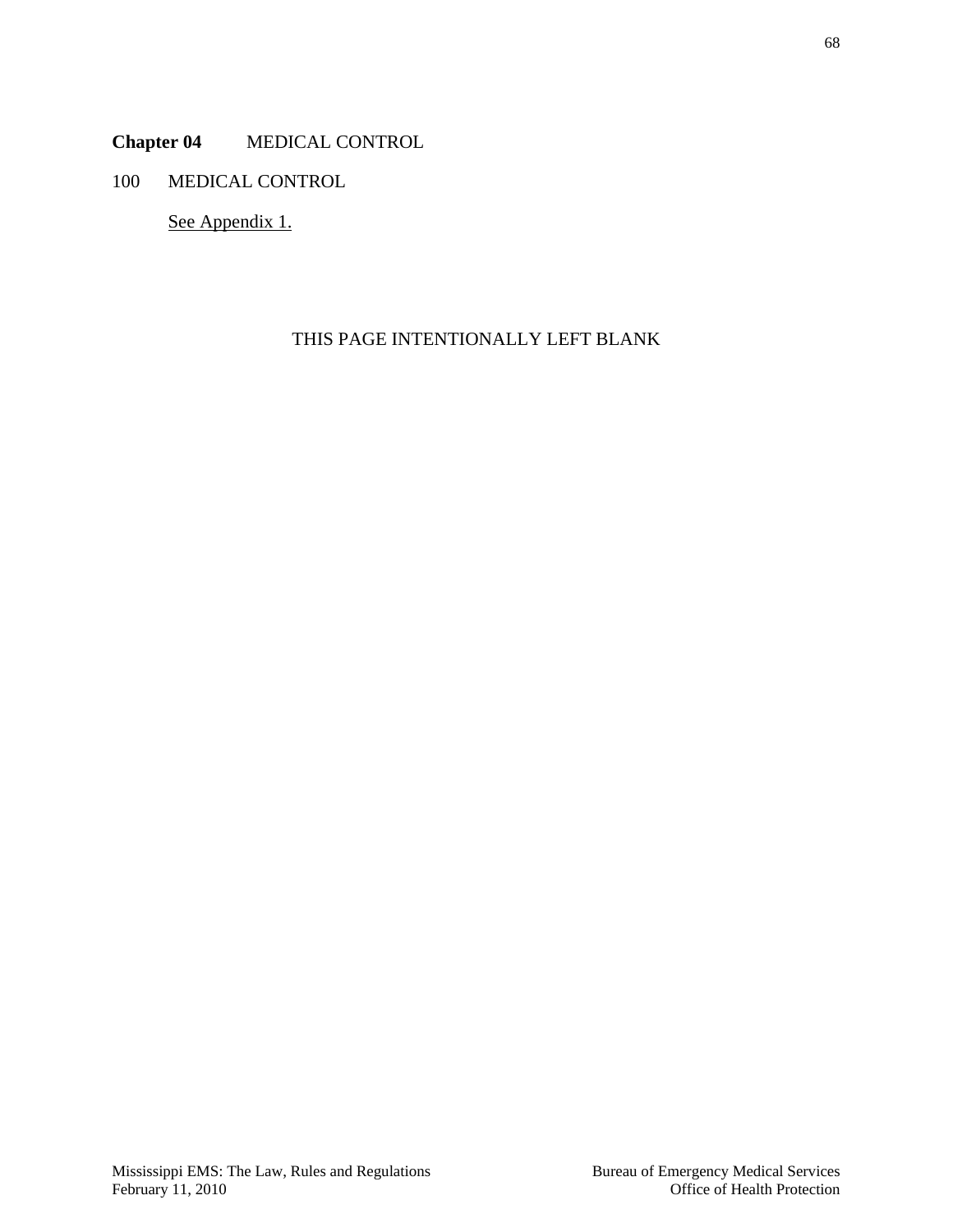#### **Chapter 05** MEDICAL FIRST RESPONDER

#### 100 MEDICAL FIRST RESPONDER

#### 100.01 Definitions [Repealed effective July 1, 2011].41-59-3, MAC;

As used in this chapter, unless the context otherwise requires, the term:

As used in this chapter, unless the context otherwise requires, the term:

(a) "Ambulance" means any privately or publicly owned land or air vehicle that is especially designed, constructed, modified or equipped to be used, maintained and operated upon the streets, highways or airways of this state to assist persons who are sick, injured, wounded, or otherwise incapacitated or helpless;

(b) "Permit" means an authorization issued for an ambulance vehicle and/or a special use EMS vehicle as meeting the standards adopted under this chapter;

(c) "License" means an authorization to any person, firm, corporation, or governmental division or agency to provide ambulance services in the State of Mississippi;

(d) "Emergency medical technician" means an individual who possesses a valid emergency medical technician's certificate issued under the provisions of this chapter;

(e) "Certificate" means official acknowledgment that an individual has successfully completed (i) the recommended basic emergency medical technician training course referred to in this chapter which entitles that individual to perform the functions and duties of an emergency medical technician, or (ii) the recommended medical first responder training course referred to in this chapter which entitles that individual to perform the functions and duties of a medical first responder;

(f) "Board" means the State Board of Health;

(g) "Department" means the State Department of Health, Division of Emergency Medical Services;

(h) "Executive officer" means the Executive Officer of the State Board of Health, or his designated representative;

(i) "First responder" means a person who uses a limited amount of equipment to perform the initial assessment of and intervention with sick, wounded or otherwise incapacitated persons;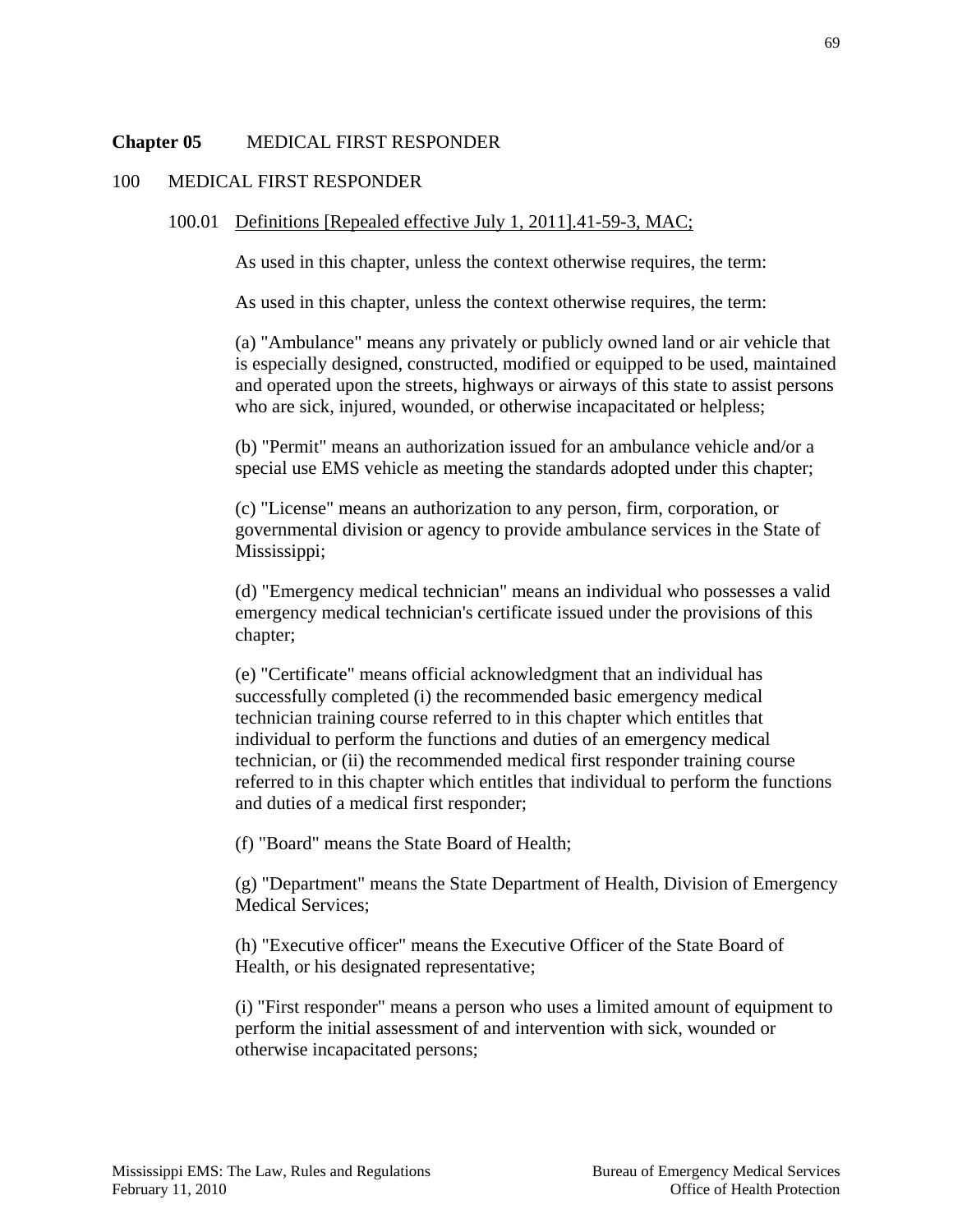(j) "Medical first responder" means a person who uses a limited amount of equipment to perform the initial assessment of and intervention with sick, wounded or otherwise incapacitated persons who (i) is trained to assist other EMS personnel by successfully completing, and remaining current in refresher training in accordance with, an approved "First Responder: National Standard Curriculum" training program, as developed and promulgated by the United States Department of Transportation, (ii) is nationally registered as a first responder by the National Registry of Emergency Medical Technicians; and (iii) is certified as a medical first responder by the State Department of Health, Division of Emergency Medical Services;

(k) "Invalid vehicle" means any privately or publicly owned land or air vehicle that is maintained, operated and used only to transport persons routinely who are convalescent or otherwise non-ambulatory and do not require the service of an emergency medical technician while in transit;

(l) "Special use EMS vehicle" means any privately or publicly owned land, water or air emergency vehicle used to support the provision of emergency medical services. These vehicles shall not be used routinely to transport patients;

(m) "Trauma care system" or "trauma system" means a formally organized arrangement of health care resources that has been designated by the department by which major trauma victims are triaged, transported to and treated at trauma care facilities;

(n) "Trauma care facility" or "trauma center" means a hospital located in the State of Mississippi or a Level I trauma care facility or center located in a state contiguous to the State of Mississippi that has been designated by the department to perform specified trauma care services within a trauma care system pursuant to standards adopted by the department;

(o) "Trauma registry" means a collection of data on patients who receive hospital care for certain types of injuries. Such data are primarily designed to ensure quality trauma care and outcomes in individual institutions and trauma systems, but have the secondary purpose of providing useful data for the surveillance of injury morbidity and mortality;

(p) "Emergency medical condition" means a medical condition manifesting itself by acute symptoms of sufficient severity, including severe pain, psychiatric disturbances and/or symptoms of substance abuse, such that a prudent layperson who possesses an average knowledge of health and medicine could reasonably expect the absence of immediate medical attention to result in placing the health of the individual (or, with respect to a pregnant woman, the health of the woman or her unborn child) in serious jeopardy, serious impairment to bodily functions, or serious dysfunction of any bodily organ or part;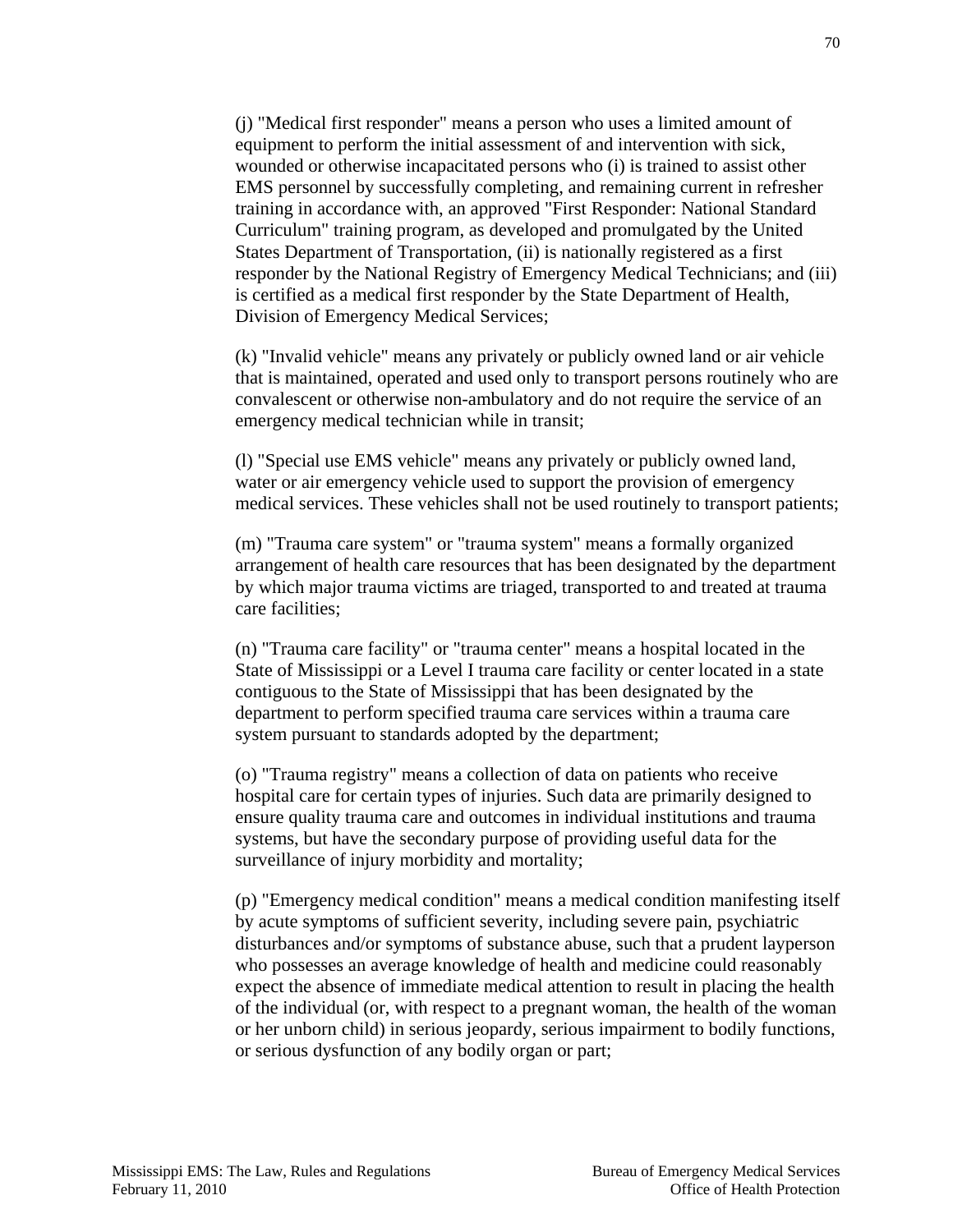(q) "Emergency medical call" means a situation that is presumptively classified at time of dispatch to have a high index of probability that an emergency medical condition or other situation exists that requires medical intervention as soon as possible to reduce the seriousness of the situation, or when the exact circumstances are unknown, but the nature of the request is suggestive of a true emergency where a patient may be at risk;

(r) "Emergency response" means responding immediately at the basic life support or advanced life support level of service to an emergency medical call. An immediate response is one in which the ambulance supplier begins as quickly as possible to take the steps necessary to respond to the call;

(s) "Emergency mode" means an ambulance or special use EMS vehicle operating with emergency lights and warning siren (or warning siren and air horn) while engaged in an emergency medical call.

**Sources:** Laws, 1974, ch. 507, § 2; Laws, 1991, ch. 482, § 1; Laws, 1998, ch. 429, § 1; Laws, 2000, ch. 594, § 1; Laws, 2002, ch. 623, § 1; brought forward without change, Laws, 2002, 1st Ex Sess, ch. 3, § 1; Laws, 2004, ch. 425, § 1; Laws, 2004, ch. 581, § 1; Laws, 2008, ch. 549, § 1, eff from and after July 1, 2008.

## 101 TRAINING AUTHORITY MEDICAL FIRST RESPONDER

The guidelines and minimum standards are set forth in order to establish a minimum level of training for the Medical First Responder in the State of Mississippi. These guidelines and minimum standards shall be met by all Medical First Responder courses in the state. BEMS may approve Medical First Responder programs if it is determined after review by the BEMS staff, State EMS Medical Director, and the Medical Direction, Training and Quality Assurance Committee that the objectives of the training program equal or exceed those of the State of Mississippi. Additionally, organized EMS districts as recognized by BEMS, Mississippi State Department of Health, are authorized to provide this training. All Medical First Responder training programs must have BEMS approval prior to the start of class.

### 101.01 Medical First Responder Curriculum

1. Medical First Responder training curriculums must conform, at minimum, to the National Standard Training Curriculum (NSTC) developed by the United States Department of Transportation and all current revisions as approved for use by BEMS. Minimum hours required for Medical First Responder are: 40 didactic/lab. In addition, a Healthcare Provider CPR course that meets current AHA Standards and Guidelines for CPR and AED must be completed. BEMS and the State EMS Medical Director must approve all training curriculums. Written permission from BEMS must be obtained prior to the start of a Medical First Responder course.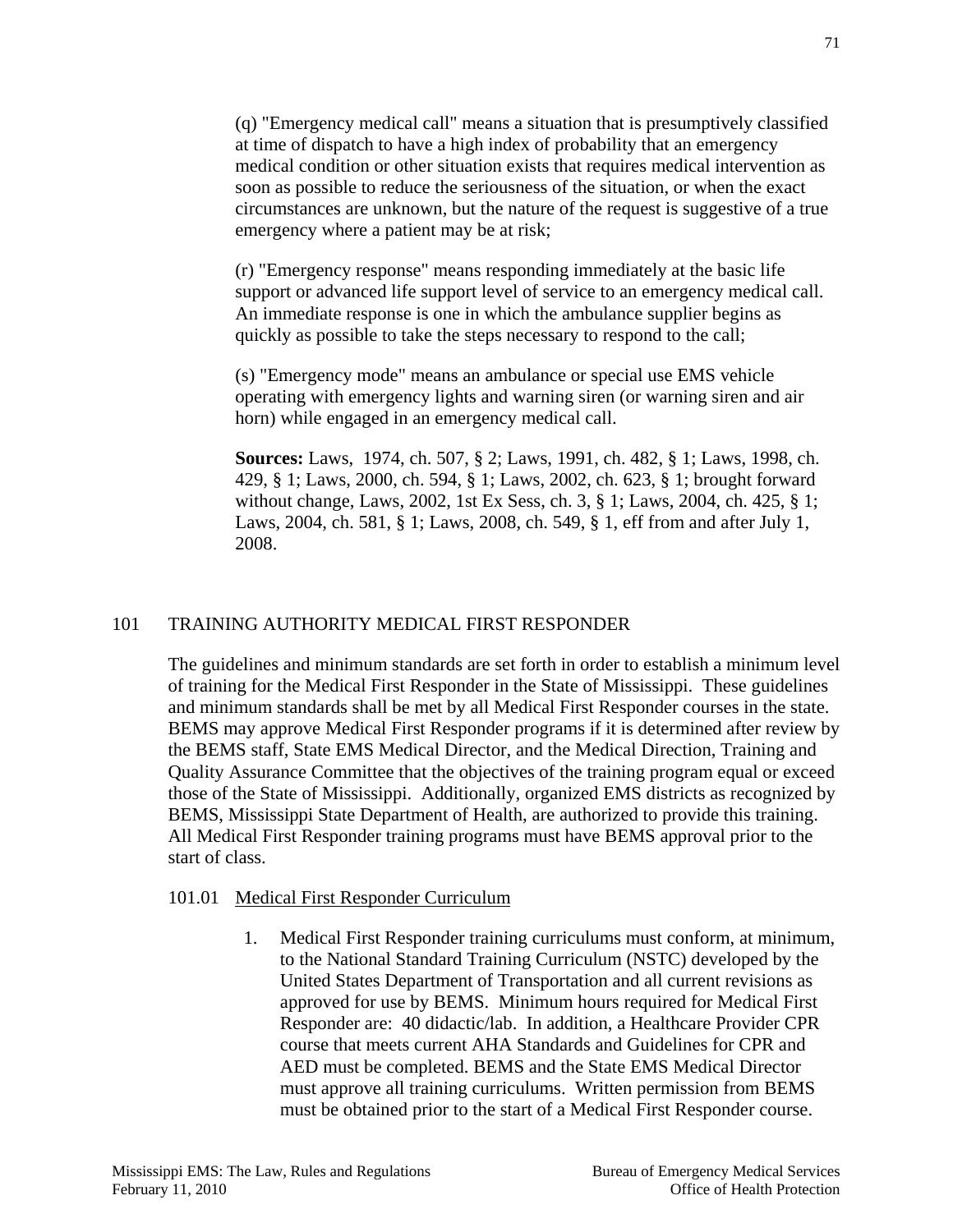### 101.02 Request for approval of Medical First Responder training programs

- 1. A list of BEMS approved Medical First Responder training programs will be available at the BEMS office and on the BEMS website. Request for approval of Medical First Responder training programs not contained on the approved list shall be sent to BEMS with evidence and verification that:
	- a. The Medical First Responder training program meets, at minimum, the requirements of the Medical First Responder curriculum as given in this Section.
	- b. There are Medical First Responder instructor certification and recertification requirements, including an evaluation of instructor terminal competencies, provided in the requested training program.

*Note: Credentialed EMS instructors of BEMS as trained through the Mississippi EMS Instructor training program and in good standing, are considered as meeting the above requirement.* 

c. Approval must be given by the Medical Direction, Training and Quality Assurance Committee (MDTQA), State EMS Medical Director, and BEMS, prior to the start of any classes utilizing the proposed Medical First Responder training program.

### 101.03 Medical First Responder Training Programs

Mississippi Medical First Responder training should include at least forty hours of instruction on the objectives of the First Responder National Standard Curriculum. The participants must receive training at the Healthcare Provider level in CPR and AED prior to completion of the program. This portion of the training should be a minimum of eight additional hours if incorporated into the Medical First Responder training program. S

- 1. The length of the Healthcare Provider CPR and AED course shall not be less than 8 hours (didactic and practical). This training should meet the current AHA Standards and Guidelines for CPR and AED.
- 2. The complete Mississippi Medical First Responder educational program should be designed to provide the knowledge that will allow the student to arrive at decisions based on accepted medical knowledge and that will permit the professional growth of the Medical First Responder.
- 3. The program should consist of at minimum two components: didactic instruction and clinical instruction, with optional supervised field experience in a system which functions under a medical command authority. The time required to complete each component may vary, in part being dependent upon the ability of students to demonstrate their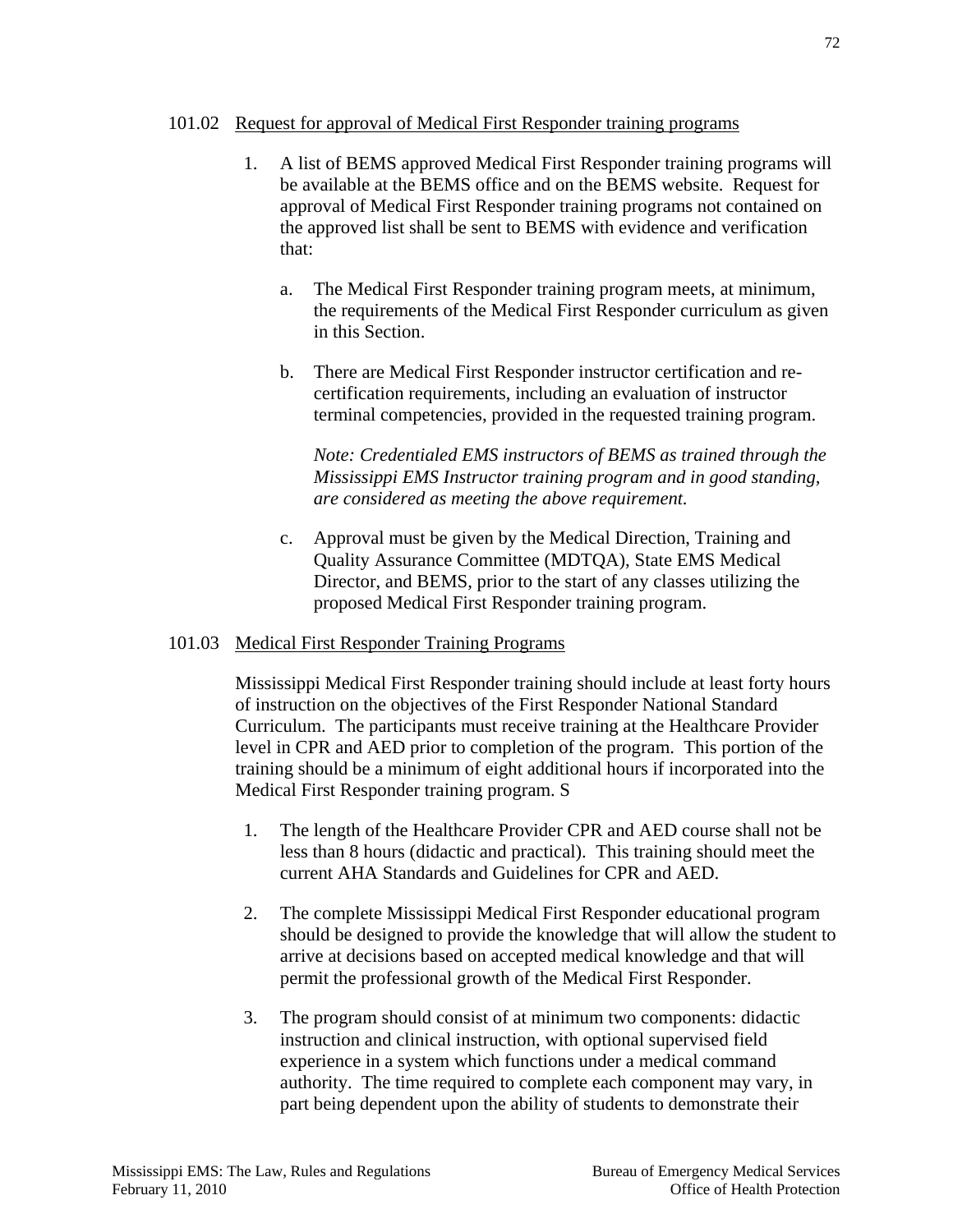mastery of the educational objectives by written, verbal, and practical examination.

- 4. The program should maintain on file for each component of the curriculum a reasonable comprehensive list of the terminal performance objectives to be achieved by the student. These objectives should delineate mastery in all competencies identified, including curriculum documentation, measurement techniques used, and the records maintained on each student's work.
- 5. The student should be informed about the methods and data used in determining grades and about the mechanism for appeal. Conditions governing dismissal from the program should be clearly defined in writing and distributed to the student at the beginning of the training program.
- 6. Evidence of student competence in achieving the educational objectives of the program should be kept on file. Documentation should be in the form of both written and practical examinations.
- 7. Classroom, clinical, and optional field faculty should also prepare written evaluations on each student. Documentation should be maintained identifying the counseling given to individual students regarding their performance and the recommendations made to correct inadequate performance. Documentation on whether or not the student followed through on faculty recommendations should also be maintained. Instruction should be supported by performance assessments.
- 8. Faculty should be presented with the program's educational objectives for uses in preparation of lectures and clinical and field practice. The course coordinator should ensure that stated educational objectives are covered and should answer any questions from students or clarify information presented by a lecturer.
	- a. Didactic instruction: Lectures, discussions, and demonstrations presented by physicians and others who are competent in the field.
	- b. Clinical and other settings: Instruction and supervised practice of emergency medical skills. Practice should not be limited to the development of practical skills alone, but should include knowledge and techniques regarding patient evaluations, development of patient rapport, and care for and understanding of the patient's illness. Documentation should be maintained for each student's performance in all of the various areas. A frequent performance evaluation is recommended.
	- c. Field Experience (optional): The field internship is a period of supervised experience in a structured overall EMS system. It provides the student with a progression of increasing patient care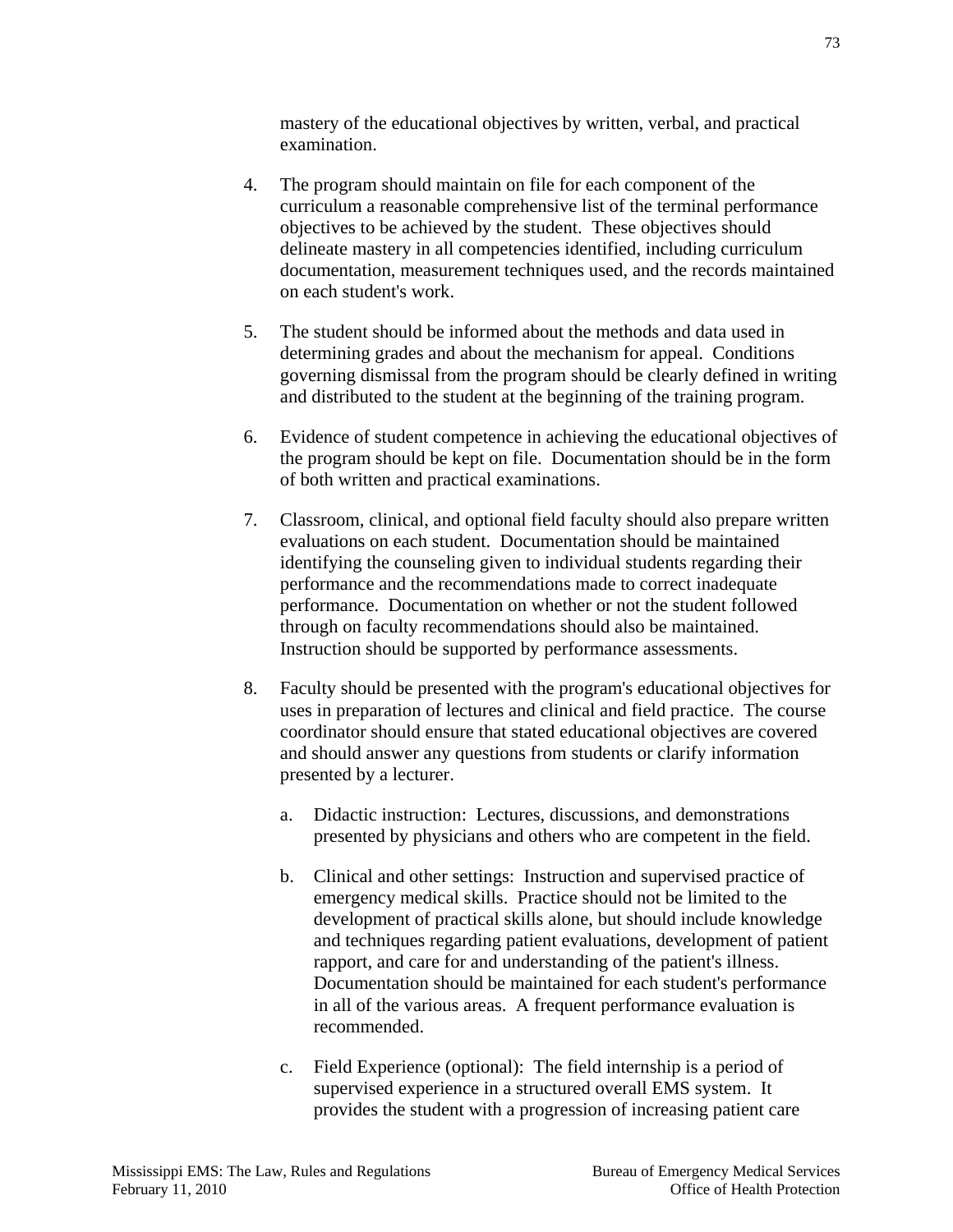responsibilities which proceed from observation to working as a member of a team. There should be a provision for physician evaluation of student progress in acquiring the desired skills to be developed through this experience. The initial position of the student on the EMS care team should be that of observer and should progress to participation in actual patient care. The student should not be placed in the position of being a necessary part of the patient care team. The team should be able to function without the necessary use of a student who may be present.

- 9. General courses and topics of study must be achievement oriented and shall provide students with:
	- a. The necessary knowledge, skills, and attitudes to perform accurately and reliably the functions and tasks stated and implied in the "Job Description" and "Functional Job Analysis" found in the DOT, NSTC Course Guide.
	- b. Comprehensive instruction which encompasses:
		- i. Development of knowledge and clinical skills appropriate for this level of care in the areas of:
			- i. Introduction to EMS Systems
			- ii. The well-being of the First Responder
			- iii. Legal and Ethical Issues
			- iv. The Human Body
			- v. Lifting and Moving Patients
			- vi. Airway management procedures
			- vii. Patient assessment including both initial and ongoing assessment.
			- viii. Managing patient circulation
				- ix. Identify and manage illness and injury
				- x. Childbirth
				- xi. Assessment and management of common medical and trauma situations of infants/children
			- xii. EMS operations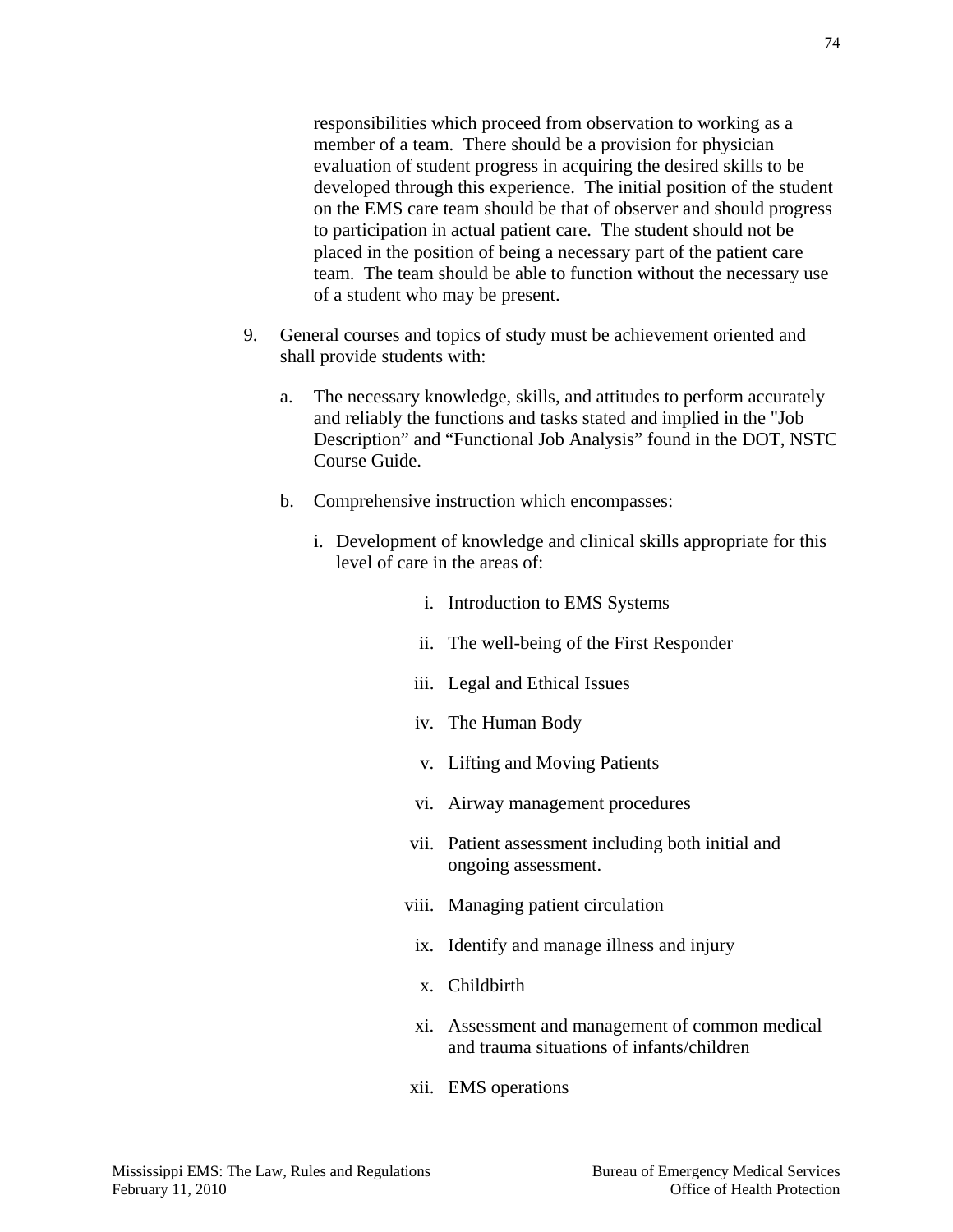#### Operational Policies

Student matriculation practices and student and faculty recruitment should be non-discriminatory with respect to race, color, creed, sex, or national origin. Student matriculation and student and faculty recruitment practices are to be consistent with all laws regarding non-discrimination. It is recommended that records be kept for a reasonable period of time on the number of students who apply and the number accepted, as well as a placement history of those who complete the program.

*\* Announcements and advertising about the program shall reflect accurately the training being offered.* 

*\* The program shall be educational and students shall use their scheduled time for educational experiences.* 

*\* Health and safety of students, faculty, and patients shall be adequately safeguarded.* 

*\* Costs to the student shall be reasonable and accurately stated and published.* 

*\* Policies and process for student withdrawal and refunds on tuition and fees shall be fair, and made known to all applicants.* 

## Curriculum Description

Instructional content of the educational program should include the successful completion of stated educational objectives that fulfill local and regional needs and that satisfy the requirements of this curriculum section. The curriculum should be organized to provide the student with knowledge required to understand fully the skills that are taught in this program. It is important not to lose sight of the original purpose of the Medical First Responder level. Students should have an opportunity to acquire clinical experience and practice skills related to the emergency medical care of these patients. Students should also understand the ethical and legal responsibilities they assume as students and are being prepared to assume as graduates.

#### 101.04 Medical First Responder classes, class approval

- 1. The BEMS may approve Medical First Responder training classes if it is determined, after review of Medical First Responder class request forms that the objectives of the class equal or exceed those of the State of Mississippi.
- 2. Medical First Responder class approval forms can be requested from BEMS or be completed on the BEMS website. Credentialed Medical First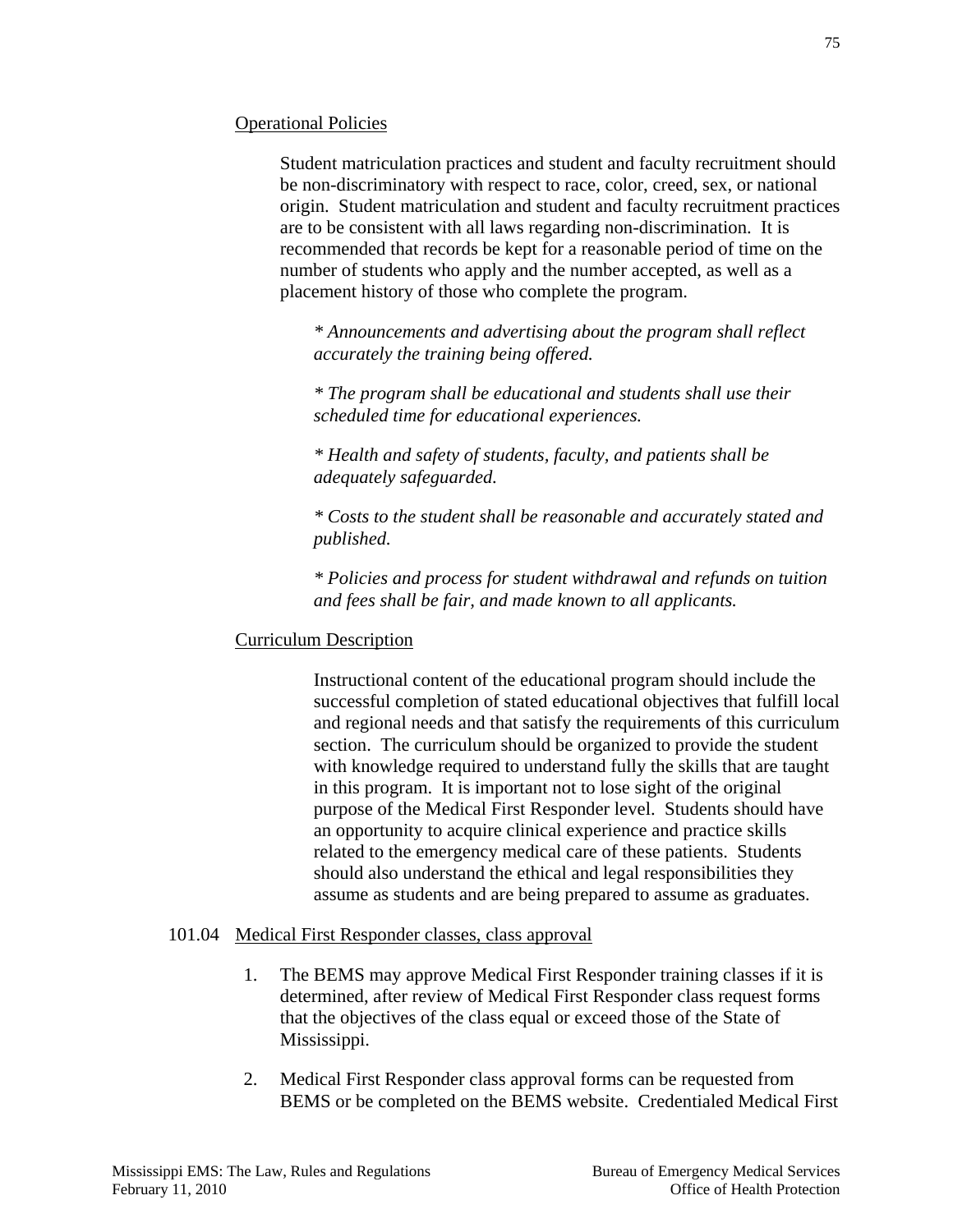Responder instructors should complete the class approval form and submit to BEMS, at minimum, thirty (30) calendar days prior to the first day of class. BEMS will assign a class number to all approved requests and return to the credentialed Medical First Responder instructor. Incomplete paperwork will be returned without action.

#### 101.05 Medical First Responder classes, initial roster

Initial rosters shall be completed by the credentialed Medical First Responder instructor immediately following the second meeting of the class. Initial roster forms can be obtained from BEMS or be completed on the BEMS website. A final roster for a full or refresher Medical First Responder class will not be accepted without an initial roster on file with BEMS.

#### 101.06 Medical First Responder classes, final roster

Final rosters shall be completed by the credentialed Medical First Responder instructor immediately following the end of a full Medical First Responder or Medical First Responder refresher class. The final roster shall be inclusive of all students on the initial roster. The final roster will note students who withdrew, failed, and completed the Medical First Responder class. The final roster form can be obtained from BEMS or be completed on the BEMS website. Students successfully completing the class will not be allowed to test National Registry until a final roster is on file with BEMS. Credentialed Medical First Responder instructors must complete the final roster affidavit regarding Medical First Responder DOT practical skills completion S

#### 101.07 Medical First Responder Training Programs, Minimum Admittance Criteria

Must be eighteen (18) years of age prior to class completion.

Students currently enrolled in a Mississippi Community or Junior College dual enrollment program may also be considered eligible to enter First Responder training program in exception to other stated admission requirements.

#### 101.08 Medical First Responder Refresher Training

The Mississippi Medical First Responder Refresher curriculum must conform, at minimum, to the National Standard Training Curriculum (NSTC) developed by the United States Department of Transportation and all current revisions as approved for use by BEMS. Minimum hours required for Medical First Responder refresher training are: 12 hours didactic/lab. Written permission from BEMS must be obtained prior to the start of a Medical First Responder refresher course. Instructors should complete the class approval form and submit to BEMS, at minimum, thirty (30) calendar days prior to the first day of class. Medical First Responder refresher training must be accomplished by all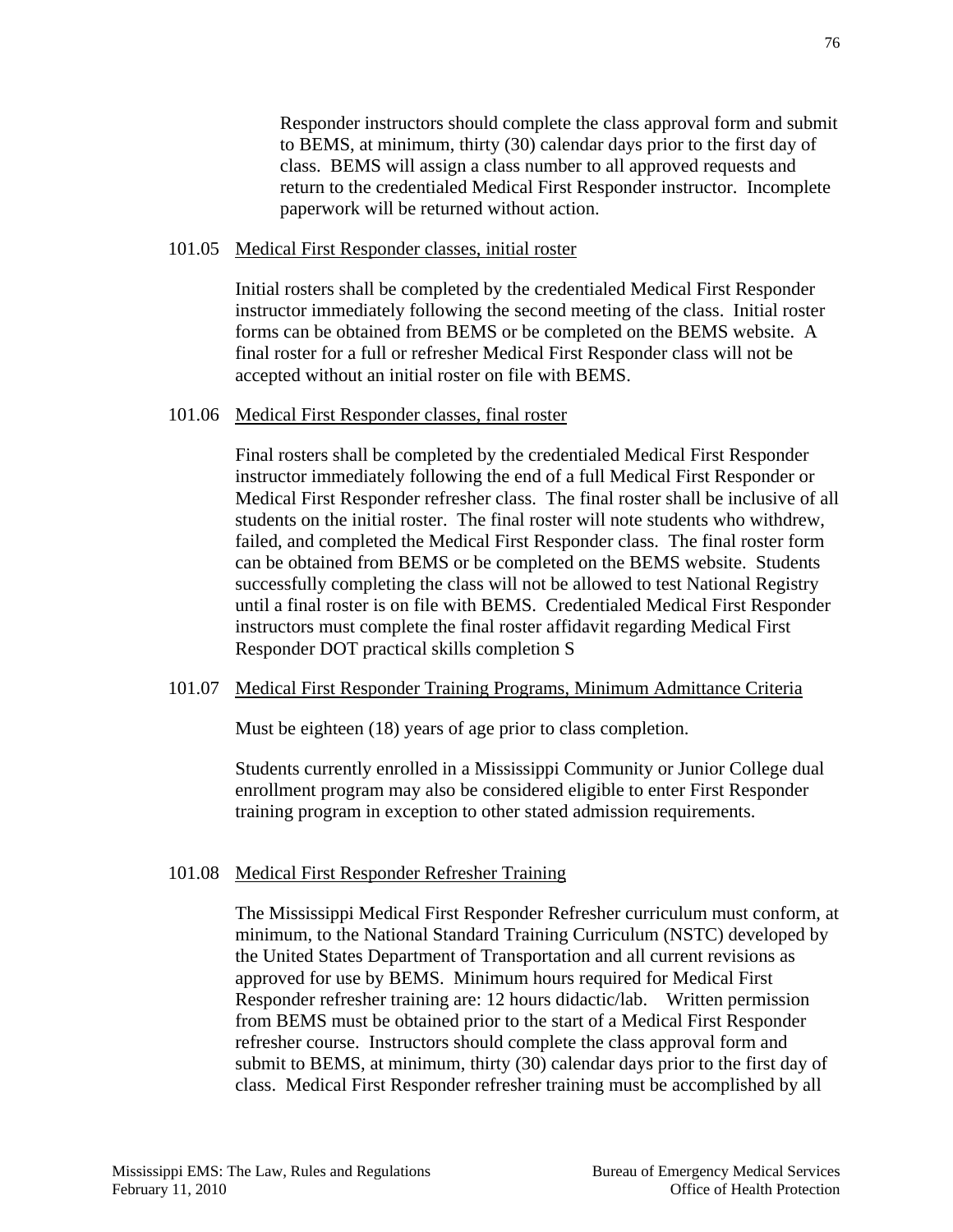certified Mississippi Medical First Responders during their National Registry certification period.

*NOTE: Medical First Responder Refresher Course Instructors should refer to:* 

*101.2 for request for approval of Medical First Responder training programs* 

*101.4 for Medical First Responder classes, class approval* 

- *101.5 for Medical First Responder classes, initial roster*
- *101.6 for Medical First Responder classes, final roster*
- 101.09 Prerequisites to certification as a Medical First Responder (training obtained in Mississippi)
	- 1. Age of at least 18 years.
	- 2. Completion of the Board's approved Medical First Responder Training Program (Note: This includes passage of the National Registry examination).
	- 3. National Registry certification at minimum level of First Responder

## 101.10 Prerequisites to certification as a Medical First Responder (training obtained in another state)

- 1. Age of at least 18 years.
- 2. Completion of a Medical First Responder program which meets the minimum guidelines of the First Responder National Standard Curriculum. Provide written verification from the State of training and of current status.
- 3. Completion of a State-approved Medical First Responder skills course.
- 4. Applicant must be registered at a minimum level of First Responder by the National Registry of EMTs. This is documented by submitting a copy of the National Registry wallet card.

*NOTE: The Mississippi BEMS maintains the right to refuse reciprocity to any Nationally Registered Medical First Responder applicant if the submitted curriculum does not meet the guidelines of the national standard curriculum and those required by the State of Mississippi.* 

#### 102 MEDICAL FIRST RESPONDER CERTIFICATION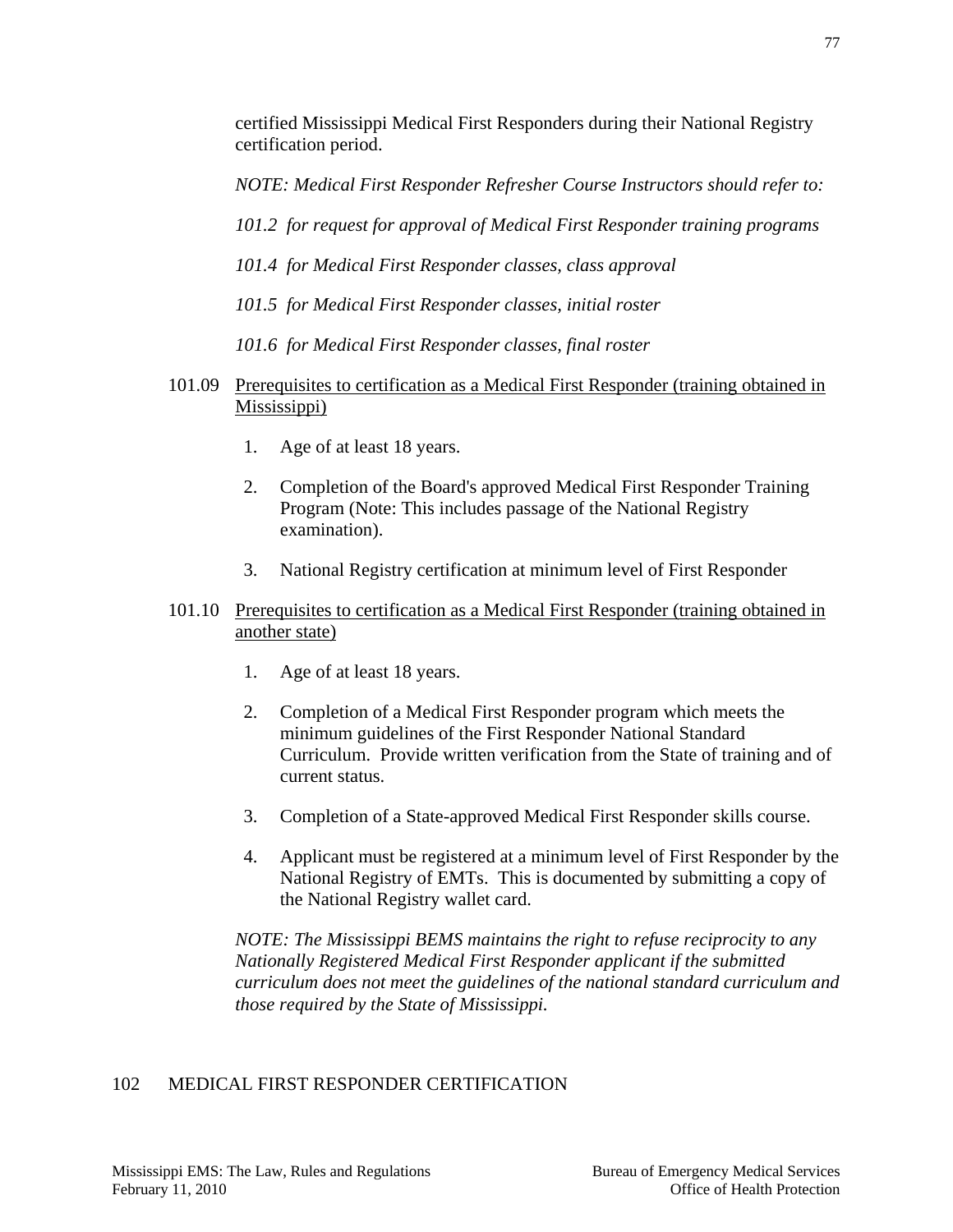#### 102.01 Medical First Responder Certification

- 1. Any person desiring certification as a Medical First Responder shall apply to the BEMS using forms provided (Application for State Certification).
- 2. All certification applications must be accompanied by a ten dollar (\$10.00) money order or business check payable to the Mississippi State Department of Health - BEMS, a copy of the applicant's current National Registry card. BEMS may withhold or deny the application for certification for a like period of time equal to the like period of time under which a person failed to comply. Mississippi requires that all Medical First Responder's maintain current registration with the National Registry of Emergency Medical Technicians.

## 102.02 Grounds for Suspension or Revocation

- 1. Fraud or any mis-statement of fact in the procurement of any certifications or in any other statement of representation to the Board or its representatives.
- 2. Gross negligence.
- 3. Repeated negligent acts.
- 4. Incompetence.
- 5. Disturbing the peace while on duty.
- 6. Recklessly disregarding the speed regulations prescribed by law while on duty.
- 7. Failure to carry the Mississippi State Department of Health issued certification card while on duty or failure to wear appropriate identification as approved by State Department of Health, Bureau of EMS.
- 8. Failure to maintain current registration by the National Registry of EMTs.
- 9. Failure to maintain all current training standards as required by the State Department of Health.
- 10. The commission of any fraudulent, dishonest, or corrupt act which is substantially related to the qualifications, functions, and duties of prehospital personnel.
- 11. Conviction of any crime which is substantially related to the qualification, functions, and duties of pre-hospital personnel. The record of conviction or certified copy thereof will be conclusive evidence of such conviction.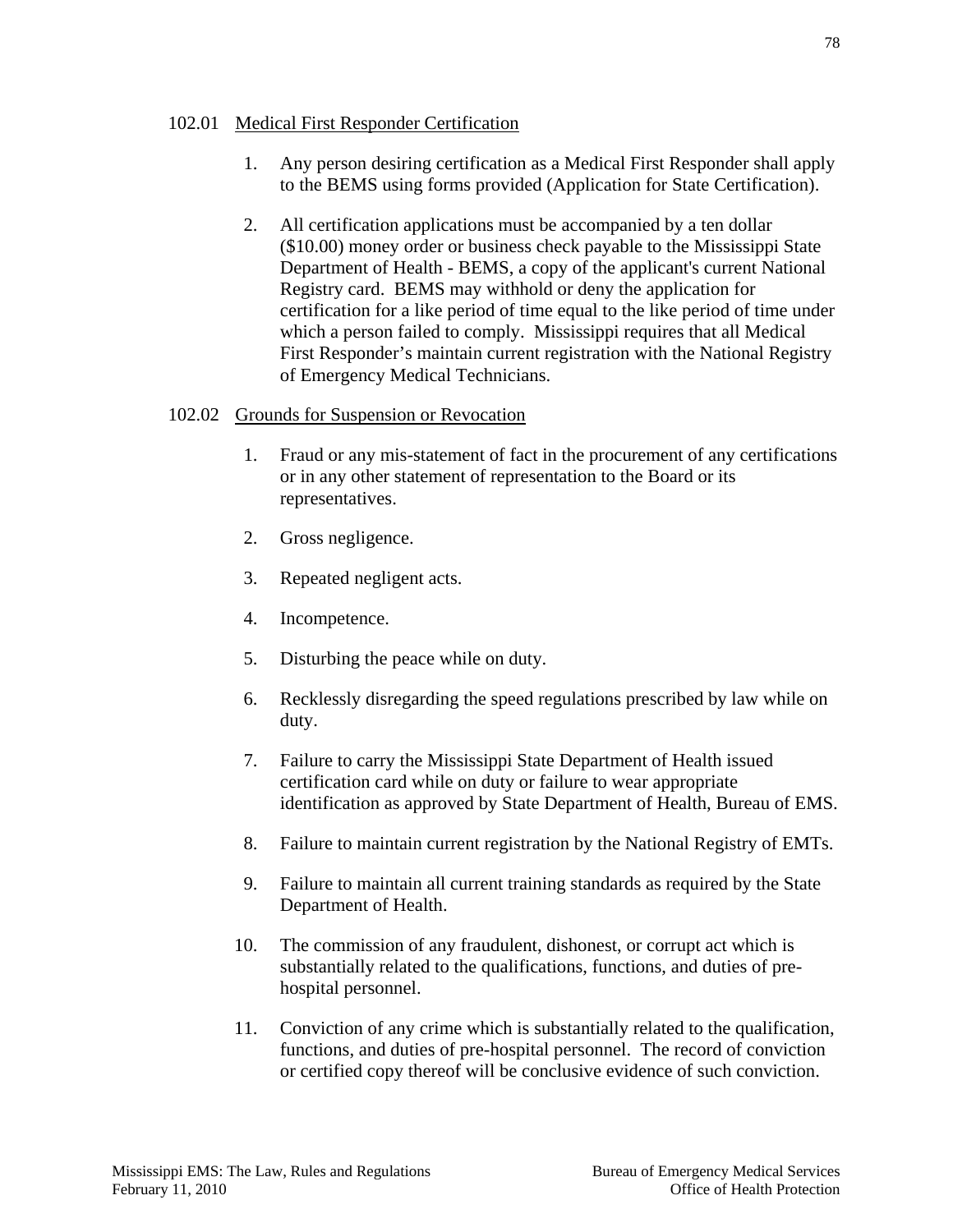- 12. Violating or attempting to violate directly or indirectly, or assisting in or abetting the violation of, or conspiring to violate, any provision of this part of the regulations promulgated by the State Department of Health, BEMS, pertaining to pre-hospital personnel.
- 13. Violating or attempting to violate any federal or state statute or regulation which regulates narcotics, dangerous drugs, or controlled substances.
- 14. Addiction to, excessive use of, or misuse of, alcoholic beverages, narcotics, dangerous drugs, or controlled substances.
- 15. Functioning outside the Medical First Responder scope of practice.
- 16. Permitting, aiding, or abetting an unlicensed or uncertified person to perform activities requiring a license or certification.
- 17. Failure to comply with the requirements of a Mississippi EMS Scholarship program.
- 18. Failure to comply with an employer's request for drug and alcohol testing.
- 19. Failure to wear high visibility safety apparel that meets the requirements of the American National Standard for High Visibility Apparel ANSI/ISEA 107-2004 Performance Class 2 or Performance Class 3, or the ANSI/ISEA 207-2006 Standard while functioning within the right-of-way of any road, street, highway, or other area where vehicle or machinery traffic is present. All garments must have labels, affixed by the manufacturer in accordance with the standard, that indicate compliance with the Performance Class 2, Performance Class 3, or 207-2006 standard*.*

## 102.03 Recertification of Medical First Responders

- 1. Any person desiring re-certification as a Medical First Responder shall apply to BEMS using forms provided (Application for state certification)
- 2. All re-certification applications must be accompanied by ten dollar (\$10.00) money order or business check payable to the Mississippi State Department of Health – BEMS. Also, include a copy of the applicant's current National Registry card.
- 3. All Medical First Responders failing to re-certify with BEMS on or before the expiration date of his/her certification period will be considered officially expired.
- 4. BEMS may withhold or deny an application for re-certification for a like period of time equal to the like period of time under which a person fails to comply.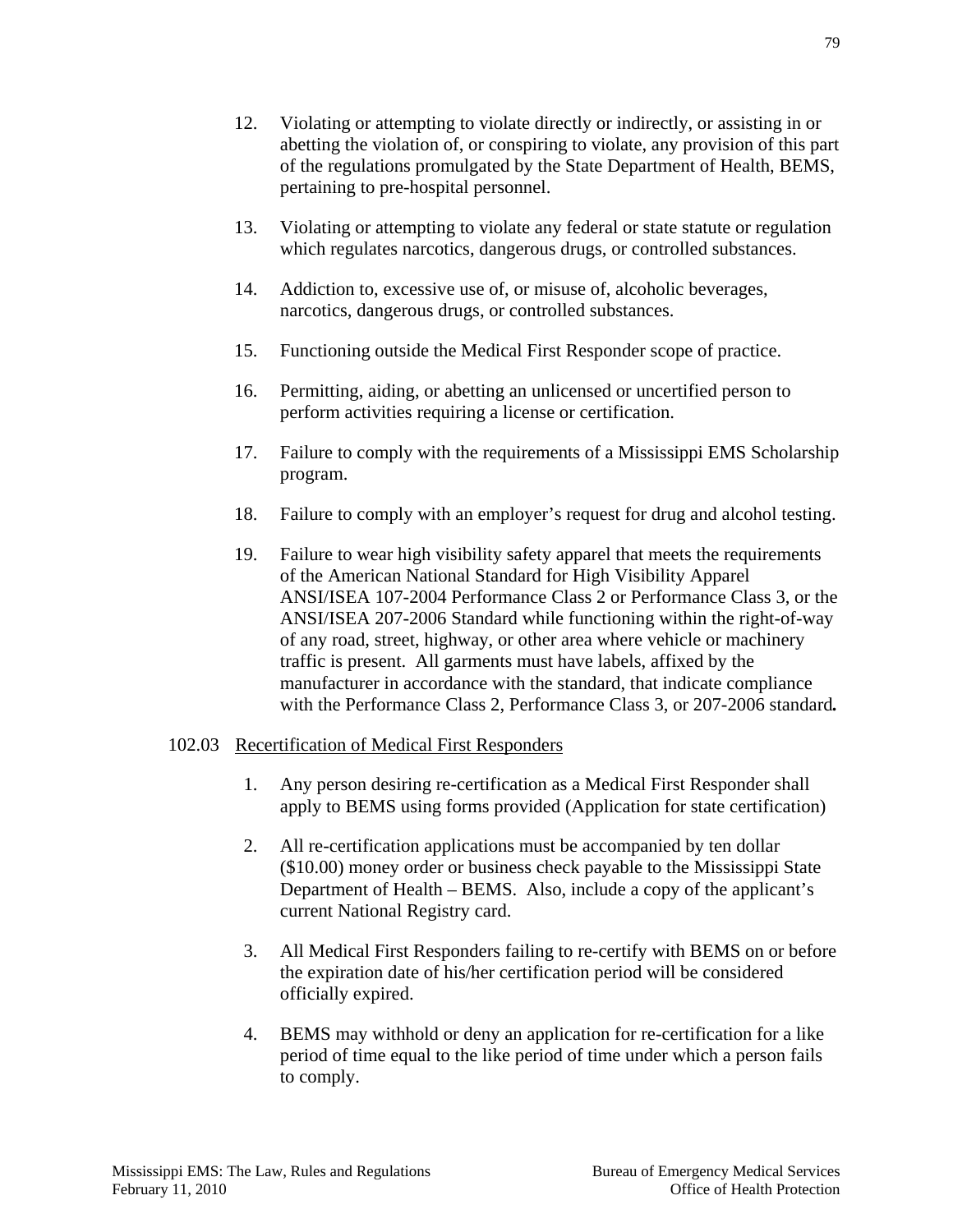- 5. A Medical First Responder certificate issued shall be valid for a period not exceeding two and one-half  $(2 \frac{1}{2})$  years from date of issuance and may be renewed upon payment of a renewal fee of ten dollars (\$10.00), which shall be paid to the Board, provided that the holder meets the qualifications set forth in regulations promulgated by the Board.
- 6. The Board may suspend or revoke a certificate so issued at any time it is determined that the holder no longer meets the prescribed qualifications.

# 103 OCCUPATION AND COMPETENCY OF THE MEDICAL FIRST RESPONDER

## 103.01 Job Summary

A Mississippi Medical First Responder activates the EMS system, surveys the scene for hazards, contains those hazards, gains access to the injured or sick, gathers relevant patient data, provides immediate emergency medical care using a limited amount of equipment, controls the scene, and prepares for the arrival of the ambulance. Ongoing evaluation of the functioning Medical First Responder is essential to the maintenance of medical care quality. As with all professionals in the medical community, it must be realized that continuing education is an integral part of the Medical First Responder's ability to maintain a high degree of competency.

## 103.02 Functional Job Analysis

- 1. Mississippi Medical First Responder Characteristics
	- a. The Mississippi Medical First Responder must be a person who can remain calm while working in difficult and stressful circumstances, as well as one who is capable of combining technical skills, theoretical knowledge, and good judgment to insure optimal level of fundamental emergency care to sick or injured patients while adhering to specific guidelines within the given scope of practice.
	- b. The Mississippi Medical First Responder is expected to be able to work alone, but must also be a team player. Personal qualities such as the ability to "take charge" and control the situation are essential, as are the maintaining of a caring and professional attitude, controlling one's own fears, presenting a professional appearance, staying physically fit, and keeping one's skills and abilities up to date. The Mississippi Medical First Responder must be receptive to the evaluation required for the maintenance of quality medical care.
	- c. Self-confidence, a desire to work with people, emotional stability, tolerance for high stress, honesty, a pleasant demeanor, and the ability to meet the physical and intellectual requirements demanded by this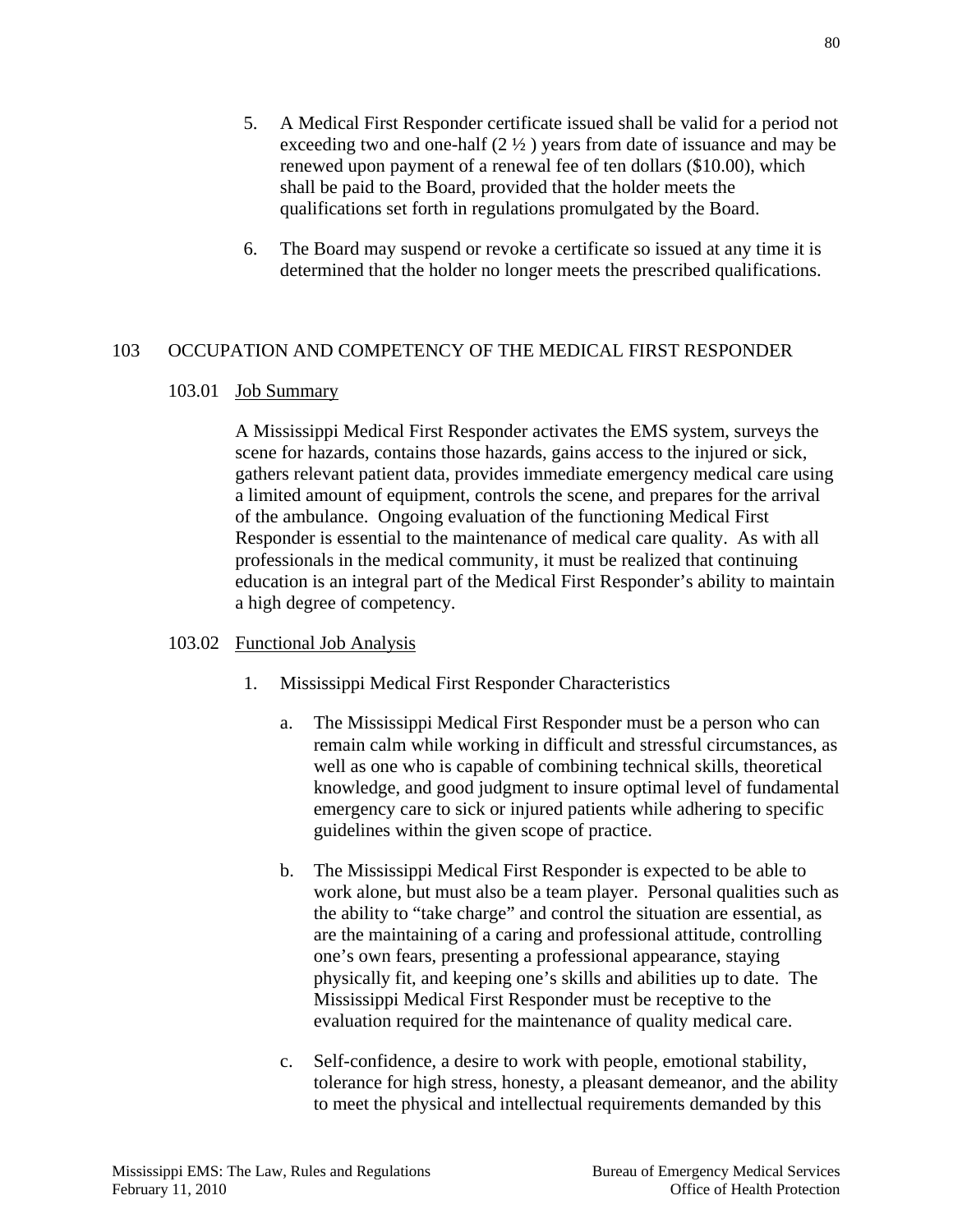position are characteristics of the competent First Responders. The Mississippi Medical First Responder also must be able to deal with adverse social situations which include responding to calls in districts known to have high crime rates. The Mississippi Medical First Responder ideally possesses an interest in working for the good of society and has a commitment to doing so.

2. Physical Demands

Aptitudes required for work of this nature are good physical stamina, endurance, and body condition that would not be adversely affected by having to walk, stand, lift, carry, and balance at times, in excess of 125 pounds. Motor coordination is necessary because over uneven terrain, the patient's and the First Responder's well being, as well as other workers' well-being must not be jeopardized.

3. Other

Use of telephone or radio dispatch for coordination of prompt emergency services is essential. Accurately discerning street names through map reading, and correctly distinguishing house numbers or business addresses are essential to task completion in the most expedient manner. Concisely and accurately describing orally, to dispatchers and other concerned staff, one's impression of a patient's condition, is critical as the First Responder works in emergency conditions where there may not be time for deliberation. The Mississippi Medical First Responder must also be able to accurately report all relevant patient data, which is generally, but not always, outlined on a prescribed form. Verbal and reasoning skills are used extensively. The ability to perform mathematical tasks is minimal, however, it does play a part in activities such as taking vital signs, making estimates of time, calculating the number of persons at a scene, and counting the number of persons requiring specific care.

*Note: A more detailed Functional Job Analysis can be found in Appendix A of the First Responder National Standard Curriculum* 

#### 103.03 Performance Standards for Medical First Responder

The Mississippi Medical First Responder who functions within the State of Mississippi must be able to demonstrate the following skills and understand the elements of total emergency care to the satisfaction of the local training coordinator and the certifying agency. Training programs must be approved by the Mississippi State Department of Health, BEMS, and/or the Department of Education.

The Medical First Responder's primary responsibility is to the patient and should include both an oral exam and an appropriate physical exam. Scene size-up including: scene safety, mechanism of injury, number of patients, additional help, and consideration of cervical stabilization.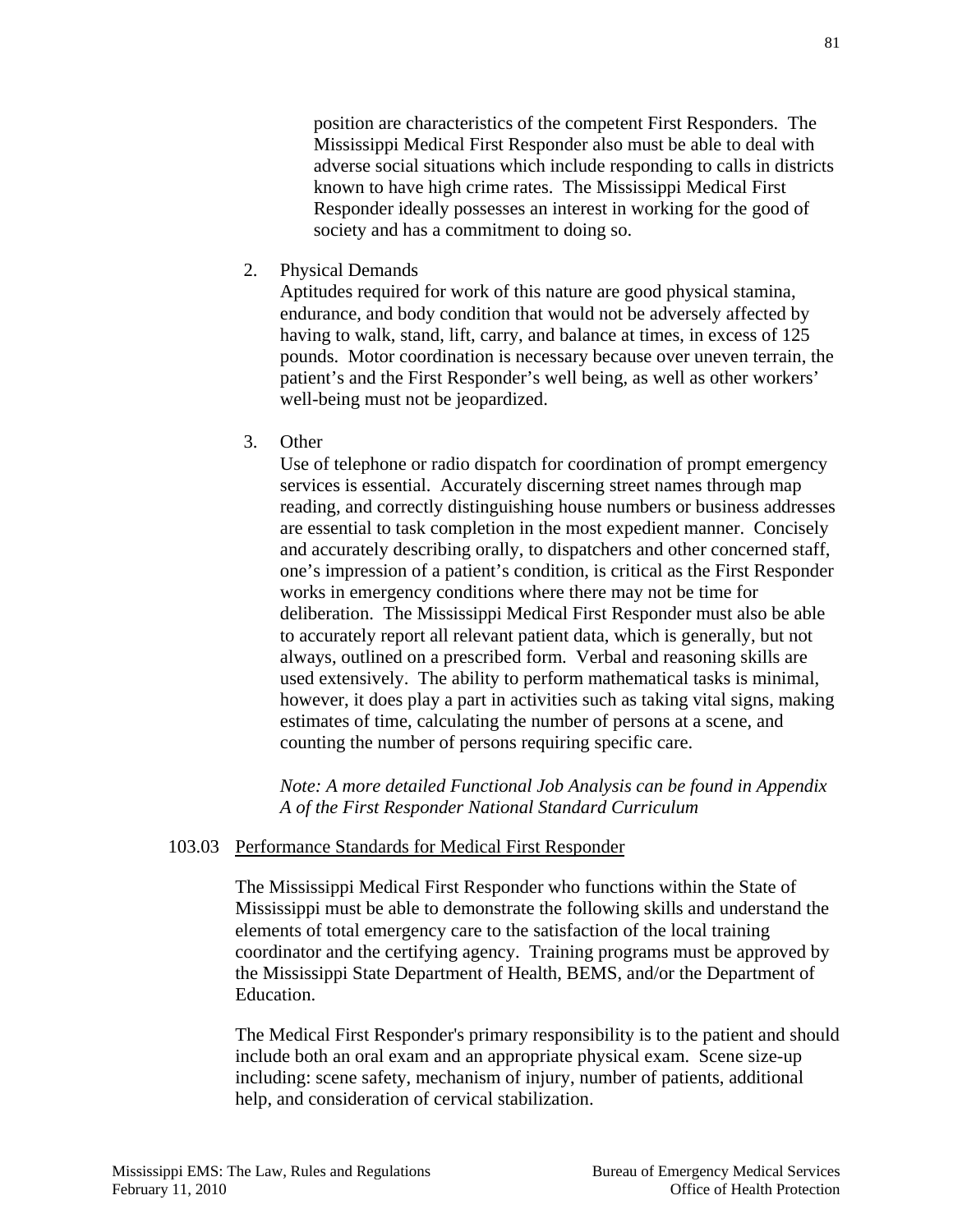- 1. Given a possible infectious exposure, the First Responder will use appropriate personal protective equipment. At the completion of care, the First Responder will properly remove and discard the protective garments.
- 2. Given a possible infectious exposure, the First Responder will complete disinfection/cleaning and all reporting documentation.
- 3. Demonstrate an emergency move.
- 4. Demonstrate a non-emergency move.
- 5. Demonstrate the use of equipment utilized to move patient's in the prehospital arena.
- 6. Demonstrate competence in psychomotor objectives for:
	- a. a. EMS Systems
	- b. b. Well-Being of the First Responder
	- c. c. Legal and Ethical Issues
	- d. d. The Human Body
	- e. e. Lifting and Moving Patients
- 7. Demonstrate the steps in the head-tilt chin lift.
- 8. Demonstrate the steps in the jaw thrust.
- 9. Demonstrate the techniques of suctioning.
- 10. Demonstrate the steps in mouth-to-mouth ventilation with body substance isolation.
- 11. Demonstrate how to use a resuscitation mask to ventilate a patient.
- 12. Demonstrate how to ventilate a patient with a stoma.
- 13. Demonstrate how to measure and insert an oropharyngeal and nasopharyngeal airway.
- 14. Demonstrate how to ventilate infant and child patients.
- 15. Demonstrate how to clear a foreign body airway obstruction in a responsive child and adult.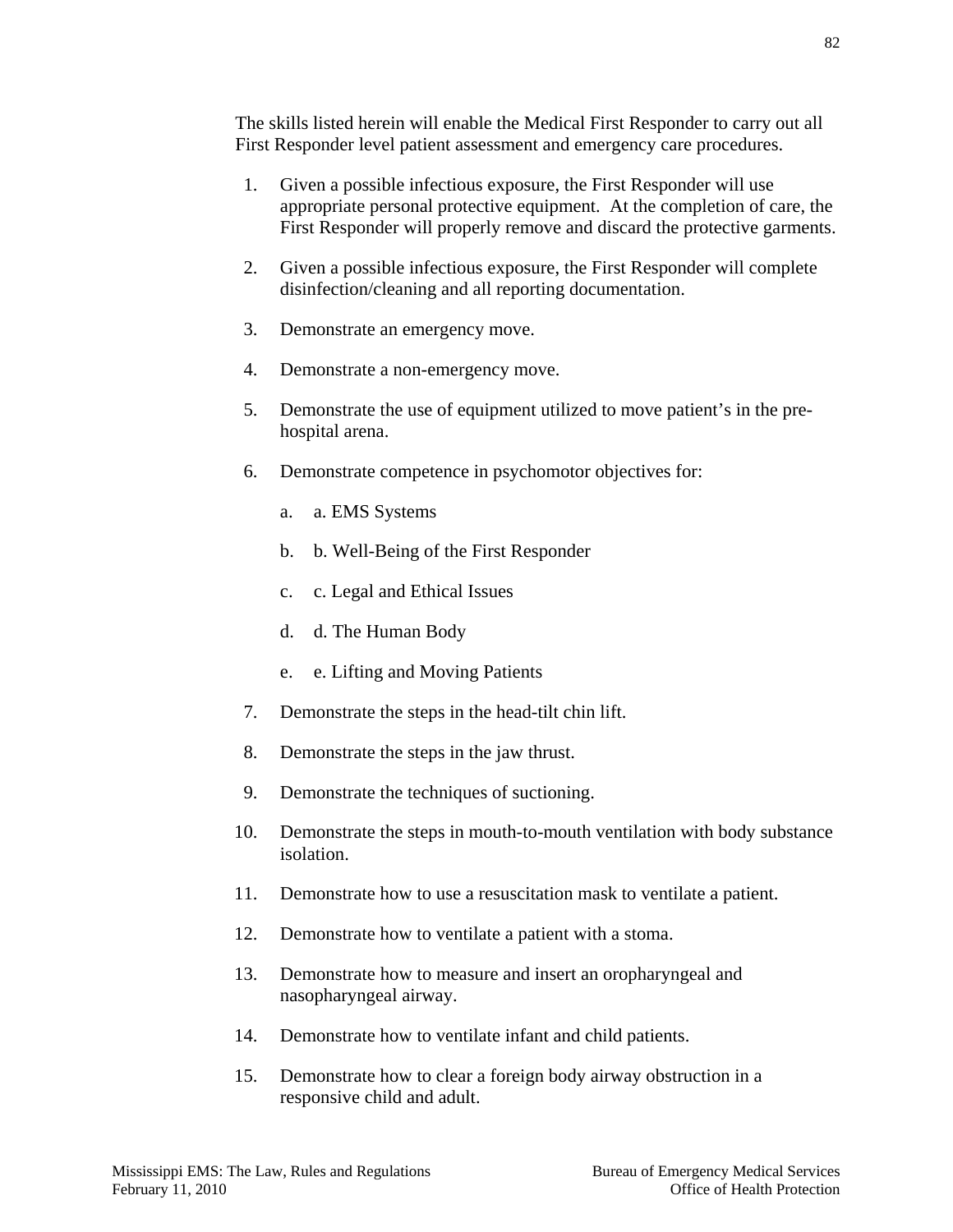- 16. Demonstrate how to clear a foreign body airway obstruction in a responsive and unresponsive
	- a. Infant
	- b. Child
	- c. Adult
- 17. Demonstrate the ability to differentiate various scenarios and identify potential hazards.
- 18. Demonstrate the techniques for assessing
	- a. Mental status
	- b. The airway
	- c. If the patient is breathing
	- d. If the patient has a pulse
	- e. External bleeding
	- f. Patient skin color, temperature, condition, and capillary refill (infants and children only)
- 19. Demonstrate questioning a patient to obtain SAMPLE history.
- 20. Demonstrate the skills involved in performing the physical exam.
- 21. Demonstrate the on-going assessment.
- 22. Demonstrate the proper technique of chest compression on
	- a. Adult
	- b. Child
	- c. Infant
- 23. Demonstrate the steps of CPR
	- a. One rescuer adult CPR
	- b. Two rescuer adult CPR
	- c. Child CPR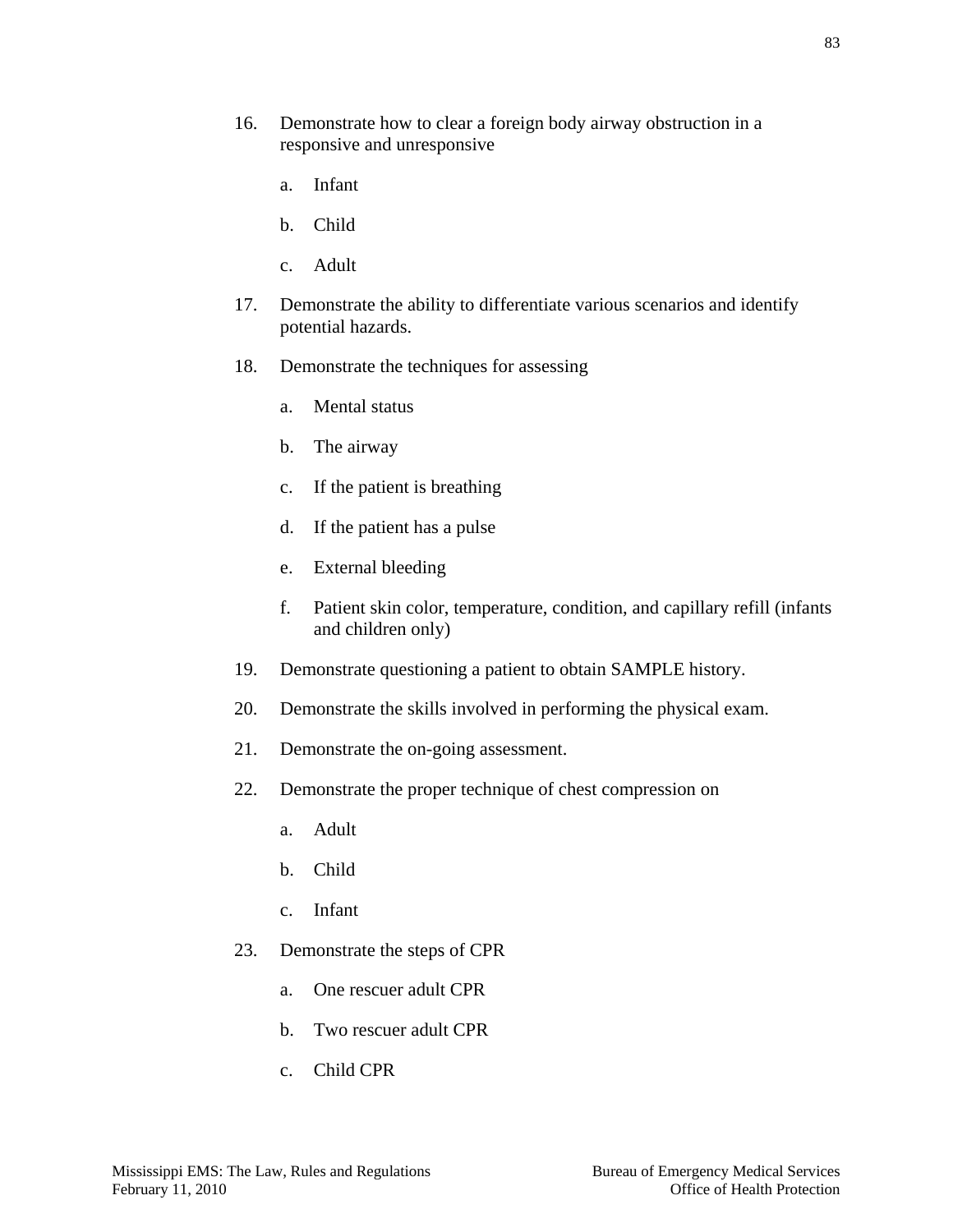- d. Infant CPR
- 24. Demonstrate the steps in providing emergency medical care to patient with
	- a. A general medical complaint
	- b. Altered mental status
	- c. Seizures
	- d. Exposure to cold
	- e. Exposure to heat
	- f. A behavioral change
	- g. A psychological crisis
- 25. Demonstrate the following methods of emergency medical care for external bleeding.
	- a. Direct pressure
	- b. Diffuse pressure
	- c. Pressure points
- 26. Demonstrate the care of the patient exhibiting signs and symptoms of internal bleeding.
- 27. Demonstrate the steps in the emergency medical care of
	- a. Open soft tissue injuries
	- b. A patient with an open chest wound
	- c. A patient with open abdominal wounds
	- d. A patient with an impaled object
	- e. A patient with an amputation
	- f. An amputated part
- 28. Demonstrate the emergency medical care of a patient with a painful, swollen, deformed extremity.
- 29. Demonstrate opening the airway in a patient with suspected spinal cord injury.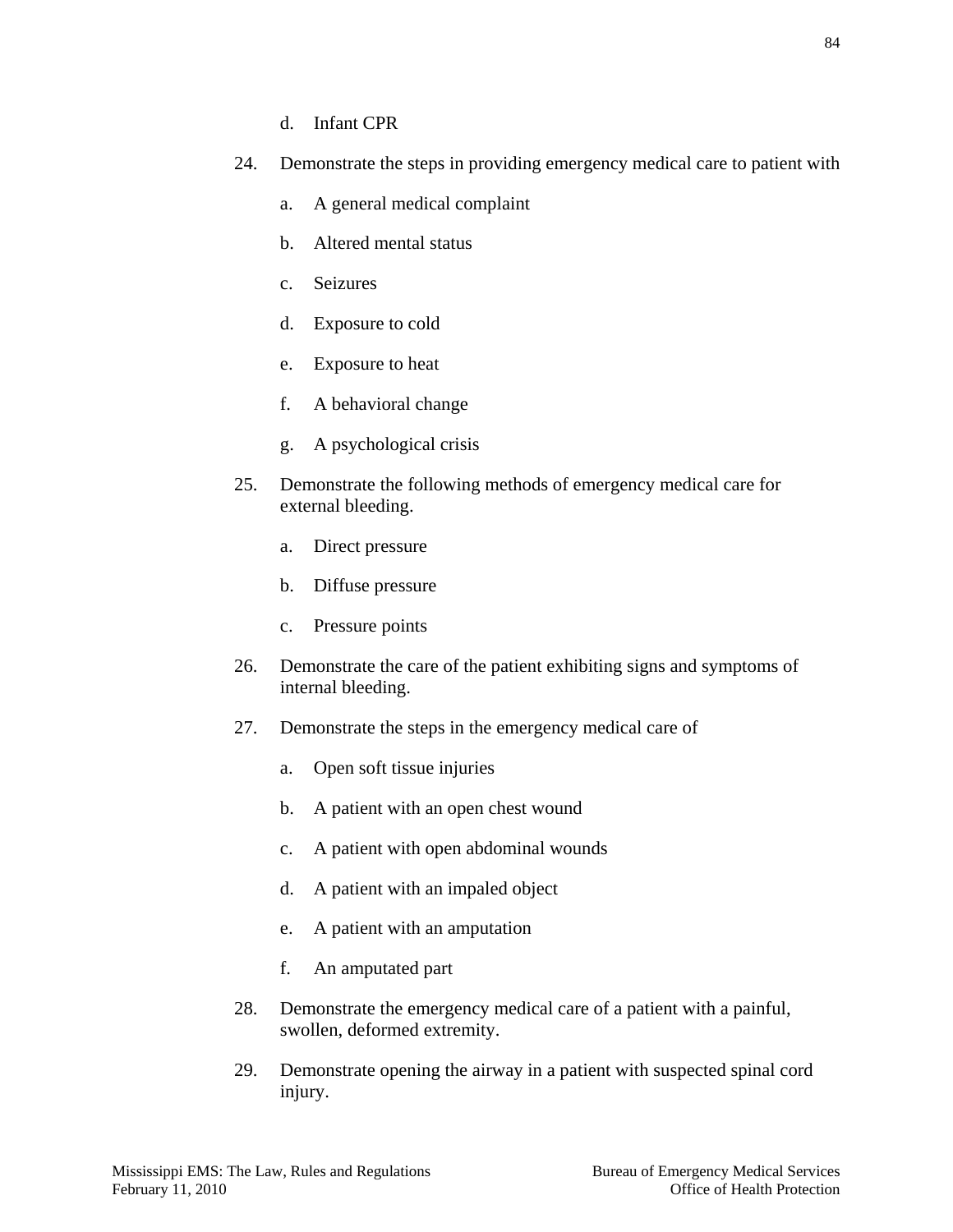- 30. Demonstrate evaluating a responsive patient with a suspected spinal cord injury.
- 31. Demonstrate stabilizing of the cervical spine.
- 32. Demonstrate the steps to assist in the normal cephalic delivery.
- 33. Demonstrate necessary care procedures of the fetus as the head appears.
- 34. Attend to the steps in the delivery of the placenta.
- 35. Demonstrate the post-delivery care of the mother.
- 36. Demonstrate the care of the newborn.
- 37. Demonstrate assessment of the infant and child.
- 38. Perform triage of a mass casualty incident.
- 39. Other knowledge and competencies may be added as revisions occur within the National Standard EMT Basic Curriculum.

*Note: Skills not listed in these regulations may not be performed by a Mississippi Medical First Responder.* 

# 104 AREA AND SCOPE OF PRACTICE OF THE MEDICAL FIRST RESPONDER

The Mississippi Medical First Responder represents the first component of the emergency medical care system. Through proper training, the Medical First Responder will be able to provide basic life support to victims during emergencies, minimize discomfort and possible further injuries. The Medical First Responder may provide noninvasive emergency procedures and services to the level described in the First Responder National Standard Training Curriculum. Those procedures include recognition, assessment, management, transportation, and liaison.

A Mississippi Medical First Responder is a person who has successfully completed an approved training program and is certified. The Medical First Responder training program must equal or exceed the educational goals and objectives of the National Standard Training curriculum for the First Responder.

## 104.01 Description of Tasks

1. The Mississippi Medical First Responder answers verbally to telephone or radio emergency calls from dispatcher to provide efficient and immediate care to critically ill and injured persons using a limited amount of equipment. Responds safely to the address or location as directed by radio dispatcher. Visually inspects and assesses or "sizes up" the scene upon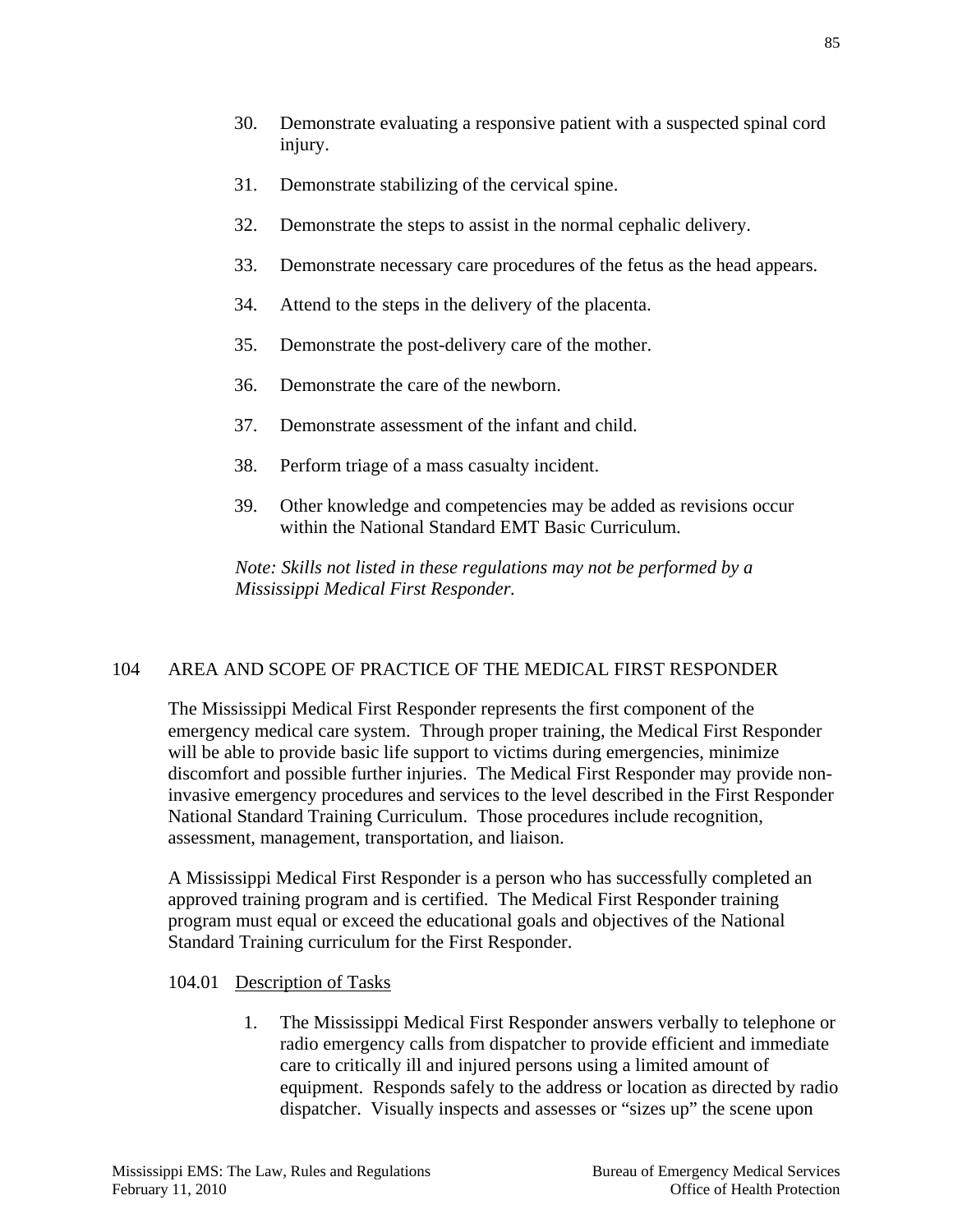arrival to determine if scene is safe, to determine the mechanism of illness or injury, and the total number of patients involved. Directly reports verbally to the responding EMS unit or communications center as to the nature and extent of injuries, the number of patients, and the condition of each patient, and identifies assessment findings which may require communication with medical direction for advice.

- 2. Assesses patient constantly while awaiting additional EMS resources, administers care as indicated. Requests additional help if necessary. Creates a safe traffic environment in the absence of law enforcement. Renders emergency care to adults, children, and infants based on assessment findings, using a limited amount of equipment. Opens and maintains patient airway, ventilates patient, performs CPR, utilizes automated and semi-automated external defibrillators. Provides prehospital emergency care of simple and multiple system trauma such as controlling hemorrhage, bandaging wounds, manually stabilizing painful, swollen, and deformed extremities. Provides emergency medical care to include assisting in childbirth, management of respiratory problems, altered mental status, and environmental emergencies.
- 3. Searches for medical identification as clues in providing emergency care. Reassures patients and bystanders while working in a confident and efficient manner, avoids misunderstandings and undue haste while working expeditiously to accomplish the task. Extricates patients from entrapment, assesses extent of injury, assists other EMS providers in rendering emergency care and protection to the entrapped patient. Performs emergency moves, assists other EMS providers in the use of prescribed techniques and appliances for safe removal of the patient.
- 4. Assists other EMS providers in lifting patient onto stretcher, placing patient in ambulance, and insuring that patient and stretcher are secured. Radios dispatcher for additional help or special rescue and/or utility services. Reports verbally all observations and medical care of the patient to the transporting EMS unit, provides assistance to transporting staff. Performs basic triage where multiple patients needs exist. Restocks and replaces used supplies, uses appropriate disinfecting procedures to clean equipment, checks all equipment to insure adequate working condition for next response. Attends continuing education and refresher courses as required.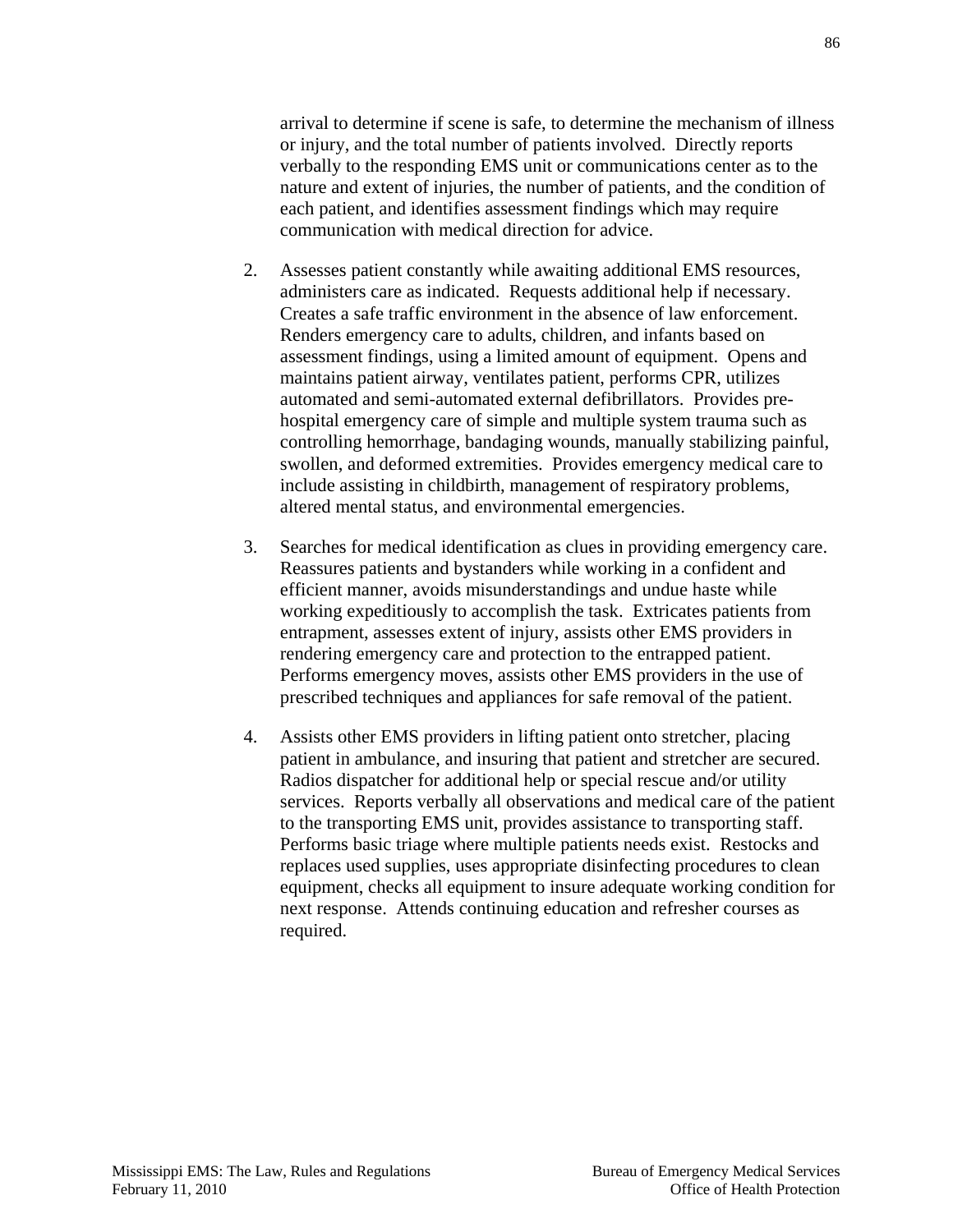#### **Chapter 06** EMERGENCY MEDICAL SERVICES (EMS) DRIVER

#### 100 GENERAL PROVISIONS

100.01 §41-59-5. Establishment and administration of program [Repealed effective July 1, 2011].

 (1) The State Board of Health shall establish and maintain a program for the improvement and regulation of emergency medical services (hereinafter EMS) in the State of Mississippi. The responsibility for implementation and conduct of this program shall be vested in the State Health Officer of the State Board of Health along with such other officers and boards as may be specified by law or regulation.

(2) The board shall provide for the regulation and licensing of public and private ambulance service, inspection and issuance of permits for ambulance vehicles, training and certification of EMS personnel, including drivers and attendants, the development and maintenance of a statewide EMS records program, development and adoption of EMS regulations, the coordination of an EMS communications system, and other related EMS activities.

(3) The board is authorized to promulgate and enforce such rules, regulations and minimum standards as needed to carry out the provisions of this chapter.

(4) The board is authorized to receive any funds appropriated to the board from the Emergency Medical Services Operating Fund created in Section 41-59-61 and is further authorized, with the Emergency Medical Services Advisory Council acting in an advisory capacity, to administer the disbursement of such funds to the counties, municipalities and organized emergency medical service districts and the utilization of such funds by the same, as provided in Section 41-59-61.

(5) The department acting as the lead agency, in consultation with and having solicited advice from the EMS Advisory Council, shall develop a uniform nonfragmented inclusive statewide trauma care system that provides excellent patient care. It is the intent of the Legislature that the purpose of this system is to reduce death and disability resulting from traumatic injury, and in order to accomplish this goal it is necessary to assign additional responsibilities to the department. The department is assigned the responsibility for creating, implementing and managing the statewide trauma care system. The department shall be designated as the lead agency for trauma care systems development. The department shall develop and administer trauma regulations that include, but are not limited to, the Mississippi Trauma Care System Plan, trauma system standards, trauma center designations, field triage, interfacility trauma transfer, EMS aero medical transportation, trauma data collection, trauma care system evaluation and management of state trauma systems funding. The department shall promulgate regulations specifying the methods and procedures by which Mississippi-licensed acute care facilities shall participate in the statewide trauma system. Those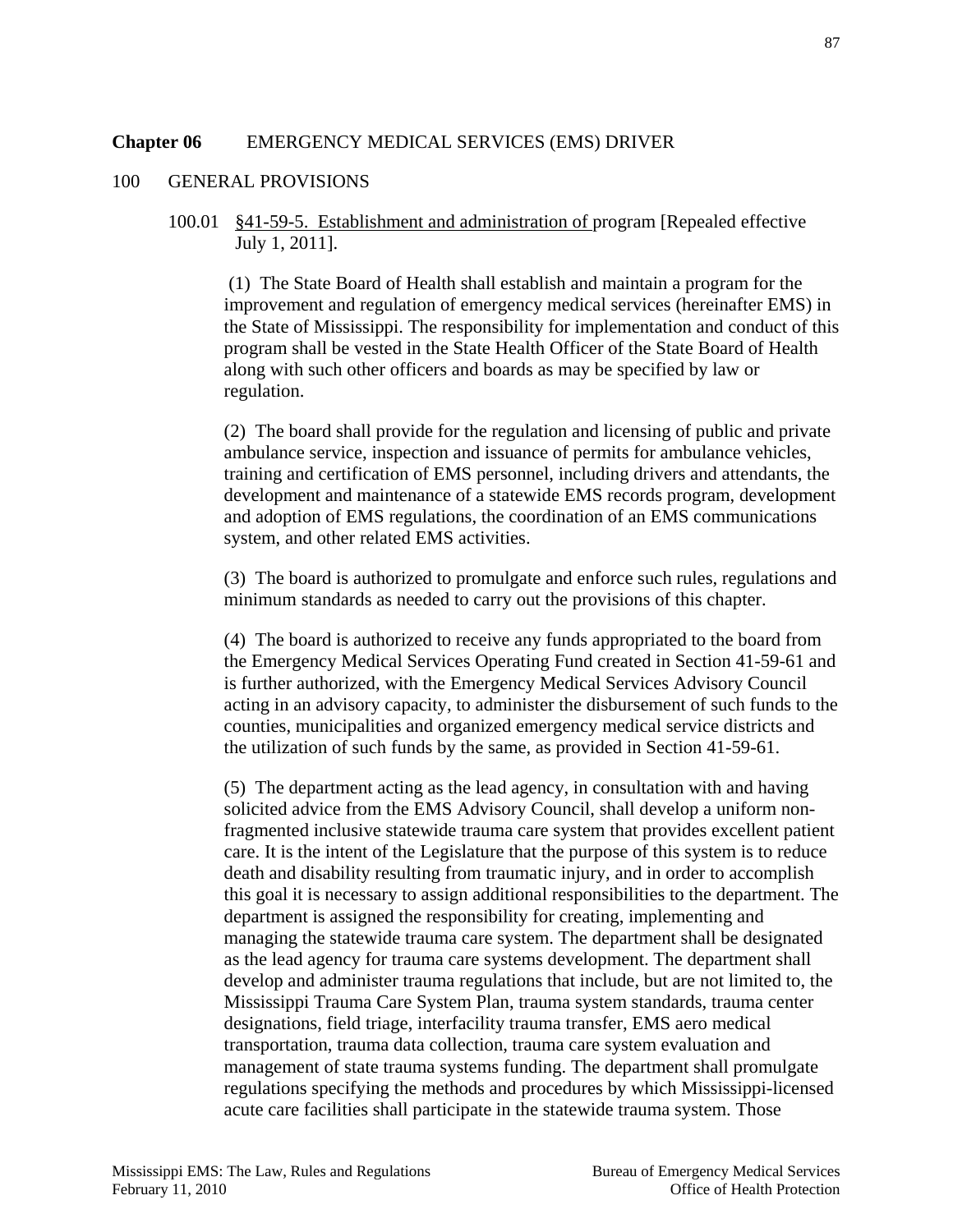regulations shall include mechanisms for determining the appropriate level of participation for each facility or class of facilities. The department shall also adopt a schedule of fees to be assessed for facilities that choose not to participate in the statewide trauma care system, or which participate at a level lower than the level at which they are capable of participating. The department shall promulgate rules and regulations necessary to effectuate this provision by September 1, 2008, with an implementation date of September 1, 2008. The department shall take the necessary steps to develop, adopt and implement the Mississippi Trauma Care System Plan and all associated trauma care system regulations necessary to implement the Mississippi trauma care system. The department shall cause the implementation of both professional and lay trauma education programs. These trauma educational programs shall include both clinical trauma education and injury prevention. As it is recognized that rehabilitation services are essential for traumatized individuals to be returned to active, productive lives, the department shall coordinate the development of the inclusive trauma system with the Mississippi Department of Rehabilitation Services and all other appropriate rehabilitation systems.

(6) The State Board of Health is authorized to receive any funds appropriated to the board from the Mississippi Trauma Care System Fund created in Section 41- 59-75. It is further authorized, with the Emergency Medical Services Advisory Council and the Mississippi Trauma Advisory Committee acting in advisory capacities, to administer the disbursements of those funds according to adopted trauma care system regulations. Any Level I trauma care facility or center located in a state contiguous to the State of Mississippi that participates in the Mississippi trauma care system and has been designated by the department to perform specified trauma care services within the trauma care system under standards adopted by the department shall receive a reasonable amount of reimbursement from the department for the cost of providing trauma care services to Mississippi residents whose treatment is uncompensated.

(7) In addition to the trauma-related duties provided for in this section, the Board of Health shall develop a plan for the delivery of services to Mississippi burn victims through the existing trauma care system of hospitals. Such plan shall be operational by July 1, 2005, and shall include:

(a) Systems by which burn patients will be assigned or transferred to hospitals capable of meeting their needs;

(b) Until the Mississippi Burn Center established at the University of Mississippi Medical Center under Section 1 of this act is operational, procedures for allocating funds appropriated from the Mississippi Burn Care Fund to hospitals that provide services to Mississippi burn victims; and

(c) Such other provisions necessary to provide burn care for Mississippi residents, including reimbursement for travel, lodging, if no free lodging is available, meals and other reasonable travel-related expenses incurred by burn victims, family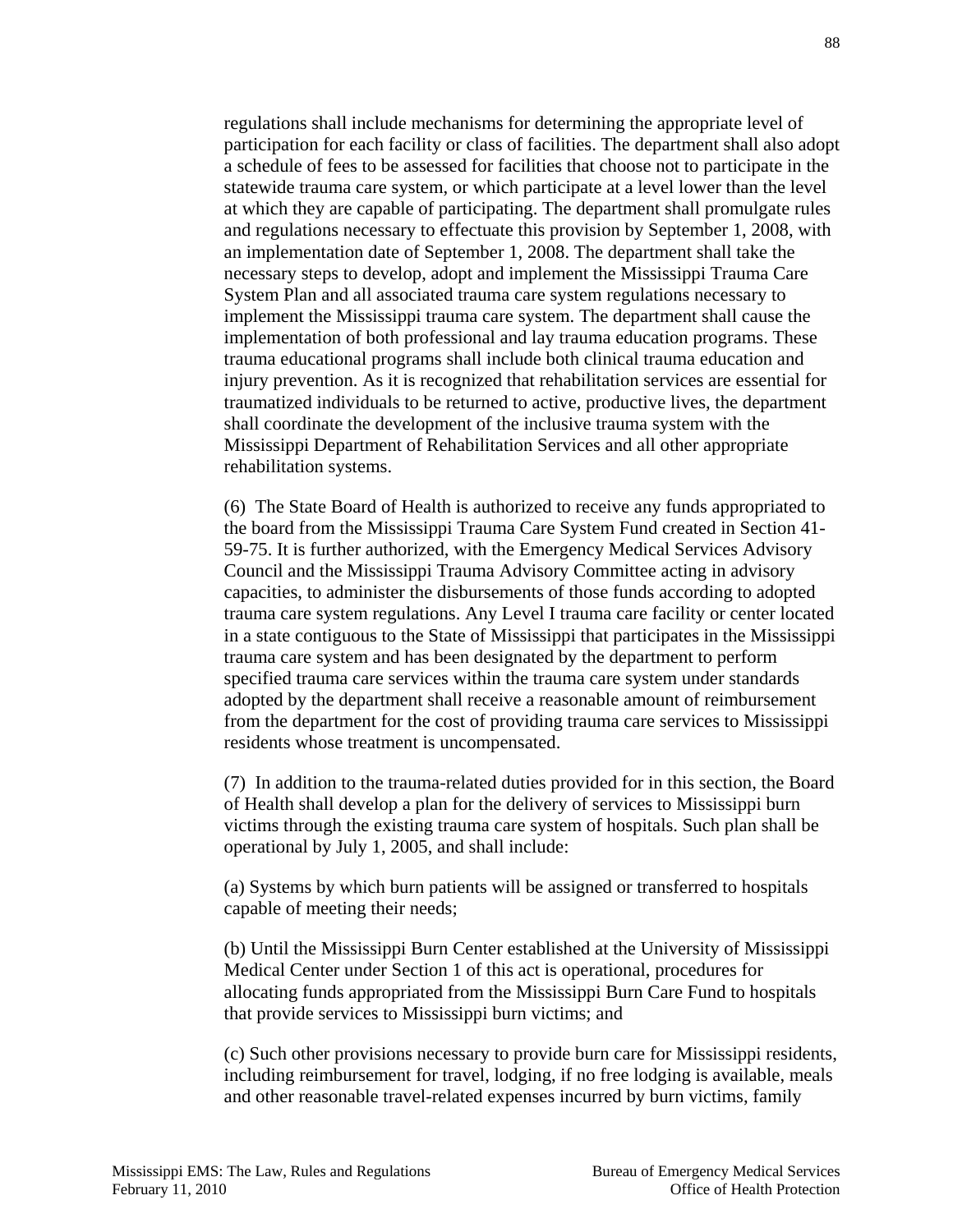members and/or caregivers, as established by the State Board of Health through rules and regulations.

After the Mississippi Burn Center established at the University of Mississippi Medical Center under Section 37-115-45 is operational, the Board of Health shall revise the plan to include the Mississippi Burn Center.

**Sources:** Laws, 1974, ch. 507, § 3; Laws, 1982, ch. 344, § 2; Laws, 1989, ch. 545, § 1; Laws, 1991, ch. 597, § 1; Laws, 1992, ch. 491 § 27; Laws, 1998, ch. 429, § 2; Laws, 2005, 2nd Ex Sess, ch. 47, § 8; Laws, 2007, ch. 569, § 8; Laws, 2008, ch. 549, § 2, eff from and after July 1, 2008.

*Cross references –* 

*General powers and duties of state board of health, see § 41-3-15.* 

*Powers and duties of the state board of health and the EMS director to administer disbursements from the emergency medical services operating fund, see § 41-59- 61.*

# 101 TRAINING AUTHORITY

These guidelines and minimum standards are set forth in order to establish a minimum level of training for the EMS Driver in the state of Mississippi. These guidelines and minimum standards shall be met by all EMS Driver courses in the state. Additionally, organized EMS districts as recognized by the BEMS, are authorized to provide this training. The BEMS may approve EMS Driver programs if it is determined after review by the BEMS staff, State EMS Medical Director, and the Medical Direction, Training and Quality Assurance Committee that the objectives of the training program equal or exceed those of the state of Mississippi. All EMS Driver training programs must have the BEMS approval prior to the start of class.

## 101.01 EMS Driver Curriculum

EMS Driver Curriculum must conform, at minimum, to the National Standard Emergency Vehicle Operator Curriculum developed by the United States Department of Transportation and all current revisions as approved for use by the BEMS. Minimum hours required for EMS Driver are: 4 didactic, and lab instruction sufficient to ensure operator competency, minimum 4 hours. BEMS and the State EMS Medical Director must approve all training curriculums. Written permission from the BEMS must be obtained prior to the start of an EMS Driver course.

101.02 Request for Approval of EMS Driver training programs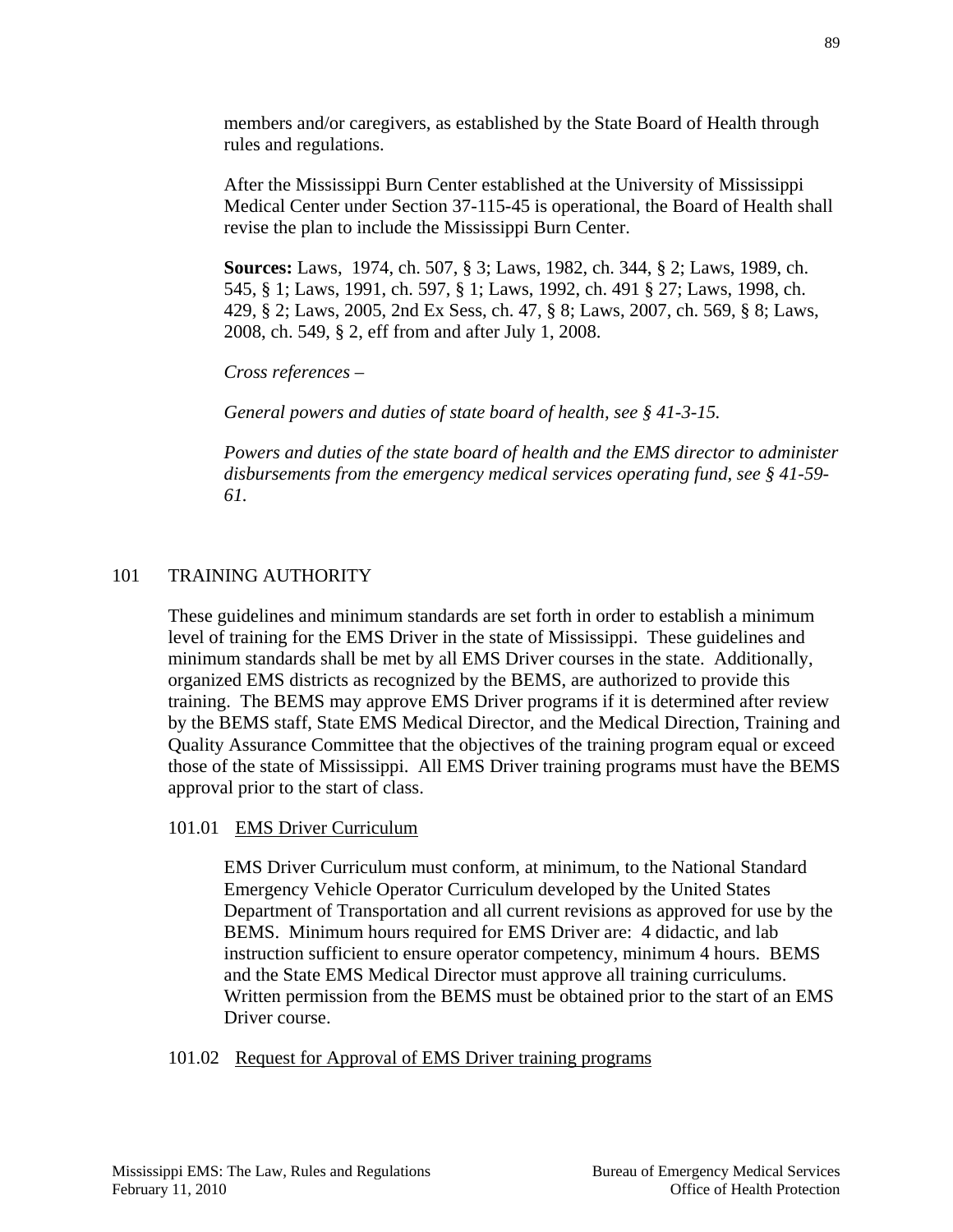*Note: A list of BEMS approved EMS Driver training programs will be available at the BEMS office and BEMS web site. (www.msems.org)* 

- 1. Request for approval of EMS Driver training programs not contained on the approved list shall be sent to BEMS with evidence and verification that:
	- a. the EMS Driver training program meets, at minimum, the requirements of the EMS Driver curriculum as given in this section.
	- b. there are EMS Driver Instructor certification and re-certification requirements, including an evaluation of instructor terminal competencies, provided in the requested training program.

## *Note: Credentialed EMS Instructors of BEMS as trained through the MS EMS Instructor Training Program, and in good standing, are considered as meeting the above requirement.*

2. Approval of any EMS Driver training program curriculum must be given by the Medical Direction, Training and Quality Assurance Committee (MDTQA), State EMS Medical Director, and the BEMS staff, prior to the start of any classes.

## 101.03 EMS Driving Training Programs

- 1. The length of the EMS Driver course shall not be less than eight (8) hours (didactic and practical).
- 2. The complete EMS Driver educational program shall be designed to provide the knowledge that will allow the student to safely operate emergency vehicles.
- 3. The program shall consist of, at minimum, two components: didactic instruction and practical evaluation. The time required to complete each component may vary, in part being dependent on the ability of students to demonstrate their mastery of the educational objectives by written, verbal, and practical examination.
- 4. The program shall maintain on file, for each component of the curriculum, a reasonable comprehensive list of the terminal performance objectives to be achieved by the student. These objectives shall delineate mastery in all competencies identified, including curriculum documentation, measurement techniques used, and the records maintained on each student's work.
- 5. The student shall be informed about the methods and data used in determining grades and about the mechanism for appeal. Conditions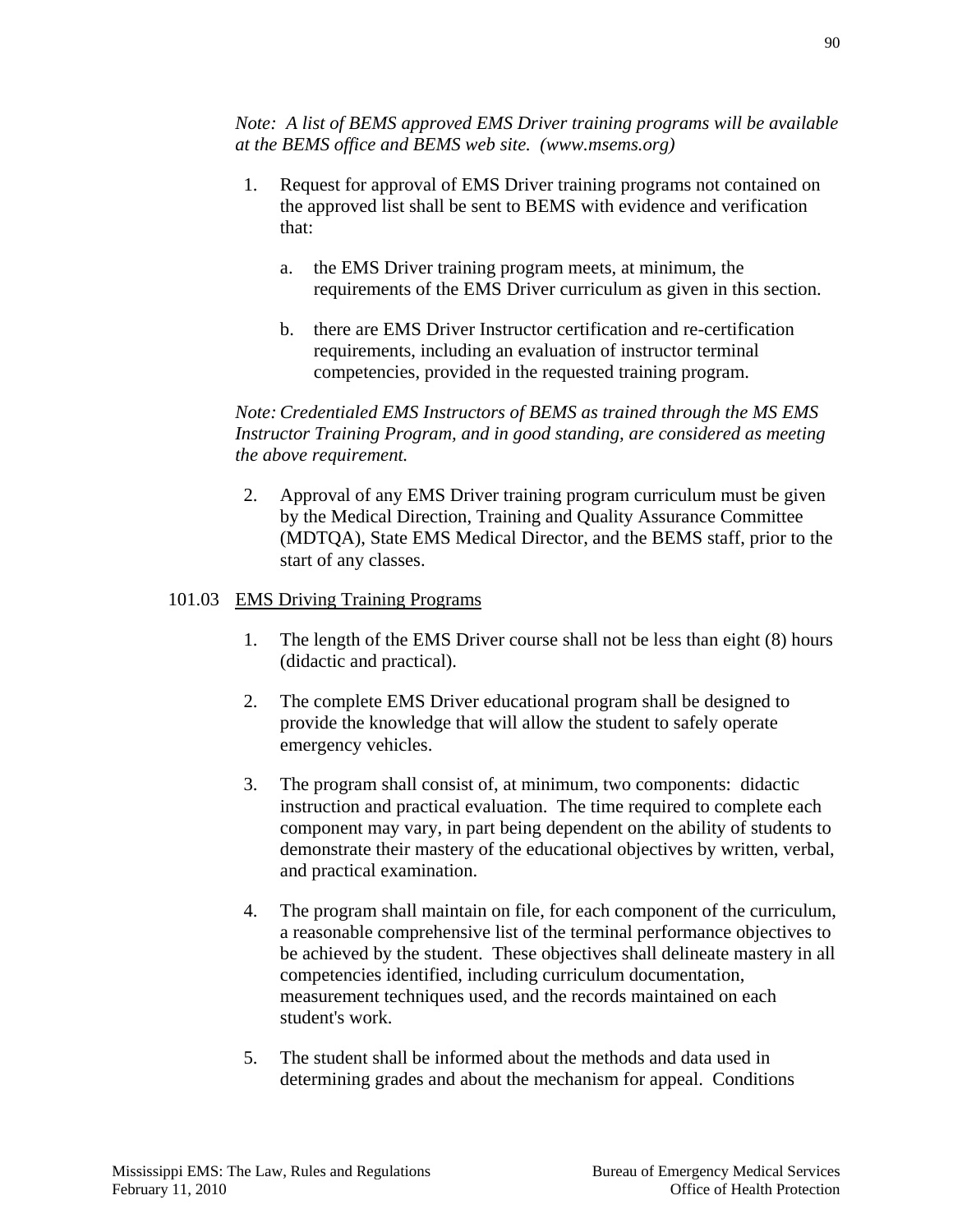governing dismissal from the program should be clearly defined in writing and distributed to the student at the beginning of the training program.

- 6. Evidence of student competence in achieving the educational objectives of the program shall be kept on file. Documentation must be in the form of both written and practical examinations.
- 7. Classroom and field practical faculty must prepare written evaluations on each student. Documentation should be maintained identifying the counseling given to individual students regarding their performance and the recommendations given to students must be maintained. Instruction must be supported by performance assessments.
- 8. Faculty must be presented with the program's educational objectives for uses in preparation of lectures and field practicals. The course coordinator must ensure that stated educational objectives are covered and should answer any questions from students or clarify information presented by a lecturer. The field practical is a period of supervised experience.

### Policy for Administration

1. Operational Policies

Student matriculation practices and student and faculty recruitment should be non-discriminatory with respect to race, color, creed, sex, or national origin. Student matriculation and student and faculty recruitment practices are to be consistent with all laws regarding non-discrimination. It is recommended that records be kept for a reasonable period of time on the number of students who apply and the number who successfully complete training.

## 101.04 EMS Driver classes, class approved

1. BEMS may approve EMS Driver training classes if it is determined, after review of EMS Driver class request forms that the objectives of the class equal or exceed those of the State of Mississippi.

*Note: EMS Driver class approval forms can be requested from the BEMS or be completed on the BEMS website. (www.msems.org)* 

2. Credentialed EMS Driver instructors must complete the class approval form and submit to the BEMS, at minimum, fourteen (14), preferably thirty (30) calendar days prior to the first day of class. The BEMS will assign a class number to all approved requests and return to the credentialed EMS Driver instructor. Incomplete paperwork will be returned without action.

#### 101.05 EMS Driver classes, final roster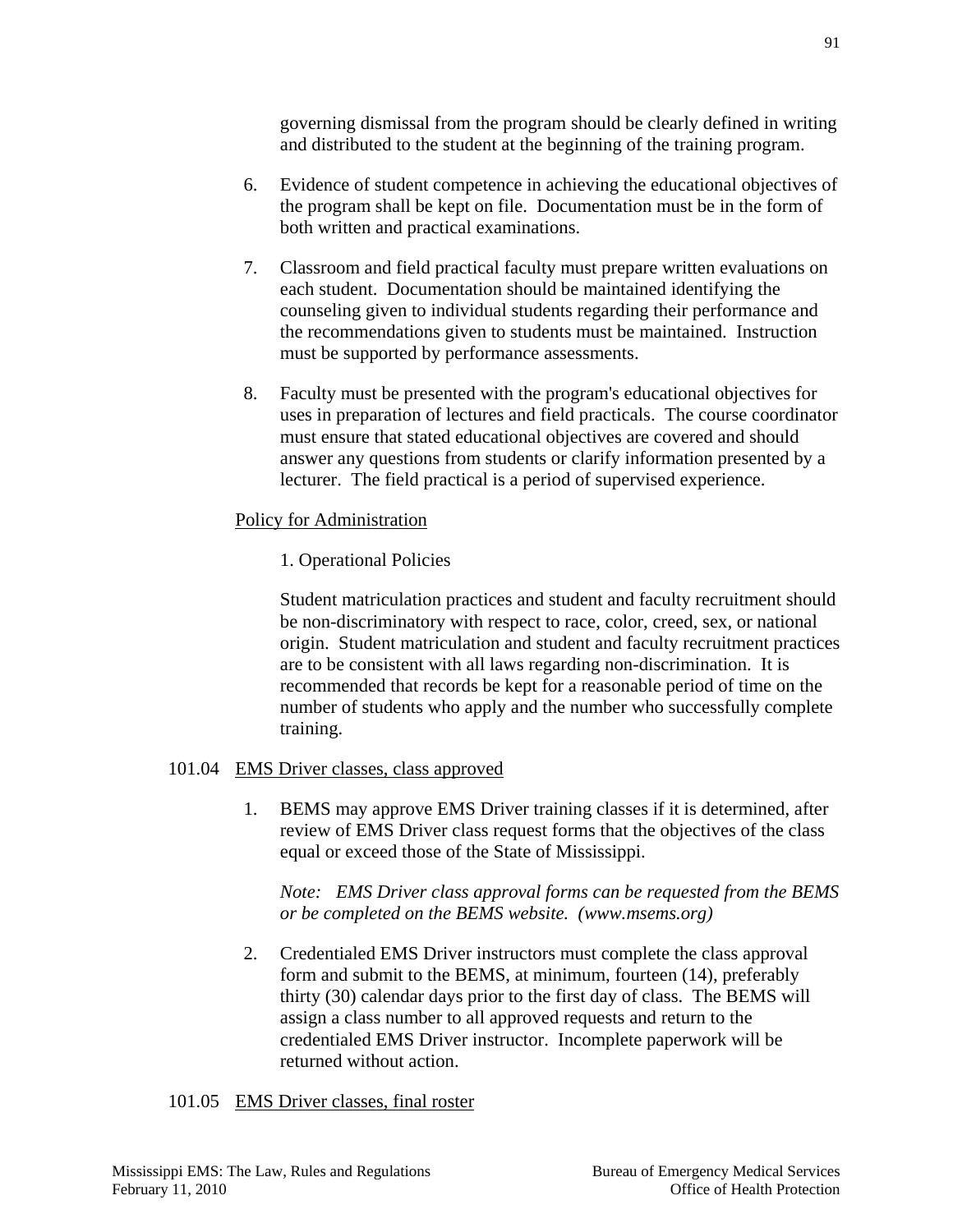1. Final rosters shall be completed by the credentialed EMS Driver instructor immediately following the end of training. The final roster shall be inclusive of all students successfully completing the course. The final roster will note students who withdrew, failed, and completed the EMS Driver class.

*Note: The final roster form can be obtained from the BEMS or be completed on the BEMS web site. (www.msems.org)* 

2. Students successfully completing an EMS Driver course will not be eligible for state certification until a final roster is on file with the BEMS.

#### 101.06 EMS Driver Training Programs, minimum admittance criteria

- 1. Possession of a valid driver's license
- 2. Age of at least 18 years.

### 101.07 EMS Driver Refresher Training

EMS Drivers are required to complete an initial EMS Driver course. There is currently no BEMS approved refresher training course for EMS Driver recertification with the exception of BEMS approved vehicle operation monitoring system(see note below).

*Note: Licensed ambulance services operating approved vehicle operation monitoring systems are required to repeat the didactic section of their training program and submit a copy of the latest employer approved performance driver monitor strip/record.* 

## 101.08 Prerequisites to certification as an EMS Driver (training obtained in Mississippi).

- 1. Age of at least 18 years.
- 2. Completion of the Board's approved EMS Driver Training Program.
- 3. Possession of valid driver's license.

## 101.09 Prerequisites to certification as an EMS Driver (training obtained in another state

- 1. Age of at least 18 years.
- 2. Completion of the Board's approved EMS Driver Training Program.
- 3. Possession of valid driver's license.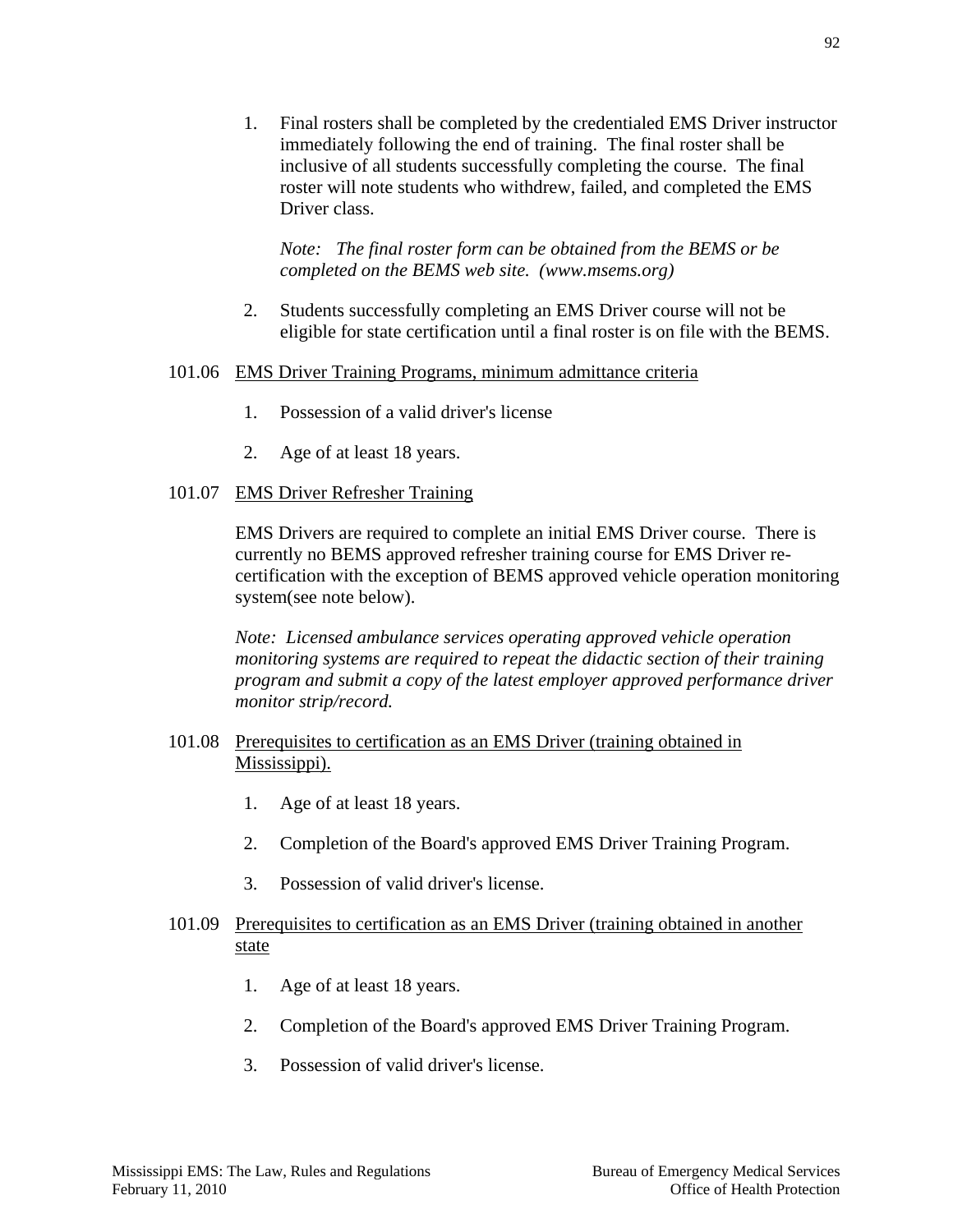- 4. Written verification that training obtained out of state meets the guidelines of the Mississippi EMS Driver Training Program(s).
- 5. Verification of training within the past two years, or written verification of training from sending state and of current status.
- 6. Submission of official driver's license history concurrent with date of application.

*Note: The BEMS maintains the right to refuse reciprocity to any EMS Driver if the submitted curriculum does not meet the requirements of this section.* 

# 102 EMS DRIVER CERTIFICATION

# 102.01 Temporary EMS Driver Certification.

- 1. The BEMS may issue temporary EMS driver certification not to exceed 90 days. Temporary certification will be issued only upon receipt of a written request from an owner/manager of a licensed ambulance provider. Licensed ambulance providers may utilize personnel awaiting temporary EMS driver certification provided that such providers notify the BEMS prior to employment.
- 2. A temporary EMS Driver certification will not be granted to an individual who has previously been issued a Mississippi BEMS EMS Driver certification.

# 102.02 EMS Driver Certification

- 1. Any person desiring certification as an EMS Driver shall apply to the BEMS using forms provided (application for state certification). All certification applications must be accompanied by a fee fixed by the Board, which shall be payable to the Board. Also include a copy of EMS Driver course certificate of completion, a copy of a current state driver's license and complete a successful review by the BEMS of the driver's license history from the Mississippi Highway Patrol.
- 2. An EMS Driver certificate shall be valid for a period not exceeding four years from the date of issuance and may be renewed provided that the holder meets qualifications as required by the Board. The expiration date of each EMS Driver certificates shall be the same as the holder's driver's license.

## 102.03 EMS Driver Re-certification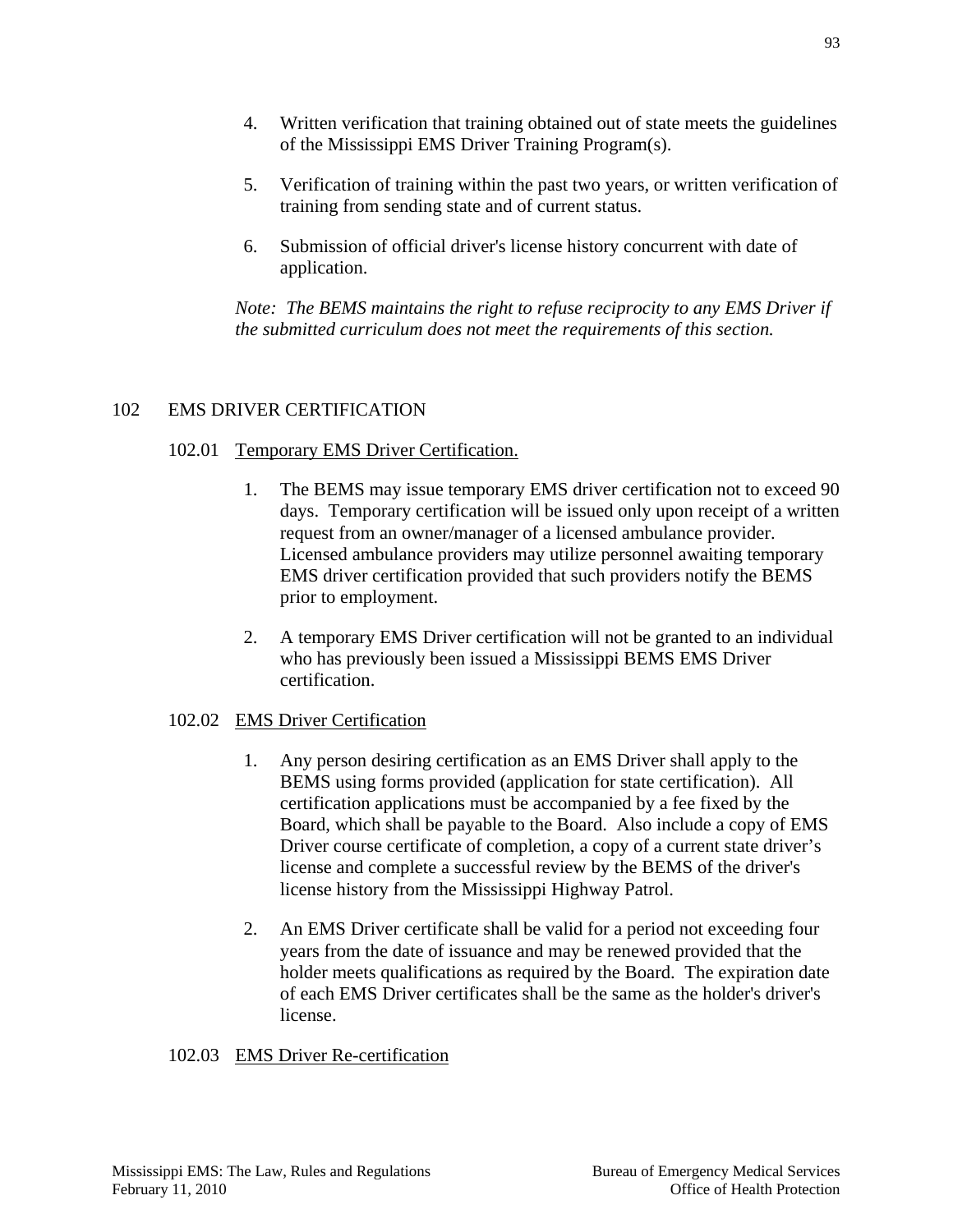Any person desiring re-certification as an EMS Driver shall apply to the BEMS using forms provided (Application for state certification). All re-certification applications must be accompanied by a fee fixed by the Board, which shall be payable to the Board. Also include a copy of EMS Driver course certificate of completion and a copy of current state driver's license. The BEMS will conduct a review of the applicant's driver license history from the Mississippi Highway Patrol.

### 102.04 EMS Driver, Grounds for Suspension or Revocation.

- 1. Fraud or any mis-statement of fact in the procurement of any certification or in any other statement of representation to the BEMS or its representatives.
- 2. Gross negligence.
- 3. Repeated negligent acts.
- 4. Incompetence.
- 5. Disregarding the speed regulations prescribed by law while on duty.
- 6. Revocation or any other loss of Mississippi driver's license.
- 7. Failure to carry the BEMS issued certification card while on duty or failure to wear appropriate identification as approved by BEMS.
- 8. Failure to maintain all current EMS Driver training standards as required by the BEMS.
- 9. The commission of any fraudulent, dishonest, or corrupt act which is substantially related to the qualifications, functions, and duties of prehospital personnel.
- 10. Conviction of any crime which is substantially related to the qualification, functions, and duties of pre-hospital personnel, or the conviction of any felony. The record of conviction or a certified copy thereof will be conclusive evidence of such conviction.
- 11. Violating or attempting to violate directly or indirectly or assisting in or abetting the violation of, or conspiring to violate, any provision of this part of the regulations promulgated by the BEMS, pertaining to pre-hospital personnel.
- 12. Violating or attempting to violate any federal or state statute or regulation which regulates narcotics, dangerous drugs, or controlled substances.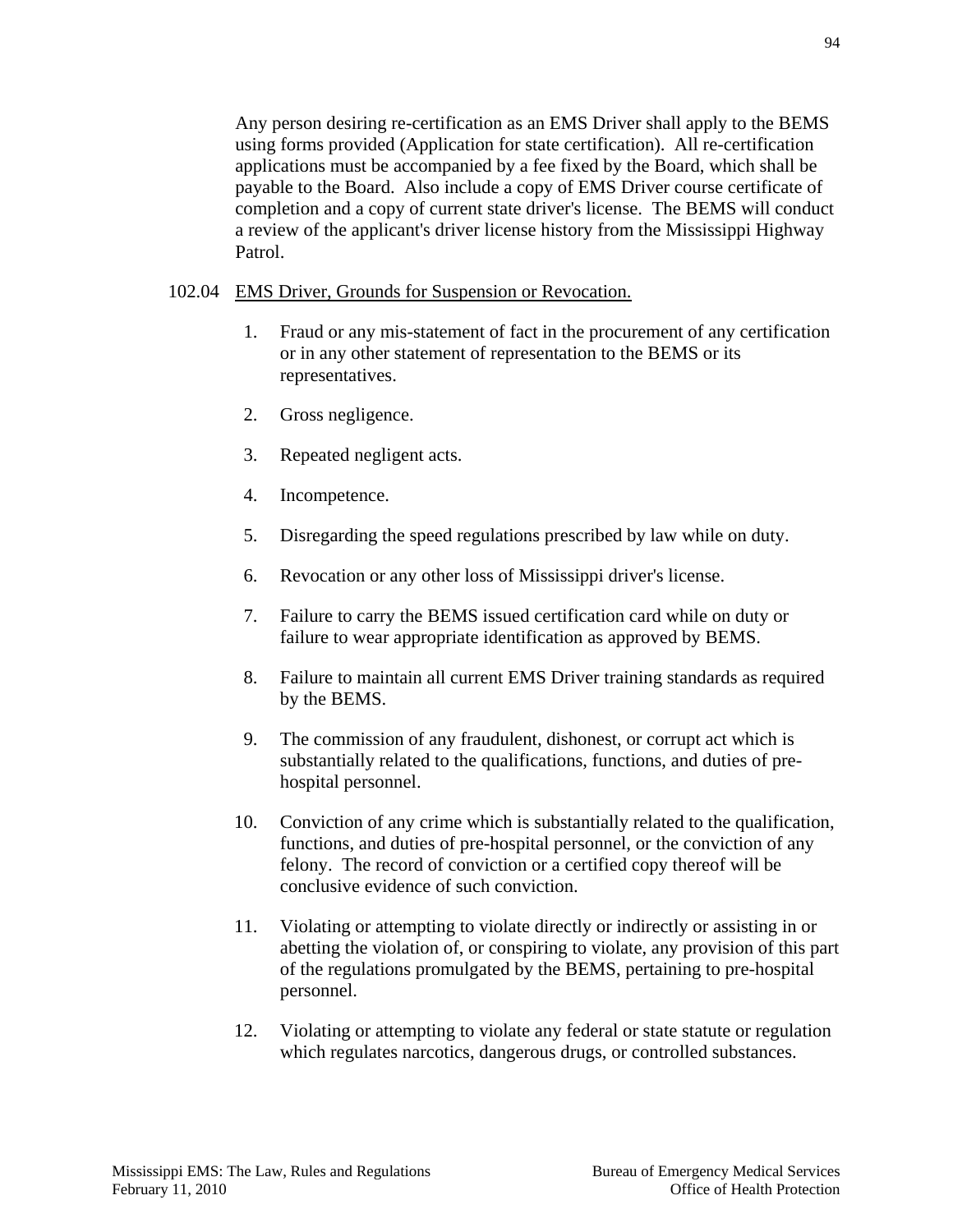- 13. Addiction to, excessive use of, or misuse of, alcoholic beverages, narcotics, dangerous drugs, or controlled substances.
- 14. Failure to comply with the requirements of a Mississippi EMS Scholarship program.
- 15. Failure to comply with an employer's request for drug and alcohol testing.
- 16. Failure to wear high visibility safety apparel that meets the requirements of the American National Standard for High Visibility Apparel ANSI/ISEA 107-2004 Performance Class 2 or Performance Class 3, or the ANSI/ISEA 207-2006 Standard while functioning within the right-of-way of any road, street, highway, or other area where vehicle or machinery traffic is present. All garments must have labels, affixed by the manufacturer in accordance with the standard, that indicate compliance with the Performance Class 2, Performance Class 3, or 207-2006 standard.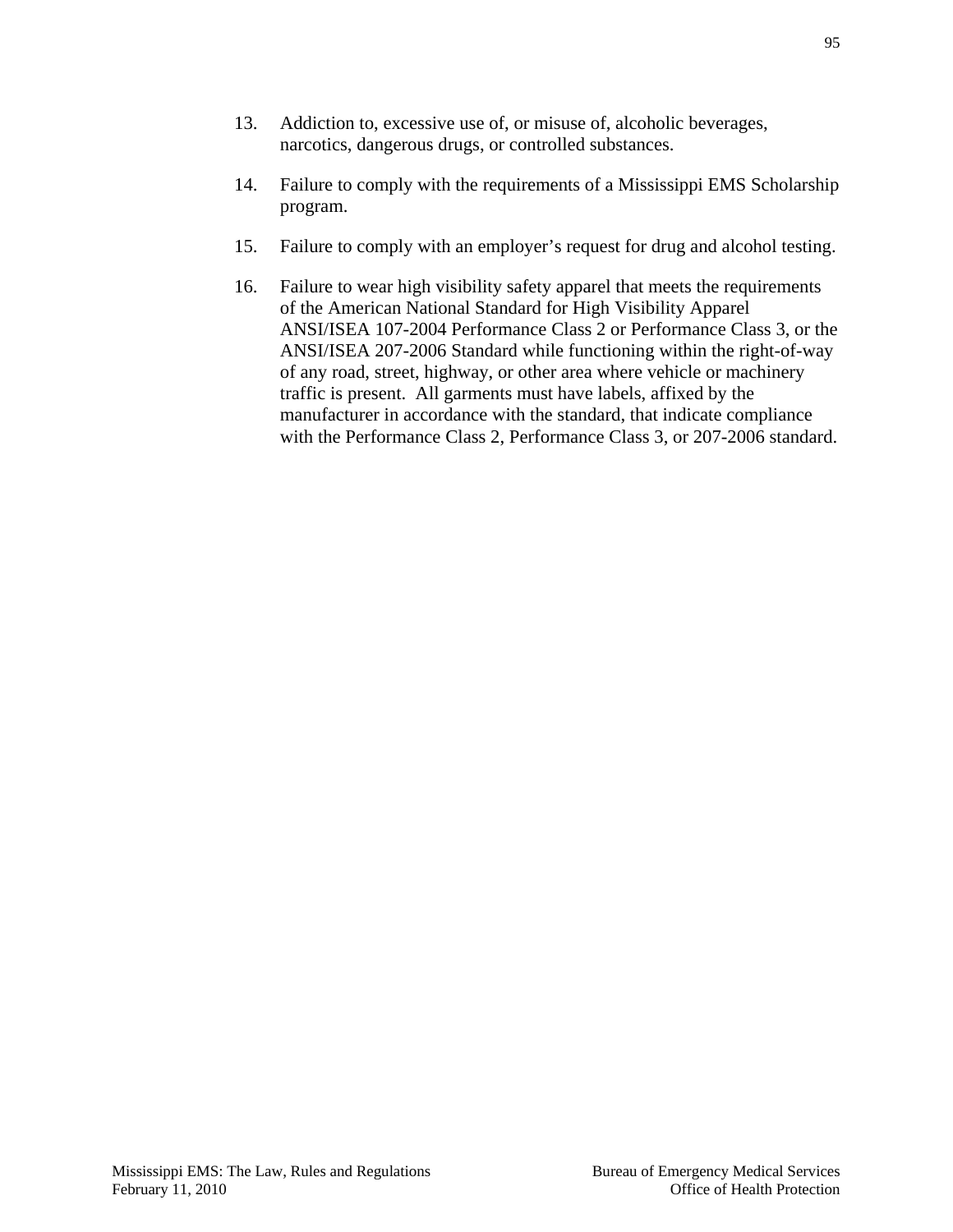#### **Chapter 07** EMERGENCY MEDIAL TECHNICIAN BASIC (EMT-B)

#### 100 GENERAL PROVISIONS

100.01 §41-59-5. Establishment and administration of program[Repealed effective July  $1, 2011$ ]...

 (1) The State Board of Health shall establish and maintain a program for the improvement and regulation of emergency medical services (hereinafter EMS) in the State of Mississippi. The responsibility for implementation and conduct of this program shall be vested in the State Health Officer of the State Board of Health along with such other officers and boards as may be specified by law or regulation.

(2) The board shall provide for the regulation and licensing of public and private ambulance service, inspection and issuance of permits for ambulance vehicles, training and certification of EMS personnel, including drivers and attendants, the development and maintenance of a statewide EMS records program, development and adoption of EMS regulations, the coordination of an EMS communications system, and other related EMS activities.

(3) The board is authorized to promulgate and enforce such rules, regulations and minimum standards as needed to carry out the provisions of this chapter.

(4) The board is authorized to receive any funds appropriated to the board from the Emergency Medical Services Operating Fund created in Section 41-59-61 and is further authorized, with the Emergency Medical Services Advisory Council acting in an advisory capacity, to administer the disbursement of such funds to the counties, municipalities and organized emergency medical service districts and the utilization of such funds by the same, as provided in Section 41- 59-61.

(5) The department acting as the lead agency, in consultation with and having solicited advice from the EMS Advisory Council, shall develop a uniform nonfragmented inclusive statewide trauma care system that provides excellent patient care. It is the intent of the Legislature that the purpose of this system is to reduce death and disability resulting from traumatic injury, and in order to accomplish this goal it is necessary to assign additional responsibilities to the department. The department is assigned the responsibility for creating, implementing and managing the statewide trauma care system. The department shall be designated as the lead agency for trauma care systems development. The department shall develop and administer trauma regulations that include, but are not limited to, the Mississippi Trauma Care System Plan, trauma system standards, trauma center designations, field triage, interfacility trauma transfer, EMS aero medical transportation, trauma data collection, trauma care system evaluation and management of state trauma systems funding. The department shall promulgate regulations specifying the methods and procedures by which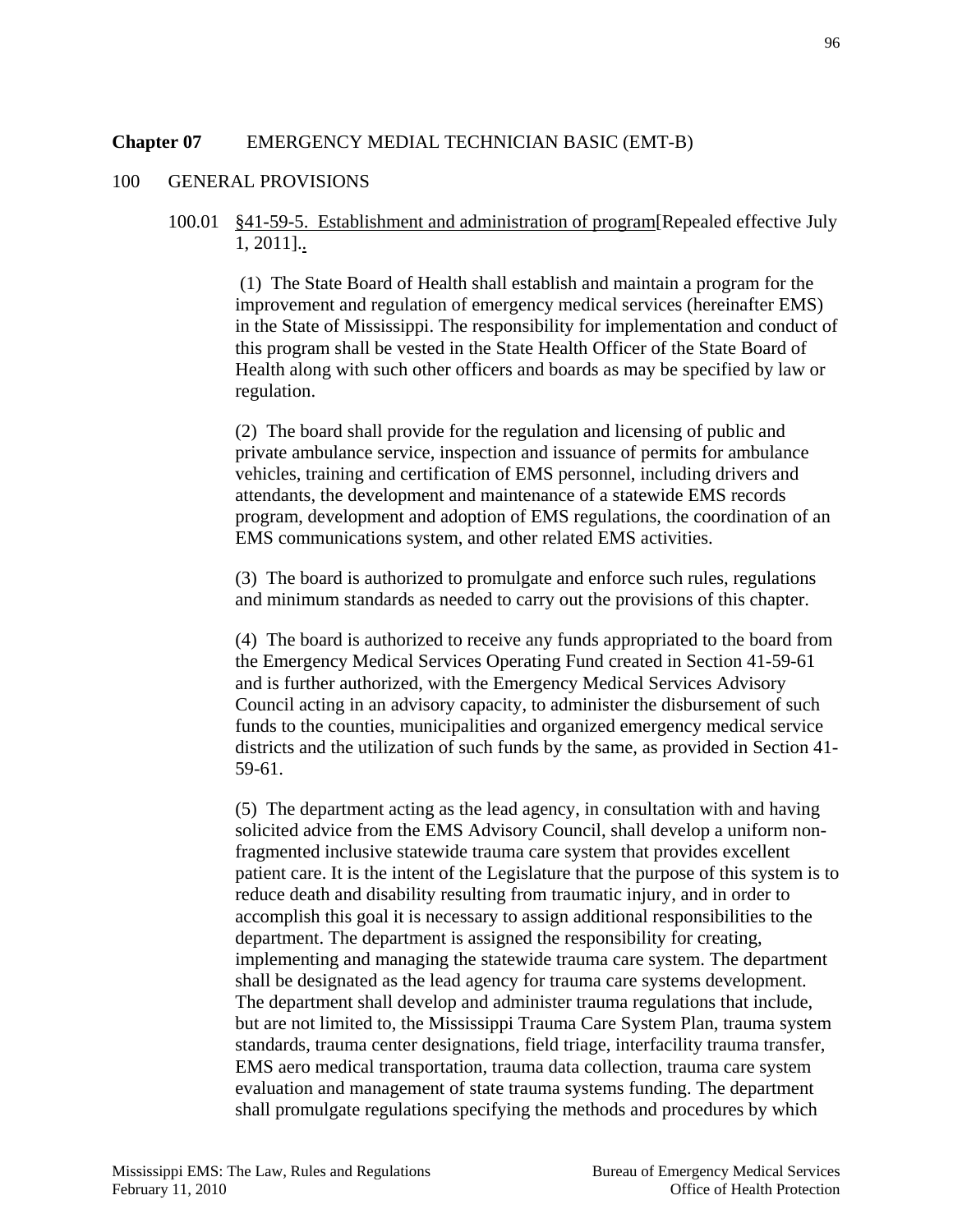Mississippi-licensed acute care facilities shall participate in the statewide trauma system. Those regulations shall include mechanisms for determining the appropriate level of participation for each facility or class of facilities. The department shall also adopt a schedule of fees to be assessed for facilities that choose not to participate in the statewide trauma care system, or which participate at a level lower than the level at which they are capable of participating. The department shall promulgate rules and regulations necessary to effectuate this provision by September 1, 2008, with an implementation date of September 1, 2008. The department shall take the necessary steps to develop, adopt and implement the Mississippi Trauma Care System Plan and all associated trauma care system regulations necessary to implement the Mississippi trauma care system. The department shall cause the implementation of both professional and lay trauma education programs. These trauma educational programs shall include both clinical trauma education and injury prevention. As it is recognized that rehabilitation services are essential for traumatized individuals to be returned to active, productive lives, the department shall coordinate the development of the inclusive trauma system with the Mississippi Department of Rehabilitation Services and all other appropriate rehabilitation systems.

(6) The State Board of Health is authorized to receive any funds appropriated to the board from the Mississippi Trauma Care System Fund created in Section 41- 59-75. It is further authorized, with the Emergency Medical Services Advisory Council and the Mississippi Trauma Advisory Committee acting in advisory capacities, to administer the disbursements of those funds according to adopted trauma care system regulations. Any Level I trauma care facility or center located in a state contiguous to the State of Mississippi that participates in the Mississippi trauma care system and has been designated by the department to perform specified trauma care services within the trauma care system under standards adopted by the department shall receive a reasonable amount of reimbursement from the department for the cost of providing trauma care services to Mississippi residents whose treatment is uncompensated.

(7) In addition to the trauma-related duties provided for in this section, the Board of Health shall develop a plan for the delivery of services to Mississippi burn victims through the existing trauma care system of hospitals. Such plan shall be operational by July 1, 2005, and shall include:

(a) Systems by which burn patients will be assigned or transferred to hospitals capable of meeting their needs;

(b) Until the Mississippi Burn Center established at the University of Mississippi Medical Center under Section 1 of this act is operational, procedures for allocating funds appropriated from the Mississippi Burn Care Fund to hospitals that provide services to Mississippi burn victims; and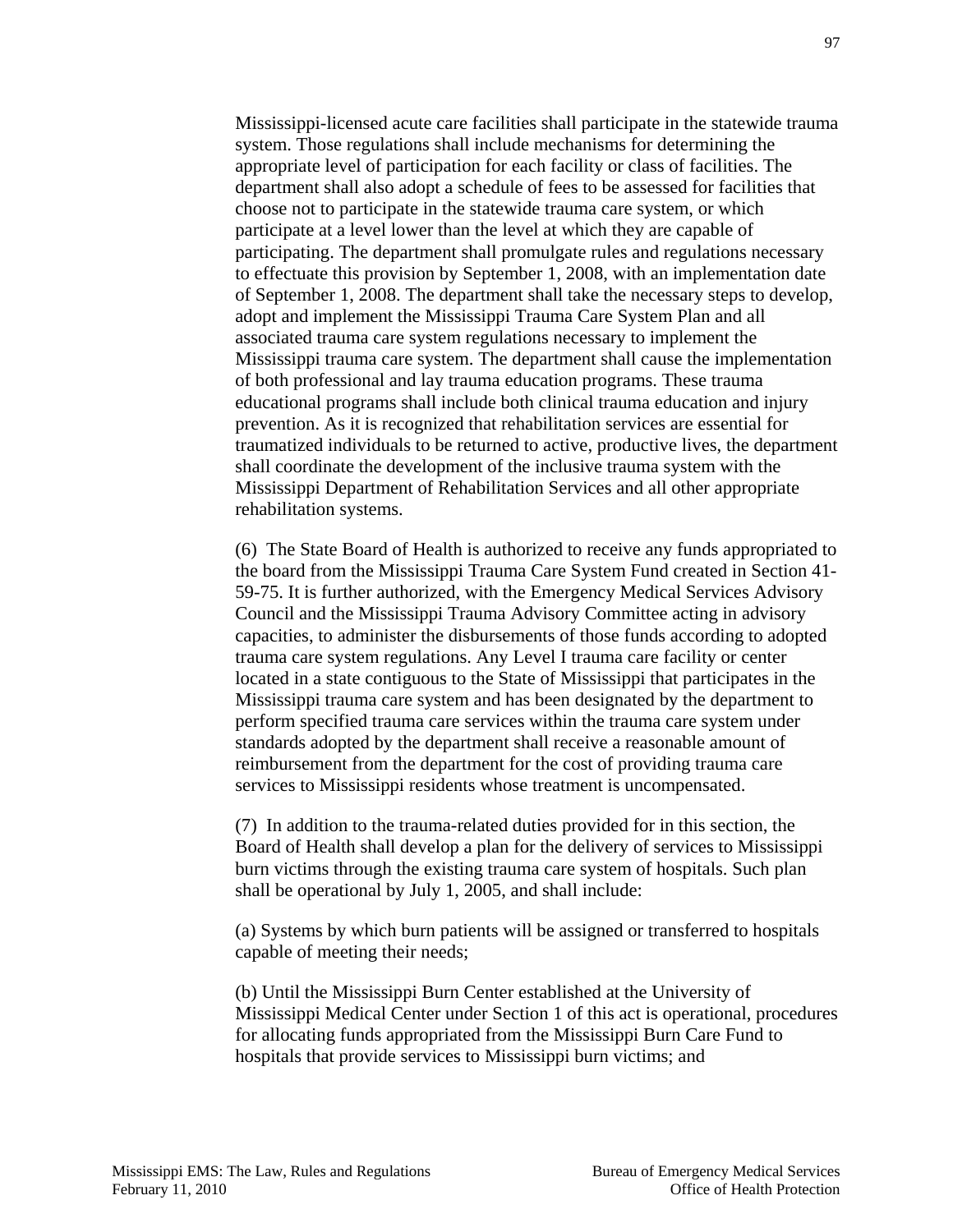(c) Such other provisions necessary to provide burn care for Mississippi residents, including reimbursement for travel, lodging, if no free lodging is available, meals and other reasonable travel-related expenses incurred by burn victims, family members and/or caregivers, as established by the State Board of Health through rules and regulations.

After the Mississippi Burn Center established at the University of Mississippi Medical Center under Section 37-115-45 is operational, the Board of Health shall revise the plan to include the Mississippi Burn Center.

**Sources:** Laws, 1974, ch. 507, § 3; Laws, 1982, ch. 344, § 2; Laws, 1989, ch. 545, § 1; Laws, 1991, ch. 597, § 1; Laws, 1992, ch. 491 § 27; Laws, 1998, ch. 429, § 2; Laws, 2005, 2nd Ex Sess, ch. 47, § 8; Laws, 2007, ch. 569, § 8; Laws, 2008, ch. 549, § 2, eff from and after July 1, 2008.

#### 101 EMT-B CERTIFICATION

101.01 §41-59-33. Emergency medical technicians; certification.

Any person desiring certification as an emergency medical technician shall apply to the board using forms prescribed by the board. Each application for an emergency medical technician certificate shall be accompanied by a certificate fee to be fixed by the board, which shall be paid to the board. Upon the successful completion of the board's approved emergency medical technical training program, the board shall make a determination of the applicant's qualifications as an emergency medical technician as set forth in the regulations promulgated by the board, and shall issue an emergency medical technician certificate to the applicant.

*SOURCES: Laws, 1974, ch. 507, § 8(3); 1979, ch. 445, § 4; 1982, ch. 345, Section 4, 1991, ch. 606, § 6, eff from and after July 1, 1991.* 

- 101.02 §41-59-35. Emergency medical technicians; period of certification; renewal, suspension or revocation of certificate; use of certain EMT titles without certification prohibited.
	- 1. An emergency medical technician certificate so issued shall be valid for a period not exceeding two (2) years from the date of issuance and may be renewed upon payment of a renewal fee to be fixed by the board, which shall be paid to the board, provided that the holder meets the qualifications set forth in this Chapter 59 and Chapter 60 and rules and regulations promulgated by the board.
	- 2. The board is authorized to suspend or revoke a certificate so issued at any time it is determined that the holder no longer meets the prescribed qualifications.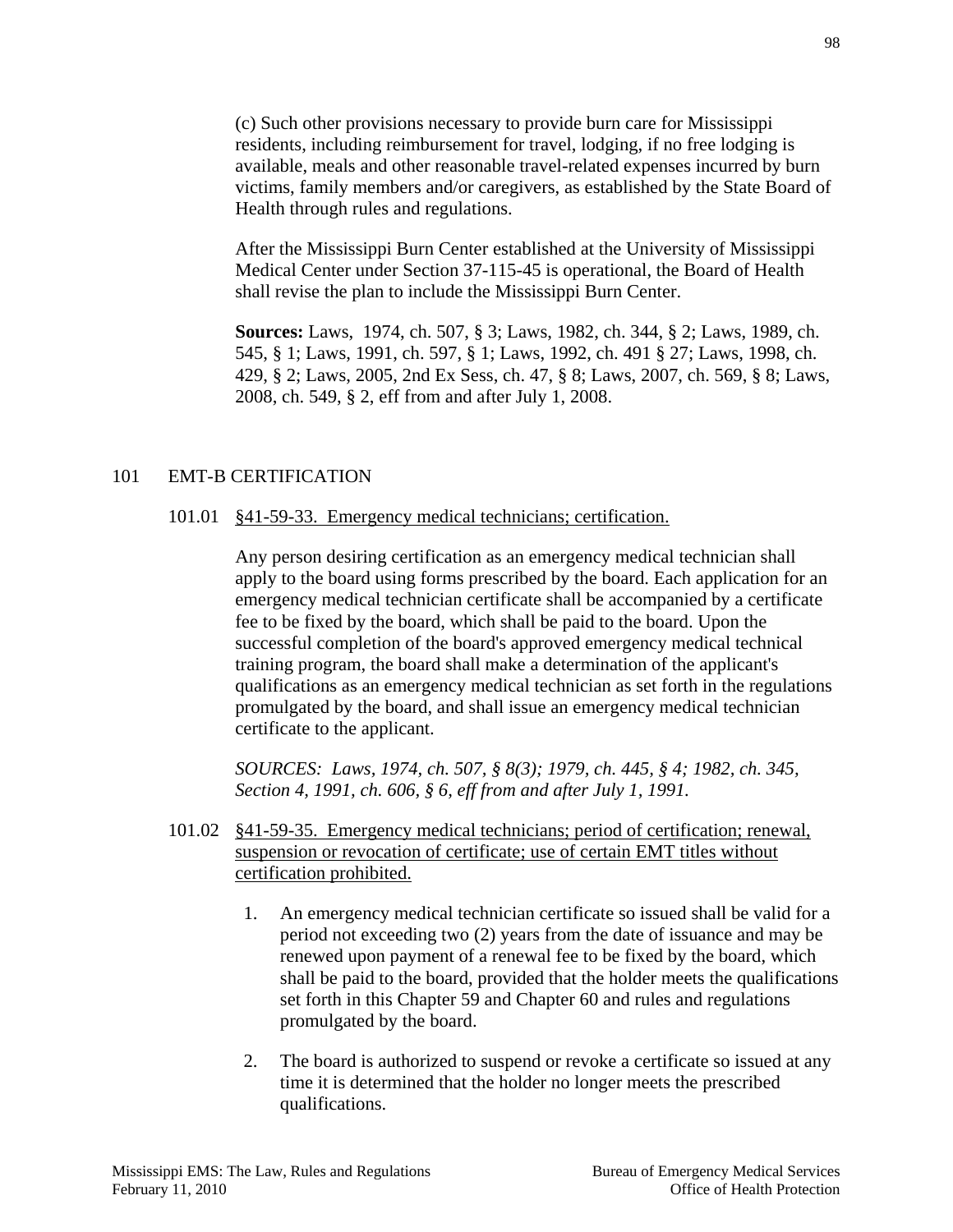- 3. It shall be unlawful for any person, corporation or association to, In any manner, represent himself or itself as an Emergency Medical Technician-Basic, Emergency Medical Technician-Intermediate, Emergency Medical Technician-Paramedic, or Emergency Medical Technician-Driver, or use in connection with his or its name the words or letters of EMT, EMT, paramedic, or any other letters, words, abbreviations or insignia which would indicate or imply that he or it is a Emergency Medical Technician-Basic, Emergency Medical Technician-Intermediate, Emergency Medical Technician-Paramedic, or Emergency Medical Technician-Driver, unless certified in accordance with Chapters 59 and 60 of this title and is in accordance with the rules and regulations promulgated by the board. It is unlawful to employ any uncertified Emergency Medical Technician-Basic, Emergency Medical Technician-Intermediate, or Emergency Medical Technician-Paramedic to provide basic or advance life support services.
- 4. Any Emergency Medical Technician-Basic, Emergency Medical Technician-Intermediate, Emergency Medical Technician-Paramedic, or Emergency Medical Technician-Driver who violates or fails to comply with these statues or rules and regulations promulgated by the board hereunder shall be subject, after due notice and hearing, to an administrative fine not to exceed One Thousand Dollars (\$1,000.00).

*SOURCES: Laws, 1974, ch. 507, § 8 (4,5); 1979, ch. 445, § 5; 1982, ch. 345, § 5, 1991, ch. 606, § 7, 2001, ch. 542, § 1, eff from and after July 1, 2001.* 

#### 101.03 §41-59-37. Temporary ambulance attendant's permit.

The board may, in its discretion, issue a temporary ambulance attendant's permit which shall not be valid for more than one (1) year from the date of issuance, and which shall be renewable to an individual who may or may not meet qualifications established pursuant to this chapter upon determination that such will be in the public interest.

*SOURCES: Laws, 1974, ch. 507, § 8(6), eff from and after passage (approved April 13, 1974).* 

#### 101.04 §41-60-13. Promulgation of rules and regulations by state board of health.

The Mississippi State Board of Health is authorized to promulgate and enforce rules and regulations to provide for the best and most effective emergency medical care, and to comply with national standards for advanced life support. Notwithstanding any other provision of law, advanced life support personnel may be authorized to provide advanced life support services as defined by rules and regulations promulgated by the state board of health.

Rules and regulations promulgated pursuant to this authority shall, as a minimum: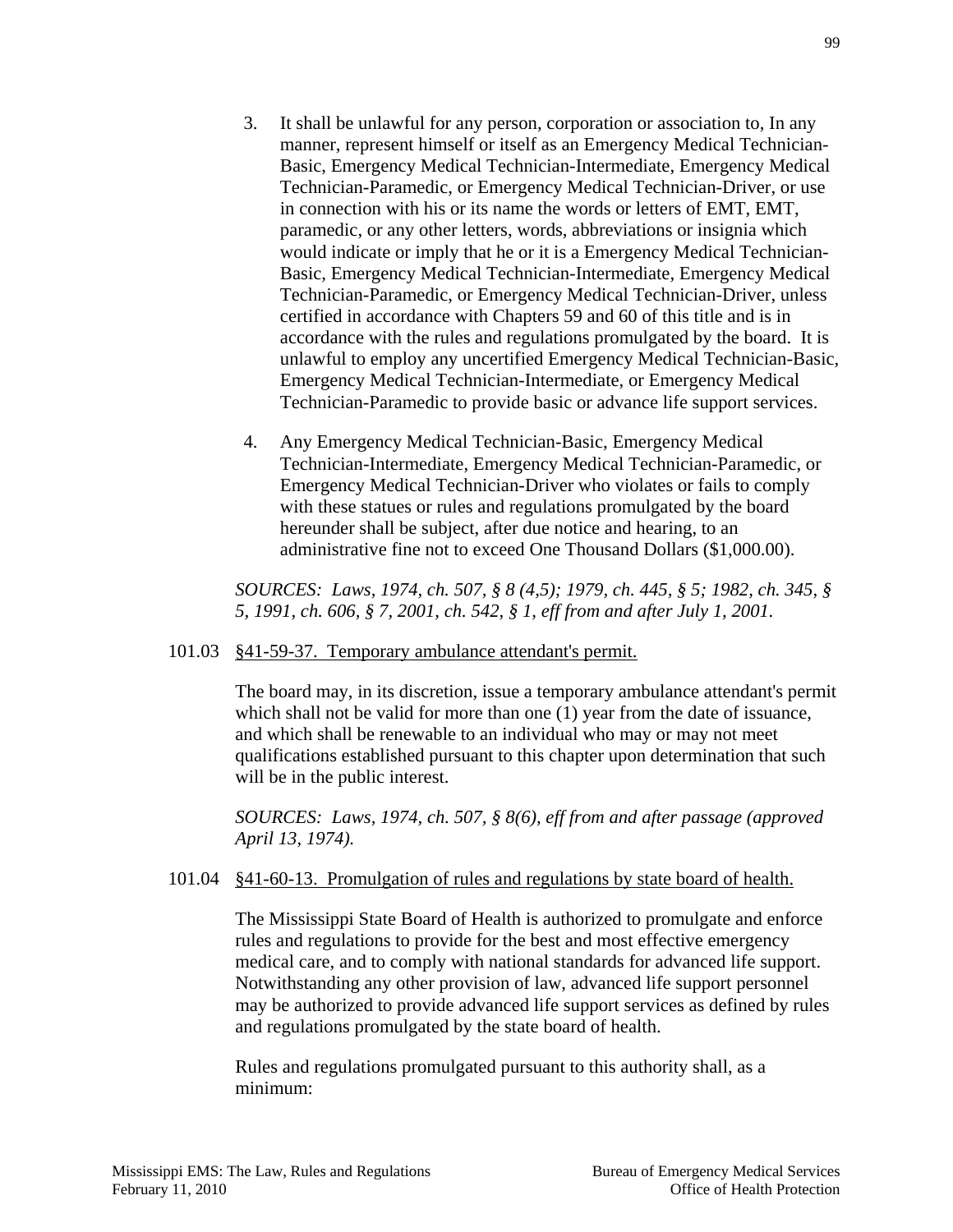- a. Define and authorize appropriate functions and training programs for advanced life support trainees and personnel; provided, that all such training programs shall meet or exceed the performance requirements of the current training program for the emergency medical technicianparamedic, developed for the United States Department of Transportation.
- b. Specify minimum operational requirements which will assure medical control over all advanced life support services.
- c. Specify minimum testing and certification requirements and provide for continuing education and periodic recertification for all advanced life support personnel.

*SOURCES: Laws, 1979, ch. 488, § 2, eff from and after July 1, 2001.* 

### 102 TRAINING AUTHORITY EMT-BASIC LIFE SUPPORT

### 102.01 Training Authority EMT-Basic Life Support

The Mississippi Vocational-Technical Education Division of the Department of Education, with the cooperation of the Governor's Highway Safety Program, the Mississippi State Department of Health, and the American College of Surgeons-Mississippi Committee on Trauma, and the Mississippi Chapter of the American College of Emergency Physicians, offered the EMT-B training course through the Mississippi Community College System. Additionally, organized EMS districts as recognized by the BEMS, are authorized to provide this training. The Guidelines and minimum standards are set forth in order to establish a minimum level of training for the Emergency Medical Technician at the Basic level. These guidelines and minimum standards shall be met by all Basic Emergency Medical Technician Courses in the state.

#### 102.02 EMT Basic Curriculum

EMT Basic Curriculum must conform, at minimum, to the National Standard EMT Basic: National Standard Curriculum developed by the United States Department of Transportation and current revisions as approved for use by the BEMS. Minimum hours required for EMT Basic are: 110 didactic, 12 hours of hospital emergency clinical lab and 5 documented emergency runs aboard an ambulance. BEMS and the State EMS Medical Director must approve all training curriculums. Written permission from the BEMS must be obtained prior to the start of an EMT Basic Training course.

102.03 Request for Approval of EMT Basic training programs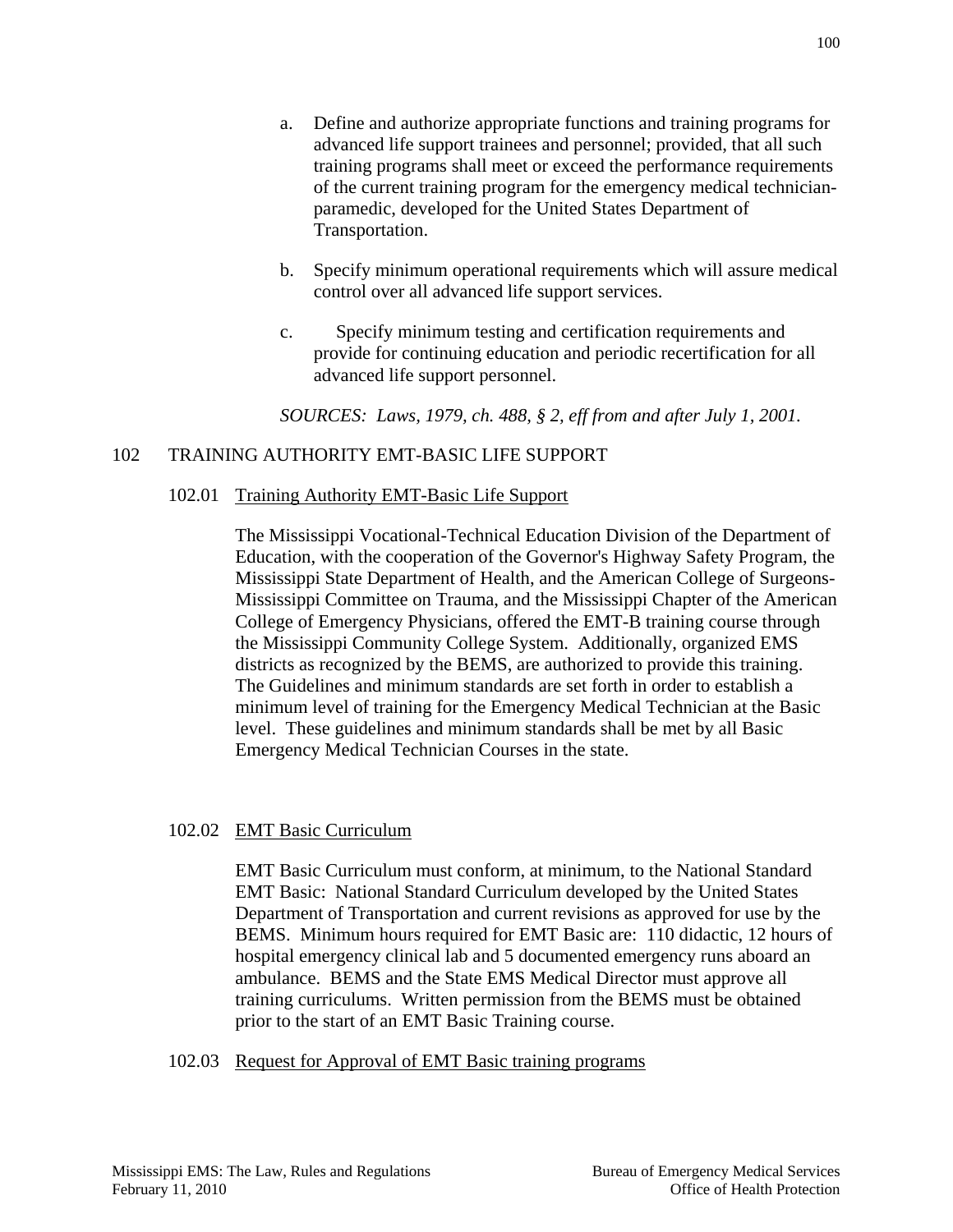*Note: A list of BEMS approved EMT Basic training programs will be available at the BEMS office and BEMS web site. (www.msems.org)* 

- 1. Request for approval of EMT Basic training programs not contained on the approved list shall be sent to BEMS with evidence and verification that:
	- a. The Community College has been approved by the Mississippi State Department of Education, Mississippi Vocational-Technical Education Division.
	- b. EMT Basic training program meets, at minimum, the requirements of the National Standard EMT Basic curriculum as given in this section.
	- c. EMT Basic Instructors meet the requirements of the Mississippi State Department of Education and the BEMS. There must be certification and re-certification requirements that must be met, including an evaluation of instructor terminal competencies, provided in the requested training program.

*Note: Credentialed EMS Instructors of BEMS as trained through the MS EMS Instructor Training Program, and in good standing, are considered as meeting the above requirement.* 

#### 102.04 EMT Basic Training Programs

- 1. The length of the EMT Basic course shall not be less than 110 hours didactic, 12 hours of hospital clinical lab and 5 documented emergency runs aboard an ambulance.
- 2. The complete EMT Basic educational program shall be designed to provide the knowledge that will allow the student to arrive at decisions based on accepted medical knowledge and that will permit the professional growth of the EMT Basic.
- 3. The program shall consist of, at minimum, three components: didactic and lab instruction, hospital clinical and practical evaluation on emergency runs under a medical command authority. The time required to complete each component may vary, in part being dependent on the ability of students to demonstrate their mastery of the educational objectives by written, verbal, and practical examination.
- 4. The program shall maintain on file, for each component of the curriculum, a reasonable comprehensive list of the terminal performance objectives to be achieved by the student. These objectives must delineate mastery in all competencies identified, including curriculum documentation, measurement techniques used, and the records maintained on each student's work.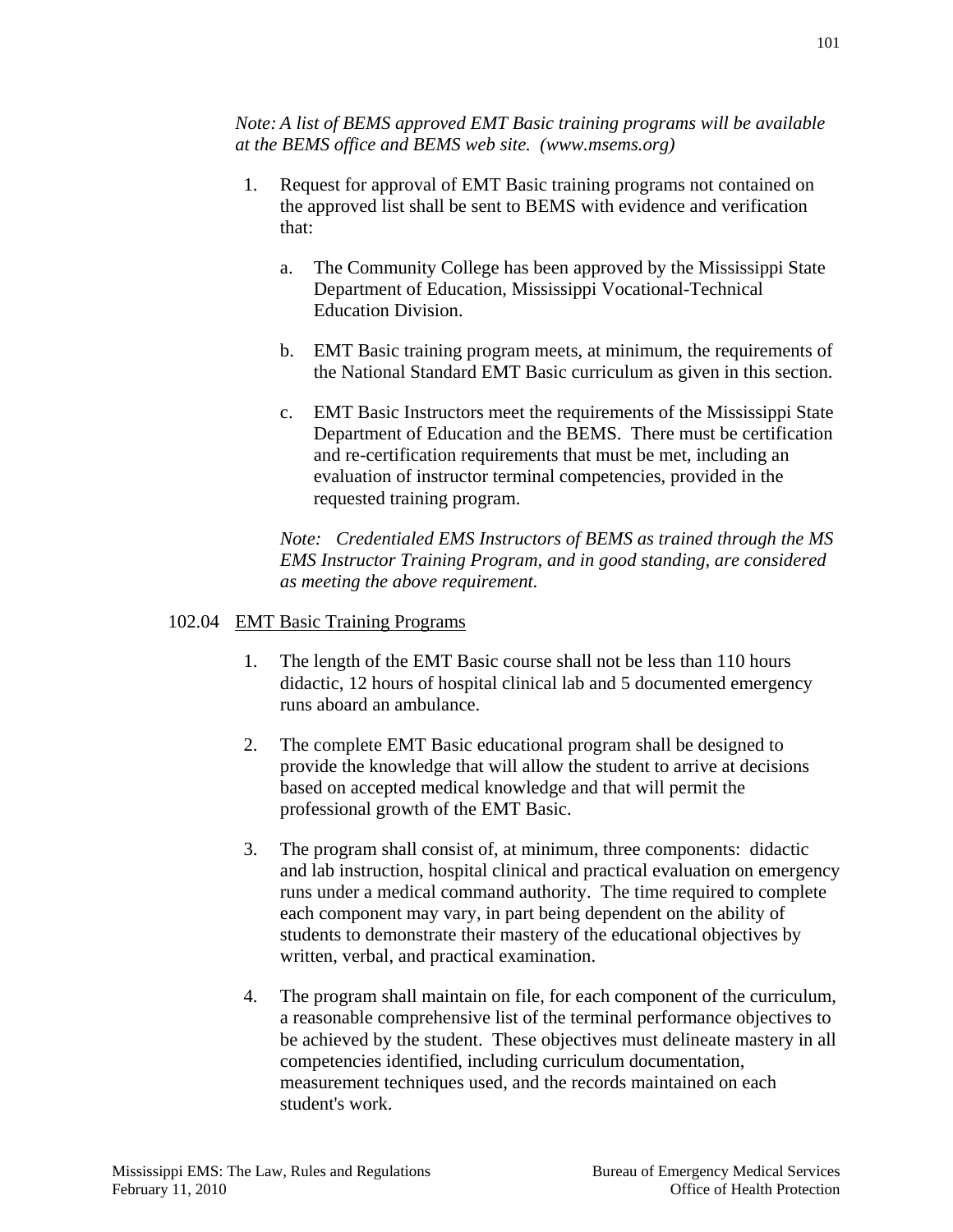- 5. The student must be informed about the methods and data used in determining grades and about the mechanism for appeal. Conditions governing dismissal from the program must be clearly defined in writing and distributed to the student at the beginning of the training program.
- 6. Evidence of student competence in achieving the educational objectives of the program must be kept on file. Documentation must be in the form of both written and practical examinations.
- 7. Classroom, clinical and optional field faculty must prepare written evaluations on each student. Documentation must be maintained identifying the counseling given to individual students regarding their performance and the recommendations maintained identifying the counseling given to individual students regarding their performance and the recommendations made to correct inadequate performance. Documentation on whether or not the student followed through on faculty recommendations should also be maintained. Instruction should be supported by performance assessments.
- 8. Faculty must be presented with the program's educational objectives for uses in preparation of lectures and field practicals. The course coordinator must ensure that stated educational objectives are covered and should answer any questions from students or clarify information presented by a lecturer.
	- a. Didactic Instruction:
		- i. Lectures, discussions, and demonstrations presented by physicians and others who are competent in the field.
	- b. Clinical and Other Settings:
		- i. Instruction and supervised practice of emergency medical skills.
		- ii. Practice should not be limited to the development of practical skills alone, but should include knowledge and techniques regarding patient evaluations, development of patient rapport, and care for and understanding of the patient's illness. Documentation must be maintained for each student's performance in all of the various areas. A frequent performance evaluation is recommended.
	- c. A Field Experience
		- i. The field internship is a period of supervised experience in a structured overall EMS system. It provides the student with a progression of increasing patient care responsibilities which proceed from observation to working as a member of a team. There should be a provision for physician evaluation of student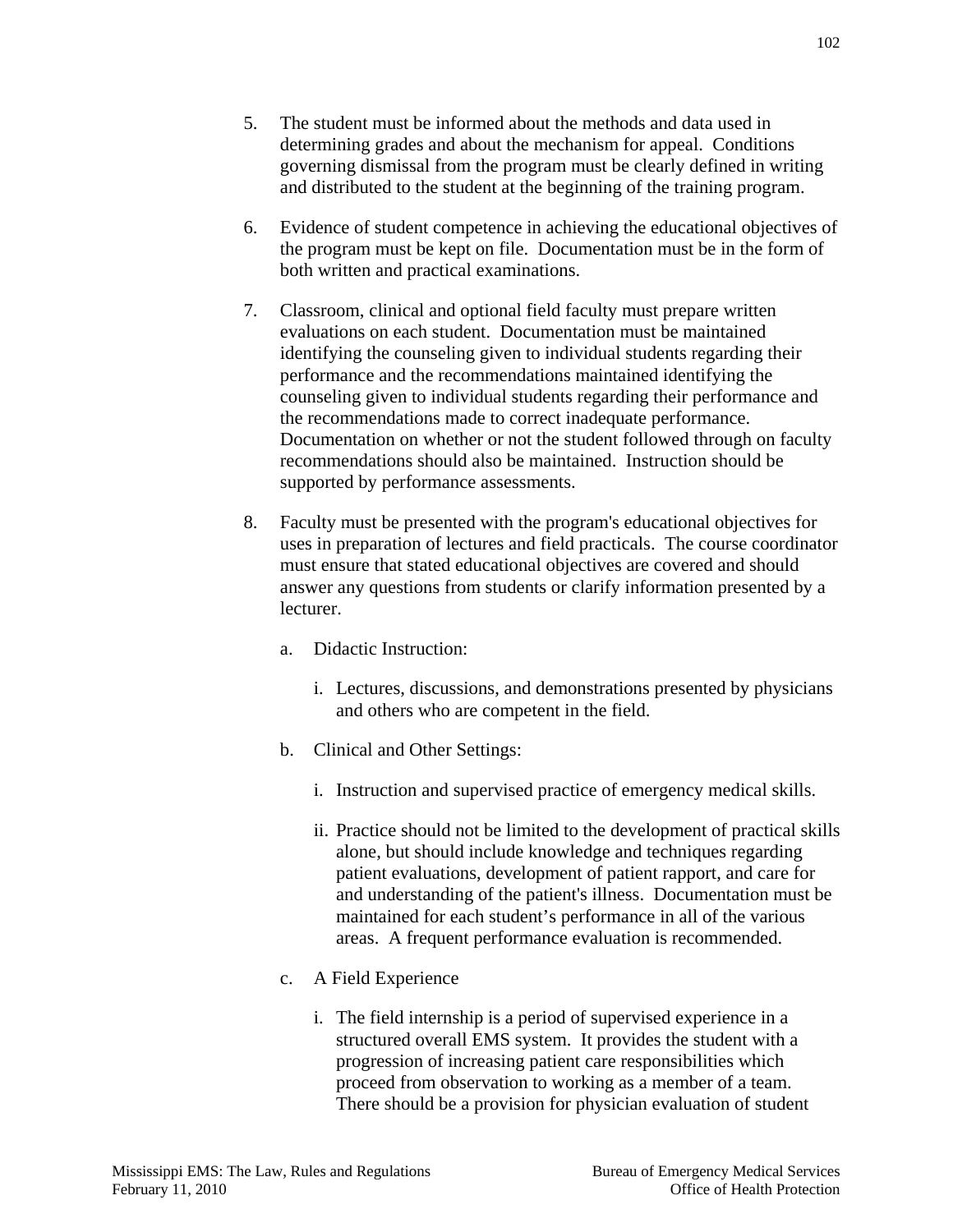progress in acquiring the desired skills to be developed through this experience. The EMT Basic must have telecommunication with medical command authority. The initial position of the student on the EMS care team should be that of observer only utilizing limited learned skills. After progression through record keeping and participation in actual patient care, the student should eventually function as the patient care leader. However, the student should not be placed in the position of being a necessary part of the patient care team. The team must be able to function without the necessary use of a student who may be present.

- 9. General courses and topics of study must be achievement oriented and shall provide students with:
	- a. The ability to recognize the nature and seriousness of the patient's condition or extent of injuries to access requirements for emergency medical care;
	- b. The ability to administer appropriate emergency medical care based on assessment findings of the patients condition;
	- c. Lift, move, position and otherwise handle the patient to minimize discomfort and prevent further injury; and,
	- d. Perform safely and effectively the expectations of the job description.

## Policy for Administration

## Operational Policies

Student matriculation practices and student and faculty recruitment should be non-discriminatory with respect to race, color, creed, sex, or national origin. Student matriculation and student and faculty recruitment practices are to be consistent with all laws regarding non-discrimination. It is recommended that records be kept for a reasonable period of time on the number of students who apply and the number who successfully complete training.

- a. Announcements and advertising about the program shall reflect accurately the training being offered.
- b. The program shall be educational and students shall use their schedule time for educational experiences.
- c. Health and safety for students, faculty, and patients shall be adequately safeguarded.
- d. Cost to the student shall be reasonable and accurately stated and published.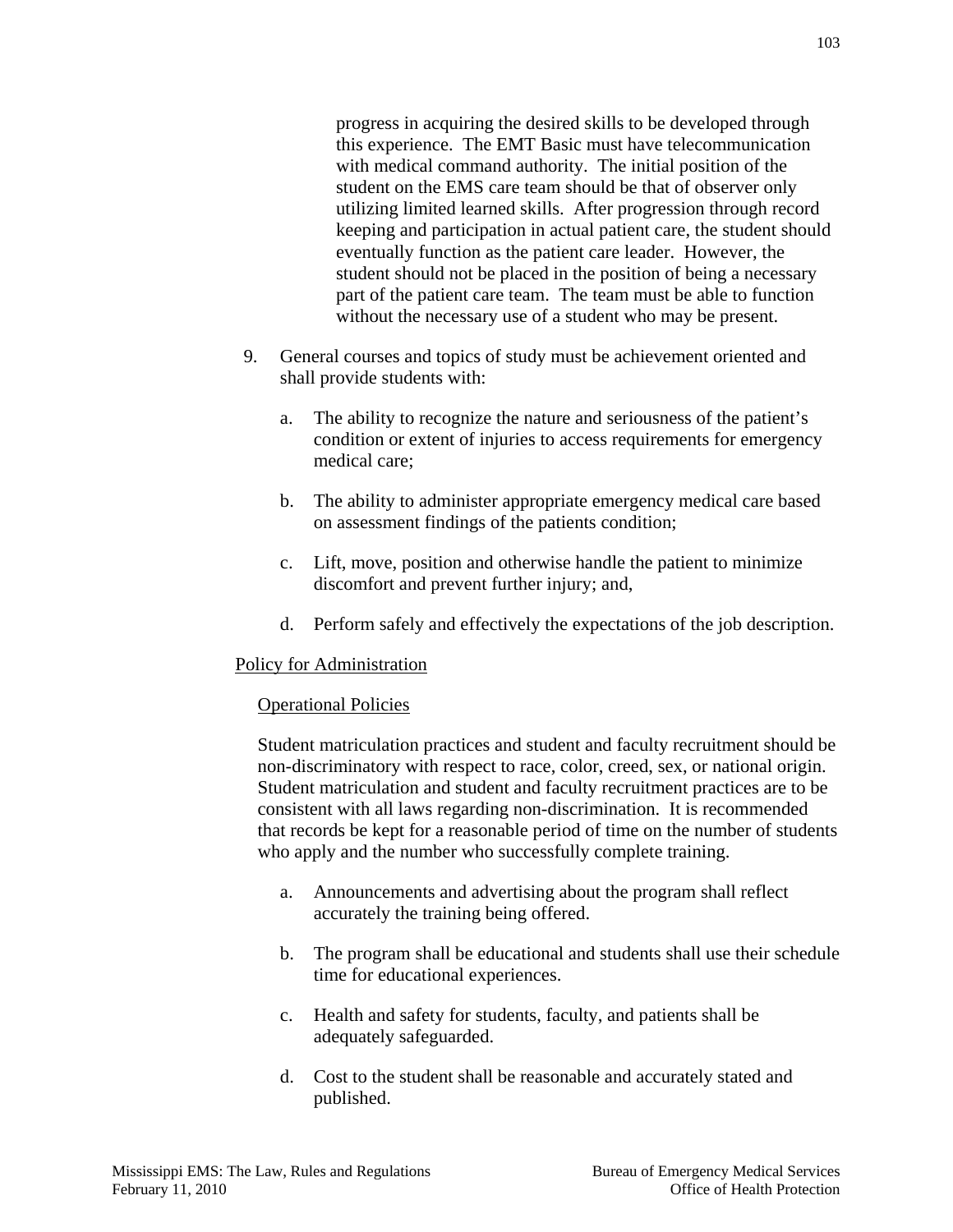104

e. Policies and process for student withdrawal and refunds on tuition on fees shall be fair, and made known to all applicants.

## Curriculum Description

Instructional content of the educational program should include the successful completion of stated educational objectives that fulfill local and regional needs and that satisfy the requirements of this curriculum section. The curriculum should be organized to provide the student with knowledge required to understand fully the skills that are taught in this program. It is important not to loose sight of the original purpose of the EMT Basic level. The curriculum is the NSTC for the EMT Basic. Students should have an opportunity to acquire clinical experience and practical skills related to the emergency medical care of these patients. Students should also understand the ethical and legal responsibilities they assume as students are being prepared to assume as graduates.

10. All requirements given in the Guidelines and Minimum Standards related to Basic Emergency Medical Technician Training must be met.

## 102.05 EMT Basic classes, class approved

EMT Basic class approval forms can be requested from the BEMS or be completed on the BEMS website. (www.msems.org) Credentialed EMT Basic instructors should complete the class approval form and submit to the BEMS, at minimum, thirty (30) calendar days prior to the first day of class. The BEMS will assign a class number to all approved requests and return to the credentialed EMT Basic instructor. Incomplete paperwork will be returned without action.

## 102.06 EMT Basic classes, initial roster

Initial rosters shall be completed by the credentialed EMT Basic instructor immediately following the second meeting of the class. Initial roster forms can be obtained from the BEMS or be completed on the BEMS website (www.msems.org). A final roster for full or refresher EMT Basic class will not be accepted without an initial roster on file with the BEMS.

## 102.07 EMT Basic classes, final roster

Final rosters shall be completed by the credentialed EMT Basic instructor immediately following the end of a full EMT Basic or EMT Refresher class. The final roster shall be inclusive of all students on the initial roster. The final roster will note students who withdrew, failed, and completed the EMT Basic class. The final roster form can be obtained from the BEMS or be completed on the BEMS web site. (www.msems.org) Students successfully completing the class will not be allowed to test National Registry until a final roster is on file with the BEMS.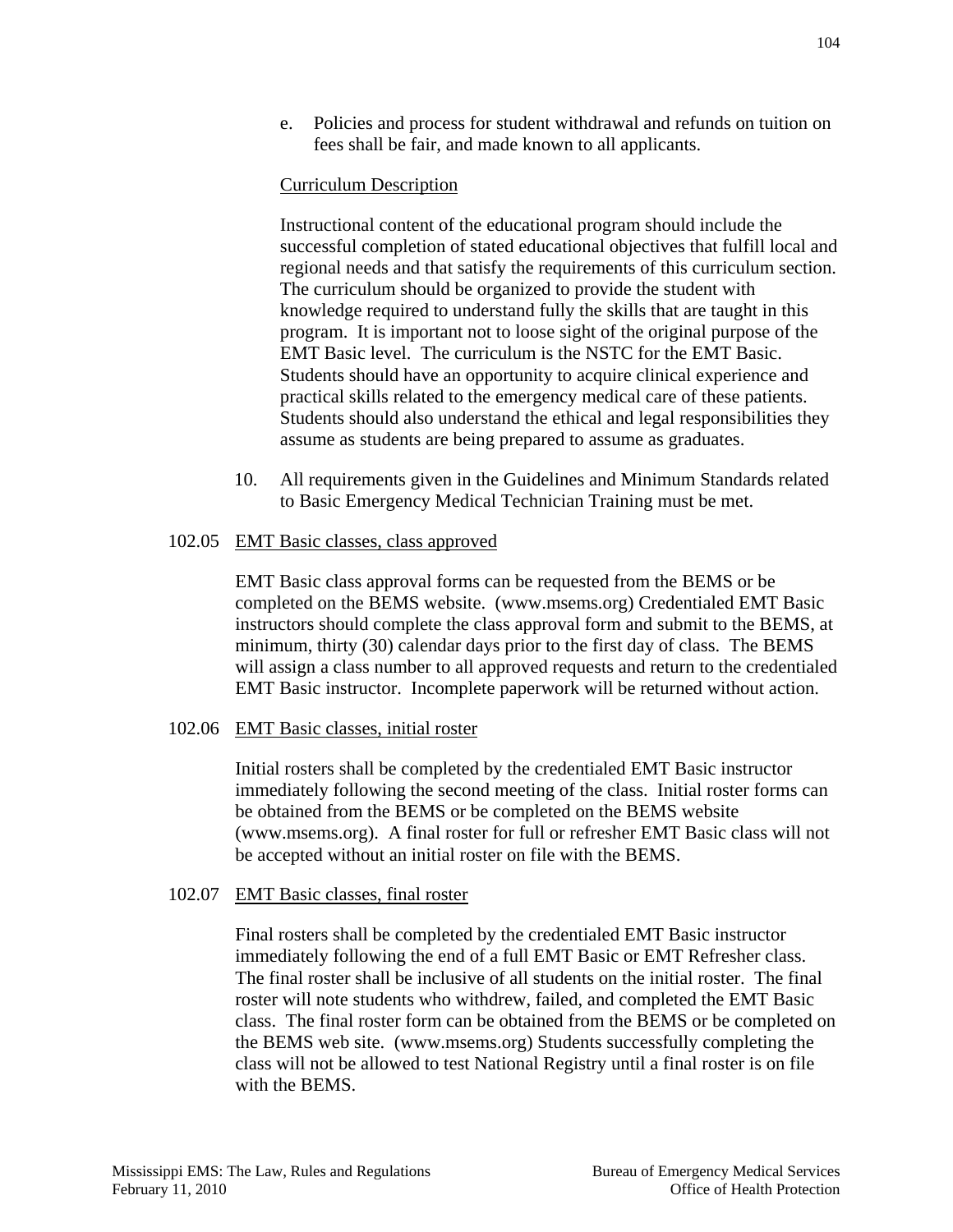#### 102.08 EMT Basic Training Programs, minimum admittance criteria

- 1. Age of at least 18 years.
- 2. For other admittance criteria, refer to the Guidelines and Minimum Standards related to Basic Emergency Medical Technician Training.
- 3. Students currently enrolled in a Mississippi Community or Junior College dual enrollment program may also be considered eligible to enter an EMT-Basic training program in exception to other stated admission requirements.

# 102.09 EMT Basic Refresher Training

EMT Basic refresher training shall consist of: the current National Standard Basic EMT Refresher Curriculum (24 hour minimum), and shall include successful completion of a local written and practical examination. Written permission from BEMS must be obtained prior to the start of an EMT Basic refresher course. Instructors should complete the class approval form and submit to BEMS, at minimum, thirty (30) calendar days prior to the first day of class.

### 102.10 Prerequisites to certification as an EMT Basic (training obtained in Mississippi).

- 1. Age of at least 18 years.
- 2. Completion of the Board's approved Emergency Technician Training Program (Note: This includes passage of the National Registry examination).
- 3. Verification of medical control (Jurisdictional Medical Control Agreement)

# 102.11 Prerequisites to certification as an EMT-Basic (training obtained in another state)

- 1. Age of at least 18 years.
- 2. An applicant must demonstrate a need for reciprocity by submitting a Jurisdictional Medical Control Agreement from a licensed ambulance service or a facility providing basic life support service indicating the applicant is presently employed or will be employed upon moving to the state.
- 3. Completion of an EMT program (basic level) which meets the guidelines of the national standard curriculum. A copy of the program curriculum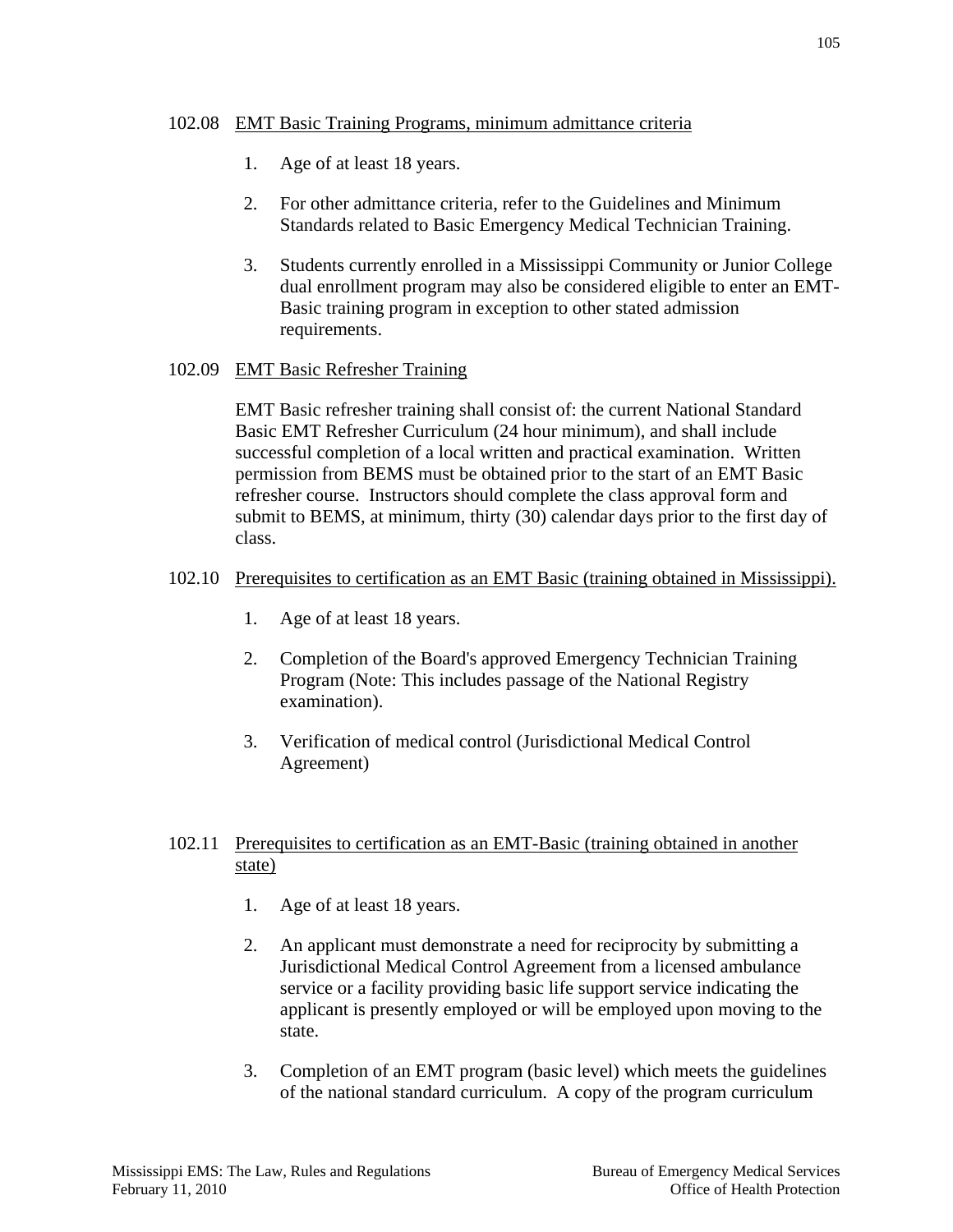and educational objectives must be submitted to an approved by the BEMS.

4. Applicant must be registered as an EMT-Basic by the National Registry of EMTs. This is documented by submitting a copy of the National Registry wallet card.

# 103 EMT-BASIC CERTIFICATION

## 103.01 EMT-Basic Certification

- 1. Any person desiring certification as an EMT-Basic shall apply to BEMS using forms provided (Application for state certification)
- 2. All certification applications must be accompanied by a fee fixed by the Board, which shall be payable to the Board. Also include copy of current National Registry card and a Jurisdictional Medical Control Agreement.
- 3. The BEMS may withhold or deny an application for certification for a like period of time equal to the period of time under which a person failed to comply. Mississippi requires that all EMT-Basics maintain current registration with the National Registry of Emergency Medical Technicians.

## 103.02 EMT-Basic Re-certification

- 1. Any person desiring re-certification as an EMT-Basic shall apply to BEMS using forms provided (Application for state certification)
- 2. All re-certification applications must be accompanied by a fee fixed by the Board, which shall be payable to the Board. Also include copy of current National Registry card and a Jurisdictional Medical Control Agreement.
- 3. All EMTs failing to re-certify with BEMS on or before the expiration date of his/her certification period will be considered officially expired.
- 4. BEMS may withhold or deny an application for re-certification for a like period of time equal to the like period of time under which a person fails to comply.

## 103.03 EMT Basic, Grounds for Suspension or Revocation.

1. Fraud or any mis-statement of fact in the procurement of any certifications or in any other statement of representation to the Board or its representatives.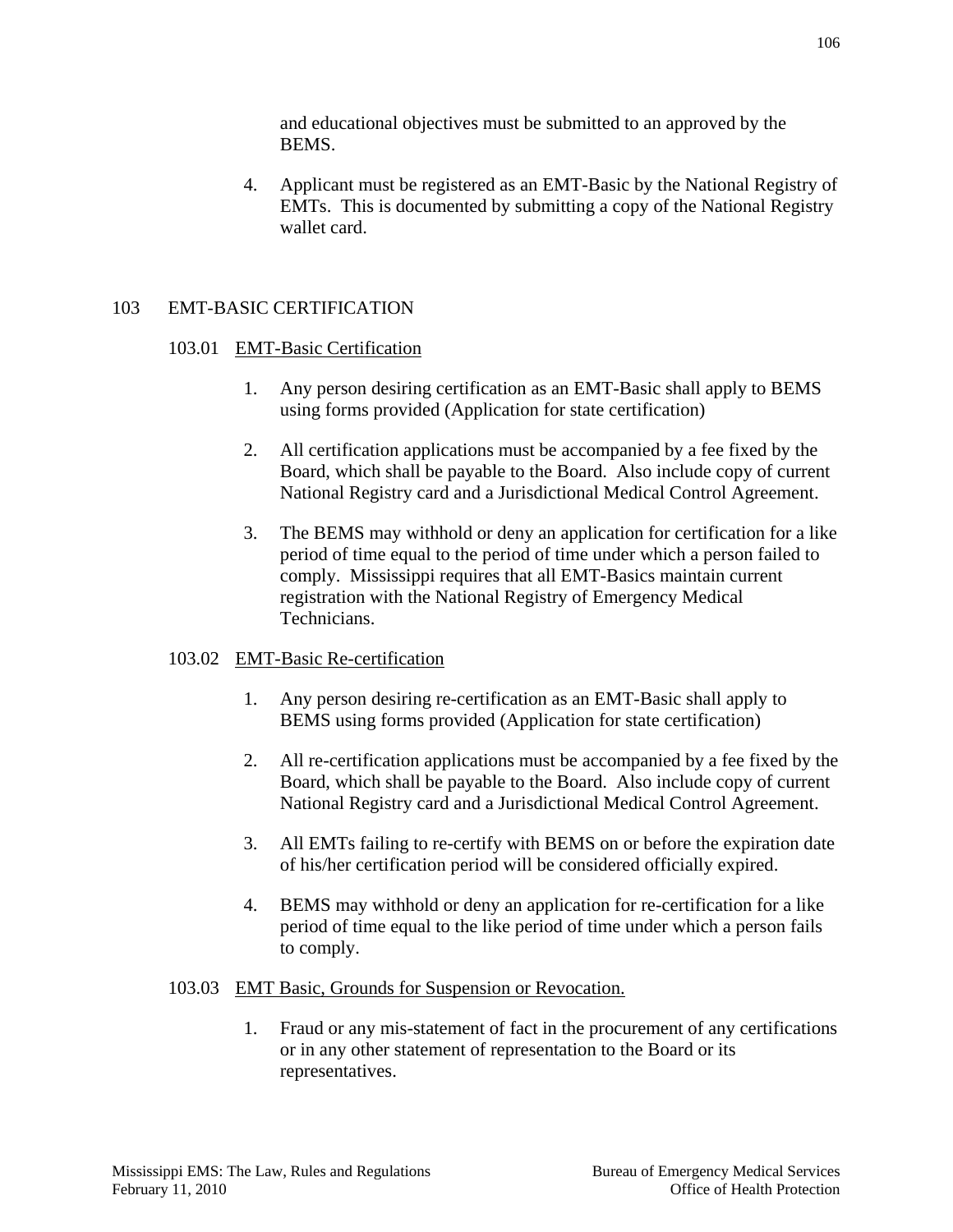- 2. Gross negligence.
- 3. Repeated negligent acts.
- 4. Incompetence.
- 5. Disturbing the peace while on duty
- 6. Disregarding the speed regulations prescribed by law while on duty.
- 7. Failure to carry the Mississippi State Department of Health issued certification card while on duty or failure to wear appropriate identification as approved by the BEMS.
- 8. Failure to maintain current registration by the National Registry of EMTs.
- 9. Failure to maintain all current EMT-Basic training standards as required by the BEMS.
- 10. The commission of any fraudulent, dishonest, or corrupt act which is substantially related to the qualifications, functions, and duties of prehospital personnel.
- 11. Conviction of any crime which is substantially related to the qualification, functions, and duties of pre-hospital personnel. The record of conviction or certified copy thereof will be conclusive evidence of such conviction.
- 12. Violating or attempting to violate directly or indirectly, or assisting in or abetting the violation of, or conspiring to violate, any provision of this part of the regulations promulgated by the BEMS, pertaining to pre-hospital personnel.
- 13. Violating or attempting to violate any federal or state statute or regulation which regulates narcotics, dangerous drugs, or controlled substances.
- 14. Addiction to, excessive use of, or misuse of, alcoholic beverages, narcotics, dangerous drugs, or controlled substances.
- 15. Functioning outside the supervision of medical control in the field care system operating at the local level, except as authorized by certification and license issued to the BLS provider.
- 16. Permitting, aiding, or abetting an unlicensed or uncertified person to perform activities requiring a license or certification.
- 17. Suspension or revocation of any BEMS issued certification may effect other BEMS issued certifications at all levels.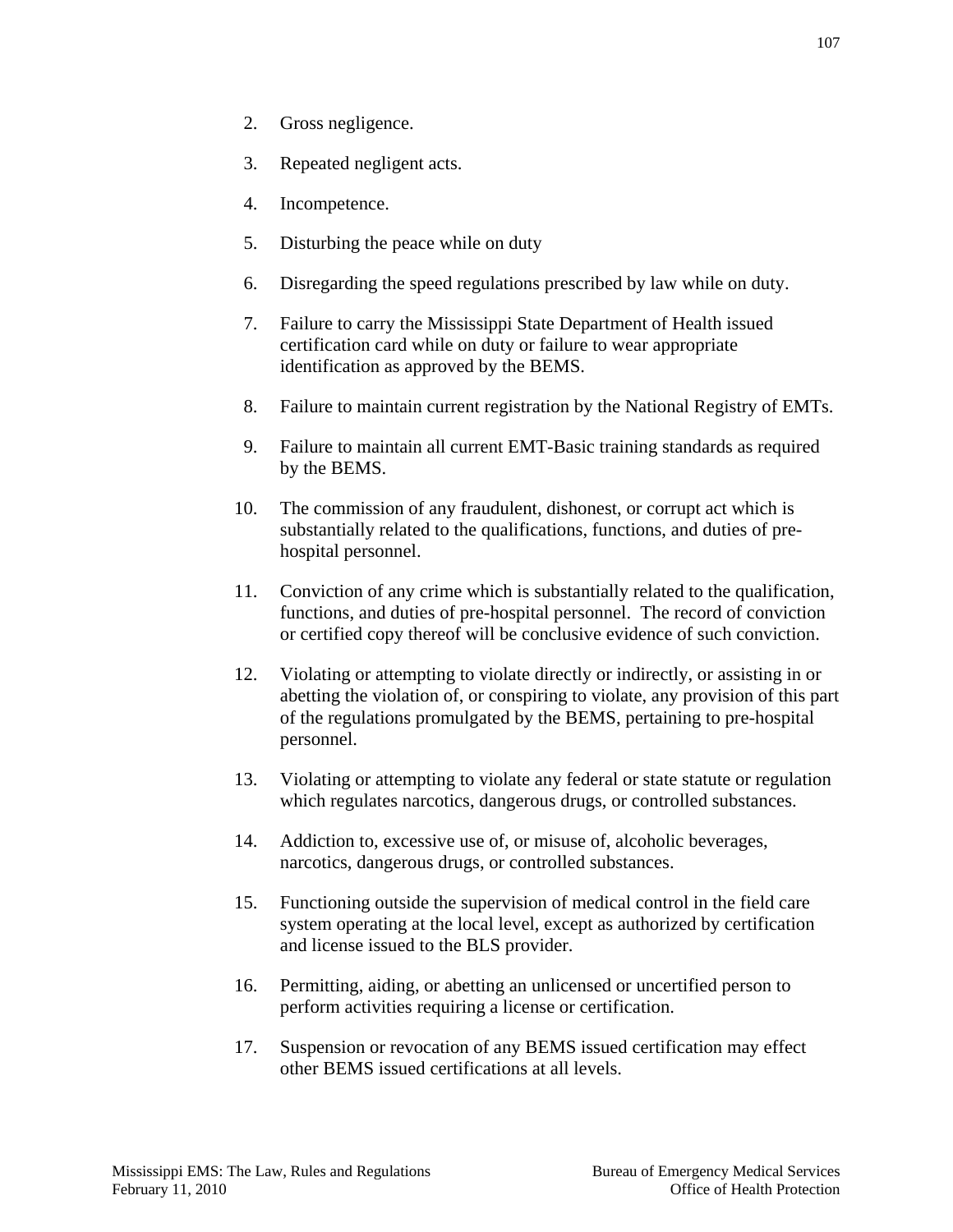- 18. Failure to comply with the requirements of a Mississippi EMS Scholarship program.
- 19. Failure to comply with an employer's request for drug and alcohol testing.
- 20. Failure to wear high visibility safety apparel that meets the requirements of the American National Standard for High Visibility Apparel ANSI/ISEA 107-2004 Performance Class 2 or Performance Class 3, or the ANSI/ISEA 207-2006 Standard while functioning within the right-of-way of any road, street, highway, or other area where vehicle or machinery traffic is present. All garments must have labels, affixed by the manufacturer in accordance with the standard, that indicate compliance with the Performance Class 2, Performance Class 3, or 207-2006 standard*.*

# 104 OCCUPATION AND COMPENTENCY OF THE EMT-BASIC

## 104.01 Description of the Occupation and Competency of the EMT-Basic

The EMT's Primary responsibility is to bring expert emergency medical care to the victims of emergencies and to transport them safely and expeditiously to the proper facility." The EMT-B must accomplish these duties unsupervised, in a great variety of circumstances and often under considerable physical and emotional stress. The concept of an emergency medical technician, therefore, is of a person capable of exercising technical skills with authority and good judgment under difficult and stressful conditions. Personal qualities of stability, leadership, and judgment are primary. It must also be stressed that ongoing medical control and evaluation of the functioning EMT is essential to the maintenance of medical care quality. As with all professionals in the medical community, it must be realized that continuing education is an integral part of the EMT's ability to maintain a high degree of competence.

## 104.02 Job Summary

- 1. A Mississippi EMT-Basic responds to emergency calls to provide efficient and immediate care to the critically ill and injured, and transports the patient to a medical facility.
- 2. After receiving the call from the dispatcher, drives the ambulance to address or location given, using the most expeditious route, depending on the traffic and weather conditions. Observes traffic ordinances and regulations concerning emergency vehicle operations.
- 3. Upon arrival at the scene of the crash or illness, parks the ambulance in a safe location to avoid additional injury. Prior to initiating patient care, the EMT-Basic will also "size-up" the scene to determine that the scene is safe, the mechanism of injury or nature of illness, total number of patients,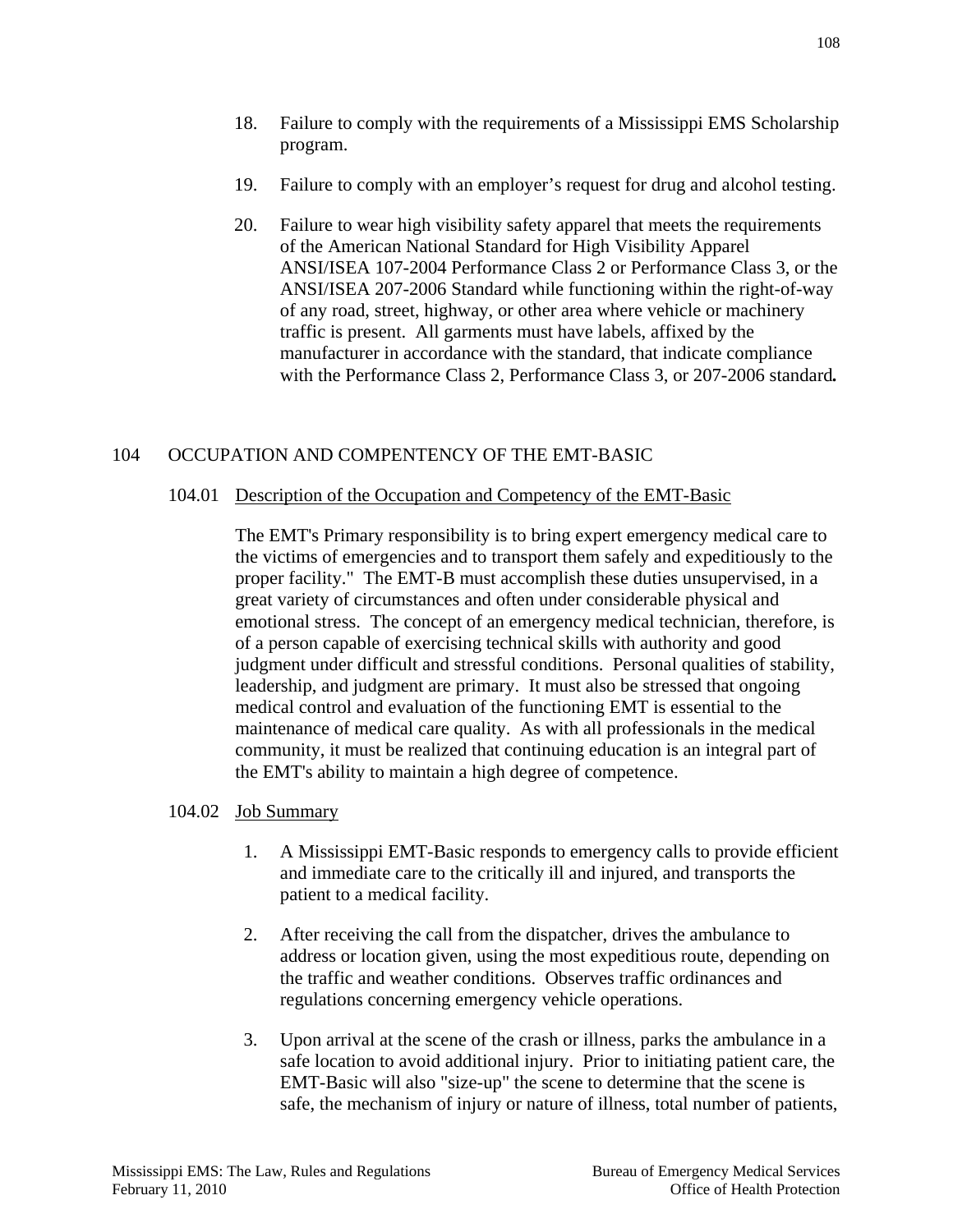and to request additional help if necessary. In the absence of law enforcement, creates a safe traffic environment, such as the placement of road warning devices, removal of debris and re-direction of traffic for the protection of the injured and those assisting in the care of injured patients.

- 4. Determines the nature and extent of illness or injury and establishes priority for required emergency care. Based on assessment findings, renders emergency medical care to adult, infant and child, medical and trauma patients. Duties include, but are not limited to, opening and maintaining an airway, ventilating patients and cardiopulmonary resuscitation, including use of Automated External Defibrillators. Provide pre-hospital emergency medical care of simple and multiple system trauma such as controlling hemorrhage, treatment of shock (hypoperfusion), bandaging wounds, and immobilization of painful, swollen, deformed extremities. Medical patients include: Assisting in childbirth, management of respiratory, cardiac, diabetic, allergic, behavioral, and environmental emergencies, and suspected poisonings. Searches for medical identification emblem as a clue in providing emergency care. Additional care is provided based upon assessment of the patient and obtaining historical information. These interventions, include assisting patients with prescribed medications, including sublingual nitroglycerine, epinephrine auto-injectors and hand-held aerosol inhalers. The EMT-Basic will also be responsible for administration of Oxygen, oral glucose, and activated charcoal.
- 5. Reassures patients and bystanders by working in a confident, efficient manner. Avoids mishandling and undue haste while working expeditiously to accomplish the task.
- 6. Where a patient is extricated from entrapment, assesses the extent of injury and gives all possible emergency care and protection to the entrapped patient and uses the prescribed techniques and appliances for safely removing the patient. If needed, radios the dispatcher for additional help or special rescue and/or utility services. Provides simple rescue service if the ambulance has not been accompanied by a specialized unit. After extrication, provides additional care in triaging the injured in accordance with standard emergency procedures.
- 7. Complies with regulations on the handling of the deceased, notifies authorities, and arranges for protection of property and evidence at scene.
- 8. Lifts stretcher, placing in ambulance and seeing that the patient and the stretcher are secure, continues emergency medical care.
- 9. From the knowledge of the condition of the patient and the extent of injuries and the relative locations and staffing of emergency hospital facilities, determines the most appropriate facility to which the patient will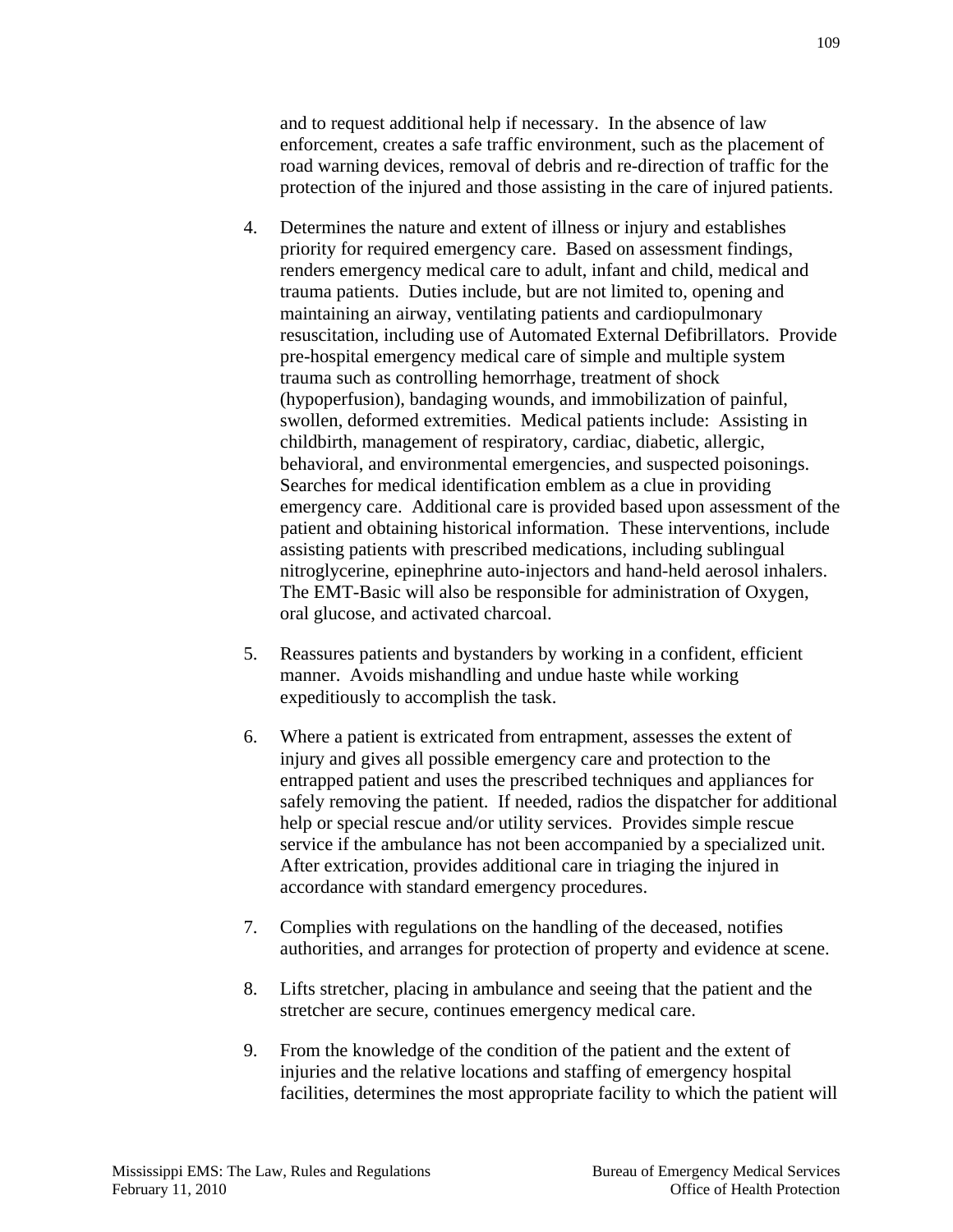be transported, unless otherwise directed by medical control plan or director. Reports directly to the emergency department or communications center the nature and extent of injuries, the number being transported, and the destination to assure prompt medical care on arrival. Identifies assessment findings which may require communications with medical direction for advice and for notification that special professional services and assistance be immediately available upon arrival at the medical facility.

- 10. Constantly assesses patient en route to emergency facility, administers additional care as indicated or directed by medical direction.
- 11. Assists in lifting and carrying the patient out of the ambulance and into the receiving facility.
- 12. Reports verbally and in writing their observation and emergency medical care of the patient at the emergency scene and in transit to the receiving facility staff for purposes of records and diagnostics. Upon request, provides assistance to the receiving facility's staff.
- 13. After each call, restocks and replaces used linens, blankets and other supplies, cleans all equipment following appropriate disinfecting procedures, makes careful check of all equipment so that the ambulance is ready for the next run. Maintains ambulance in efficient operating condition. Ensures that the ambulance is cleaned and washed and kept in a neat orderly condition. In accordance with local, state, or federal regulations, decontaminates the interior of the vehicle after transport of patient with contagious infection or hazardous materials exposure.
- 14. Determines that vehicle is in proper mechanical condition by checking items required by service management. Maintains familiarity with specialized equipment used by the service.
- 15. Attends continuing education and refresher training programs as required by employers, medical direction, licensing, or certifying agencies.
- 16. Meets qualifications within the functional job analysis.

#### 104.03 Functional Job Analysis

EMT Basics work as part of a team. Thorough knowledge of theoretical procedures and ability to integrate knowledge and performance into practical situations are critical. Self-confidence, emotional stability, good judgment, tolerance for high stress, and a pleasant personality are also essential characteristics of a successful EMT-Basic at any level. EMT-Basics also must be able to deal with adverse social situations, which include responding to calls in areas having high crime rates.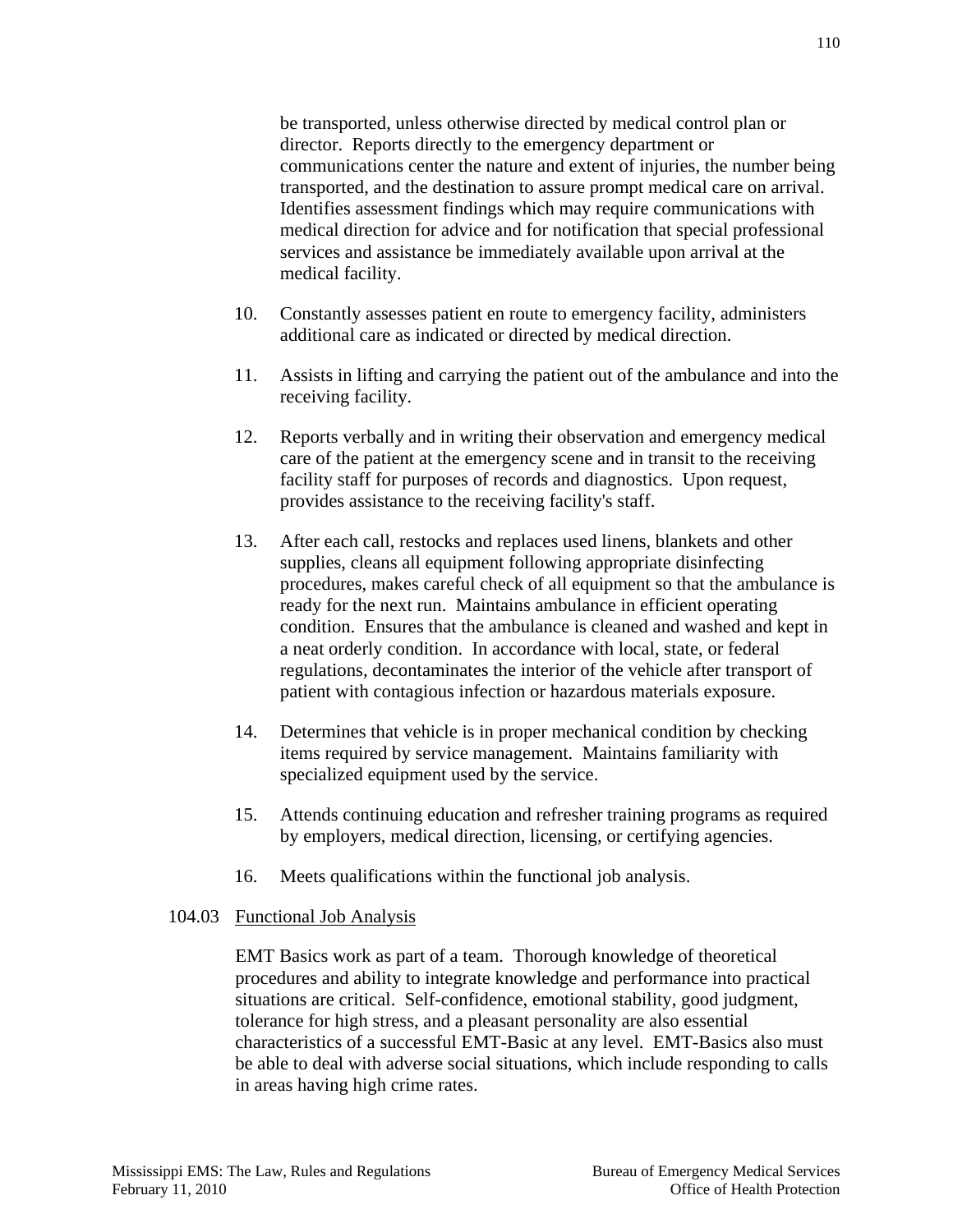### 104.04 Physical demands

Aptitudes required for work of this nature are good physical stamina, endurance, and body condition which would not be adversely affected by lifting, carrying, and balancing at times, patients in excess of 125 lbs. (250, with assistance). EMT-Basic must be able to work twenty-four-hour shifts. Motor coordination is necessary for the well-being of the patients, the EMT-Basic, and co-worker over uneven terrain.

### 105 PERFORMANCE STANDARDS FOR THE EMT-BASIC

## 105.01 Performance Standards for EMT-Basic.

The EMT-Basic who functions within the State of Mississippi must be able to demonstrate the following skills and understand the elements of total emergency care to the satisfaction of the local training coordinator and the BEMS Training programs must be approved by the BEMS. The skills listed herein will enable the basic level EMT-Basic to carry out all EMT-Basic level patient assessment and emergency care procedures.

## Policy for Administration

The skills listed herein will enable the basic level EMT to carry out all EMT level patient assessment and emergency care procedures.

- 1. Assess areas of personal attitude and conduct of the EMT-Basic.
- 2. Characterize the various methods used to access the EMS system in your community.
- 3. List possible emotional reactions that the EMT-Basic may experience when faced with trauma, illness, death and dying.
- 4. Discuss the possible reactions that a family member may exhibit when confronted with death and dying.
- 5. State the steps in the EMT-Basic's approach to the family confronted with death and dying.
- 6. State the possible reactions that the family of the EMT-Basic may exhibit due to their outside involvement in EMS.
- 7. Recognize the signs and symptoms of critical incident stress.
- 8. State possible steps that the EMT-Basic may take to help reduce/alleviate and explain the need to determine scene safety.
- 9. Discuss the importance of body substance isolation (BSI).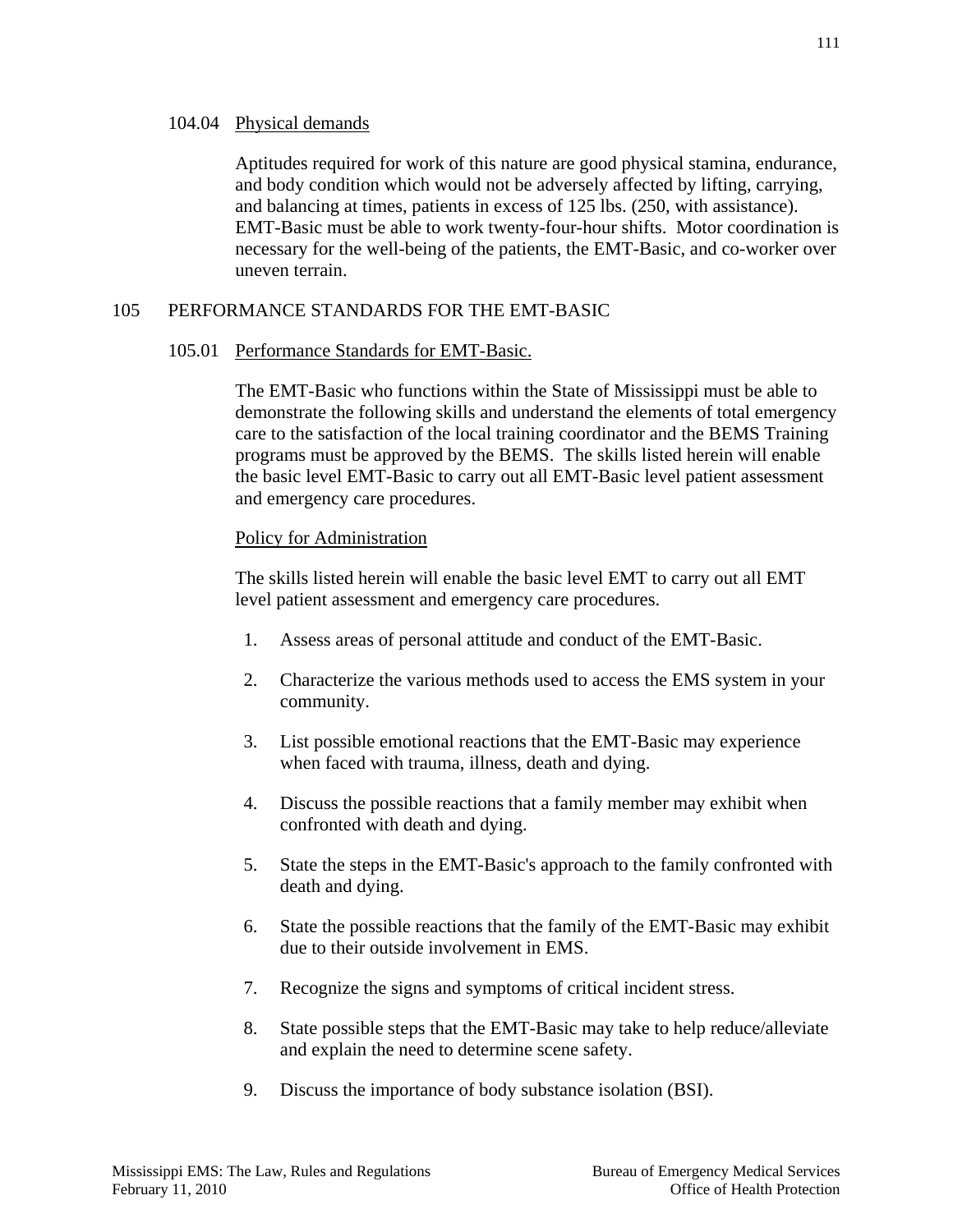- 10. Describe the steps the EMT-Basic should take for personal protection from airborne and blood borne pathogens.
- 11. List the personal protective equipment necessary for each of the following situations:
	- a. Hazardous materials
	- b. Rescue operations
	- c. Violent scenes
	- d. Crime scenes
	- e. Exposure to blood borne pathogens
	- f. Exposure to airborne pathogens
- 12. Explain the rationale for serving as an advocate for the use of appropriate protective equipment.
- 13. Given a scenario with potential infectious exposure, the EMT-Basic will use appropriate personal protective equipment. At the completion of the scenario, the EMT-Basic will properly remove and discard the protective garments.
- 14. Given the above scenario, the EMT-Basic will complete disinfection/cleaning and all reporting documentation.
- 15. Define the EMT-Basic scope of practice.
- 16. Discuss the importance of Do Not Resuscitate [DNR] (advance directives) and local or state provisions regarding EMS application.
- 17. Define consent and discuss the methods of obtaining consent.
- 18. Differentiate between expressed and implied consent.
- 19. Explain the role of consent of minors in providing care.
- 20. Discuss the implications for the EMT-Basic in patient refusal of transport.
- 21. Discuss the issues of abandonment, negligence, and battery and their implications to the EMT-Basic.
- 22. State the conditions necessary for the EMT-Basic to have a duty to act.
- 23. Explain the importance, necessity, and legality of patient confidentiality.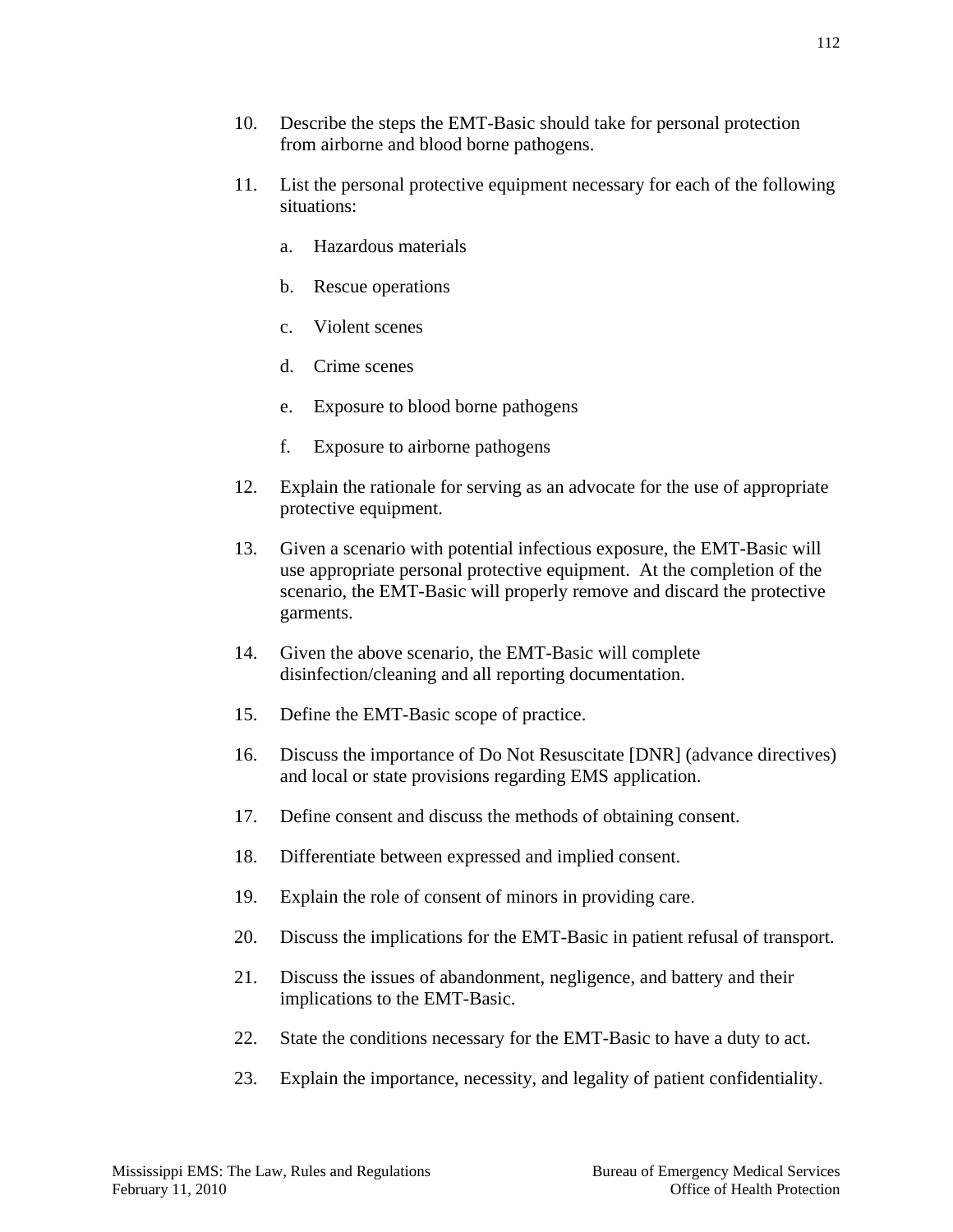- 24. Discuss the considerations of the EMT-Basic in issues of organ retrieval.
- 25. Differentiate the actions that an EMT-Basic should take to assist in the preservation of a crime scene.
- 26. State the conditions that require an EMT-Basic to notify local law enforcement officials.
- 27. Explain the role of EMS and the EMT-Basic regarding patients with DNR orders.
- 28. Explain the rationale for the needs, benefits, and usage of advance directives.
- 29. Explain the rationale for the concept of varying degrees of DNR.
- 30. Identify the following topographic terms: medial, lateral, proximal, distal, superior, inferior, anterior, posterior, midline, right and left, midclavicular, bilateral, mid-axillary.
- 31. Describe the anatomy and function of the following major body systems: Respiratory, circulatory, musculoskeletal, nervous and endocrine.
- 32. Identify the components of the extended vital signs.
- 33. Describe the methods to obtain a breathing rate.
- 34. Identify the attributes that should be obtained when assessing breathing.
- 35. Differentiate between shallow, labored and noisy breathing.
- 36. Describe the methods to obtain a pulse rate.
- 37. Identify the information obtained when assessing a patient's pulse.
- 38. Differentiate between a strong, weak, regular and irregular pulse.
- 39. Describe the methods to assess the skin color, temperature, condition (capillary refill in infants and children).
- 40. Identify the normal and abnormal skin colors.
- 41. Differentiate between pale, blue, red and yellow skin color.
- 42. Identify the normal and abnormal skin temperature.
- 43. Differentiate between hot, cool and cold skin temperature.
- 44. Identify normal and abnormal skin conditions.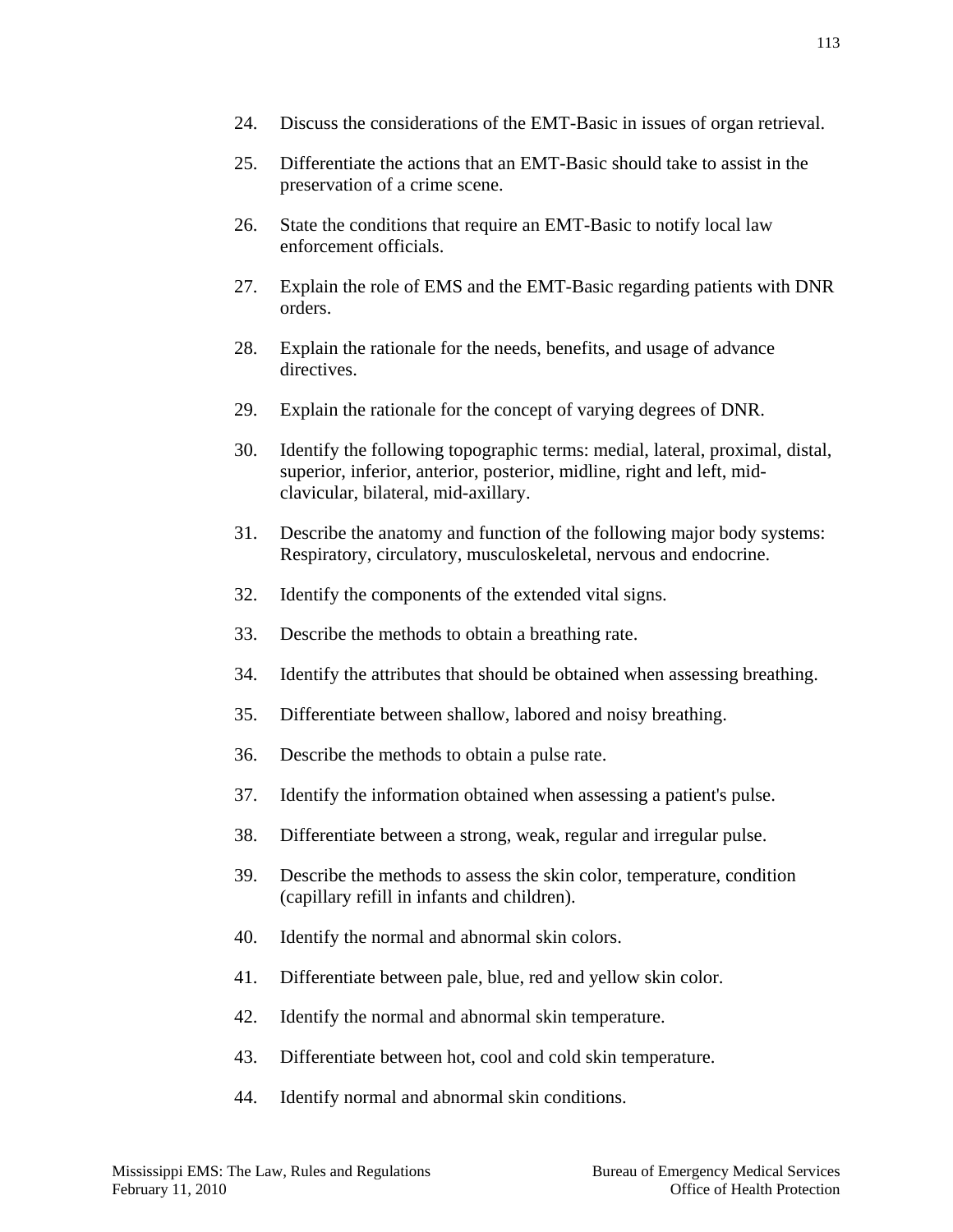- 45. Identify normal and abnormal capillary refill in infants and children.
- 46. Describe the methods to assess the pupils.
- 47. Identify normal and abnormal pupil size.
- 48. Differentiate between dilated (big) and constricted (small) pupil size.
- 49. Differentiate between reactive and non-reactive pupils and equal and unequal pupils.
- 50. Describe the methods to assess blood pressure.
- 51. Define systolic pressure.
- 52. Define diastolic pressure.
- 53. Explain the difference between auscultation and palpation for obtaining a blood pressure.
- 54. Identify the components of the SAMPLE history.
- 55. Differentiate between a sign and a symptom.
- 56. State the importance of accurately reporting and recording the baseline vital signs.
- 57. Discuss the need to search for additional medical identification.
- 58. Explain the value of performing the baseline vital signs.
- 59. Recognize and respond to the feelings patients experience during assessment.
- 60. Defend the need for obtaining and recording an accurate set of vital signs.
- 61. Explain the rationale of recording additional sets of vital signs.
- 62. Explain the importance of obtaining a SAMPLE history.
- 63. Demonstrate the skills involved in assessment of breathing.
- 64. Demonstrate the skills associated with obtaining a pulse.
- 65. Demonstrate the skills associated with assessing the skin color, temperature, condition, and capillary refill in infants and children.
- 66. Demonstrate the skills associated with assessing the pupils.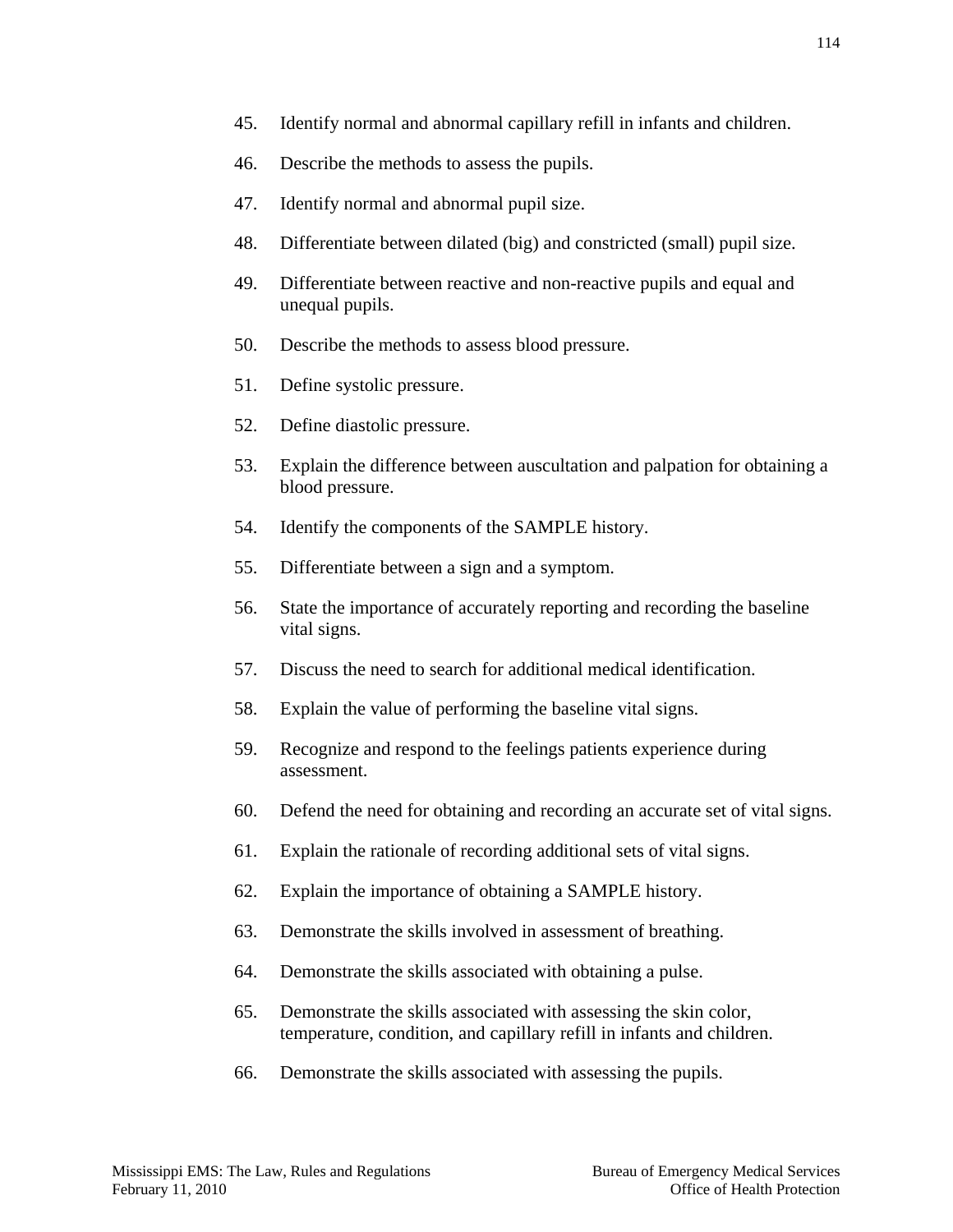- 67. Demonstrate the skills associated with obtaining blood pressure.
- 68. Demonstrate the skills that should be used to obtain information from the patient, family, or bystanders at the scene.
- 69. Define body mechanics.
- 70. Discuss the guidelines and safety precautions that need to be followed when lifting a patient.
- 71. Describe the safe lifting of cots and stretchers.
- 72. Describe the guidelines and safety precautions for carrying patients and/or equipment.
- 73. Discuss one-handed carrying techniques.
- 74. Describe correct and safe carrying procedures on stairs.
- 75. State the guidelines for reaching and their application.
- 76. Describe correct reaching for log rolls.
- 77. State the guidelines for pushing and pulling.
- 78. Discuss the general considerations of moving patients.
- 79. State three situations that may require the use of an emergency move.
- 80. Identify the following patient carrying devices:
	- a. Wheeled ambulance stretcher
	- b. Portable ambulance stretcher
	- c. Stair chair
	- d. Scoop stretcher
	- e. Long spine board
	- f. Basket stretcher
	- g. Flexible stretcher
- 81. Explain the rationale for properly lifting and moving patients.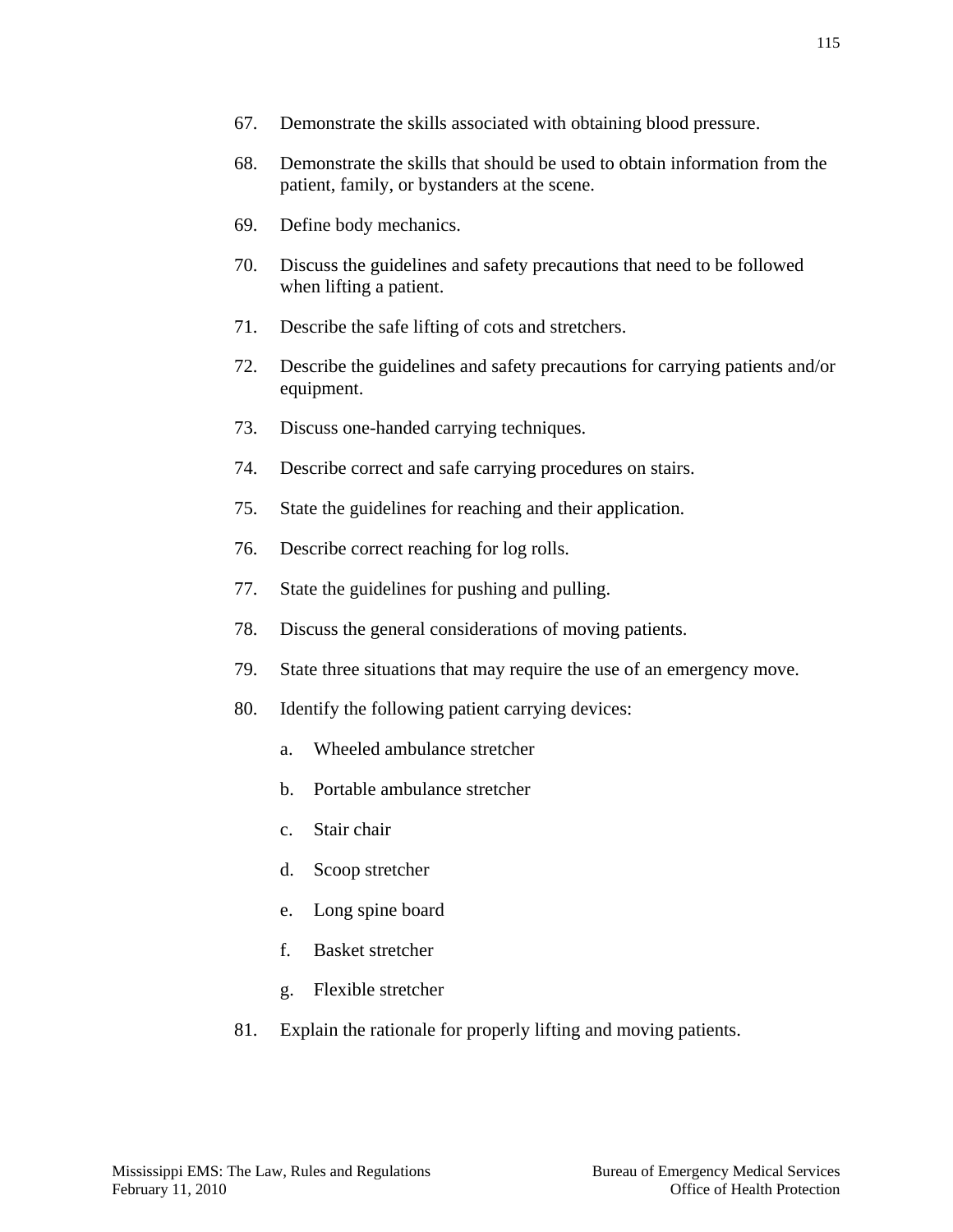- 82. Working with a partner, prepare each of the following devices for use, transfer a patient to the device, properly position the patient on the device, move the device to the ambulance and load the patient into the ambulance:
	- a. Wheeled ambulance stretcher
	- b. Portable ambulance stretcher
	- c. Stair chair
	- d. Scoop stretcher
	- e. Long spine board
	- f. Basket stretcher
	- g. Flexible stretcher
- 83. Working with a partner, the EMT-Basic will demonstrate techniques for the transfer of a patient from an ambulance stretcher to a hospital stretcher.
- 84. Name and label the major structures of the respiratory system on a diagram.
- 85. List the signs of adequate breathing.
- 86. List the signs of inadequate breathing.
- 87. Describe the steps in performing the head-tilt chin-lift.
- 88. Relate mechanism of injury to opening the airway.
- 89. Describe the steps in performing the jaw thrust.
- 90. State the importance of having a suction unit ready for immediate use when providing emergency care.
- 91. Describe the techniques of suctioning.
- 92. Describe how to artificially ventilate a patient with a pocket mask.
- 93. Describe the steps in performing the skill of artificially ventilating a patient with a bag-valve-mask while using the jaw thrust.
- 94. List the parts of a bag-valve-mask system.
- 95. Describe the steps in performing the skill of artificially ventilating a patient with a bag-valve-mask for one and two rescuers.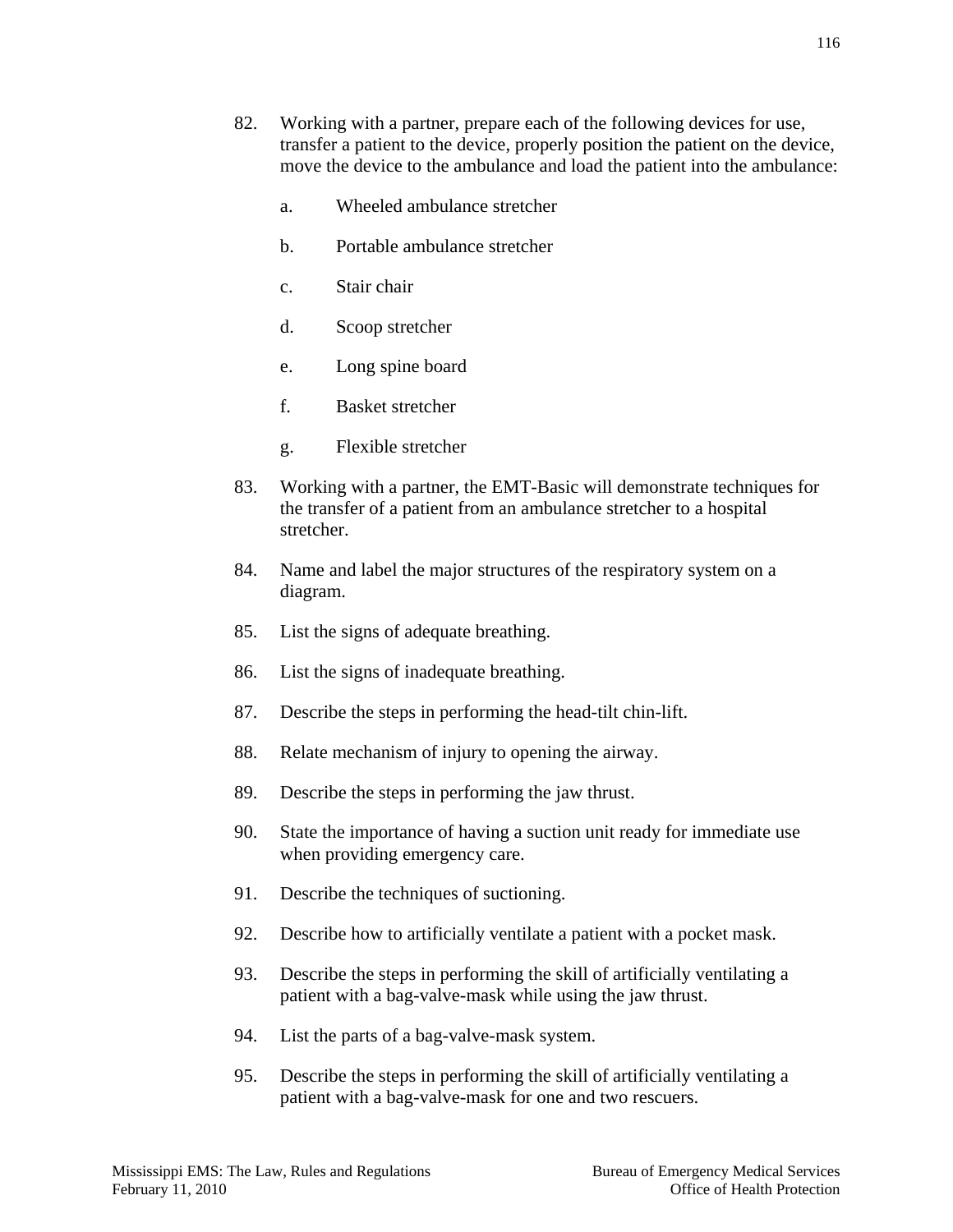- 96. Describe the signs of adequate artificial ventilation using the bag-valvemask.
- 97. Describe the signs of inadequate artificial ventilation using the bag-valvemask.
- 98. Describe the steps in artificially ventilating a patient with a flow restricted, oxygen-powered ventilation device.
- 99. List the steps in performing the actions taken when providing mouth-tomouth and mouth-to-stoma artificial ventilation.
- 100. Describe how to measure and insert an oropharyngeal (oral) airway.
- 101. Describe how to measure and insert a nasopharyngeal (nasal) airway.
- 102. Define the components of an oxygen delivery system.
- 103. Identify a nonrebreather face mask and state the oxygen flow requirements needed for its use.
- 104. Describe the indications for using a nasal cannula versus a nonrebreather face mask.
- 105. Identify a nasal cannula and state the flow requirements needed for its use.
- 106. Explain the rationale for basic life support artificial ventilation and airway protective skills taking priority over most other basic life support skills.
- 107. Explain the rationale for providing adequate oxygenation through high inspired oxygen concentrations to patients who, in the past, may have received low concentrations.
- 108. Demonstrate the steps in performing the head-tilt chin-lift.
- 109. Demonstrate the steps in performing the jaw thrust.
- 110. Demonstrate the techniques of suctioning.
- 111. Demonstrate the steps in providing mouth-to-mouth artificial ventilation with body substance isolation (barrier shields).
- 112. Demonstrate how to use a pocket mask to artificially ventilate a patient.
- 113. Demonstrate the assembly of a bag-valve-mask unit.
- 114. Demonstrate the steps in performing the skill of artificially ventilating a patient with a bag-valve-mask for one and two rescuers.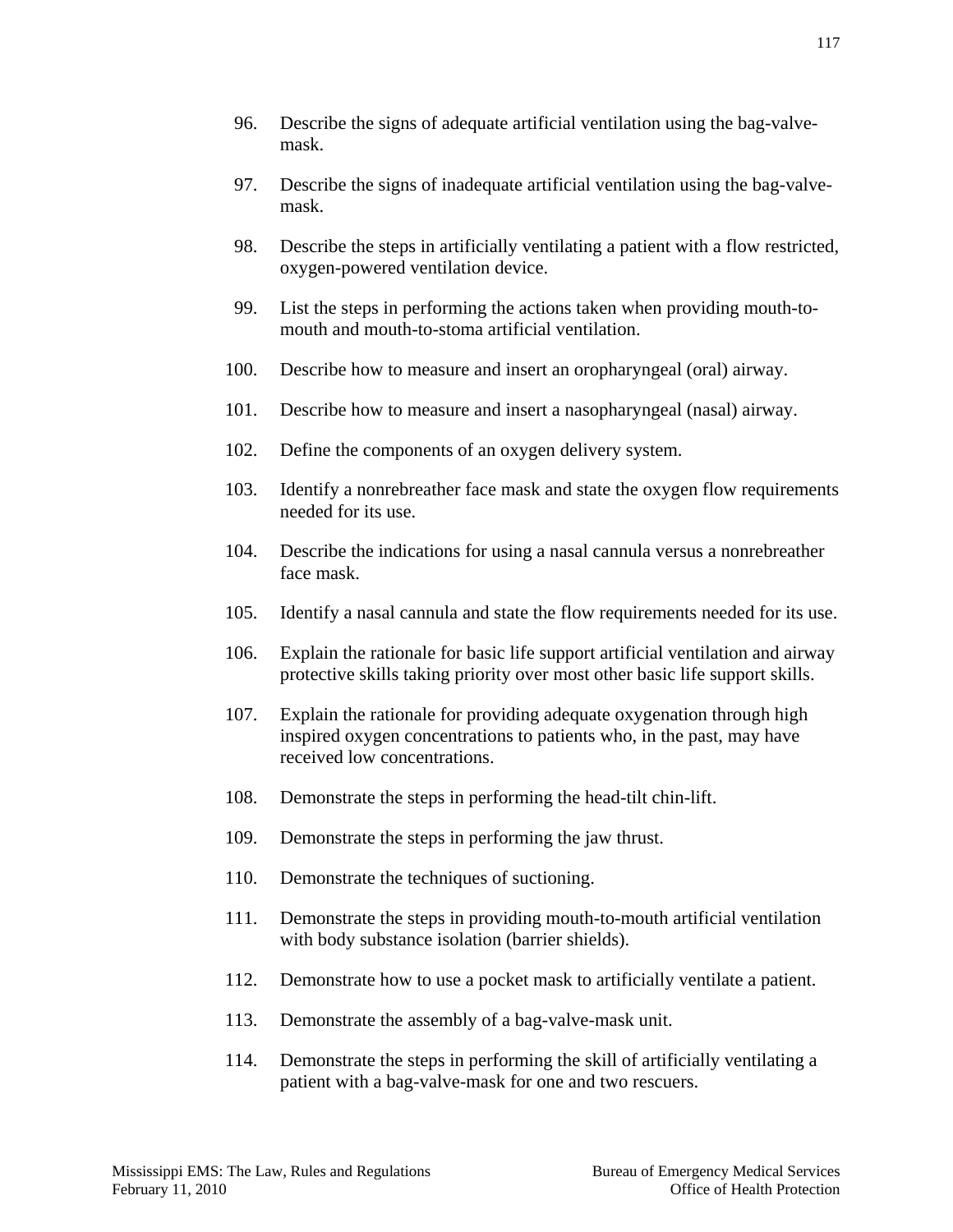- 115. Demonstrate the steps in performing the skill of artificially ventilating a patient with a bag-valve-mask while using the jaw thrust.
- 116. Demonstrate artificial ventilation of a patient with a flow restricted, oxygen-powered ventilation device.
- 117. Demonstrate how to artificially ventilate a patient with a stoma.
- 118. Demonstrate how to insert an oropharyngeal (oral) airway.
- 119. Demonstrate how to insert a nasopharyngeal (nasal) airway.
- 120. Demonstrate the correct operation of oxygen tanks and regulators.
- 121. Demonstrate the use of a nonrebreather face mask and state the oxygen flow requirements needed for its use.
- 122. Demonstrate the use of a nasal cannula and state the flow requirements needed for its use.
- 123. Demonstrate how to artificially ventilate the infant and child patient.
- 124. Demonstrate oxygen administration for the infant and child patient.
- 125. Recognize hazards/potential hazards.
- 126. Describe common hazards found at the scene of a trauma and a medical patient.
- 127. Determine if the scene is safe to enter.
- 128. Discuss common mechanisms of injury/nature of illness.
- 129. Discuss the reason for identifying the total number of patients at the scene.
- 130. Explain the reason for identifying the need for additional help or assistance.
- 131. Explain the rationale for crew members to evaluate scene safety prior to entering.
- 132. Serve as a model for others explaining how patient situations affect your evaluation of mechanism of injury or illness.
- 133. Observe various scenarios and identify potential hazards.
- 134. Summarize the reasons for forming a general impression of the patient.
- 135. Discuss methods of assessing altered mental status.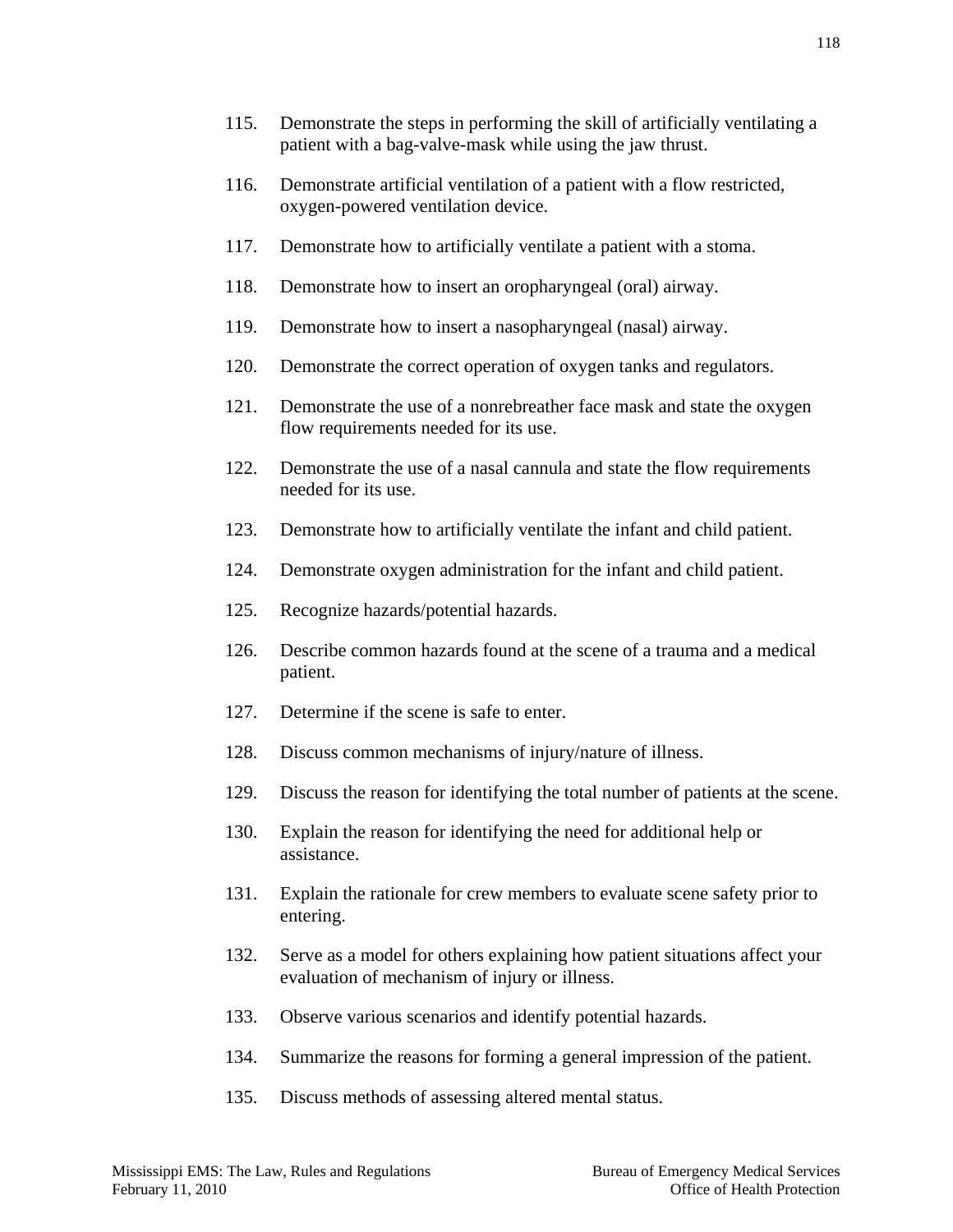- 136. Differentiate between assessing the altered mental status in the adult, child and infant patient.
- 137. Discuss methods of assessing the airway in the adult, child and infant patient.
- 138. State reasons for management of the cervical spine once the patient has been determined to be a trauma patient.
- 139. Describe methods used for assessing if a patient is breathing.
- 140. State what care should be provided to the adult, child and infant patient with adequate breathing.
- 141. State what care should be provided to the adult, child and infant patient without adequate breathing.
- 142. Differentiate between a patient with adequate and inadequate breathing.
- 143. Distinguish between methods of assessing breathing in the adult, child and infant patient.
- 144. Compare the methods of providing airway care to the adult, child and infant patient.
- 145. Describe the methods used to obtain a pulse.
- 146. Differentiate between obtaining a pulse in an adult, child and infant patient.
- 147. Discuss the need for assessing the patient for external bleeding.
- 148. Describe normal and abnormal findings when assessing skin color.
- 149. Describe normal and abnormal findings when assessing skin temperature.
- 150. Describe normal and abnormal findings when assessing skin condition.
- 151. Describe normal and abnormal findings when assessing skin capillary refill in the infant and child patient.
- 152. Explain the reason for prioritizing a patient for care and transport.
- 153. Explain the importance of forming a general impression of the patient.
- 154. Explain the value of performing an initial assessment.
- 155. Demonstrate the techniques for assessing mental status.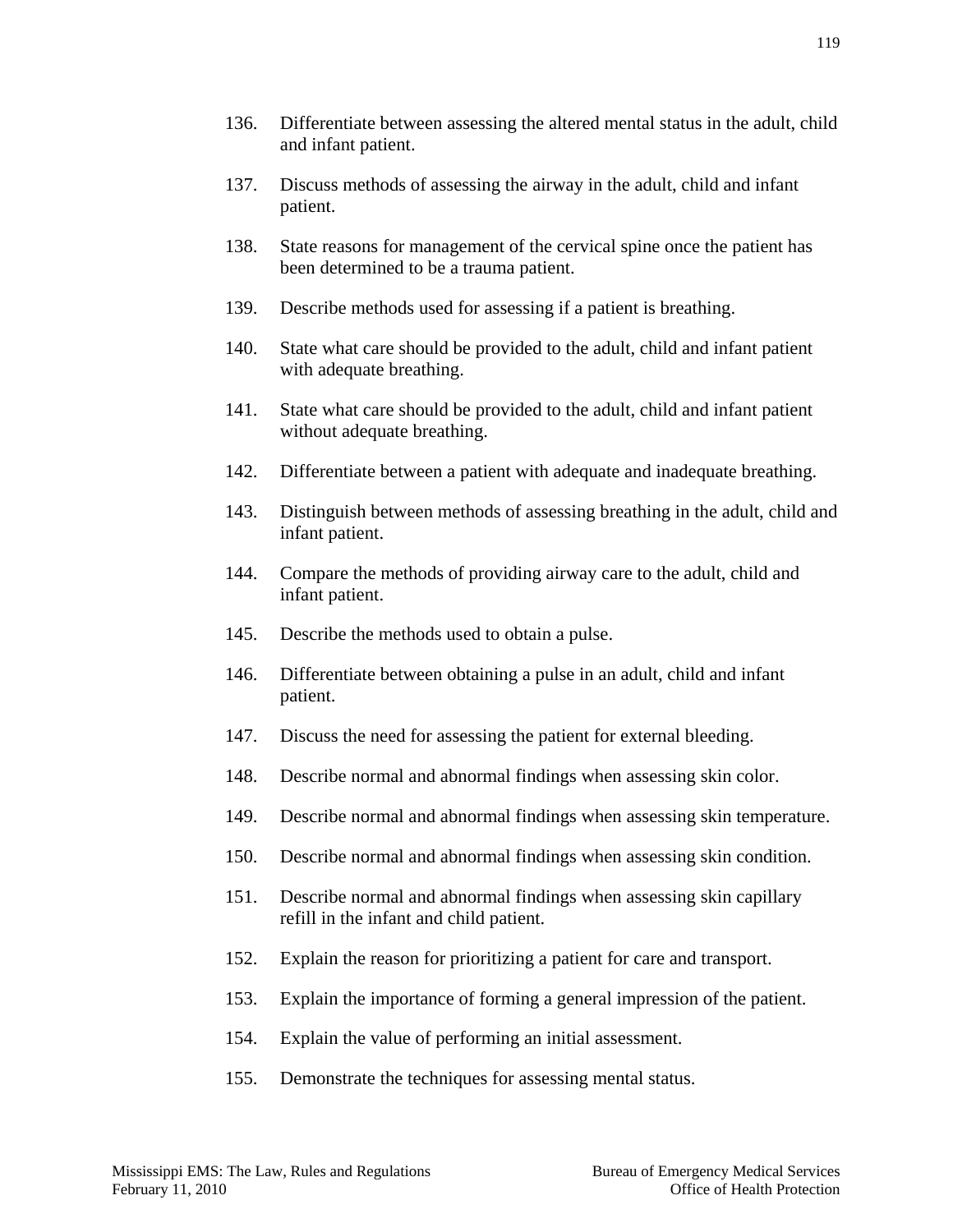- 156. Demonstrate the techniques for assessing the airway.
- 157. Demonstrate the techniques for assessing if the patient is breathing.
- 158. Demonstrate the techniques for assessing if the patient has a pulse.
- 159. Demonstrate the techniques for assessing the patient for external bleeding.
- 160. Demonstrate the techniques for assessing the patient's skin color, temperature, condition and capillary refill (infants and children only).
- 161. Demonstrate the ability to prioritize patients.
- 162. Discuss the reasons for reconsideration concerning the mechanism of injury.
- 163. State the reasons for performing a rapid trauma assessment.
- 164. Recite examples and explain why patients should receive a rapid trauma assessment.
- 165. Describe the areas included in the rapid trauma assessment and discuss what should be evaluated.
- 166. Differentiate when the rapid assessment may be altered in order to provide patient care.
- 167. Discuss the reason for performing a focused history and physical exam.
- 168. Recognize and respect the feelings that patients might experience during assessment.
- 169. Demonstrate the rapid trauma assessment that should be used to assess a patient based on mechanism of injury.
- 170. Describe the unique needs for assessing an individual with a specific chief complaint with no known prior history.
- 171. Differentiate between the history and physical exam that is performed for responsive patients with no known prior history and patients responsive with a known prior history.
- 172. Describe the unique needs for assessing an individual who is unresponsive or has an altered mental status.
- 173. Differentiate between the assessment that is performed for a patient who is unresponsive or has an altered mental status and other medical patients requiring assessment.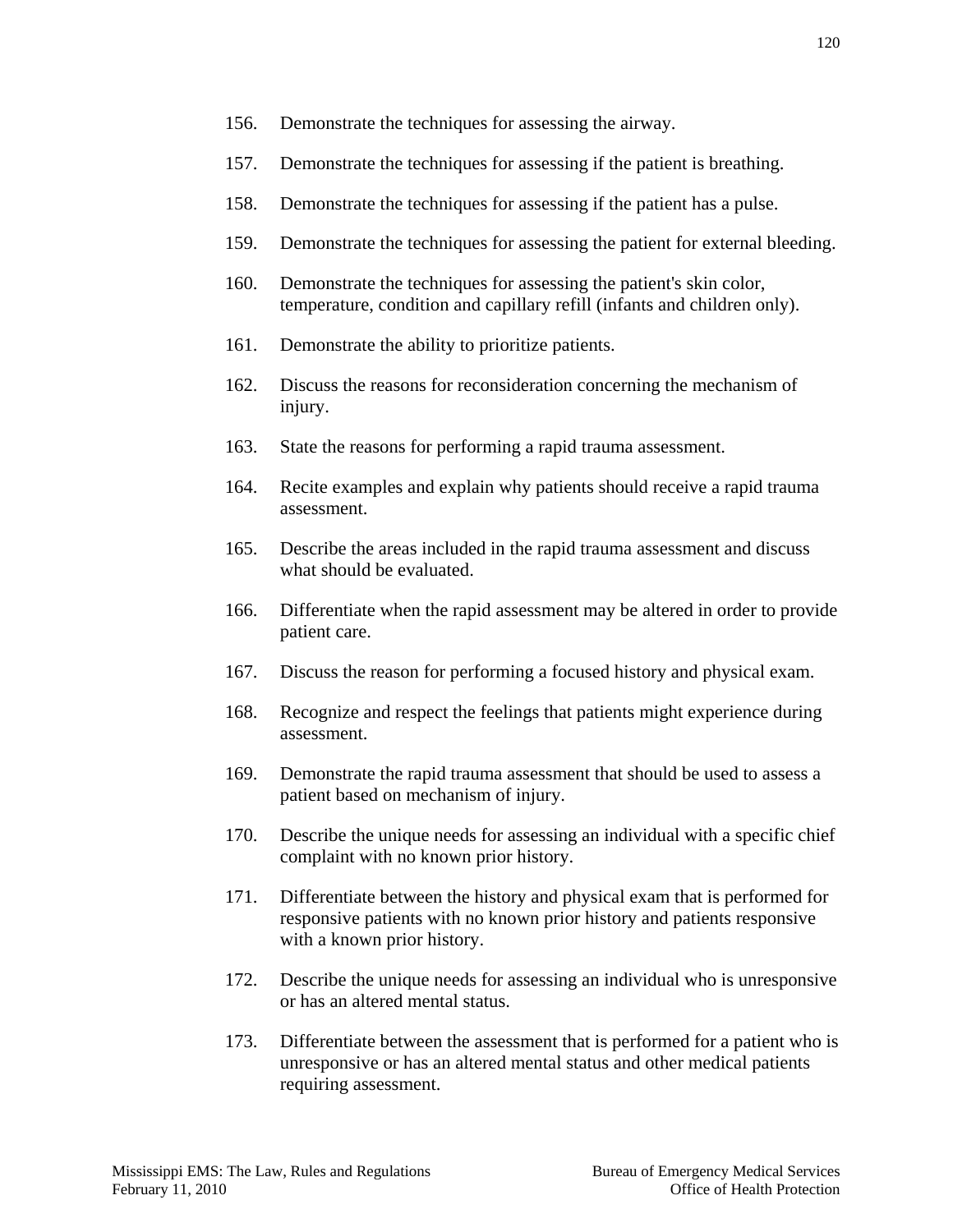- 174. Attend to the feelings that these patients might be experiencing.
- 175. Demonstrate the patient care skills that should be used to assist with a patient who is responsive with no known history.
- 176. Demonstrate the patient care skills that should be used to assist with a patient who is unresponsive or has an altered metal status.
- 177. Discuss the components of the detailed physical exam.
- 178. State the areas of the body that are evaluated during the detailed physical exam.
- 179. Explain what additional care should be provided while performing the detailed physical exam.
- 180. Distinguish between the detailed physical exam that is performed on a trauma patient and that of the medical patient.
- 181. Explain the rationale for the feelings that these patients might be experiencing.
- 182. Demonstrate the skills involved in performing the detailed physical exam.
- 183. Discuss the reasons for repeating the initial assessment as part of the ongoing assessment.
- 184. Describe the components of the on-going assessment.
- 185. Describe trending of assessment components.
- 186. Explain the value of performing an on-going assessment.
- 187. Recognize and respect the feelings that patients might experience during assessment.
- 188. Explain the value of trending assessment components to other health professionals who assume care of the patient.
- 189. Demonstrate the skills involved in performing the on-going assessment.
- 190. List the proper methods of initiating and terminating a radio call.
- 191. State the proper sequence for delivery of patient information.
- 192. Explain the importance of effective communication of patient information in the verbal report.
- 193. Identify the essential components of the verbal report.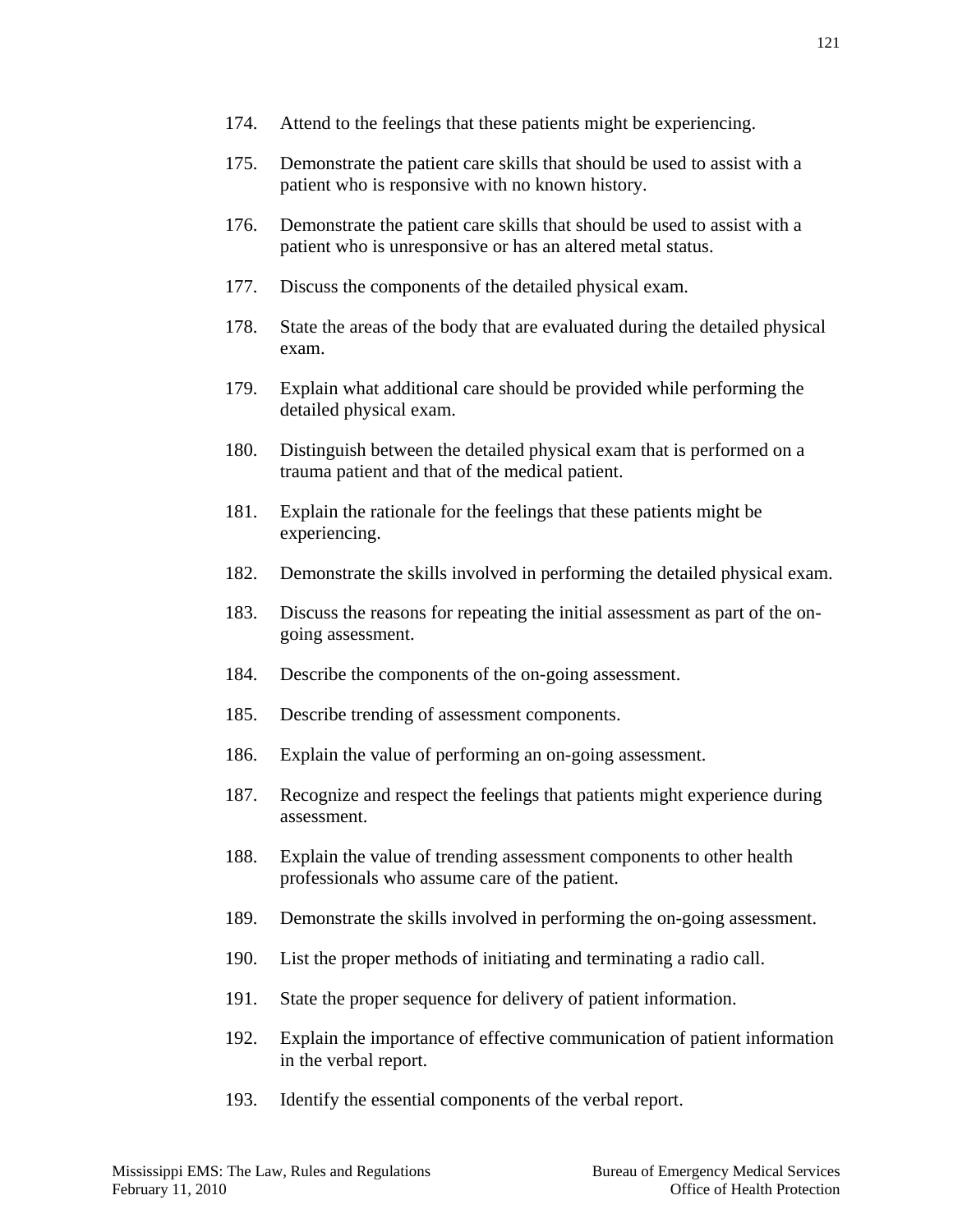- 194. Describe the attributes for increasing effectiveness and efficiency of verbal communications.
- 195. State legal aspects to consider in verbal communication.
- 196. Discuss the communication skills that should be used to interact with the patient.
- 197. Discuss the communication skills that should be used to interact with the family, bystanders, individuals from other agencies while providing patient care and the difference between skills used to interact with the patient and those used to interact with others.
- 198. List the correct radio procedures in the following phases of a typical call:
	- a. To the scene.
	- b. At the scene.
	- c. To the facility.
	- d. At the facility.
	- e. To the station.
	- f. At the station.
- 199. Explain the rationale for providing efficient and effective radio communications and patient reports.
- 200. Perform a simulated, organized, concise radio transmission.
- 201. Perform an organized, concise patient report that would be given to the staff at a receiving facility.
- 202. Perform a brief, organized report that would be given to an ALS provider arriving at an incident scene at which the EMT-Basic was already providing care.
- 203. Explain the components of the written report and list the information that should be included on the written report.
- 204. Identify the various sections of the written report.
- 205. Describe what information is required in each section of the prehospital care report and how it should be entered.
- 206. Define the special considerations concerning patient refusal.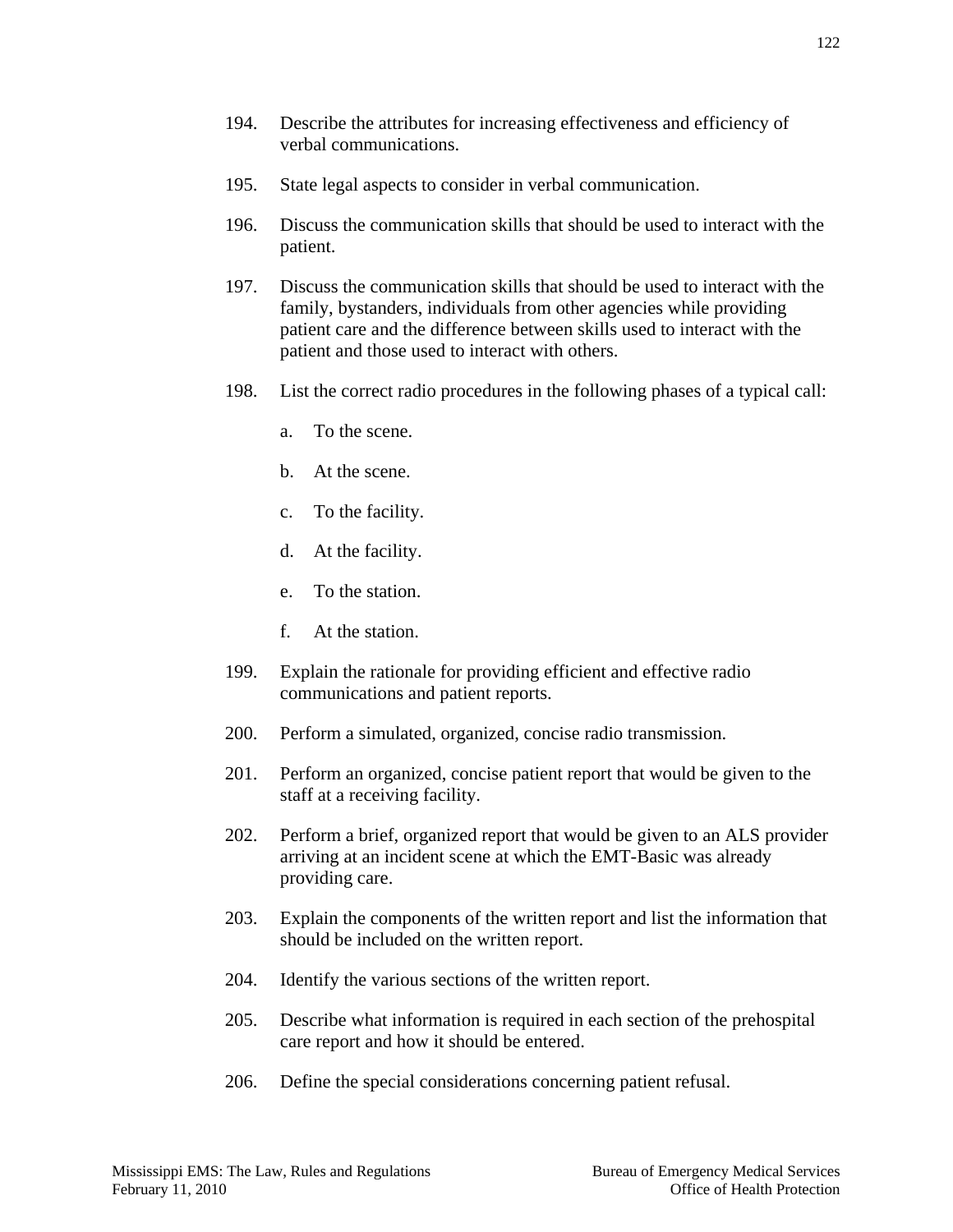- 207. Describe the legal implications associated with the written report.
- 208. Discuss all state and/or local record and reporting requirements.
- 209. Explain the rationale for patient care documentation.
- 210. Explain the rationale for the EMS system gathering data.
- 211. Explain the rationale for using medical terminology correctly.
- 212. Explain the rationale for using an accurate and synchronous clock so that information can be used in trending.
- 213. Complete a prehospital care report.
- 214. Identify which medications will be carried on the unit.
- 215. State the medications carried on the unit by the generic name.
- 216. Identify the medications with which the EMT-B may assist the patient with administering.
- 217. State the medications the EMT-B can assist the patient with by the generic name.
- 218. Discuss the forms in which the medications may be found.
- 219. Explain the rationale for the administration of medications.
- 220. Demonstrate general steps for assisting patient with self administration of medications.
- 221. Read the labels and inspect each type of medication.
- 222. List the structure and function of the respiratory system.
- 223. State the signs and symptoms of a patient with breathing difficulty.
- 224. Describe the emergency medical care of the patient with breathing difficulty.
- 225. Recognize the need for medical direction to assist in the emergency medical care of the patient with breathing difficulty.
- 226. Describe the emergency medical care of the patient with breathing distress.
- 227. Establish the relationship between airway management and the patient with breathing difficulty.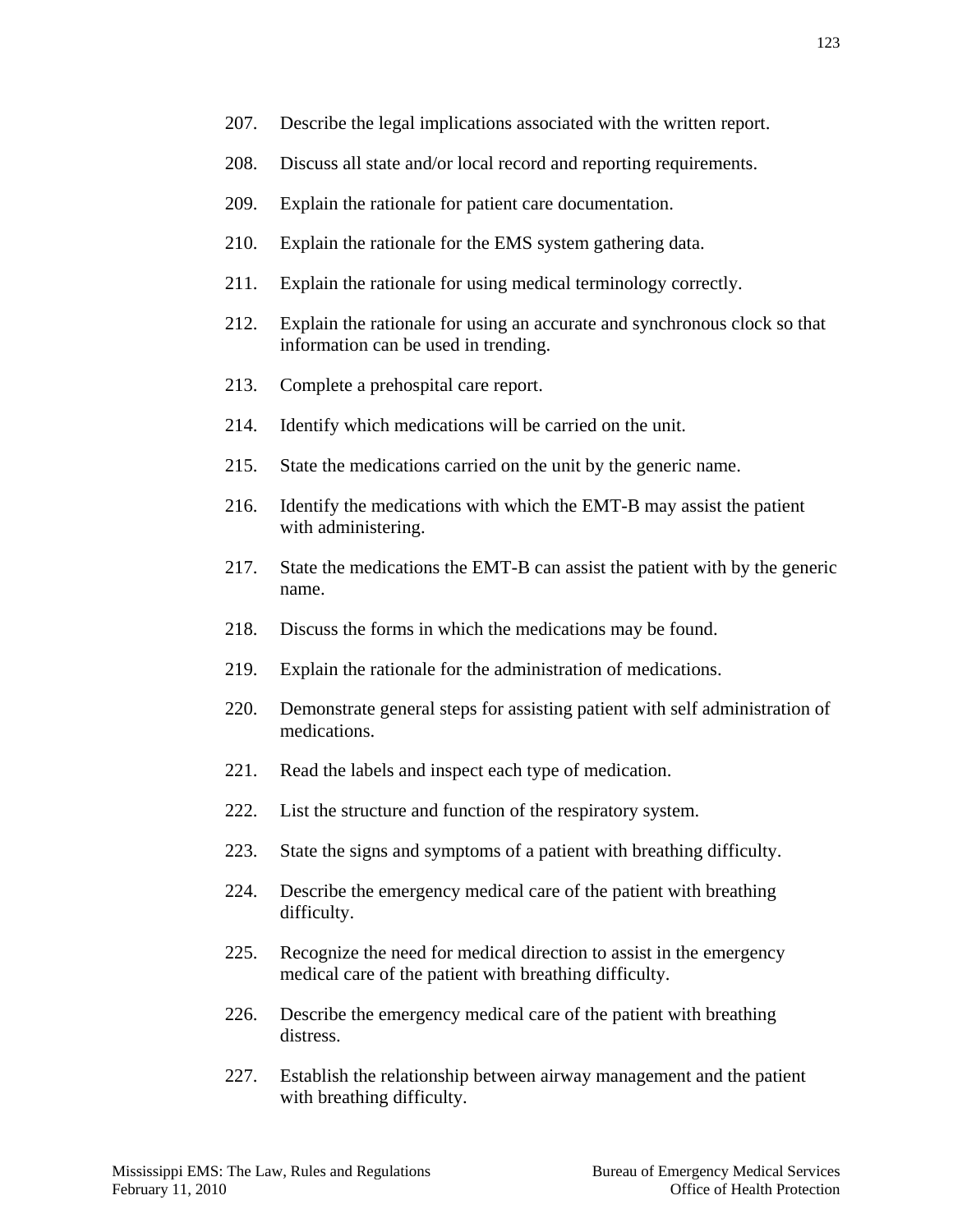124

- 228. List signs of adequate air exchange.
- 229. State the generic name, medication forms, dose, administration, action, indications and contraindications for the prescribed inhaler.
- 230. Distinguish between the emergency medical care of the infant, child and adult patient with breathing difficulty.
- 231. Differentiate between upper airway obstruction and lower airway disease in the infant and child patient.
- 232. Defend EMT-Basic treatment regimens for various respiratory emergencies.
- 233. Explain the rationale for administering an inhaler.
- 234. Demonstrate the emergency medical care for breathing difficulty.
- 235. Perform the steps in facilitating the use of an inhaler.
- 236. Describe the structure and function of the cardiovascular system.
- 237. Describe the emergency medical care of the patient experiencing chest pain/discomfort.
- 238. List the indications for automated external defibrillation (AED).
- 239. List the contraindications for automated external defibrillation.
- 240. Define the role of EMT-B in the emergency cardiac care system.
- 241. Explain the impact of age and weight on defibrillation.
- 242. Discuss the position of comfort for patients with various cardiac emergencies.
- 243. Establish the relationship between airway management and the patient with cardiovascular compromise.
- 244. Predict the relationship between the patient experiencing cardiovascular compromise and basic life support.
- 245. Discuss the fundamentals of early defibrillation.
- 246. Explain the rationale for early defibrillation.
- 247. Explain that not all chest pain patients result in cardiac arrest and do not need to be attached to an automated external defibrillator.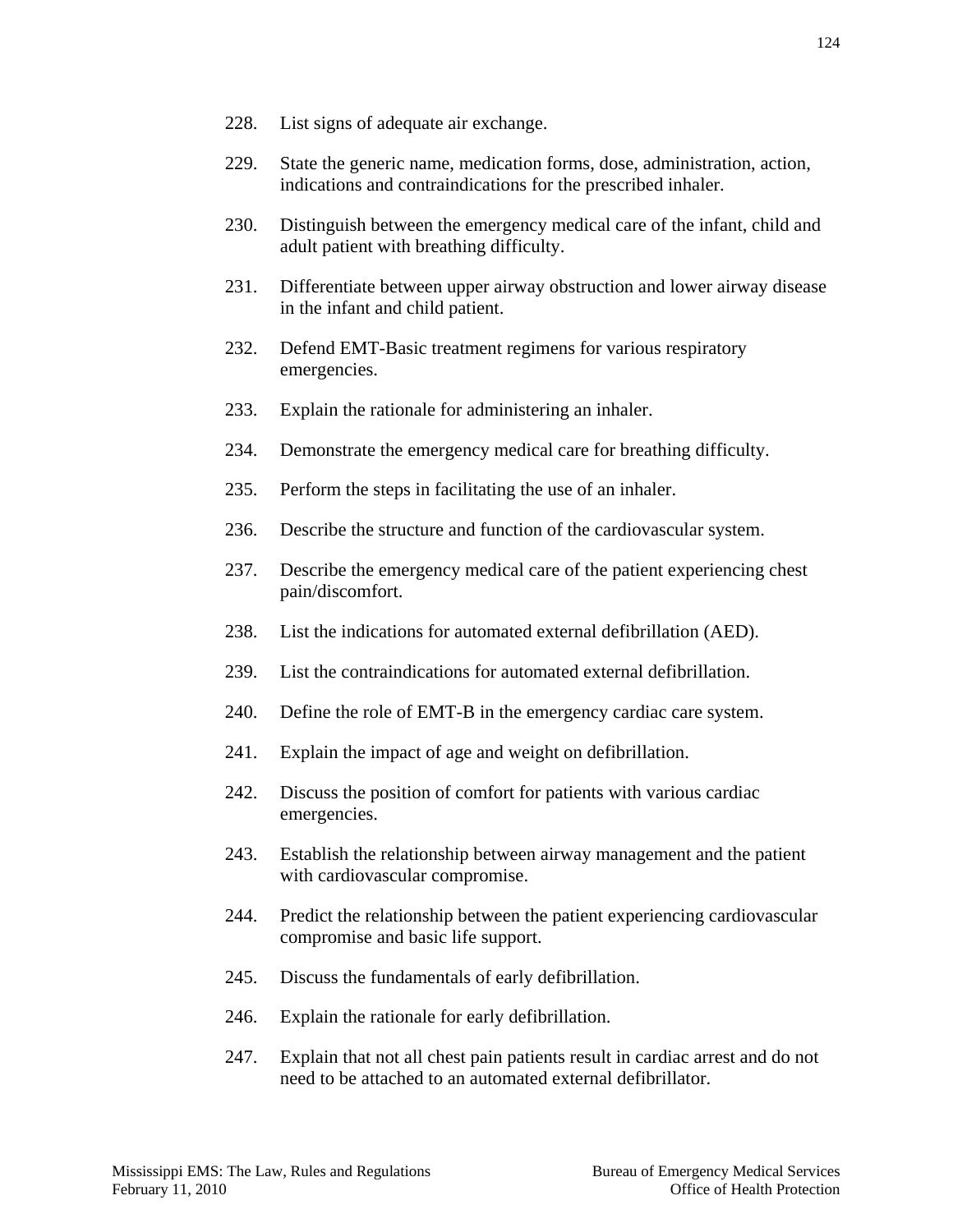- 248. Explain the importance of prehospital ACLS intervention if it is available.
- 249. Explain the importance of urgent transport to a facility with Advanced Cardiac Life Support if it is not available in the prehospital setting.
- 250. Discuss the various types of automated external defibrillators.
- 251. Differentiate between the fully automated and the semiautomated defibrillator.
- 252. Discuss the procedures that must be taken into consideration for standard operations of the various types of automated external defibrillators.
- 253. State the reasons for assuring that the patient is pulseless and apneic when using the automated external defibrillator.
- 254. Discuss the circumstances which may result in inappropriate shocks.
- 255. Explain the considerations for interruption of CPR, when using the automated external defibrillator.
- 256. Discuss the advantages and disadvantages of automated external defibrillators.
- 257. Summarize the speed of operation of automated external defibrillation.
- 258. Discuss the use of remote defibrillation through adhesive pads.
- 259. Discuss the special considerations for rhythm monitoring.
- 260. List the steps in the operation of the automated external defibrillator.
- 261. Discuss the standard of care that should be used to provide care to a patient with persistent ventricular fibrillation and no available ACLS.
- 262. Discuss the standard of care that should be used to provide care to a patient with recurrent ventricular fibrillation and no available ACLS.
- 263. Differentiate between the single rescuer and multi-rescuer care with an automated external defibrillator.
- 264. Explain the reason for pulses not being checked between shocks with an automated external defibrillator.
- 265. Discuss the importance of coordinating ACLS trained providers with personnel using automated external defibrillators.
- 266. Discuss the importance of post-resuscitation care.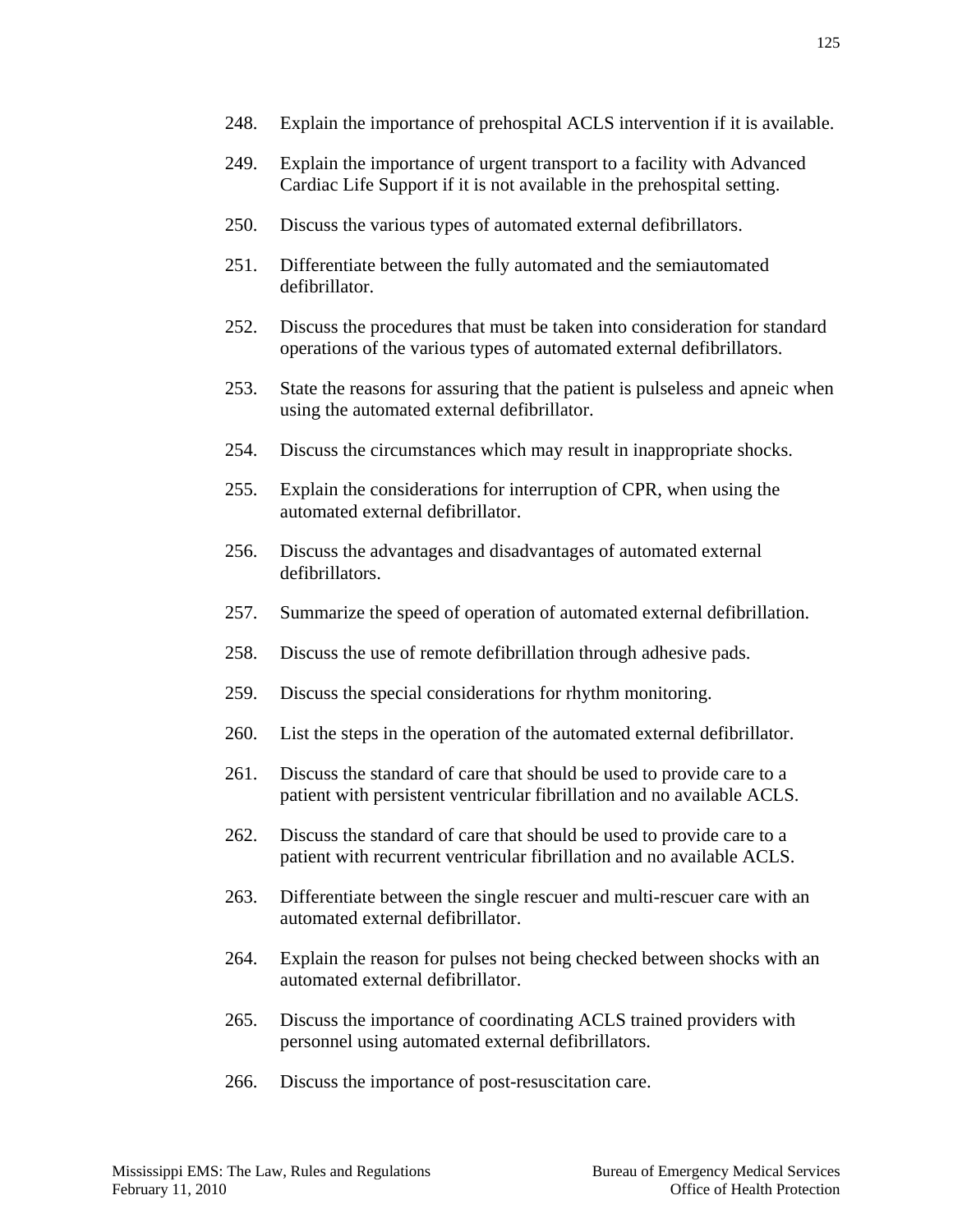- 267. List the components of post-resuscitation care.
- 268. Explain the importance of frequent practice with the automated external defibrillator.
- 269. Discuss the need to complete the Automated Defibrillator: Operator's Shift Checklist.
- 270. Discuss the role of the American Heart Association (AHA) in the use of automated external defibrillation.
- 271. Explain the role medical direction plays in the use of automated external defibrillation.
- 272. State the reasons why a case review should be completed following the use of the automated external defibrillator.
- 273. Discuss the components that should be included in a case review.
- 274. Discuss the goal of quality improvement in automated external defibrillation.
- 275. Recognize the need for medical direction of protocols to assist in the emergency medical care of the patient with chest pain.
- 276. List the indications for the use of nitroglycerin.
- 277. State the contraindications and side effects for the use of nitroglycerin.
- 278. Define the function of all controls on an automated external defibrillator, and describe event documentation and battery defibrillator maintenance.
- 279. Defend the reasons for obtaining initial training in automated external defibrillation and the importance of continuing education.
- 280. Explain the rationale for administering nitroglycerin to a patient with chest pain or discomfort.
- 281. Demonstrate the assessment and emergency medical care of a patient experiencing chest pain/discomfort.
- 282. Demonstrate the application and operation of the automated external defibrillator.
- 283. Demonstrate the maintenance of an automated external defibrillator.
- 284. Demonstrate the assessment and documentation of patient response to the automated external defibrillator.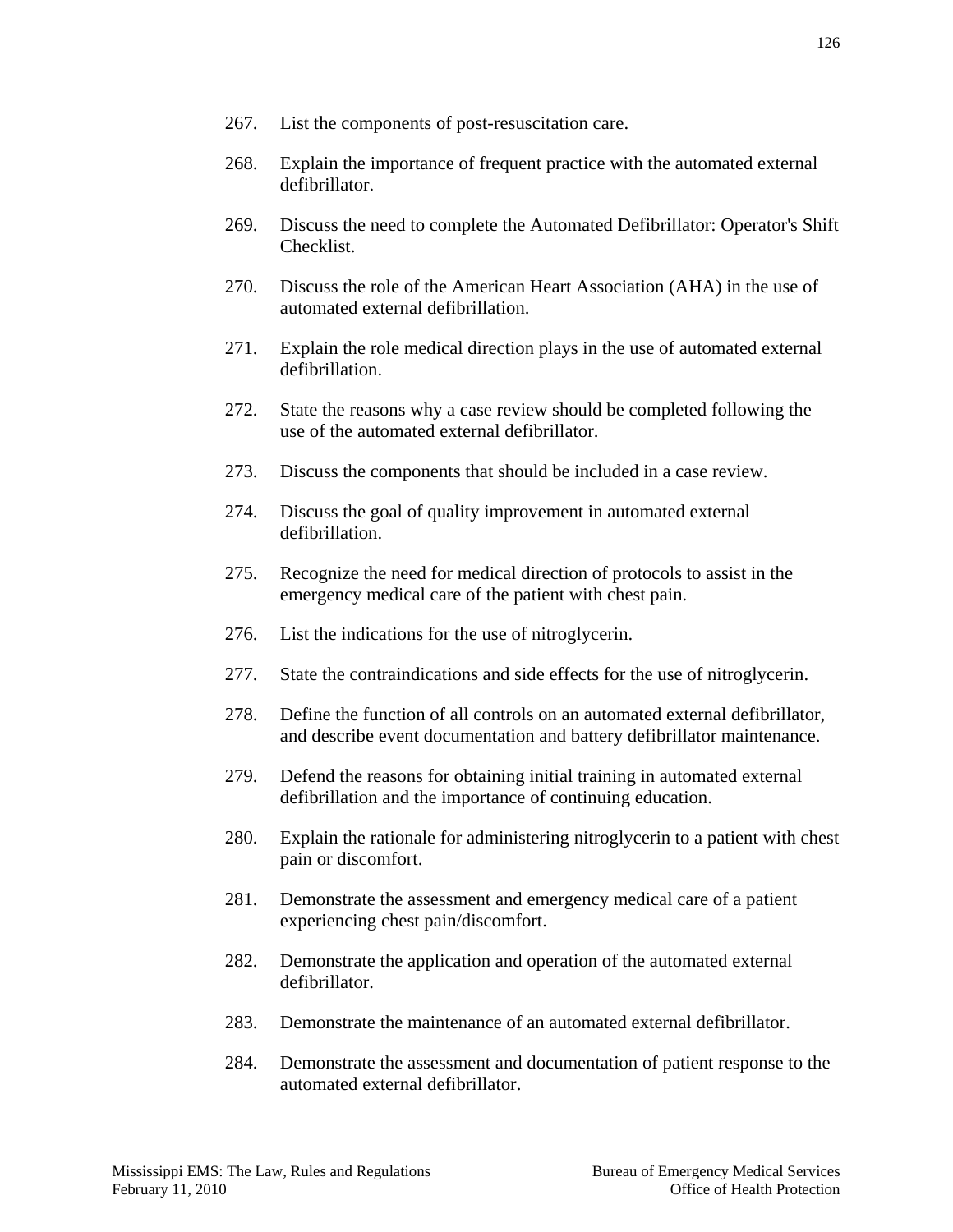- 285. Demonstrate the skills necessary to complete the Automated Defibrillator: Operator's Shift Checklist.
- 286. Perform the steps in facilitating the use of nitroglycerin for chest pain or discomfort.
- 287. Demonstrate the assessment and documentation of patient response to nitroglycerin.
- 288. Practice completing a prehospital care report for patients with cardiac emergencies.
- 289. Identify the patient taking diabetic medications with altered mental status and the implications of a diabetes history.
- 290. State the steps in the emergency medical care of the patient taking diabetic medicine with an altered mental status and a history of diabetes.
- 291. Establish the relationship between airway management and the patient with altered mental status.
- 292. State the generic and trade names, medication forms, dose, administration, action, and contraindications for oral glucose.
- 293. Evaluate the need for medical direction in the emergency medical care of the diabetic patient.
- 294. Explain the rationale for administering oral glucose.
- 295. Demonstrate the steps in the emergency medical care for the patient taking diabetic medicine with an altered mental status and a history of diabetes.
- 296. Demonstrate the steps in the administration of oral glucose.
- 297. Demonstrate the assessment and documentation of patient response to oral glucose.
- 298. Demonstrate how to complete a prehospital care report for patients with diabetic emergencies.
- 299. Recognize the patient experiencing an allergic reaction.
- 300. Describe the emergency medical care of the patient with an allergic reaction.
- 301. Establish the relationship between the patient with an allergic reaction and airway management.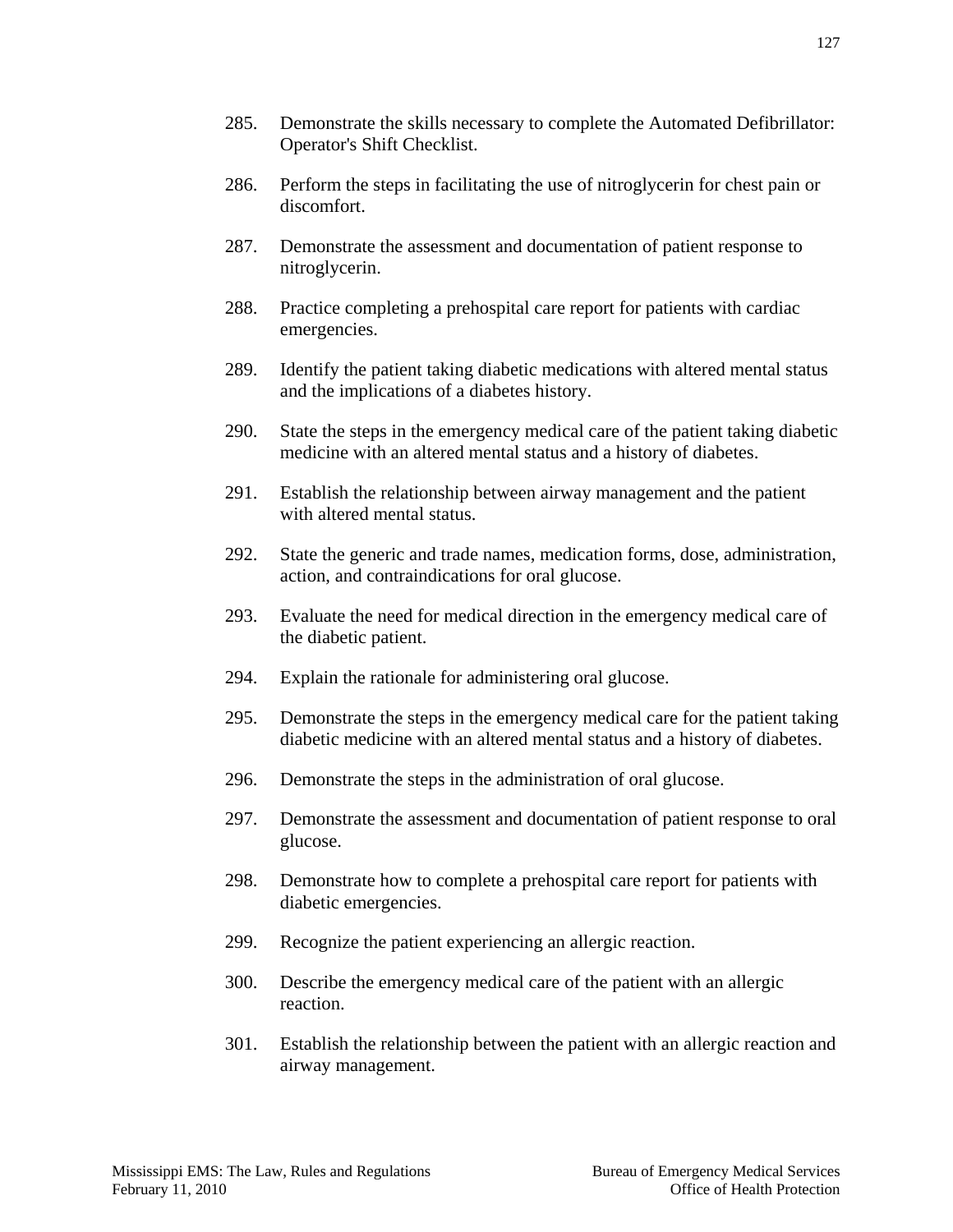- 302. Describe the mechanisms of allergic response and the implications for airway management.
- 303. State the generic and trade names, medication forms, dose, administration, action, and contraindications for the epinephrine auto-injector.
- 304. Evaluate the need for medical direction in the emergency medical care of the patient with an allergic reaction.
- 305. Differentiate between the general category of those patients having an allergic reaction and those patients having an allergic reaction and requiring immediate medical care, including immediate use of epinephrine auto-injector.
- 306. Explain the rationale for administering epinephrine using an auto-injector.
- 307. Demonstrate the emergency medical care of the patient experiencing an allergic reaction.
- 308. Demonstrate the use of epinephrine auto-injector.
- 309. Demonstrate the assessment and documentation of patient response to an epinephrine injection.
- 310. Demonstrate proper disposal of equipment.
- 311. Demonstrate completing a prehospital care report for patients with allergic emergencies.
- 312. List various ways that poisons enter the body.
- 313. List signs/symptoms associated with poisoning.
- 314. Discuss the emergency medical care for the patient with possible overdose.
- 315. Describe the steps in the emergency medical care for the patient with suspected poisoning.
- 316. Establish the relationship between the patient suffering from poisoning or overdose and airway management.
- 317. State the generic and trade names, indications, contraindications, medication form, dose, administration, actions, side effects and reassessment strategies for activated charcoal.
- 318. Recognize the need for medical direction in caring for the patient with poisoning or overdose.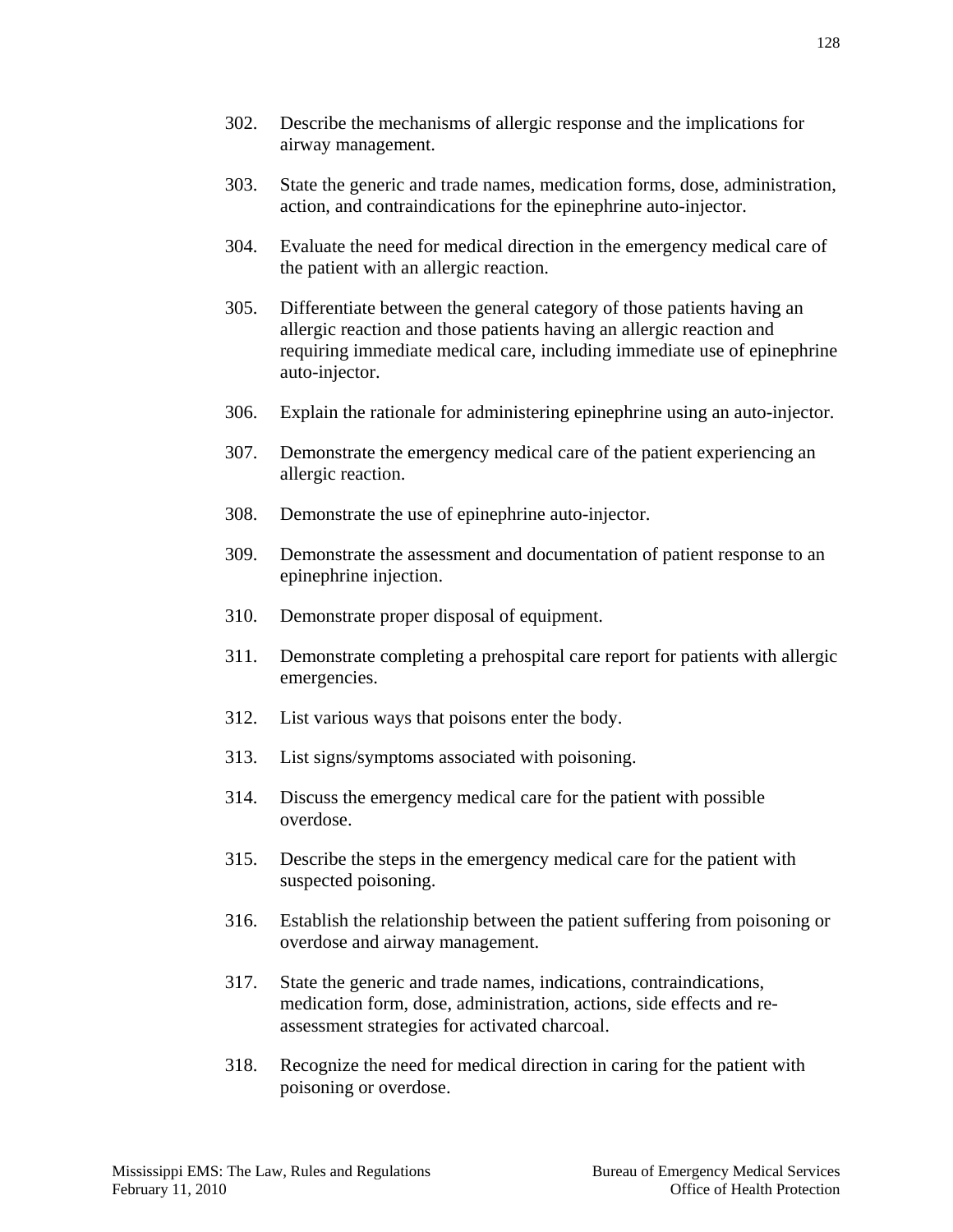- 319. Explain the rationale for administering activated charcoal.
- 320. Explain the rationale for contacting medical direction early in the prehospital management of the poisoning or overdose patient.
- 321. Demonstrate the steps in the emergency medical care for the patient with possible overdose.
- 322. Demonstrate the steps in the emergency medical care for the patient with suspected poisoning.
- 323. Perform the necessary steps required to provide a patient with activated charcoal.
- 324. Demonstrate the assessment and documentation of patient response.
- 325. Demonstrate proper disposal of administration of activated charcoal equipment.
- 326. Demonstrate completing a prehospital care report for patients with a poisoning/overdose emergency.
- 327. Describe the various ways that the body loses heat.
- 328. List the signs and symptoms of exposure to cold.
- 329. Explain the steps in providing emergency medical care to a patient exposed to cold.
- 330. List the signs and symptoms of exposure to heat.
- 331. Explain the steps in providing emergency care to a patient exposed to heat.
- 332. Recognize the signs and symptoms of water-related emergencies.
- 333. Describe the complications of near drowning.
- 334. Discuss the emergency medical care of bites and stings.
- 335. Demonstrate the assessment and emergency medical care of a patient with exposure to cold.
- 336. Demonstrate the assessment and emergency medical care of a patient with exposure to heat.
- 337. Demonstrate the assessment and emergency medical care of a near drowning patient.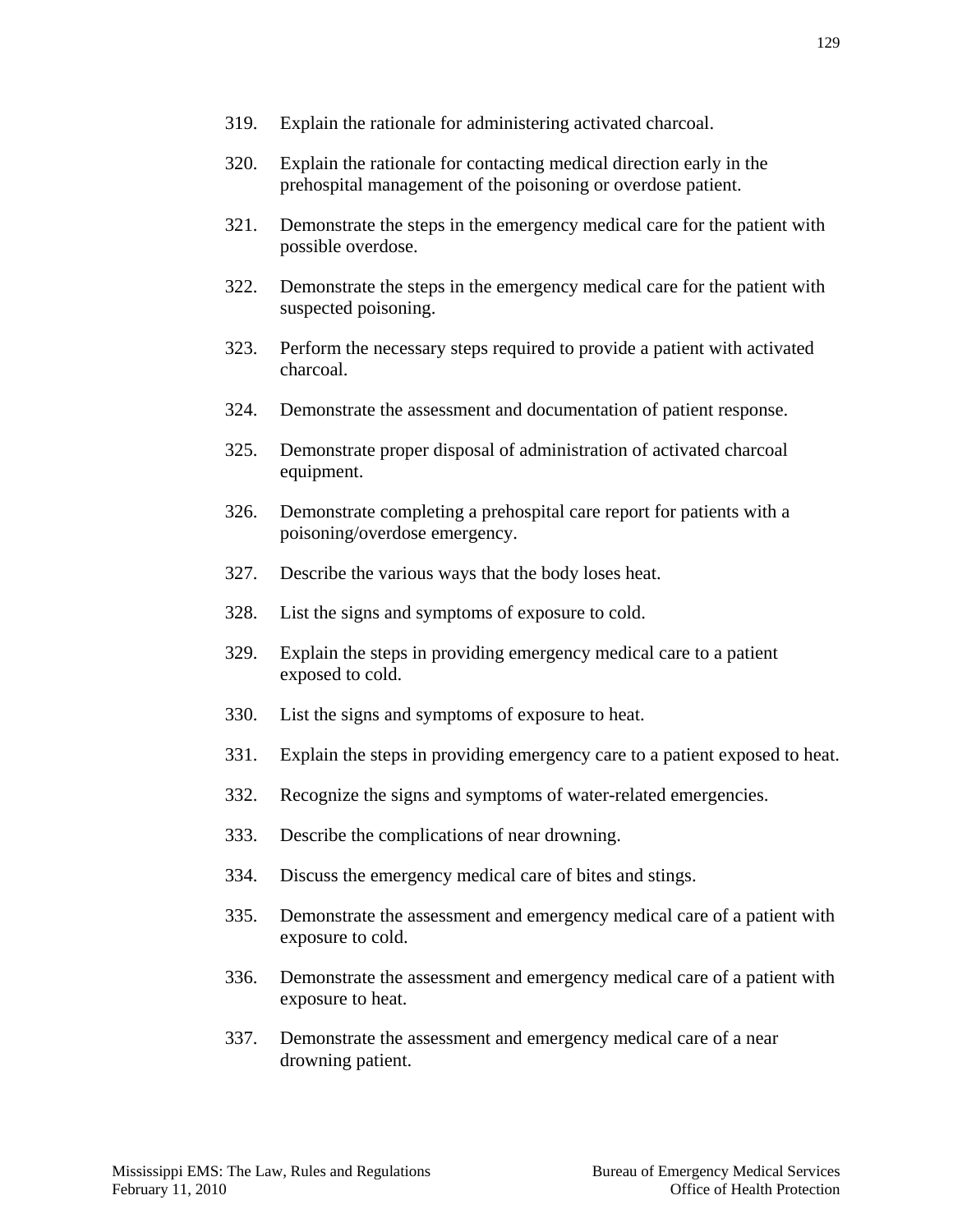- 338. Demonstrate completing a prehospital care report for patients with environmental emergencies.
- 339. Define behavioral emergencies.
- 340. Discuss the general factors that may cause an alteration in a patient's behavior.
- 341. State the various reasons for psychological crises.
- 342. Discuss the characteristics of an individual's behavior which suggests that the patient is at risk for suicide.
- 343. Discuss special medical/legal considerations for managing behavioral emergencies.
- 344. Discuss the special considerations for assessing a patient with behavioral problems.
- 345. Discuss the general principles of an individual's behavior which suggests that he is at risk for violence.
- 346. Discuss methods to calm behavioral emergency patients.
- 347. Explain the rationale for learning how to modify your behavior toward the patient with a behavioral emergency.
- 348. Demonstrate the assessment and emergency medical care of the patient experiencing a behavioral emergency.
- 349. Demonstrate various techniques to safely restrain a patient with a behavioral problem.
- 350. Identify the following structures: Uterus, vagina, fetus, placenta, umbilical cord, amniotic sac, perineum.
- 351. Identify and explain the use of the contents of an obstetrics kit.
- 352. Identify predelivery emergencies.
- 353. State indications of an imminent delivery.
- 354. Differentiate the emergency medical care provided to a patient with predelivery emergencies from a normal delivery.
- 355. State the steps in the predelivery preparation of the mother.
- 356. Establish the relationship between body substance isolation and childbirth.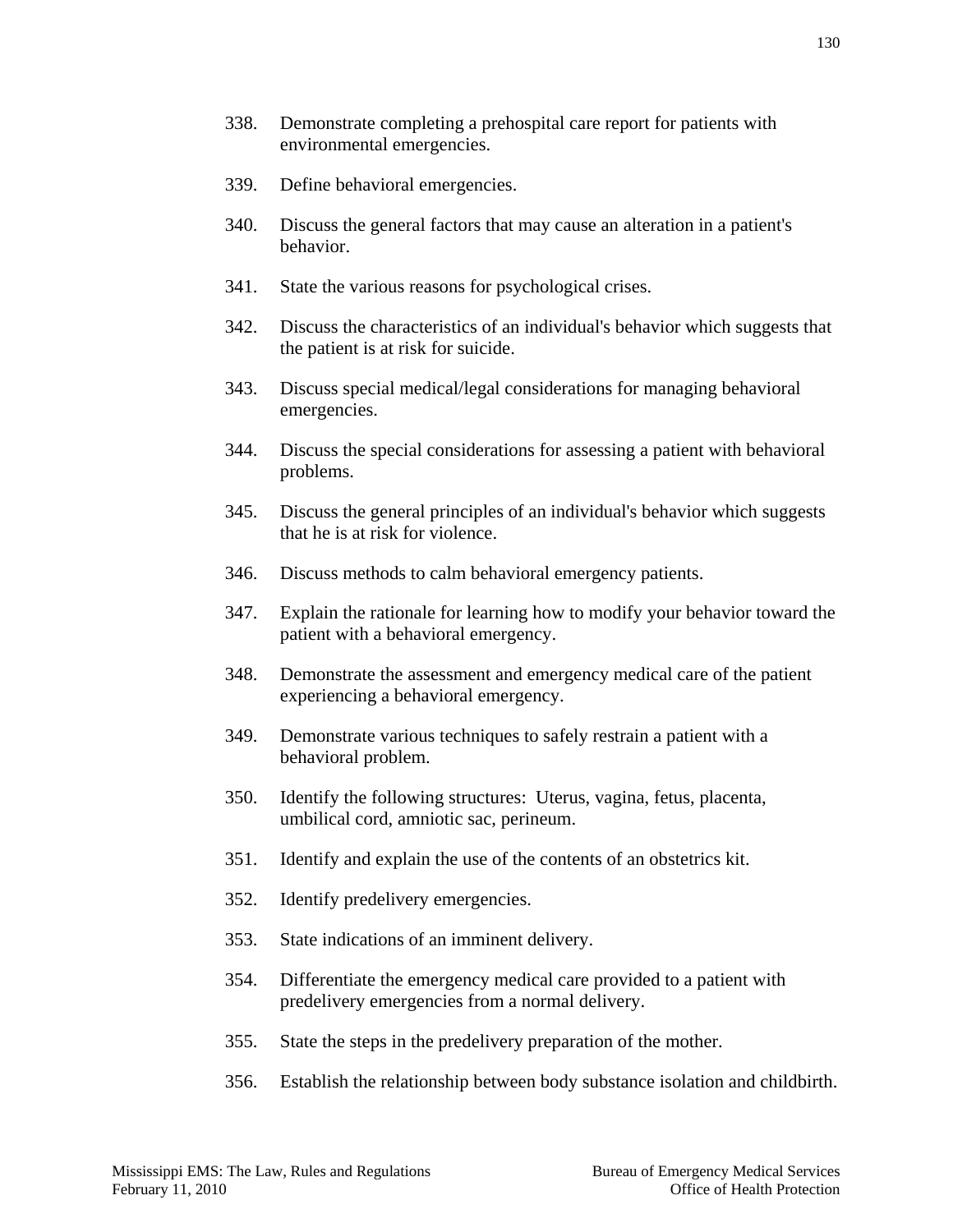- 358. Describe care of the baby as the head appears.
- 359. Describe how and when to cut the umbilical cord.
- 360. Discuss the steps in the delivery of the placenta.
- 361. List the steps in the emergency medical care of the mother post-delivery.
- 362. Summarize neonatal resuscitation procedures.
- 363. Describe the procedures for the following abnormal deliveries: Breech birth, prolapsed cord, limb presentation.
- 364. Differentiate the special considerations for multiple births.
- 365. Describe special considerations of meconium.
- 366. Describe special considerations of a premature baby.
- 367. Discuss the emergency medical care of a patient with a gynecological emergency.
- 368. Explain the rationale for understanding the implications of treating two patients (mother and baby).
- 369. Demonstrate the steps to assist in the normal cephalic delivery.
- 370. Demonstrate necessary care procedures of the fetus as the head appears.
- 371. Demonstrate infant neonatal procedures.
- 372. Demonstrate post delivery care of infant.
- 373. Demonstrate how and when to cut the umbilical cord.
- 374. Attend to the steps in the delivery of the placenta.
- 375. Demonstrate the post-delivery care of the mother.
- 376. Demonstrate the procedures for the following abnormal deliveries: vaginal bleeding, breech birth, prolapsed cord, limb presentation.
- 377. Demonstrate the steps in the emergency medical care of the mother with excessive bleeding.
- 378. Demonstrate completing a prehospital care report for patients with obstetrical/gynecological emergencies.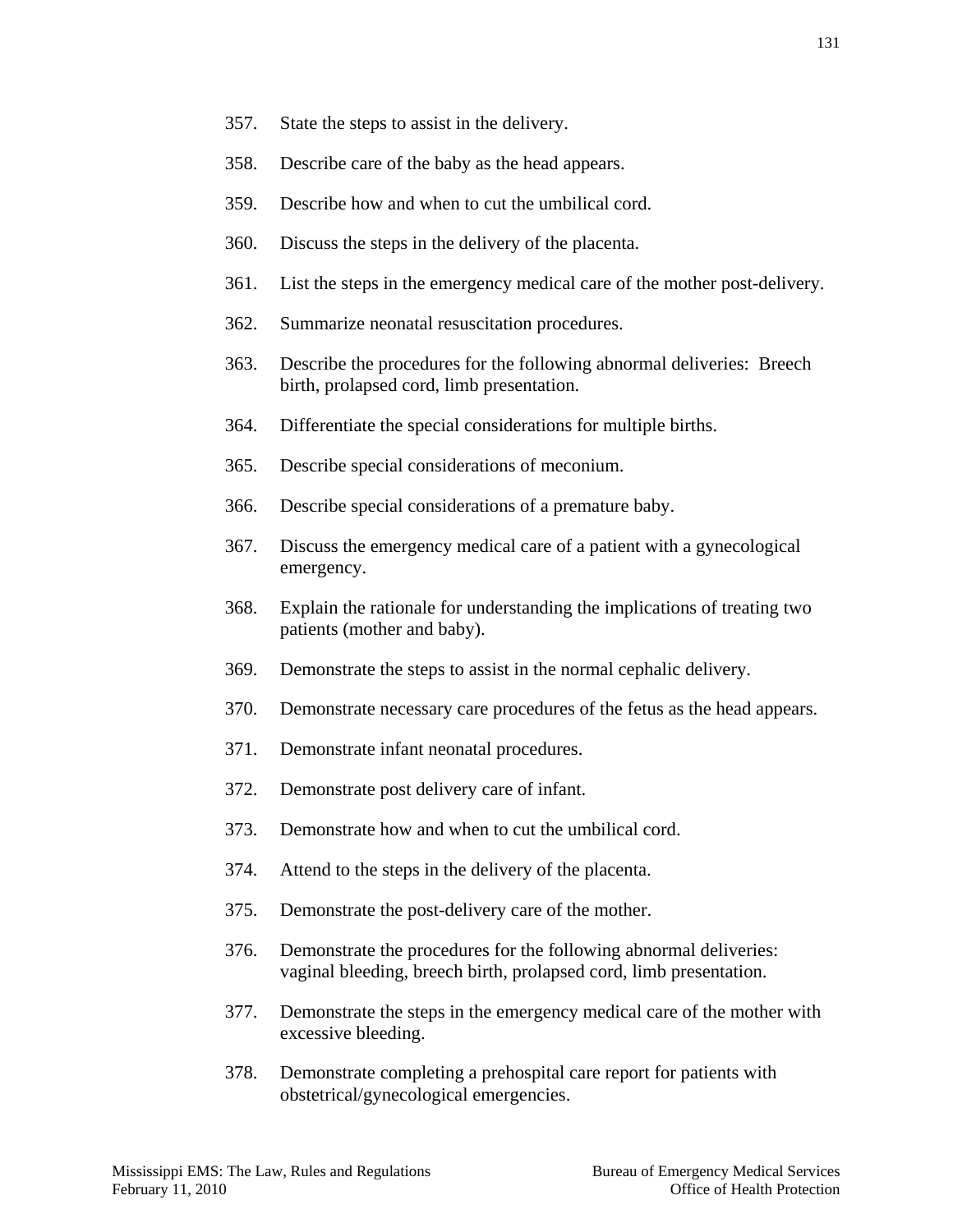- 379. List the structure and function of the circulatory system.
- 380. Differentiate between arterial, venous and capillary bleeding.
- 381. State methods of emergency medical care of external bleeding.
- 382. Establish the relationship between body substance isolation and bleeding.
- 383. Establish the relationship between airway management and the trauma patient.
- 384. Establish the relationship between mechanism of injury and internal bleeding.
- 385. List the signs of internal bleeding.
- 386. List the steps in the emergency medical care of the patient with signs and symptoms of internal bleeding.
- 387. List signs and symptoms of shock (hypoperfusion).
- 388. State the steps in the emergency medical care of the patient with signs and symptoms of shock (hypoperfusion).
- 389. Explain the sense of urgency to transport patients that are bleeding and show signs of shock (hypoperfusion).
- 390. Demonstrate direct pressure as a method of emergency medical care of external bleeding.
- 391. Demonstrate the use of diffuse pressure as a method of emergency medical care of external bleeding.
- 392. Demonstrate the use of pressure points and tourniquets as a method of emergency medical care of external bleeding.
- 393. Demonstrate the care of the patient exhibiting signs and symptoms of internal bleeding.
- 394. Demonstrate the care of the patient exhibiting signs and symptoms of shock (hypoperfusion).
- 395. Demonstrate completing a prehospital care report for patient with bleeding and/or shock (hypoperfusion).
- 396. State the major functions of the skin.
- 397. List the layers of the skin.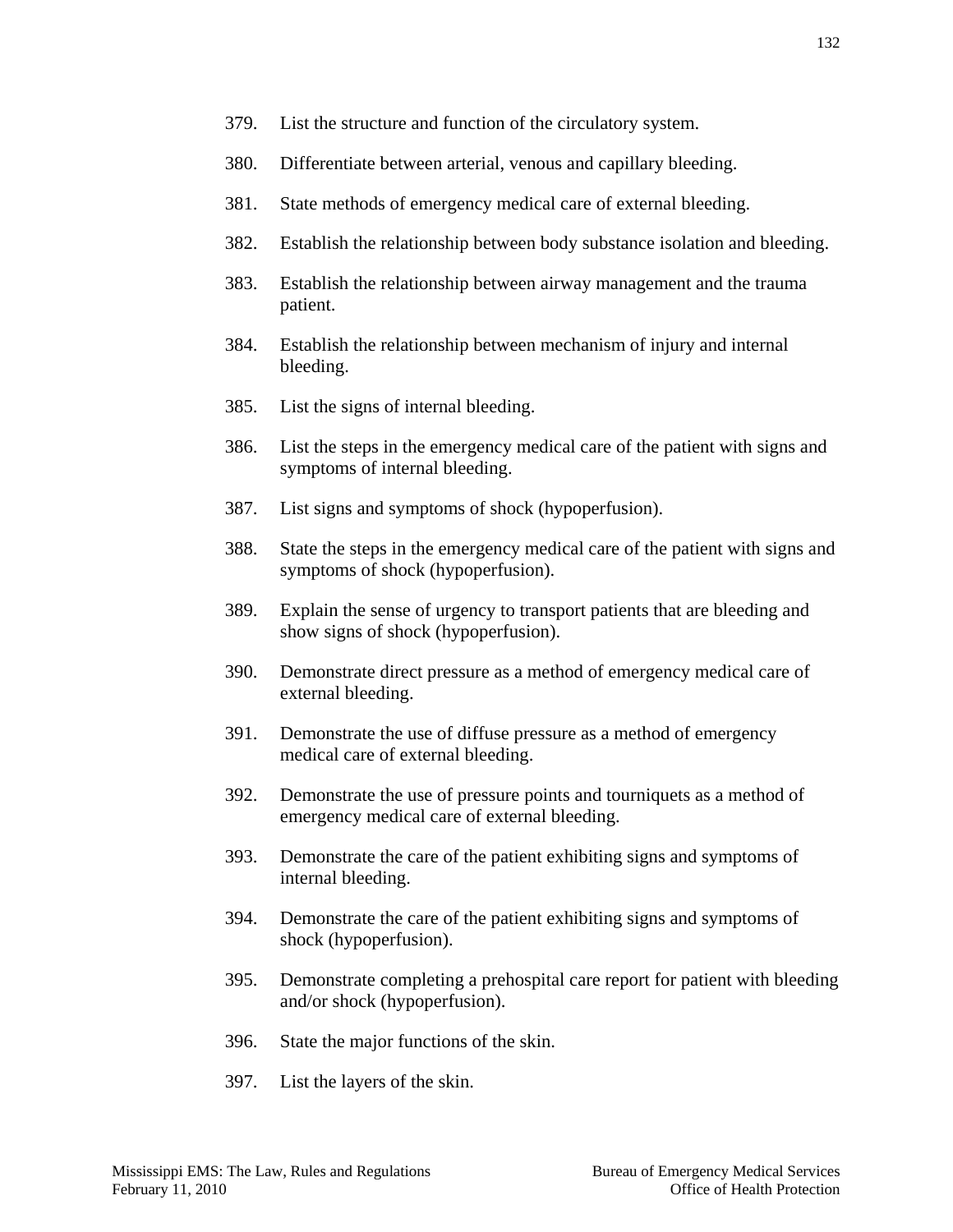- 398. Establish the relationship between body substance isolation (BSI) and soft tissue injuries.
- 399. List the types of closed soft tissue injuries.
- 400. Describe the emergency medical care of the patient with a closed soft tissue injury.
- 401. State the types of open soft tissue injuries.
- 402. Describe the emergency medical care of the patient with an open soft tissue injury.
- 403. Discuss the emergency medical care considerations for a patient with a penetrating chest injury.
- 404. State the emergency medical care considerations for a patient with an open wound to the abdomen.
- 405. Differentiate the care of an open wound to the chest from an open wound to the abdomen.
- 406. List the classifications of burns.
- 407. Define superficial burn.
- 408. List the characteristics of a superficial burn.
- 409. Define partial thickness burn.
- 410. List the characteristics of a partial thickness burn.
- 411. Define full thickness burn.
- 412. List the characteristics of a full thickness burn.
- 413. Describe the emergency medical care of the patient with a superficial burn.
- 414. Describe the emergency medical care of the patient with a partial thickness burn.
- 415. Describe the emergency medical care of the patient with a full thickness burn.
- 416. List the functions of dressing and bandaging.
- 417. Describe the purpose of a bandage.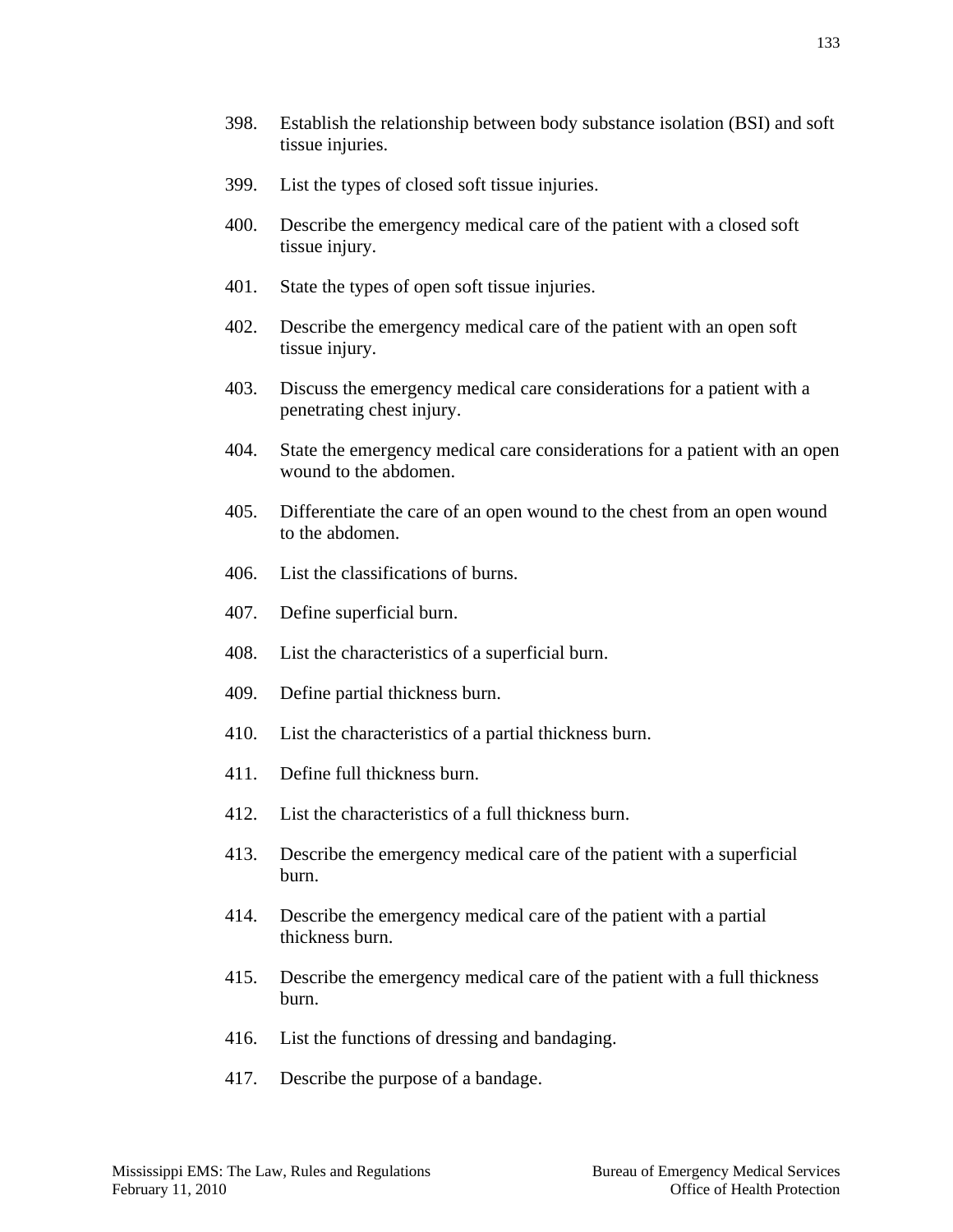- 418. Describe the steps in applying a pressure dressing.
- 419. Establish the relationship between airway management and the patient with chest injury, burns, blunt and penetrating injuries.
- 420. Describe the effects of improperly applied dressings, splints and tourniquets.
- 421. Describe the emergency medical care of a patient with an impaled object.
- 422. Describe the emergency medical care of a patient with an amputation.
- 423. Describe the emergency care for a chemical burn.
- 424. Describe the emergency care for an electrical burn.
- 425. Demonstrate the steps in the emergency medical care of closed soft tissue injuries.
- 426. Demonstrate the steps in the emergency medical care of open soft tissue injuries.
- 427. Demonstrate the steps in the emergency medical care of a patient with an open chest wound.
- 428. Demonstrate the steps in the emergency medical care of a patient with open abdominal wounds.
- 429. Demonstrate the steps in the emergency medical care of a patient with an impaled object.
- 430. Demonstrate the steps in the emergency medical care of a patient with an amputation.
- 431. Demonstrate the steps in the emergency medical care of an amputated part.
- 432. Demonstrate the steps in the emergency medical care of a patient with superficial burns.
- 433. Demonstrate the steps in the emergency medical care of a patient with partial thickness burns.
- 434. Demonstrate the steps in the emergency medical care of a patient with full thickness burns.
- 435. Demonstrate the steps in the emergency medical care of a patient with a chemical burn.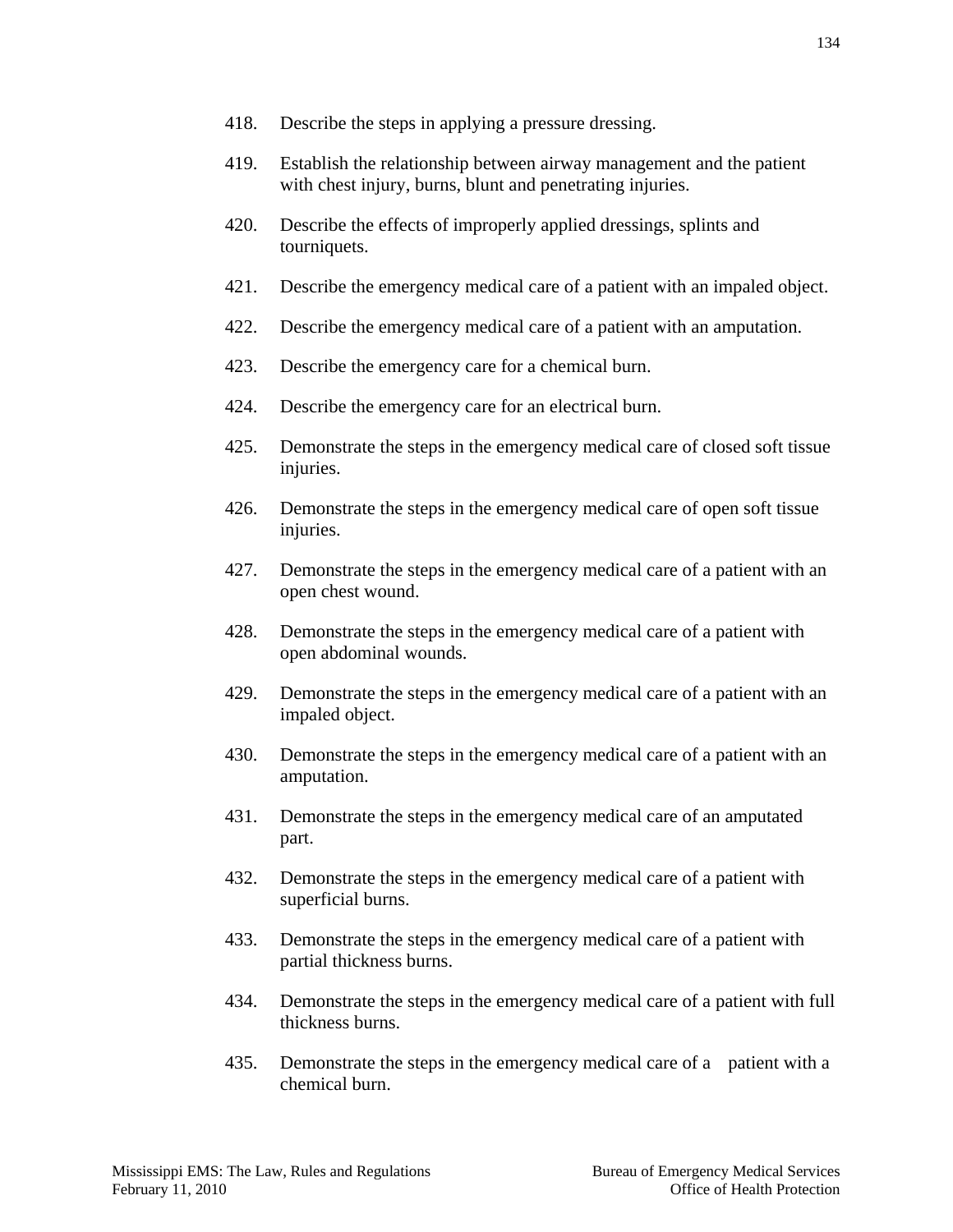- 436. Demonstrate completing a prehospital care report for patients with soft tissue injuries.
- 437. Describe the function of the muscular system.
- 438. Describe the function of the skeletal system.
- 439. List the major bones or bone groupings of the spinal column; the thorax; the upper extremities; the lower extremities.
- 440. Differentiate between an open and a closed painful, swollen, deformed extremity.
- 441. State the reasons for splinting.
- 442. List the general rules of splinting.
- 443. List the complications of splinting.
- 444. List the emergency medical care for a patient with a painful, swollen, deformed extremity.
- 445. Explain the rationale for splinting at the scene versus load and go.
- 446. Explain the rationale for immobilization of the painful, swollen, deformed extremity.
- 447. Demonstrate the emergency medical care of a patient with a painful, swollen, deformed extremity.
- 448. Demonstrate completing a prehospital care report for patients with musculoskeletal injuries.
- 449. State the components of the nervous system.
- 450. List the functions of the central nervous system.
- 451. Define the structure of the skeletal system as it relates to the nervous system.
- 452. Relate mechanism of injury to potential injuries of the head and spine.
- 453. Describe the implications of not properly caring for potential spine injuries.
- 454. State the signs and symptoms of a potential spine injury.
- 455. Describe the method of determining if a responsive patient may have a spine injury.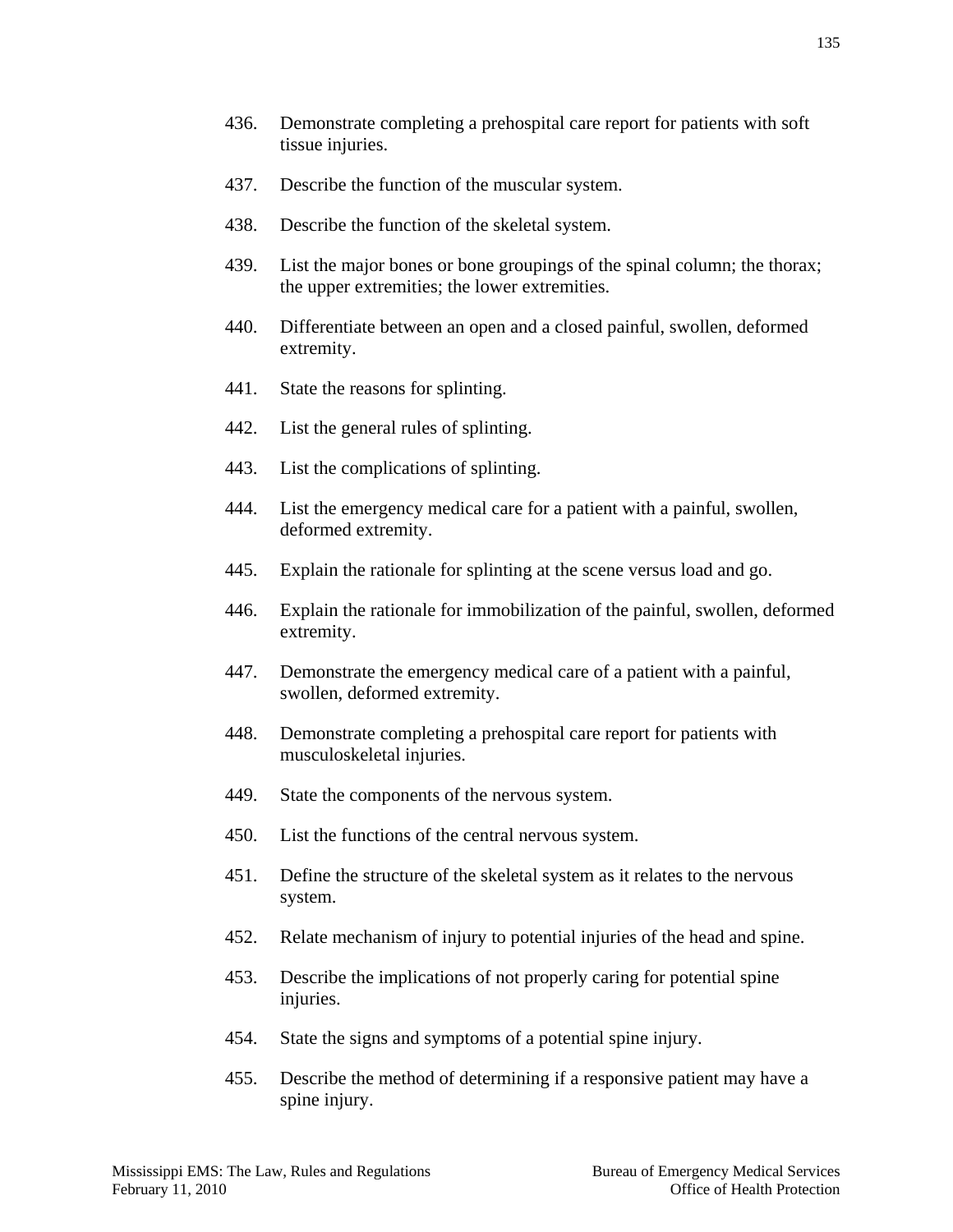- 456. Relate the airway emergency medical care techniques to the patient with a suspected spine injury.
- 457. Describe how to stabilize the cervical spine.
- 458. Discuss indications for sizing and using a cervical spine immobilization device.
- 459. Establish the relationship between airway management and the patient with head and spine injuries.
- 460. Describe a method for sizing a cervical spine immobilization device.
- 461. Describe how to log roll a patient with a suspected spine injury.
- 462. Describe how to secure a patient to a long spine board.
- 463. List instances when a short spine board should be used.
- 464. Describe how to immobilize a patient using a short spine board.
- 465. Describe the indications for the use of rapid extrication.
- 466. List steps in performing rapid extrication.
- 467. State the circumstances when a helmet should be left on the patient.
- 468. Discuss the circumstances when a helmet should be removed.
- 469. Identify different types of helmets.
- 470. Describe the unique characteristics of sports helmets.
- 471. Explain the preferred methods to remove a helmet.
- 472. Discuss alternative methods for removal of a helmet.
- 473. Describe how the patient's head is stabilized to remove the helmet.
- 474. Differentiate how the head is stabilized with a helmet compared to without a helmet.
- 475. Explain the rationale for immobilization of the entire spine when a cervical spine injury is suspected.
- 476. Explain the rationale for utilizing immobilization methods apart from the straps on the cots.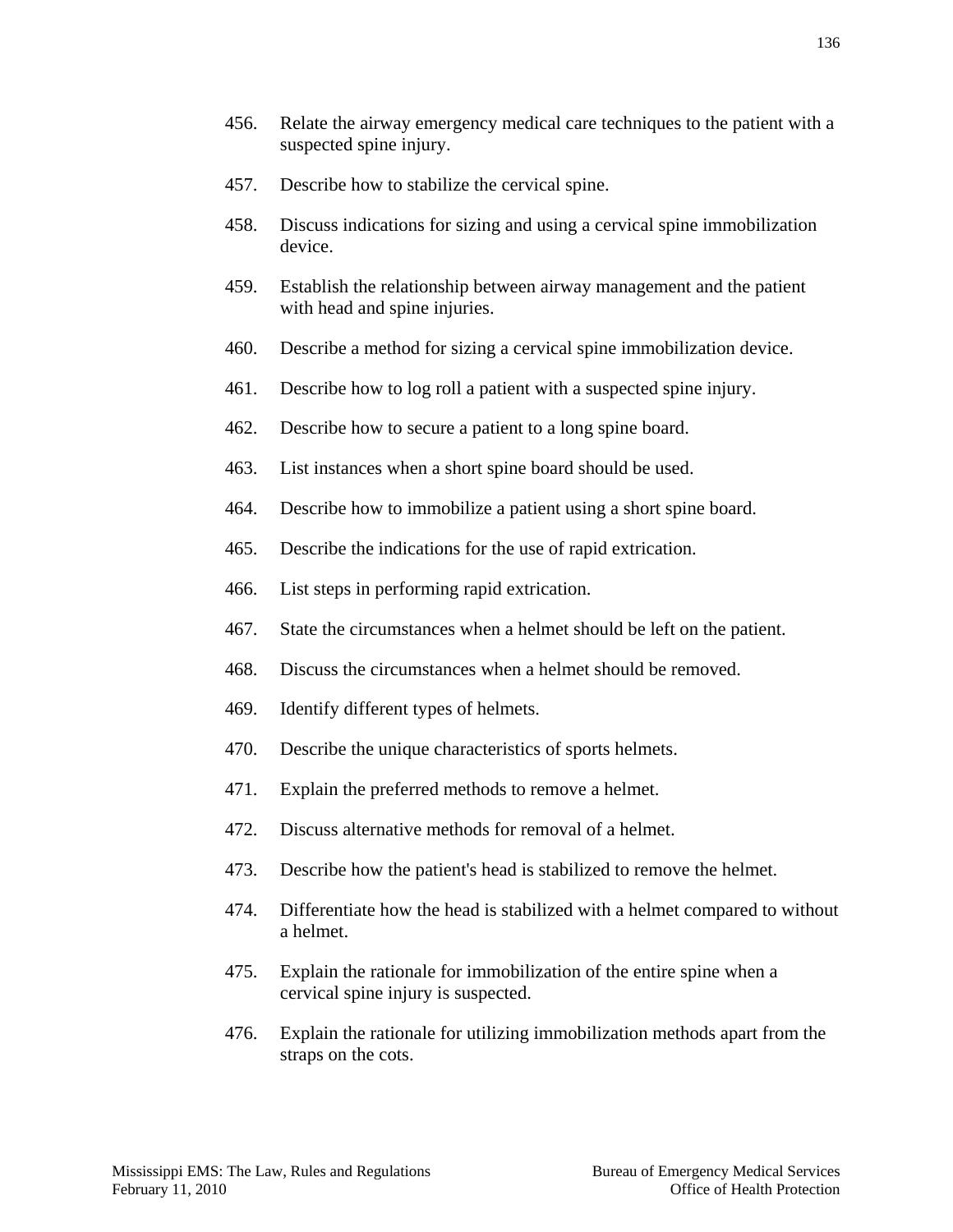- 477. Explain the rationale for utilizing a short spine immobilization device when moving a patient from the sitting to the supine position.
- 478. Explain the rationale for utilizing rapid extrication approaches only when they indeed will make the difference between life and death.
- 479. Defend the reasons for leaving a helmet in place for transport of a patient.
- 480. Defend the reasons for removal of a helmet prior to transport of a patient.
- 481. Demonstrate opening the airway in a patient with suspected spinal cord injury.
- 482. Demonstrate evaluating a responsive patient with a suspected spinal cord injury.
- 483. Demonstrate stabilization of the cervical spine.
- 484. Demonstrate the four person log roll for a patient with a suspected spinal cord injury.
- 485. Demonstrate how to log roll a patient with a suspected spinal cord injury using two people.
- 486. Demonstrate securing a patient to a long spine board.
- 487. Demonstrate using the short board immobilization technique.
- 488. Demonstrate procedure for rapid extrication.
- 489. Demonstrate preferred methods for stabilization of a helmet.
- 490. Demonstrate helmet removal techniques.
- 491. Demonstrate alternative methods for stabilization of a helmet.
- 492. Demonstrate completing a prehospital care report for patients with head and spinal injuries.
- 493. Identify the developmental considerations for the following age groups:
	- a. infants
	- b. toddlers
	- c. pre-school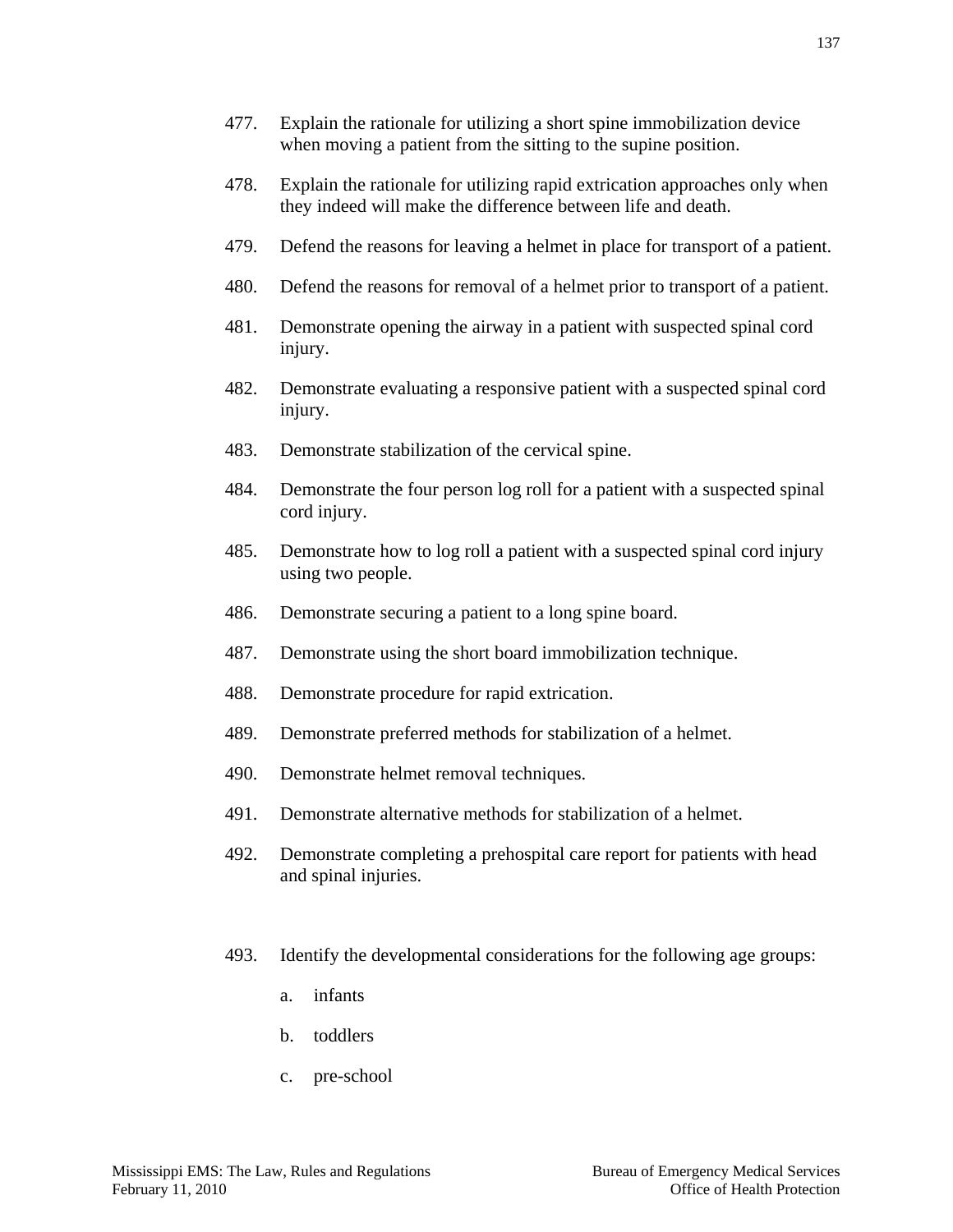- d. school age
- e. adolescent
- 494. Describe differences in anatomy and physiology of the infant, child and adult patient.
- 495. Differentiate the response of the ill or injured infant or child (age specific) from that of an adult.
- 496. Indicate various causes of respiratory emergencies.
- 497. Differentiate between respiratory distress and respiratory failure.
- 498. List the steps in the management of foreign body airway obstruction.
- 499. Summarize emergency medical care strategies for respiratory distress and respiratory failure.
- 500. Identify the signs and symptoms of shock (hypoperfusion) in the infant and child patient.
- 501. Describe the methods of determining end organ perfusion in the infant and child patient.
- 502. State the usual cause of cardiac arrest in infants and children versus adults.
- 503. List the common causes of seizures in the infant and child patient.
- 504. Describe the management of seizures in the infant and child patient.
- 505. Differentiate between the injury patterns in adults, infants, and children.
- 506. Discuss the field management of the infant and child trauma patient.
- 507. Summarize the indicators of possible child abuse and neglect.
- 508. Describe the medical legal responsibilities in suspected child abuse.
- 509. Recognize need for EMT-Basic debriefing following a difficult infant or child transport.
- 510. Explain the rationale for having knowledge and skills appropriate for dealing with the infant and child patient.
- 511. Attend to the feelings of the family when dealing with an ill or injured infant or child.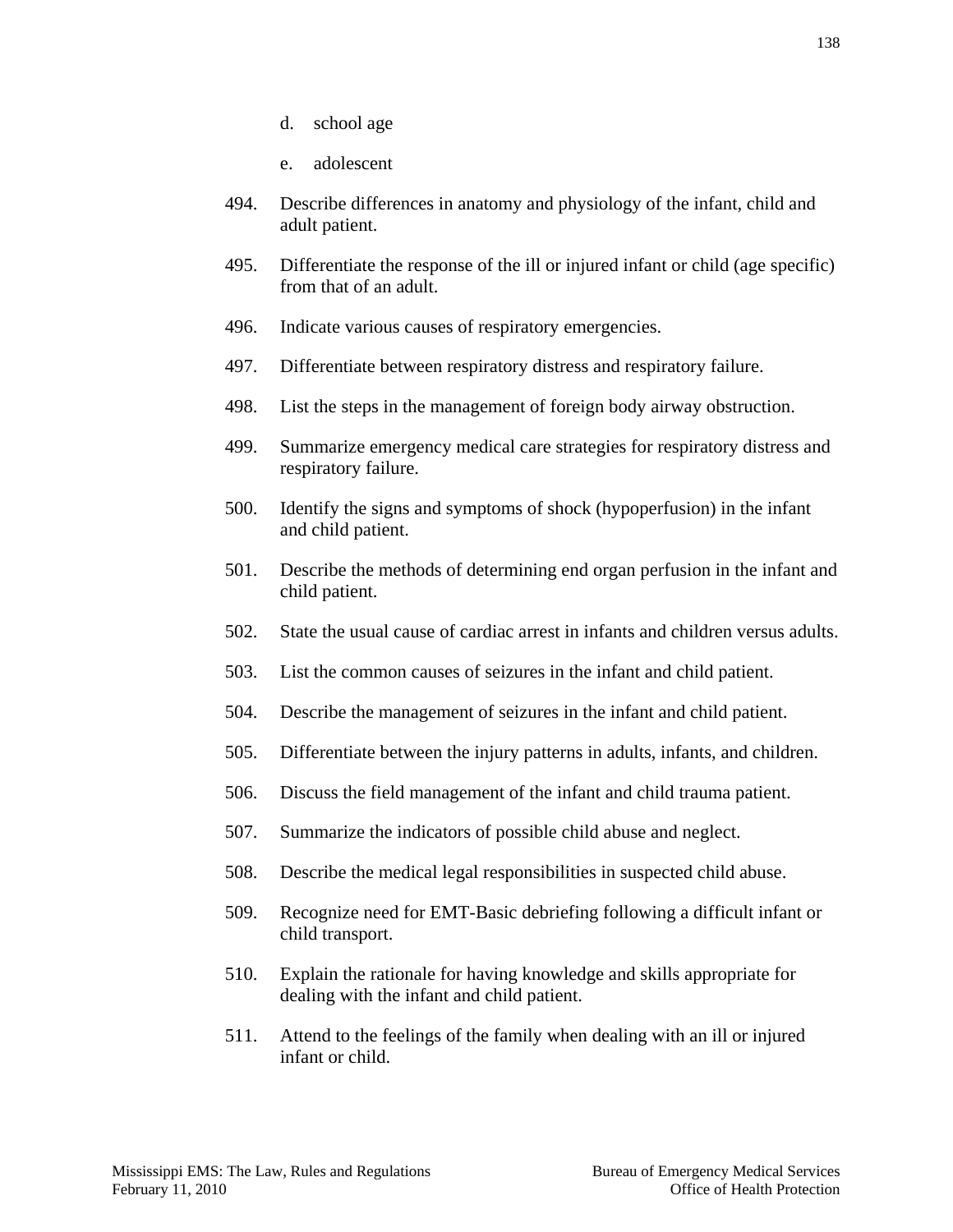- 512. Understand the provider's own response (emotional) to caring for infants or children.
- 513. Demonstrate the techniques of foreign body airway obstruction removal in the infant.
- 514. Demonstrate the techniques of foreign body airway obstruction removal in the child.
- 515. Demonstrate the assessment of the infant and child.
- 516. Demonstrate bag-valve-mask artificial ventilations for the infant.
- 517. Demonstrate bag-valve-mask artificial ventilations for the child.
- 518. Demonstrate oxygen delivery for the infant and child.
- 519. Discuss the medical and non-medical equipment needed to respond to a call.
- 520. List the phases of an ambulance call.
- 521. Describe the general provisions of state laws relating to the operation of the ambulance and privileges in any or all of the following categories:
	- a. Speed
	- b. Warning lights
	- c. Sirens
	- d. Right-of-way
	- e. Parking
	- f. Turning
- 522. List contributing factors to unsafe driving conditions.
- 523. Describe the considerations that should by given to:
	- a. Request for escorts
	- b. Following an escort vehicle
	- c. Intersections.
- 524. Discuss "Due Regard For Safety of All Others" while operating an emergency vehicle.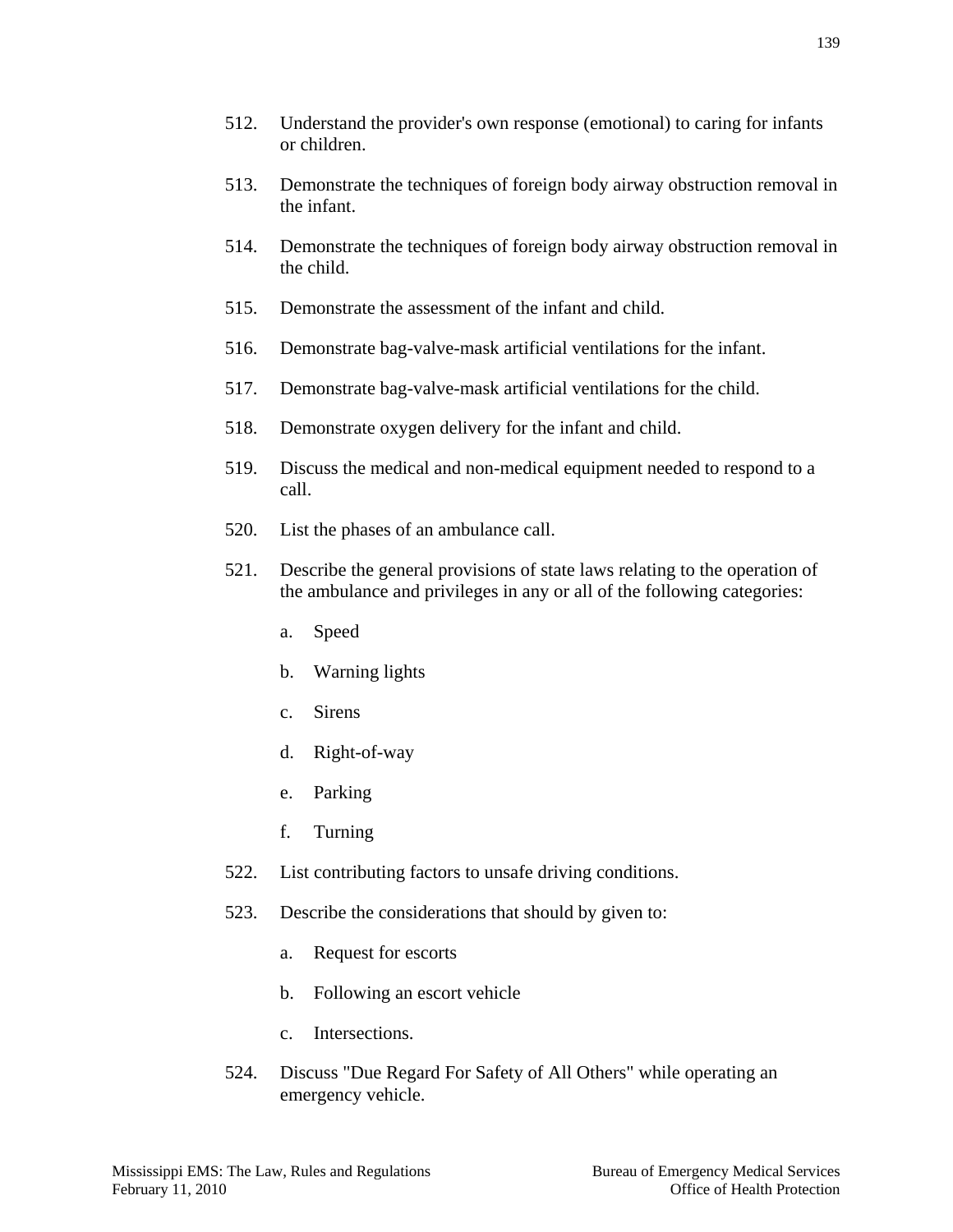- 525. State what information is essential in order to respond to a call.
- 526. Discuss various situations that may affect response to a call.
- 527. Differentiate between the various methods of moving a patient to the unit based upon injury or illness.
- 528. Apply the components of the essential patient information in a written report.
- 529. Summarize the importance of preparing the unit for the next response.
- 530. Identify what is essential for completion of a call.
- 531. Distinguish among the terms cleaning, disinfection, high-level disinfection, and sterilization.
- 532. Describe how to clean or disinfect items following patient care.
- 533. Explain the rationale for appropriate report of patient information.
- 534. Explain the rationale for having the unit prepared to respond.
- 535. Describe the purpose of extrication.
- 536. Discuss the role of the EMT-Basic in extrication.
- 537. Identify what equipment for personal safety is required for the EMT-Basic.
- 538. Define the fundamental components of extrication.
- 539. State the steps that should be taken to protect the patient during extrication.
- 540. Evaluate various methods of gaining access to the patient.
- 541. Distinguish between simple and complex access.
- 542. Explain the EMT-Basic's role during a call involving hazardous materials.
- 543. Describe what the EMT-Basic should do if there is reason to believe that there is a hazard at the scene.
- 544. Describe the actions that an EMT-Basic should take to ensure bystander safety.
- 545. State the role the EMT-Basic should perform until appropriately trained personnel arrive at the scene of a hazardous materials situation.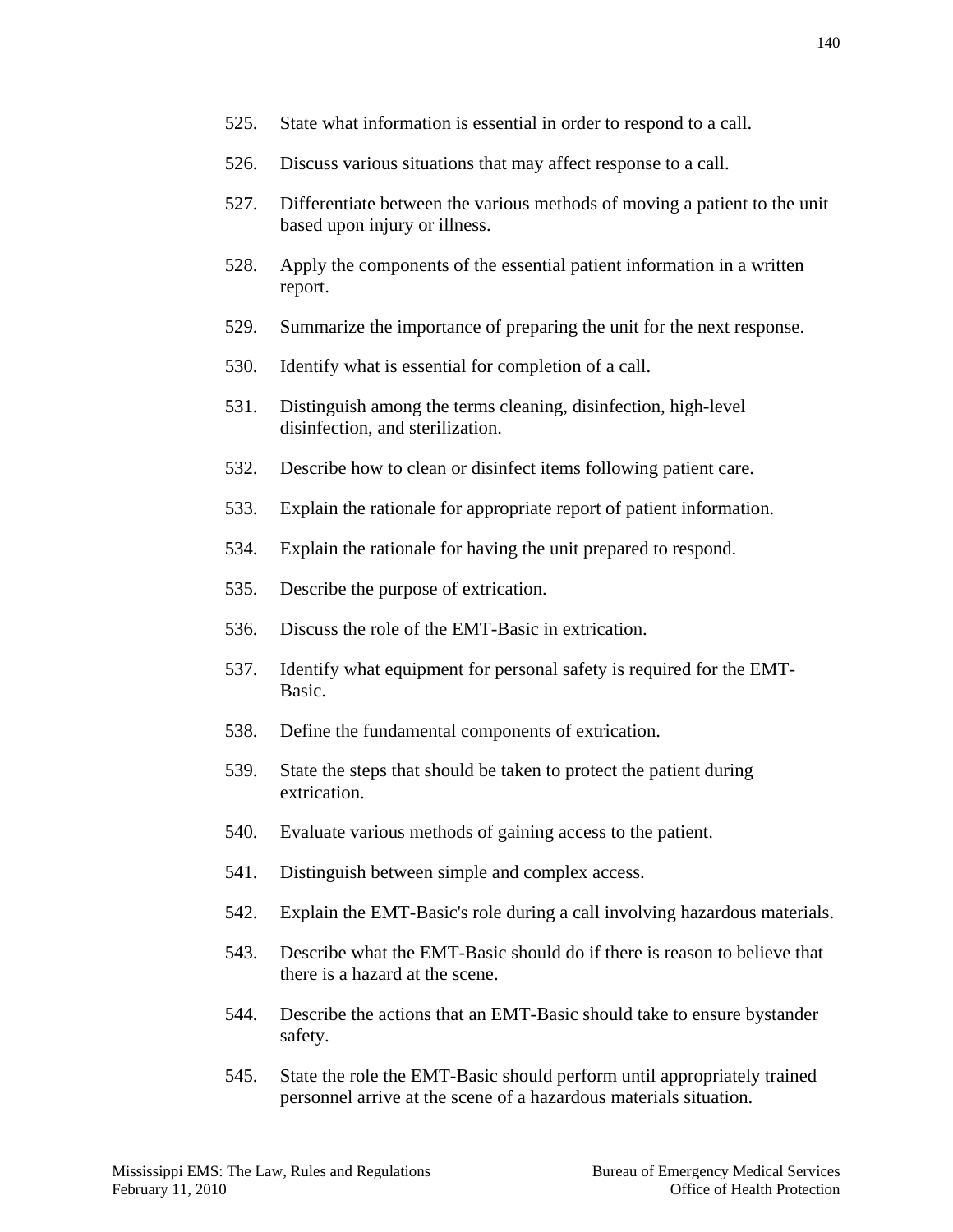- 546. Break down the steps to approaching a hazardous situation.
- 547. Discuss the various environmental hazards that affect EMS.
- 548. Describe the criteria for a multiple-casualty situation.
- 549. Evaluate the role of the EMT-Basic in the multiple-casualty situation.
- 550. Summarize the components of basic triage.
- 551. Define the role of the EMT-Basic in a disaster operation.
- 552. Describe basic concepts of incident management.
- 553. Explain the methods for preventing contamination of self, equipment and facilities.
- 554. Review the local mass casualty incident plan.
- 555. Given a scenario of a mass casualty incident, perform triage.
- 556. Identify and describe the airway anatomy in the infant, child and the adult.
- 557. Differentiate between the airway anatomy in the infant, child, and the adult.
- 558. Explain the pathophysiology of airway compromise.
- 559. Describe the proper use of airway adjuncts.
- 560. Review the use of oxygen therapy in airway management.

Other knowledge and competencies may be added as revisions occur with the National Standard EMT Basic Curriculum.

*Note: Skills and medications not listed in these regulations may not be performed by any BLS provider until each skill and/or medication has been individually and specifically approved by BEMS in writing.* 

### 106 AREA AND SCOPE OF PRACTICE

### 106.01 Area and Scope of Practice of the EMT-Basic

1. The EMT-Basic represents the first component of the emergency medical care system. Through proper training the EMT-Basic will be able to provide basic life support to victims during emergencies, minimize discomfort and possible further injuries. The EMT-Basic may provide non-invasive emergency procedures and services to the level described in the EMT-Basic National Standard Training Curriculum. Those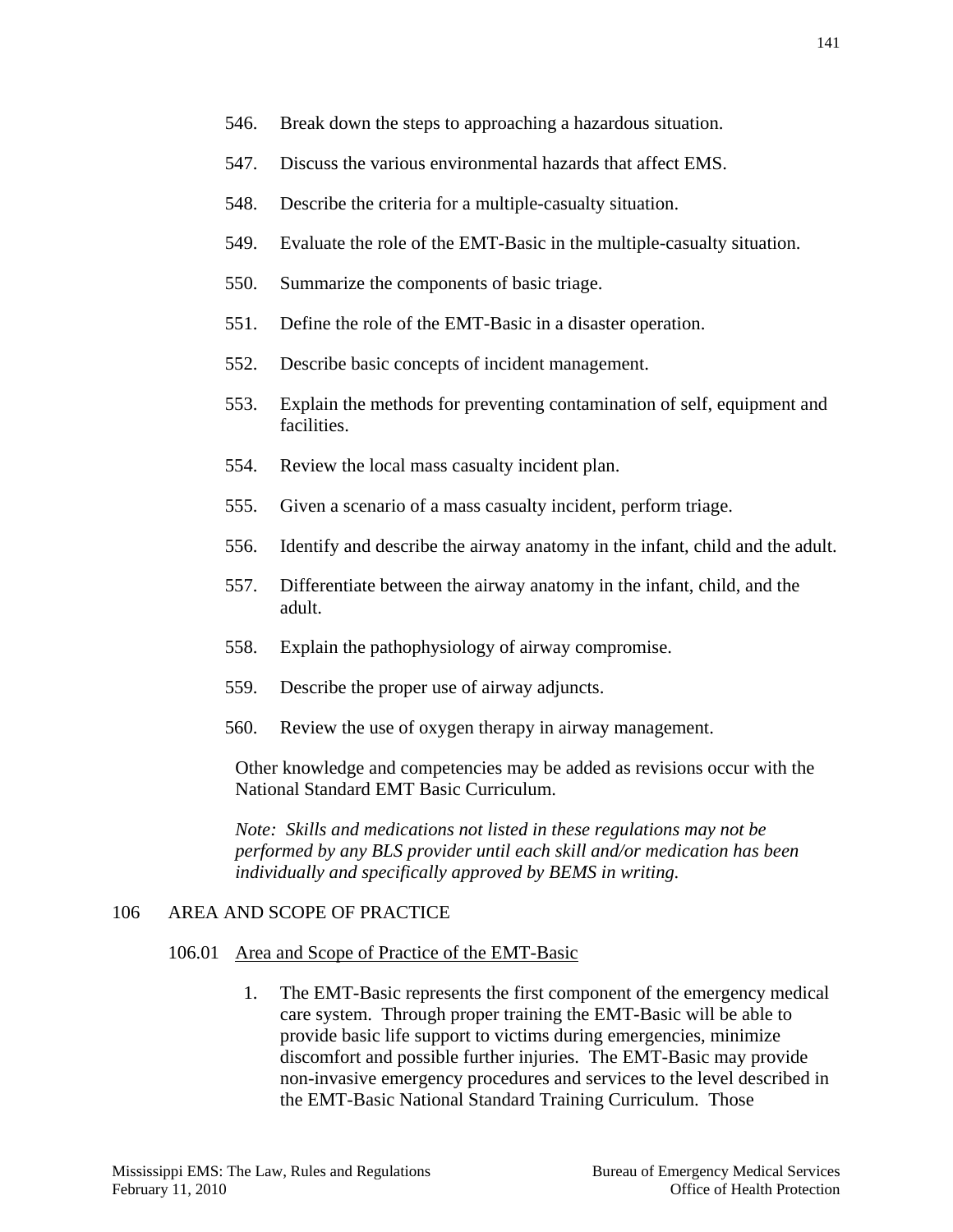procedures include recognition, assessment, management, transportation and liaison.

2. An EMT-Basic is a person who has successfully completed an approved training program and is certified. The EMT-Basic training program must equal or exceed the educational goals and objectives of the National Standard Training curriculum for the EMT-Basic.

## Policy for Administration

- 1. It is appropriate to transport patients whose urgent needs or reasonably perceived needs for care exceed the scope of practice for the ambulance attendant, if the following conditions are present:
	- a. The patient has existing advanced therapeutics or treatment modalities for a preexisting condition, and
	- b. The patient is located in a non-hospital setting, and
	- c. The patient's condition is considered to be so urgent that the benefits of prompt transport by available personnel to an appropriate hospital outweigh the increased risk to the patient from affecting a delay waiting for qualified medical personnel to arrive.
- 2. The person possessing the highest level of certification/license must attend the patient unless otherwise authorized by medical control or as otherwise specified by approved protocols.
- 3. EMTs of all levels (Basic, Intermediate, Paramedic), may attend and transport by ambulance, patients who have pre-existing procedures or devices that are beyond the EMT's scope of practice if:
	- a. there is no need, or reasonably perceived need, for the device or procedure during transport; and
	- b. an individual (including the patient himself) that has received training and management of the procedure or device accompanies the patient to the destination.

*Note: Should doubt exist in regards to the transport of any device or procedure, medical control should be contacted for medical direction.*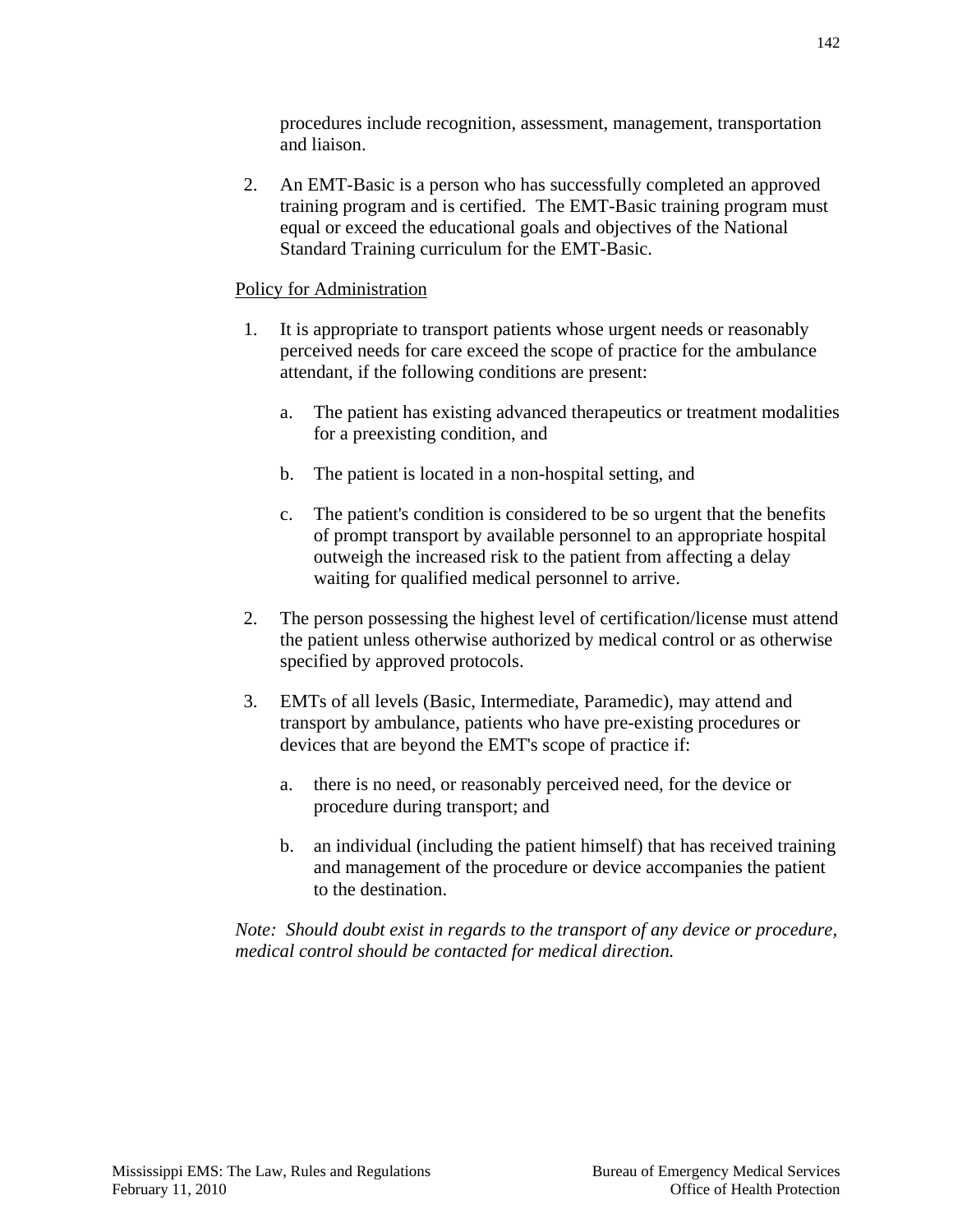### **Chapter 08** EMERGENCY MEDICAL TECHNICIAN ADVANCED LEVEL SUPPORT

### 100 EMT-ADVANCED LEVEL SUPPORT

# 100.01 §41-59-5. Establishment and administration of program {Repealed effective July 1, 2011].

(1) The State Board of Health shall establish and maintain a program for the improvement and regulation of emergency medical services (hereinafter EMS) in the State of Mississippi. The responsibility for implementation and conduct of this program shall be vested in the State Health Officer of the State Board of Health along with such other officers and boards as may be specified by law or regulation.

(2) The board shall provide for the regulation and licensing of public and private ambulance service, inspection and issuance of permits for ambulance vehicles, training and certification of EMS personnel, including drivers and attendants, the development and maintenance of a statewide EMS records program, development and adoption of EMS regulations, the coordination of an EMS communications system, and other related EMS activities.

(3) The board is authorized to promulgate and enforce such rules, regulations and minimum standards as needed to carry out the provisions of this chapter.

(4) The board is authorized to receive any funds appropriated to the board from the Emergency Medical Services Operating Fund created in Section 41-59-61 and is further authorized, with the Emergency Medical Services Advisory Council acting in an advisory capacity, to administer the disbursement of such funds to the counties, municipalities and organized emergency medical service districts and the utilization of such funds by the same, as provided in Section 41-59-61.

(5) The department acting as the lead agency, in consultation with and having solicited advice from the EMS Advisory Council, shall develop a uniform nonfragmented inclusive statewide trauma care system that provides excellent patient care. It is the intent of the Legislature that the purpose of this system is to reduce death and disability resulting from traumatic injury, and in order to accomplish this goal it is necessary to assign additional responsibilities to the department. The department is assigned the responsibility for creating, implementing and managing the statewide trauma care system. The department shall be designated as the lead agency for trauma care systems development. The department shall develop and administer trauma regulations that include, but are not limited to, the Mississippi Trauma Care System Plan, trauma system standards, trauma center designations, field triage, interfacility trauma transfer, EMS aero medical transportation, trauma data collection, trauma care system evaluation and management of state trauma systems funding. The department shall promulgate regulations specifying the methods and procedures by which Mississippi-licensed acute care facilities shall participate in the statewide trauma system. Those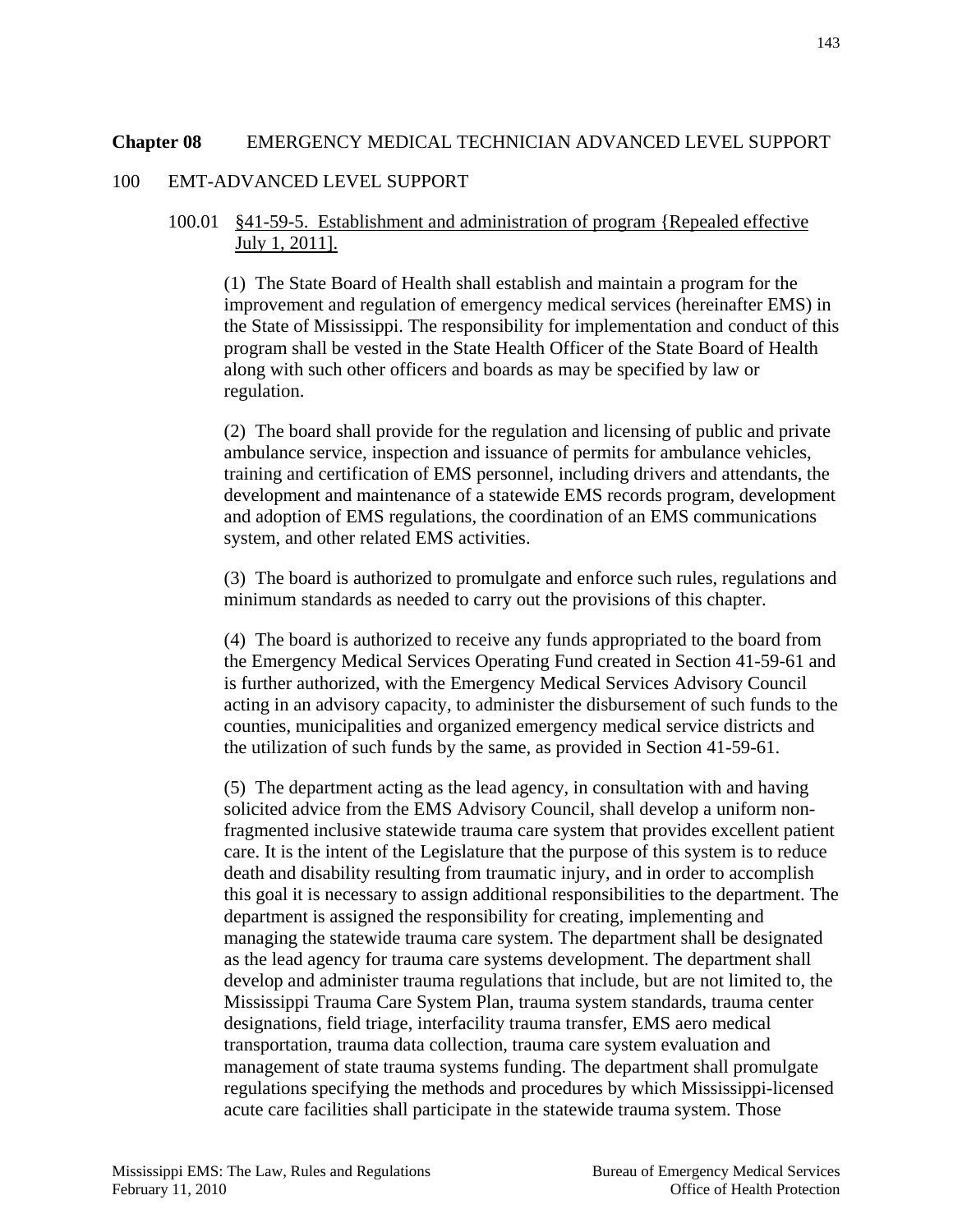regulations shall include mechanisms for determining the appropriate level of participation for each facility or class of facilities. The department shall also adopt a schedule of fees to be assessed for facilities that choose not to participate in the statewide trauma care system, or which participate at a level lower than the level at which they are capable of participating. The department shall promulgate rules and regulations necessary to effectuate this provision by September 1, 2008, with an implementation date of September 1, 2008. The department shall take the necessary steps to develop, adopt and implement the Mississippi Trauma Care System Plan and all associated trauma care system regulations necessary to implement the Mississippi trauma care system. The department shall cause the implementation of both professional and lay trauma education programs. These trauma educational programs shall include both clinical trauma education and injury prevention. As it is recognized that rehabilitation services are essential for traumatized individuals to be returned to active, productive lives, the department shall coordinate the development of the inclusive trauma system with the Mississippi Department of Rehabilitation Services and all other appropriate rehabilitation systems.

(6) The State Board of Health is authorized to receive any funds appropriated to the board from the Mississippi Trauma Care System Fund created in Section 41- 59-75. It is further authorized, with the Emergency Medical Services Advisory Council and the Mississippi Trauma Advisory Committee acting in advisory capacities, to administer the disbursements of those funds according to adopted trauma care system regulations. Any Level I trauma care facility or center located in a state contiguous to the State of Mississippi that participates in the Mississippi trauma care system and has been designated by the department to perform specified trauma care services within the trauma care system under standards adopted by the department shall receive a reasonable amount of reimbursement from the department for the cost of providing trauma care services to Mississippi residents whose treatment is uncompensated.

(7) In addition to the trauma-related duties provided for in this section, the Board of Health shall develop a plan for the delivery of services to Mississippi burn victims through the existing trauma care system of hospitals. Such plan shall be operational by July 1, 2005, and shall include:

(a) Systems by which burn patients will be assigned or transferred to hospitals capable of meeting their needs;

(b) Until the Mississippi Burn Center established at the University of Mississippi Medical Center under Section 1 of this act is operational, procedures for allocating funds appropriated from the Mississippi Burn Care Fund to hospitals that provide services to Mississippi burn victims; and

(c) Such other provisions necessary to provide burn care for Mississippi residents, including reimbursement for travel, lodging, if no free lodging is available, meals and other reasonable travel-related expenses incurred by burn victims, family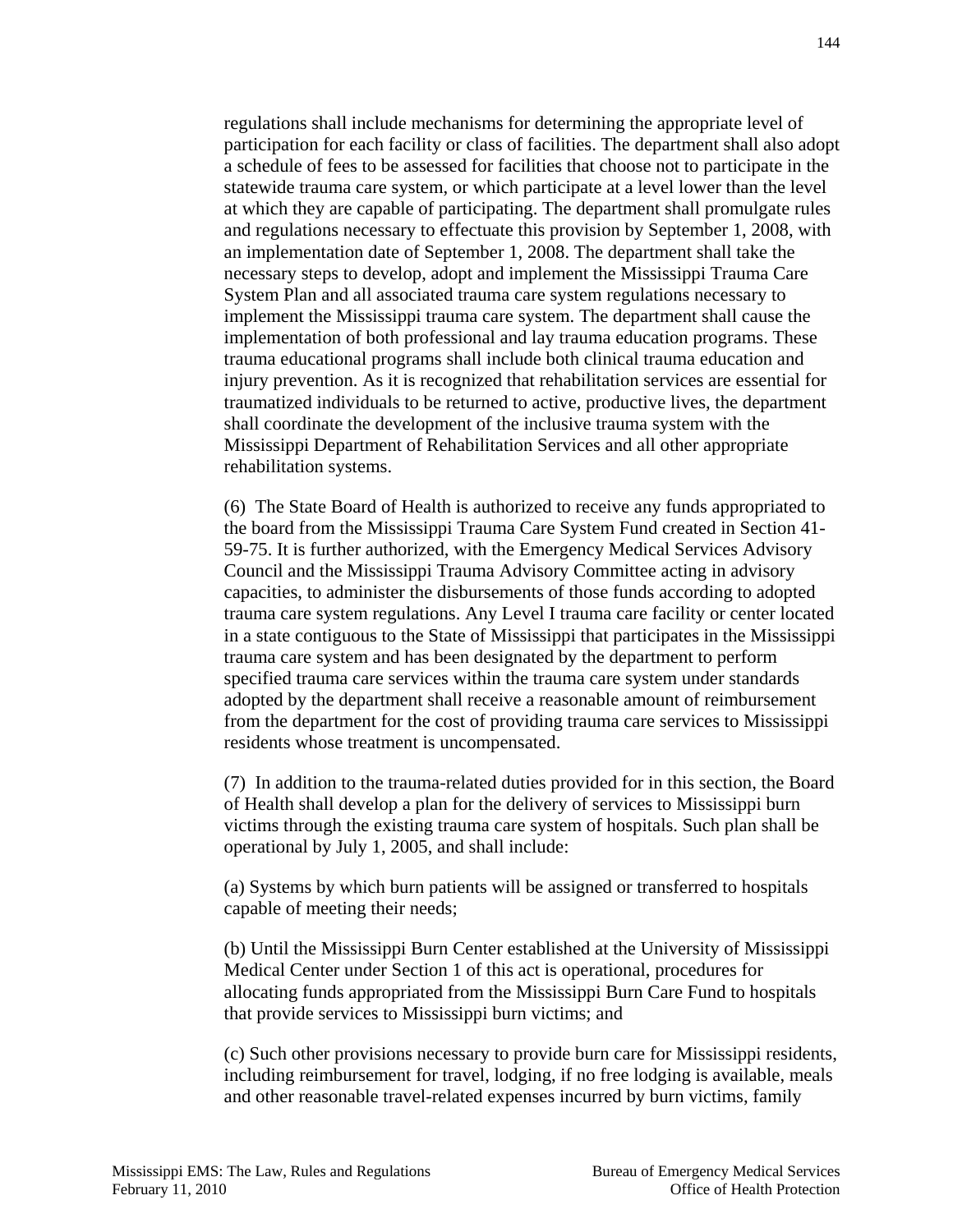members and/or caregivers, as established by the State Board of Health through rules and regulations.

After the Mississippi Burn Center established at the University of Mississippi Medical Center under Section 37-115-45 is operational, the Board of Health shall revise the plan to include the Mississippi Burn Center.

**Sources**: Laws, 1974, ch. 507, § 3; Laws, 1982, ch. 344, § 2; Laws, 1989, ch. 545, § 1; Laws, 1991, ch. 597, § 1; Laws, 1992, ch. 491 § 27; Laws, 1998, ch. 429, § 2; Laws, 2005, 2nd Ex Sess, ch. 47, § 8; Laws, 2007, ch. 569, § 8; Laws, 2008, ch. 549, § 2, eff from and after July 1, 2008.

### 100.02 §41-59-33. Emergency medical technicians; certification.

Any person desiring certification as an emergency medical technician shall apply to the board using forms prescribed by the board. Each application for an emergency medical technician certificate shall be accompanied by a certificate fee to be fixed by the board, which shall be paid to the board. Upon the successful completion of the board's approved emergency medical technical training program, the board shall make a determination of the applicant's qualifications as an emergency medical technician as set forth in the regulations promulgated by the board, and shall issue an emergency medical technician certificate to the applicant.

*SOURCES: Laws, 1974, ch. 507, § 8(3); 1979, ch. 445, § 4; 1982, ch. 345, Section 4, 1991, ch. 606, § 6, eff from and after July 1, 1991.* 

- 100.03 §41-59-35. Emergency medical technicians; period of certification; renewal, suspension or revocation of certificate; use of certain EMT titles without certification prohibited.
	- 1. An emergency medical technician certificate so issued shall be valid for a period not exceeding two (2) years from the date of issuance and may be renewed upon payment of a renewal fee to be fixed by the board, which shall be paid to the board, provided that the holder meets the qualifications set forth in this Chapter 59 and Chapter 60 and rules and regulations promulgated by the board.
	- 2. The board is authorized to suspend or revoke a certificate so issued at any time it is determined that the holder no longer meets the prescribed qualifications.
	- 3. It shall be unlawful for any person, corporation or association to, In any manner, represent himself or itself as an Emergency Medical Technician-Basic, Emergency Medical Technician-Intermediate, Emergency Medical Technician-Paramedic, or Emergency Medical Technician-Driver, or use in connection with his or its name the words or letters of EMT, EMT, paramedic, or any other letters, words, abbreviations or insignia which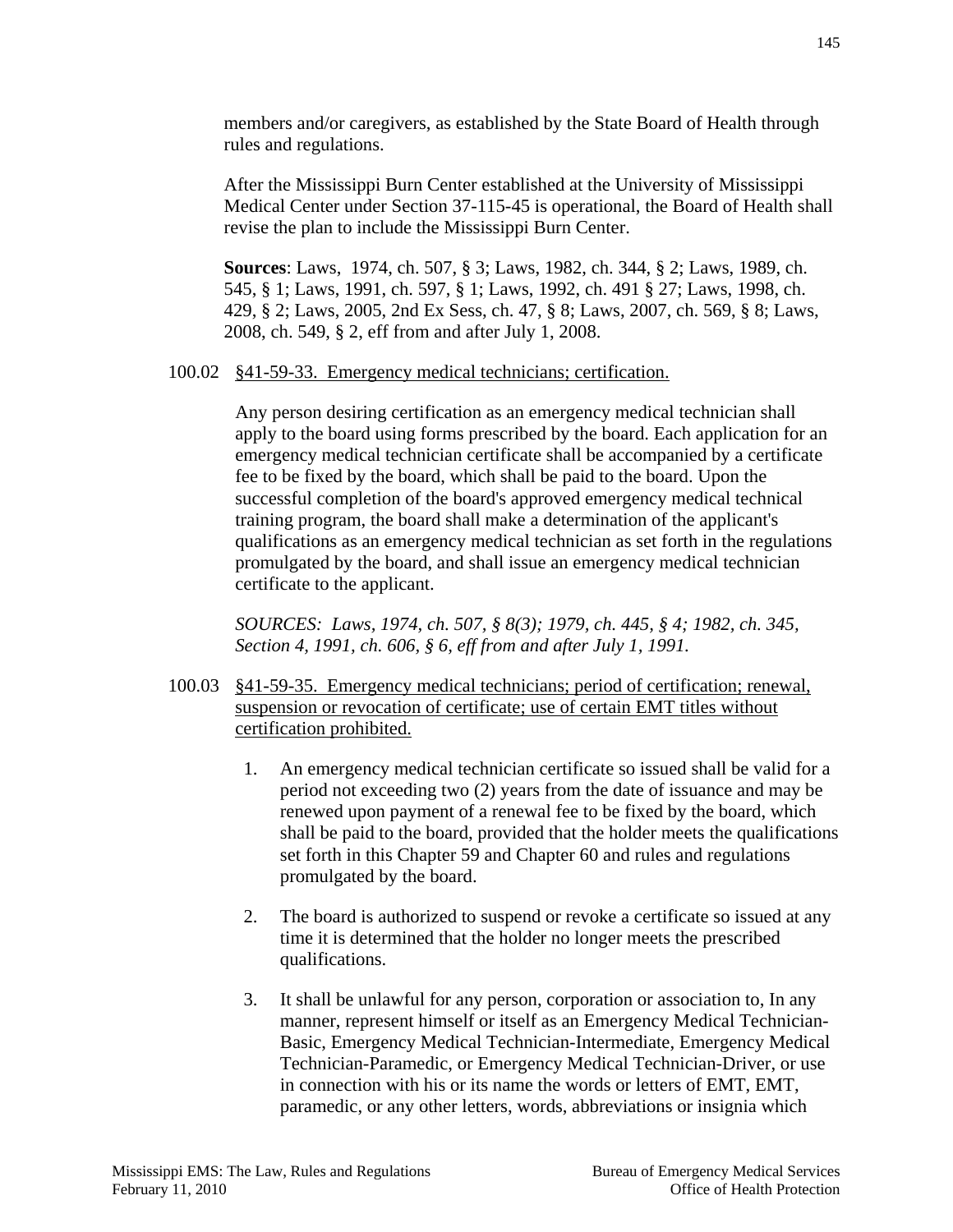would indicate or imply that he or it is a Emergency Medical Technician-Basic, Emergency Medical Technician-Intermediate, Emergency Medical Technician-Paramedic, or Emergency Medical Technician-Driver, unless certified in accordance with Chapters 59 and 60 of this title and is in accordance with the rules and regulations promulgated by the board. It is unlawful to employ any uncertified Emergency Medical Technician-Basic, Emergency Medical Technician-Intermediate, or Emergency Medical Technician-Paramedic to provide basic or advance life support services.

4. Any Emergency Medical Technician-Basic, Emergency Medical Technician-Intermediate, Emergency Medical Technician-Paramedic, or Emergency Medical Technician-Driver who violates or fails to comply with these statues or rules and regulations promulgated by the board hereunder shall be subject, after due notice and hearing, to an administrative fine not to exceed One Thousand Dollars (\$1,000.00).

*SOURCES: Laws, 1974, ch. 507, § 8 (4,5); 1979, ch. 445, § 5; 1982, ch. 345, § 5, 1991, ch. 606, § 7, 2001, ch. 542, § 1, eff from and after July 1, 2001.* 

100.04 §41-59-37. Temporary ambulance attendant's permit.

The board may, in its discretion, issue a temporary ambulance attendant's permit which shall not be valid for more than one  $(1)$  year from the date of issuance, and which shall be renewable to an individual who may or may not meet qualifications established pursuant to this chapter upon determination that such will be in the public interest.

*SOURCES: Laws, 1974, ch. 507, § 8(6), eff from and after passage (approved April 13, 1974).* 

100.05 §41-60-13. Promulgation of rules and regulations by state board of health.

- 1. The Mississippi State Board of Health is authorized to promulgate and enforce rules and regulations to provide for the best and most effective emergency medical care, and to comply with national standards for advanced life support. Notwithstanding any other provision of law, advanced life support personnel may be authorized to provide advanced life support services as defined by rules and regulations promulgated by the state board of health.
- 2. Rules and regulations promulgated pursuant to this authority shall, as a minimum:
	- a. Define and authorize appropriate functions and training programs for advanced life support trainees and personnel; provided, that all such training programs shall meet or exceed the performance requirements of the current training program for the emergency medical technician-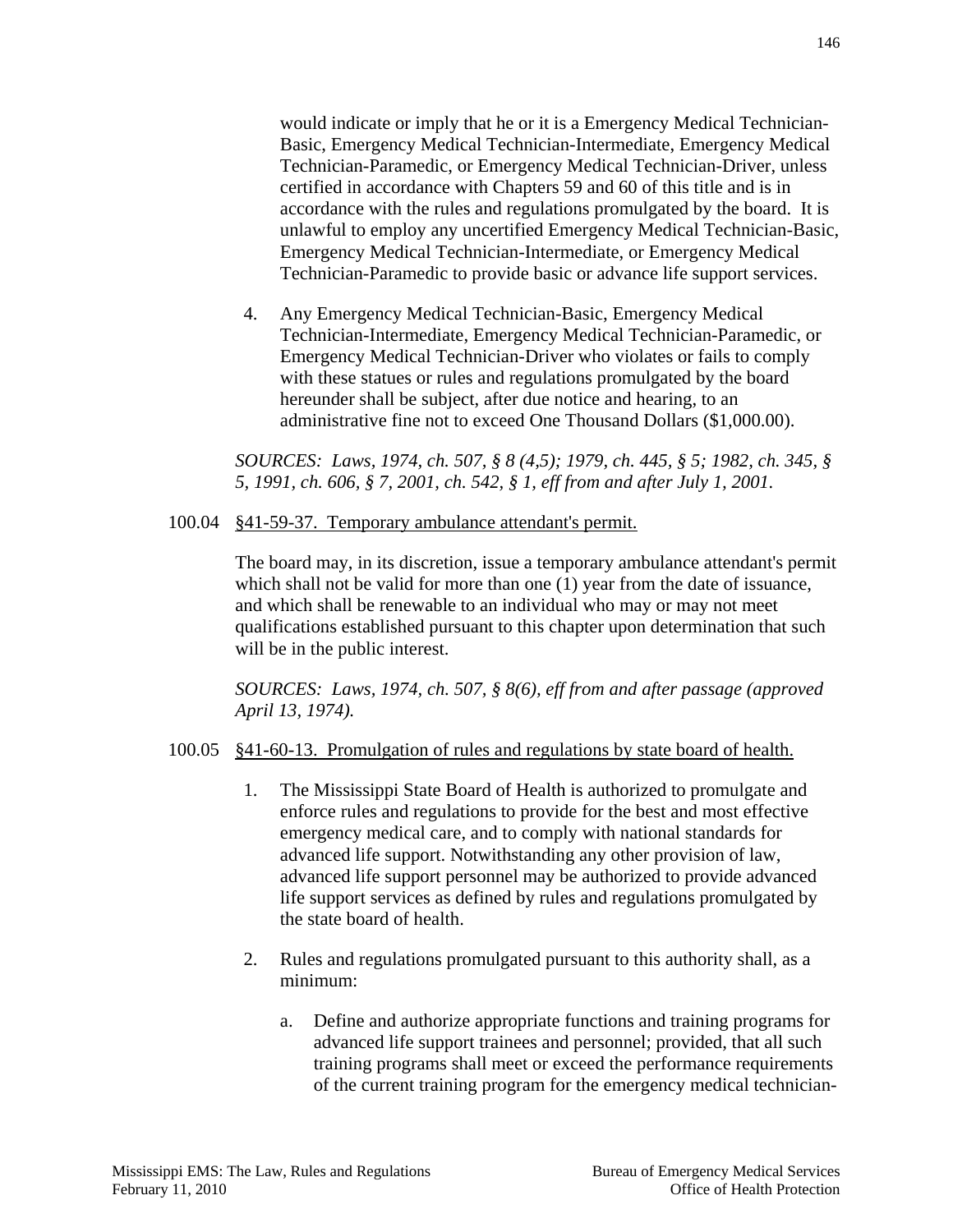paramedic, developed for the United States Department of Transportation.

- b. Specify minimum operational requirements which will assure medical control over all advanced life support services.
- c. Specify minimum testing and certification requirements and provide for continuing education and periodic recertification for all advanced life support personnel.

*SOURCES: Laws, 1979, ch. 488, § 2, eff from and after July 1, 2001.* 

## 101 TRAINING AUTHORITY

### 101.01 Training Authority for EMT-Advanced Life Support

The Mississippi Vocational-Technical Education Division of the Department of Education, with the cooperation of the Governor's Highway Safety Program, the Mississippi State Department of Health, and the American College of Surgeons-Mississippi Committee on Trauma, and the Mississippi Chapter of the American College of Emergency Physicians, offered the advanced life support training course through the Mississippi Community College System. The guidelines and minimum standards are set forth in order to establish a minimum level of training for the Emergency Medical Technician at the Advanced level. These guidelines and minimum standards shall be met by all Advanced Emergency Medical Technician Courses in the state. The University of Mississippi Medical Center, Department of Emergency Medical Technology, is authorized by the BEMS to conduct ALS training programs statewide. All advanced life support programs must have the BEMS approval.

### 101.02 EMT Advanced Life Support Curriculum

EMT-Paramedic curriculum must conform, at minimum, to the National Standard Training Curriculum developed by the United States Department of Transportation and all current revisions as approved for use by the BEMS. Minimum hours required for EMT-Paramedic are: 800 didactic/lab, 200 clinical, 200 field. EMT-Intermediate curriculum shall consist of modules numbers I, II, and III as developed for the United States Department of Transportation under Contract No. DOT-HS-900-089, as well as, the BEMS, EMT-Intermediate defibrillation curriculum. BEMS, the State EMS Medical Director, and the Medical Direction, Training, and Quality Assurance Committee must approve all training curriculums. Minimum hours required for EMT-Intermediate are: 150 didactic, 40 clinical, 40 field. Written permission from the Director of the BEMS must be obtained prior to the start of an EMT-Intermediate course.

### 101.03 Request for Approval of EMT Advanced Level Training Programs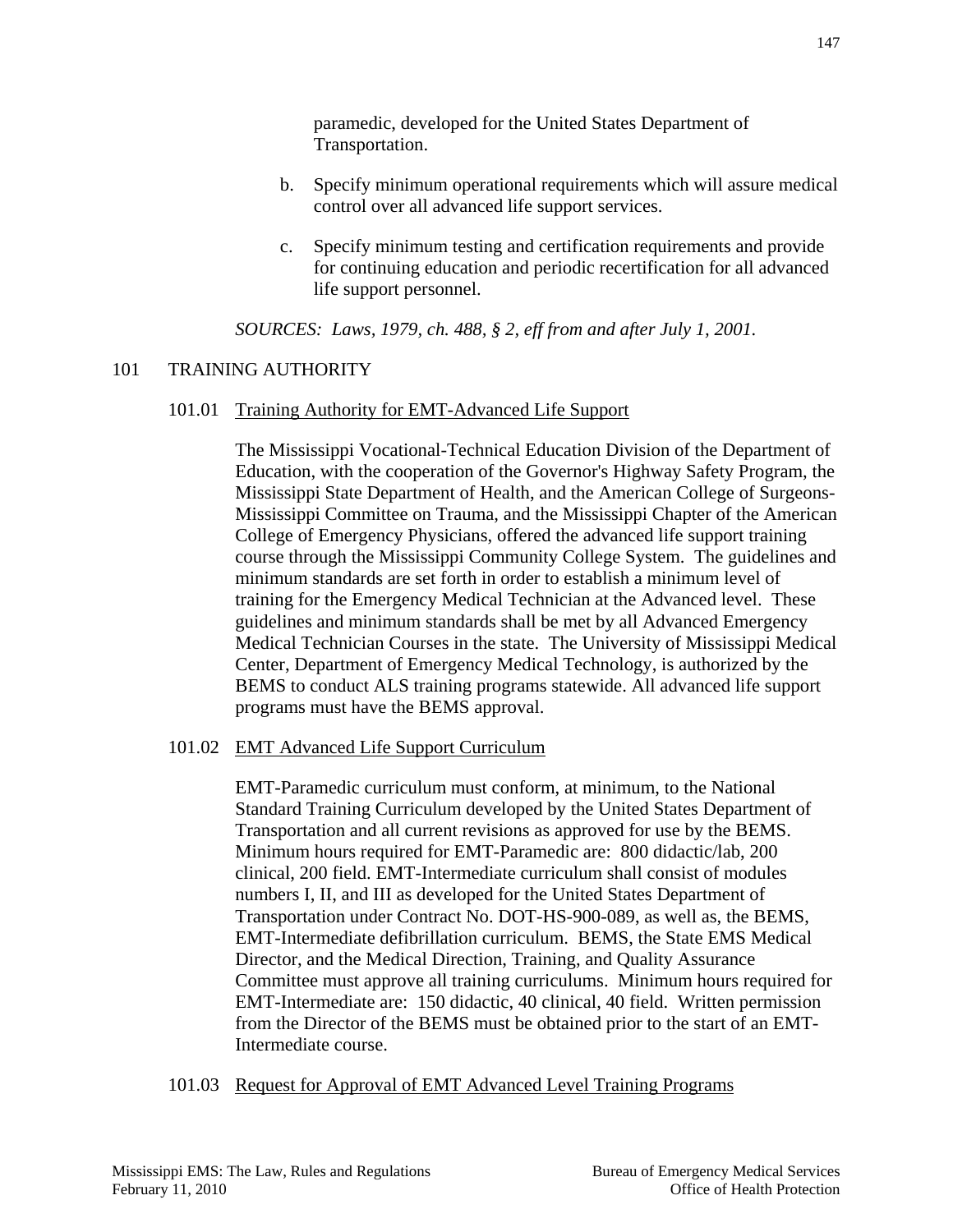*Note: A list of BEMS approved EMT Advanced Level training programs will be available at the BEMS office and BEMS web site. (www.msems.org)* 

- 1. All BEMS approved advanced life support training programs must be accredited by the Committee on Accreditation of Education Programs for the EMS Professions (CoAEMSP). BEMS shall be present for any site visit conducted by the Committee on Accreditation of Education Programs for the EMS Professions (CoAEMSP).
- 2. Pre-requisites for beginning a new advanced life support program without the existence of an accredited paramedic program.
- 3. The following requirements are to be met and approved by the BEMS before the approval will be issued to begin the programs instructional component:
	- a. Full time program director that's position is delineated by the Standards and Guidelines for an Accredited Educational Program For the Emergency Medical Technician-Paramedic, B.1.a.1. This must be verified by a copy of a contractual agreement to the BEMS.
	- b. A Medical Director who's position is delineated by the Standards and Guidelines for an Accredited Educational Program For the Emergency Medical Technician-Paramedic, B.1.a.2. This must be verified by a copy of a contractual agreement to the BEMS.
	- c. Instructional Faculty who's qualifications will be delineated by the Standards and Guidelines for an Accredited Educational Program For the Emergency Medical Technician-Paramedic, B.1.b. This must be verified by a copy of a contractual agreement to the BEMS.
	- d. Financial Resources will be adequate as described by the Standards and Guidelines for an Accredited Educational Program For the Emergency Medical Technician-Paramedic, B.2. This must be verified by a letter from administration.
	- e. Physical Resources as delineated by the Standards and Guidelines for an Accredited Educational Program For the Emergency Medical Technician-Paramedic, B.3.a. and b. This will be verified by a site visit by a staff member of BEMS.
	- f. Clinical Resources as delineated by the Standards and Guidelines for an Accredited Educational Program For the Emergency Medical Technician-Paramedic, B.4.and B.5. This must be verified by a copy of a contractual agreement from each site to the BEMS.
- 4. Before a consecutive class will be authorized to commence, the Self Study, as specified by Committee on Accreditation of Education Programs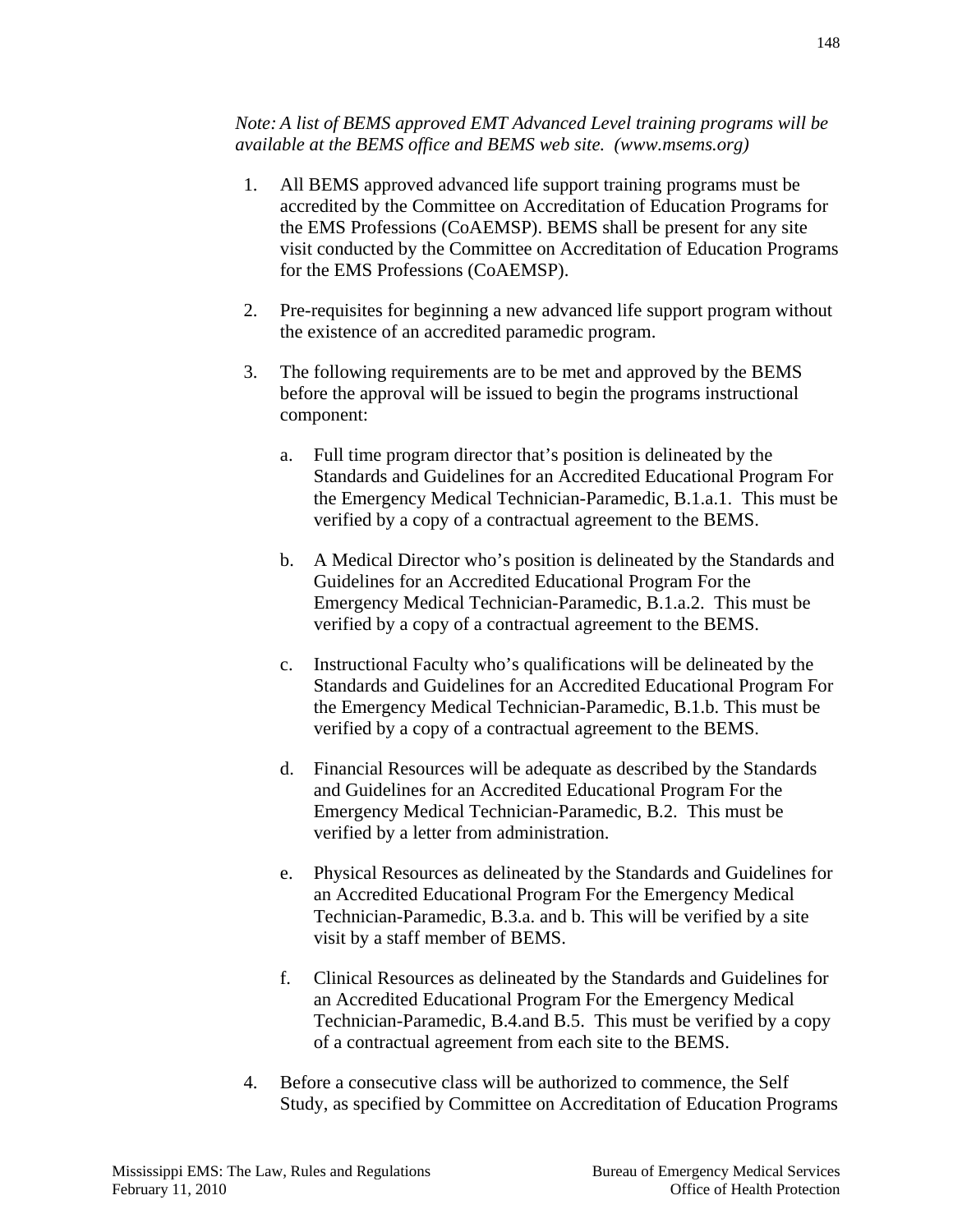for the EMS Professions (CoAEMSP) formerly known as the Joint Review Committee on Educational Programs for the EMT Paramedic (JRCEMT-P), is to be completed and submitted to the CoAEMSP's administrative office with the appropriate fees. To maintain training authority, the programs must submit:

- a. reports of training activities as specified by BEMS; copies of any and all written communications to and from the school and the Committee on Accreditation of Education Programs for the EMS Professions (CoAEMSP) and/or CAAHEP, will be submitted within (10) ten working days from submitting or receiving to BEMS.
- b. program updates and revisions as specified by BEMS. All reports and updates must be submitted to the BEMS no later than June 30 of each year.

*NOTE: The University of Mississippi Medical Center, Department of Emergency Medical Technology, is authorized by the BEMS to conduct ALS training programs statewide.* 

## 101.04 EMT Advanced Training Programs

- 1. The length of the EMT-Intermediate course shall not be less than 150 hours didactic, 40 hours of hospital clinical and 40 hours of pre-hospital field clinical. The length of the EMT-Paramedic course shall not be less that 800 hours didactic/lab, 200 hours of hospital clinical and 200 hours of pre-hospital field clinical.
- 2. The complete EMT Advanced Level educational programs must be designed to provide the knowledge that will allow the student to arrive at decisions based on accepted medical knowledge and that will permit professional growth.
- 3. The program shall consist of, at minimum, three components: didactic instruction, hospital clinical lab and practical evaluation in pre-hospital field clinicals under a medical command authority. The time required to complete each component may vary, in part being dependent on the ability of students to demonstrate their mastery of the educational objectives by written, verbal, and practical examination.
- 4. The program shall maintain on file, for each component of the curriculum, a reasonable comprehensive list of the terminal performance objectives to be achieved by the student. These objectives must delineate mastery in all competencies identified, including curriculum documentation, measurement techniques used, and the records maintained on each student's work.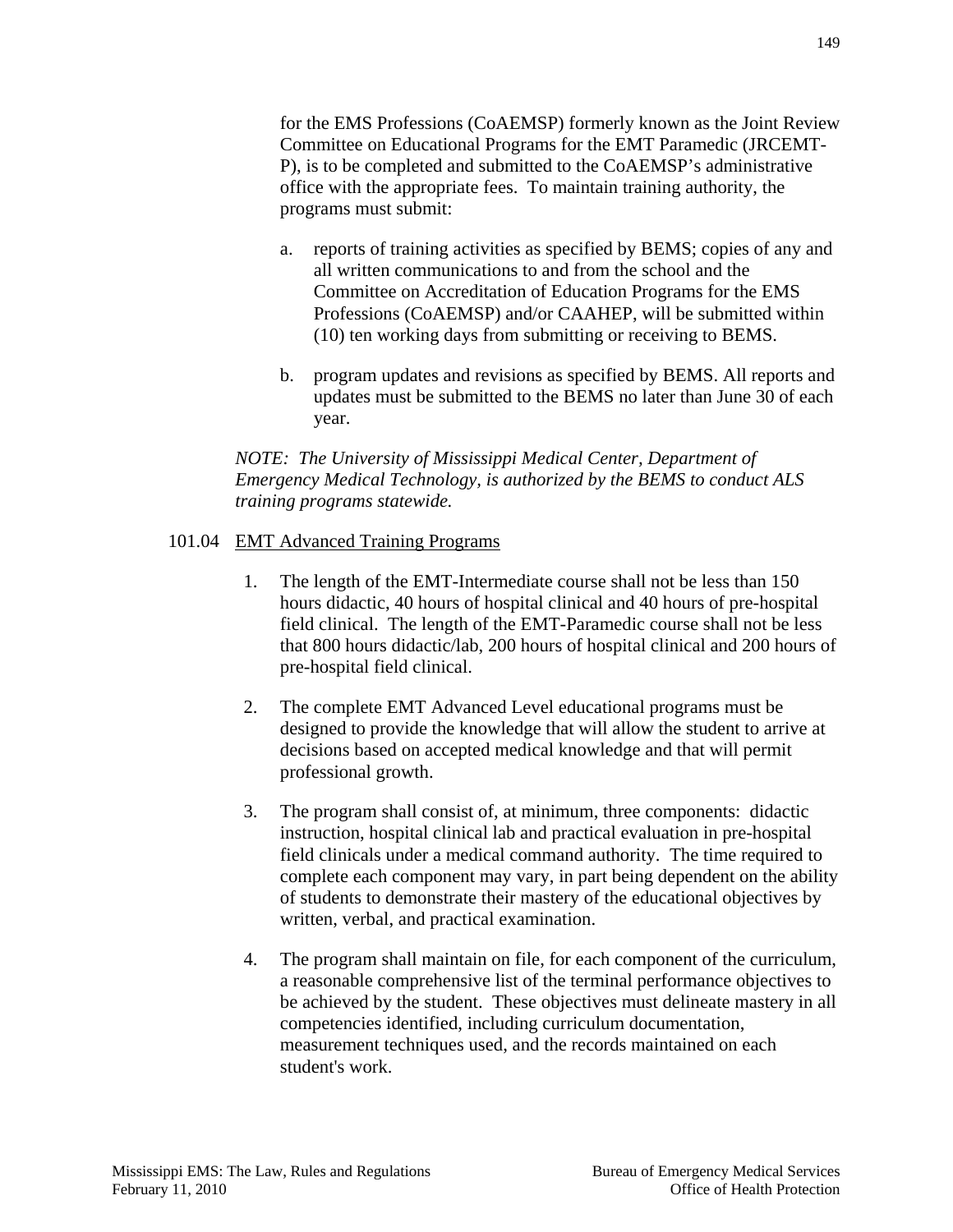- 5. The student must be informed about the methods and data used in determining grades and about the mechanism for appeal. Conditions governing dismissal from the program should be clearly defined in writing and distributed to the student at the beginning of the training program.
- 6. Evidence of student competence in achieving the educational objectives of the program must be kept on file. Documentation must be in the form of both written and practical examinations.
- 7. Classroom, clinical and field faculty must also prepare written evaluations on each student. Documentation must be maintained identifying the counseling given to individual students regarding their performance and the recommendations maintained identifying the counseling given to individual students regarding their performance and the recommendations made to correct inadequate performance. Documentation on whether or not the student followed through on faculty recommendations should also be maintained. Instruction should be supported by performance assessments.
- 8. Faculty must be presented with the program's educational objectives for uses in preparation of lectures and field practicals. The course coordinator must ensure that stated educational objectives are covered and should answer any questions from students or clarify information presented by a lecturer.
	- a. Didactic instruction:
		- i. Lectures, discussions, and demonstrations presented by physicians and others who are competent in the field.
	- b. Clinical and Other Settings:
		- i. Instruction and supervised practice of emergency medical skills. Practice should not be limited to the development of practical skills alone, but should include knowledge and techniques regarding patient evaluations, development of patient rapport, and care for and understanding of the patient's illness. Documentation must be maintained for each student's performance in all of the various areas. A frequent performance evaluation is recommended.
	- c. A Field Experience:
		- i. The field internship is a period of supervised experience in a structured overall EMS system. It provides the student with a progression of increasing patient care responsibilities which proceed from observation to working as a member of a team. There must be a provision for physician evaluation of student progress in acquiring the desired skills to be developed through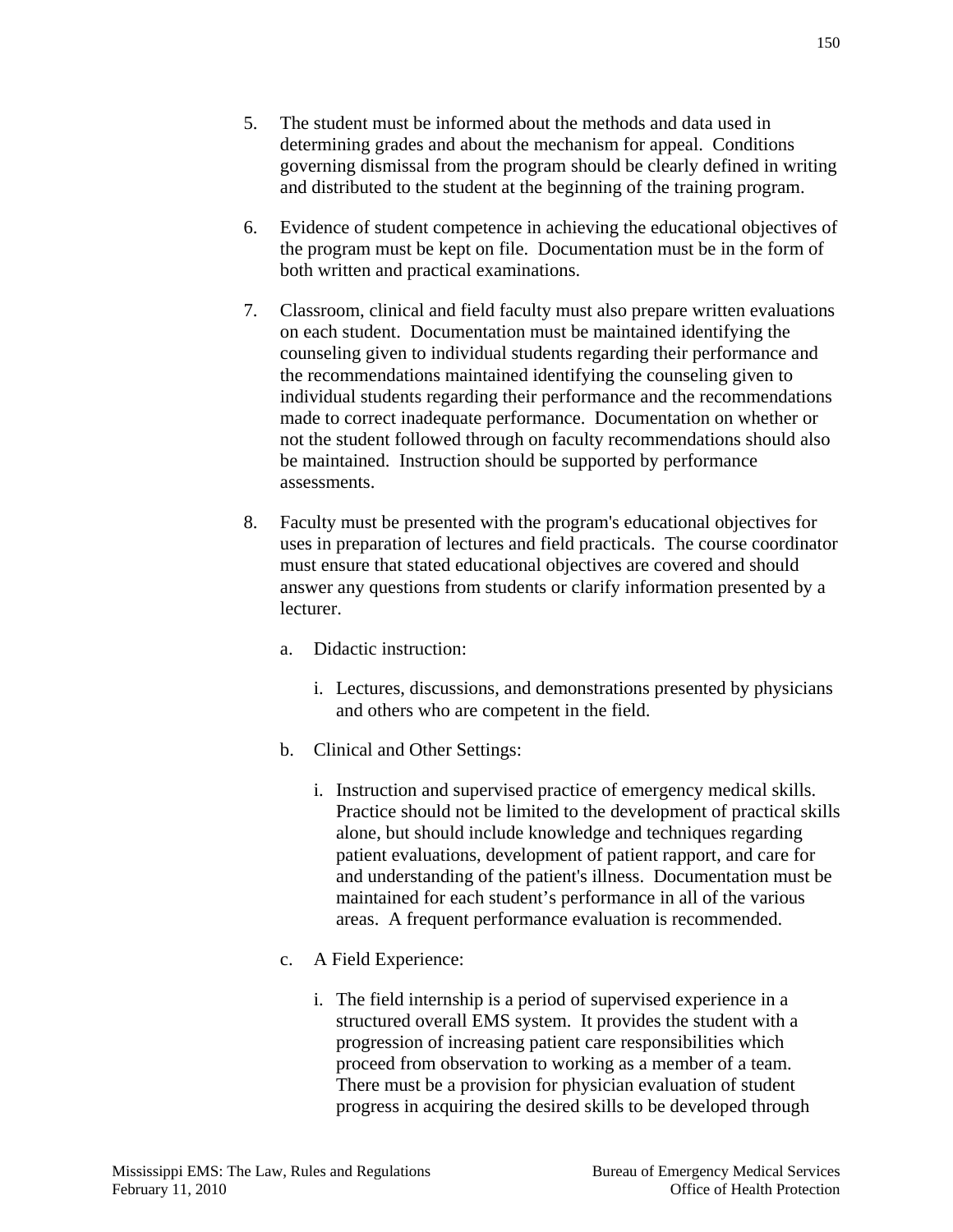this experience. The EMT Advanced Level student must have telecommunication with medical command authority. The initial position of the student on the EMS care team should be that of observer only utilizing limited learned skills. After progression through record keeping and participation in actual patient care, the student must eventually function as the patient care leader. However, the student must not be placed in the position of being a necessary part of the patient care team. The team must be able to function without the necessary use of a student who may be present.

- 9. General courses and topics of study must be achievement oriented and shall provide students with:
	- a. The ability to recognize the nature and seriousness of the patients condition or extent of injuries to access requirements for emergency medical care;
	- b. The ability to administer appropriate emergency medical care based on assessment findings of the patients condition;
	- c. Lift, move, position and otherwise handle the patient to minimize discomfort and prevent further injury; and,
	- d. Perform safely and effectively the expectations of the job description.

## Operational Policies

- 1. Student matriculation practices and student and faculty recruitment should be non-discriminatory with respect to race, color, creed, sex or national origin. Student matriculation and student and faculty recruitment practices are to be consistent with all laws regarding nondiscrimination. It is recommended that records be kept for a reasonable period of time on the number of students who apply and the number who successfully complete training.
	- a. Announcements and advertising about the program shall reflect accurately the training being offered.
	- b. The program shall be educational and students shall use their schedule time for educational experiences.
	- c. Health and safety for students, faculty, and patients shall be adequately safeguarded.
	- d. Cost to the student shall be reasonable and accurately stated and published.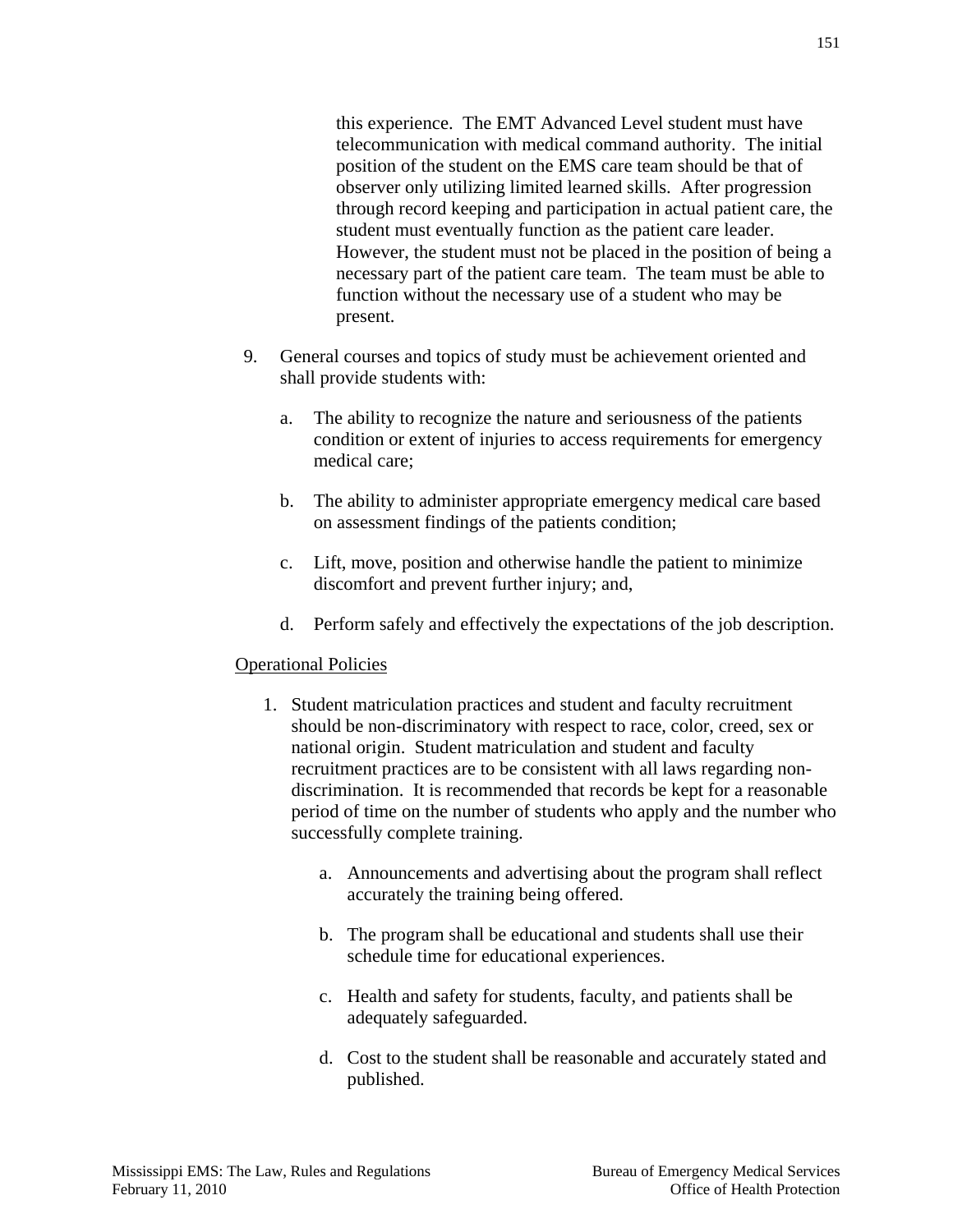e. Policies and process for student withdrawal and refunds on tuition on fees shall be fair, and made known to all applicants.

# 101.05 Curriculum Description - EMT-Intermediate

- 1. Instructional content of the educational program should include the successful completion of stated educational objectives that fulfill local and regional needs and that satisfy the requirements of this curriculum section. The curriculum should be organized to provide the student with knowledge required to understand fully the advanced skills that are taught in this program. It is important not to loose sight of the original purpose of the EMT Intermediate level. The curriculum includes only the portions of the NSTC for the EMT Paramedic which is relevant for this level of care. Students should have an opportunity to acquire clinical experience and practical skills related to the emergency medical care of these patients. Students should also understand the ethical and legal responsibilities they assume as students are being prepared to assume as graduates.
	- a. MS EMT-I training shall also include the instructor lesson plan for EMT-I National Standard Training Curriculum (NSTC), Defibrillation Section. Additionally, it should be noted that current AHA Standards and Guidelines for CPR and ECC will supersede NSTC.
	- b. The length of the EMT-I defibrillation course shall not be less than 16 hours (12 hours didactic and 4 hours practical).
	- c. The educational program should be designed to provide the knowledge that will allow the student to arrive at decisions based on accepted medical knowledge and that will permit the professional growth of the EMT-Intermediate.
	- d. The program should consist of three components: didactic instruction, clinical instruction, and supervised field experience in an advanced life support unit which functions under a medical command authority. The time required to complete each component may vary, in part being dependent upon the ability of students to demonstrate their mastery of the educational objectives by written, verbal, and practical examination.
	- e. The program should maintain on file for each component of the curriculum a reasonable comprehensive list of the terminal performance objectives to be achieved by the student. These objectives should delineate mastery in all competencies identified, including curriculum documentation, measurement techniques used, and the records maintained on each student's work.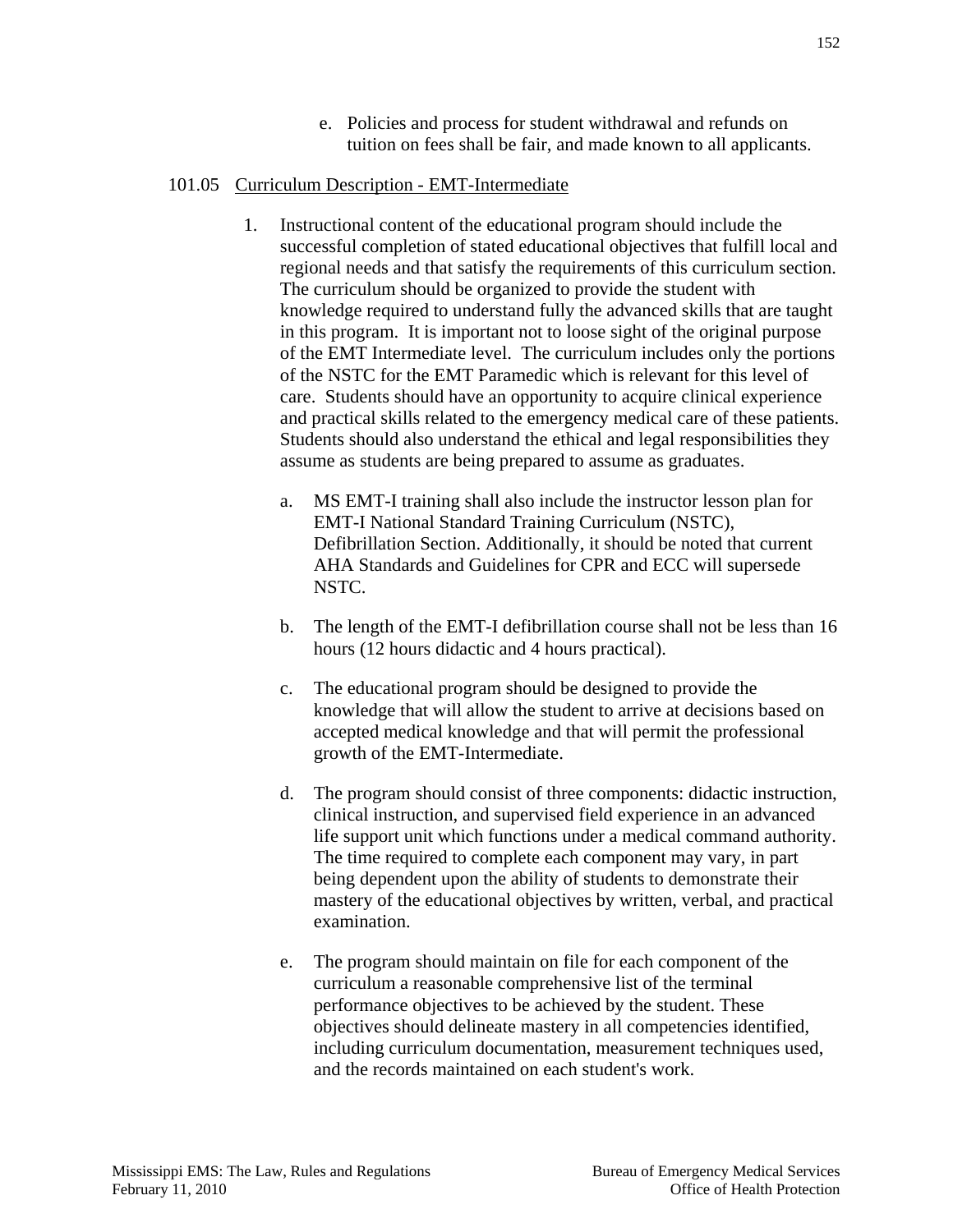- f. The student should be informed about the methods and data used in determining grades and about the mechanism for appeal. Conditions governing dismissal from the program should be clearly defined in writing and distributed to the student at the beginning of the training program.
- g. Evidence of student competence in achieving the educational objectives of the program should be kept on file. Documentation should be in the form of both written and practical examinations.
- h. Classroom, clinical, and field faculty should also prepare written evaluations on each student. Documentation should be maintained identifying the counseling given to individual students regarding their performance and the recommendations made to correct inadequate performance. Documentation on whether or not the student followed through on faculty recommendations should also be maintained. Instruction should be supported by performance assessments.
- i. Faculty should be presented with the program's educational objectives for uses in preparation of lectures and clinical and field practice. The course coordinator should ensure that stated educational objectives are covered and should answer any questions from students or clarify information presented by a lecturer.
- j. Didactic instruction:
	- i. Lectures, discussions, and demonstrations presented by physicians and others who are competent in the field.
- k. Clinical (in-hospital) and other settings:
	- i. Instruction and supervised practice of emergency medical skills in critical care units, emergency departments, operating rooms and other settings as appropriate. Supervision in the hospital can be provided either by hospital personnel, such as supervisory nurses, department supervisors, and physicians, or by the program instructor. The hospital practice should not be limited to the development of practical skills alone, but should include knowledge and techniques regarding patient evaluations, pathophysiology of medical and surgical conditions, development of patient rapport, and care for and understanding of the patient's illness. Documentation should be maintained for each student's performance in all of the various areas. A frequent performance evaluation is recommended.
- l. Field Experience: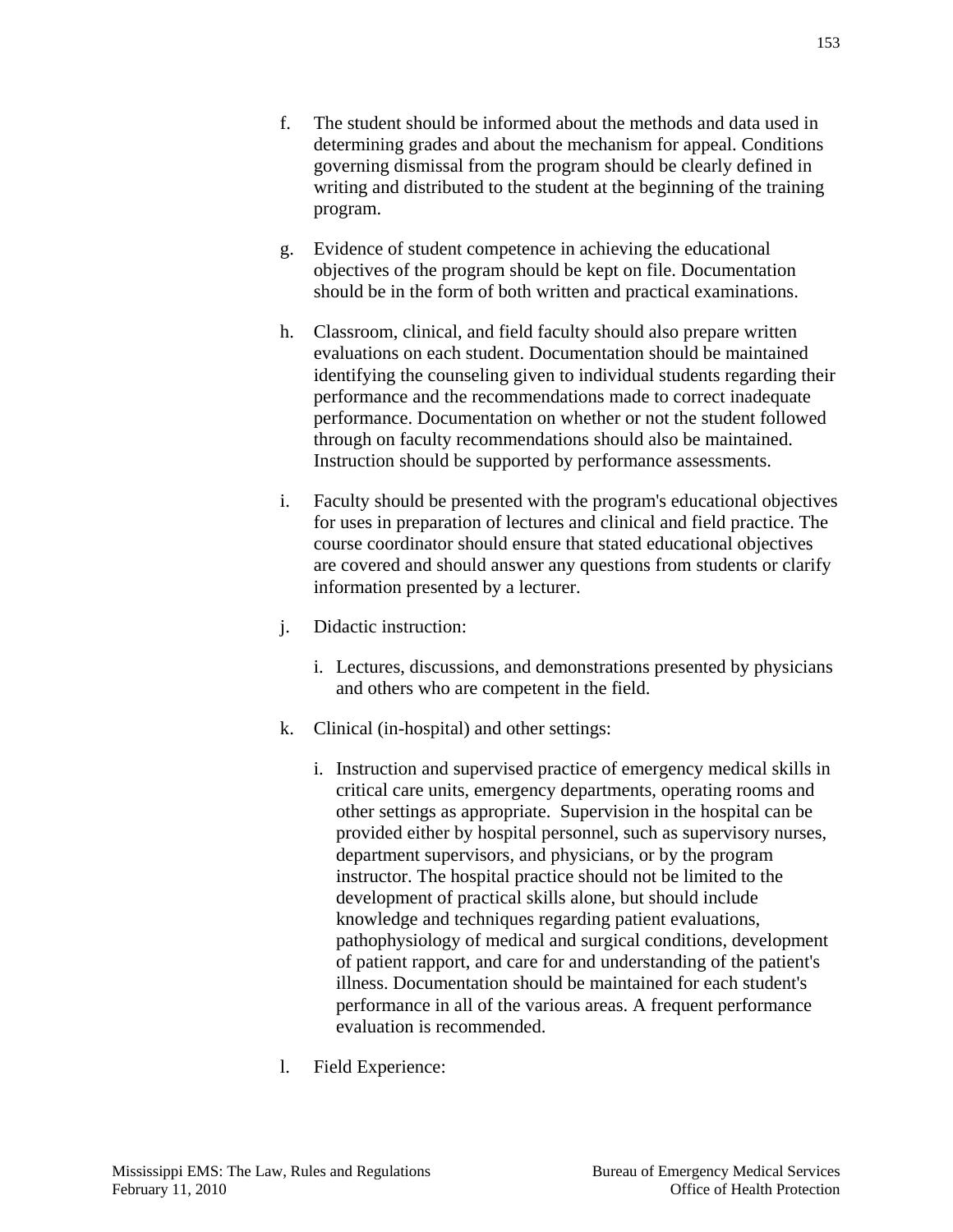- i. The field internship is a period of supervised experience on an intensive care vehicle. It provides the student with a progression of increasing patient care responsibilities which proceed from observation to working as a member of a team. There should be a provision for physician evaluation of student progress in acquiring the desired skills to be developed through this experience. The intensive care vehicle should have telecommunication with medical command authority. The student must be under the direct supervision and observation of a physician, or nurse with experience in the pre-hospital ALS setting, or an EMT-Paramedic approved by the medical command authority. The experience should occur within an emergency medical care system that involves EMT-Paramedics in the provision of advanced emergency medical services and that maintains a defined program of continuing education for its personnel. The initial position of the student on the pre-hospital care team should be that of observer. After progressing through record keeping and participation in actual patient care, the student should eventually function as the patient care leader. However, the student should not be placed in the position of being a necessary part of the patient care team. The team should be able to function without the necessary use of a student who may be present. The ALS Provider being utilized should have established a continuing education program for its field personnel that adequately maintain an acceptable level of required skills and knowledge. The ALS Provider should function under communications with a medical control authority that provides pre-hospital direction of the patient care. The ALS Provider should also have a program to provide prompt review of pre-hospital care provided by the EMT-Intermediate.
- m. General courses and topics of study must be achievement oriented and shall provide students with:
- n. The necessary knowledge, skills, and attitudes to perform accurately and reliably the functions and tasks stated and implied in the "Description of the Occupation" found in the DOT, NSTC Course Guide.
- o. Comprehensive instruction which encompasses:
	- i. Orientation to the occupation
		- i. Responsibilities of the role
		- ii. Inter-professional responsibilities
		- iii. Career pathways in emergency medical services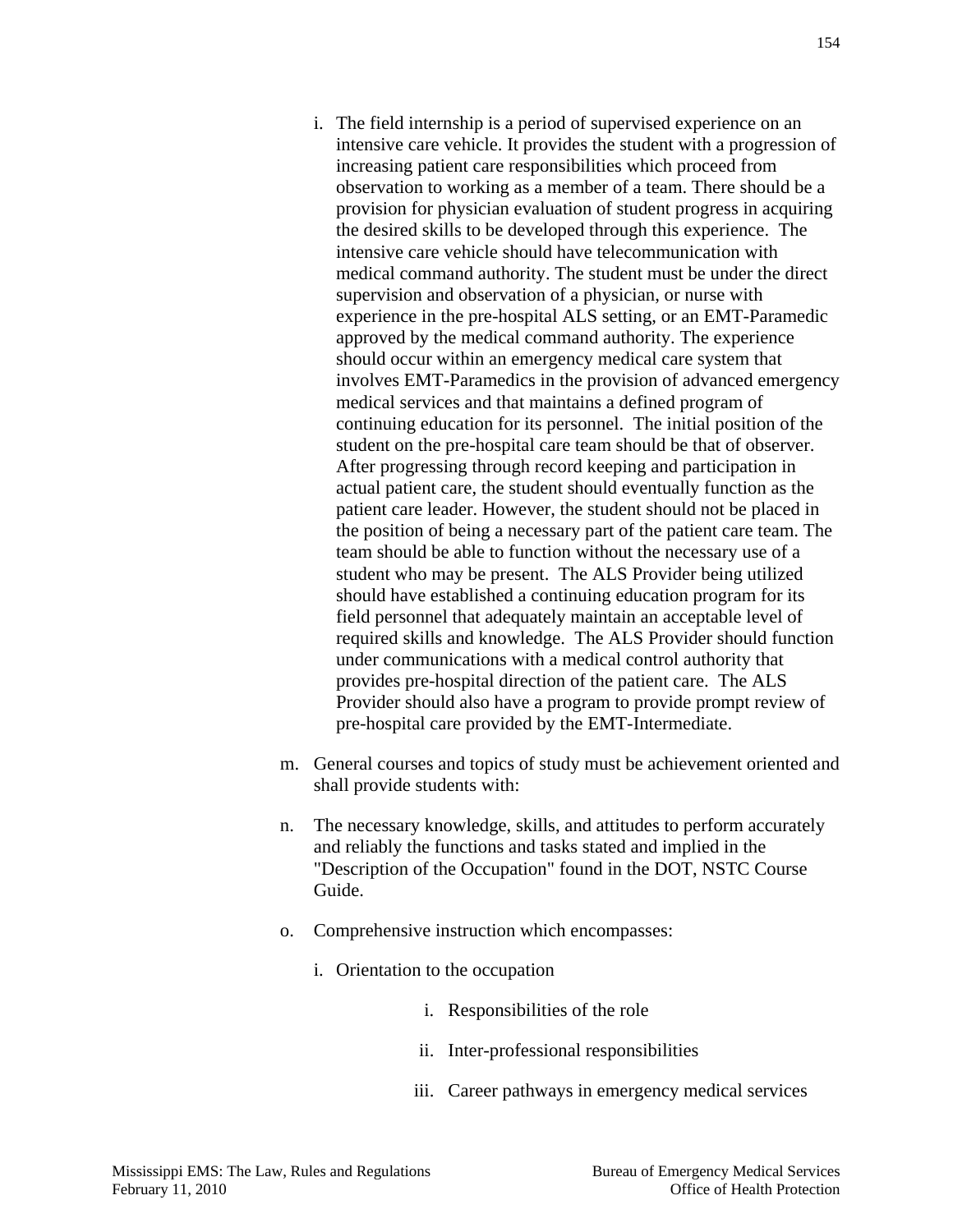- iv. Development of interpersonal skills
- ii. Awareness of one's abilities and limitations
	- i. Ability to accept direction
	- ii. Awareness of impact to others
	- iii. Willingness and ability to communicate with others
	- iv. Ability to build a working relationship with patients and peers
	- v. Ability to function as a team member and/or team leader
	- vi. Ability to accept patients as they present themselves, without passing judgments
	- vii. Ability to involve others significant to the patient
	- viii. Ability to respond to a patient's sense of crisis
- iii.Development of knowledge and clinical skills appropriate for this level of care
	- i. Roles and responsibilities of the EMT-Intermediate
	- ii. Emergency medical services systems and medical control
	- iii. Medical/legal consideration
	- iv. Communication procedures
	- v. Medical terminology
	- vi. Patient assessment including both a primary and secondary survey
	- vii. Airway management procedures
	- viii. Assessment and management of shock

*NOTE: The following curriculum must be taught in addition to that listed above.* 

101.06 EMT-I - Curriculum For Defibrillation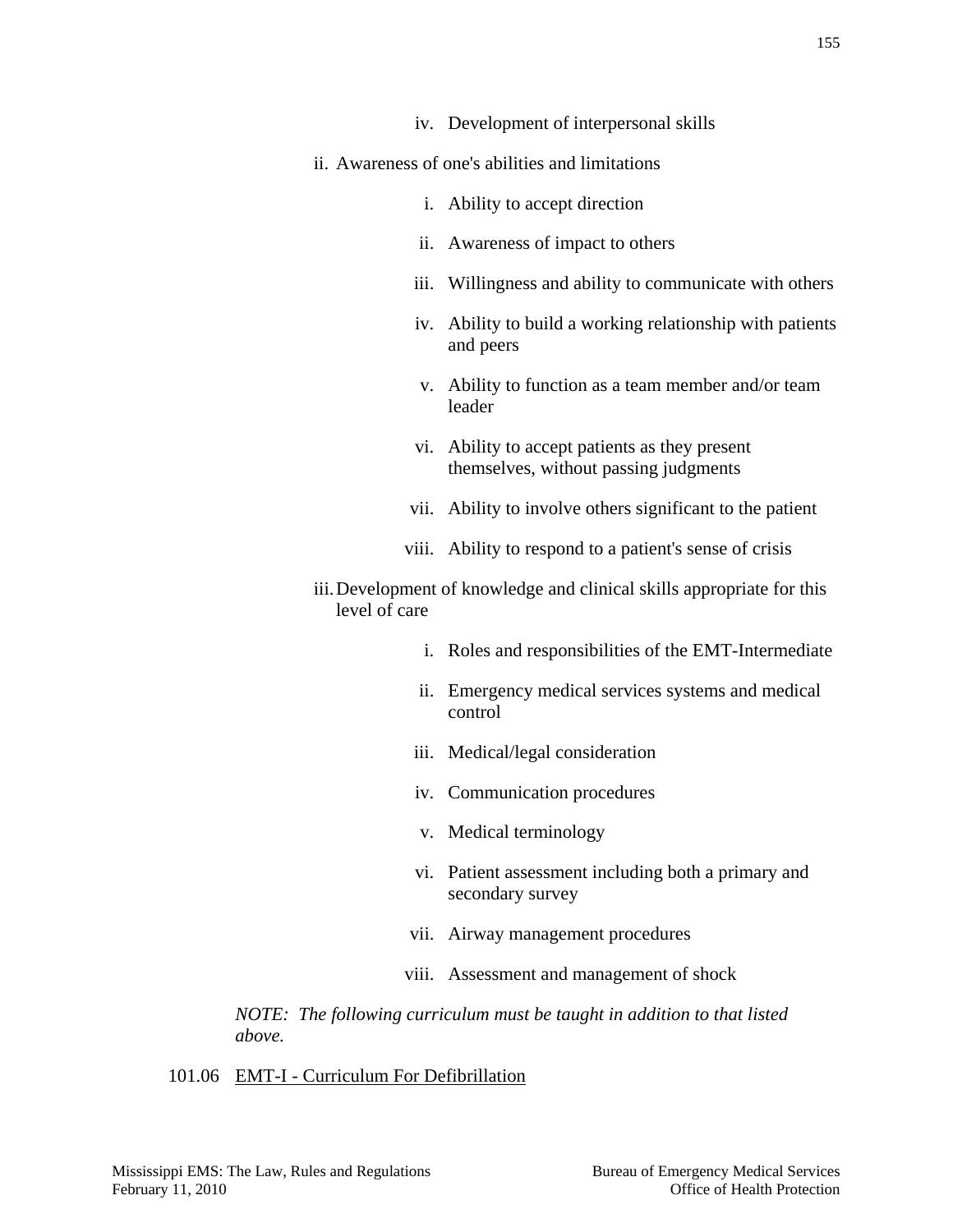Introduction: The student must have successfully completed the following sections prior to participating in this section:

| Section 1. | Roles and Responsibilities                        |
|------------|---------------------------------------------------|
| Section 2. | <b>EMS</b> Systems                                |
| Section 3. | Medical/Legal Considerations                      |
| Section 4. | <b>Medical Terminology</b>                        |
| Section 5. | <b>EMS</b> Communications                         |
| Section 6. | General Patient Assessment and Initial Management |

Because of the high number of pre-hospital deaths attributed to coronary artery disease, this is a subject that continues to receive great emphasis in the training of the EMT-I. This is particularly true in light of recent data which suggests that early defibrillation makes a significant difference in the outcome of patients suffering from ventricular fibrillation.

### **Overview**

- 1. Anatomy and Physiology of the Cardiovascular System
	- a. Anatomy of the Heart
	- b. Physiology of the Heart
	- c. Electrophysiology (Basics)
- 2. Assessment of the Cardiac Patient
	- a. Common Chief Complaints and History
	- b. Significant Past Medical History
	- c. Physical Examination Pertinent to the Cardiac Patient
- 3. Pathophysiology and Management
	- a. Pathophysiology of Atherosclerosis
	- b. Specific Conditions Resulting from Atherosclerosis Heart Disease
		- i. Angina Pectoris
		- ii. Acute Myocardial Infarction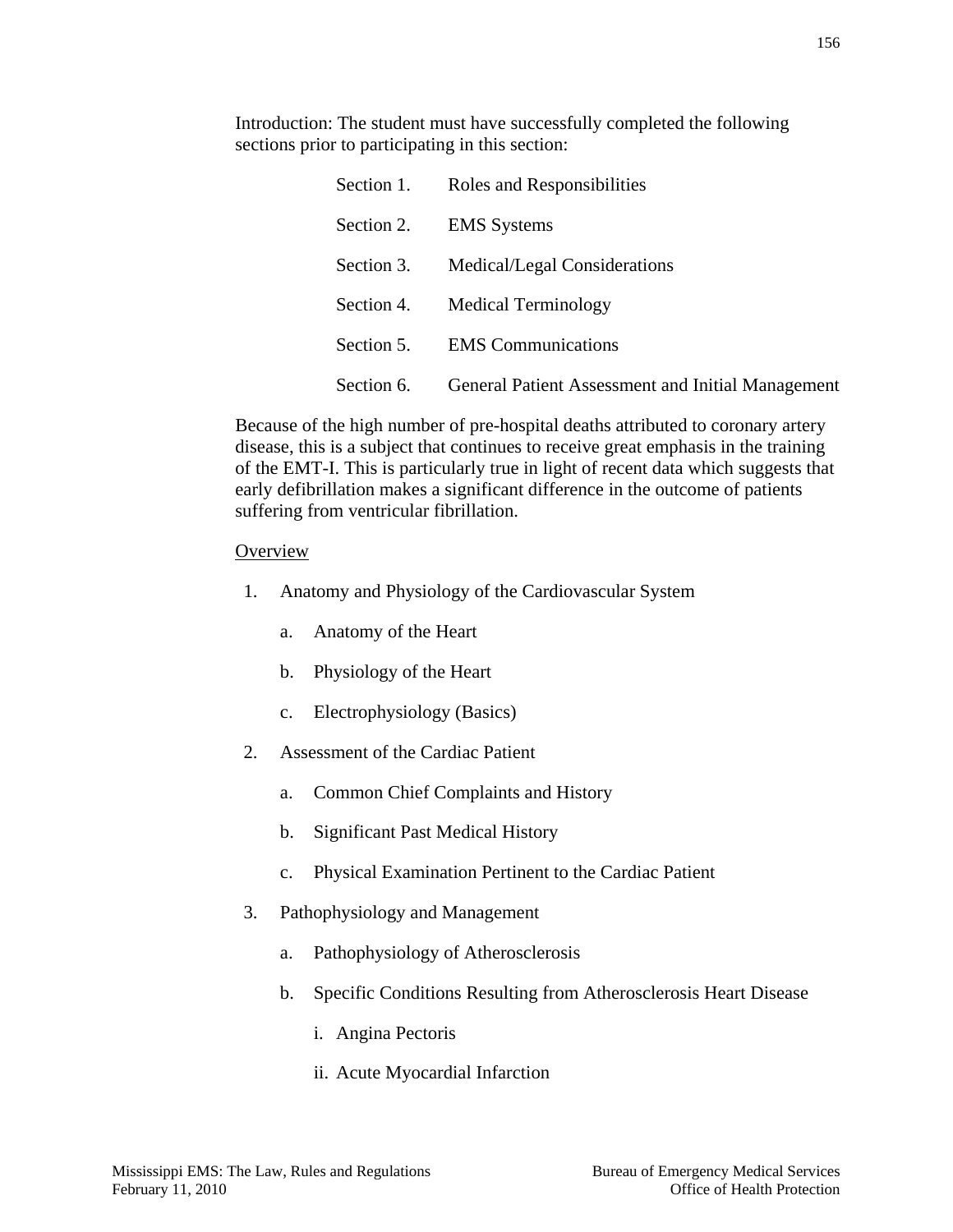- 4. Dysrhythmia Recognition
	- a. Introduction to ECG Monitoring
	- b. Rhythm Strip Analysis
	- c. Introduction to Dysrhythmias
	- d. Dysrhythmias Originating in the Ventricles
- 5. Techniques of Management
	- a. CPR
	- b. ECG Monitoring
	- c. Defibrillation

### **Objectives**

At the completion of this section the student will be able to:

- 1. Describe the size, shape, and location/orientation (in regard to other body structures) of the heart muscle.
- 2. Identify the location of the following structures on a diagram of the normal heart:
	- a. Pericardium
	- b. Myocardium
	- c. Epicardium
	- d. Right and left atria
	- e. Interatrial Septum
	- f. Right and left ventricles
	- g. Interventricular septum
	- h. Superior and inferior vena cava
	- i. Aorta
	- j. Pulmonary vessels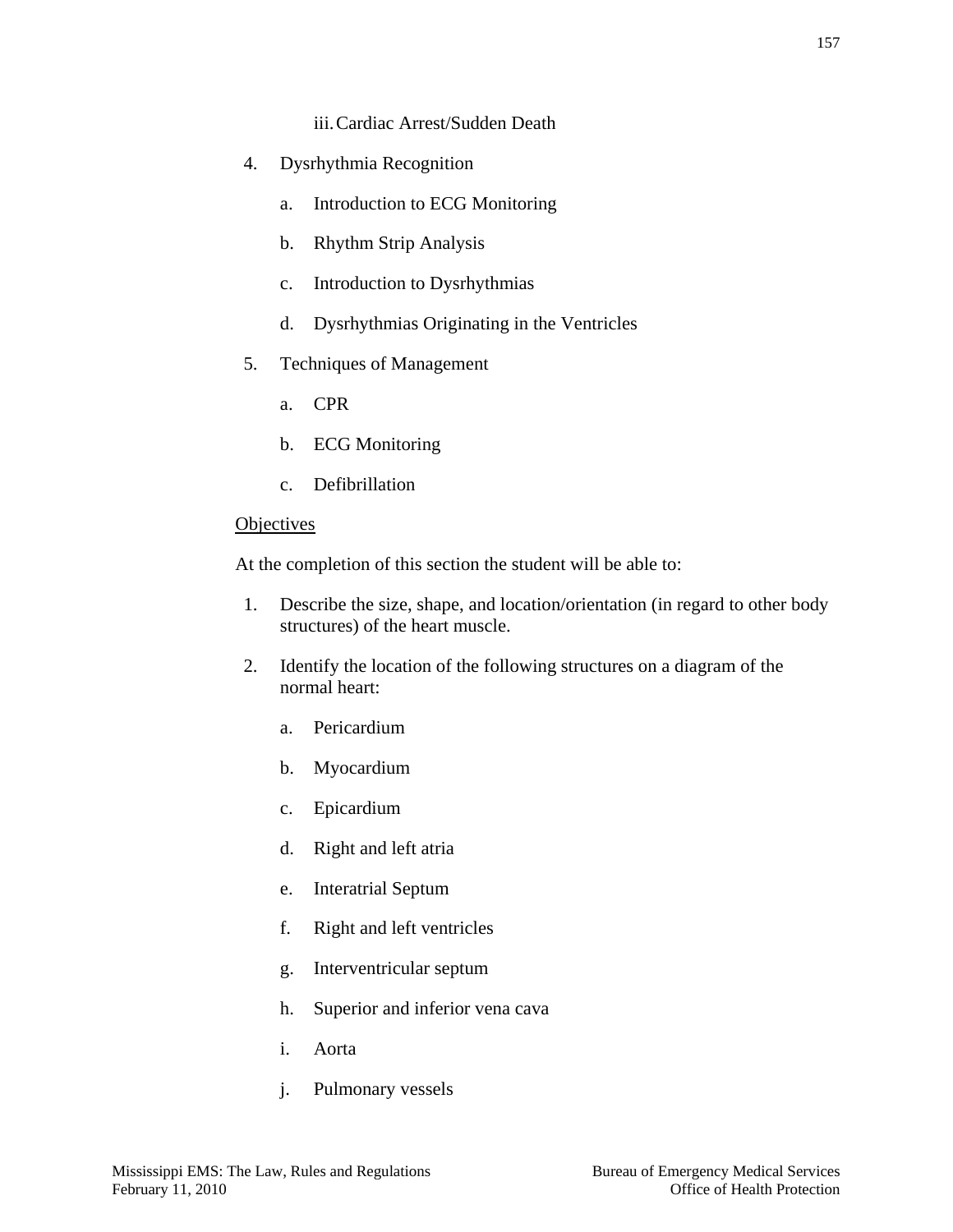- k. Coronary arteries
- l. Tricuspid valve
- m. Mitral valve
- n. Aortic valve
- o. Pulmonic valve
- p. Papillary muscles
- q. Chordae Tendineae
- 3. Describe the function of each structure listed in Objective #2.
- 4. Describe the distribution of the coronary arteries and the parts of the heart supplied by each artery.
- 5. Differentiate the structural and functional aspects of arterial and venous blood vessels.
- 6. Define the following terms that refer to cardiac physiology:
	- a. Stroke volume
	- b. Starling's Law
	- c. Preload
	- d. Afterload
	- e. Cardiac output
	- f. Blood pressure
- 7. Describe the electrical properties of the heart.
- 8. Describe the normal sequence of electrical conduction through the heart and state the purpose of this conduction system.
- 9. Describe the location and function of the following structures of the electrical conduction system:
	- a. SA node
	- b. Internodal and Interatrial tracts
	- c. AV node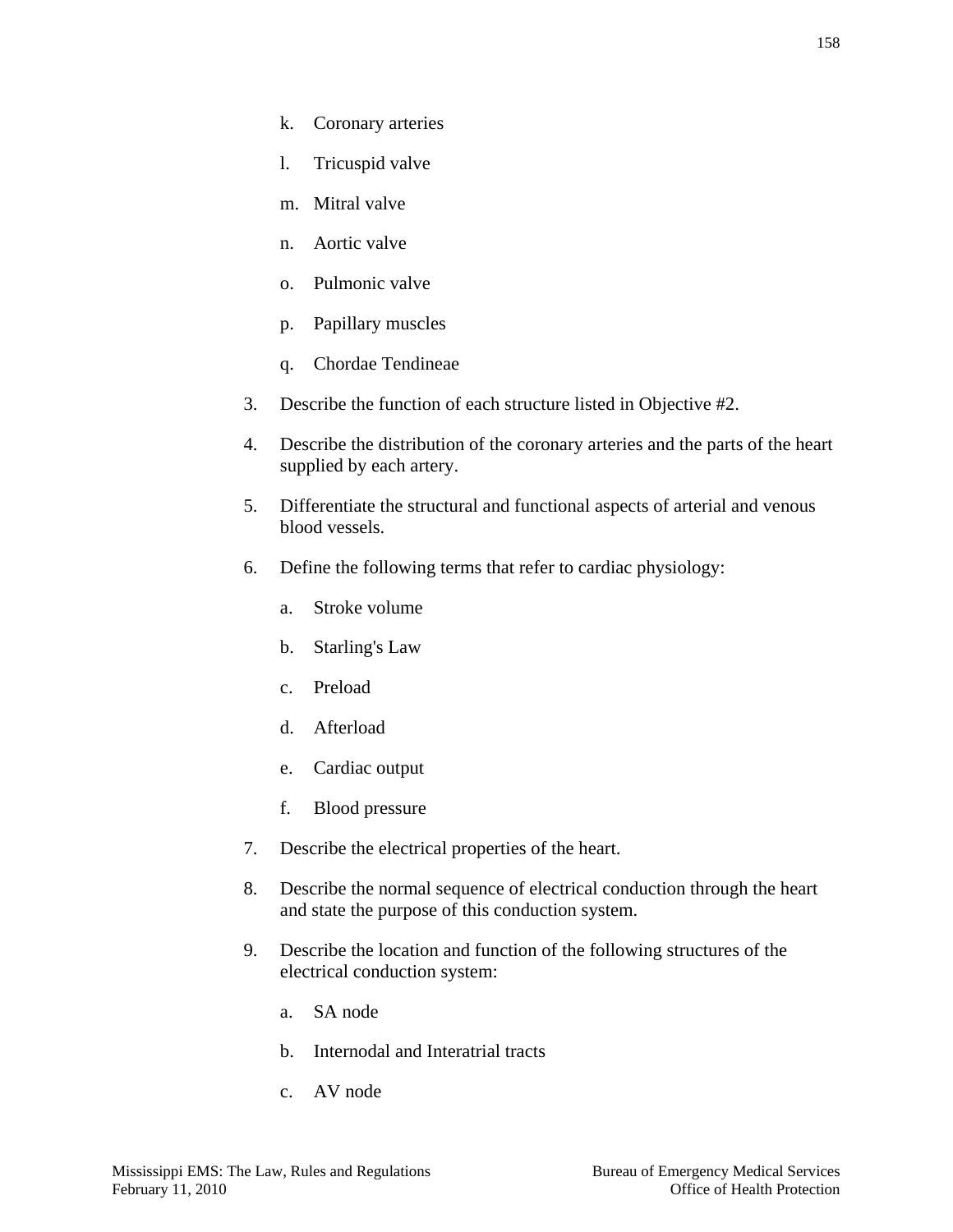- d. Bundle of His
- e. Bundle branches
- f. Purkinje fibers
- 10. Define cardiac depolarization and repolarization and describe the major electrolyte changes that occur in each process.
- 11. Describe an ECG
- 12. Define the following terms as they relate to the electrical activity of the heart:
	- a. Isoelectric line
	- b. QRS complex
	- c. P wave
- 13. Name the common chief complaints of cardiac patients.
- 14. Describe why the following occur in patients with cardiac problems:
	- a. Chest pain or discomfort
	- b. Shoulder, arm, neck, or jaw pain/discomfort
	- c. Dyspnea
	- d. Syncope
	- e. Palpitations/abnormal heart beat
- 15. Describe those questions to be asked during history taking for each of the common cardiac chief complaints.
- 16. Describe the four most pertinent aspects of the past medical history in a patient with a suspected cardiac problem.
- 17. Describe those aspects of the physical examination that should be given special attention in the patient with suspected cardiac problems.
- 18. Describe the significance of the following physical exam findings in a cardiac patient:
	- a. Altered level of consciousness
	- b. Peripheal edema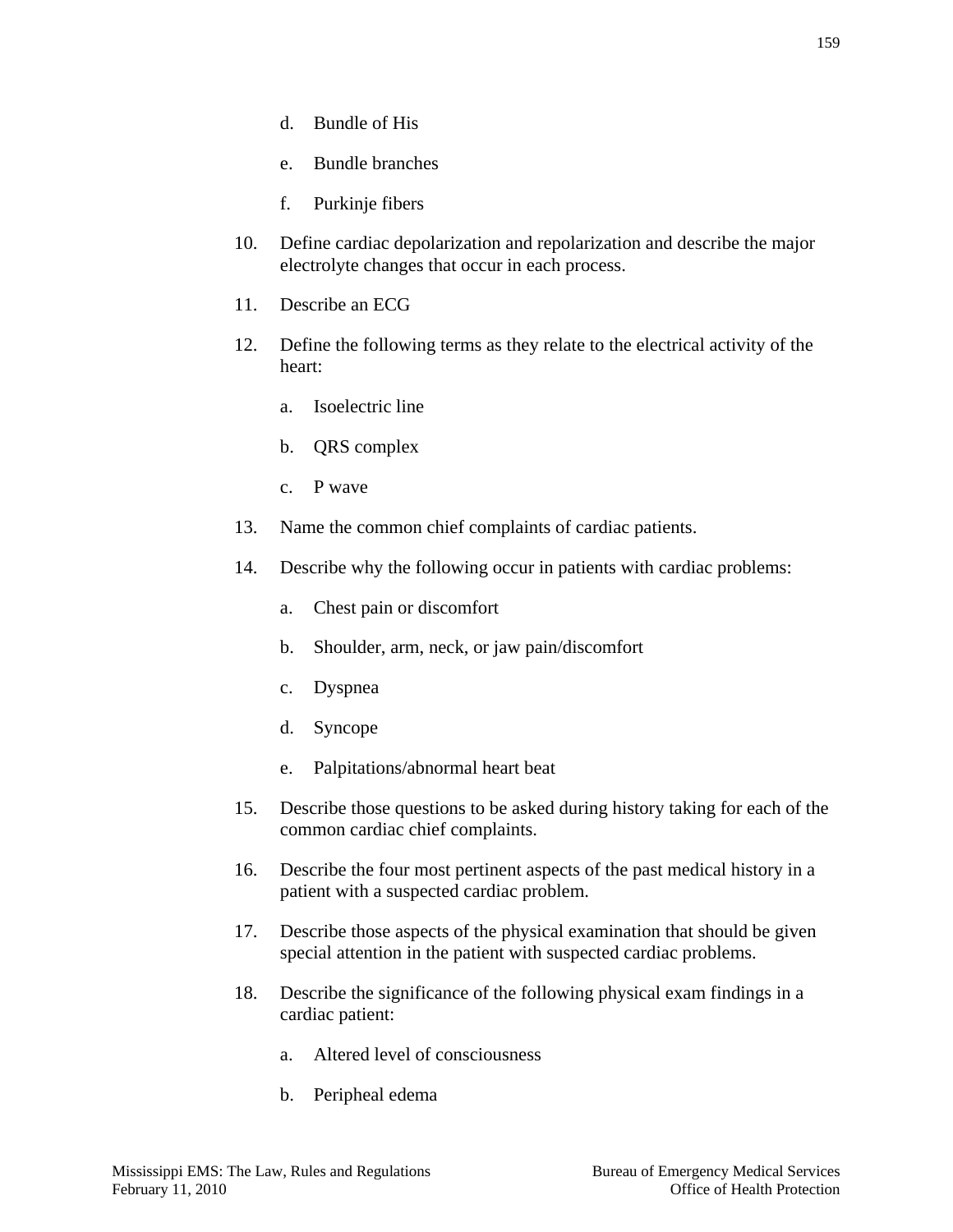- c. Cyanosis
- d. Poor capillary refill
- e. Cool, clammy skin
- 19. State the numerical values assigned to each small and large box on the ECG graph paper for each axis.
- 20. Define ECG artifact and name the causes.
- 21. State the steps in the analysis format of ECG rhythm strips.
- 22. Describe two common methods for calculating heart rate on an ECG rhythm strip and the indications for using each method.
- 23. Name 8 causes of dysrhythmias.
- 24. Describe proper use of the following devices used for defibrillation:
	- a. manual monitor/defibrillator
	- b. semi-automatic monitor/defibrillator
	- c. automatic monitor/defibrillator or Automatic defibrillator
- 25. Demonstrate on an adult mannequin, the technique for single and twoperson CPR according to American Heart Association standards.
- 26. Demonstrate on an infant mannequin, the technique for infant CPR according to American Heart Association standards.
- 27. Demonstrate proper application of ECG chest electrodes and obtain a sample Lead II.
- 28. Demonstrate the proper use of the defibrillator paddles electrodes to obtain a sample Lead II rhythm strip.
- 29. Demonstrate how to properly assess the cause of poor ECG tracing.
- 30. Demonstrate correct operation of a monitor-defibrillator to perform manual defibrillation on an adult and infant.
- 31. Correctly identifies and treats within the scope of their practice the following dysrhythmias:
	- a. asystole
	- b. v-fib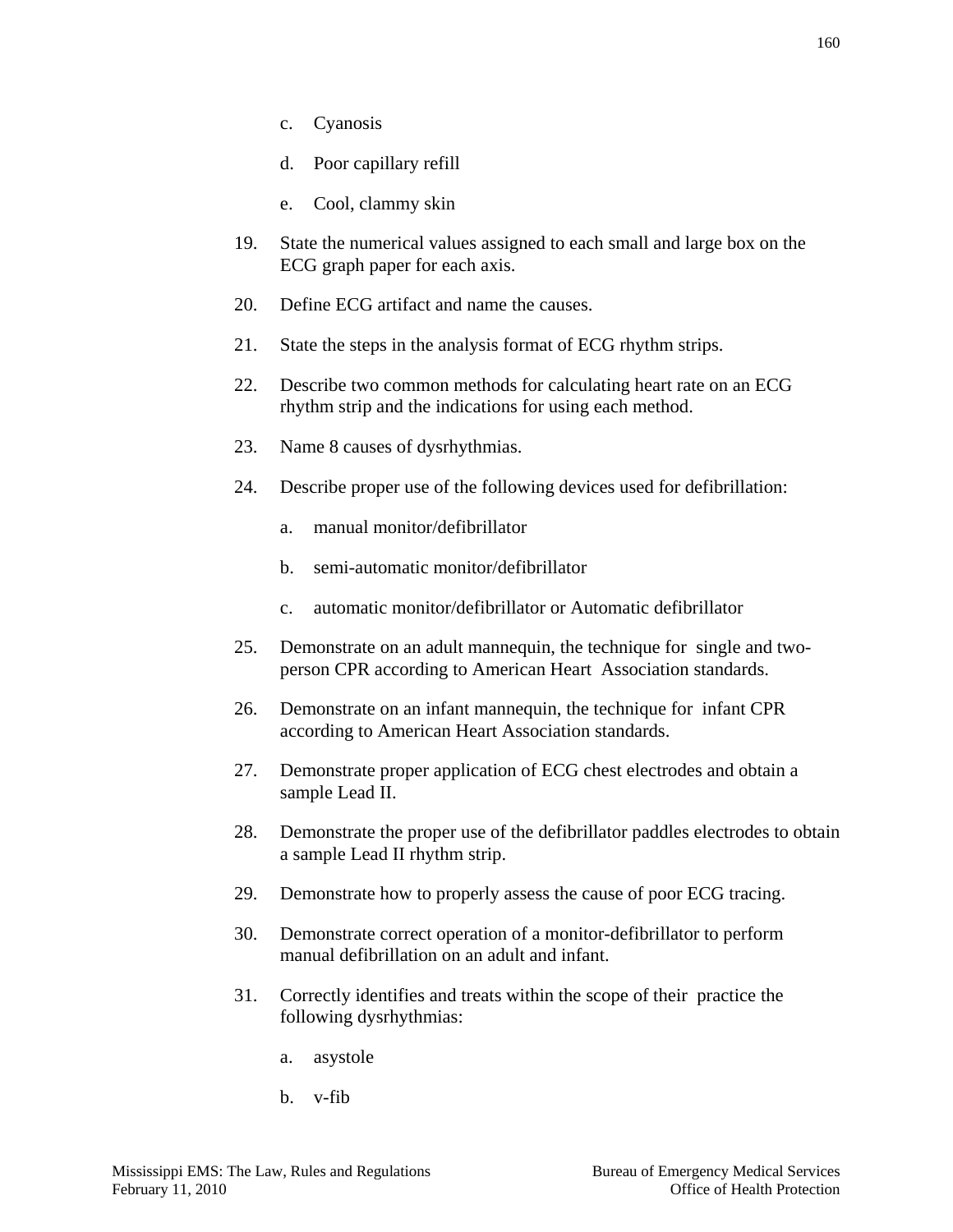- c. pulseless v-tach
- d. normal sinus rhythm
- e. EMD
- f. artifact
- g. PVC recognition

## 101.07 Curriculum Description - EMT-Paramedic

- 1. Instructional content of the educational program shall include the successful completion of stated educational objectives that fulfill local and regional needs and that satisfy the requirements of this curriculum section. The curriculum shall be organized to provide the student with knowledge of the acute, critical changes in physiology, and in psychological, and clinical symptoms as they pertain to the pre-hospital emergency medical care of the infant, child, adolescent, adult, and geriatric patient. Students shall have an opportunity to acquire clinical experience and practice skills related to the emergency medical care of these patients. Students shall also understand the ethical and legal responsibilities which they assume as students and which they are being prepared to assume as graduates.
- 2. The educational program shall be designed to provide the knowledge that will allow the student to arrive at decisions based on accepted medical knowledge and that will permit the professional growth of the EMT-Paramedic.
- 3. The program shall consist of three components: didactic instruction, clinical instruction, and supervised field internship in an advanced life support unit that functions under a medical command authority. The time required to complete each component may vary, in part being dependent upon the ability of students to demonstrate their mastery of the educational objectives by written, verbal, and practical examination.
- 4. The program shall maintain on file for each component of the curriculum a reasonably comprehensive list of the terminal performance objectives to be achieved by the student. These objectives shall delineate mastery in all competencies identified, including curriculum documentation, measurement techniques used, and the records maintained on each student's work.
- 5. The student shall be informed about the methods and data used in determining grades, about pass/fail criteria, and about the mechanism for appeal. Conditions governing dismissal from the program shall be clearly defined in writing and distributed to the student at the beginning of the training program.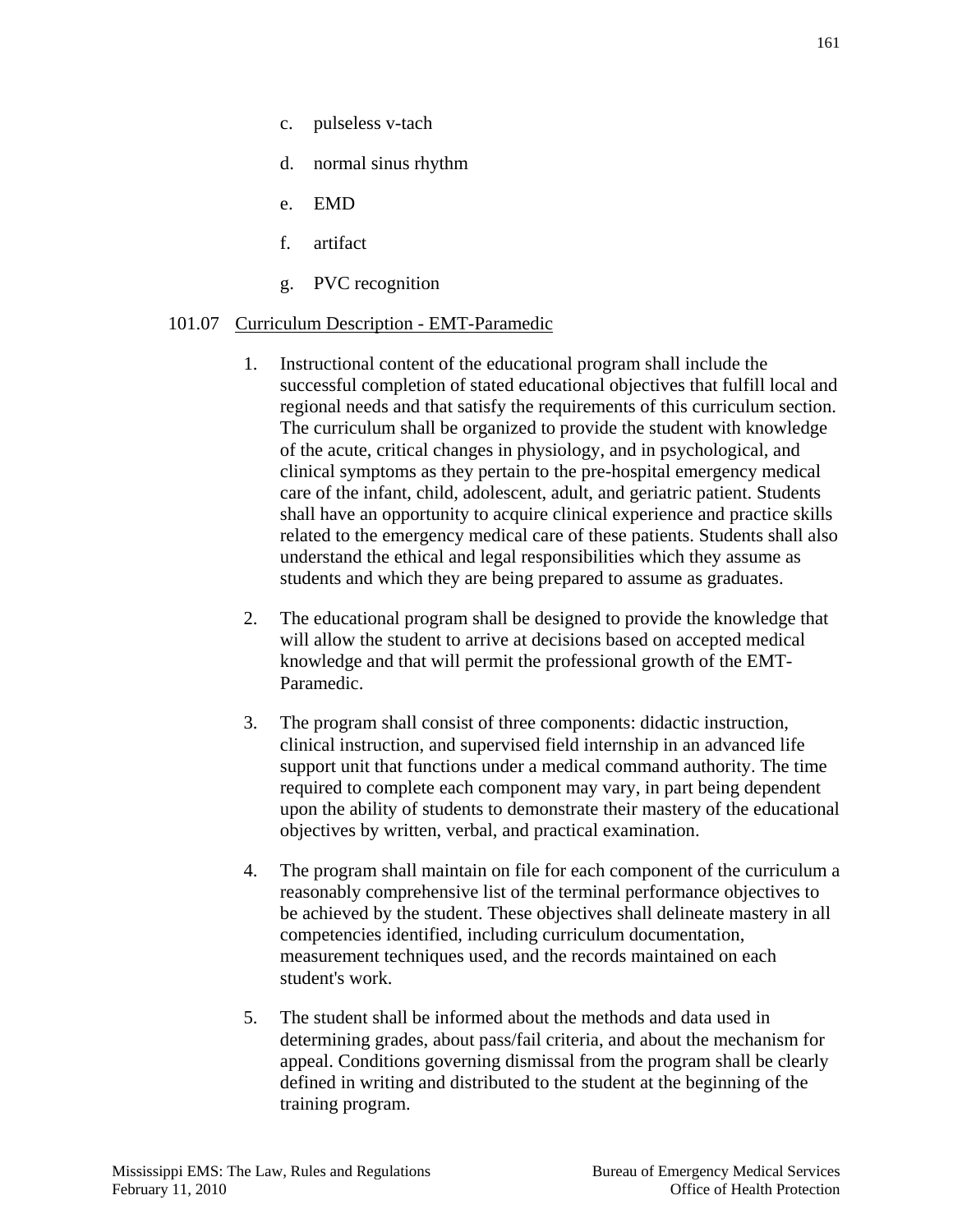- 6. Evidence of student competence in achieving the educational objectives of the program shall be kept on file. Documentation shall be in the form of both written and practical examinations.
- 7. Classroom, clinical, and field faculty shall also prepare written evaluations on each student. Documentation shall be maintained identifying the counseling given to individual students regarding their performance and the recommendations made to correct inadequate performance. Documentation identifying whether or not the student followed through on faculty recommendations shall also be maintained.
- 8. Instruction shall be supported by performance assessments. Faculty shall be presented with the program's educational objectives for use in preparation of lectures and clinical and field practice. The course coordinator shall insure that stated educational objectives are covered and shall answer any questions from students or clarify information presented by a lecturer.
	- a. Didactic instruction
		- i. Lectures, discussion, and demonstrations presented by physicians and others who are competent in the field.
	- b. Clinical (in-hospital) and other settings
		- i. Instruction and supervised practice of emergency medical skills in critical care units, emergency departments, OB units, operating rooms, psychological crisis intervention centers, and other settings as appropriate.
		- ii. Supervision in the hospital can be provided either by qualified hospital personnel, such as supervisory nurses, department supervisors and physicians, or by paramedic or nurse program instructors. The hospital practice shall not be limited to the development of practical skills alone, but shall include knowledge and techniques regarding patient evaluations, pathophysiology of medical and surgical conditions, development of patient rapport, and care for and understanding of the patient's illness.
		- iii.Documentation shall be maintained for each student's performance in all of the various areas. A frequent performance evaluation is recommended.
- 9. Field Internship
	- a. "The field internship is a period of supervised experience on an intensive care vehicle which provides the student with a progression of increasing patient care responsibilities which proceeds from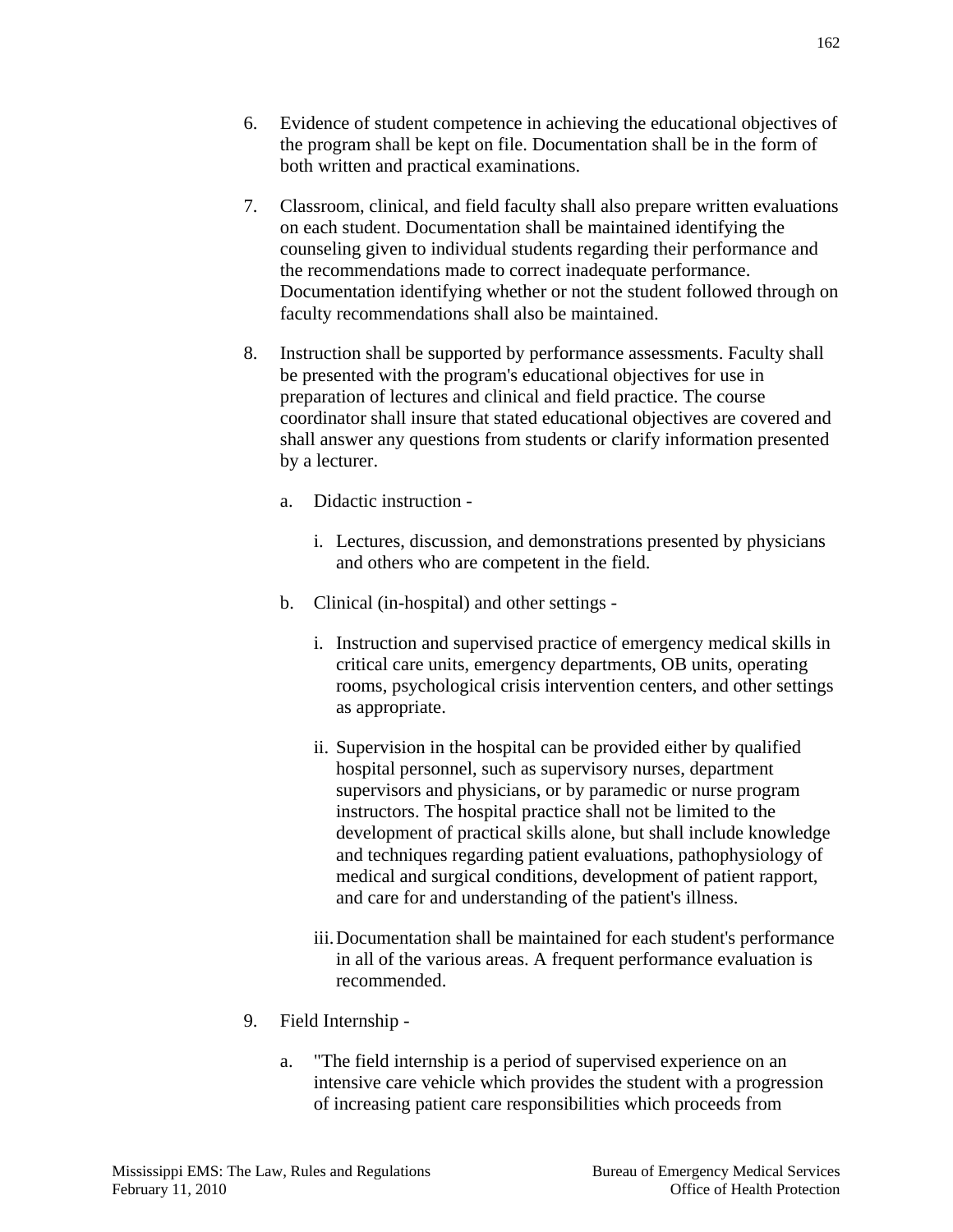observation to working as a team member. There shall be a provision for physician evaluation of student progress in acquiring the desired skills to be developed through this experience."

- b. The intensive care vehicle shall have communication with medical command authority and equipment and drugs necessary for advanced life support. The student must be under the direct supervision and observation of a physician or nurse with experience in the pre-hospital ALS setting, or an EMT-Paramedic approved by the medical command authority.
- c. The experience shall occur within an emergency medical care system that involves EMT-Paramedics in the provision of advanced emergency medical services and that maintains a defined program of continuing education for its personnel.
- d. "The initial position of the student on the pre-hospital care team shall be that of observer. After progressing through record keeping and participation in actual patient care, the student shall ultimately function as the patient care leader. However, the student shall not be placed in the position of being a necessary part of the patient care team. The team should be able to function without the necessary use of a student who may be present."
- e. The ALS Provider being used shall have established a continuing education program for its field personnel that adequately maintain an acceptable level of required skills and knowledge.
- f. The ALS Provider shall function under direct communications with a medical control authority that provides pre-hospital direction of the patient care.
- g. The ALS Provider shall also have a program to provide prompt review of pre-hospital care provided by the EMT-Paramedic.
- 10. General courses and topics of study must be achievement oriented and shall provide students with:
	- a. The necessary knowledge, skills, and attitudes to perform accurately and reliably the functions and tasks stated and implied in the "Description of the Occupation" found in the DOT, NSTC Course Guide.
- 11. Comprehensive instruction which encompasses:
	- a. Orientation to the occupation
		- i. Responsibilities of the occupation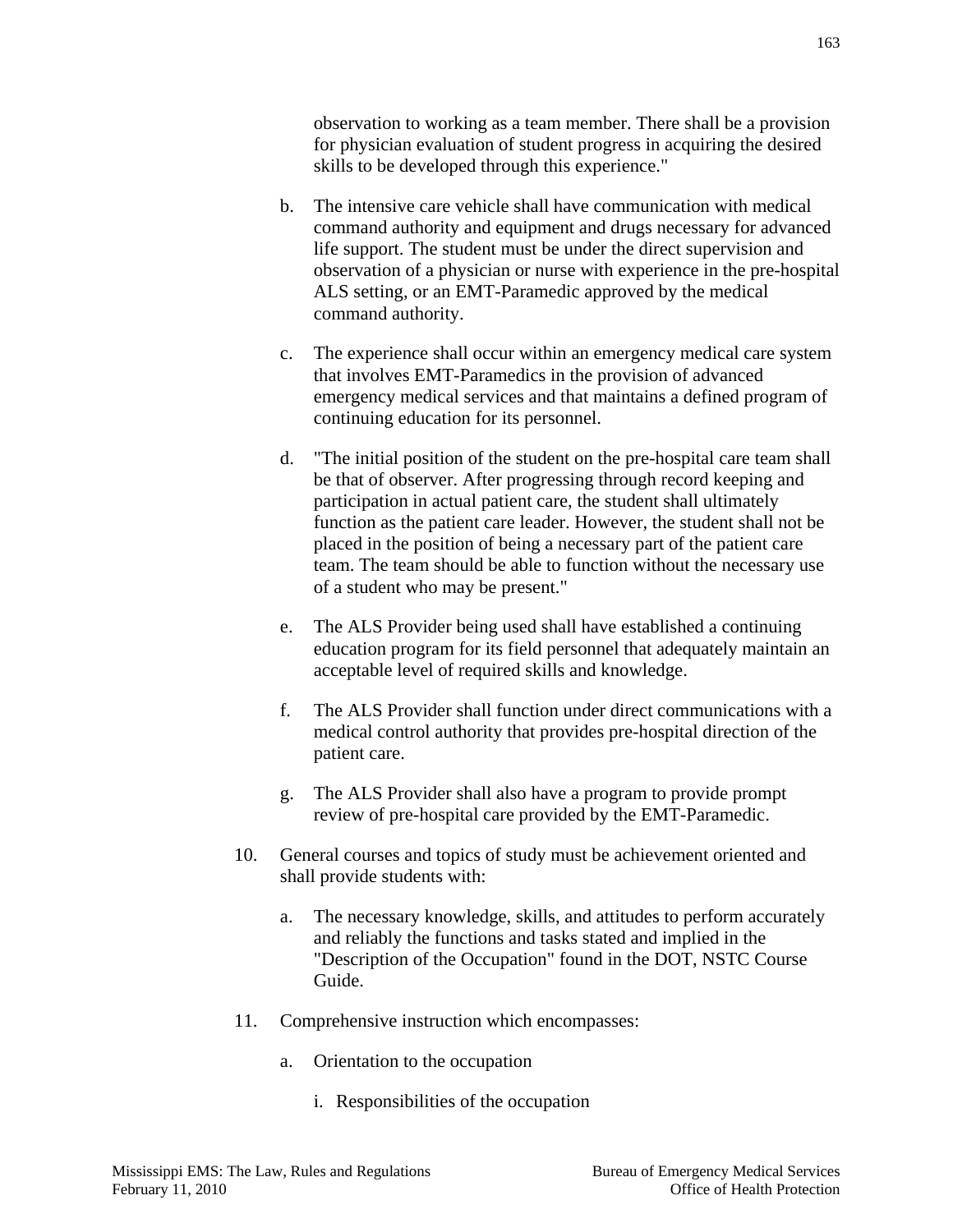- ii. Professional responsibilities
- iii.Career pathways in emergency medical services
- iv. Legal responsibilities
- b. Development of interpersonal skills
	- i. Awareness of one's abilities and limitations
	- ii. Ability to accept direction
	- iii.Awareness of impact on others
	- iv. Willingness and ability to communicate with others
	- v. Ability to build a working relationship with patients and peers
	- vi. Ability to function as a team member and/or team leader
	- vii. Ability to accept patients as they present themselves, without passing judgment
	- viii. Ability to involve others significant to the patient
	- ix. Ability to respond to a patient's sense of crisis
- 12. Development of clinical assessment skills
	- a. Ability to obtain information rapidly by talking with the patient and by physical examination; by interviewing others; and from observation of the environment
	- b. Ability to organize and interpret data rapidly
	- c. Ability to communicate concisely and accurately
	- d. Ability to understand pertinent anatomy, physiology, pharmacology, microbiology, and psychology
- 13. Development of clinical management and technical skills (from American Medical Association Joint Review Committee Essential Guidelines for EMT-Paramedic Training Programs) relating to the assessment and emergency treatment of:
	- a. Medical Emergencies including:
		- i. Respiratory System (as addressed in didactic objectives), Cardiovascular system (as addressed in didactic objectives),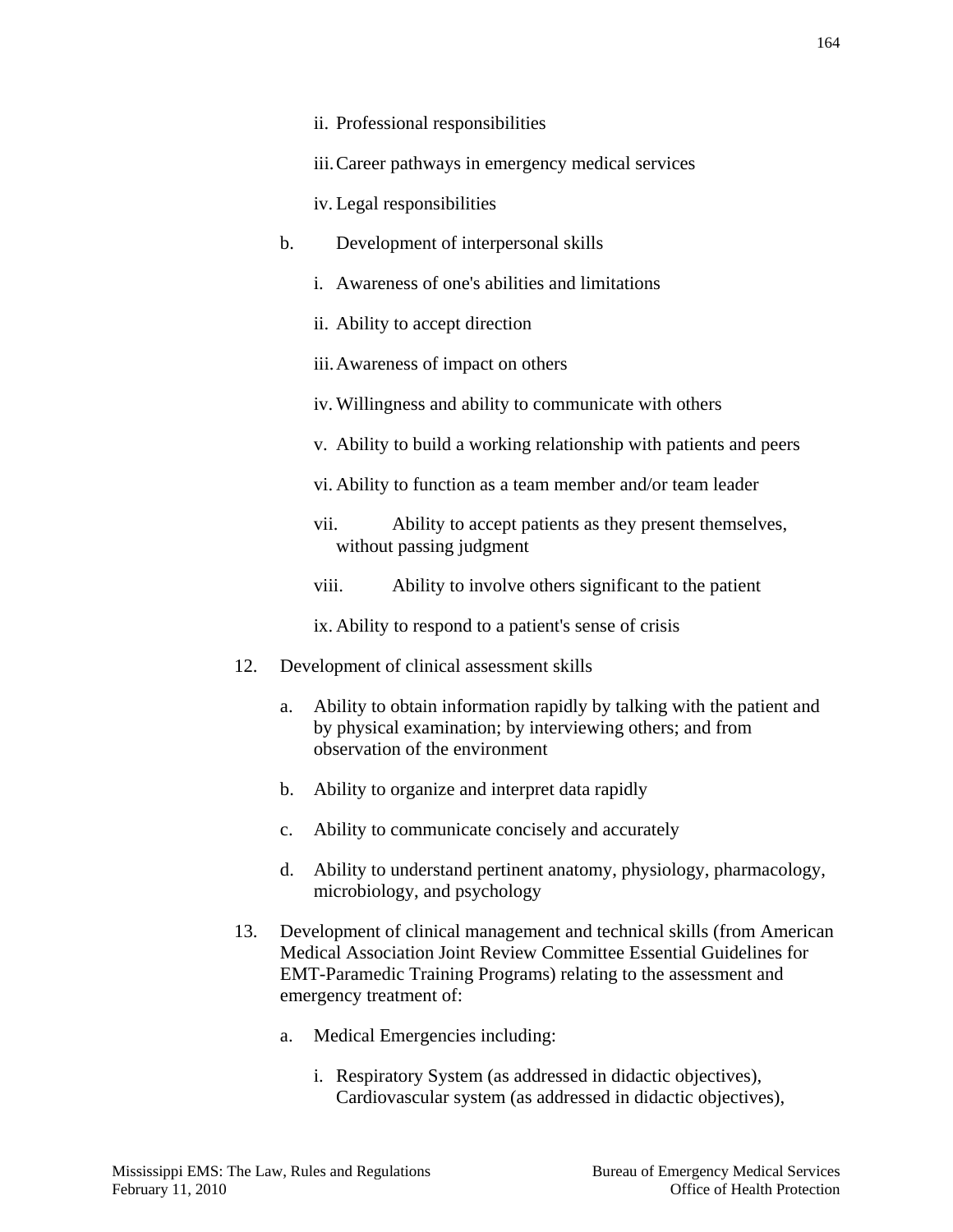Endocrine system (as addressed in didactic objectives), Nervous system (as addressed in didactic objectives), Gastrointestinal system (as addressed in didactic objectives), Toxicology (as addressed in didactic objectives), Infectious diseases (as addressed in didactic objectives), Environmental problems (as addressed in didactic objectives), Problems by age extremes i.e., pediatrics, neonatal, geriatrics (as addressed in didactic objectives), Shock (as addressed in didactic objectives), Central nervous system (as addressed in didactic objectives).

- b. Traumatic Emergencies including:
	- i. Central nervous system (as addressed in didactic objectives), Neck (as addressed in didactic objectives), Thorax (as addressed in didactic objectives), Abdomen (as addressed in didactic objectives), Extremities (as addressed in didactic objectives), Skin (as addressed in didactic objectives), Environmental (as addressed in didactic objectives), Shock (as addressed in didactic objectives)
- c. Obstetrical/Gynecological Emergencies (as addressed in didactic objectives),
- d. Behavioral Emergencies (as addressed in didactic objectives)
- e. Stress (as addressed in didactic objectives)
- f. Psychiatric disease (as addressed in didactic objectives)
- g. Emotional dysfunction (as addressed in didactic objectives)
- h. Medical personnel communications (as addressed in didactic objectives)
- i. Clinical/Medical equipment (as addressed in didactic objectives and by institution or service policy).
- 14. Development of technical skills:
	- a. associated with biomedical communications, including telemetry, record keeping, use of equipment, emergency and defensive driving, and principles and techniques of extrication.
- 15. Optional skills shall be included in all EMT-Paramedic training programs.

## 101.08 EMT Advanced Level classes, class approved

EMT Advanced Level class approval forms can be requested from the BEMS or be completed on the BEMS website. (www.msems.org) Credentialed EMT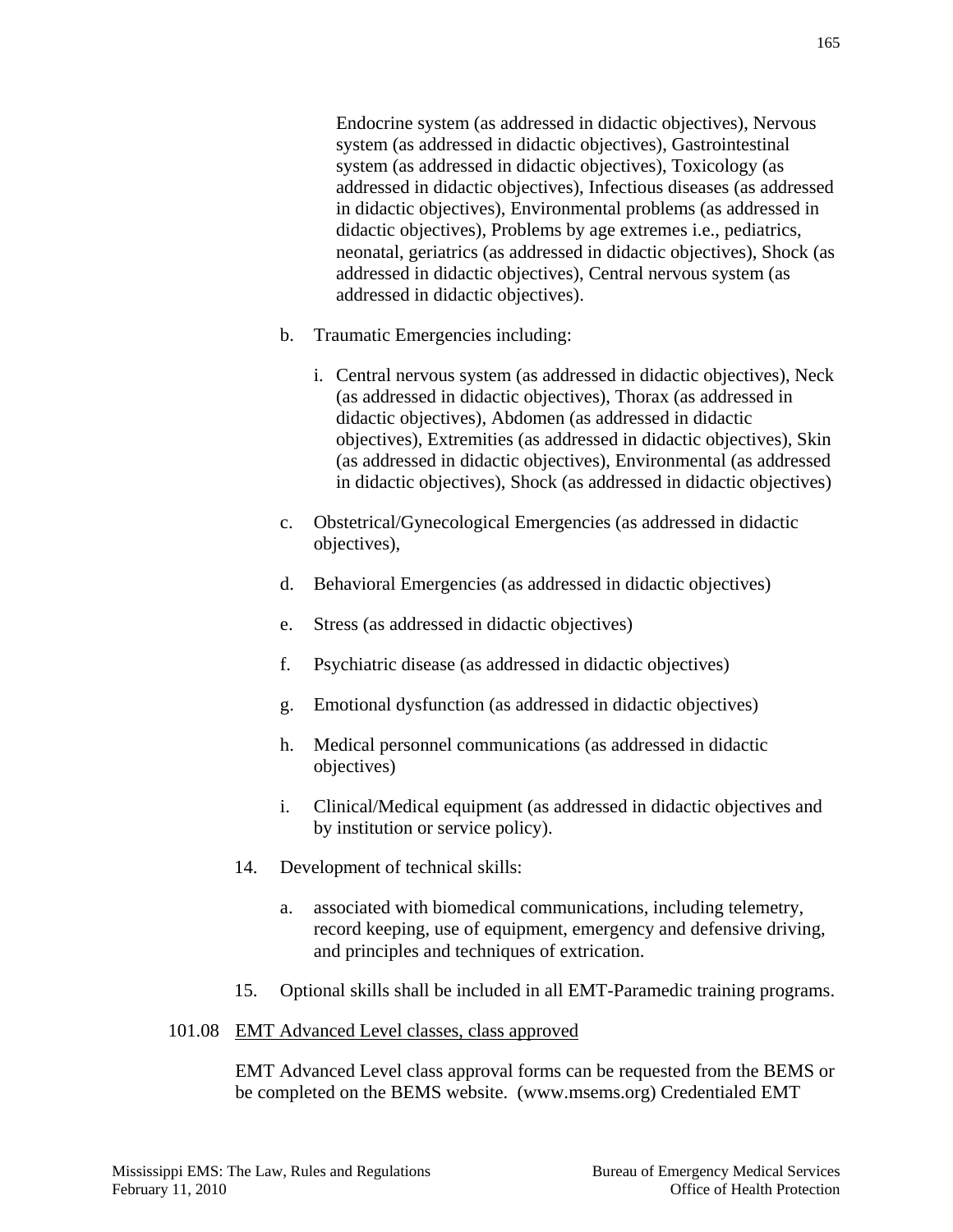Advanced Level instructors should complete the class approval form and submit to the BEMS, at minimum, thirty (30) calendar days prior to the first day of class. The BEMS will assign a class number to all approved requests and return to the credentialed EMT Advanced Level instructor. Incomplete paperwork will be returned without action.

### 101.09 EMT Advanced Level classes, initial roster

Initial rosters shall be completed by the credentialed EMT Advanced Level instructor immediately following the second meeting of the class. Initial roster forms can be obtained from the BEMS or be completed on the BEMS website. (www.msems.org) A final roster for full or refresher EMT Advanced Level class will not be accepted without an initial roster on file with the BEMS.

## 101.10 EMT Advanced Level classes, final roster

Final rosters shall be completed by the credentialed EMT Advanced Level instructor immediately following the end of a full EMT Advanced Level or EMT Intermediate or Paramedic Refresher class. The final roster shall be inclusive of all students on the initial roster. The final roster will note students who withdrew, failed, and completed the EMT Advanced Level class. The final roster form can be obtained from the BEMS or be completed on the BEMS web site. (www.msems.org) Students successfully completing the class will not be allowed to test National Registry until a final roster is on file with the BEMS.

## 101.11 EMT Advanced Level Training Programs, minimum admittance criteria

- 1. Must be a Mississippi certified EMT-Basic
- 2. Must successfully pass a re-test of EMT-Basic skills and knowledge.
- 3. Must provide past academic records for review by an admissions committee (may or may not be faculty members).
- 4. Completion of 8 semester hours of human anatomy and physiology (A&P 1 and II with labs) from an accredited post-secondary school. Minimum average of C or higher must be obtained. Human anatomy and physiology may be taken as prerequisite or co-requisite courses.

## 101.12 EMT Advanced Level Refresher Training

1. EMT Intermediate Refresher training shall consist of: Successful competition of the EMT-Basic refresher course as outlined previously and successful competition of a formal 14 hour DOT EMT Intermediate refresher training program (must include 2 hours of defibrillation refresher training). Successful competition of Division 1 and 2 of the EMT Paramedic Curriculum will satisfy this requirement.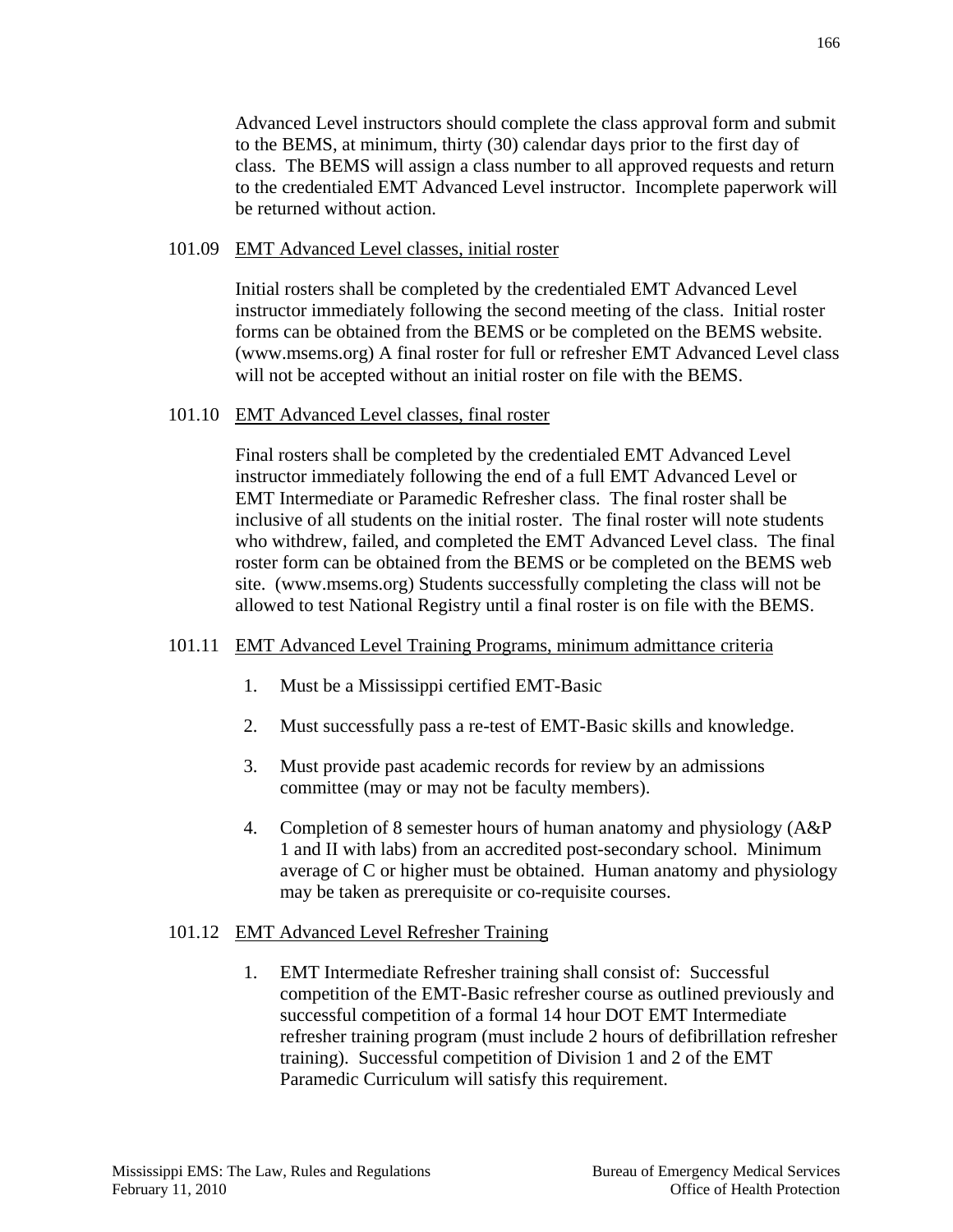- 2. EMT Paramedic Refresher Block training shall consist of: Successful competition of a formal MSDH, BEMS DOT EMT Paramedic Refresher Training Program. An ACLS course is applicable toward this section within the appropriate blocks and competition of the appropriate terminal competencies.
- 3. Written permission from BEMS must be obtained prior to the start of an EMT Advanced refresher course. Instructors should complete the class approval form and submit to BEMS, at minimum, thirty (30) calendar days prior to the first day of class.

*Note: All EMT-Paramedics trained under the EMT-Paramedic curriculum prior to 1999 must complete a MSDH, BEMS approved 72 hour transitional course.* 

- 101.13 Prerequisites to certification as an EMT Advanced Level (training obtained in Mississippi).
	- 1. Age of at least 18 years.
	- 2. Completion of the Board's approved Emergency Medical Technician Intermediate or Paramedic Training Program (Note: This includes passage of the National Registry EMT-I or EMT-P examination).
	- 3. Competition of a BEMS approved EMT-I defibrillation course and passage of the state defibrillation exam (applicable to EMT-Intermediate only), or equivalent with MSDH, BEMS approved terminal competencies (ACLS may be substituted for the EMT-I defibrillation course, but applicant must still pass the state defibrillation exam.)
	- 4. Must meet all Mississippi criteria for EMT Basic certification.
	- 5. Verification of medical control (Jurisdictional Medical Control Agreement)

*Note: All EMT-Paramedics trained under the EMT-Paramedic curriculum prior to 1999 must complete a MSDH, BEMS approved 72 hour transitional course.* 

## 101.14 Prerequisites to certification (training obtained in another state)

- 1. Age of at least 18 years.
- 2. An applicant must demonstrate a need for reciprocity by submitting a Jurisdictional Medical Control Agreement from a licensed ambulance service or a facility providing Advanced life support service indicating the applicant is presently employed or will be employed upon moving to the state.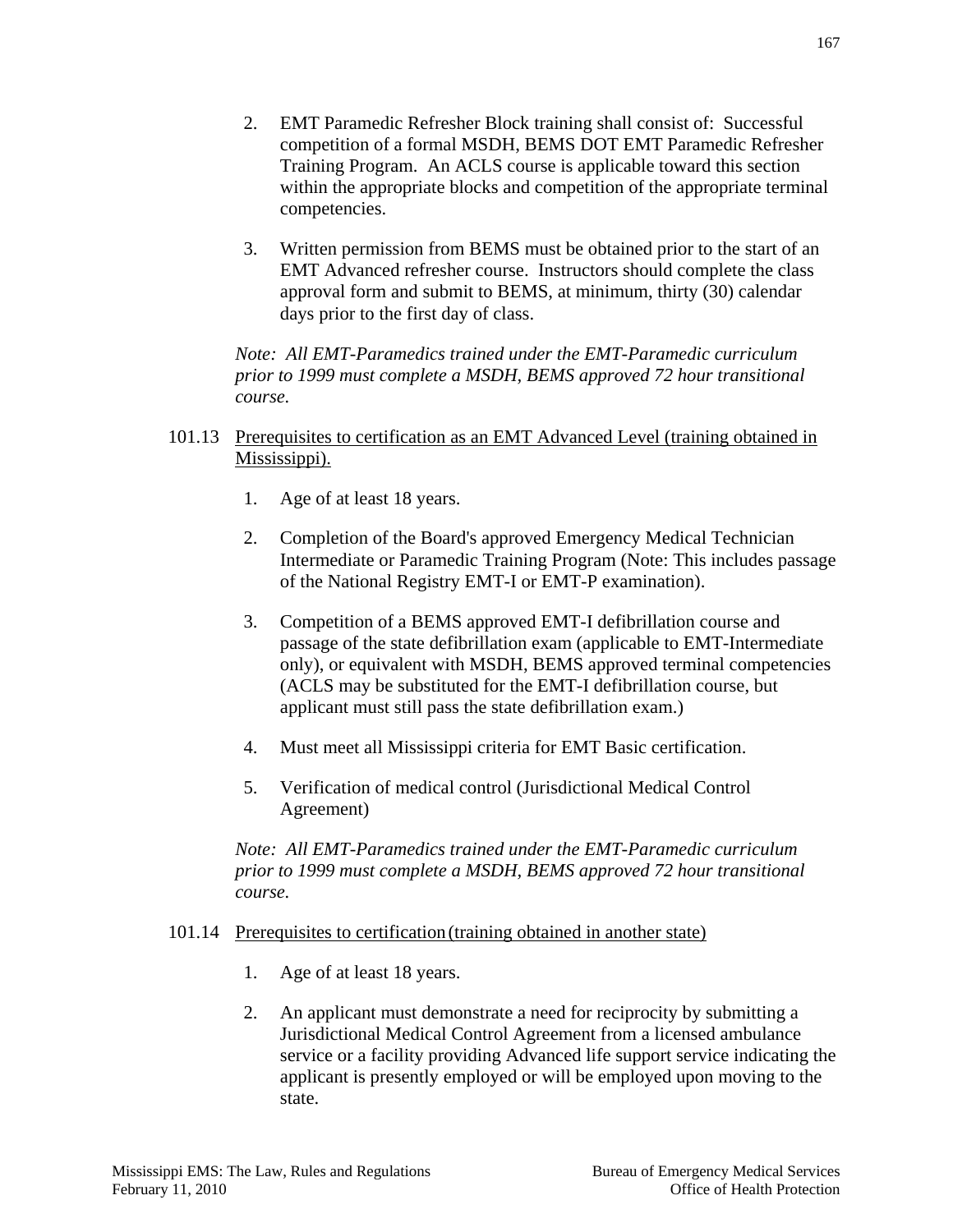- 3. Completion of an EMT-Intermediate or EMT-Paramedic program (Advanced level), which meets the guidelines of the national standard curriculum for EMT-I or EMT-P. A copy of the program curriculum and educational objectives must be submitted to and approved by the BEMS.
- 4. Applicant must be registered as an EMT-Intermediate or EMT-Paramedic by the National Registry of EMTs. This is documented by submitting a copy of the National Registry wallet card to the BEMS. Must meet all Mississippi criteria for EMT-B certification.

*Note: All EMT-Paramedics trained under the EMT-Paramedic curriculum prior to 1999 must complete a MSDH, BEMS approved 72 hour transitional course.* 

*Note: The Mississippi BEMS maintains the right to refuse reciprocity to any EMT-Intermediate and EMT-Paramedic if the submitted curriculum does not meet the guidelines of the national standard curriculum and those required by the state of Mississippi.* 

## 102 EMT ADVANCED CERTIFICATION

## 102.01 EMT-Advanced Certification

- 1. Any person desiring certification as an EMT-Advanced shall apply to BEMS using forms provided (Application for state certification)
- 2. All certification applications must be accompanied by a fee fixed by the Board, which shall be payable to the Board. Also include copy of current National Registry card and a Jurisdictional Medical Control Agreement.
- 3. The BEMS may withhold or deny an application for certification for a like period of time equal to the period of time under which a person failed to comply. Mississippi requires that all EMT-I/P maintain current registration with the National Registry of Emergency Medical Technicians.

## 102.02 EMT-Advanced Level Re-certification

- 1. Any person desiring re-certification as an EMT- I/P shall apply to BEMS using forms provided (Application for state certification)
- 2. All re-certification applications must be accompanied by a fee fixed by the Board, which shall be payable to the Board. Also include copy of current National Registry card equivalent to the level of re-certification requested and a Jurisdictional Medical Control Agreement (JMCA). (Jurisdictional Medical Control Agreements are valid only for the certification period in which they are submitted. Therefore, all EMT-Intermediates and EMT-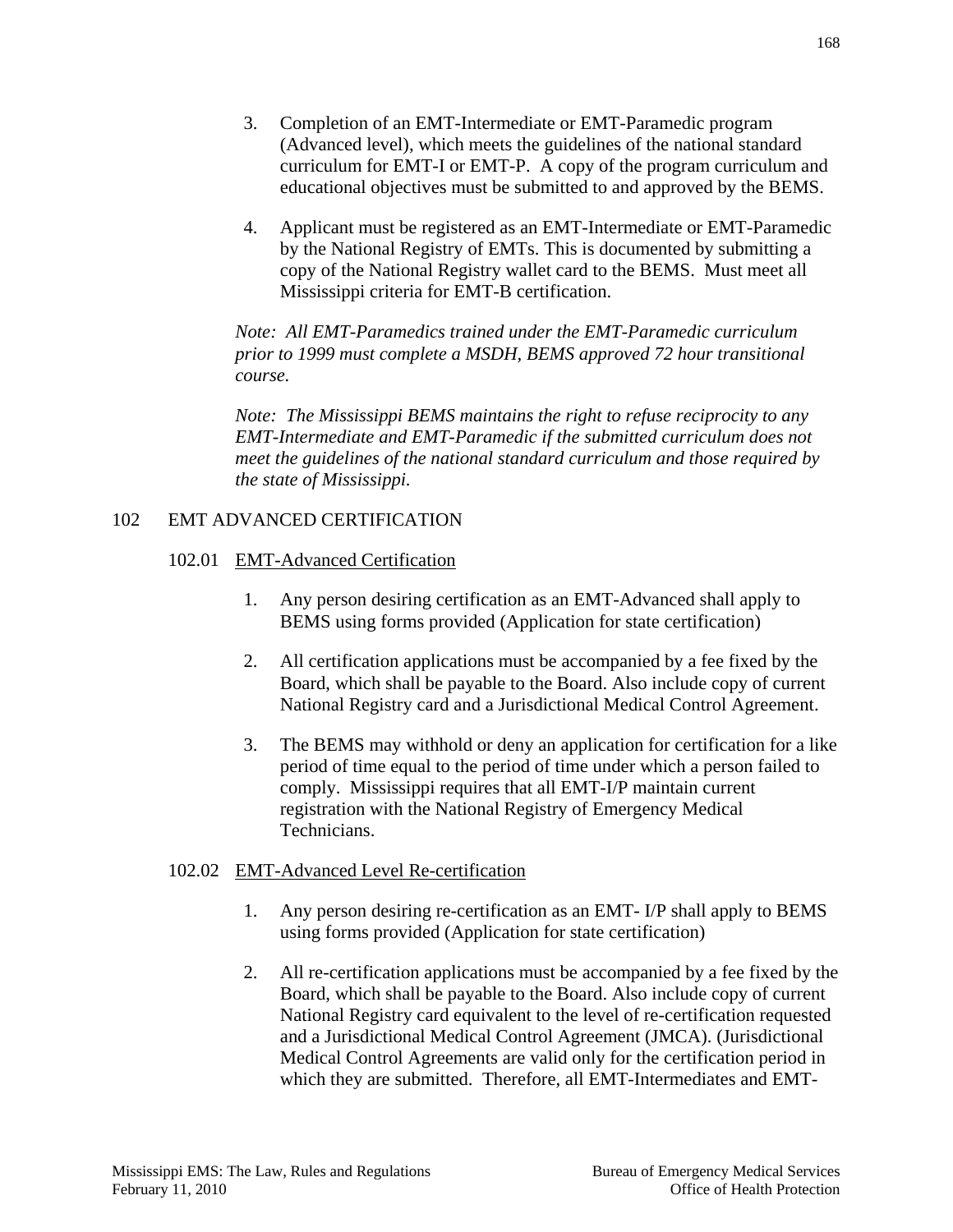Paramedics recertifying must complete and resubmit a JMCA for each licensed provider for which they function.)

- 3. All EMT's failing to re-certify with BEMS on or before the expiration date of his/her certification period will be considered officially expired.
- 4. BEMS may withhold or deny an application for re-certification for a like period of time equal to the like period of time under which a person fails to comply.

*Note: All EMT-Paramedics trained under the EMT-Paramedic curriculum prior to 1999 must complete a MSDH, BEMS approved 72 hour transitional course.* 

*Note: All EMT-Paramedics trained prior to 1991 or trained in another state must provide evidence of training in all optional skills identified by the BEMS. This training must be obtained through a state approved training program.* 

## 102.03 EMT Advanced Level, Grounds for Suspension or Revocation.

The BEMS may suspend or revoke a certificate so issued at any time it is determined that the holder no longer meets the prescribed qualifications.

- 1. Fraud or any mis-statement of fact in the procurement of any certifications or in any other statement of representation to the Board or its representatives.
- 2. Gross negligence.
- 3. Repeated negligent acts.
- 4. Incompetence.
- 5. Disturbing the peace while on duty
- 6. Disregarding the speed regulations prescribed by law while on duty.
- 7. Failure to carry the BEMS issued certification card while on duty or failure to wear appropriate identification as approved by the BEMS.
- 8. Failure to maintain current registration by the National Registry of EMTs.
- 9. Failure to maintain all current EMT-Advanced training standards as required by the BEMS.
- 10. The commission of any fraudulent dishonest, or corrupt act which is substantially related to the qualifications, functions, and duties of prehospital personnel.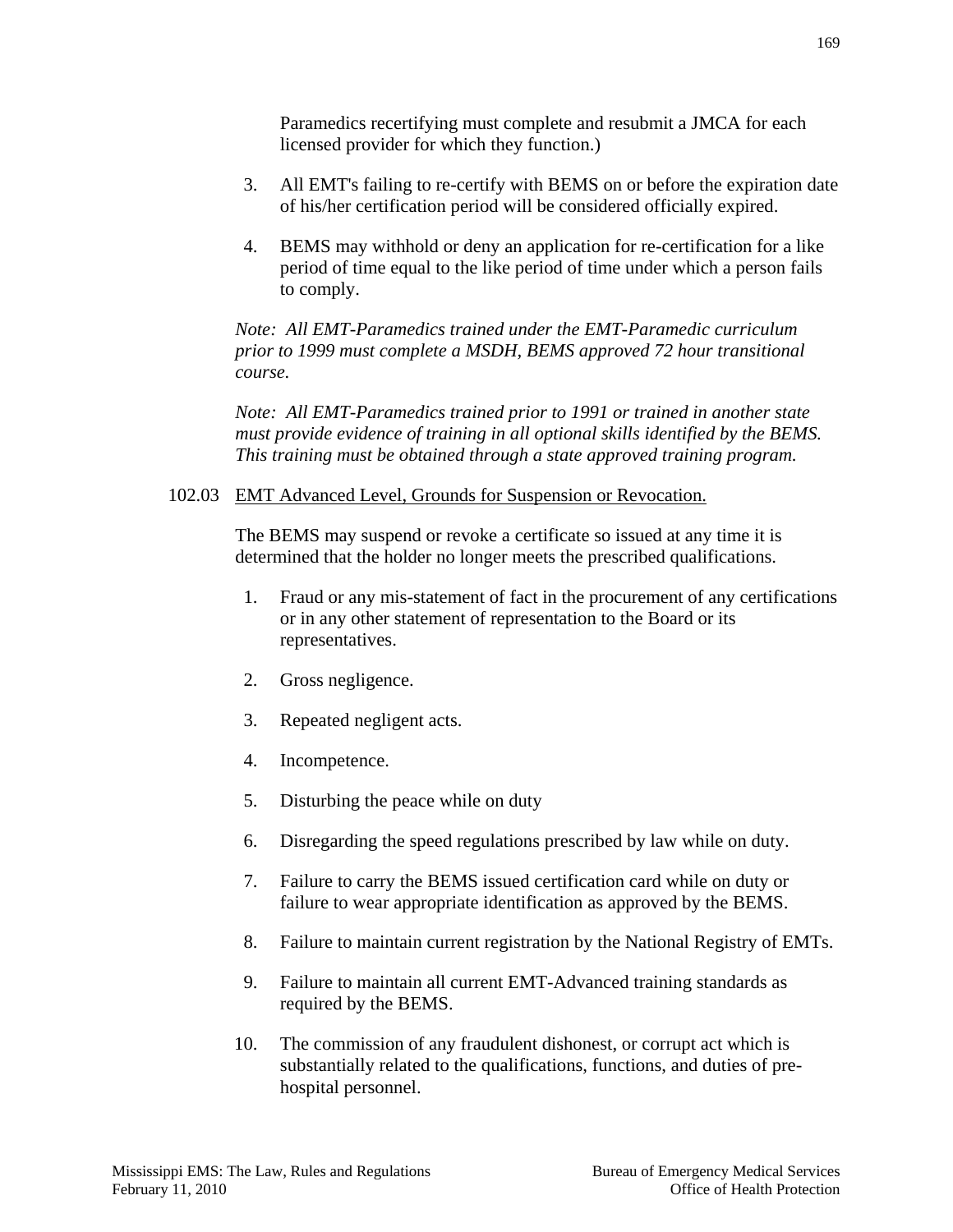- 11. Conviction of any crime which is substantially related to the qualification, functions, and duties of pre-hospital personnel. The record of conviction or certified copy thereof will be conclusive evidence of such conviction.
- 12. Violating or attempting to violate directly or indirectly, or assisting in or abetting the violation of, or conspiring to violate, any provision of this part of the regulations promulgated by the BEMS, pertaining to pre-hospital personnel.
- 13. Violating or attempting to violate any federal or state statute or regulation which regulates narcotics, dangerous drugs, or controlled substances.
- 14. Addiction to, excessive use of, or misuse of, alcoholic beverages, narcotics, dangerous drugs, or controlled substances.
- 15. Functioning outside the supervision of medical control in the field care system operating at the local level, except as authorized by certification and license issued to the ALS provider.
- 16. Permitting, aiding or abetting an unlicensed or uncertified person to perform activities requiring a license or certification.
- 17. Suspension or revocation of any BEMS issued certification may effect other BEMS issued certifications at all levels.
- 18. Failure to comply with the requirements of a Mississippi EMS scholarship program.
- 19. Failure to comply with an employer's request for drug and alcohol testing.
- 20. Failure to wear high visibility safety apparel that meets the requirements of the American National Standard for High Visibility Apparel ANSI/ISEA 107-2004 Performance Class 2 or Performance Class 3, or the ANSI/ISEA 207-2006 Standard while functioning within the right-of-way of any road, street, highway, or other area where vehicle or machinery traffic is present. All garments must have labels, affixed by the manufacturer in accordance with the standard, that indicate compliance with the Performance Class 2, Performance Class 3, or 207-2006 standard*.*

### 103 OCCUPATION AND COM PENTENCY OF THE EMT ADVANCED

### 103.01 Description of the Occupation and Competency of the EMT-Advanced

1. "The Emergency Medical Technician-Intermediate or Emergency Medical Technician-Paramedic (EMT-I/P) is qualified in advanced emergency care and services by a competency-based training program of clinical, didactic,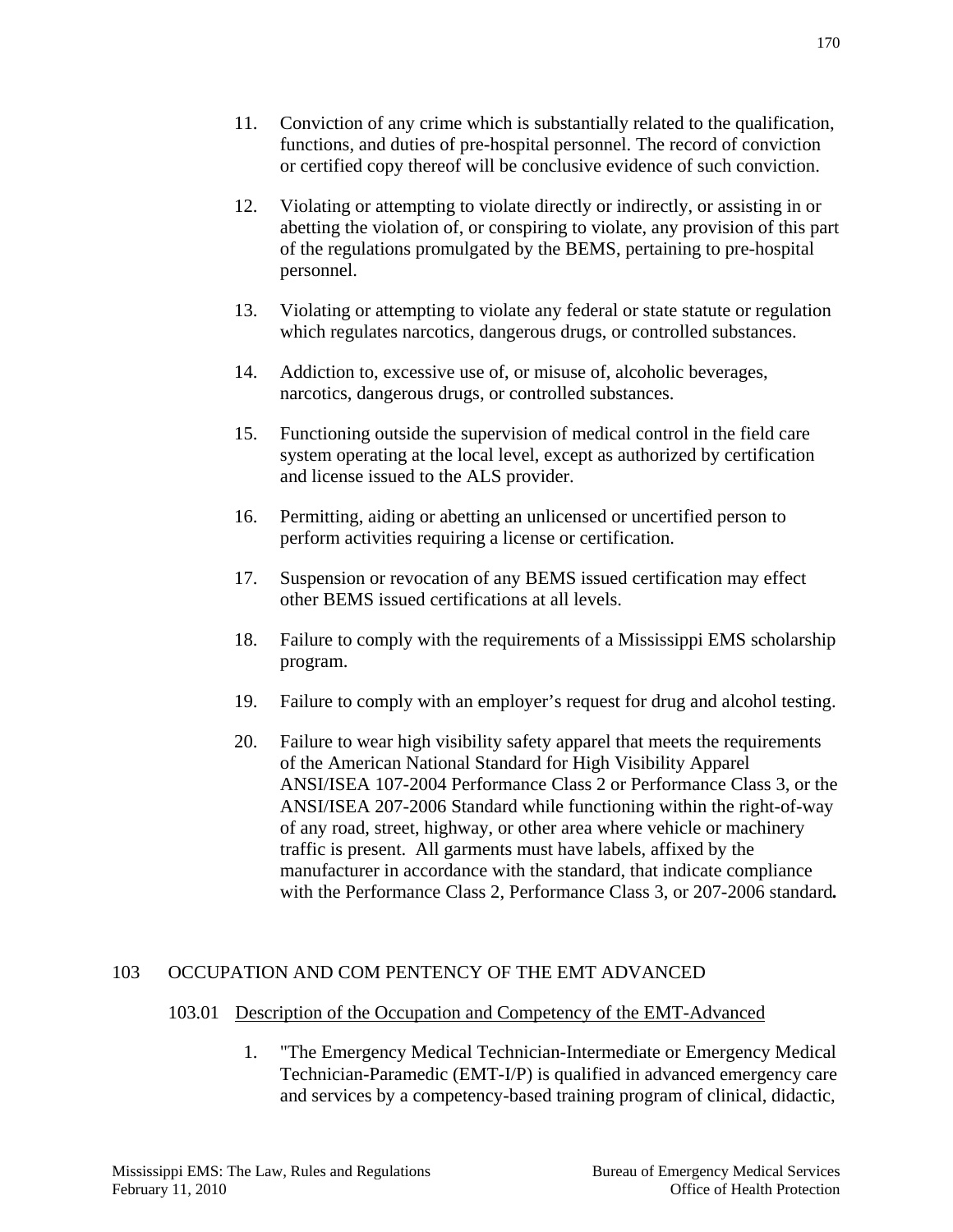and practice instruction and by a field internship. Competencies include but are not limited to the recognition, assessment, and management of medical emergencies under the direction of a physician."

- 2. "An EMT-I am a person who has successfully completed both an EMT-B and an EMT-I training program curriculum that shall consist of modules numbers I, II, III as developed for the United State Department of Transportation under Contract No. DOT-HS-900-089 as well as the MSDH, BEMS EMT-Intermediate defibrillation curriculum and is certified or licensed.
- 3. An EMT-P is a person who has successfully completed both an EMT-B and an EMT-P training program and is certified. The EMT-I or EMT-P training programs are programs of instruction which equal or exceed the educational goals and objectives of the National Standard Emergency Medical Technician - Intermediate or Paramedic Course."
- 4. "Competency, knowledge, awareness of one's abilities and limitations, the ability to relate with people, and a capacity for calm and reasoned judgment while under stress are essential attributes of the EMT-I and EMT-P. The EMT-I and EMT-P respects the individuality and privacy of patients and their family members."

## 103.02 Competency of the EMT-Intermediate

- 1. Given the knowledge, skills, and field experience, the EMT-I is competent in:
	- a. Recognizing a medical emergency; assessing the situation managing emergency care and, if needed, extrication; coordinating his efforts with those of other agencies involved in the care and transportation of the patient; and establishing rapport with the patient and significant others to decrease their state of crisis.
	- b. Assigning priorities of the emergency treatment and recording and communicating data to the designated medical command authority.
	- c. Initiating and continuing emergency medical care under medical control including the recognition of presenting conditions and initiation of appropriate invasive and non-invasive therapy.
	- d. Exercising personal judgment in case of interruption in medical direction caused by communication failure or in case of immediate life-threatening conditions. (Under these circumstances, provides such emergency care as has been specifically authorized in advance.)

### 103.03 Competency of the EMT-Paramedic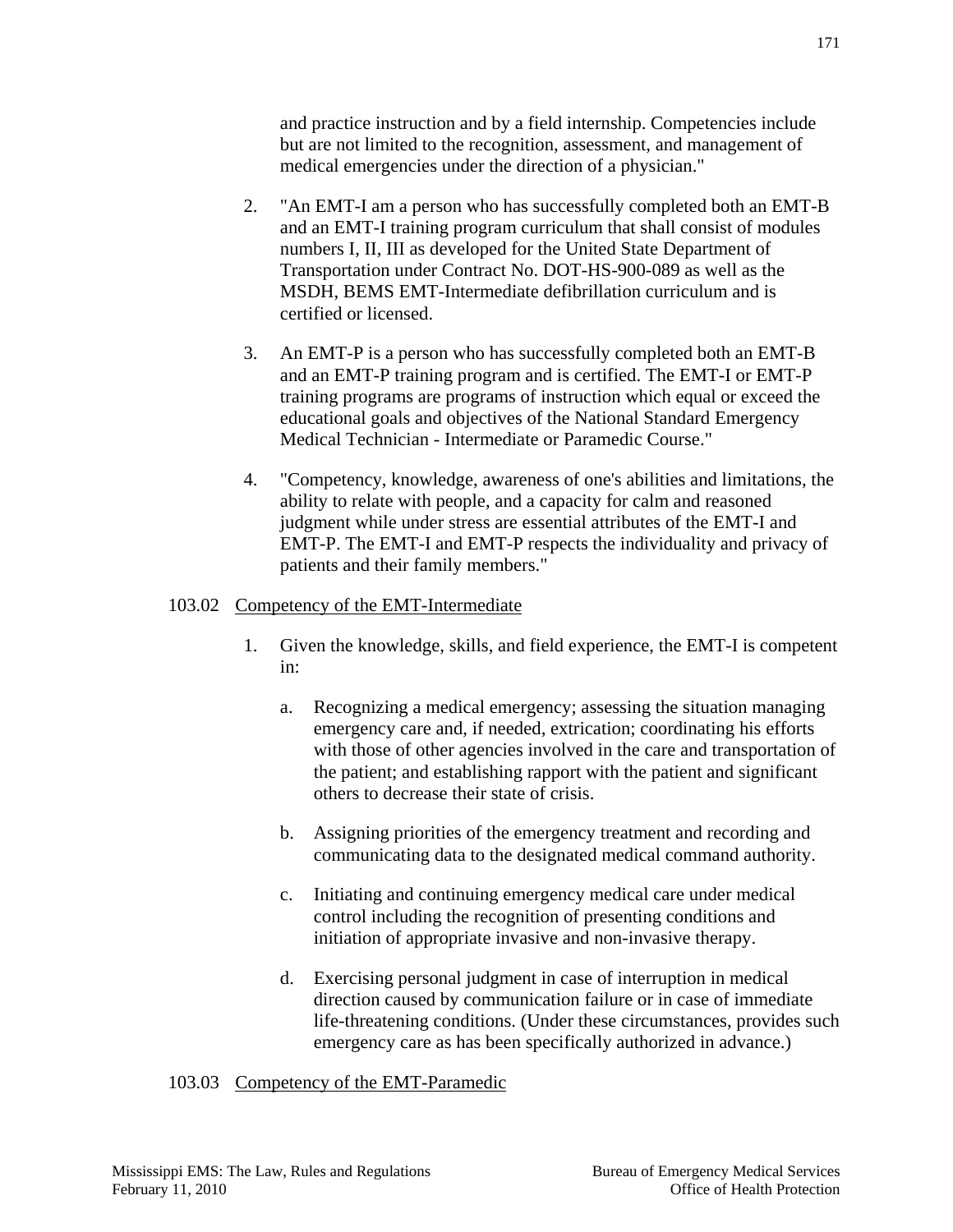- 1. Given the knowledge, skills, and field experience, the EMT-P is competent in:
	- a. Recognizing a medical emergency; assessing the situation; managing emergency care and, if needed, extrication; coordinating his efforts with those of other agencies involved in the care and transportation of the patient; and establishing rapport with the patient and significant others to decrease their state of crisis.
	- b. Assigning priorities of emergency treatment and recording and communicating data to the designated medical command authority.
	- c. Initiating and continuing emergency medical care under medical control, including the recognition of presenting conditions and initiation of appropriate invasive and noninvasive therapies (e.g., surgical and medical emergencies, airway and respiratory problems, cardiac dysrhythmias, cardiac pulmonary arrest, and psychological crises), and assessing the response of the patient to that therapy.
	- d. Exercising personal judgment in case of interruption in medical direction caused by communications failure or in cases of immediate life-threatening conditions. (Under these circumstances, the EMT-P provides such emergency care as has been specifically authorized in advance.)

## 104 PERFORMANCE STANDARDS FOR EMT-ADVANCED LEVELS

### 104.01 Performance Standards for Emergency Medical Technician-Advanced Levels.

The EMT-Intermediate and EMT-Paramedic who functions within the State of Mississippi, must be able to demonstrate the following skills to the satisfaction of the EMS medical director and the BEMS, State Department of Health, to meet criterion established for advanced life support personnel.

The skills listed herein are in addition to those performed by the EMT-Basic. Some of the skills are restricted to performance by EMT-Paramedics. Others may be performed by EMT-Intermediates as well.

Skills proceeded by an asterisk (\*) indicate those restricted to EMT-P's. No markings indicate that the skill may be performed by both levels of ALS personnel.

It should be noted that utilization of some of the more specialized advanced skills requires special approval by the medical director each time they are attempted.

1. Perform an appropriate patient assessment, including: history taking a chief complaint, pertinent history of the present illness and past medical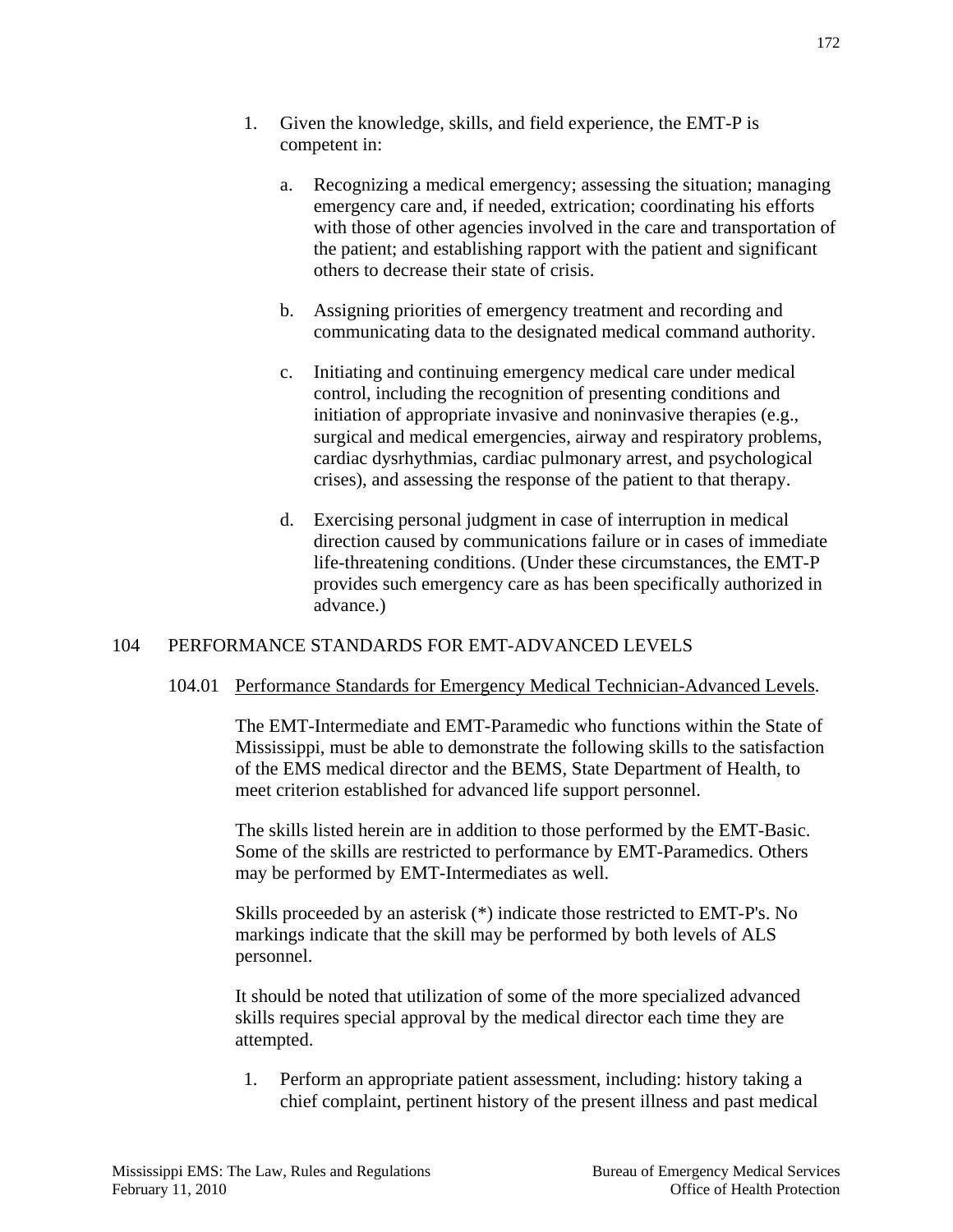history). Physical examination, including: assessment of vital signs, including pulse, blood pressure, and respirations. Trauma-oriented and medically oriented head-to-toe surveys, including, but not limited to:

- 2. Inspection and palpation of the head and neck;
	- a. inspection of the chest and auscultation of heart and lung sounds
	- b. inspection of the abdomen and auscultation of abdominal sounds;
	- c. inspection and palpation of extremities;
	- d. evaluation of neurological status and neuromuscular function.
- 3. Demonstrate aseptic technique of extremity peripheral venipuncture and drawing blood samples for hospital use only and Blood Glucose Determination by capillary sample (Limited to Unconscious Patients only for EMT-Intermediate).
- 4. \*Demonstrates aseptic technique of external jugular intravenous insertion in life threatening situations when alternate sites are impractical. Demonstrate techniques of maintenance of central intravenous therapy (internal jugular, subclavian, femoral) EMT-P's are limited to only monitoring central line IV's; they shall not initiate central lines. The central line IV's may be used for approved fluid and drug administration only. Hemodynamic monitoring shall not be performed by EMT-P's.

*NOTE: EMT-Intermediates and EMT-Paramedics are permitted to monitor and administer only those IV fluids and/or medications which are approved by the BEMS and the Committee on Medical Direction, Training, and Quality Assurance (MDTQA). A current "Required and Approved EMS Fluids and Drugs List" is available from the BEMS office and on the BEMS website (www.ems.doh.ms.gov). Requests for additions or deletions from the list should be made in writing by the System Medical Director to the BEMS. Requests should detail the rational for the additions, modifications, or deletions.* 

In addition, EMT - Paramedics are allowed to administer any pharmaceutical that is approved in these Rules and Regulations; through any route that falls within the skill set taught consistent with the National Standard Curriculum; and approved by off line medical director.

- 5. Demonstrates the techniques for aseptic assembly of intravenous equipment and for calculation of flow rates.
- 6. Demonstrate the techniques of establishing an IV infusion using a catheter-over-the-needle device.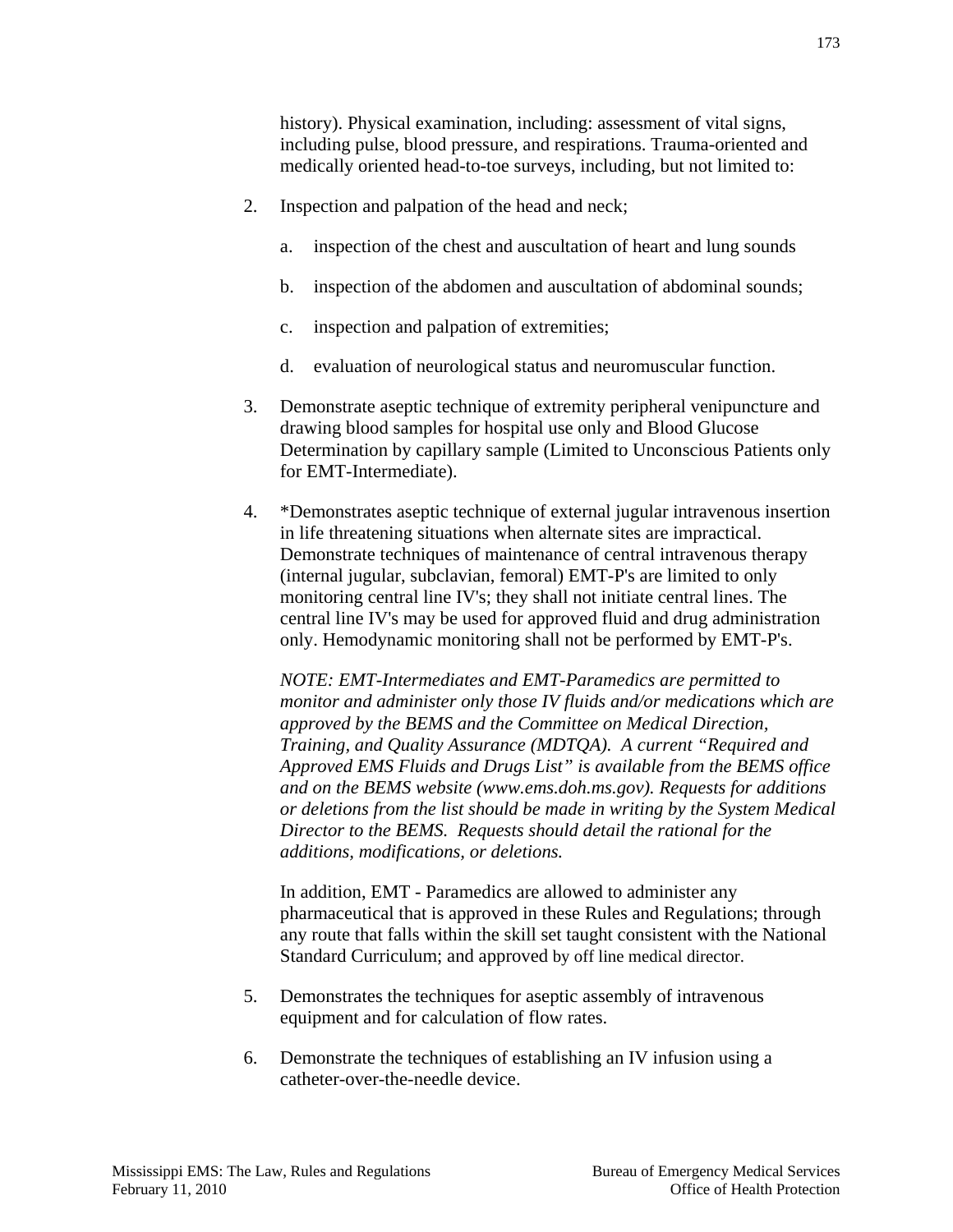- a. a "keep open" lifeline in cardiac patients
- b. hypovolemic shock
- c. specific medical emergencies

*Note: (EMT-Intermediates do not routinely start IV's on patients in categories 1 and 3. Their training concentrates on trauma and hypovolemic patients. They may, however, be requested to establish IV's in other situations such as when they are awaiting the arrival of higher qualified ALS personnel).* 

*The BEMS and the Committee on Medical Direction, Training, and Quality Assurance (MDTQA) will compile a list of intravenous fluids and medications that may be initiated and transported by EMS providers in the State. The current list of fluids and medications approved for initiation and transport by Mississippi EMS providers is available from the BEMS office or the BEMS website(www.ems.doh.ms.gov).* 

*Requests for additions or deletions from the list should be made in writing by the System Medical Director to the BEMS. Requests should detail the rationale for the additions, modifications, or deletions.* 

- 8. Demonstrate the application, inflation, and correct sequence of deflation of the pneumatic anti-shock garment (PASG).
- 9. \*Demonstrate the technique for calculating dosage and drawing up a designated volume of medication in a syringe from an ampule or vial.
- 10. \*Demonstrate the technique for administering drugs using a prepackaged disposable syringe.
- 11. \*Demonstrate technique of subcutaneous, intradermal, intramuscular, intravenous, and intra tracheal administration of drugs.

*Note: In addition, EMT - Paramedics are allowed to administer any pharmaceutical that is approved in these Rules and Regulations; through any route that falls within the skill set taught consistent with the National Standard Curriculum; and approved by off line medical director.*

12. \*EMT-Paramedics should be familiar with all of the 41 classifications of medications as defined by the 1998 EMT-Paramedic National Standard Curriculum. Paramedics must be able to list indications, contraindications, actions, dosage, and route of administration of each of the fluids and medications on the "Approved and Required EMS Fluids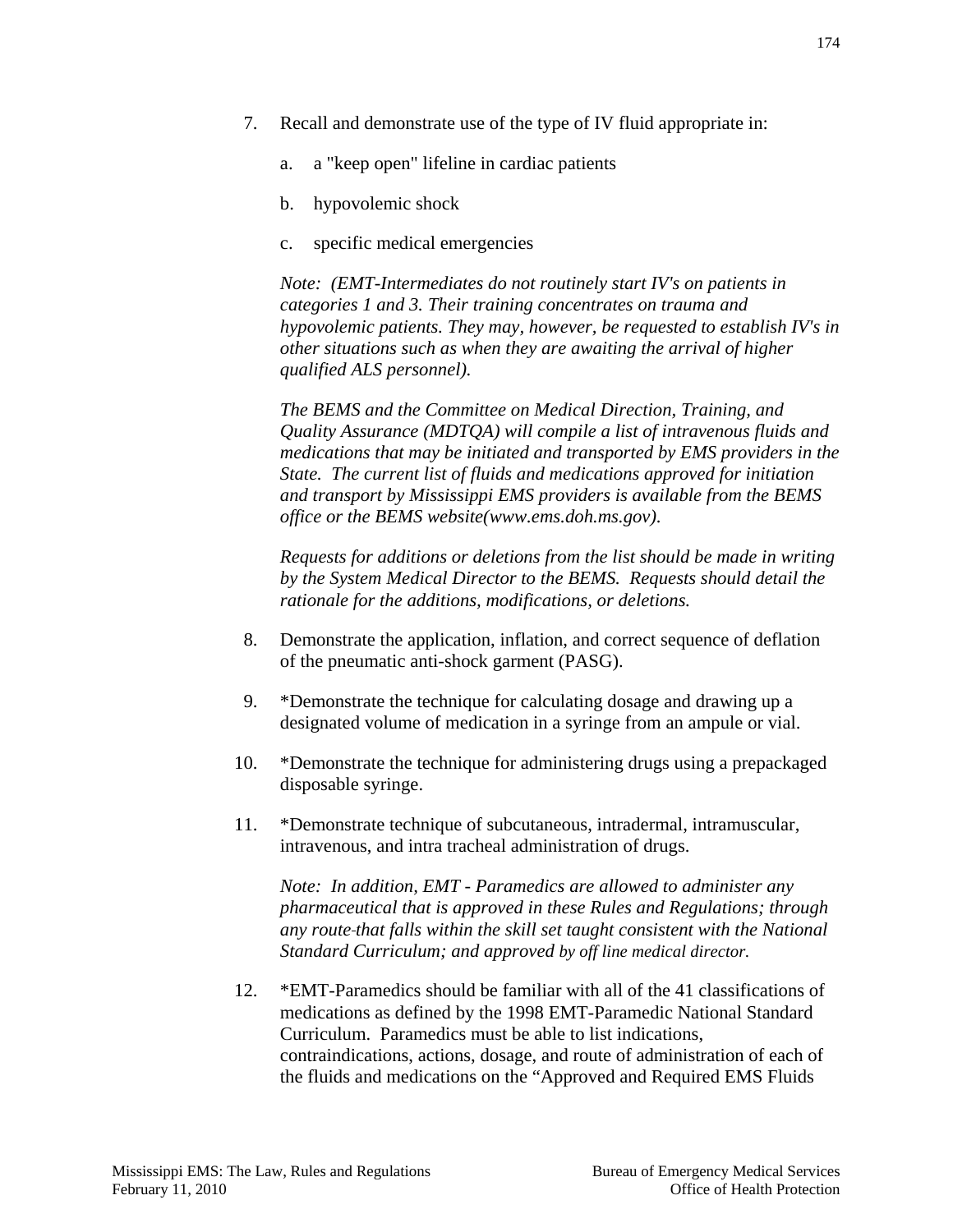and Drugs List" as compiled by the BEMS and the Committee on Medical Direction, Training, and Quality Assurance (MDTQA).

- 13. Demonstrate the technique of aseptic and atraumatic endotracheal and tracheotomy suctioning.
- 14. Recall the indications for and demonstrate the insertion of an esophageal obturator and esophageal gastric tube airway.
- 15. Demonstrate the technique for direct laryngoscopy and insertion of an endotracheal tube and end-tidal CO2 detection in an adult and infant.
- 16. Demonstrate the technique for insertion of a nasotracheal tube using the blind technique and by direct laryngoscopy with use of Magill forceps.
- 17. Demonstrate the application of electrodes and monitoring of a patient's electrocardiographic activity.
- 18. Identify on Lead II or modified chest lead 1 (MCLl) and provide appropriate therapy (according to American Heart Association) for the following cardiac rhythms:
	- a. normal sinus rhythm
		- i. \*sinus arrhythmia
		- ii. \*sinus arrest
		- iii.\*sinus bradycardia
		- iv. \*premature atrial contractions
		- v. \* premature junctional contractions
		- vi. \*supraventricular tachycardia
		- vii. \*atrial fibrillation
		- viii. \*atrial flutter
		- ix. \*first degree heart block
		- x. \*second degree heart block
		- xi. \*third degree heart block
		- xii. \*premature ventricular contractions
		- xiii. \*ventricular tachycardia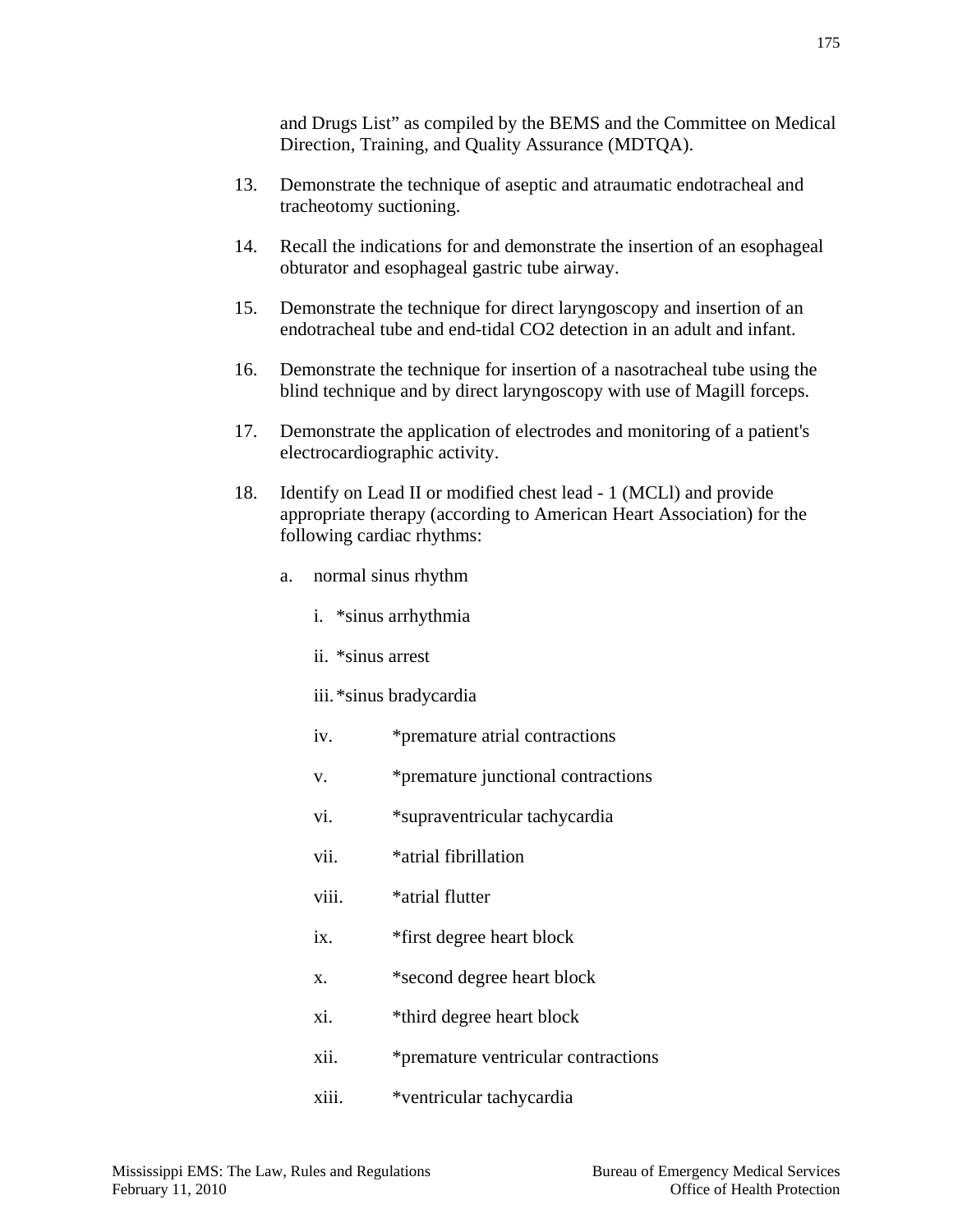| xiv.   | *ventricular fibrillation      |
|--------|--------------------------------|
| XV.    | electromechanical dissociation |
| xvi.   | asystole                       |
| xvii.  | *pacemaker rhythms             |
| xviii. | PVC recognition                |
| X1X    | artifact                       |

- 19. Demonstrate the proper use of the defibrillator paddle electrodes to obtain a sample Lead II rhythm strip
- 20. Demonstrate how to properly assess the cause of poor ECG tracing.
- 21. Demonstrate correct operation of a monitor-defibrillator to perform defibrillation on an adult and infant.
- 22. \*Demonstrate correct operation and indications for an external noninvasive pacemaker (optional).
- 23. \*Apply rotating tourniquets in cases of acute heart failure.
- 24. Demonstrate proficiency in:
	- a. biomedical communications, VHF and UHF (RTSS)
	- b. ECG telemetry
	- c. medicolegal responsibilities
	- d. record keeping
	- e. emergency and defensive driving
	- f. principles and techniques of light extrication
	- g. management of mass casualties and triage
- 25. In addition to the above skills, the EMT-Paramedic and the EMT-Intermediate should be well versed in pertinent anatomy, pathophysiology, history taking, physical examination, assessment and emergency treatment relating to:
	- a. the cardiovascular system including recognition of selected dysrhythmias associated with potential acute cardiac compromises;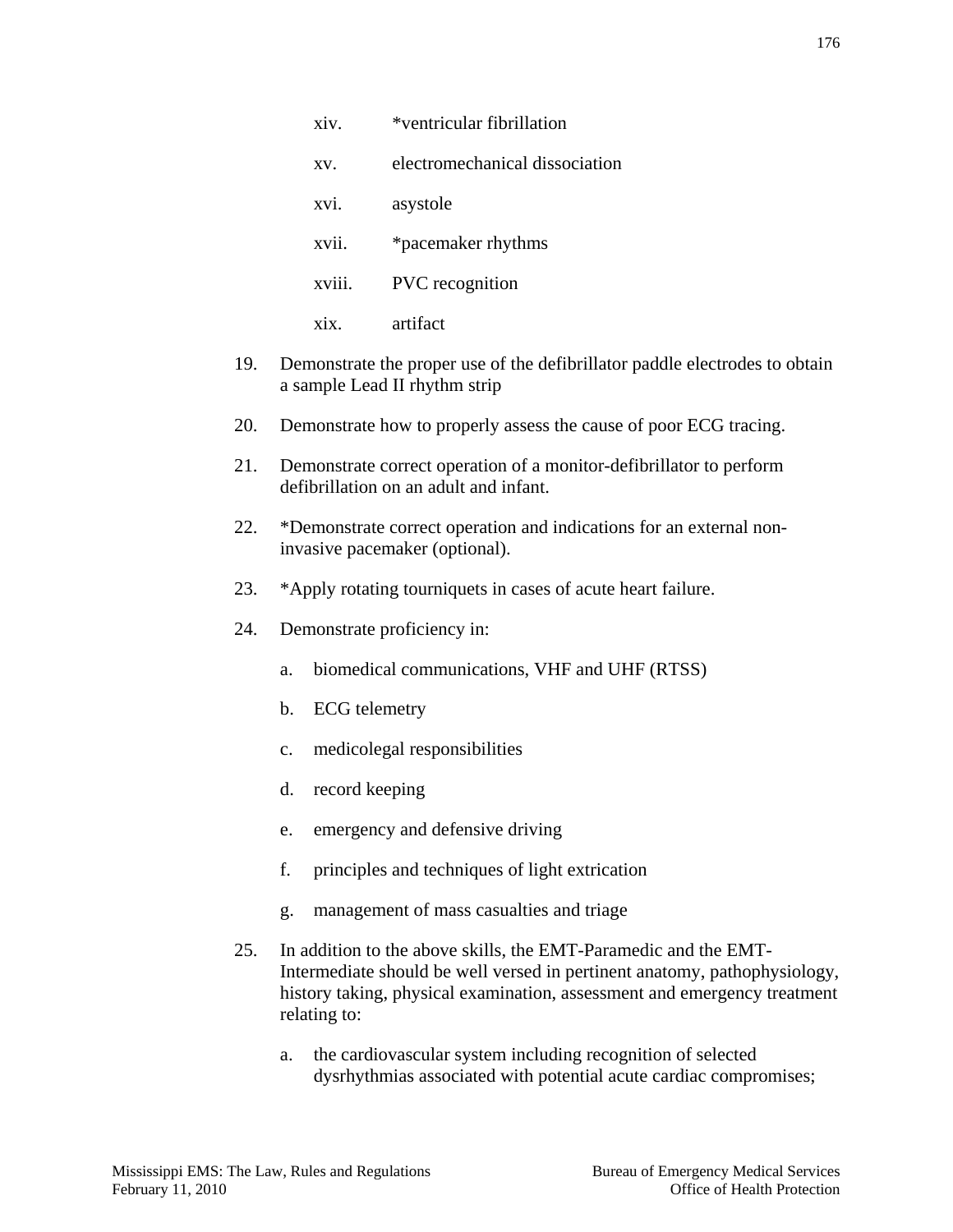- b. the respiratory system, including pneumothorax, chronic obstructive pulmonary disease, acute asthma, trauma to the chest and airways, respiratory distress syndrome, and acute airway obstruction;
- c. chest and abdominal trauma;
- d. soft tissue injuries including: burns, avulsions, impaled objects, eviscerations, amputations, and bleeding control;
- e. the central nervous system (medical) in regard to cerebrovascular accidents, seizures, drug overdose, drug incompatibilities, and alterations in levels of consciousness;
- f. musculoskeletal trauma including management of fractures, strains, sprains and dislocations;
- g. medical emergencies, including: endocrine disorders, anaphylactic reactions, environmental emergencies, poisonings, overdose and acute abdomen;
- h. obstetrical and gynecological emergencies including: breech birth, premature birth, abortion, multiple-infant birth, arm or leg presentation, prolonged delivery, prolapsed umbilical cord, pre- and postpartum hemorrhage, ruptured uterus, birth of an apenic infant, preeclampsia or eclampsia, rape, and supine hypotensive syndrome;
- i. pediatric emergencies, including: asthma, bronchiolitis, croup, epiglottis, sudden infant death syndrome, seizures, child abuse;
- j. behavioral emergencies, including: negotiations, recognition and intervention techniques with suicidal assaultive, destructive, resistant, anxious, bizarre, confused, alcoholic, drug-addicted, toxic, amnesic, paranoid, drugged, raped and assaulted patients.
- 26. \*Optional skills

Performances of these skills are optional however, they must be taught in all training programs.

- a. Administration of transfusions of blood and its components.
- b. Automatic Transport Ventilators (as specified in UJAMA, Guidelines for Cardiopulmonary Resuscitation and Emergency Cardiac CareU).
- c. CPap and BiPap Initiation and Management
- d. Chest decompression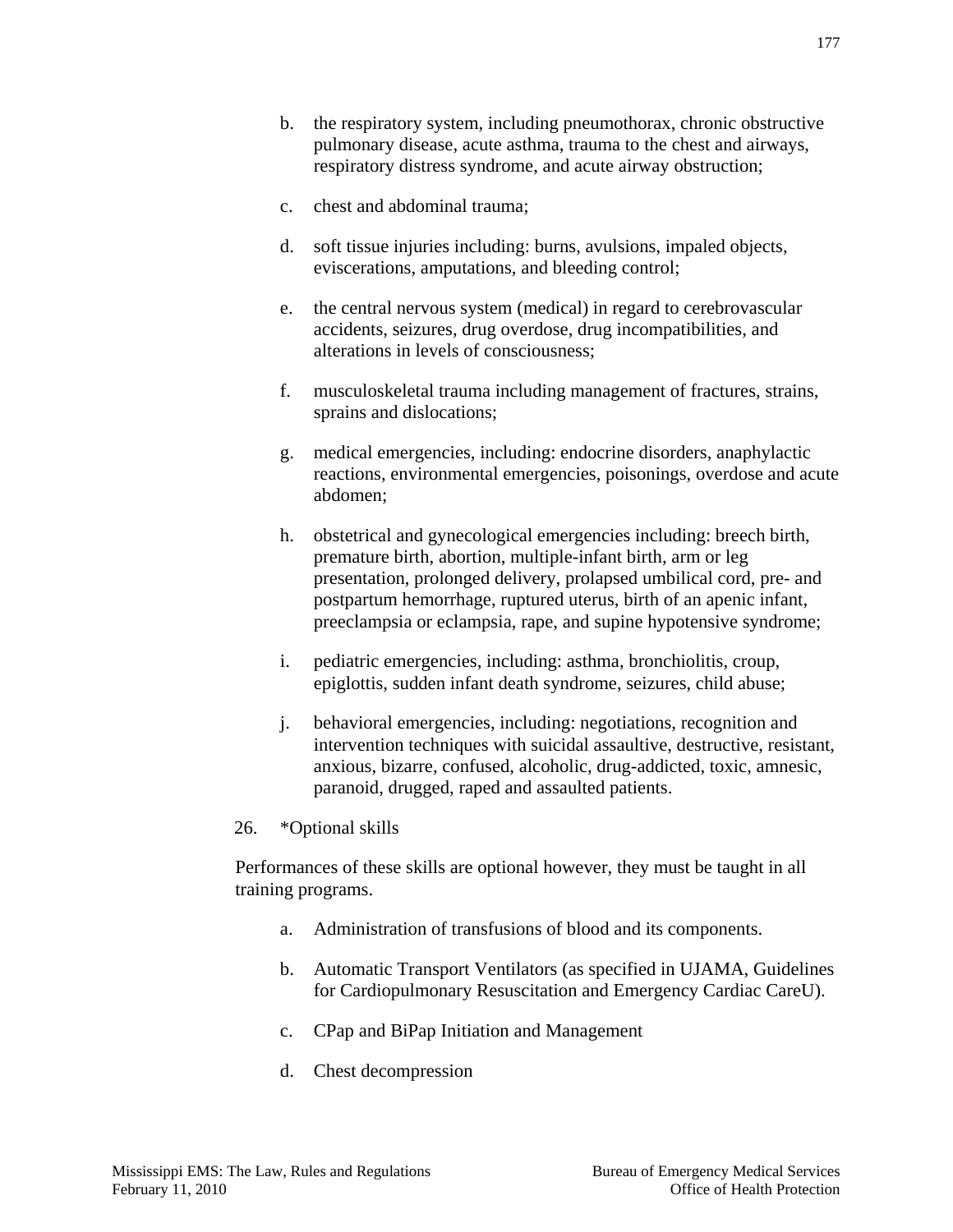- e. External cardiac pacing
- f. INT Placement
- g. Pediatric and Adult Intraosseous infusions

Note: *EMT - Paramedics are allowed to administer any pharmaceutical that is approved in these Rules and Regulations; through any route that falls within the skill set taught consistent with the National Standard Curriculum; and approved by off line medical director.*

- h. MSDH approved Nitroglycerin and Thrombolytic Transport Course
- i. Nasogastric Tube Insertion
- j. Orogastric Tube Insertion
- k. Percutaneous transtracheal catheter ventilation
- l. Twelve Lead Electrocardiography
- m. Umbilical Vein Cannulation
- n. Vascular Access Devices
- o. Drug Assisted Intubation, using benzodiazepine class drugs, in strict adherence with the following measures:
	- i. A specific verbal order from online medical direction must be obtained to institute DAI;
	- ii. Initiate and continue, before, during and after each DAI, continuous monitoring and recording of heart rate and rhythm, oxygen saturation, and end-tidal carbon dioxide using a capnography or capnometric device (to exclude colormetric only devices);
	- iii. Appropriate resources for drug storage and delivery must be present and used;
	- iv. DAI protocols must contain continuing quality assurance, quality control and performance review measures, and when indicated, supplemental training;
	- v. DAI protocols must include requirements for initial training and continuing education in:
		- 1. Proper patient selection for DAI;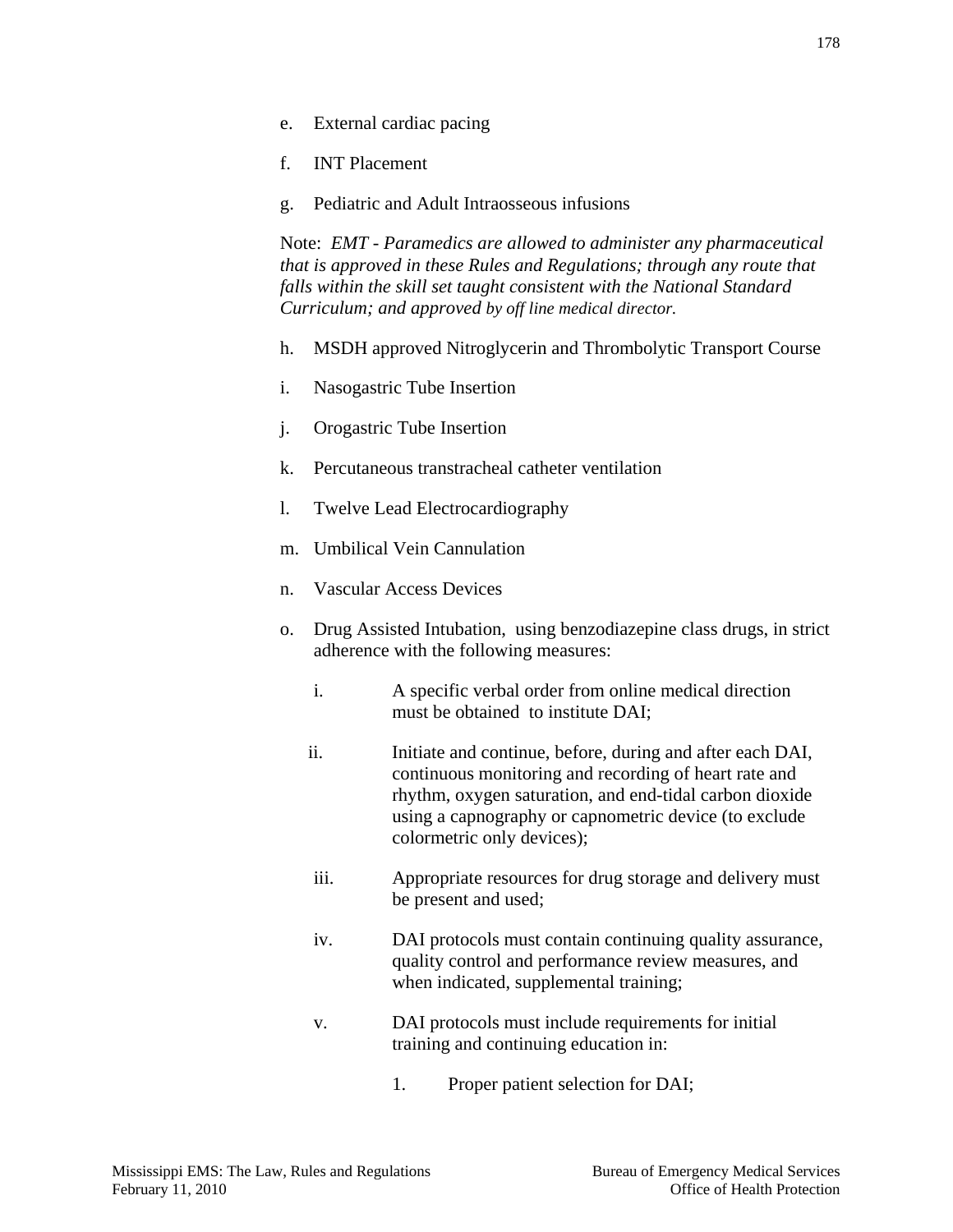- 2. Demonstrating initial and continuing competency in the DAI procedure;
- 3. Confirming initial and verifying ongoing tube placement, including training in the utilization of appropriate instrumentation;
- 4. Airway management of patients who cannot be intubated;
- 5. The use of backup rescue airway methods in the event of failed DAI.
- vi. Every instance of the initiation or attempted initiation of an airway by DAI shall be reported to BEMS by the local EMS on forms or in a format approved by BEMS. Every instance of the institution or attempted institution of an airway by DAI shall be reviewed by the State Medical Director, who shall submit a quarterly report to MDTQA and the EMS Advisory Council.
- 27. Optional skills for EMT-Intermediates
	- a. These optional skills and optional medications must be included in the BEMS approved medical control plan of each ALS provider utilizing them.
		- i. Currently there are no optional skills or optional medications approved by the BEMS.
- 28. Other skills
	- a. Other skills and medications not listed in these regulations may not be performed by any ALS provider through ALS trained employees until each skill and/or medication has been approved by BEMS in writing.
	- b. EMTs of all levels (Basic, Intermediate, Paramedic), may attend and transport by ambulance, patients who have pre-existing procedures or devices that are beyond the EMT's scope of practice if:
		- i. there is no need, or reasonably perceived need, for the device or procedure during transport; or
		- ii. an individual (including the patient himself) that has received training and management of the procedure or device accompanies the patient to the destination.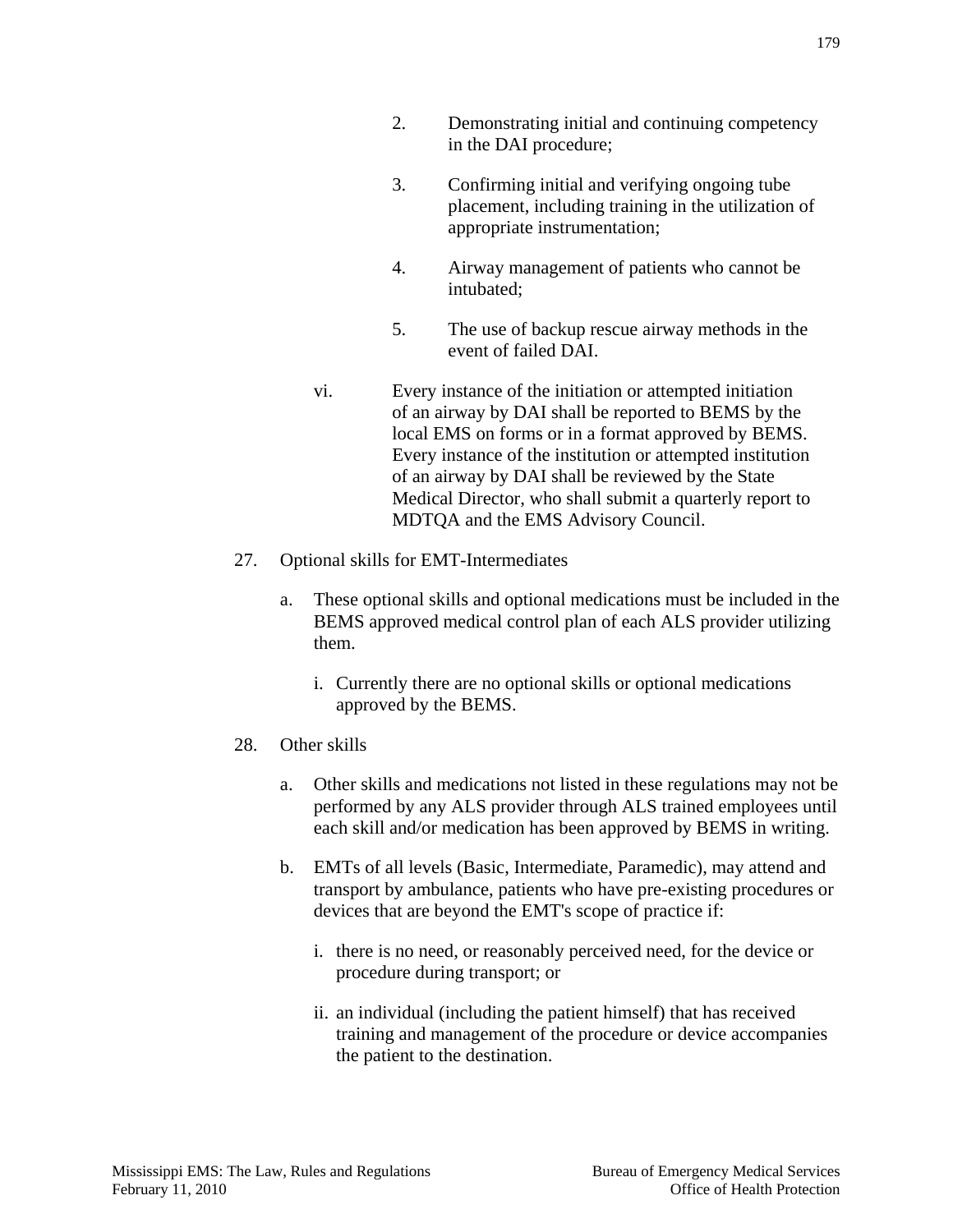*Note: Should doubt exist in regards to the transport of any device or procedure, medical control should be contacted for medical direction.* 

*The EMT-Advanced who functions within the State of Mississippi must be able to demonstrate the following skills and understand the elements of total emergency care to the satisfaction of the local training coordinator and the BEMS. Training programs must be approved by the BEMS and the Department of Education. The skills listed herein will enable the EMT-Advanced to carry out all EMT-Advanced level patient assessment and emergency care procedures.* 

The EMT's -Advanced's primary responsibility is to the patient and should include both an oral exam and an appropriate physical exam. Scene size-up including: scene safety, mechanism of injury, number of patients, additional help and consideration of cervical stabilization.

## 105 AREA AND SCOPE OF PRACTICE

## 105.01 Area and Scope of Practice of the EMT-Advanced Level

- 1. ALS personnel are restricted to functioning within the geographic boundaries of their licensed ALS service employer. They primarily provide out-of-hospital emergency care to acutely ill or injured patients while on duty for a licensed ALS provider under medical command authority approved by the BEMS. This does not apply to extended transports which may require EMS personnel to function outside of said boundaries.
- 2. EMT-I/Ps may routinely or periodically participate in patient care in the emergency department of a licensed hospital. Their presence may be in the form of:
	- a. student clinical rotations
	- b. graduates participating in a clinical rotation for skill retention.
	- c. field units stationed out of the emergency department under direct physician supervision (i.e., hospital based ALS services)
		- i. BEMS Certified EMT-I/Ps will be able to function in the emergency service area of the hospital. They would also be permitted to function in life-threatening emergency situations in other areas of the hospital if directed to do so by the medical command authority.
	- d. providing assistance to the emergency department staff after delivering a patient.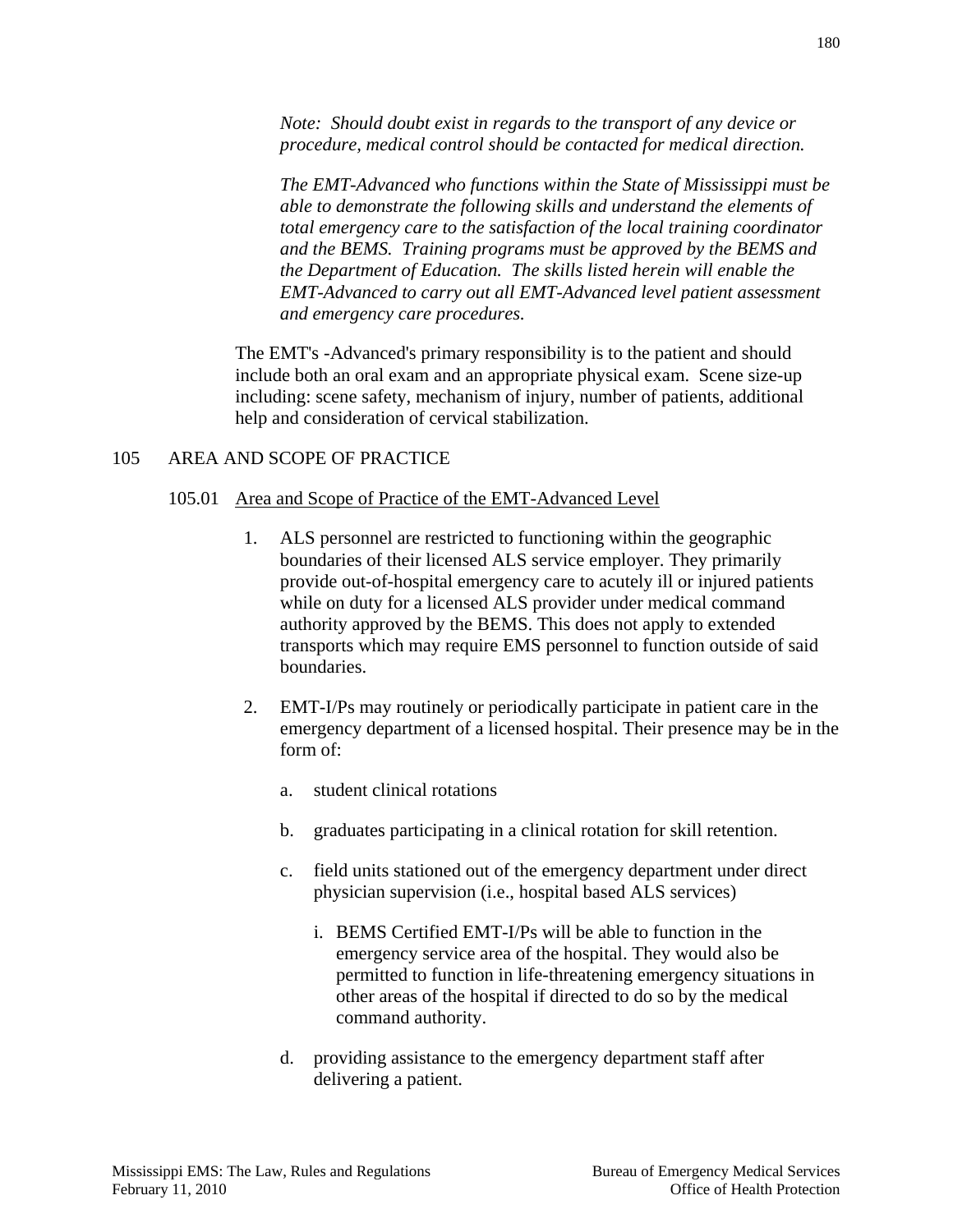*\*NOTE: In accordance with letter B, EMT-I/Ps must, when functioning in the hospital, only do so under the direct supervision of a physician. This is necessary because the scope of practice of an EMT-I/P does not coincide with that of any other licensed personnel. Paramedics of a hospital owned and based ambulance service may function in the Emergency Department under the direct supervision of a Mississippi licensed physician, physically located in Mississippi, via telemedicine. Paramedics may not function in other areas of hospitals which do not have on-site 24 hour physician availability.* 

- 3. EMT-I/P students may function in all areas of a hospital, under direct supervision of licensed or certified personnel, in a continuing education program or in a training program approved by the licensed ALS service.
- 4. An EMT-I/P may perform only those skills authorized by the BEMS regulations relating to their certification.
- 5. Because the EMT-I/P's primary responsibility is to respond to emergency situations outside the hospital, they cannot be utilized to replace any members of the hospital emergency service area staff, but may be utilized to support and assist the staff in the care of patients in accordance with their performance standards. Since their scope of practice is limited to a number of specific procedures, which can only be performed under the direction of a physician, all emergency patients clearly require nursing intervention in order to insure that all the patients' needs are met.
- 6. It is appropriate to transport patients whose urgent needs or reasonably perceived needs for care exceed the scope of practice for the ambulance attendant, if the following conditions are present:
	- a. The patient has existing advanced therapeutics or treatment modalities for a preexisting condition and
	- b. The patient is located in a non-hospital setting, and
	- c. The patient's condition is considered to be so urgent that the benefits of prompt transport by available personnel to an appropriate hospital outweigh the increased risk to the patient from affecting a delay waiting for qualified medical personnel to arrive.
- 7. The person possessing the highest level of certification/license must attend the patient unless otherwise authorized by medical control.
- 8. EMTs of all levels (Basic, Intermediate, Paramedic), may attend and transport by ambulance, patients who have pre-existing procedures or devices that are beyond the EMT's scope of practice if: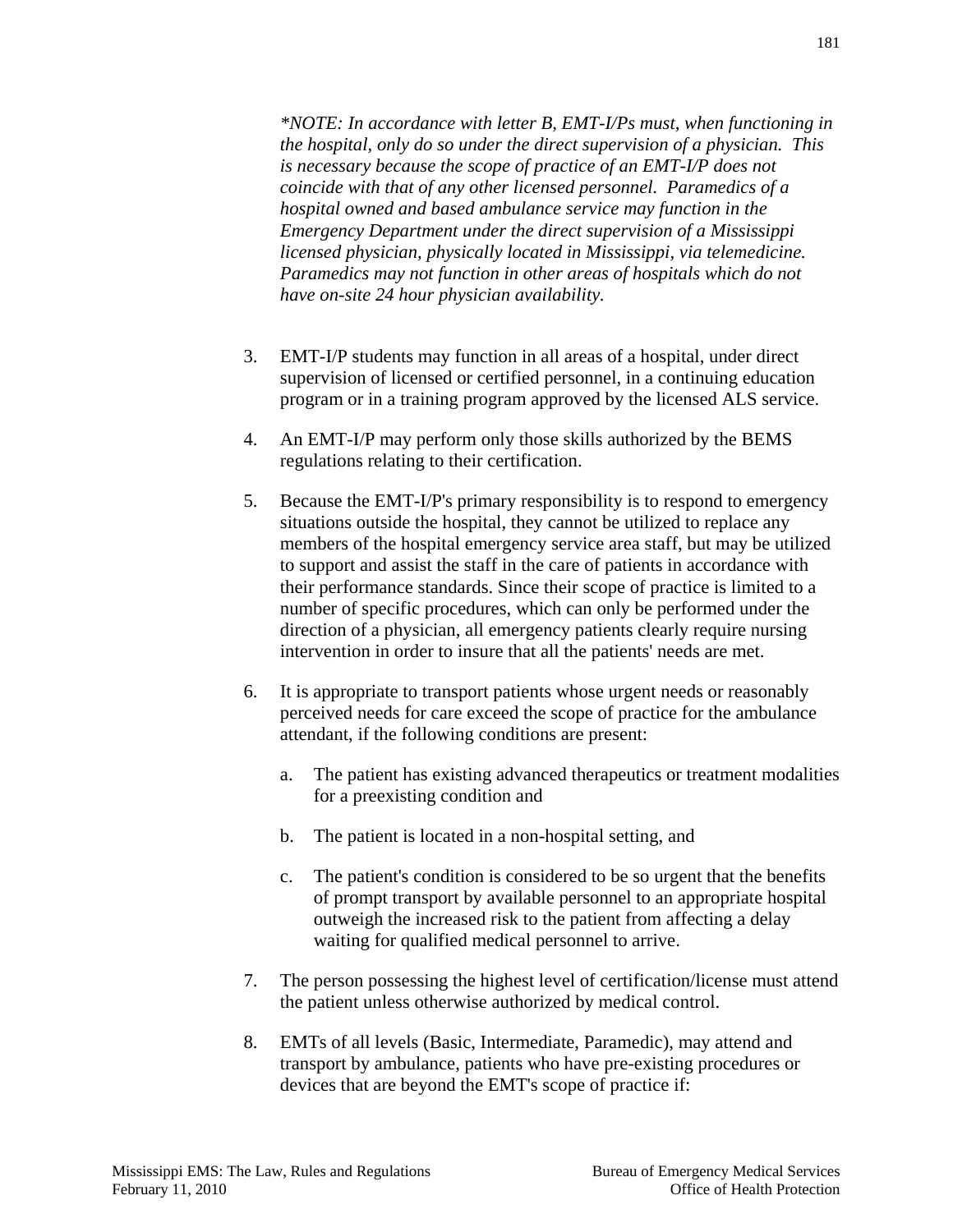- a. there is no need, or reasonably perceived need, for the device or procedure during transport; or
- b. an individual (including the patient himself) that has received training and management of the procedure or device accompanies the patient to the destination.

*Note: Should doubt exist in regards to the transport of any device or procedure, medical control should be contacted for medical direction.*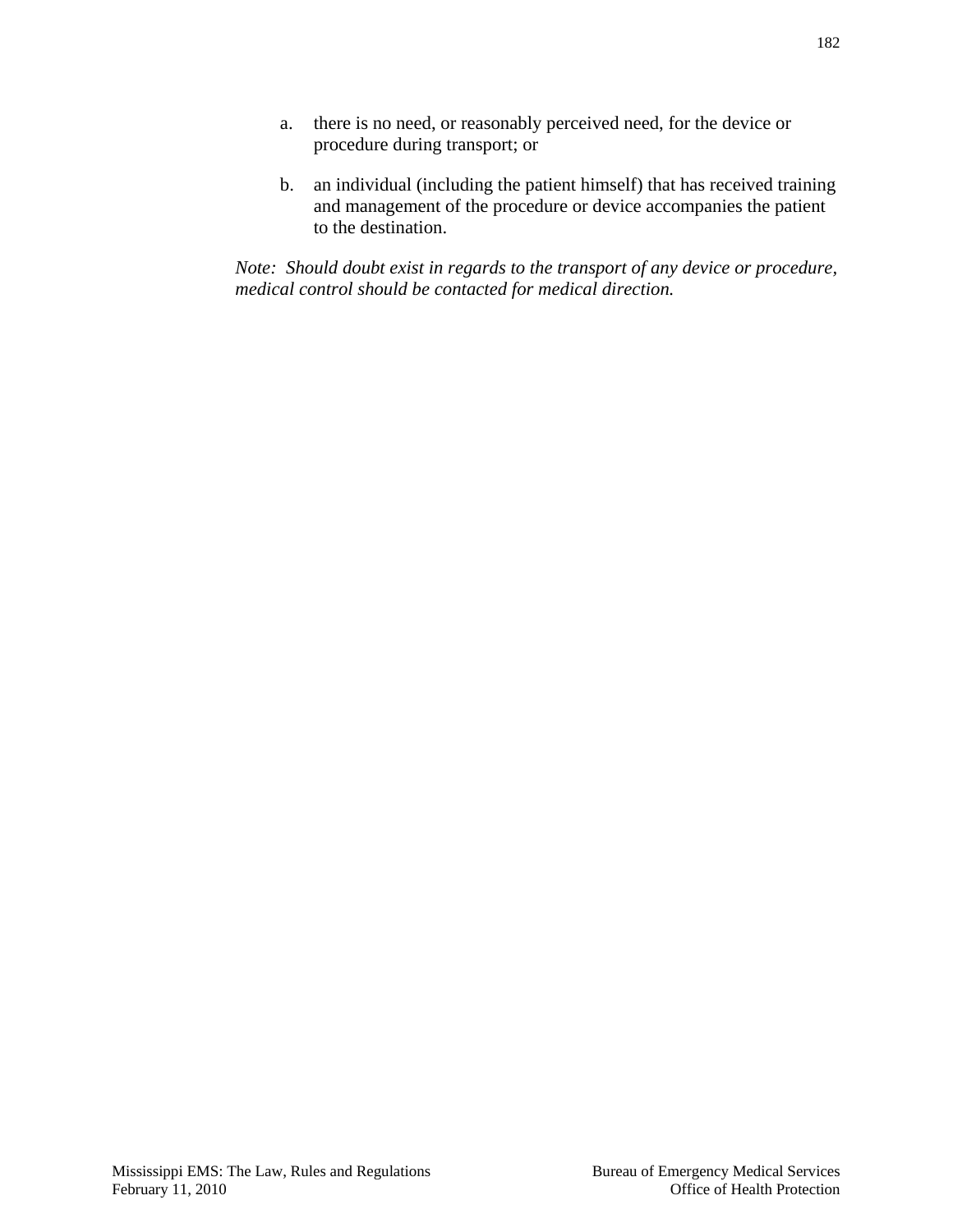# **Chapter 09** EMERGENCY MEDICAL SERVICES OPERATING FUND (EMSOF)

# 100 EMERGENCY MEDICAL SERVICES OPERATING FUND

- 100.01 §41-59-61. Emergency medical services operating fund; assessment on traffic violations.
	- 1. Such assessments as are collected under subsections (1) and (2) of Section 99-19-73 shall be deposited in a special fund hereby created in the State Treasury to be designated the "Emergency Medical Services Operating Fund." The Legislature may make appropriations from the Emergency Medical Services Operating Fund to the State Board of Health for the purpose of defraying costs of administration of the Emergency Medical Services program and for redistribution of such funds to the counties, municipalities and organized medical service districts (hereinafter referred to as "governmental units") for the support of the emergency medical services programs. The State Board of Health, with the Emergency Medical Services Advisory Council acting in an advisory capacity, shall administer the disbursement to such governmental units.
	- 2. Funds appropriated from the Emergency Medical Services Operating Fund to the State Board of Health shall be made available to all such governmental units to support the emergency medical services programs therein, and such funds shall be distributed to each governmental unit based upon its general population relative to the total population of the state. Disbursement of such funds shall be made on an annual basis at the end of the fiscal year upon the request of each governmental unit. Funds distributed to such governmental units shall be used in addition to existing annual emergency medical services budgets of the governmental units, and no such funds shall be used for the payment of any attorney's fees. The Director of the Emergency Medical Services program or his appointed designee is hereby authorized to require financial reports from the governmental units utilizing these funds in order to provide satisfactory proof of the maintenance of the funding effort by the governmental units.

*SOURCES: Laws, 1982, ch. 344, § 1; 1983, ch. 522, § 38; 1985, ch. 352; 1985, ch. 440, § 6; 1990, ch. 329, § 7, eff from and after passage (approved October 1, 1990).* 

*Cross references -* 

*Deposit of portion of standard state assessment into Emergency Medical Services Operating Fund, see § 99-19-73.* 

*Editor's Note -*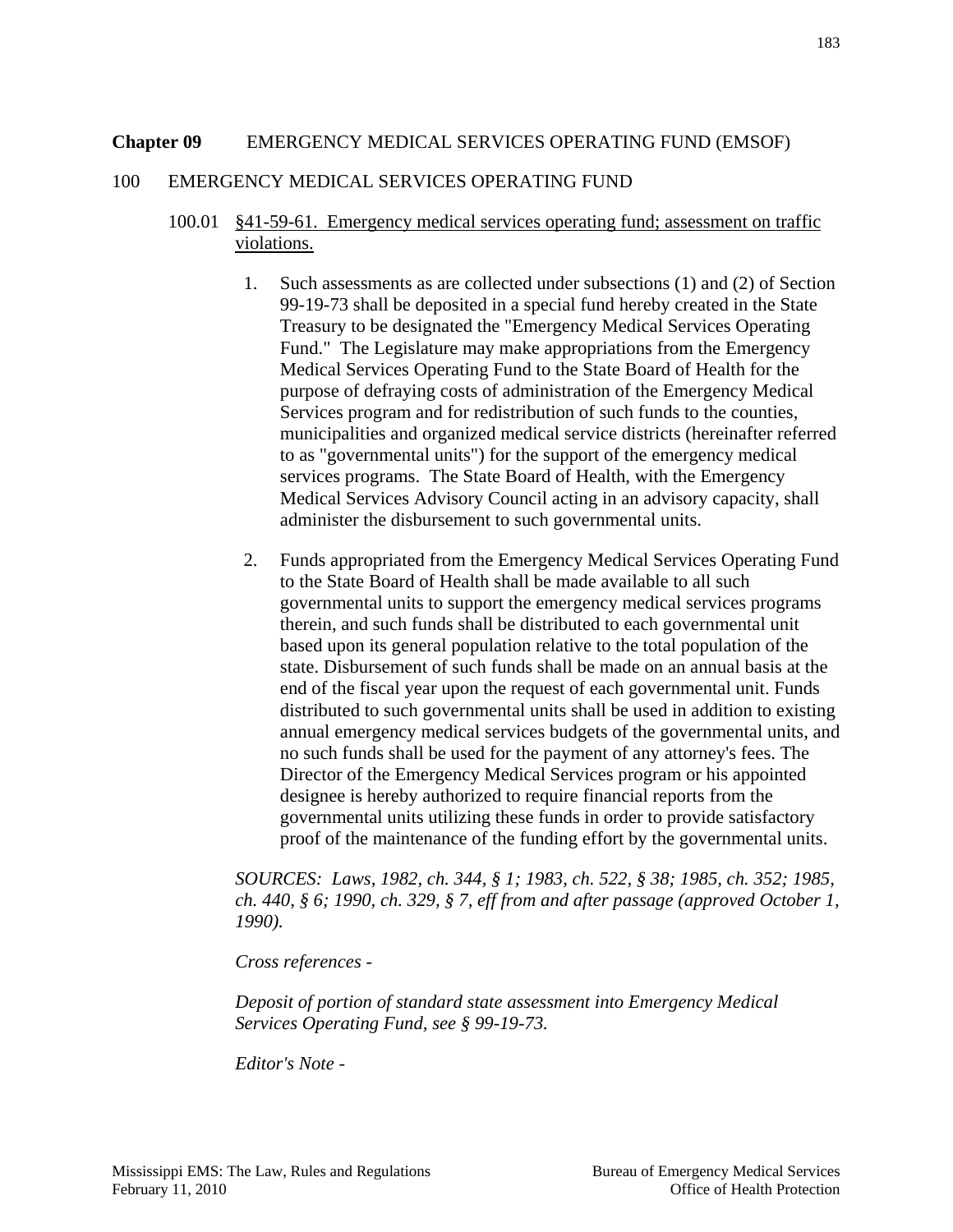*Section 1 of ch. 352, Laws, 1985, effective from and after July 1, 1985 (approved March 19, 1985), amended this section. Subsequently, Section 6 of ch. 440, Laws, 1985, effective from and after passage (approved March 27, 1985), also amended this section without reference to ch. 352. As set out above, this section contains the language of Section 6 of ch. 440, which represents the latest legislative expression on the subject.* 

# 100.02 Eligibility

- 1. Applicants are restricted to counties, municipalities and emergency medical service districts formed and recognized pursuant to §41-59-53 through §41-59-59. Political subdivisions are not eligible to receive Emergency Medical Services Operating Funds (EMSOF).
- 2. To be eligible for EMSOF, in part, governmental units must have expended from local funds directly to the ambulance service, at minimum, an amount equal to or greater that \$0.15 per capita, with population computed from the most current federal census, in the year the EMSOF was collected. For governmental units that own and operate governmental ambulance service, to be eligible, in part, the governmental unit must show equal to or greater that \$0.15 per capita, with population computed from the most current federal census, in the year the EMSOF fund was collected.

# 100.03 Process

- 1. Applications for EMSOF will be forwarded to applicants receiving EMSOF funds for the prior year. Other counties, municipalities and legal EMS districts wishing to receive applications shall submit in writing a request for application on or before October 1 of the year in which they plan to request EMSOF. Original applications, as provided by BEMS, for EMSOF must be received at the Bureau of Emergency Medical Services office by 5:00 PM on the second Friday of November each year. Applications received after this date will not be processed.
- 2. Applications for EMSOF must have satisfactory proof of the maintenance of the funding effort by the governmental unit in the form of a line item local fund expense for ambulance in the fiscal year in which EMSOF funds were collected. Satisfactory proof must also be provided in the form of a line item budget of local funds for ambulance in the fiscal year that EMSOF is being requested.
- 3. Applications must be signed by:
	- a. Counties: Chancery Clerk, County Administrator or President Board of Supervisors
	- b. Municipalities: Mayor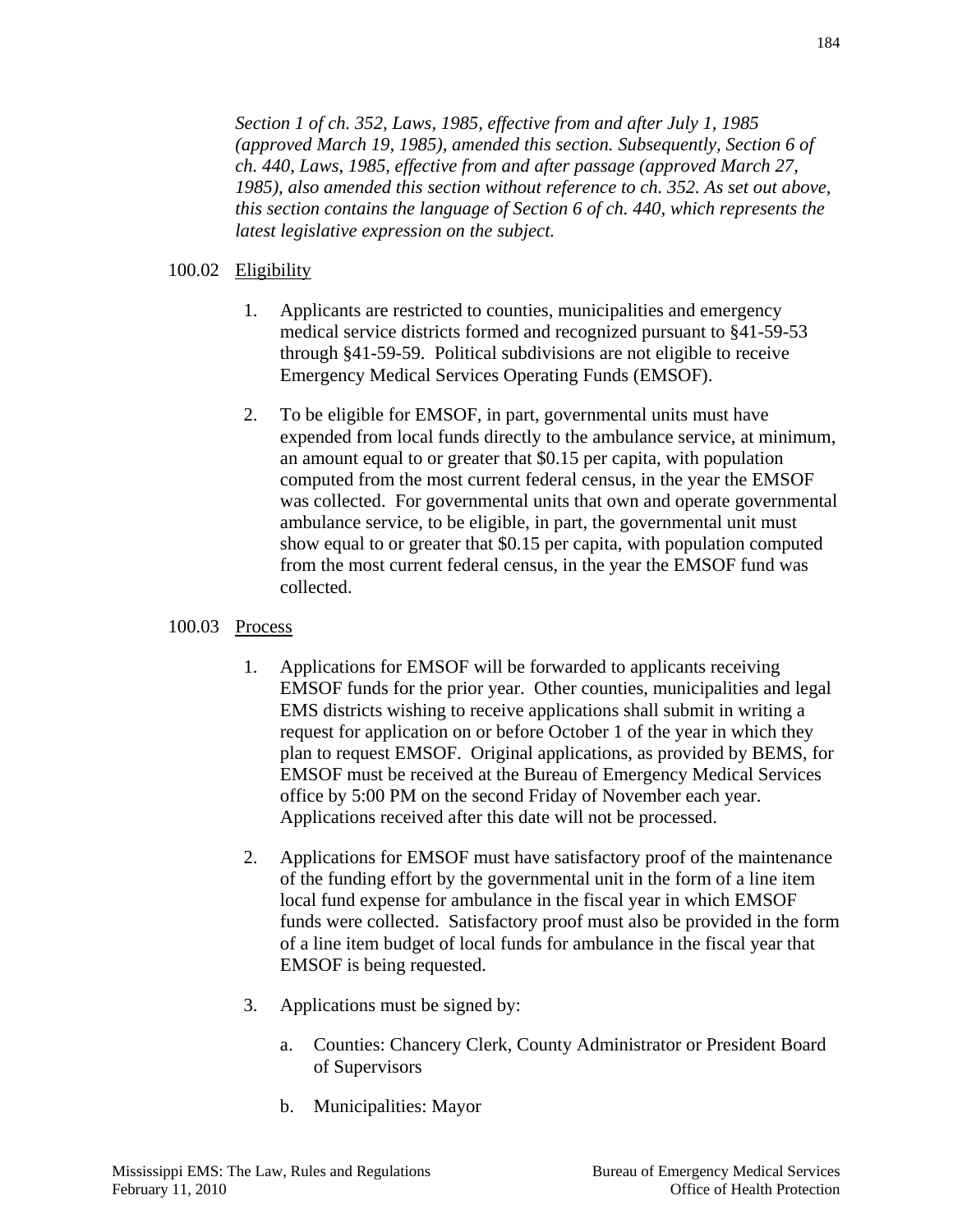- c. EMS Districts: District Administer or President of the Board.
- 4. Applicants are required to attend an "EMSOF grantee meeting" to be held in their public health region before grant approval.
- 5. All EMSOF funds must be deposited into the governmental units' treasury. Items purchased with EMSOF funds must be purchased in the name of the governmental unit. The Governmental unit must follow its existing rules for the purchasing, inventory and disposal of these items. A sticker which states "This equipment purchased by the citizens of the State of Mississippi" shall identify equipment purchased with EMSOF funds.

# 100.04 Eligible Uses of EMSOF Funds

- 1. EMSOF must be used for improvements in the Bureau of Emergency Medical Services regulated Emergency Medical Services and may not be used for operating expenses. All EMSOF funds must be expended or escrowed by the end of the local fiscal year in which the EMSOF funds were disbursed to the governmental unit. "Escrow" is defined as depositing the funds in an interest-bearing account in accordance with Miss. Code Ann. §27-105-1, et seq. and applicable state fiscal and financial control regulations, said funds to be used only in accordance with the provisions of the EMSOF grant. No funds granted hereunder may be escrowed for more than three (3) years. All expenditures of funds from an EMSOF grant must be done in accordance with Mississippi purchasing and property accounting laws, rules and regulations. A detailed justification for all EMSOF expenditures or funds escrowed*,* indicating their compliance with purchasing laws and regulations, as well as how they will improve local emergency medical services, must be provided.
- 2. **Personnel Expenses.** EMSOF may be used to pay payroll and benefit differential pay for governmental units for the first year that a governmental unit improves its' level of ambulance service licensure.
- 3. **Regionalization.** EMSOF may be used to pay dues to an EMS district formed and recognized pursuant to §41-59-53 through §41-59-59, for regional medical control, training, or improvements in Bureau of Emergency Medical Services. EMSOF may also be used for governmental support of trauma care systems.
- 4. **Training.** EMSOF may be used for initial training or continuing education of EMS Drivers, EMT-Basic, EMT-Intermediate, or EMT-Paramedic.
- 5. **Commodities.** EMSOF may be used for the purchase of commodities that improve local Emergency Medical Services. EMSOF may not be used to purchase any commodities that will be billed to a patient.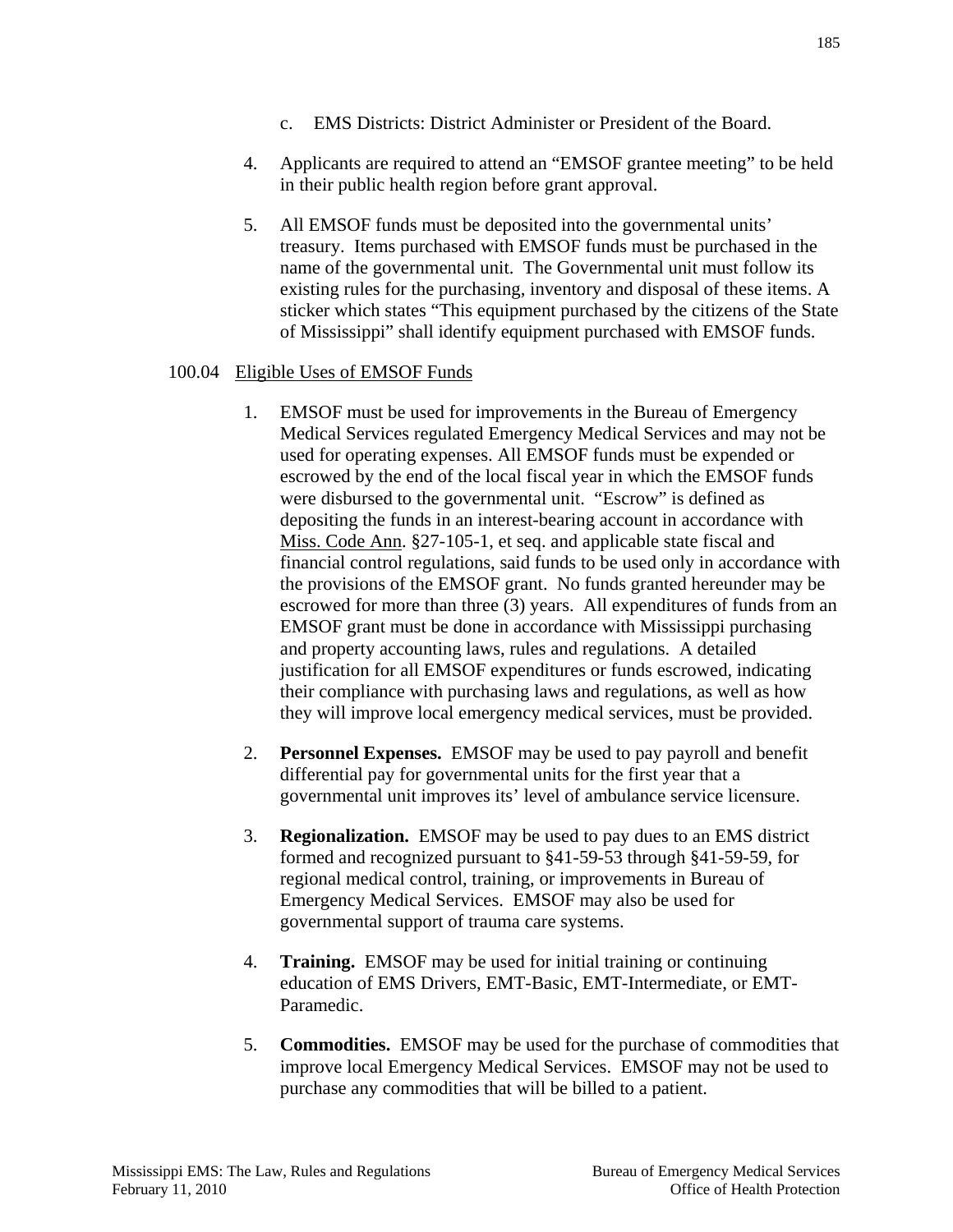- 6. **Equipment.** EMSOF may be used to purchase equipment or capital outlay items that improve local Emergency Medical Services. Equipment purchased with EMSOF by a governmental unit must appear on the governmental units equipment inventory and be accounted for in accordance with State of Mississippi property inventory laws, rules and regulations. This is not intended to limit the temporary use of equipment in adjacent counties or jurisdictions within Mississippi or during patient transport either inside or outside the state.
- 7. EMSOF may be escrowed (up to a maximum of three years) for local improvements in Emergency Medical Services regulated by the Bureau of Emergency Medical Services. (Example: Purchasing a new ambulance or radio system that cost more than grant amount.) Grant awards may be escrowed up to three years from the disbursement. All escrow amounts and interest must be fully expended by the end of the fourth grant year. (Example: ABC County received \$10,000 in EMSOF for FY2008, \$10,000 for FY2009 and \$10,000 for FY2010 and wishes to replace a high mileage ambulance that will cost \$40,400. ABC County received \$10,000 in EMSOF for FY 2011 and must fully expend the \$40,000 plus interest accrued on escrowed amounts prior to the end of the governmental fiscal year for FY2011.) Escrow funds not fully expended by the end of the fourth grant year must be returned to the State. All interest posted must be reported and expended consistent with these regulations.

# 100.05 Reports

- 1. Prior to EMSOF proceeds being distributed to any governmental unit, proof or proper expenditure of EMSOF in the previous year, if applicable, must be submitted to include the signature of the signing authority of the governmental unit indicating all expenditures were made properly.
- 2. The director of the Bureau of Emergency Medical Services or his designee will perform random program reviews of governmental units to assure that EMSOF law, rules, regulations and policies are followed.

# 100.06 Appeal Process

Any county, municipality or organized medical service districts whose application for EMSOF has been rejected shall have the right to appeal such decision, within thirty (30) days after receipt of the Bureau of Emergency Medical Services' written decision, to a hearing officer who will make a final recommendation to the State Health Officer.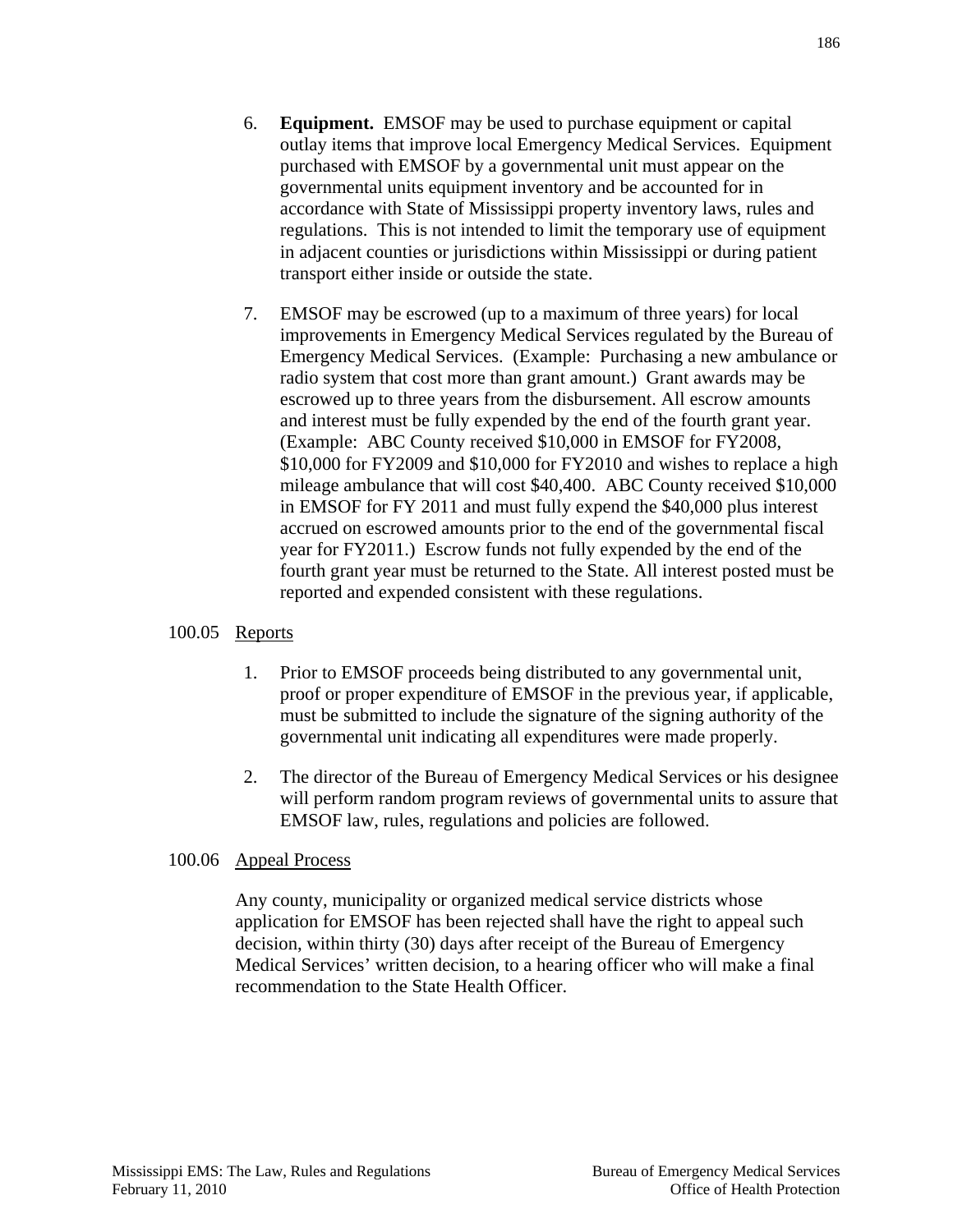# **APPENDIX I – MEDICAL DIRECTION**

# 101 STANDARD PRACTICE FOR QUALIFICATIONS, RESPONSIBILITIES, AND **AUTHORITY**

# 101.01 Medical Direction (pre-hospital Emergency Medical Services)

All aspects of the organization and provision of emergency medical services (EMS), including both basic and advanced life support, require the active involvement and participation of physicians. These aspects should incorporate design of the EMS system prior to its implementation; continual revisions of the system; and operation of the system from initial access, to pre-hospital contact with the patient, through stabilization in the emergency department. All prehospital medical care may be considered to have been provided by one or more agents of the physician who controls the pre-hospital system, for this physician has assumed responsibility for such care.

Implementation of this standard practice will insure that the EMS system has the authority, commensurate with the responsibility, to insure adequate medical direction of all pre-hospital providers, as well as personnel and facilities that meet minimum criteria to implement medical direction of pre-hospital services.

# 102 OFF-LINE MEDICAL DIRECTION

# 102.01 Medical Direction (Off-Line A.K.A. System Medical Director)

Each EMS agency providing pre-hospital care shall be licensed by the Mississippi State Department of Health, BEMS, and shall have an identifiable Medical Director who after consultation with others involved and interested in the agency is responsible for the development, implementation and evaluation of standards for provision for medical care within the agency.

All pre-hospital providers (including EMT-Bs) shall be medically accountable for their actions and are responsible to the Medical Director of the licensed EMS agency that approves their continued participation. All pre-hospital providers, with levels of certification EMT-B or above, shall be responsible to an identifiable physician who directs their medical care activity. The Medical Director shall be appointed by, and accountable to, the appropriate licensed EMS agency.

The licensee's off-line medical director shall ensure that there is a capability and method to provide on-line medical control to EMS personnel on board any permitted unit at all times. If patient specific orders are written, there shall be a formal procedure to use them. In addition to on-line medical control capabilities, the licensee shall have a written plan, procedure and resources in place for off-line medical control. This may be accomplished by use of comprehensive written, guidelines, procedures or protocols.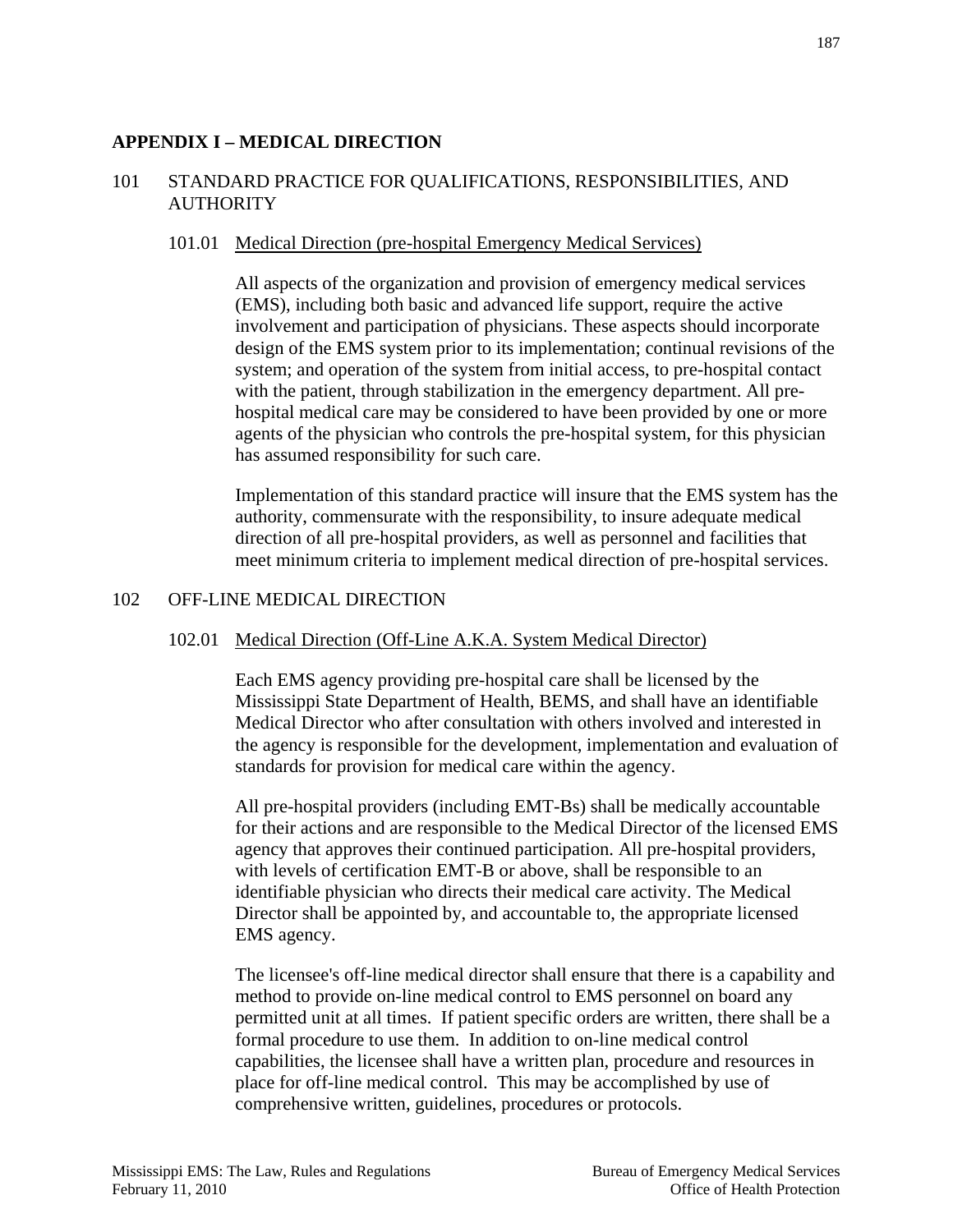The medical aspects of an emergency medical service system shall be managed by physicians who meet the following requirements:

- 1. Mississippi licensed physician, M.D. or D.O.
- 2. Experience in, and current knowledge of, emergency care of patients who are acutely ill or traumatized.
- 3. Knowledge of, and access to, local mass casualty plans.
- 4. Familiarity with base station operations where applicable, including communication with, and direction of, pre-hospital emergency units.
- 5. Active involvement in the training of pre-hospital personnel.
- 6. Active involvement in the medical audit, review and critique of medical care provided by pre-hospital personnel.
- 7. Knowledgeable of the administrative and legislative process affecting the local, regional and/or state pre-hospital EMS system.
- 8. Knowledgeable of laws and regulations affecting local, regional and state EMS.
- 9. Approved by the State EMS Medical Director

# 102.03 Authority of a Medical Director includes, but is not limited to:

- 1. Establishing system-wide medical protocols in consultation with appropriate specialists.
- 2. Establishment of system-wide trauma protocols as delineated by the State Trauma Care Plan.
- 3. Recommending certification or decertification of non-physician prehospital personnel to the appropriate certifying agencies. Every licensed agency shall have an appropriate review and appeals mechanism, when decertification is recommended, to assure due process in accordance with law and established local policies. The Director shall promptly refer the case to the appeals mechanism for review, if requested.
- 4. Requiring education to the level of approved proficiency for personnel within the EMS system. This includes all pre-hospital personnel, EMTs at all levels, pre-hospital emergency care nurses, dispatchers, educational coordinators, and physician providers of on-line direction.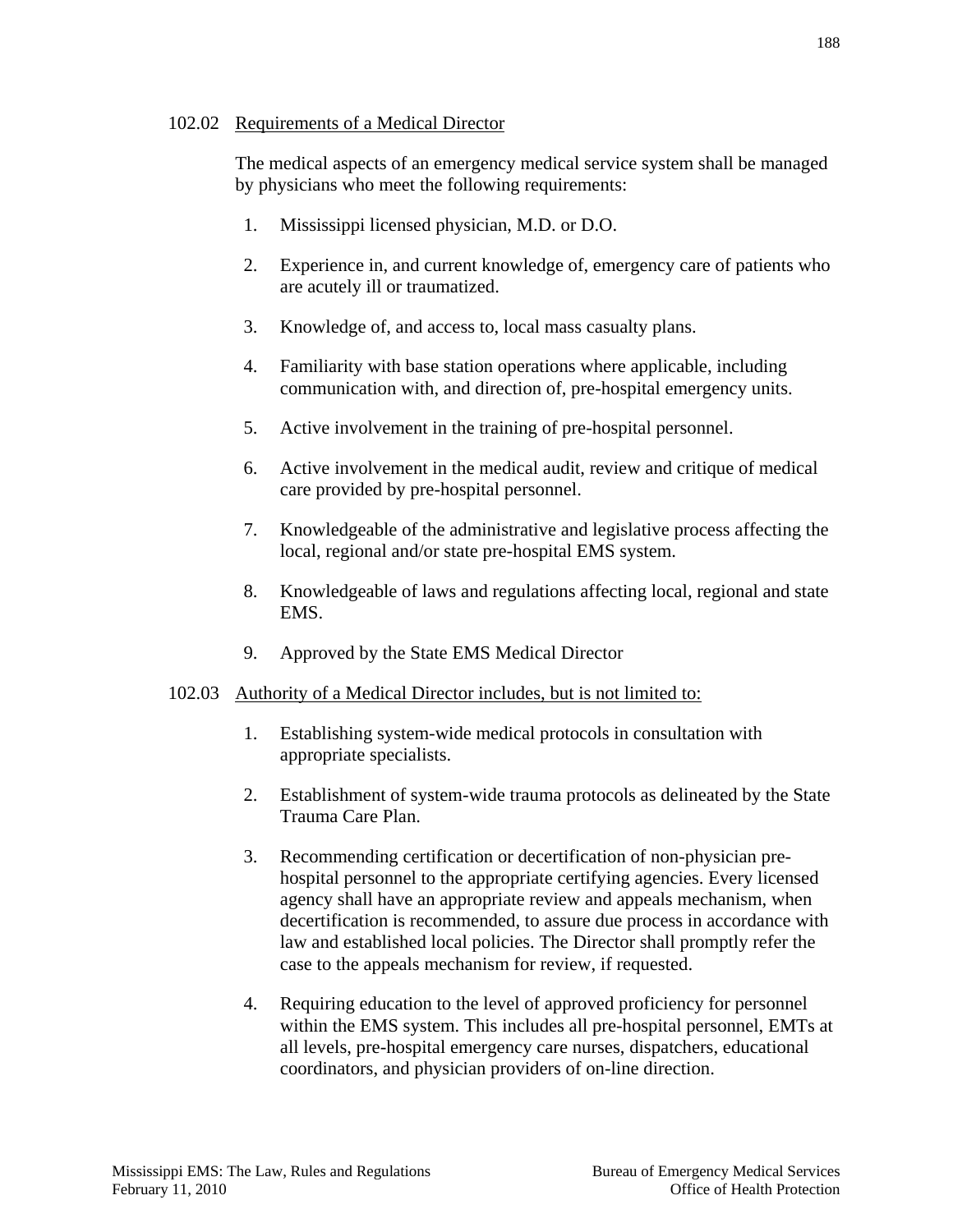- 5. Suspending a provider from medical care duties for due cause pending review and evaluation. Because the pre-hospital provider operates under the license (delegated practice) or direction of the Medical Director, the Director shall have ultimate authority to allow the pre-hospital provider to provide medical care within the pre-hospital phase of the EMS system.
- 6. Establishing medical standards for dispatch procedures to assure that the appropriate EMS response unit(s) is dispatched to the medical emergency scene when requested, and the duty to evaluate the patient is fulfilled.
- 7. Establishing under which circumstances a patient may be transported against his will; in accordance with, state law including, procedures, appropriate forms and review process.
- 8. Establishing criteria for level of care and type of transportation to be used in pre-hospital emergency care (i.e., advanced life support vs. basic life support, ground air, or specialty unit transportation).
- 9. Establishing criteria for selection of patient destination.
- 10. Establishing educational and performance standards for communication resource personnel.
- 11. Establishing operational standards for communication resource.
- 12. Conducting effective system audit and quality assurance. The Medical Director shall have access to all relevant EMS records needed to accomplish this task. These documents shall be considered quality assurance documents and shall be privileged and confidential information.
- 13. Insuring the availability of educational programs within the system and that they are consistent with accepted local medical practice.
- 14. May delegate portions of his/her duties to other qualified individuals.
- 15. The owner, manager or medical director of each publicly or privately owned ambulance service shall inform the State Department of Health, Bureau of EMS of the termination of service in a licensed county or defined service area no less than 30 days prior to ceasing operations. This communication should also be sent by the owner, manager or medical director of each publicly or privately owned ambulance service to related parties and local governmental entities such as, but not limited to, emergencies management agency, local healthcare facilities, and the public via mass media.
- 16. Medical direction with concurrent and retrospective oversight supervision;
- 17. Standardized protocols;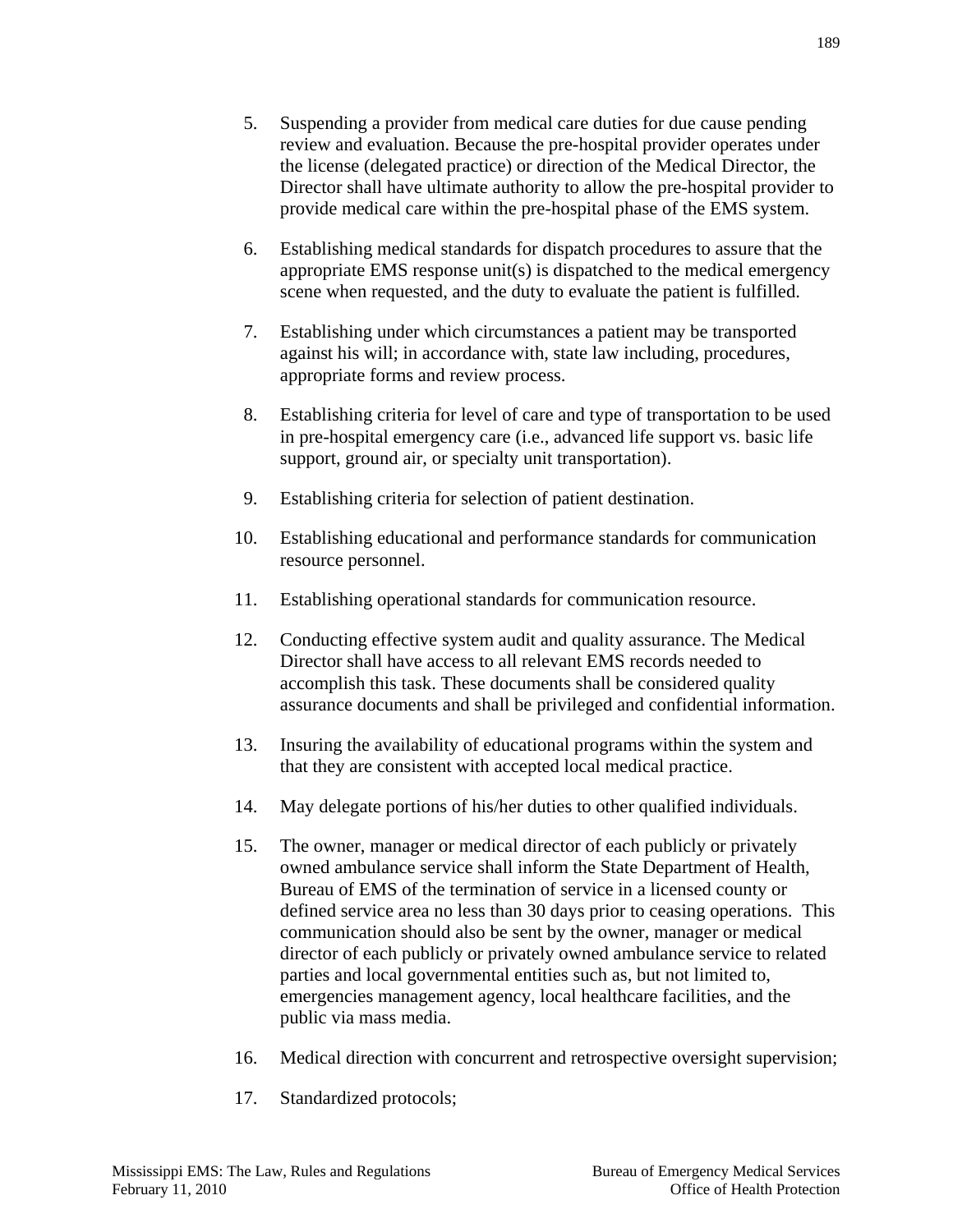18. Actively engaged in a continuous quality assurance, quality control, performance review, and when necessary, supplemental training.

# 103 ON-LINE MEDICAL DIRECTION (DIRECT MEDICAL CONTROL)

# 103.01 Medical Direction (Online, Direct Medical Control)

The practice of on-line medical direction shall exist and be available within the EMS system, unless impossible due to distance or geographic considerations. All pre-hospital providers, above the certification level of EMT-B, shall be assigned to a specific on-line communication resource by a predetermined policy and this shall be included in the application for ALS licensure.

When EMS personnel are transporting patients to locations outside of their geographic medical control area, they may utilize recognized communication resources outside of their own area.

Specific local protocols shall exist which define those circumstances under which on-line medical direction is required.

On-line medical direction is the practice of medicine and all orders to which the pre-hospital provider shall originate from/or be under the direct supervision and responsibility of a physician.

The receiving hospital shall be notified prior to the arrival of each patient transported by the EMS system unless directed otherwise by local protocol.

- 1. Requirements of a Medical Director
	- a. This physician shall be approved to serve in this capacity by system (Off-Line) Medical Director.
	- b. This physician shall have received education to the level of proficiency approved by the off-line Medical Director for proper provision of on-line medical direction, including communications equipment, operation and techniques.
	- c. This physician shall be appropriately trained in pre-hospital protocols, familiar with the capabilities of the pre-hospital providers, as well as local EMS operational policies and regional critical care referral protocols.
	- d. This physician shall have demonstrated knowledge and expertise in the pre-hospital care of critically ill and injured patients.
	- e. This physician assumes responsibility for appropriate actions of the pre-hospital provider to the extent that the on-line physician is involved in patient care direction.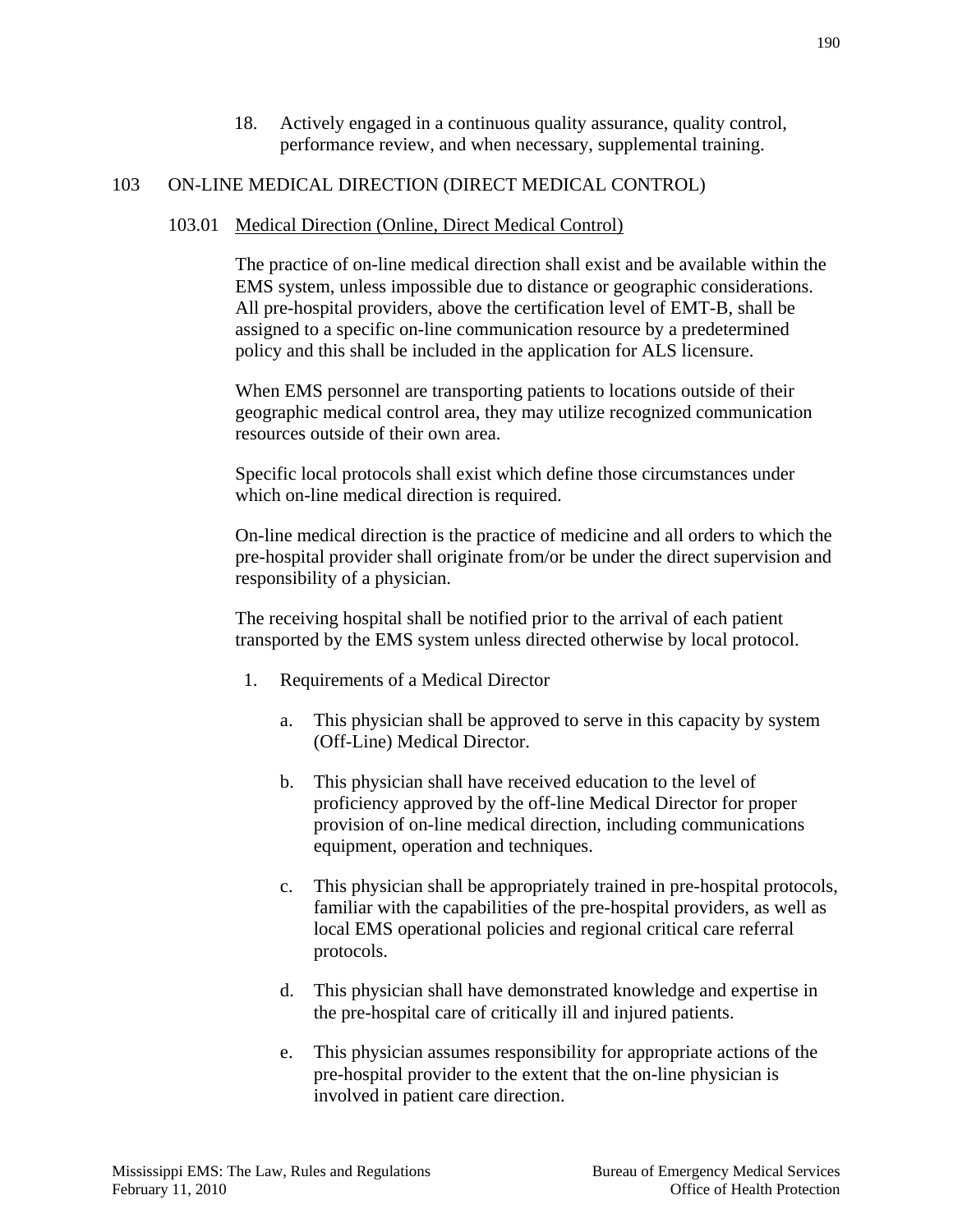- f. The on-line physician is responsible to the system Medical Director (off-line) regarding proper implementation of medical and system protocols.
- g. The licensee's off-line medical director shall ensure that there is a capability and method to provide on-line medical control to air medical personnel on board any of its air ambulance aircraft at all times. If patient specific orders are written, there shall be a formal procedure to use them. In addition to on-line medical control capabilities, the licensee shall have a written plan, procedure and resources in place for off-line medical control. This may be accomplished by use of comprehensive written, guidelines, procedures or protocols.
- h. There must be at all times Medical direction with concurrent and retrospective oversight supervision; Standard Protocols; Continuing quality assurance, quality control, performance review, and when necessary, supplemental training.

# 104 AUTHORITY / CONTROL OF MEDICAL SERVICES

# 104.01 Authority for Control of Medical Services at the Scene of Medical Emergency.

- 1. Authority for patient management in a medical emergency shall be the responsibility of the individual in attendance who is most appropriately trained and knowledgeable in providing pre-hospital emergency stabilization and transport.
	- a. When an advanced life support (ALS) squad, under medical direction, is requested and dispatched to the scene of an emergency, a doctor/patient relationship has been established between the patient and the physician providing medical direction.
	- b. The pre-hospital provider is responsible for the management of the patient and acts as the agent of medical direction.

# 104.02 Authority for Scene Management.

Authority for the management of the scene of a medical emergency shall be vested in appropriate public safety agencies. The scene of a medical emergency shall be managed in a manner designed to minimize the risk of death or health impairment to the patient and to other persons who may be exposed to the risks as a result of the emergency condition, and priority shall be placed upon the interests of those persons exposed to the more serious risks to life and health. Public safety personnel shall ordinarily consult emergency medical services personnel or other authoritative medical professionals at the scene in the determination of relevant risks.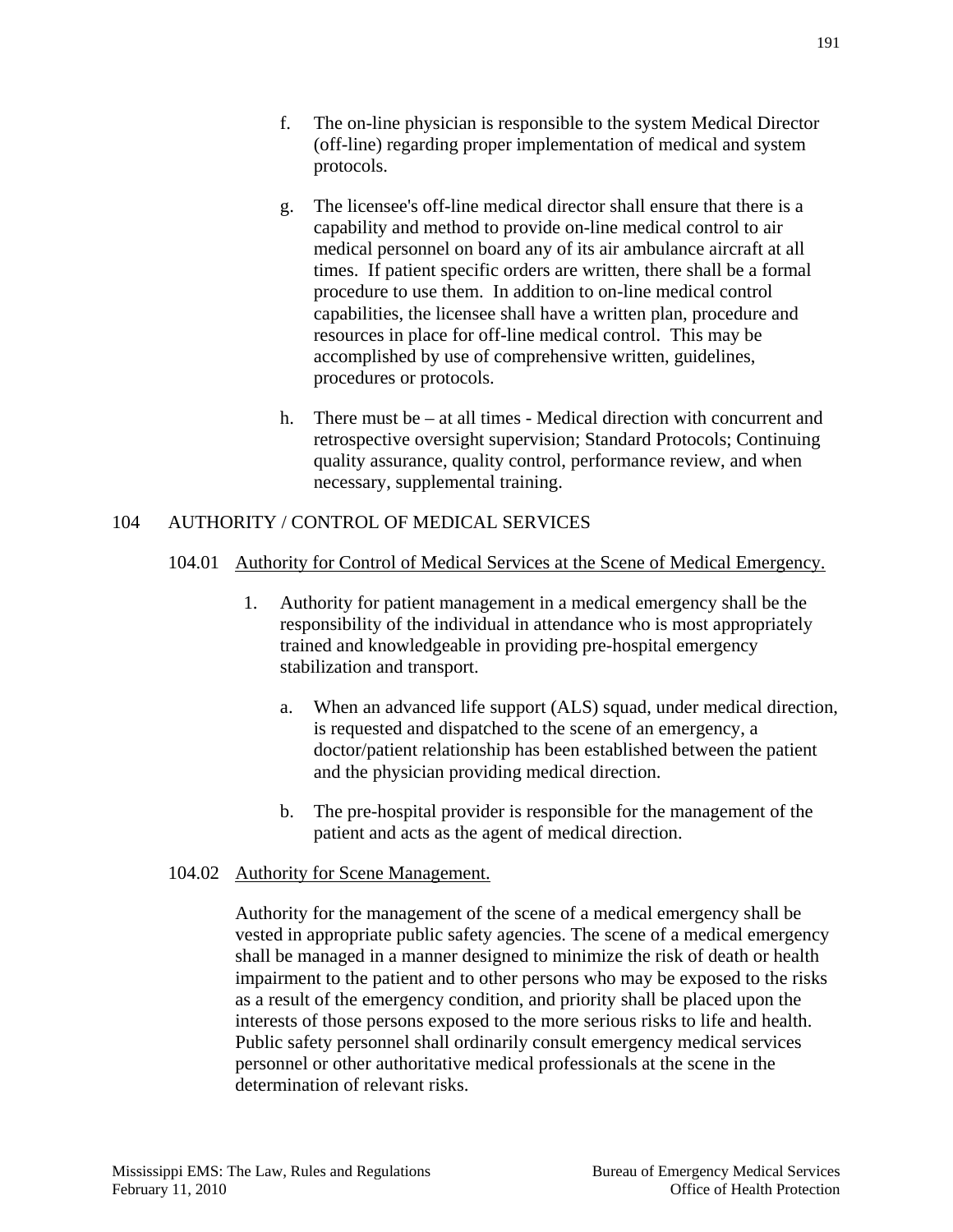# 104.03 Patient's Private Physician Present

The EMT should defer to the orders of the private physician. The base station should be contacted for record keeping purposes if on-line medical direction exists. The ALS squad's responsibility reverts back to medical direction or online medical direction at any time when the physician is no longer in attendance.

# 104.04 Intervener Physician Present and Non-Existent On-Line Medical Direction

- 1. When the intervener physician has satisfactorily identified himself as a licensed physician and has expressed his willingness to assume responsibility and document his intervention in a manner acceptable to the local emergency medical services system (EMSS); the pre-hospital provider should defer to the orders of the physician on the scene if they do not conflict with system protocol.
- 2. If treatment by the intervener physicians at the emergency scene differs from that outlined in a local protocol, the physician shall agree in advance to assume responsibility for care, including accompanying the patient to the hospital. In the event of a mass casualty incident or disaster, patient needs may require the intervener physician to remain at the scene.

# 104.05 Intervener Physician Present and Existent On-Line Medical Direction

- 1. If an intervener physician is present and on-line medical direction does exist the on-line physician should be contacted and the on-line physician is ultimately responsible.
- 2. The on-line physician has the option of managing the case entirely, working with the intervener physician, or allowing him to assume responsibility.
- 3. If there is any disagreement between the intervener physician and the online physician, the pre-hospital provider should take orders from the online physician and place the intervener physician in contact with on-line physician.
- 4. In the event the intervener physician assumes responsibility, all orders to the pre-hospital provider shall be repeated to the communication resource for purposes of record-keeping.
- 5. The intervener physician should document his intervention in a manner acceptable to the local EMS system.
- 6. The decision of the intervener physician to accompany the patient to the hospital should be make in consultation with the on-line physician. Nothing in this section implies that the pre-hospital provider CAN be required to deviate from system protocols.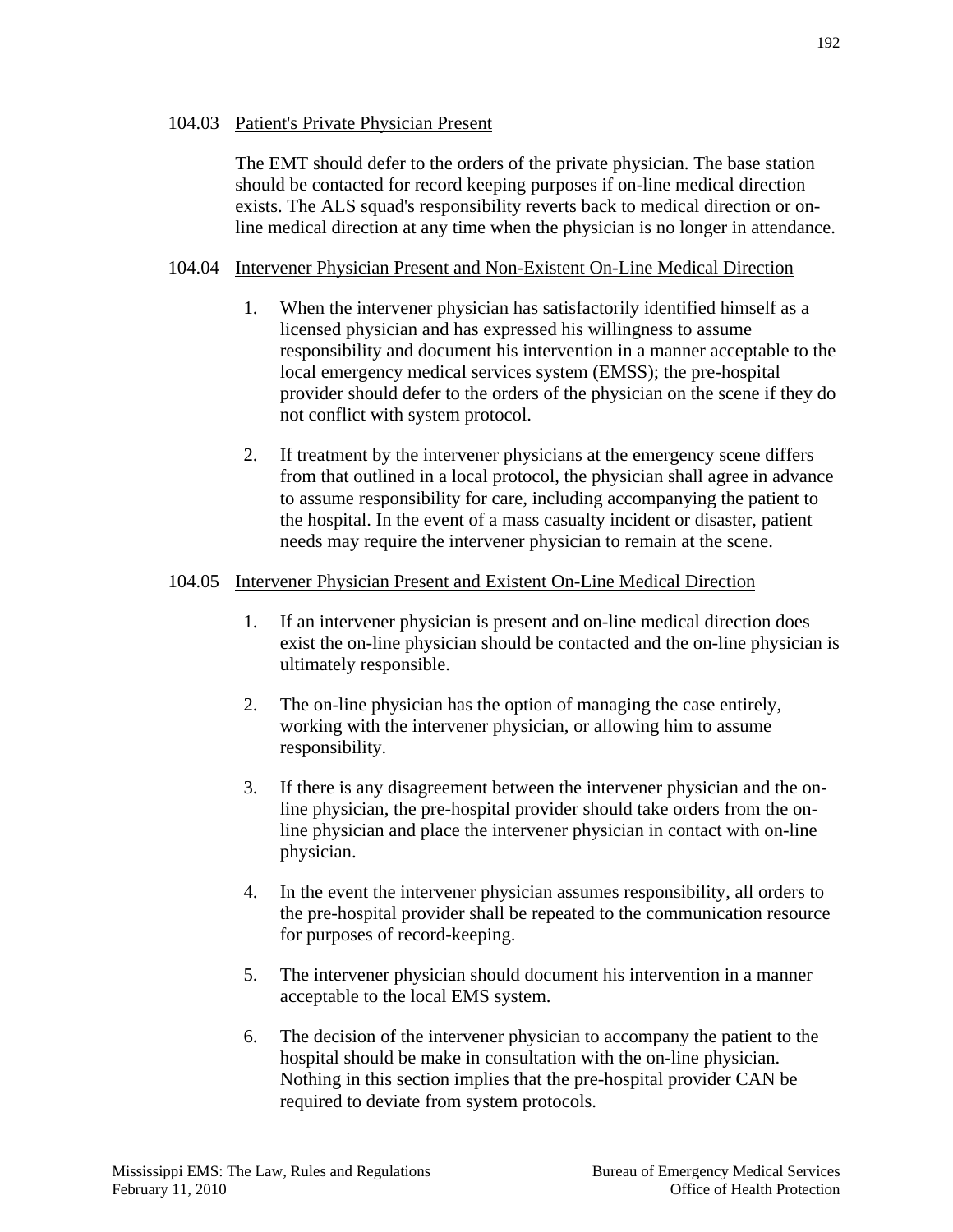# 105 COMMUNICATIONS

### 105.01 Communication Resource

- 1. A communication resource is an entity responsible for implementation of direct (on-line) medical control. This entity/facility shall be designated to participate in the EMS system according to a plan developed by the licensed ALS provider and approved by the system (off-line) medical director and the State Department of Health, BEMS.
	- a. The communication resource shall assure adequate staffing for the communication equipment at all times by health care personnel who have achieved a minimal level of competence and skill and are approved by the system medical director.
	- b. The communication resource shall assure that all requests for medical guidance assistance or advice by pre-hospital personnel will be promptly accommodated with an attitude of utmost participation, responsibility and cooperation.
	- c. The communication resource shall provide assurance that they will cooperate with the EMS system in collecting and analyzing data necessary to evaluate the pre-hospital care program as long as patient confidentiality is not violated.
	- d. The communication resource will consider the pre-hospital provider to be the agent of the on-line physician when they are in communication, regardless of any other employee/employer relationship.
	- e. The communication resource shall assure that the on-line physicians will issue transportation instructions and hospital assignments based on system protocols and objective analysis of patient's needs and facility capability and proximity.
	- f. No effort will be made to obtain institutional or commercial advantages through use of such transportation instructions and hospital assignments.
	- g. When the communication resource is acting as an agent for another hospital, the information regarding patient treatment and expected time of arrival will be relayed to the receiving hospital in an accurate and timely fashion.
	- h. Communication resource shall participate in regular case conferences involving the on-line physicians and pre-hospital personnel for purposes of problem identification and provide continuing education to correct any identified problems.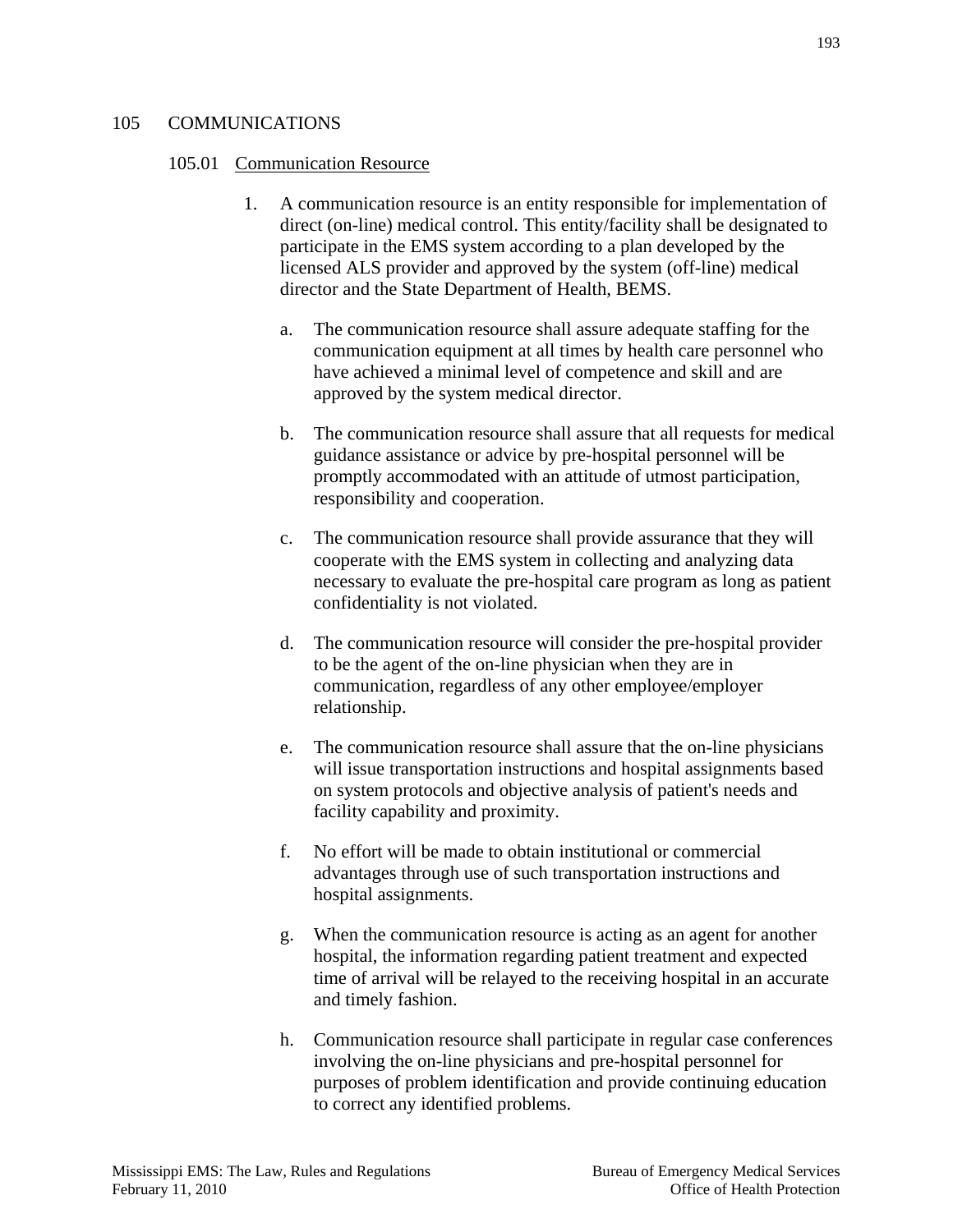i. If the communication resource is located within a hospital facility, the hospital shall meet the requirements listed herein and the equipment used for on-line medical direction shall be located within the emergency department.

# 106 EDUCATION AND TRAINING

### 106.01 Educational Responsibilities

- 1. Because the on-line and off-line medical directors allow the use of their medical licenses, specific educational requirements should be established. This is not only to insure the best available care, but also to minimize liability. All personnel brought into the system must meet minimum criteria established by state law for each level; however, the law should in no way preclude a medical director from enforcing standards beyond this minimum.
- 2. Personnel may come to the system untrained (in which case the medical director will design and implement the educational program directly or through the use of ancillary instructors), or they may have previous training and/or experience. Although the Department of Transportation has defined curricula for training, the curricula are not standardized nationally, and often are not standardized within a state or county. Certification or licensure in one locale does not automatically empower an individual to function as an EMT within another system. The medical director must evaluate applicants trained outside the system in order to determine their level of competence. Such evaluation may be made in the form of written examinations, but should also include practical skills and a field internship with competent peers and time spent with the medical director.
- 3. The educational responsibilities of the medical director do not end with initial training; skills maintenance must be considered. To insure the knowledge does not stagnate, programs should cover all aspects of the initial training curriculum on a cyclical basis. Continuing education should comprise multiple formats, including lectures, discussions and case presentations, as well as practical situations that allow the EMT to be evaluated in action. The continuing education curriculum should also include topics suggested by audits, and should be utilized to introduce new equipment or skills.

*EMT - Paramedics are allowed to administer any pharmaceutical that is approved in these Rules and Regulations; through any route that falls within the skill set taught consistent with the National Standard Curriculum; and approved by off line medical director.*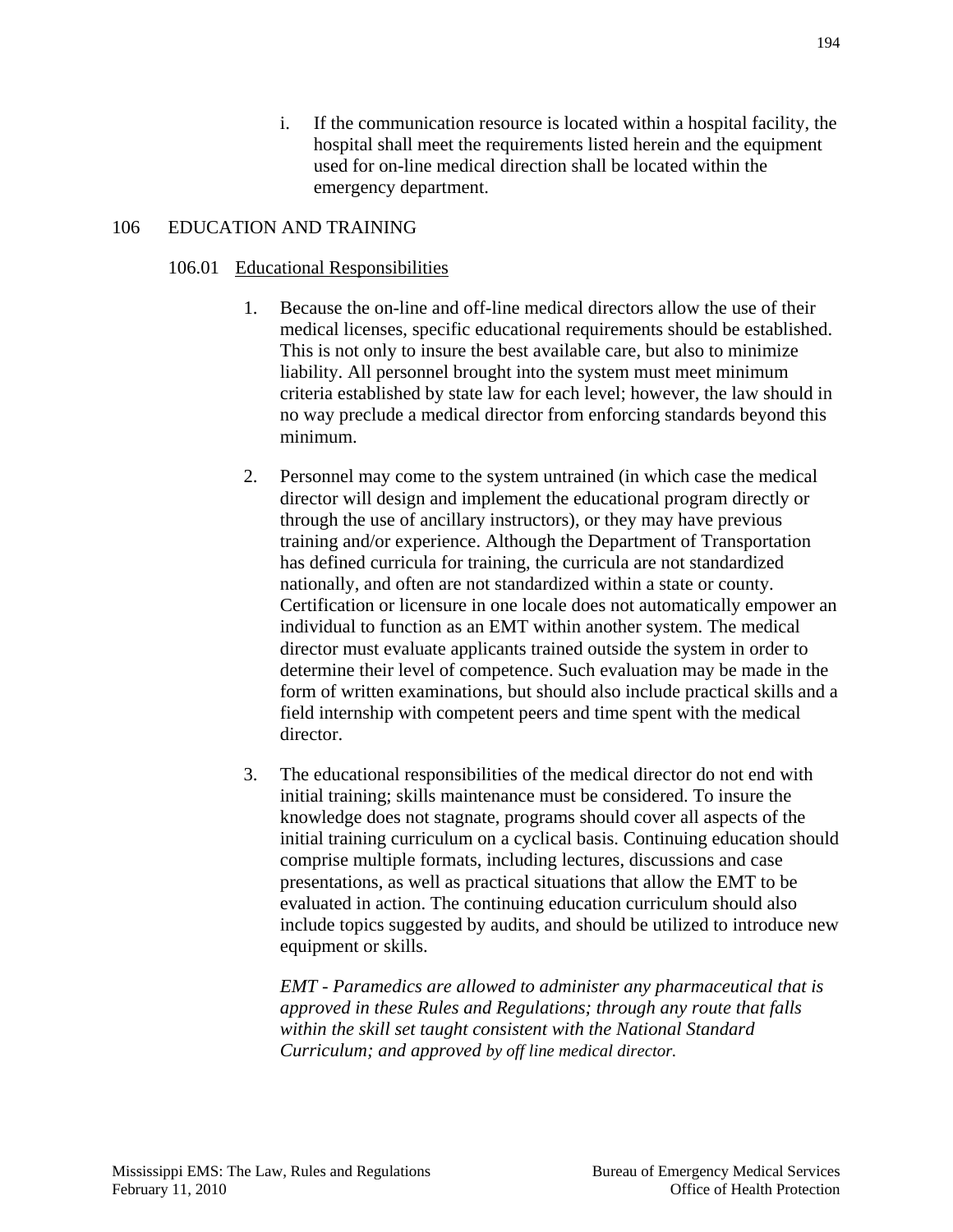#### 107 REVIEW AND AUDIT

#### 107.01 Review and Audit

Personnel may be trained to the highest standards and many protocols may be written, but if critical review is not performed, the level of patient care will deteriorate. Review is intended to determine inadequacies of the training program and inconsistencies in the protocols. The data base required includes pre-hospital care data, emergency department and inpatient (summary) data, and autopsy findings as appropriate. The cooperation of system administrators, hospital administrators, and local or state medical societies must be elicited. On occasion, the state legislature may be required to provide access to vital information.

The medical director or a designated person should audit pre-hospital run records, either randomly or inclusively. The data must be specifically evaluated for accuracy of charting and assessment; appropriateness of treatment; patterns of error, morbidity, and mortality; and need for protocol revision.

It cannot be assumed that all pre-hospital care will be supervised by on-line physicians. When proper or improper care is revealed by the audit process, prompt and appropriate praise or censorship should be provided by the medical director after consultation with the system administrator.

- 1. Individual Case Review.
	- a. Compliance with system rules and regulations is most commonly addressed by state and regional EMS offices. Audit by individual case review requires a more detailed plan. Each of the components defined in detail by the individual EMS system must be agreed on prior to the institution of any case review procedures. Case review may involve medical audit, including reviews of morbidity and mortality data (outcome-oriented review), and system audit, including compliance with rules and regulations as well as adherence to protocols and standing orders (process-oriented review). The personnel to be involved in a given case review process should include the off-line medical director; emergency department and critical care nurses; and EMS, technical and other support personnel who were involved in the specific cases.
	- b. The following must be written and agreed to in advance:
		- i. Procedural guidelines of how the individuals will interact during meetings.
		- ii. Because considerations of medical malpractice may be present when issues concerning appropriateness of care and compliance with guidelines are raised, legal advice for procedural guidelines

195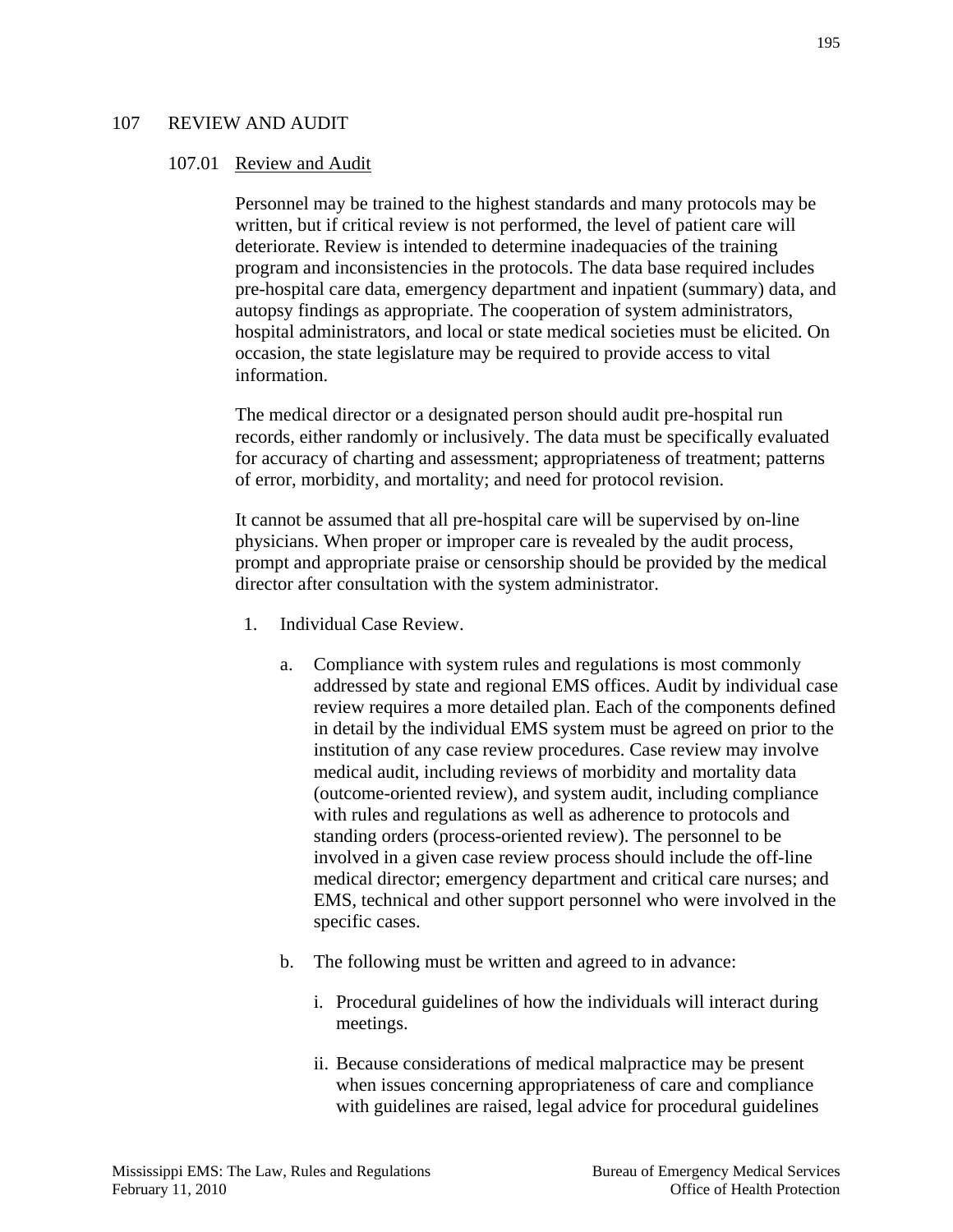must be obtained prior to the institution of any medical audit program in order that medical malpractice litigation will neither result from nor become the subject of the meeting.

- iii.Confidentiality of case review in terms of local open meeting laws and public access to medical records and their distribution.
- iv. Format for recording the meeting and its outcome.
- v. Access to overall system performance records, both current and historical, to allow comparison.
- 2. Overall outcome data (morbidity and mortality) and individual, unitspecific, and system-wide performance can be measured by the following means:
	- a. The severity of presentation of patients must be known, and a scale for that measurement must be agreed on, included in all EMT education, and periodically checked for reliability.
	- b. Appropriate treatment on scene and in transit should be recorded and subsequently evaluated for its effect on overall patient outcome.
	- c. At the emergency department, the severity of cases presenting (according to a severity scoring technique) and treatment needed should be recorded in detail.
	- d. An emergency department diagnosis and outcome in terms of admission to a general medical bed, critical care unit, or morgue must be known. The length of stay in the hospital, cost of stay, discharge status, and pathologic diagnosis should be made available.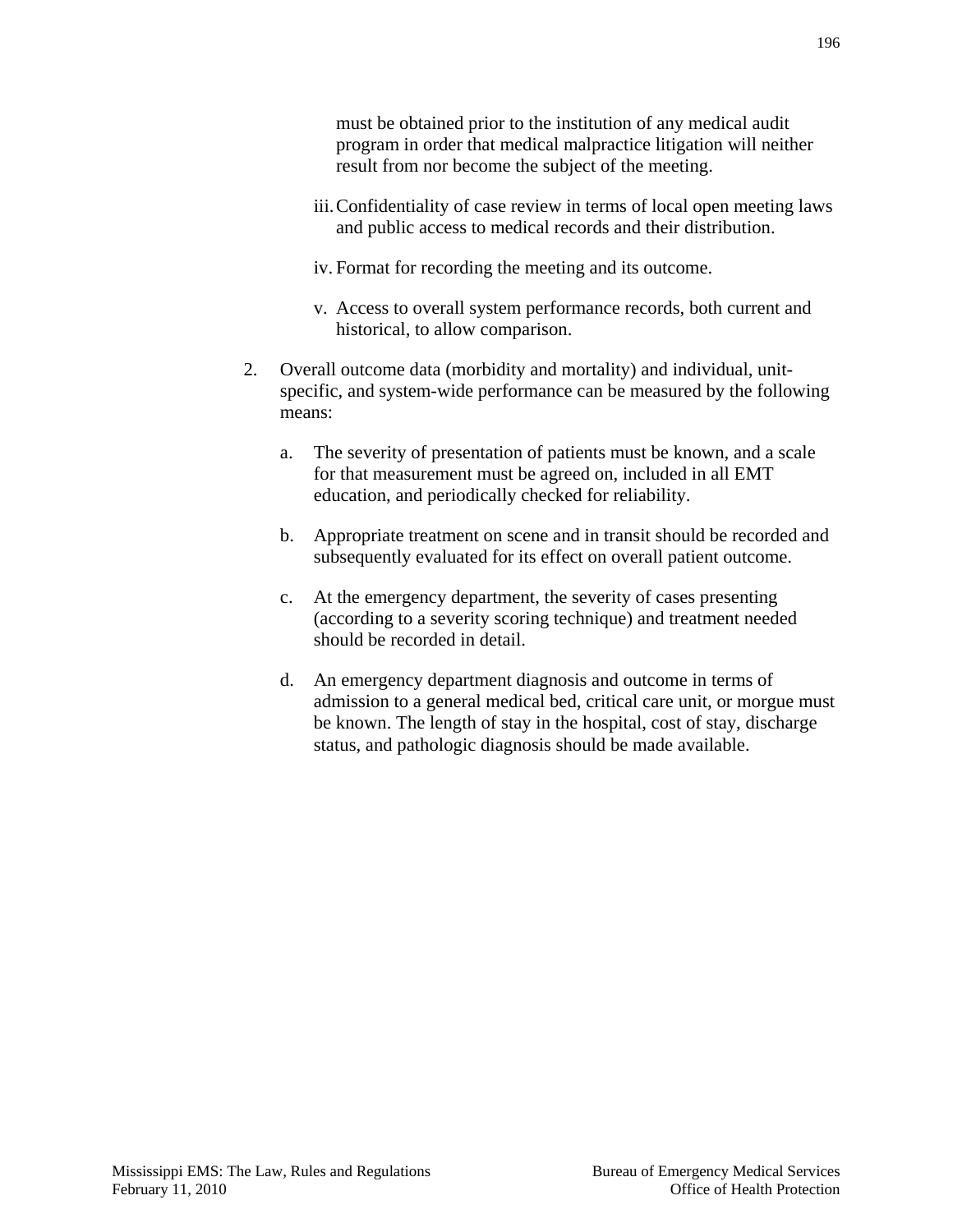### APPENDIX 2 - PROTOCOLS

#### 100 PROTOCOLS

#### 100.01 General Provisions

Protocols are designed by the off-line (system) medical control system to provide a standardized approach to each commonly encountered patient problem. This provides a consistently defined level of pre-hospital care. When treatment is based on such protocols, the on-line physician assists the prehospital personnel in their interpretation of the patient's complaint, the findings of their evaluation, and the application of the appropriate treatment protocol. The process should be reviewed periodically in order to consider changing medical standards, new therapies, and data generated from audits of patient care.

In the realm of pre-hospital emergency medicine, there are a limited number of interventions to cover the myriad of problems that may be present. Although advanced life support may be skilled in many maneuvers, there are limitations on what they can accomplish in the pre-hospital setting. Basic life support personnel can do even less. The goal of pre-hospital care is to respond correctly and consistently.

Because the types of illnesses and inquiries commonly encountered in a given EMS system may be grouped into broad categories, protocols and standing orders may be established to help accomplish this goal. There are three major advantages to using protocols:

- 1. Pre-hospital personnel may be trained to respond to a given medical problem in a defined manner. Regardless of the weather, the hostility of the crowd, the immediate danger of any other outside stress, the prehospital personnel can consistently treat the problem in a defined manner with minimal chance of omission.
- 2. The EMS system will have a set standard by which care may be audited. The system and its successes or failures may be measured against consistent standards allowing for necessary change and improvement based on documented evidence, and not on the notion of this year's medical director or any other outside influence not based in fact and logic.
- 3. Protocols provide a standard of medical treatment for each patient problem so that individual variations necessary for nonroutine patient problems may have a context to aid the on-line physician in a complex treatment regimen.

### 100.02 Protocol Development

1. The development of protocols may include the following steps: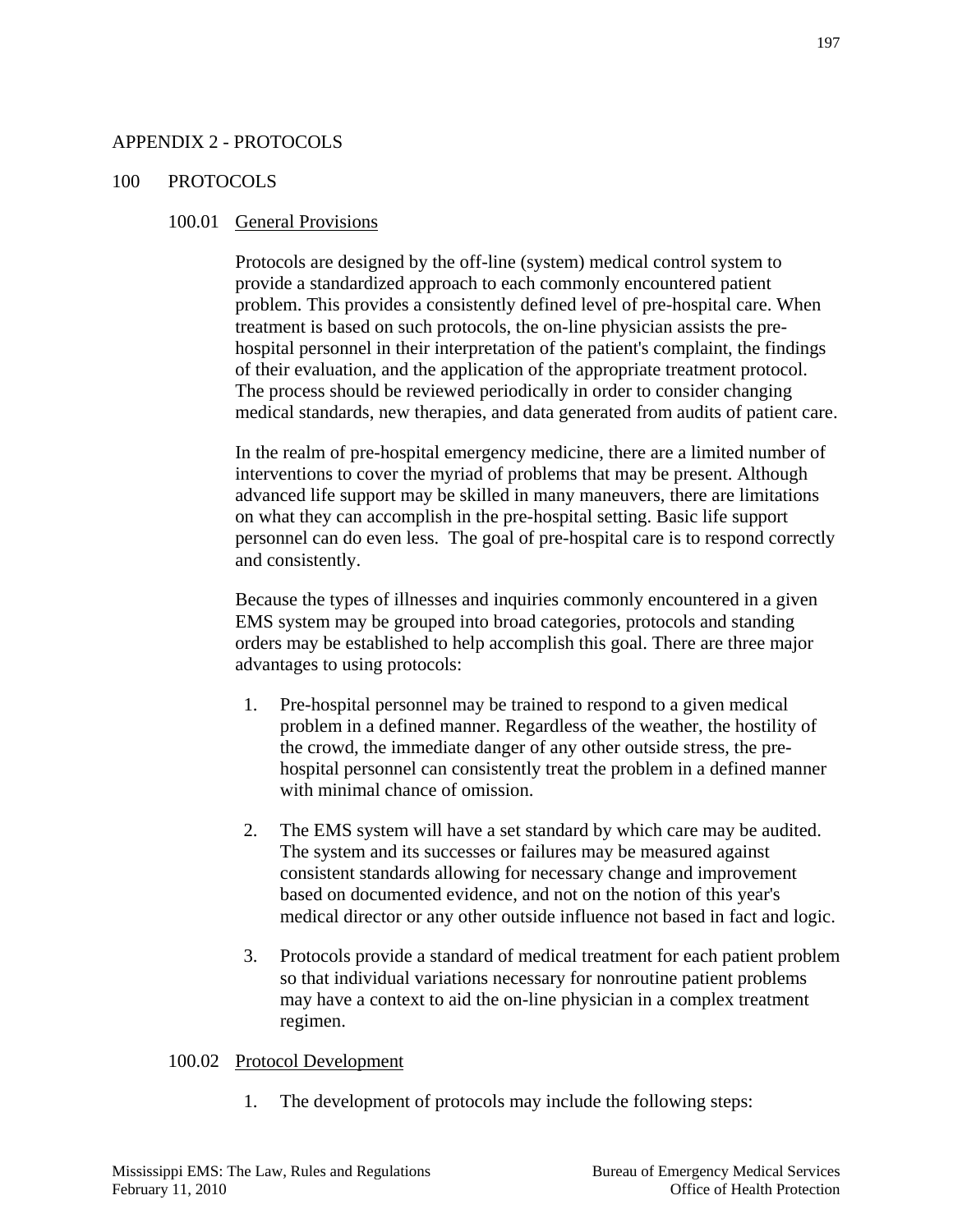- a. List the common illnesses and injuries that are currently encountered by the local EMS system. A chart review on a random basis for all months of the preceding year should suffice. All months are important, for there may be significant seasonal variations with particular illnesses or injuries.
- b. This list must also include any life-threatening problems that can be affected positively in the pre-hospital setting, but that are not seen routinely (e.g., anaphylaxis, snake bite).
- c. This list may be divided into two general categories-pediatric problems and adult problems-even though there will be duplication within these two lists. Asthma, seizures, trauma, and other illnesses and injuries are common to both groups, but the physical interventions and medications are sufficiently different to justify this separation.
- d. Similar problems (e.g., cardiopulmonary, trauma, poisons/overdose, etc.) may be combined into groups.
- e. Some problems that will not fit easily into groupings (e.g., hypothermia) may be listed separately or included in a miscellaneous group called "other."
- f. In each of these groups, there will be common parameters, such as the ABCs, vital signs, history of the current illness/injury, medical history, and medications, allergy history.
- g. For each of the problems within the group, additional parameters or interventions may be added to further reduce the patient's morbidity or mortality.
- h. Additional treatments for special cases may be added to create a more specifically detailed protocol.
- i. For a given region, the level of training of the pre-hospital personnel involved, the capabilities of the EMS response system as a whole, the capabilities of the receiving hospital and the medical opinion in the region must be considered before applying protocols synthesized outside the EMS system.

# 100.03 Protocol Implementation

Protocols are the responsibility of the medical director, who often delegates their development to a committee consisting of emergency physicians and other appropriate physicians. This committee implements the protocols, which reflect the currently optimal method for pre-hospital treatment of the defined problems. All levels of controllers, the medical director and off-line and on-line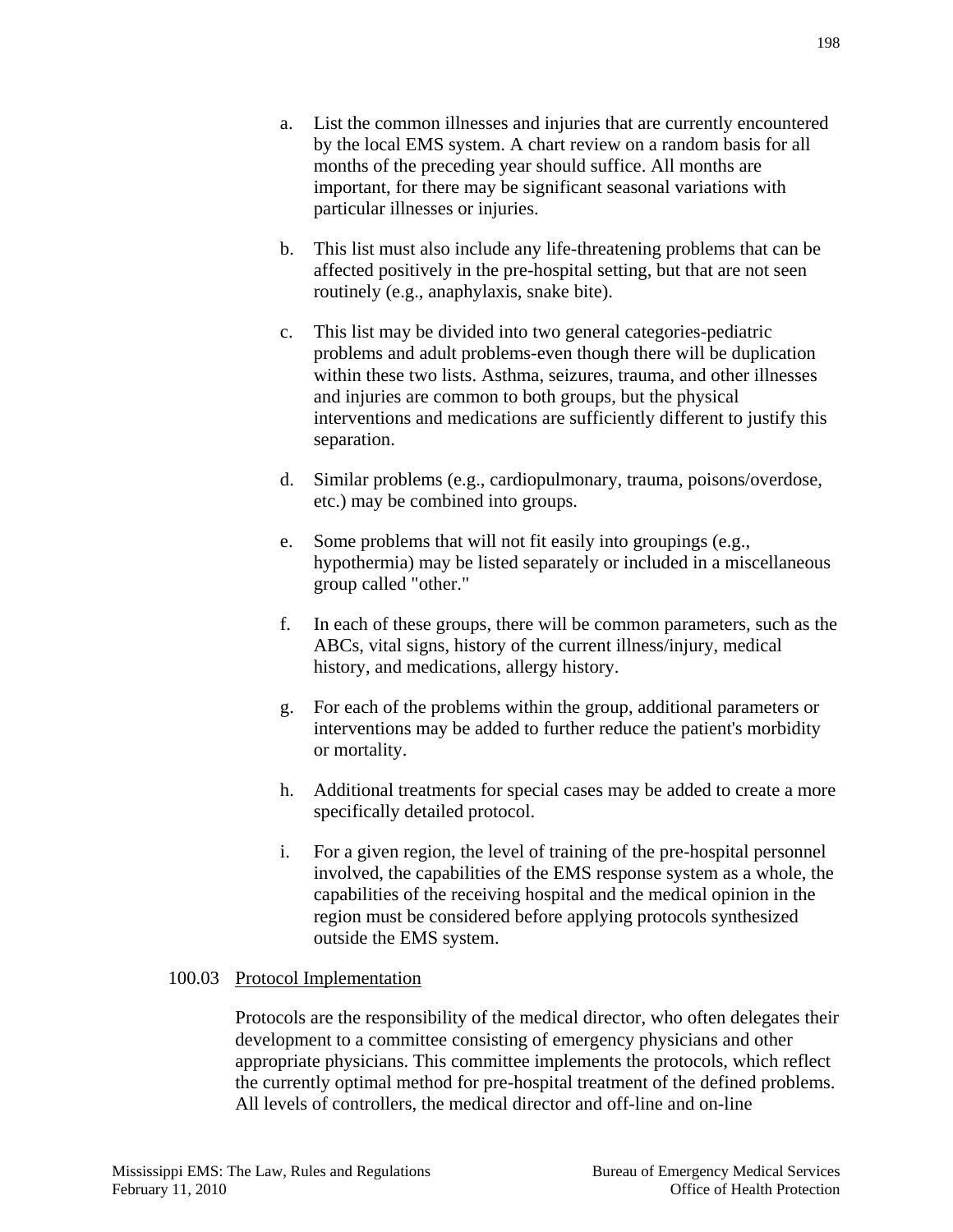physicians, must be cognizant of the adopted protocols, and must agree to function "by the book."

Discrepancies of disagreements that evolve should be brought back to the committee for consideration.

Pre-hospital personnel are then trained in the use of the protocols and held accountable through the audit and review process. Variance from protocol must be clearly documented and justified.

Consistently occurring variances, whether or not justified and documented, should induce review of that protocol. Even when no problems emerge, the committee should review all protocols at least annually in light of past experience and new medical insight.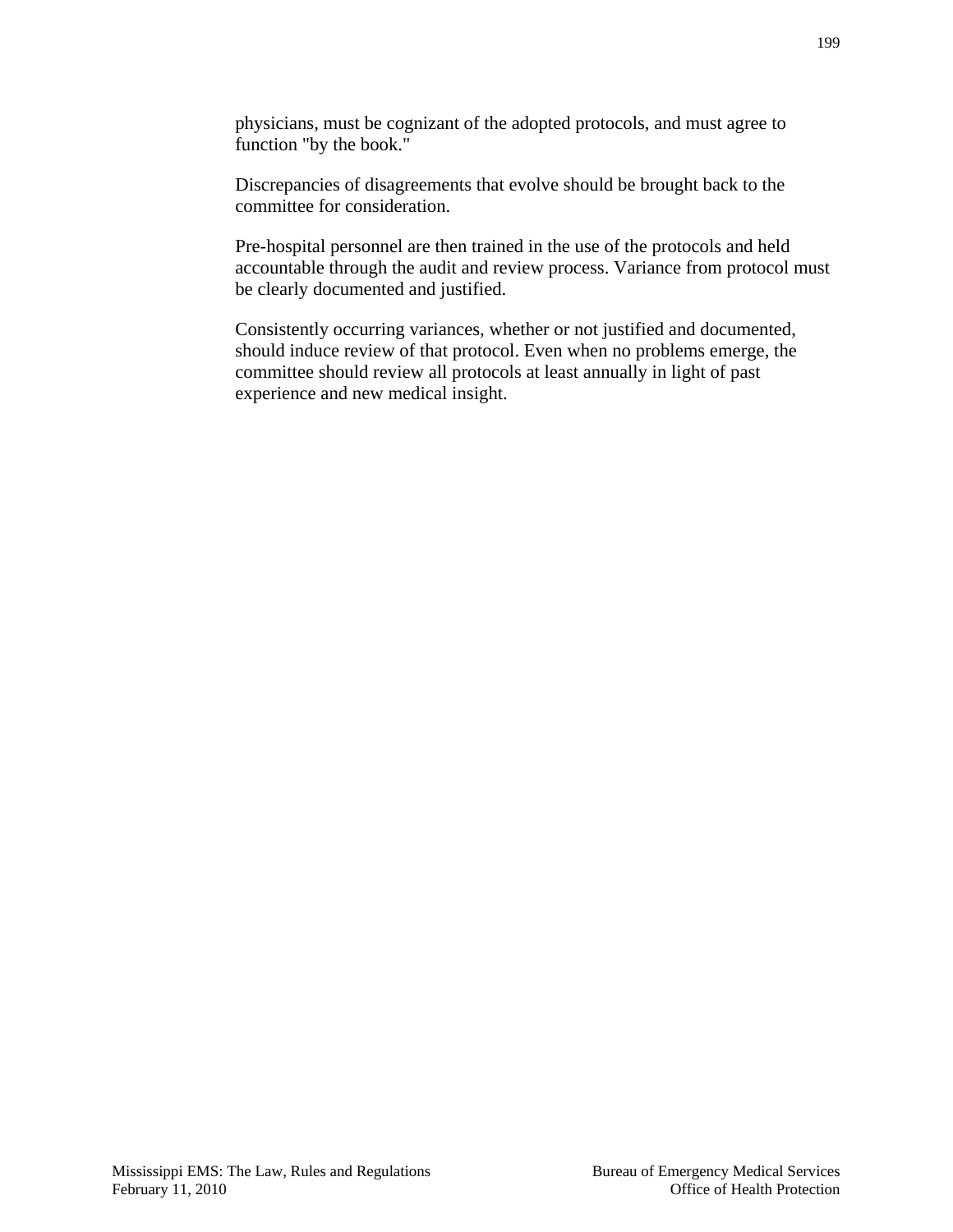# APPENDIX 3 – EMS DRIVER TRANING PROGRAMS

### 100 EMS DRIVER TRAINING PROGRAMS

### 100.01 State Approval Process

Each EMS Driver Training Program must be formally approved by the Mississippi State Board of Health. The Mississippi EMS Advisory Council and the BEMS jointly reviews all proposals for BEMS training. Affirmative reviews are submitted as recommendations to the Board for adoption (state approval). All inquiries relative to EMS Driver Training and/or requests for state approval for the establishment of EMS Driver Training programs should be submitted in triplicate as follows:

1. Address

Mississippi State Department of Health

Bureau of Emergency Medical Services

P.O. Box 1700

Jackson, Mississippi 39215-1700

- 2. Format (application content)
	- a. As governed by state regulations, all applications for the establishment of Emergency Medical Services Driver Training Programs must demonstrate adherence to the Department of Transportation's Training Program for Operation of Emergency Vehicles as a minimum. The skid pad requirement is not required. The proposal for training must include as a minimum the following requirements:
		- i. Faculty profile Provide names and resumes of all faculty (include instructor training obtained); indicate whether faculty are full-time, part-time, or consultants; and indicate those that are classroom vs. field preceptors.
		- ii. Entry requirements Taking all applicable state requirements into consideration, list all additional student selection criteria.
		- iii.Class size Indicate minimum and maximum numbers of students per class.

200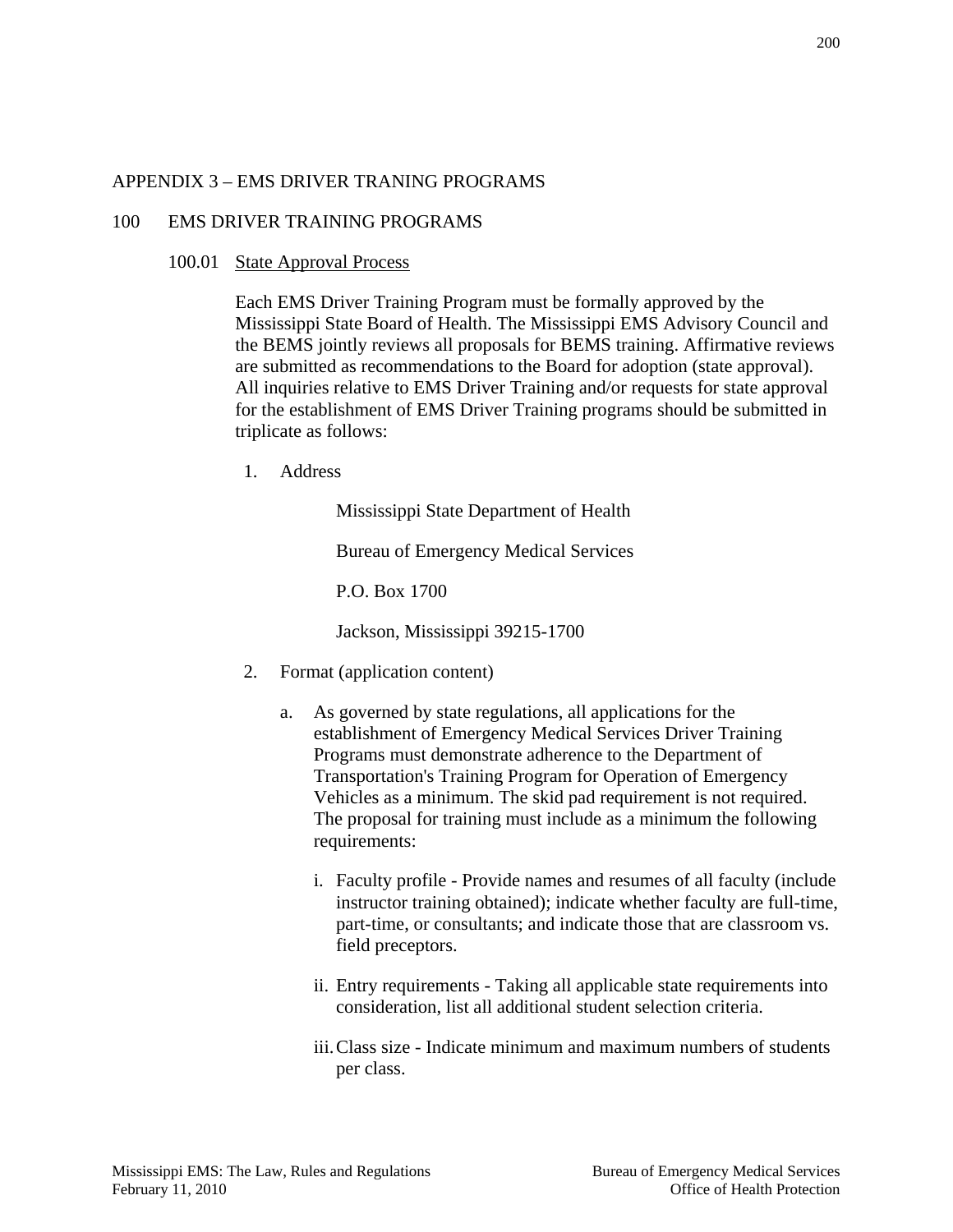- iv. Facilities Name and describe all facilities used for classroom and field training.
- v. Course Implementation Provide copies of all instructor lesson plans; provide testing and evaluation of student competencies and skills.
- vi. Budget List sources of funds supporting the training program.
- vii. Equipment Identify equipment and training materials available.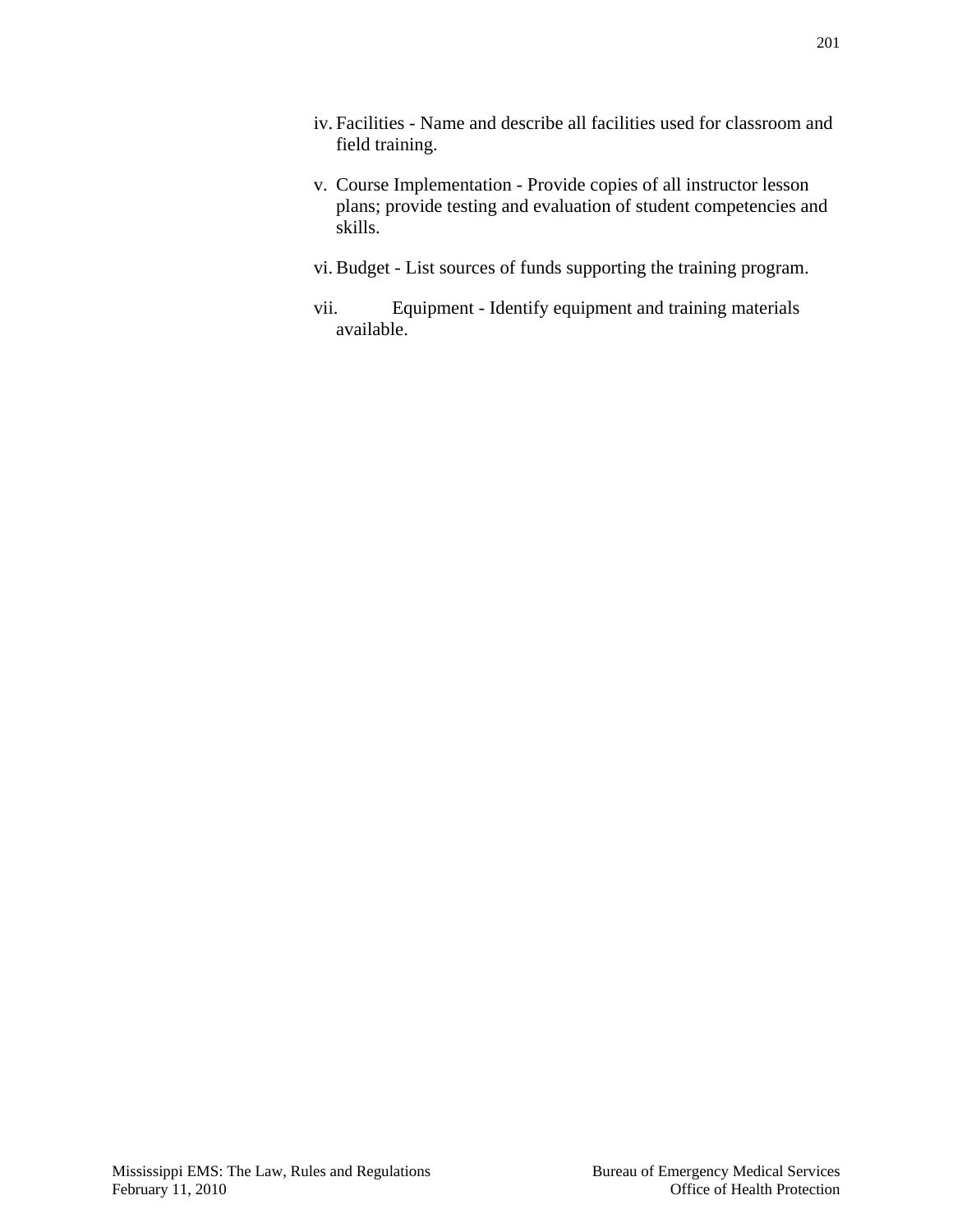#### APPENDIX 4 – EMS LAWS

# 100 SECTION 41 PUBLIC HEALTH – CHAPTER 23 – CONTAGIOUS DISEASES

#### 100.01 §41-23-39. Definitions applicable to Section 41-23-41.

The following terms when used in Sections 41-23-39 and 41-23-41 shall have the following meanings herein ascribed:

- a. "Emergency medical technician" means a person licensed pursuant to Section 41-59-1 et seq., Mississippi Code of 1972, to provide emergency medical services as an emergency medical technicianambulance, emergency medical technical-intermediate, emergency medical technician-paramedic, or emergency medical technical-nurseparamedic.
- b. "Fire department" means service groups (paid or volunteer) that are organized and trained for the prevention and control of loss of life and property from fire and/or other emergencies.
- c. "Fire fighter" means an individual who is assigned to fire fighting activity and is required to respond to alarms and perform emergency actions at the location of a fire, hazardous materials or other emergency incident.
- d. "Infectious disease" means any condition as listed or determined by the State Department of Health that may be transmitted by an infected person.
- e. "Licensed facility" means hospital, nursing home, medical clinic or dialysis center, as licensed by the state to provide medical care, but shall not include a physician's office.
- f. "Bystander Caregiver" means any person who is unlicensed or noncertified in providing medical services or emergency medical services, who provides care or services to an injured person at the scene of an emergency before the arrival and rendering of emergency medical services by a licensed or certified emergency medical services provider.

*SOURCES: Laws, 1988, ch. 557, § 6, eff from and after July 1, 1988.; Laws, 1998, ch. 316, § 1, eff from and after July 1, 1998.* 

100.02 §41-23-41. Emergency service provider notice of exposure to blood or body fluids; licensed facility duties regarding infectious disease.

> If, in the course of providing emergency services to any person subsequently transported to a licensed facility, an emergency medical technician, fire fighter,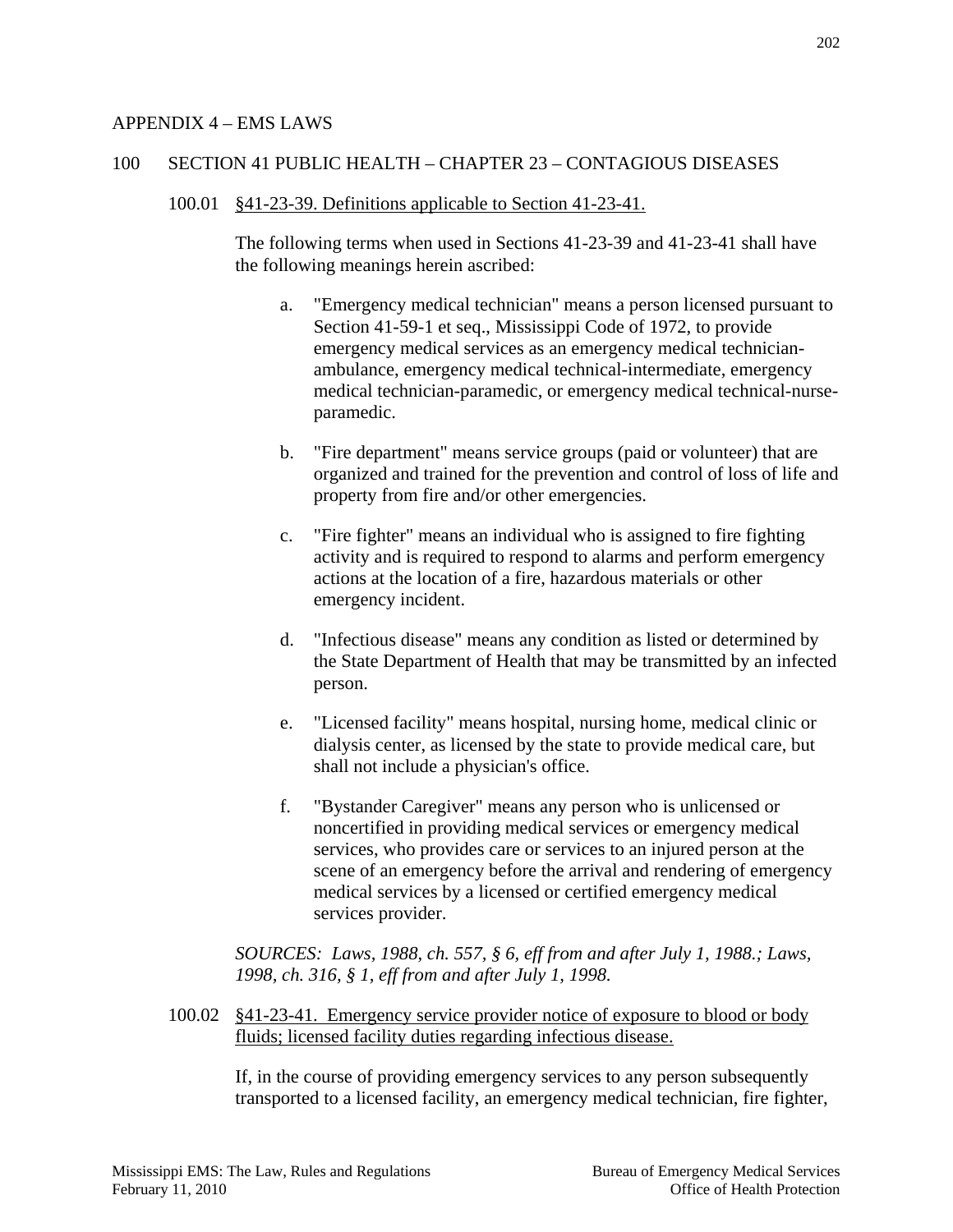bystander care giver or other provider of emergency rescue services is exposed by direct contact to the patient's blood or other internal body fluids, the emergency medical technician, fire fighter, bystander care giver or the emergency service provider, or his/her employer, shall notify the licensed facility to which the patient is transported of the blood and/or body fluid exposure. If the patient is subsequently diagnosed as having an infectious disease specified by the State Department of Health as being transmissible by blood or other internal body fluids, the licensed facility shall notify the emergency medical technician, fire fighter, bystander care giver, emergency service provider, or his/her employer, in such detail and according to the manner prescribed by the State Board of Health in its regulations. The State Board of Health shall adopt appropriate regulations to address the diseases involved.

*SOURCES: Laws, 1988, ch. 557, § 7; Laws, 1998, ch. 316 § 2, eff from and after July 1, 1998.* 

*Cross references -* 

*Definitions applicable to this section, see § 41-23-39.* 

*Annotations -* 

*Tort liability for infliction of venereal disease. 40 ALR4th 1089.* 

*Products liability: what is an "unavoidably unsafe" product. 70 ALR4th 16.* 

100.03 §41-23-43. Vaccination Program for first responders who may be exposed to infectious diseases when sent to bioterrorism or disaster locations; definitions; participation in program; exemptions; vaccine shortages; notification of program; administration of vaccination program; program dependant upon receipt of federal funding.

As used in this section:

- a. "Department" means the Mississippi State Department of Health, Bioterrorism Division;
- b. "Director" means the Executive Director of the State Board of Health;
- c. "Bioterrorism" means the intentional use of any microorganism, virus, infectious substance or biological product that may be engineered as a result of biotechnology or any naturally occurring or bioengineered component of any microorganism, virus, infectious substance or biological product, to cause or attempt to cause death, disease or other biological malfunction in any living organism;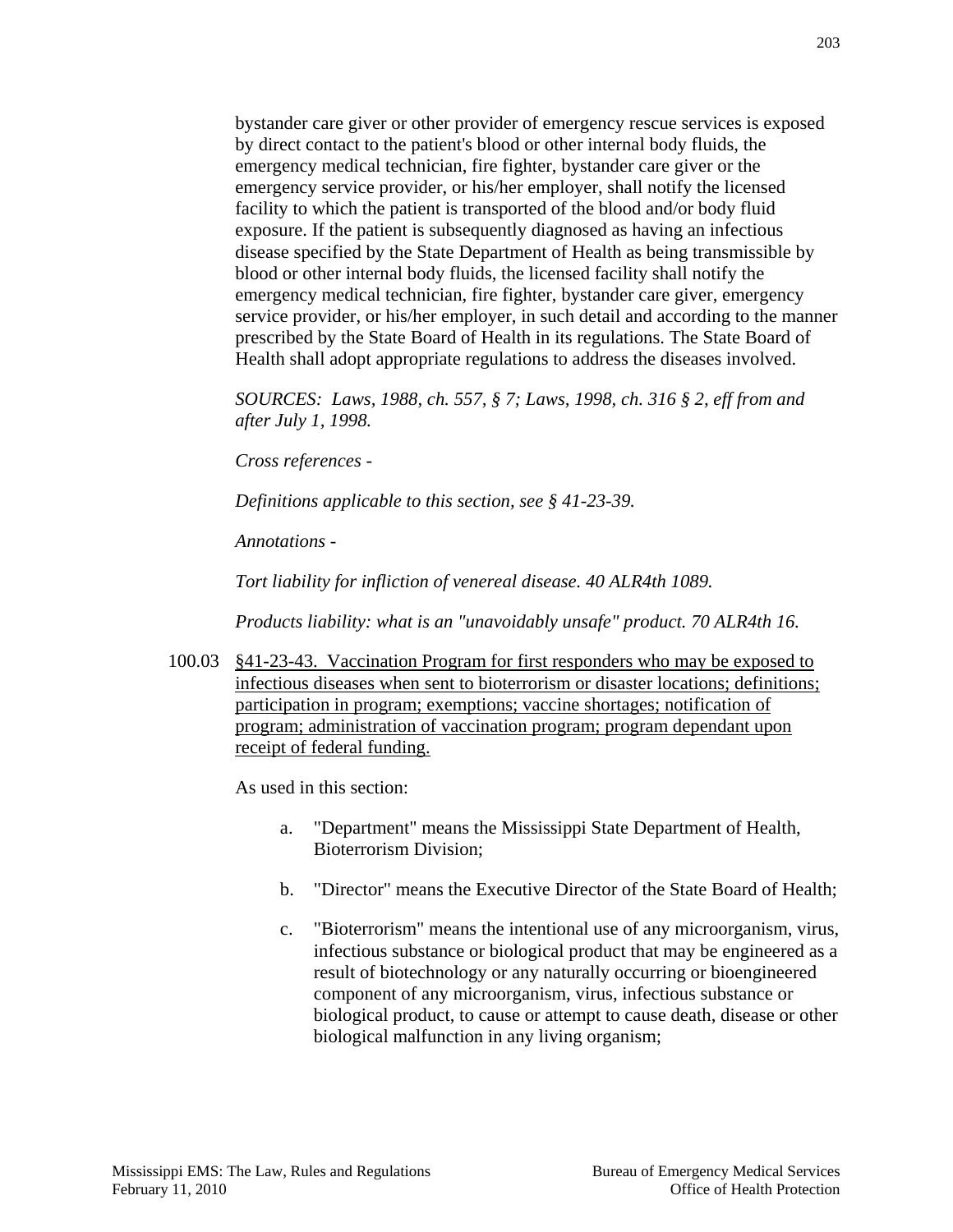- d. "Disaster location" means any geographical location where a bioterrorism attack, terrorist attack, catastrophic or natural disaster or emergency occurs;
- e. "First responders" means state and local law enforcement personnel, fire department personnel, emergency medical personnel, emergency management personnel, and public works personnel who may be deployed to bioterrorism attacks, terrorist attacks, catastrophic or natural disasters and emergencies.

The department shall offer a vaccination program for first responder who may be exposed to infectious diseases when deployed to disaster locations. The vaccinations shall include, but are not limited to, hepatitis A vaccination, hepatitis B vaccination, diptheria-tetanus vaccination, influenza vaccination, pneumococcal vaccination and other vaccinations when recommended by the United States Public Health Service and in accordance with Federal emergency Management Director's Policy. Immune globulin will be made available when necessary.

Participation in the vaccination program shall be voluntary by the first responders, except for first responders who are classified as having "occupational exposure" to blood borne pathogens as defined by the Occupational Safety and Health Administration Standard contained at 29 CFR 1910.10300 who shall be required to take the designated vaccinations or otherwise required by law.

A first responder shall be exempt from vaccinations when a written statement from a licensed physician is presented indicting that a vaccine is medically contraindicated for that person or the first responder signs a written statement that the administration of a vaccination conflicts with their religious tenets.

If there is a vaccine shortage, the director, in consultation with the Governor and the centers for Disease Control and Prevention, shall give priority for vaccination to first responders.

The department shall notify first responders to the availability of the vaccination program and shall provide educational materials on ways to prevent exposure to infectious diseases.

The department may contract with county and local health departments, not-forprofit home health care agencies, hospitals and physicians to administer a vaccination program for first responders.

This section shall be effective upon receipt of federal funding and/or federal grants for administering a first responder's vaccination program. Upon receipt of that funding, the department shall make available the vaccines to first responders as provided in this section.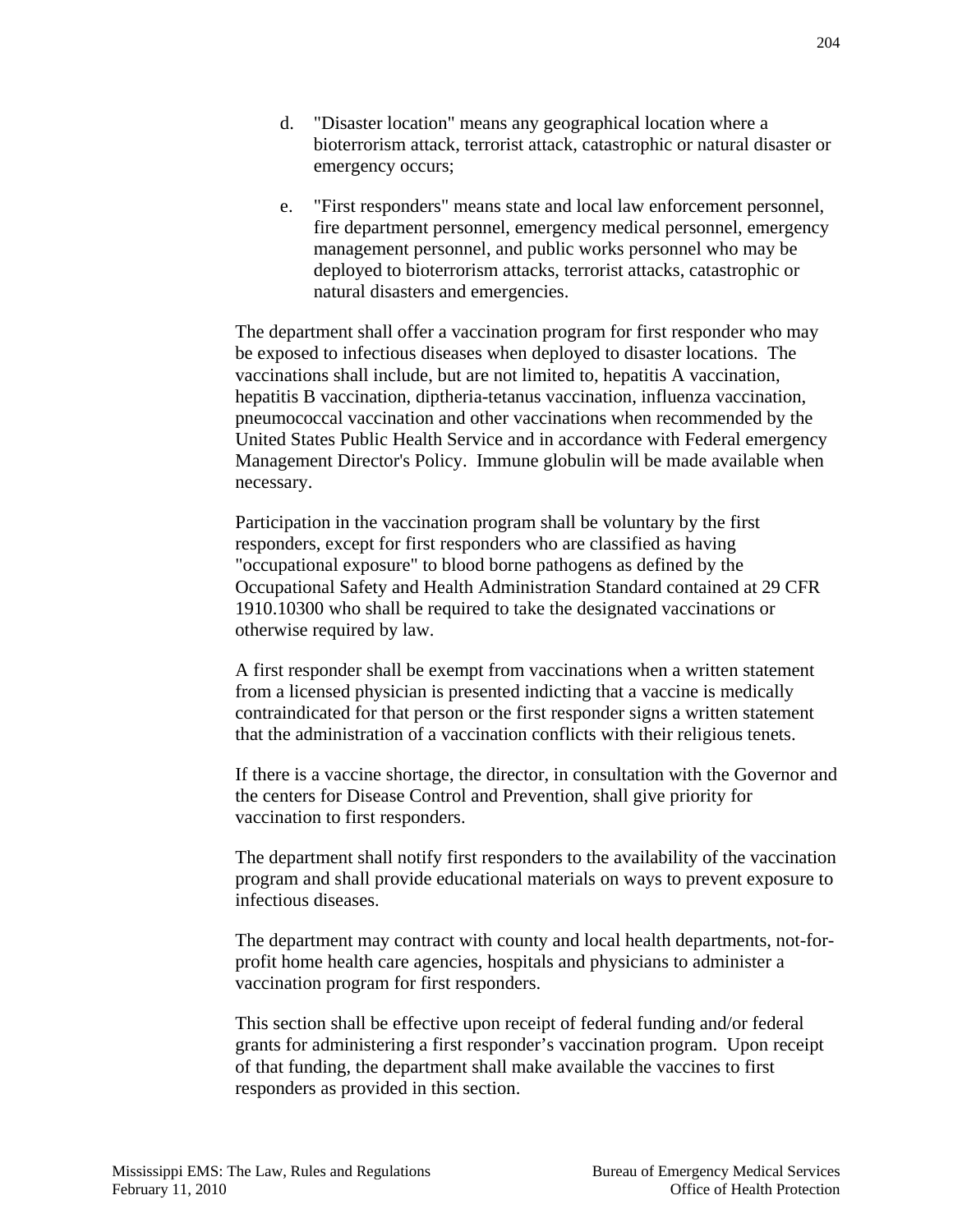*SOURCES: Laws, 2003, ch. 549, § 1, eff from and after July 1, 2003.* 

# 101 CHAPTER 55 PUBLIC AMBULANCE SERVICE

§41-55-1. Maintenance and operation of public ambulance service by political entities.

§41-55-2. Defrayal of cost of public ambulance service.

§41-55-3. Joint service by counties and municipalities; contracts; apportionment of ownership of property and costs of operation.

§41-55-5. Casualty and liability insurance in connection with ambulance service; partial waiver of immunity.

§41-55-7. Effect of existence of adequate private ambulance service; public subsidies.

§41-55-9. Maintenance and operation of ambulance service by certain hospitals.

§41-55-11. Minimum insurance coverage requirements of ambulance service operators; salver of immunity to extent of insurance.

Air Ambulance Service Districts

§41-55-31. Legislative declaration.

§41-55-33. Establishment of air ambulance service districts authorized; boundaries.

- §41-55-35. Publication of notice of intention; election.
- §41-55-37. Board of directors established; qualifications and term.

§41-55-39. Oath of office.

- §41-55-41. Compensation.
- §41-55-43. Officers; bond.
- §41-55-45. Powers of district.

§41-55-47. Funds for support and maintenance of district.

§41-55-49. Payment to district of tax avails or appropriations; advances for preliminary expenses.

§41-55-51. Acceptance of funds from public or private sources; repayment.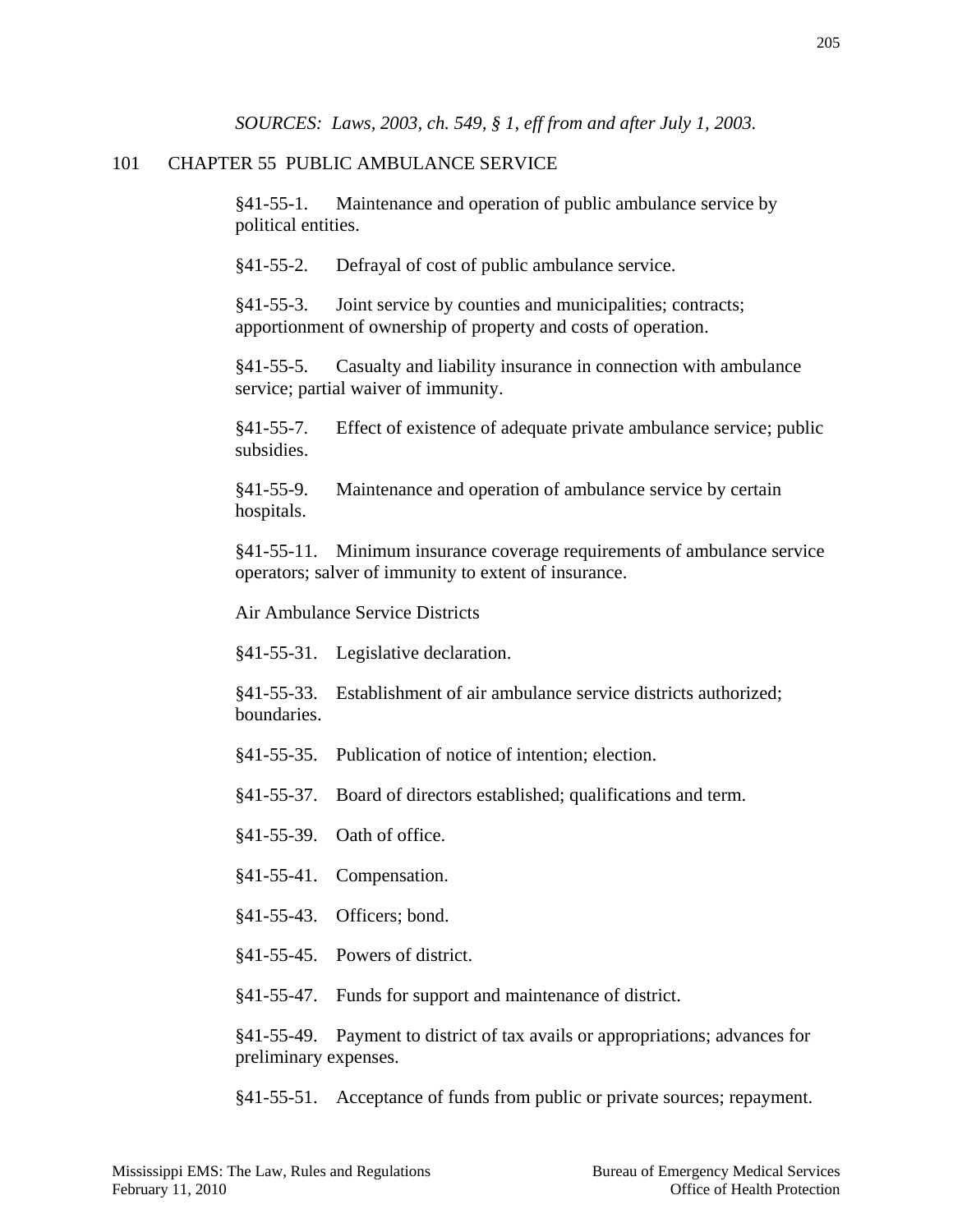§41-55-53. Deposit of funds. §41-55-55. Additional counties may join. §41-55-57. Rates for services.

# 102 PUBLIC AMBULANCE SERVICES BY GOVERNEMENTAL ENTITIES

102.01 §41-55-1. Maintenance and operation of public ambulance service by political entities.

> The board of supervisors of any county and the governing authorities of any city, town, or any political subdivision thereof, either separately or acting in conjunction, in their discretion and upon finding that adequate public ambulance service would not otherwise be available, may own, maintain, and operate a public ambulance service as a governmental function, fix and collect charges therefore, and adopt, promulgate and enforce reasonable rules and regulations for the operation of said service. Any political subdivision, or parts thereof, acting hereunder may contract and otherwise cooperate with any department or agency of the United States government or the state of Mississippi, or any county, city, town, or supervisors district of the same, or other counties of the state of Mississippi in carrying out any of the power herein conferred or otherwise effectuating the purposes of sections 41-55-1 to 41-55-11 and in so doing accept gifts, money, and other property of whatever kind.

*SOURCES: Codes, 1942, § 2997-21; Laws, 1968, ch. 290, § 1, eff from and after passage (approved July 19, 1968).* 

*Cross references -* 

*Effect of existence of adequate private ambulance service on contracts for public ambulance service, see § 41-55-7.* 

*Operation and maintenance of ambulance service by public hospitals, see § 41- 55-9.* 

*Air ambulance service districts, see § 41-55-31 et seq.* 

*Emergency medical services law, see § 41-59-1 et seq.* 

*Advanced life support personnel and services, see § 41-60-11 et seq.* 

102.02 §41-55-2. Defrayal of cost of public ambulance service.

The board of supervisors of counties having a population of not more than twenty-two thousand (22,000) nor less than fifteen thousand (15,000) as shown by the 1970 federal census and having an assessed valuation in excess of Twenty Million Dollars (\$20,000,000.00) in 1970 and being traversed by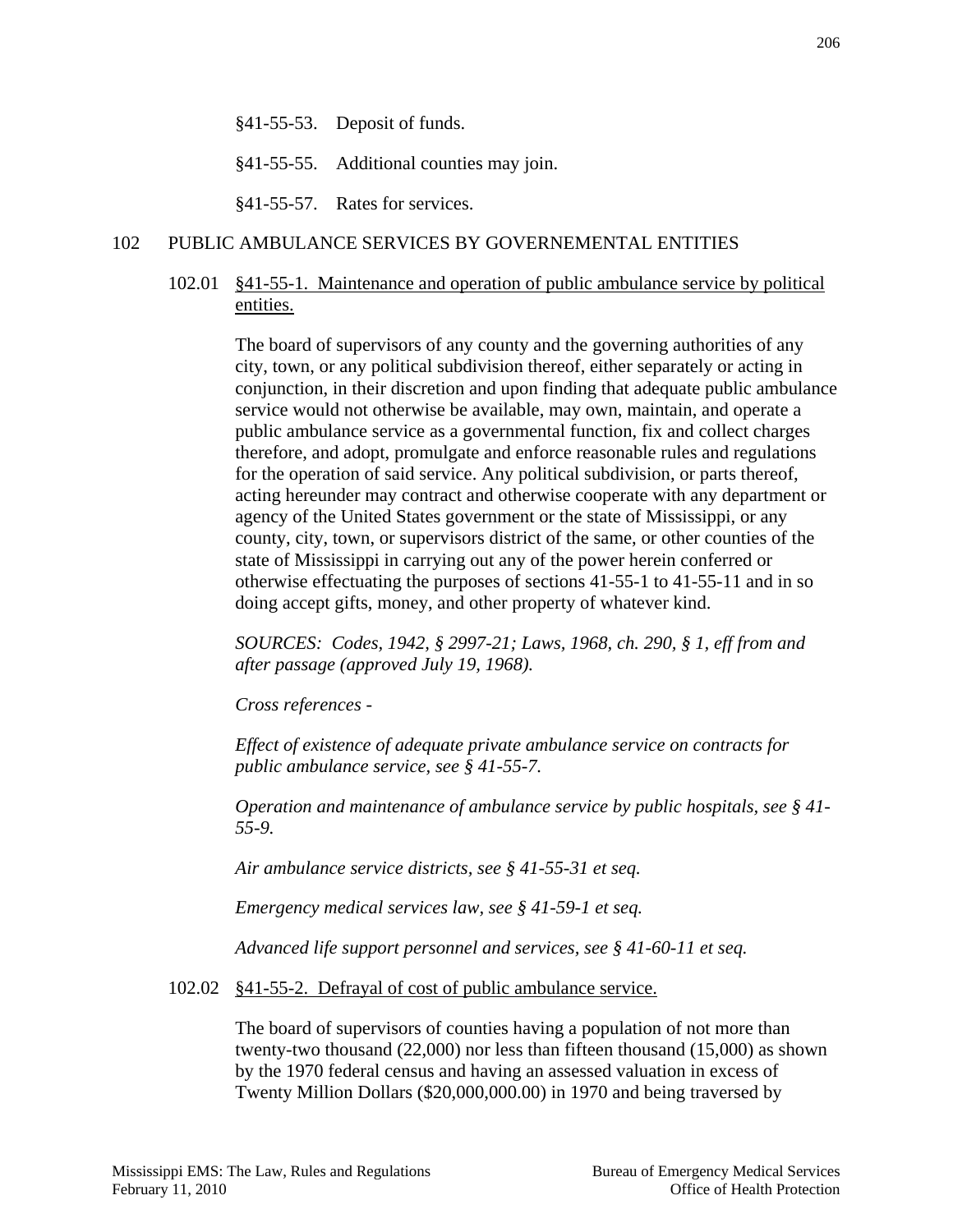Interstate Highway No. 55, may, in the discretion of the board, set aside, appropriate and expend moneys from the general fund to be used solely for defraying the cost of providing public ambulance service as authorized by Sections 41-55-1 through 41-55-11.

*SOURCES: Codes, 1942, § 2997-21; Laws, 1972, ch. 462, §§ 1, 2; 1986, ch. 400, § 25, eff from and after October 1, 1986.* 

102.03 §41-55-3. Joint service by counties and municipalities; contracts, apportionment of ownership of property and costs of operation.

In acting jointly the board of supervisors of any such county acting for the county or supervisors district of the county, and the governing authorities of any city or town, acting for the city or town, are hereby authorized and empowered to contract with each other, for and on behalf of the political subdivisions or parts thereof which each represents, with respect to any and all things related to the matters and things authorized in sections 41-55-1 to 41-55-11, and particularly to apportion and prorate the ownership of the property acquired or to be acquired in such a joint undertaking, and to determine the proportionate part of the cost of maintenance, support and operation to be assumed by each.

*SOURCES: Codes, 1942, § 2997-22; Laws, 1968, ch. 290, § 2, eff from and after passage (approved July 19, 1968).* 

*Cross references -* 

*As to emergency medical services law, see §§ 41-59-1 et seq.* 

102.04 §41-55-5. Casualty and liability insurance in connection with ambulance service; partial waiver of immunity.

> The governing authority of or for any such political subdivision or part thereof shall have further power and authority to obtain insurance against casualty to the property used or useful in such public ambulance service.

> *SOURCES: Codes, 1942, § 2997-23; Laws, 1968, ch. 290, § 3; 1984, ch. 495, § 18, reenacted and amended, 1985, ch. 474, § 27; 1987, ch. 483, § 28; 1988, ch. 442, § 25; 1989, ch. 537, § 24; 1990, ch. 518, § 25; 1991, ch. 618, § 24, 1992, ch. 491, § 25, eff from and after passage (approved May 12, 1992).*

*Cross references -* 

*Participation in a comprehensive plan of one or more policies of liability insurance procured and administered by the Department of Finance and Administration, see § 11-46-17.* 

*Emergency medical services law, see §§ 41-59-1 et seq.*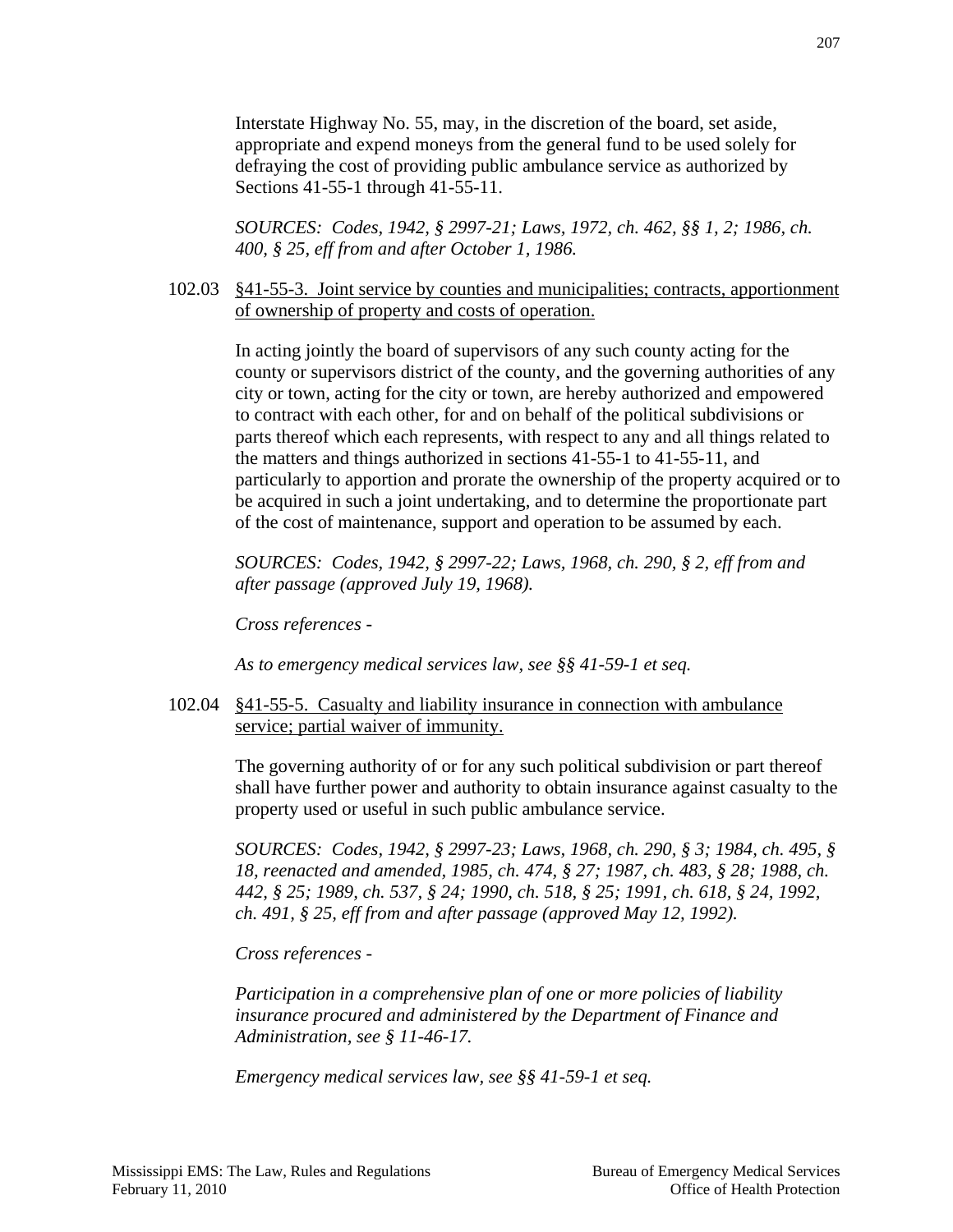*Annotations -* 

*Liability of operator of ambulance service for personal injuries to person being transported. 68 ALR4th 14.* 

102.05 §41-55-7. Effect of existence of adequate private ambulance service; public subsidies.

> If there is in operation an adequate privately run ambulance service, then the governing authorities are hereby prohibited from contracting for ambulance services to be run by the public body. The governing authorities may, however, subsidize such existing privately run ambulance service, in their discretion, if they deem necessary to keep such service in operation.

*SOURCES: Codes, 1942, § 2997-25; Laws, 1968, ch. 290, § 5, eff from and after passage (approved July 19, 1968).* 

*Cross references -* 

*Emergency medical services law, see § 41-59-1 et seq.* 

102.06 §41-55-9. Maintenance and operation of ambulance service by certain hospitals.

In addition to other authority specifically conferred on it or arising by necessary implication, the board of commissioners or board of trustees of any hospital owned separately or jointly by one or more of such counties, cities, towns, or supervisors districts of the same or other such counties as defined in section 41- 55-1 may, in its discretion and upon a finding that adequate ambulance service would not otherwise be available, own, operate, and maintain a public ambulance service as an integral part of its governmental function of operating and maintaining a hospital and, in so doing, shall possess and may exercise and enjoy the same authority, powers, rights, privileges and immunities with respect to the operation and maintenance of said service as it possesses and may exercise and enjoy with respect to the operation and maintenance to other departments of the hospital, including the right to fix and collect charges for such ambulance service, and to adopt, promulgate and enforce reasonable rules and regulations for the operation of said service.

In addition to the foregoing, the board of commissioners or board of trustees of any such public hospital may, in its discretion and upon a finding that adequate public ambulance service would not otherwise be available, either contract with the governing authority or authorities of one or more other such public hospitals, with the governing authority or authorities of one or more private nonprofit hospitals, or with the governing authorities of a combination of both types of hospitals as aforesaid, for the joint ownership, operation and maintenance of a public ambulance service. Moreover, the board of commissioners or board of trustees of any such public hospital, upon a further finding that it is necessary or expedient to do so, may, individually or jointly with the governing authority or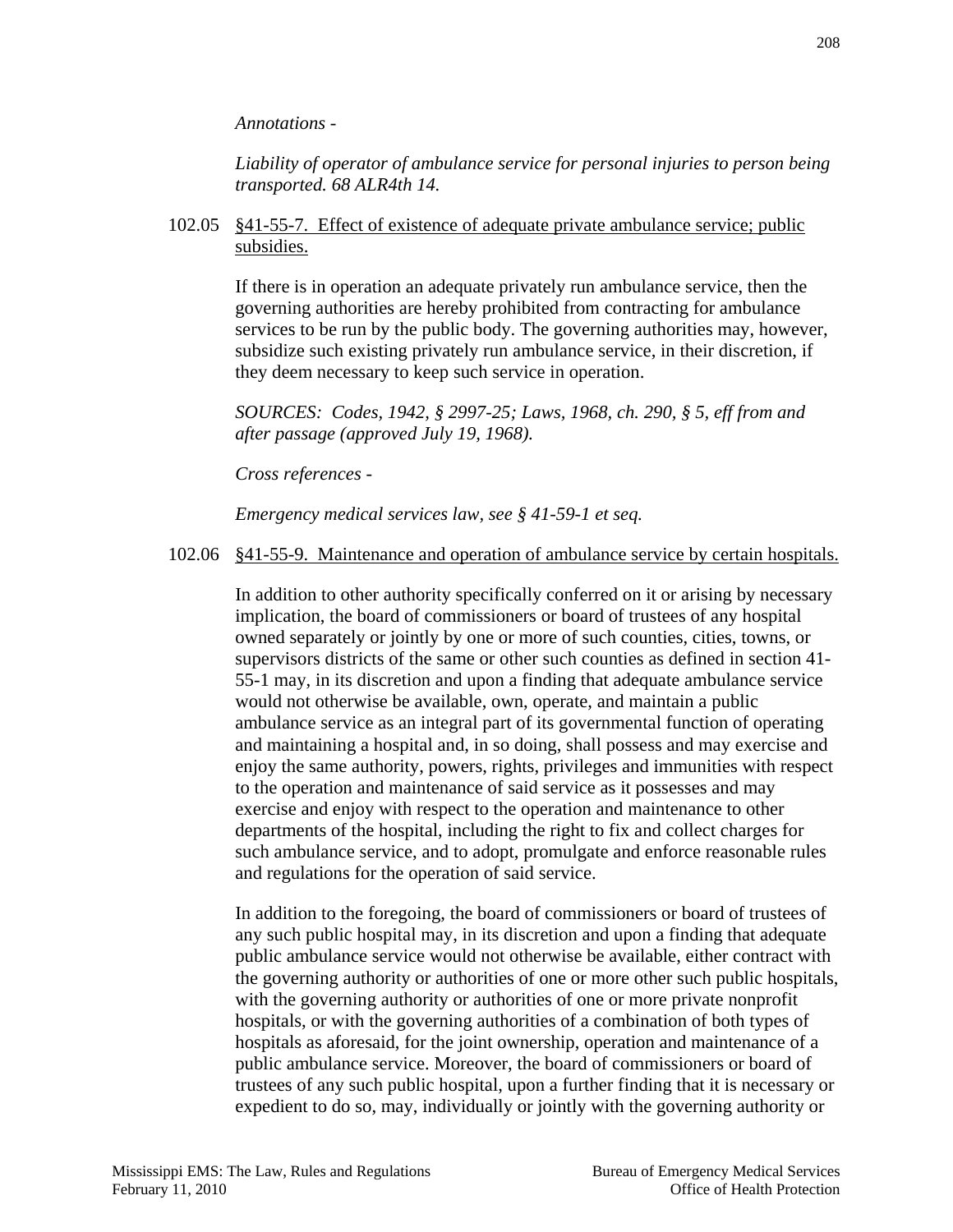authorities of either or both types of hospitals as aforesaid, organize and participate in the ownership of a nonprofit corporation organized under the laws of the state of Mississippi for the specific purpose of providing public ambulance service. Any such contract and any such charter of incorporation shall include specific provisions for retaining majority control in the public hospital or hospitals involved, to preserve and protect the funds and property of the public hospital or hospitals involved and to provide for termination of the arrangement upon reasonable notice by the public hospital or hospitals.

*SOURCES: Codes, 1942, § 2997-24; Laws, 1968, ch. 290, § 4, eff from and after passage (approved July 19, 1968).* 

*Cross references -* 

*Effect of existence of adequate private ambulance service on contracts for public ambulance service, see § 41-55-7.* 

102.07 §41-55-11. Repealed.

Repealed by its own terms by Laws, 1992, ch. 491 § 26, eff from and after October 1, 1993.

*[Codes, 1942, § 2997-26; Laws, 1968, ch. 290, § 6, repealed, 1984, ch. 495, § 36, and repealed by 1984, 1st Ex Sess, ch. 8, § 3, reenacted and amended, 1985, ch. 474, § 43; 1986, ch. 438, § 28; 1987, ch. 483, § 29; 1988, ch. 442, § 26; 1989, ch. 537, § 25; 1990, ch. 518, § 26; 1991, ch. 618, § 25; 1992, ch. 491, § 26, eff from and after passage (approved May 12, 1992), and shall stand repealed from and after October 1, 1993.]* 

# 103 AIR AMBULANCE SERVICE DISTRICTS

103.01 §41-55-31. Legislative declaration.

It is hereby declared as a matter of legislative determination that deaths from highway traffic accidents have reached an alarming rate, that ambulance service is not readily available to many rural outposts in the state, that many deaths could be prevented if prompt medical attention were provided, and that the provision of air ambulance service would be for the general welfare of the entire population of the state.

*SOURCES: Codes, 1942, § 2997-41; Laws, 1971, ch. 457, § 1, eff from and after passage (approved March 29, 1971).* 

*Cross references -* 

*Operation and maintenance of public ambulance service see § 41-55-1 et seq.*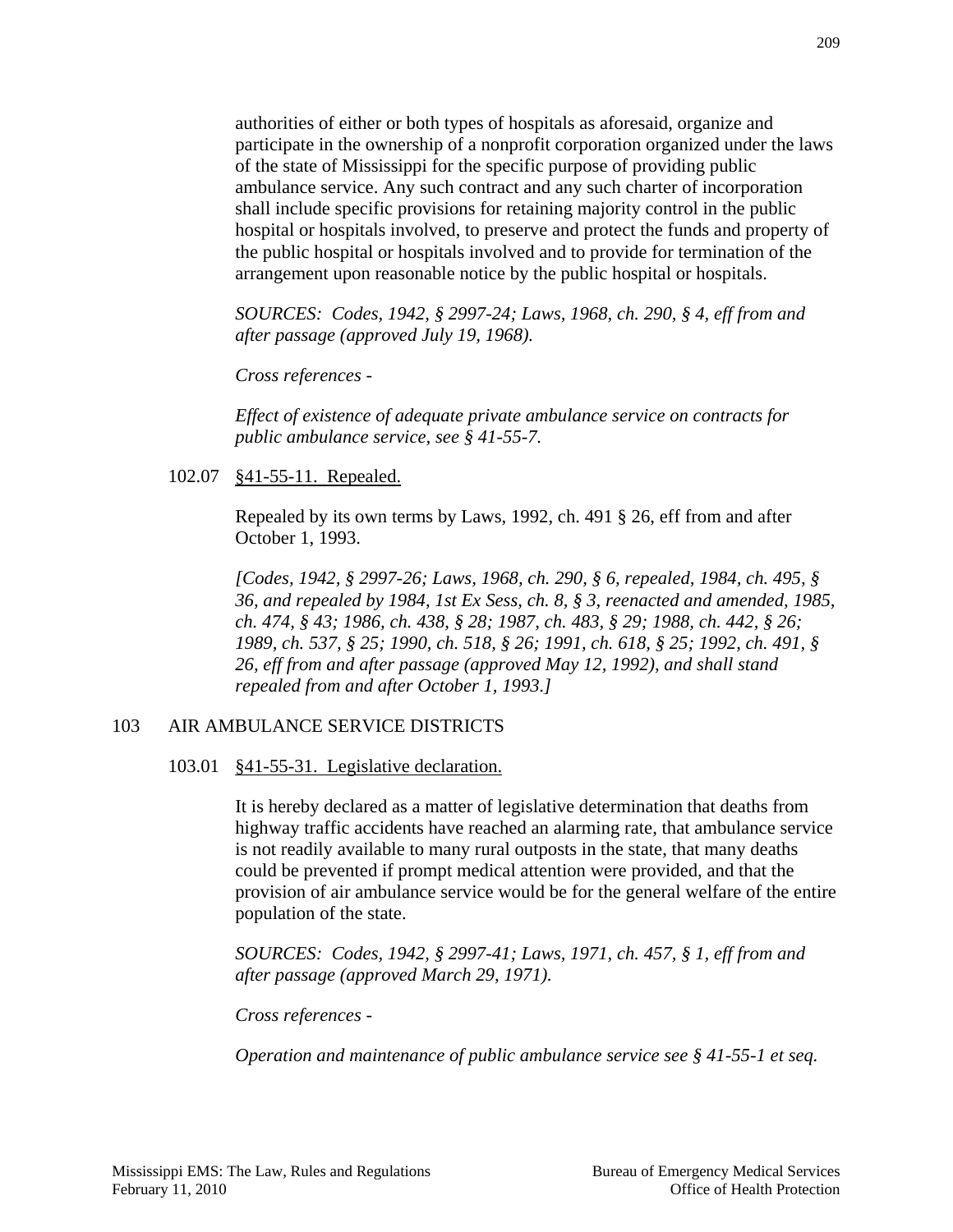*Aircraft for use of governor, state departments and agencies, see § 61-13-1 et seq.* 

103.02 §41-55-33. Establishment of air ambulance service districts authorized; boundaries.

> The boards of supervisors of two or more counties are hereby authorized to act jointly in the establishment of an air ambulance service district by spreading upon their minutes by resolution their intention to create the district. The boundaries of the districts as they are established shall coincide with the nine districts of the Mississippi Highway Safety Patrol as constituted on March 29, 1971.

*SOURCES: Codes, 1942, § 2997-42; Laws, 1971, ch. 457, § 2, eff from and after passage (approved March 29, 1971).* 

*Cross references -* 

*Emergency medical services law, see § 41-59-1 et seq.* 

*State highway safety patrol, see § 45-3-1 et seq.* 

# 103.03 §41-55-35. Publication of notice of intention; election.

Notice of the intention to create an air ambulance service district shall be published at least three times during a period of twenty-one days in one newspaper circulated in the county in which shall be stated the counties cooperating to create the district, the date the district shall be created, and the purpose of the district. If twenty percent of one thousand five hundred of the qualified electors of said county shall file a written protest against the creation of said district on or before the date specified in such resolution then an election on the question of said county joining said district shall be called and held as provided by law. The determination of said issue shall be determined by a majority of the qualified electors voting in said election.

*SOURCES: Codes, 1942, § 2997-43; Laws, 1971, ch. 457, § 3, eff from and after passage (approved March 29, 1971).* 

# 103.04 §41-55-37. Board of directors established; qualifications and term.

When the governor shall have received at least two such resolutions from any one air ambulance service district, he shall within five days appoint from the district-at-large his one member of the board of directors of the district. Thereafter the board of supervisors of each county in the district which has certified to its joinder in the district shall appoint one resident of its county as its member of the board of directors of the district. The appointee may by vocation be related to the hospital or medical fields or engaged in an ambulance service but all appointments shall not be limited to persons with such backgrounds. The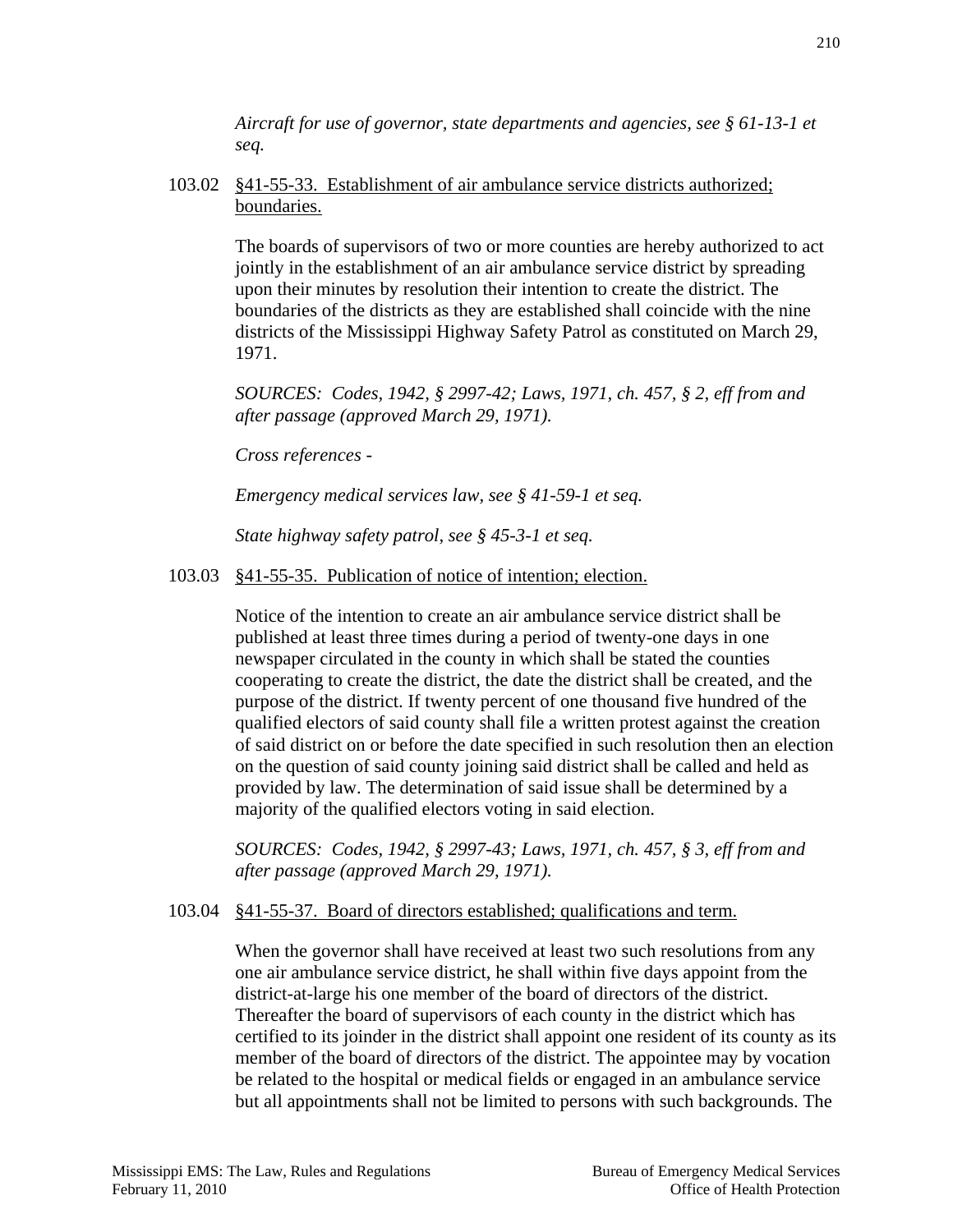term of each member shall coincide with that of the appointing official, so that after the initial appointment the terms shall be for a period of four years.

*SOURCES: Codes, 1942, § 2997-44; Laws, 1971, ch. 457, § 4, eff from and after passage (approved March 29, 1971).* 

103.05 §41-55-39. Oath of office.

Each director of an air ambulance service district shall take and subscribe to the general oath of office, required by Section 268 of the Constitution of the State of Mississippi, before a chancery clerk that he will faithfully discharge the duties of the office, which oath shall be filed with the said clerk and by him preserved.

*SOURCES: Codes, 1942, § 2997-45; Laws, 1971, ch. 457, § 5, eff from and after passage (approved March 29, 1971).* 

# 103.06 §41-55-41. Compensation.

If compensation is to be paid to any member of the board of directors of an air ambulance service district, it shall be paid by the district from any funds available. In no event shall such compensation exceed the sum of twenty-two dollars and fifty cents (\$22.50) per day.

*SOURCES: Codes, 1942, § 2997-46; Laws, 1971, ch. 457, § 6, eff from and after passage (approved March 29, 1971).* 

# 103.07 §41-55-43. Officers; bond.

The board of directors of an air ambulance service district shall annually elect from its number a president and a vice president of the district, and such other officers as in the judgment of the board are necessary. The president shall be the chief executive officer of the district and the presiding officer of the board, and shall have the same right to vote as any other director. The vice president shall perform all duties and exercise all powers conferred by sections 41-55-31 to 41- 55-57 upon the president when the president is absent or fails or declines to act, except the president's right to vote. The board shall also appoint a secretary and a treasurer who may or may not be members of the board, and it may combine these officers.

The treasurer shall give bond in the sum of not less than fifty thousand dollars (\$50,000.00) as set by the board of directors, and each director may be required to give bond in the sum of not less than ten thousand dollars (\$10,000.00), with sureties qualified to do business in the state. The premiums on said bonds shall be an expense of the district. The condition of each such bond shall be that the treasurer or directors will faithfully perform all duties of their offices and account for all money or other assets which shall come into his custody as treasurer or director of the district.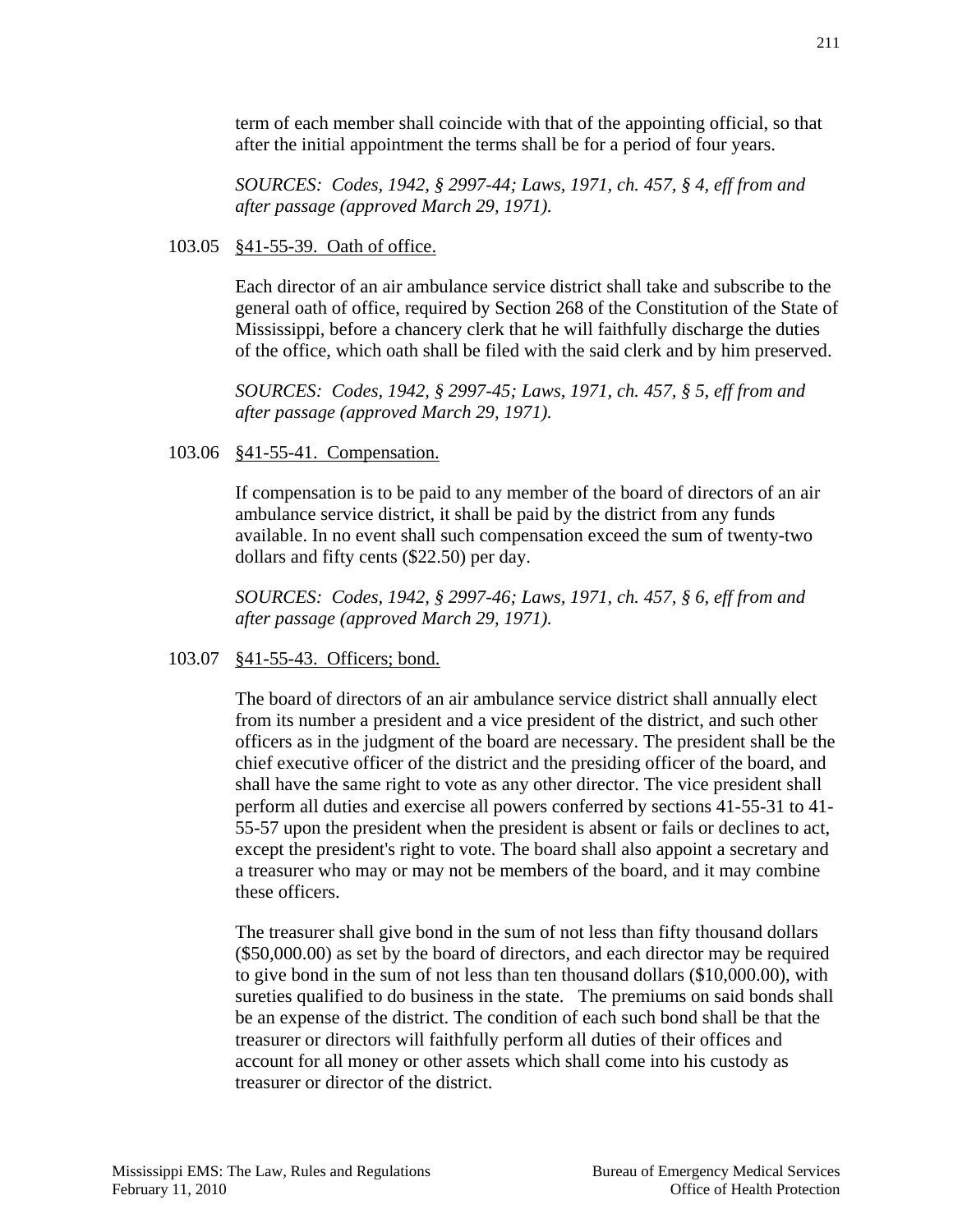*SOURCES: Codes, 1942, § 2997-47; Laws, 1971, ch. 457, § 7, eff from and after passage (approved March 29, 1971).* 

103.08 §41-55-45. Powers of district.

Any air ambulance service district, through its board of directors, is hereby empowered:

- a. To develop, in conjunction with the head of any federal and/or state agency as may be involved, a plan for air ambulance services to persons within or without the district, including communications and other systems incident to the efficient performance of such services.
- b. To acquire and maintain any equipment necessary for the provision of such services.
- c. To set reasonable rates for services and charge for each ambulance call made.
- d. To establish rules and regulations for the use of air ambulance services both within and without the boundaries of the district, including cooperation with other air ambulance district organizations within the state and other emergency service agencies, including ground ambulances.
- e. To employ professional managerial, technical, and clerical help as may be needed in providing air ambulance services.
- f. To enter into agreements with ground ambulance facilities.
- g. To borrow, acting by and through the boards of supervisors of the individual counties comprising the district, a sum of money in anticipation of the revenue to be received from taxes levied by such counties for the support of the district; the boards of supervisors in so doing shall follow the requirements of section 19-9-27.
- h. To make contracts and to execute instruments necessary or convenient to the exercise of the powers, rights, privileges, and functions conferred upon it by sections 41-55-31 to 41-55-57.
- i. To make, or cause to be made, surveys and engineering investigations relating to the project, or related projects, for the information of the district, to facilitate the accomplishment of the purposes for which it is created.
- j. To apply for and accept grants from the United States of America, or from any corporation or agency created or designated by the United States of America, and to ratify and accept applications heretofore or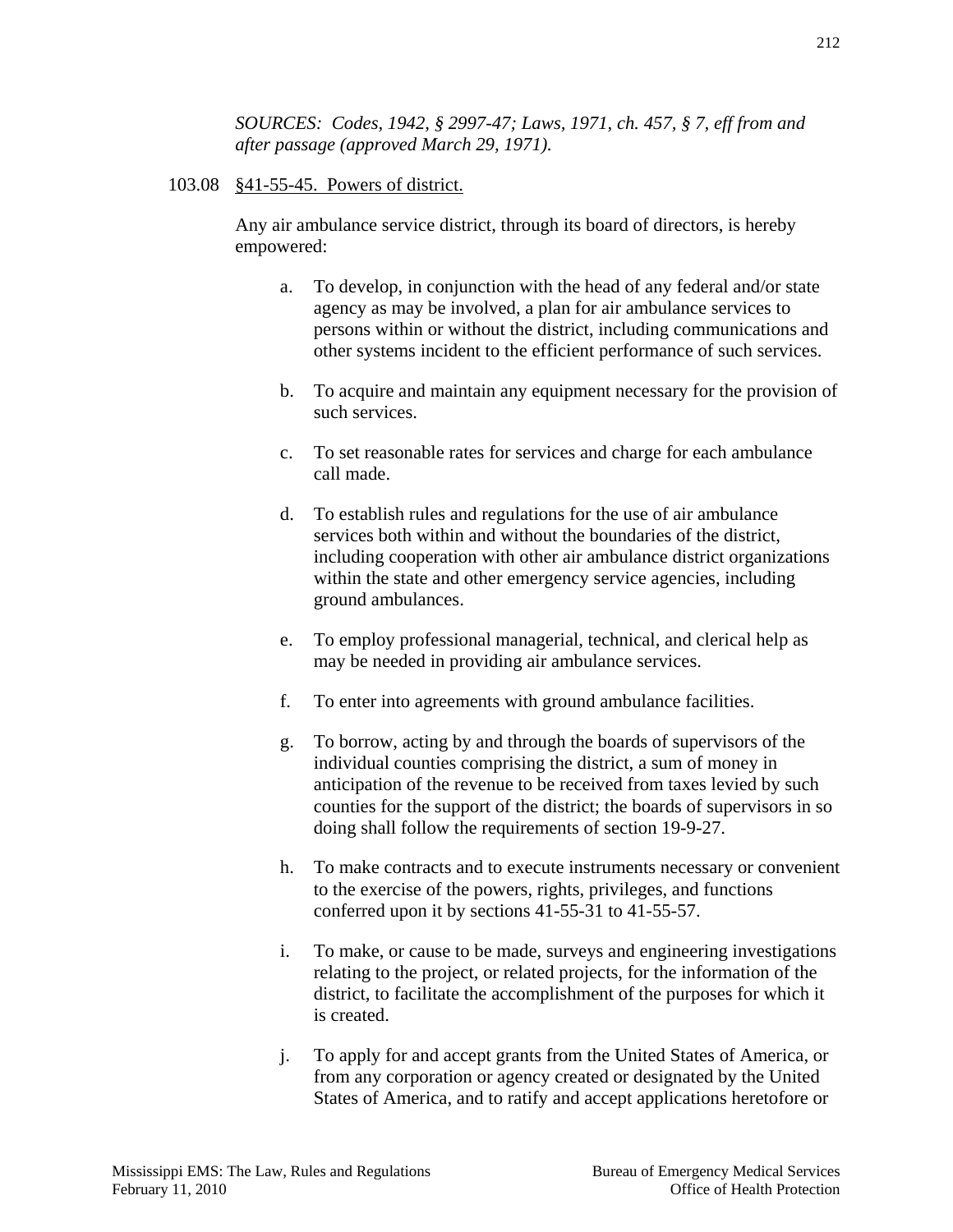hereafter made by voluntary associations to such agencies for grants to construct, maintain or operate any project or projects.

k. To do any and all other acts or things necessary, requisite or convenient to the exercising of the powers, rights, privileges or functions conferred upon it by sections 41-55-31 to 41-55-57 or any act of law. 47

In addition to the powers set forth in subsection (1), the board of directors of any air ambulance service district is further authorized and empowered to exercise all powers conferred upon the governing boards of emergency medical service districts under the provisions of the Emergency Medical Services Act of 1974 and amendments thereto.

*SOURCES: Codes, 1942, § 2997-48; Laws, 1971, ch. 457, § 8; 1972, ch. 416, § 1; 1975, ch. 427, eff from and after passage (approved March 27, 1975).* 

*Cross references -* 

*Public ambulance services, generally, see § 41-55-1 et seq.* 

*Tax levy for air ambulance service, see § 41-55-47.* 

*Determination of reasonable rates for services, see § 41-55-57.* 

*Emergency medical services law, see § 41-59-1 et seq.* 

103.09 §41-55-47. Funds for support and maintenance of districts.

The board of supervisors of any county of the state which becomes a part of an air ambulance service district may levy a county-wide tax for the support and maintenance of the district in an amount not to exceed one (1) mill. Any county which desires to become a part of an air ambulance service district shall levy each year a tax of not less than one-half  $(\frac{1}{2})$  mill on all taxable property of the county for the support and maintenance of the district or such county will not be qualified to become or remain a part of the district, with the exception that should any county desire to appropriate an equivalent sum from the general fund or other available funds of the county, as provided in Section 41-55-49, the levying of the tax shall not be mandatory.

Should the board of directors of any air ambulance service district determine that a tax levy of less than one-half  $(½)$  mill on the properties comprising the district would be sufficient to maintain and operate the district for the forthcoming fiscal year, such determination shall, by resolution, be spread, upon the minutes of the board of directors, which resolution shall recite the amount of the tax levy which would suffice. A certified copy of such resolution shall be delivered to the clerk of the board of supervisors of the counties affected thereby. When so done, the board of supervisors of the counties comprising the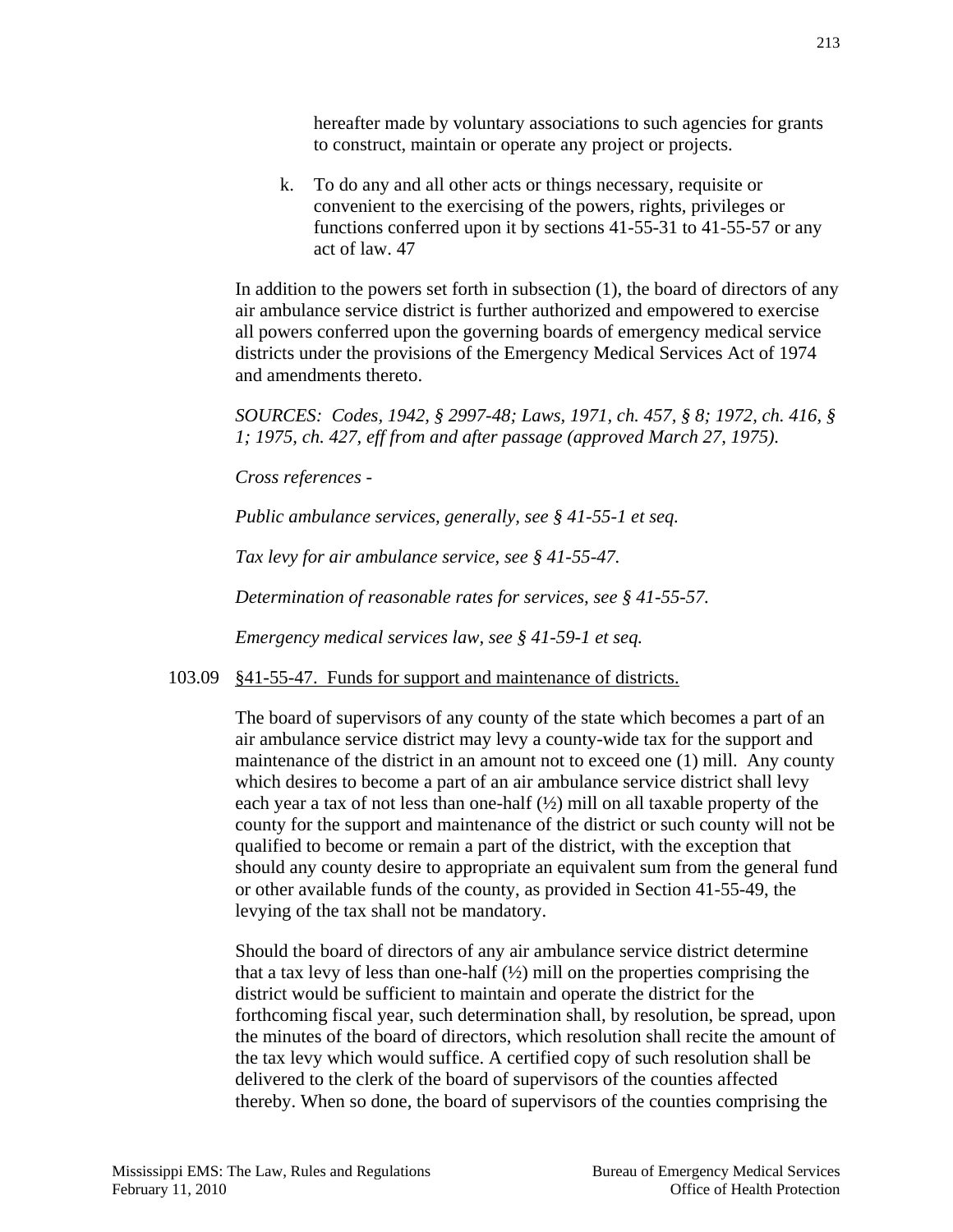district may for the forthcoming year levy a tax of no less than the amount of levy declared to be sufficient in such resolution without losing their qualification as members of the district.

Any tax levy made under the provisions of this section shall be used exclusively for the support and maintenance of the district and shall be made by the boards of supervisors at the time and in the manner that other county tax levies are made. The revenue provided by this section shall not, under any circumstances, be commingled with other county funds.

*SOURCES: Codes, 1942, §§ 2997-49, 2997-56, Laws, 1971, ch. 457, §§ 9, 16; 1986, ch. 400, § 26; Laws, 1998, ch. 527, § 1, eff from and after passage (approved April 6, 1998).* 

*Cross reference -* 

*Homestead exemptions, see §§ 27-33-1 et seq.* 

*Local ad valorem tax levies, see §§ 27-39-301 et seq.* 

*Financial contribution requirement for county to join existing air ambulance service district may not exceed amount authorized by this section, see § 41-55- 55.* 

103.10 §41-55-49. Payment to district of tax avails or appropriations; advances for preliminary expenses.

> The board of supervisors of each county becoming a member of an air ambulance service district shall annually, on or before March 15 of each year beginning with the calendar year in which the district is created, pay or cause to be paid to the depository of the district the total avails from the tax levied on all of the taxable property within the county for the purpose of supporting the district. Such payments shall be made and continued as long as the district remains in existence, there is need therefore and the county remains a part thereof. The board of supervisors of each county shall annually provide the district the total avails from tax levied on all taxable property within the county for such purpose; in lieu of a tax levy the board of supervisors may appropriate an equivalent sum from the general fund or other available funds of the county.

> Any municipality or county which is within the territorial limits of the district may advance funds to the district to pay the preliminary expenses of the district, including reports, organization or administration expenses, on such terms or repayment as the governing body of such municipality or county shall determine.

*SOURCES: Codes, 1942, § 2997-50; Laws, 1971, ch. 457, § 10, eff from and after passage (approved March 29, 1971).*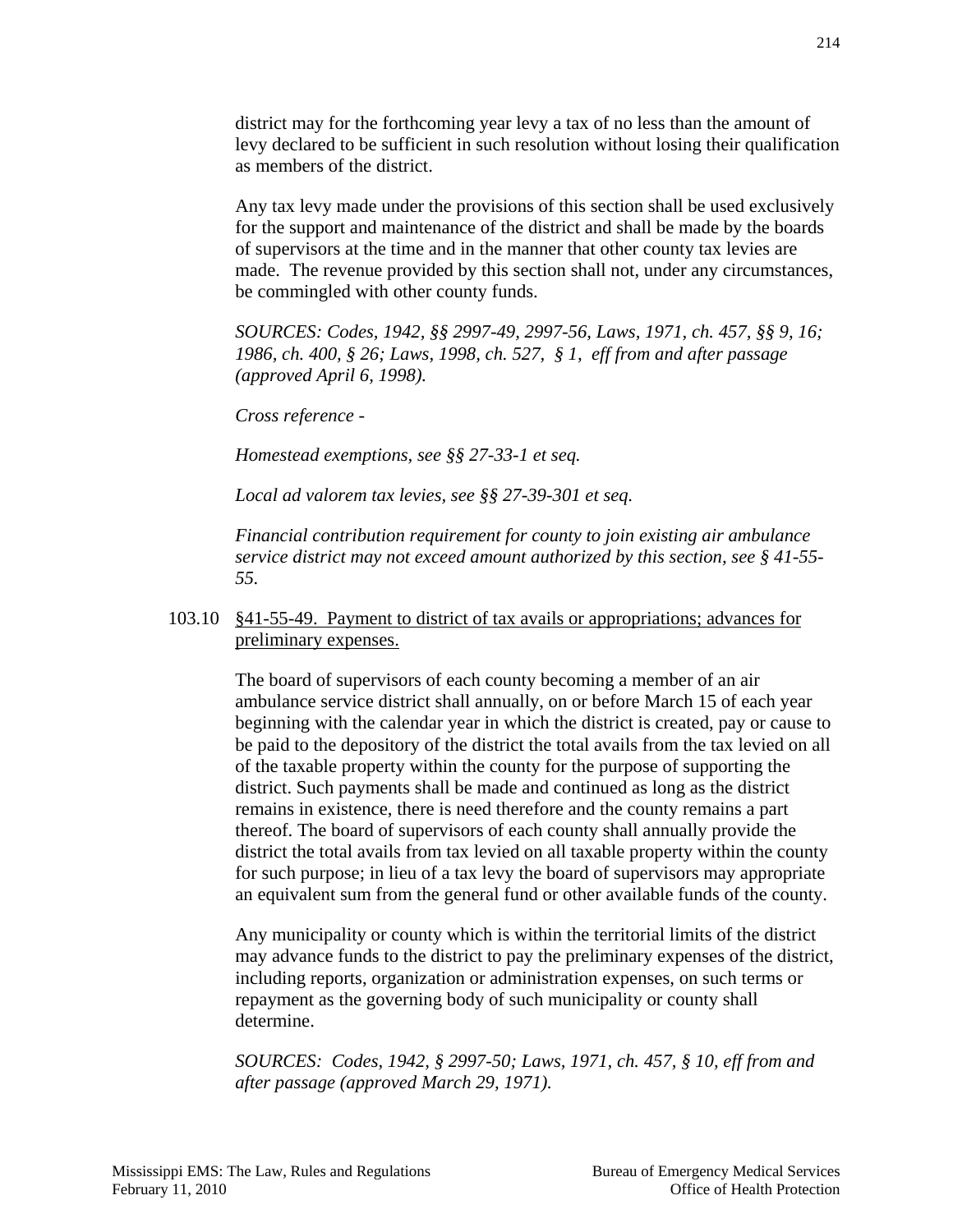*Cross references -* 

*Depository of district funds, see § 41-55-53.* 

103.11 §41-55-51. Acceptance of funds from public or private sources; repayment.

The board of directors of an air ambulance service district is hereby authorized and empowered to accept grants, loans, gifts, bequests or funding from any source, public or private, that the granting agency has authority to provide, but in no circumstances shall the acceptance of any such funding obligate any district to repay a sum in excess of the avails of the tax levies set forth in section 41-55-47.

*SOURCES: Codes, 1942, § 2997-52; Laws, 1971, ch. 457, § 11, eff from and after passage (approved March 29, 1971).* 

103.12 §41-55-53. Deposit of funds.

All funds of an air ambulance service district shall be deposited in the bank or banks located within the district qualified as county or state depositories which the board of directors of the district desire to utilize.

*SOURCES: Codes, 1942, § 2997-42; Laws, 1971, ch. 457, § 12, eff from and after passage (approved March 29, 1971).* 

*Cross references -* 

*State depositories, see § 27-105-1 et seq.* 

*Depositories for funds of local governments, see § 27-105-301 et seq.* 

# 103.13 §41-55-55. Additional counties may join.

After an air ambulance service district has been formed, any other county within the same highway patrol district or any county lying immediately adjacent to said district may join the district by the same procedure as if it were initiating the district, including the appointment of an additional member of the existing board of directors.

After a district has been in existence for at least fifteen (15) years, a county may join the district only with the approval of the board of directors of the district after the board of directors first finds that the services to the new member county will not result in an undue financial burden upon the district. The board of directors of the district may establish guidelines for the admission of new member counties but may not require a financial contribution in excess of that authorized by Section 41-55-47, Mississippi Code of 1972.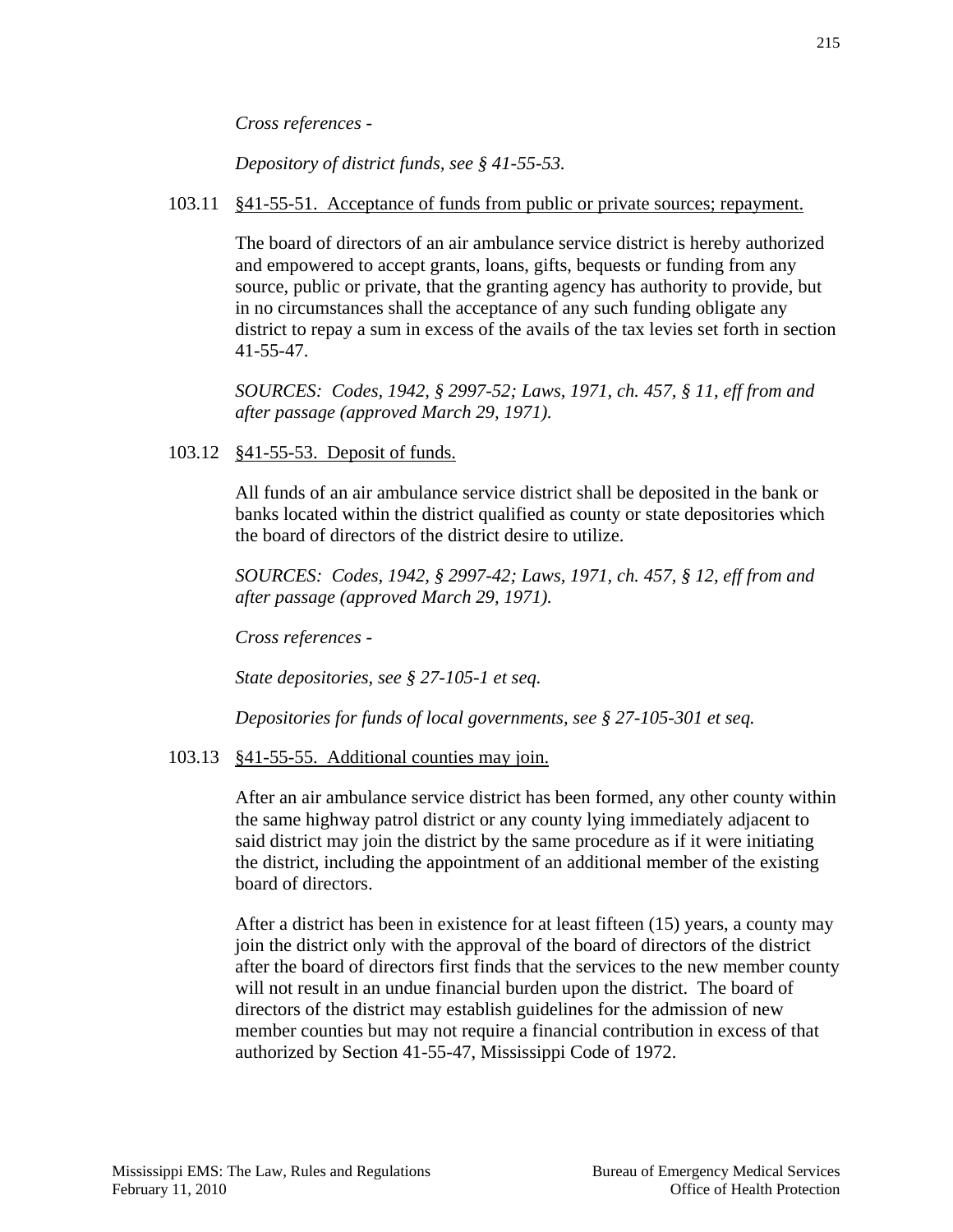*SOURCES: Codes, 1942, § 2997-53; Laws, 1971, ch. 457, § 13; 1972, ch. 416, § 2; 1993, ch. 372, § 1, eff from and after July 1, 1993.* 

103.14 <u>§41-55-57. Rates for services.</u>

The rates for services hereunder shall be determined by the board of directors with regard to what is reasonable in the individual air ambulance service district.

*SOURCES: Codes, 1942, § 2997-54; Laws, 1971, ch. 457, § 14, eff from and after passage (approved March 29, 1971).* 

*Cross references -* 

*Power of district board of directors to set reasonable rates for services, see § 41-55-45.* 

#### 104 CHAPTER 59 EMERGENCY MEDICAL SERVICES

| Title. |
|--------|
|        |

- 41-59-3. Definitions.
- 41-59-5. Establishment and administration of program.
- 41-59-7. Advisory council.
- 41-59-9. License and permit required.
- 41-59-11. Application for license.
- 41-59-13. Issuance of license.
- 41-59-15. Periodic inspections.
- 41-59-17. Suspension or revocation of license; renewal.
- 41-59-19. Changes of ownership.
- 41-59-21. Licensee to conform with local laws or regulations.
- 41-59-23. Ambulance permit.
- 41-59-25. Standards for ambulance vehicles.
- 41-59-27. Insurance.
- 41-59-29. Personnel required for transporting patients.
- 41-59-31. Emergency medical technicians; training program.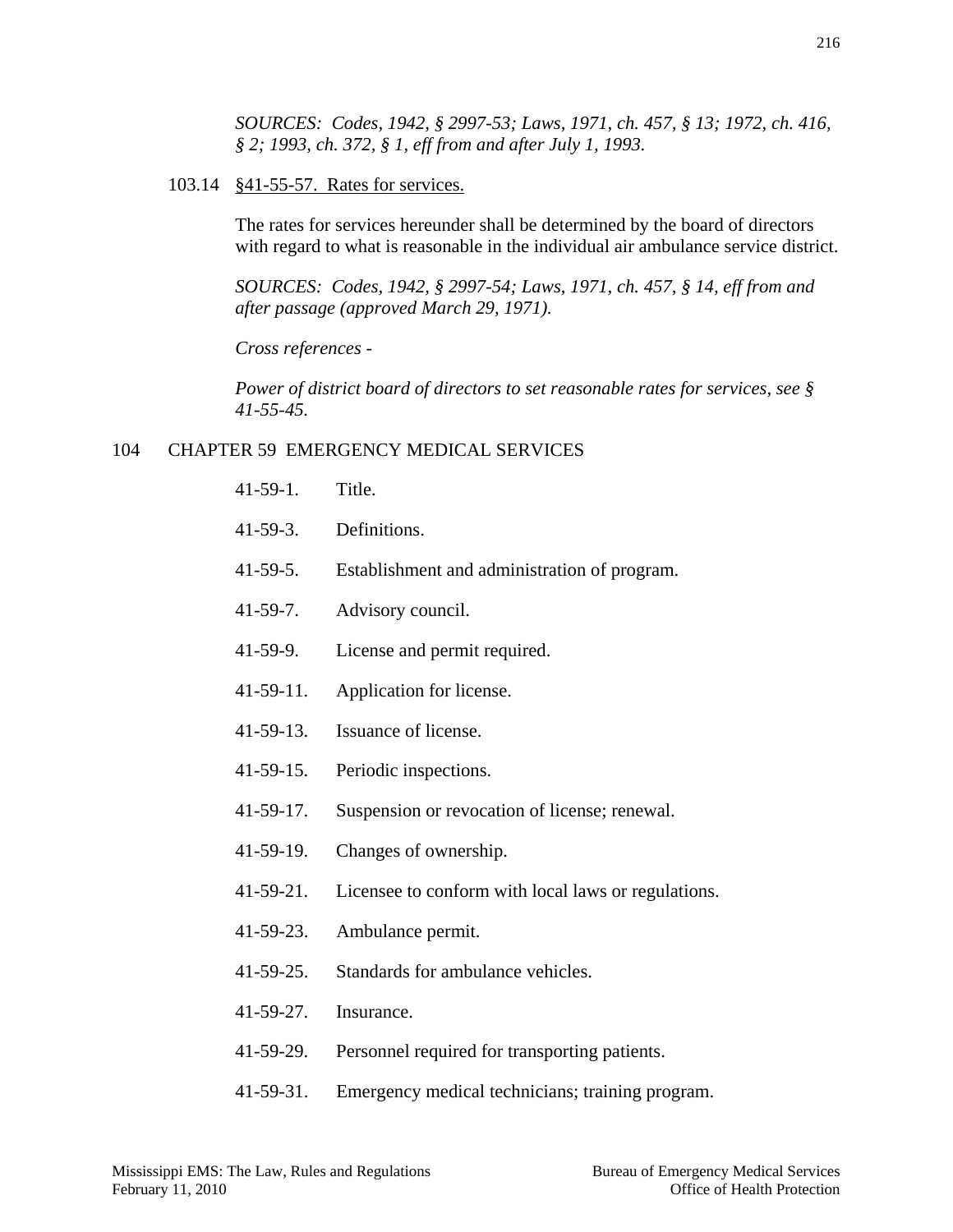41-59-33. Emergency medical technicians; certification.

41-59-35. Emergency medical technicians; period of certification; renewal, suspension or revocation of certificate; use of certain EMT titles without certification prohibited.

- 41-59-37. Temporary ambulance attendant's permit.
- 41-59-39. Standards for invalid vehicles.
- 41-59-41. Records.
- 41-59-43. Exemptions.
- 41-59-45. Penalties; injunctive relief.
- 41-59-47. Options of counties and municipalities as to participation.
- 41-59-49. Appeal from decision of board.
- 41-59-51. Districts; authority to establish.
- 41-59-53. Districts; procedure for establishing.
- 41-59-55. Districts; administration.
- 41-59-57. Districts; power to receive and expend funds.
- 41-59-59. Funds for support and maintenance of districts.

41-59-61. Emergency medical services operating fund; assessment on traffic violations.

41-59-63. Membership subscription programs for prepaid ambulance service not to constitute insurance.

41-59-65. Application for permit to conduct membership subscription program; fees; renewals.

41-59-67. Requirements for issuance of permit; reserve fund; ambulance service to pay cost of collection of judgment against fund.

41-59-69. Annual report of ambulance service conducting subscription program.

- 41-59-71. Methods of soliciting members; license not required.
- 41-59-73. [Repealed].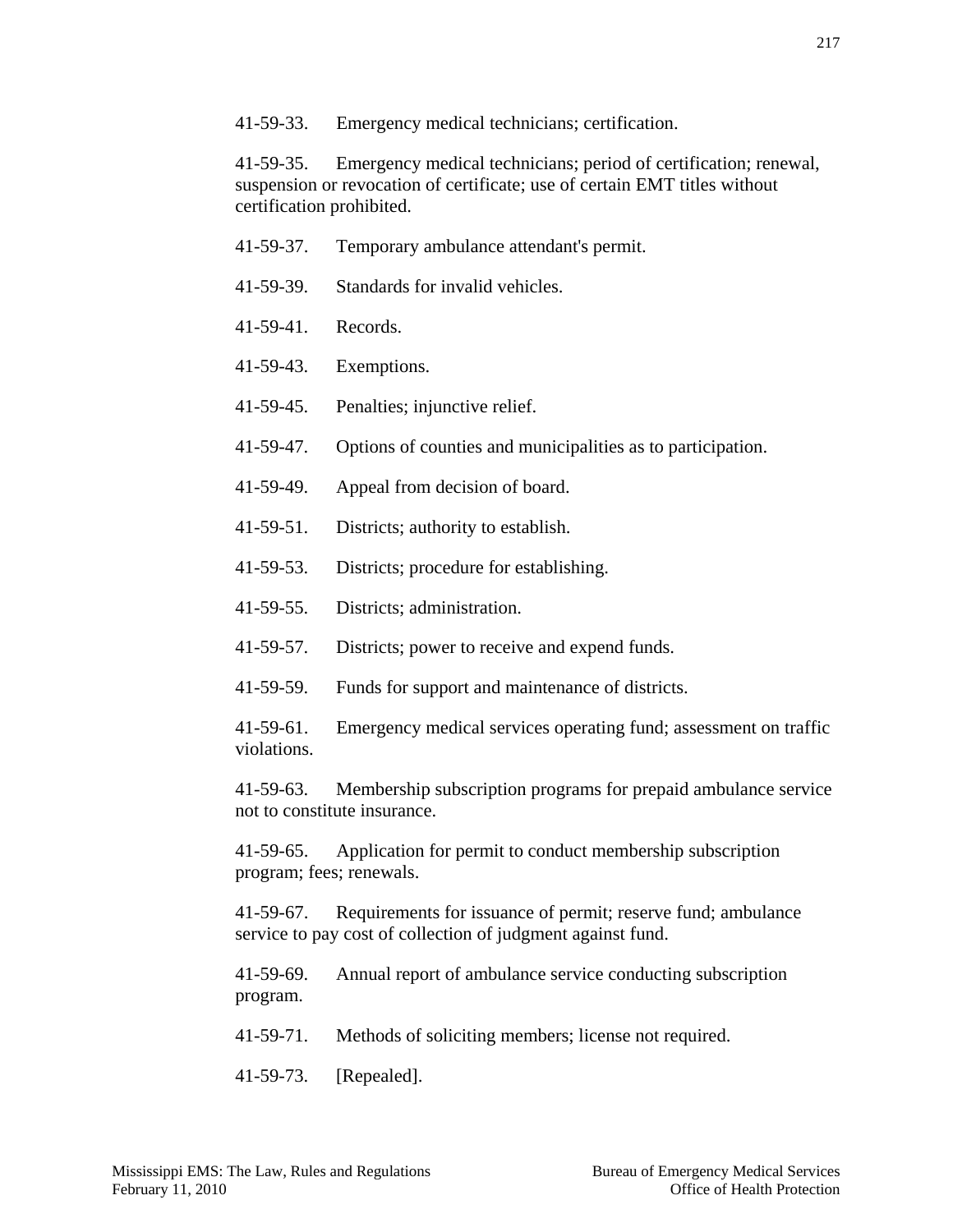### 104.01 §41-59-1. Title.

This chapter shall be cited as the "Emergency Medical Services Act of 1974."

*SOURCES: Laws, 1974, ch. 507, § 1, eff from and after passage (approved April 3, 1974).* 

*Cross references -* 

*Public ambulance service law, see § 41-55-1 et seq.* 

*Advanced life support personnel and services, see § 41-60-11, 41-60-13.* 

104.02 41-59-3..Definitions [Repealed effective July 1, 2011].

As used in this chapter, unless the context otherwise requires, the term:

(a) "Ambulance" means any privately or publicly owned land or air vehicle that is especially designed, constructed, modified or equipped to be used, maintained and operated upon the streets, highways or airways of this state to assist persons who are sick, injured, wounded, or otherwise incapacitated or helpless;

(b) "Permit" means an authorization issued for an ambulance vehicle and/or a special use EMS vehicle as meeting the standards adopted under this chapter;

(c) "License" means an authorization to any person, firm, corporation, or governmental division or agency to provide ambulance services in the State of Mississippi;

(d) "Emergency medical technician" means an individual who possesses a valid emergency medical technician's certificate issued under the provisions of this chapter;

(e) "Certificate" means official acknowledgment that an individual has successfully completed (i) the recommended basic emergency medical technician training course referred to in this chapter which entitles that individual to perform the functions and duties of an emergency medical technician, or (ii) the recommended medical first responder training course referred to in this chapter which entitles that individual to perform the functions and duties of a medical first responder;

(f) "Board" means the State Board of Health;

(g) "Department" means the State Department of Health, Division of Emergency Medical Services;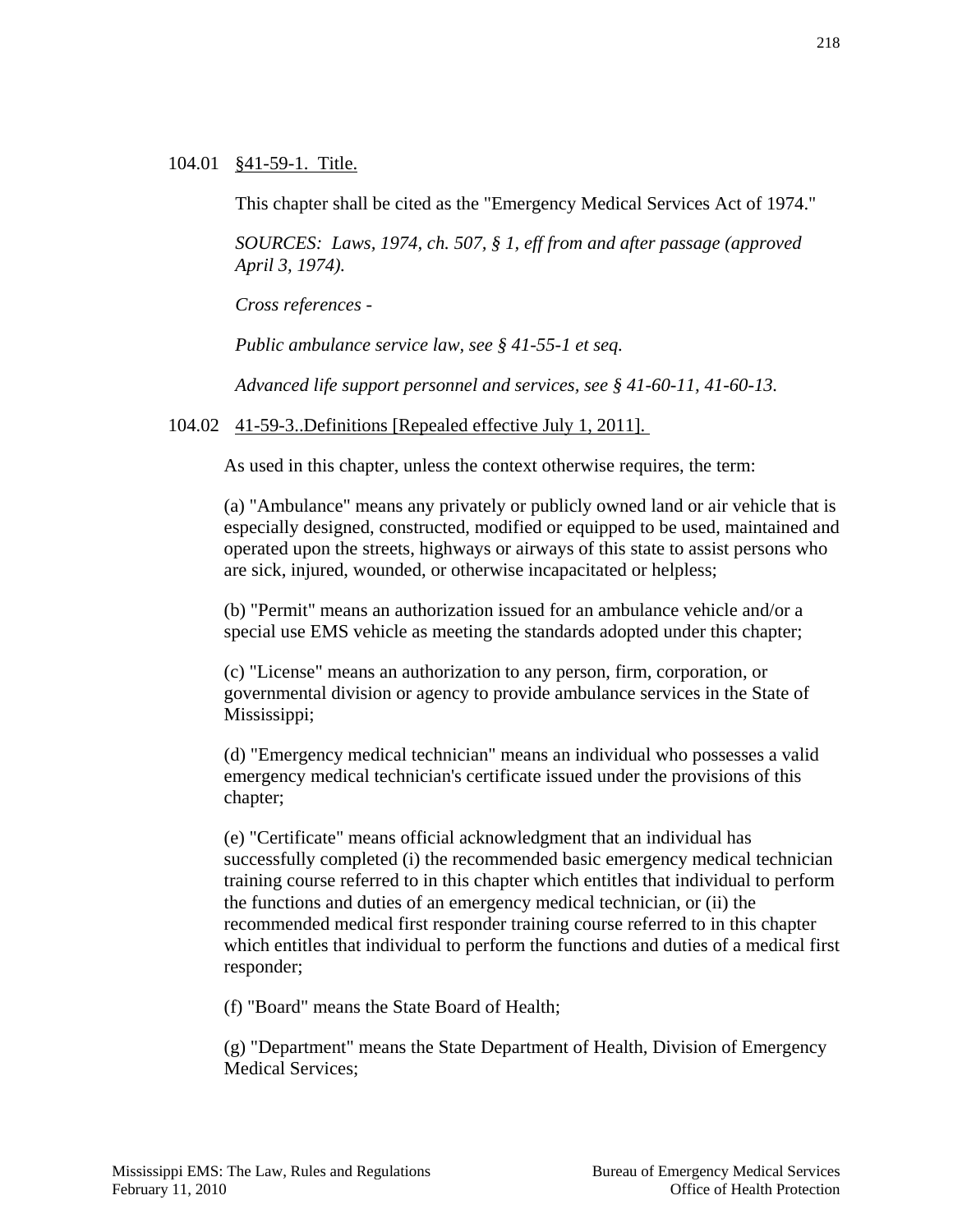(h) "Executive officer" means the Executive Officer of the State Board of Health, or his designated representative;

(i) "First responder" means a person who uses a limited amount of equipment to perform the initial assessment of and intervention with sick, wounded or otherwise incapacitated persons;

(j) "Medical first responder" means a person who uses a limited amount of equipment to perform the initial assessment of and intervention with sick, wounded or otherwise incapacitated persons who (i) is trained to assist other EMS personnel by successfully completing, and remaining current in refresher training in accordance with, an approved "First Responder: National Standard Curriculum" training program, as developed and promulgated by the United States Department of Transportation, (ii) is nationally registered as a first responder by the National Registry of Emergency Medical Technicians; and (iii) is certified as a medical first responder by the State Department of Health, Division of Emergency Medical Services;

(k) "Invalid vehicle" means any privately or publicly owned land or air vehicle that is maintained, operated and used only to transport persons routinely who are convalescent or otherwise non-ambulatory and do not require the service of an emergency medical technician while in transit;

(l) "Special use EMS vehicle" means any privately or publicly owned land, water or air emergency vehicle used to support the provision of emergency medical services. These vehicles shall not be used routinely to transport patients;

(m) "Trauma care system" or "trauma system" means a formally organized arrangement of health care resources that has been designated by the department by which major trauma victims are triaged, transported to and treated at trauma care facilities;

(n) "Trauma care facility" or "trauma center" means a hospital located in the State of Mississippi or a Level I trauma care facility or center located in a state contiguous to the State of Mississippi that has been designated by the department to perform specified trauma care services within a trauma care system pursuant to standards adopted by the department;

(o) "Trauma registry" means a collection of data on patients who receive hospital care for certain types of injuries. Such data are primarily designed to ensure quality trauma care and outcomes in individual institutions and trauma systems, but have the secondary purpose of providing useful data for the surveillance of injury morbidity and mortality;

(p) "Emergency medical condition" means a medical condition manifesting itself by acute symptoms of sufficient severity, including severe pain, psychiatric disturbances and/or symptoms of substance abuse, such that a prudent layperson who possesses an average knowledge of health and medicine could reasonably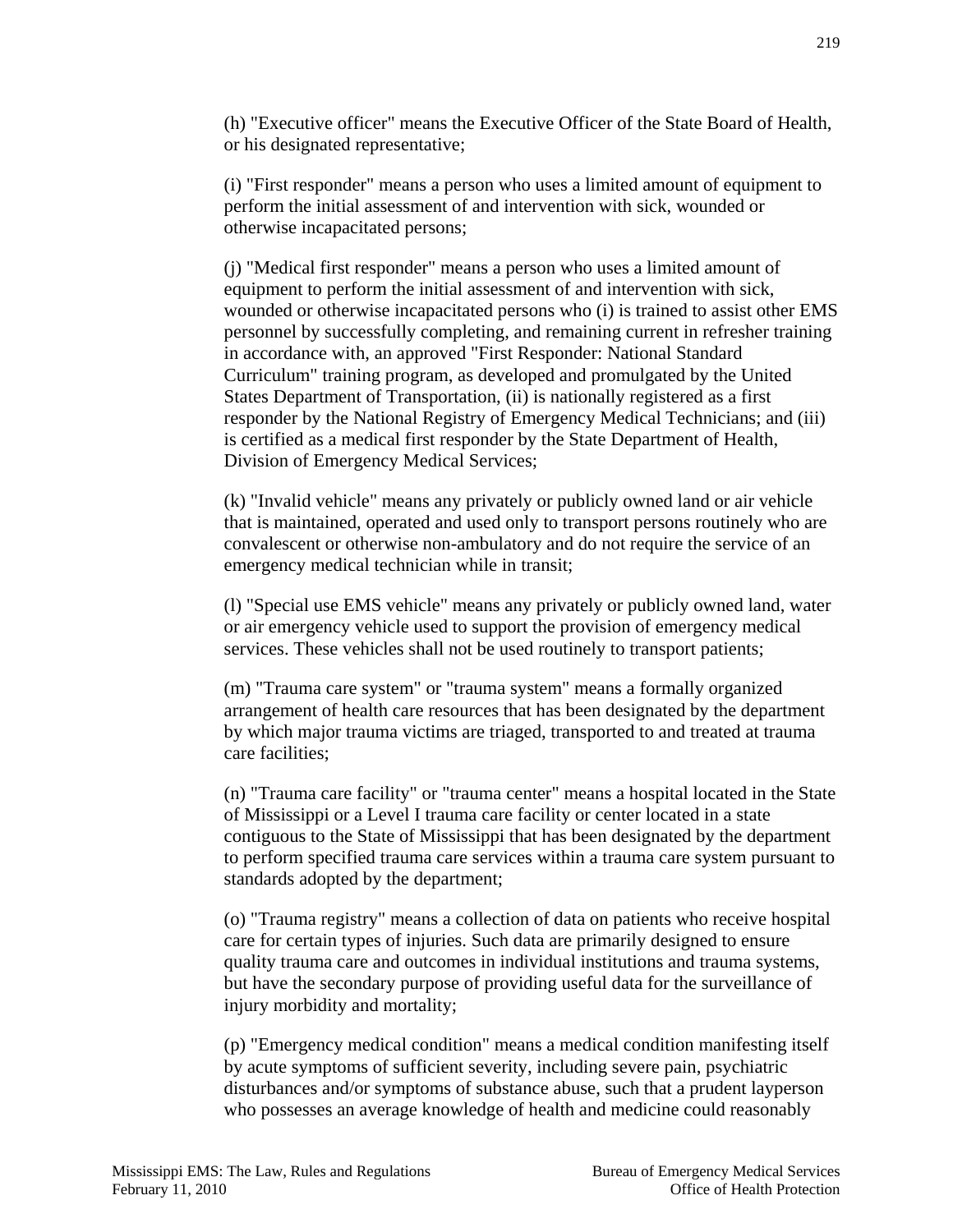expect the absence of immediate medical attention to result in placing the health of the individual (or, with respect to a pregnant woman, the health of the woman or her unborn child) in serious jeopardy, serious impairment to bodily functions, or serious dysfunction of any bodily organ or part;

(q) "Emergency medical call" means a situation that is presumptively classified at time of dispatch to have a high index of probability that an emergency medical condition or other situation exists that requires medical intervention as soon as possible to reduce the seriousness of the situation, or when the exact circumstances are unknown, but the nature of the request is suggestive of a true emergency where a patient may be at risk;

(r) "Emergency response" means responding immediately at the basic life support or advanced life support level of service to an emergency medical call. An immediate response is one in which the ambulance supplier begins as quickly as possible to take the steps necessary to respond to the call;

(s) "Emergency mode" means an ambulance or special use EMS vehicle operating with emergency lights and warning siren (or warning siren and air horn) while engaged in an emergency medical call.

**Sources:** Laws, 1974, ch. 507, § 2; Laws, 1991, ch. 482, § 1; Laws, 1998, ch. 429, § 1; Laws, 2000, ch. 594, § 1; Laws, 2002, ch. 623, § 1; brought forward without change, Laws, 2002, 1st Ex Sess, ch. 3, § 1; Laws, 2004, ch. 425, § 1; Laws, 2004, ch. 581, § 1; Laws, 2008, ch. 549, § 1, eff from and after July 1, 2008.

### 104.03 §41-59-5. Establishment and administration of program[Repealed effective July1, 2011].

(1) The State Board of Health shall establish and maintain a program for the improvement and regulation of emergency medical services (hereinafter EMS) in the State of Mississippi. The responsibility for implementation and conduct of this program shall be vested in the State Health Officer of the State Board of Health along with such other officers and boards as may be specified by law or regulation.

(2) The board shall provide for the regulation and licensing of public and private ambulance service, inspection and issuance of permits for ambulance vehicles, training and certification of EMS personnel, including drivers and attendants, the development and maintenance of a statewide EMS records program, development and adoption of EMS regulations, the coordination of an EMS communications system, and other related EMS activities.

(3) The board is authorized to promulgate and enforce such rules, regulations and minimum standards as needed to carry out the provisions of this chapter.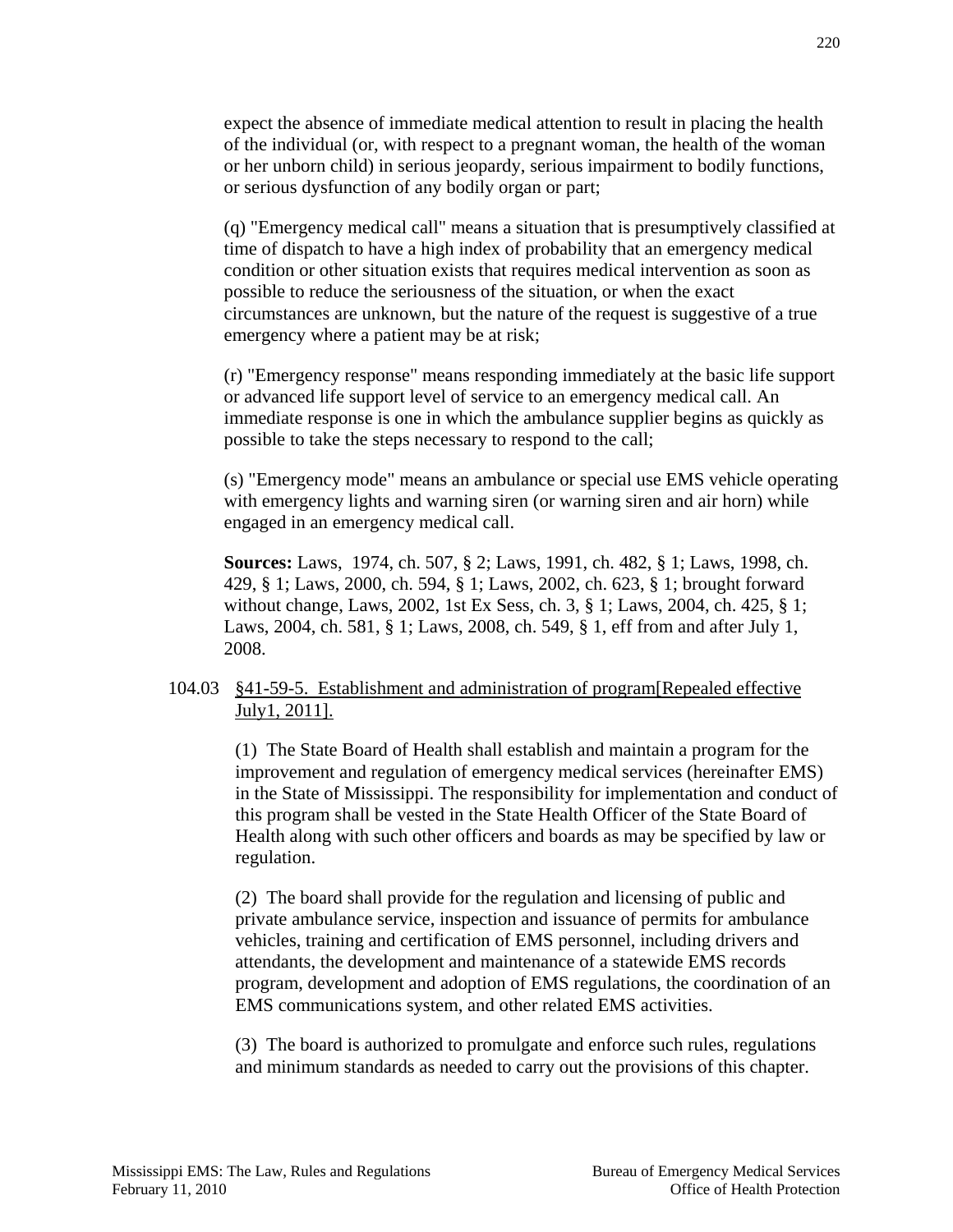221

the Emergency Medical Services Operating Fund created in Section 41-59-61 and is further authorized, with the Emergency Medical Services Advisory Council acting in an advisory capacity, to administer the disbursement of such funds to the counties, municipalities and organized emergency medical service districts and the utilization of such funds by the same, as provided in Section 41- 59-61.

(5) The department acting as the lead agency, in consultation with and having solicited advice from the EMS Advisory Council, shall develop a uniform nonfragmented inclusive statewide trauma care system that provides excellent patient care. It is the intent of the Legislature that the purpose of this system is to reduce death and disability resulting from traumatic injury, and in order to accomplish this goal it is necessary to assign additional responsibilities to the department. The department is assigned the responsibility for creating, implementing and managing the statewide trauma care system. The department shall be designated as the lead agency for trauma care systems development. The department shall develop and administer trauma regulations that include, but are not limited to, the Mississippi Trauma Care System Plan, trauma system standards, trauma center designations, field triage, interfacility trauma transfer, EMS aero medical transportation, trauma data collection, trauma care system evaluation and management of state trauma systems funding. The department shall promulgate regulations specifying the methods and procedures by which Mississippi-licensed acute care facilities shall participate in the statewide trauma system. Those regulations shall include mechanisms for determining the appropriate level of participation for each facility or class of facilities. The department shall also adopt a schedule of fees to be assessed for facilities that choose not to participate in the statewide trauma care system, or which participate at a level lower than the level at which they are capable of participating. The department shall promulgate rules and regulations necessary to effectuate this provision by September 1, 2008, with an implementation date of September 1, 2008. The department shall take the necessary steps to develop, adopt and implement the Mississippi Trauma Care System Plan and all associated trauma care system regulations necessary to implement the Mississippi trauma care system. The department shall cause the implementation of both professional and lay trauma education programs. These trauma educational programs shall include both clinical trauma education and injury prevention. As it is recognized that rehabilitation services are essential for traumatized individuals to be returned to active, productive lives, the department shall coordinate the development of the inclusive trauma system with the Mississippi Department of Rehabilitation Services and all other appropriate rehabilitation systems.

(6) The State Board of Health is authorized to receive any funds appropriated to the board from the Mississippi Trauma Care System Fund created in Section 41- 59-75. It is further authorized, with the Emergency Medical Services Advisory Council and the Mississippi Trauma Advisory Committee acting in advisory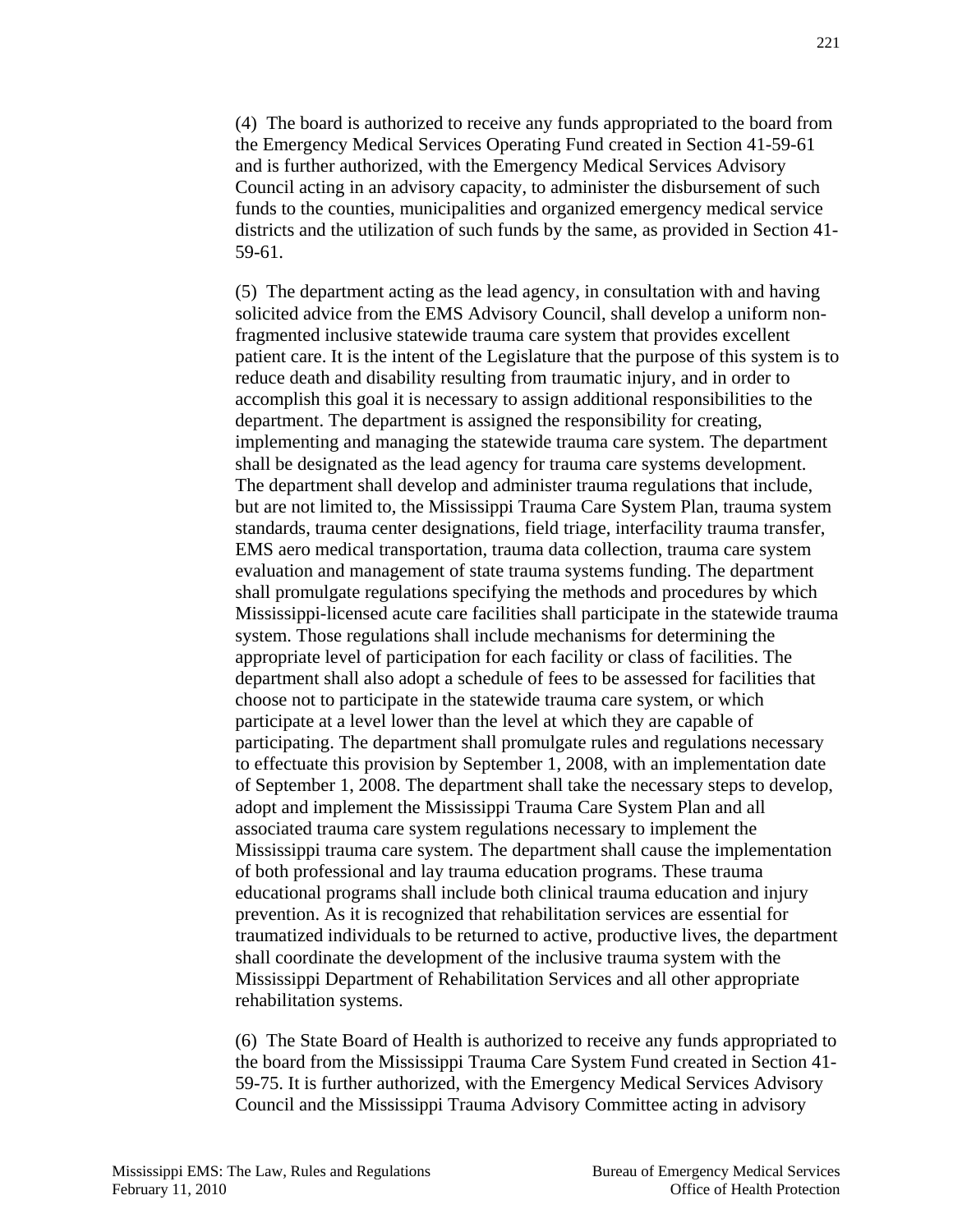capacities, to administer the disbursements of those funds according to adopted trauma care system regulations. Any Level I trauma care facility or center located in a state contiguous to the State of Mississippi that participates in the Mississippi trauma care system and has been designated by the department to perform specified trauma care services within the trauma care system under standards adopted by the department shall receive a reasonable amount of reimbursement from the department for the cost of providing trauma care services to Mississippi residents whose treatment is uncompensated.

(7) In addition to the trauma-related duties provided for in this section, the Board of Health shall develop a plan for the delivery of services to Mississippi burn victims through the existing trauma care system of hospitals. Such plan shall be operational by July 1, 2005, and shall include:

(a) Systems by which burn patients will be assigned or transferred to hospitals capable of meeting their needs;

(b) Until the Mississippi Burn Center established at the University of Mississippi Medical Center under Section 1 of this act is operational, procedures for allocating funds appropriated from the Mississippi Burn Care Fund to hospitals that provide services to Mississippi burn victims; and

(c) Such other provisions necessary to provide burn care for Mississippi residents, including reimbursement for travel, lodging, if no free lodging is available, meals and other reasonable travel-related expenses incurred by burn victims, family members and/or caregivers, as established by the State Board of Health through rules and regulations.

After the Mississippi Burn Center established at the University of Mississippi Medical Center under Section 37-115-45 is operational, the Board of Health shall revise the plan to include the Mississippi Burn Center.

Sources: Laws, 1974, ch. 507, § 3; Laws, 1982, ch. 344, § 2; Laws, 1989, ch. 545, § 1; Laws, 1991, ch. 597, § 1; Laws, 1992, ch. 491 § 27; Laws, 1998, ch. 429, § 2; Laws, 2005, 2nd Ex Sess, ch. 47, § 8; Laws, 2007, ch. 569, § 8; Laws, 2008, ch. 549, § 2, eff from and after July 1, 2008.

### 104.04 §41-59-7. Advisory council [Repealed effective July 1, 2011].

(1) There is created an emergency medical services advisory council to consist of the following members who shall be appointed by the Governor:

(a) One (1) licensed physician to be appointed from a list of nominees presented by the Mississippi Trauma Committee, American College of Surgeons;

(b) One (1) licensed physician to be appointed from a list of nominees who are actively engaged in rendering emergency medical services presented by the Mississippi State Medical Association;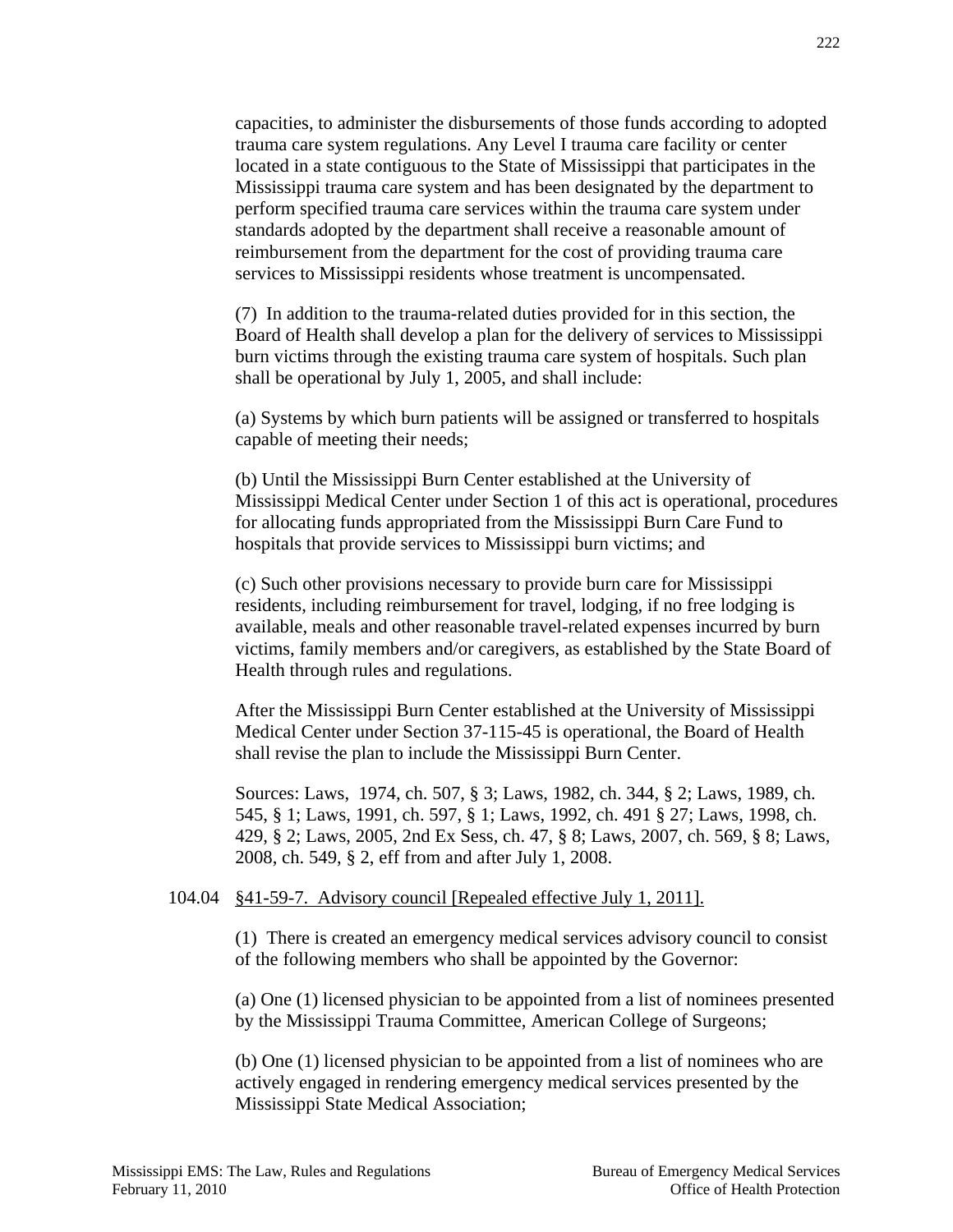(c) One (1) registered nurse whose employer renders emergency medical services, to be appointed from a list of nominees presented by the Mississippi Nurses Association;

(d) Two (2) hospital administrators who are employees of hospitals which provide emergency medical services, to be appointed from a list of nominees presented by the Mississippi Hospital Association;

(e) Two (2) operators of ambulance services;

(f) Three (3) officials of county or municipal government;

 $(g)$  One  $(1)$  licensed physician to be appointed from a list of nominees presented by the Mississippi Chapter of the American College of Emergency Physicians;

(h) One (1) representative from each designated trauma care region, to be appointed from a list of nominees submitted by each region;

(i) One (1) registered nurse to be appointed from a list of nominees submitted by the Mississippi Emergency Nurses Association;

(j) One (1) EMT-Paramedic whose employer renders emergency medical services in a designated trauma care region;

(k) One (1) representative from the Mississippi Department of Rehabilitation Services;

(l) One (1) member who shall be a person who has been a recipient of trauma care in Mississippi or who has an immediate family member who has been a recipient of trauma care in Mississippi;

(m) One (1) licensed neurosurgeon to be appointed from a list of nominees presented by the Mississippi State Medical Association;

(n) One (1) licensed physician with certification or experience in trauma care to be appointed from a list of nominees presented by the Mississippi Medical and Surgical Association; and

(o) One (1) representative from the Mississippi Firefighters Memorial Burn Association, to be appointed by the association's governing body.

The terms of the advisory council members shall begin on July 1, 1974. Four (4) members shall be appointed for a term of two (2) years, three (3) members shall be appointed for a term of three (3) years, and three (3) members shall be appointed for a term of four (4) years. Thereafter, members shall be appointed for a term of four (4) years. The executive officer or his designated representative shall serve as ex officio chairman of the advisory council.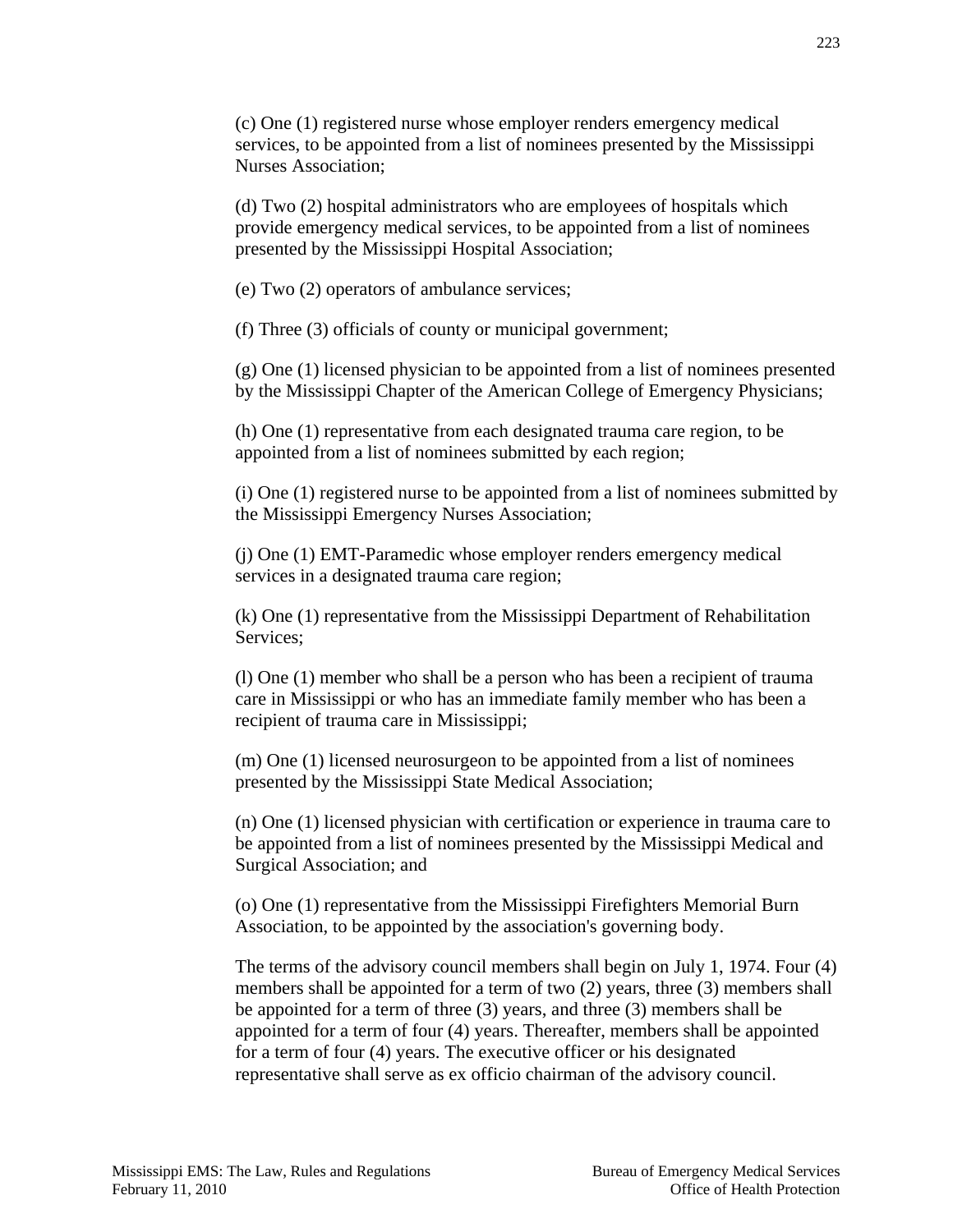Advisory council members may hold over and shall continue to serve until a replacement is named by the Governor.

The advisory council shall meet at the call of the chairman at least annually. For attendance at such meetings, the members of the advisory council shall be reimbursed for their actual and necessary expenses including food, lodging and mileage as authorized by law, and they shall be paid per diem compensation authorized under Section 25-3-69.

The advisory council shall advise and make recommendations to the board regarding rules and regulations promulgated pursuant to this chapter.

(2) There is created a committee of the Emergency Medical Services Advisory Council to be named the Mississippi Trauma Advisory Committee (hereinafter "MTAC"). This committee shall act as the advisory body for trauma care system development and provide technical support to the department in all areas of trauma care system design, trauma standards, data collection and evaluation, continuous quality improvement, trauma care system funding, and evaluation of the trauma care system and trauma care programs. The membership of the Mississippi Trauma Advisory Committee shall be comprised of Emergency Medical Services Advisory Council members appointed by the chairman.

**Sources:** Laws, 1974, ch. 507, § 4; Laws, 1983, ch. 522, § 37; Laws, 1986, ch. 363; Laws, 1998, ch. 429, § 3; Laws, 2008, ch. 325, § 1; Laws, 2008, ch. 549, § 3, eff from and after July 1, 2008.

#### 104.05 §41-59-9. License and permit required.

From and after October 1, 1974, no person, firm, corporation, association, county, municipality, or metropolitan government or agency, either as owner, agent or otherwise, shall hereafter furnish, operate, conduct, maintain, advertise or otherwise engage in the business of service of transporting patients upon the streets, highways or airways of Mississippi unless he holds a currently valid license and permit, for each ambulance, issued by the board.

*SOURCES: Laws, 1974, ch. 507, § 5(1), eff from and after passage (approved April 3, 1974).* 

#### 104.06 §41-59-11. Application for license.

Application for license shall be made to the board by private firms or nonfederal governmental agencies. The application shall be made upon forms in accordance with procedures established by the board and shall contain the following:

a. The name and address of the owner of the ambulance service or proposed ambulance service;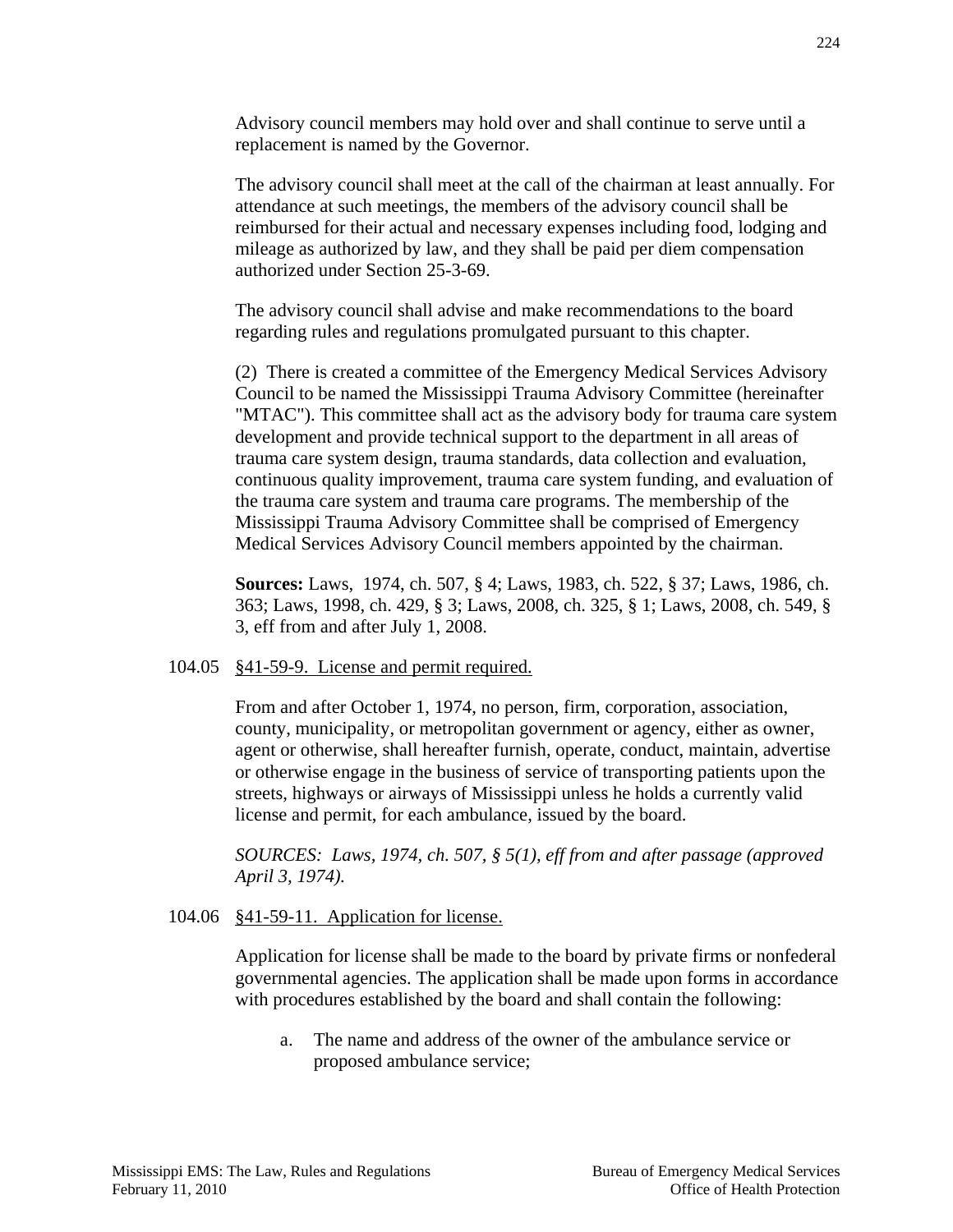- b. The name in which the applicant is doing business or proposes to do business;
- c. A description of each ambulance including the make, model, year of manufacturer, motor and chassis numbers, color scheme, insignia, name, monogram, or other distinguishing characteristics to be used to designate applicant's ambulance;
- d. The location and description of the place or places from which the ambulance service is intended to operate; and
- e. Such other information as the board shall deem necessary.

Each application for a license shall be accompanied by a license fee to be fixed by the board, which shall be paid to the board

*SOURCES: Laws, 1974, ch. 507, § 5(2); 1979, ch. 445, § 1; 1982, ch. 345, § 1; 1991, ch. 606, § 3, eff from and after July 1, 1991.* 

104.07 §41-59-13. Issuance of license.

The board shall issue a license which shall be valid for a period of one (1) year when it determines that all the requirements of this chapter have been met.

*SOURCES: Laws, 1974, ch. 507, § 5(3), eff from and after passage (approved April 3, 1974).* 

104.08 §41-59-15. Periodic inspections.

Subsequent to issuance of any license, the board shall cause to be inspected each ambulance service, including ambulances, equipment, personnel, records, premises and operational procedures whenever such inspection is deemed necessary, but in any event not less than two (2) times each year. The periodic inspection herein required shall be in addition to any other state or local safety or motor vehicle inspections required for ambulances or other motor vehicles provided by law or ordinance.

*SOURCES: Laws, 1974, ch. 507, § 5(4), eff from and after passage (approved April 3, 1974)* 

104.09 §41-59-17. Suspension or revocation of license; renewal.

The board is hereby authorized to suspend or revoke a license whenever it determines that the holder no longer meets the requirements prescribed for operating an ambulance service.

A license issued under this chapter may be renewed upon payment of a renewal fee to be fixed by the board, which shall be paid to the board. Renewal of any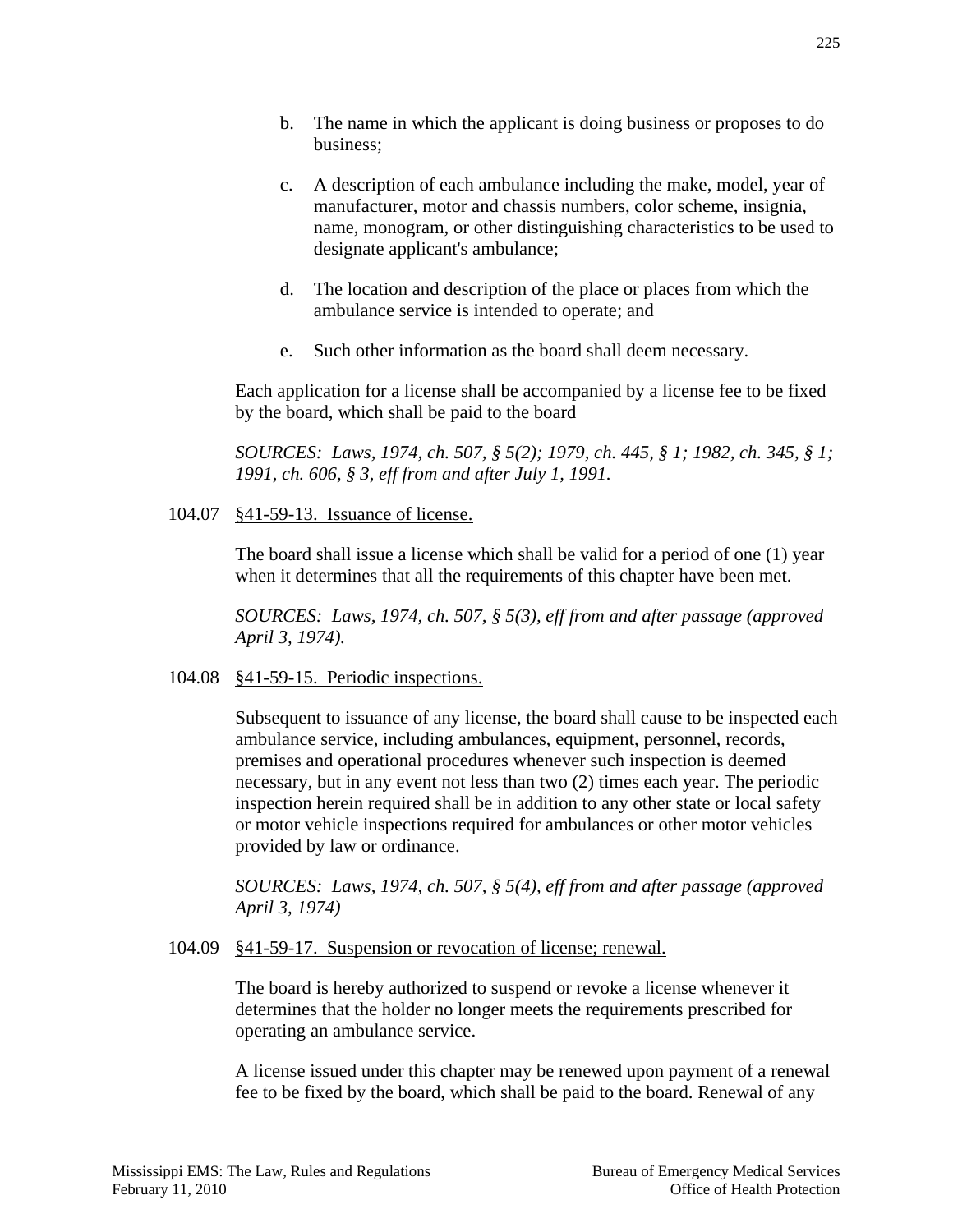license issued under the provisions of this chapter shall require conformance with all the requirements of this chapter as upon original licensing.

*SOURCES: Laws, 1974, ch. 507, § 5(5, 6); 1979, ch. 445, § 2; 1982, ch. 345, § 2; 1991, ch. 606, § 4, eff from and after July 1, 1991.* 

### 104.10 §41-59-19. Changes of ownership.

The board is authorized to provide for procedures to be utilized in acting on changes of ownership in accordance with regulations established by the board.

*SOURCES: Laws, 1974, ch. 507, § 5(7), eff from and after passage (approved April 3, 1974).* 

#### 104.11 §41-59-21. Licensee to conform with local laws or regulations.

The issuance of a license shall not be construed to authorize any person, firm, corporation or association to provide ambulance services or to operate any ambulance not in conformity with any ordinance or regulation enacted by any county, municipality or special purpose district or authority.

*SOURCES: Laws, 1974, ch. 507, § 5(8), eff from and after passage (approved April 3, 1974).* 

### 104.12 §41-59-23. Ambulance permit.

Before a vehicle can be operated as an ambulance, its licensed owner must apply for and receive an ambulance permit issued by the board for such vehicle. Application shall be made upon forms and according to procedures established by the board. Each application for an ambulance permit shall be accompanied by a permit fee to be fixed by the board, which shall be paid to the board. Prior to issuing an original or renewal permit for an ambulance, the vehicle for which the permit is issued shall be inspected and a determination made that the vehicle meets all requirements as to vehicle design, sanitation, construction, medical equipment and supplies set forth in this chapter and regulations promulgated by the board. Permits issued for ambulance shall be valid for a period not to exceed one (1) year.

The board is hereby authorized to suspend or revoke an ambulance permit any time it determines that the vehicle and/or its equipment no longer meets the requirements specified by this chapter and regulations promulgated by the board.

The board may issue temporary permits valid for a period not to exceed ninety (90) days for ambulances not meeting required standards when it determines the public interest will thereby be served.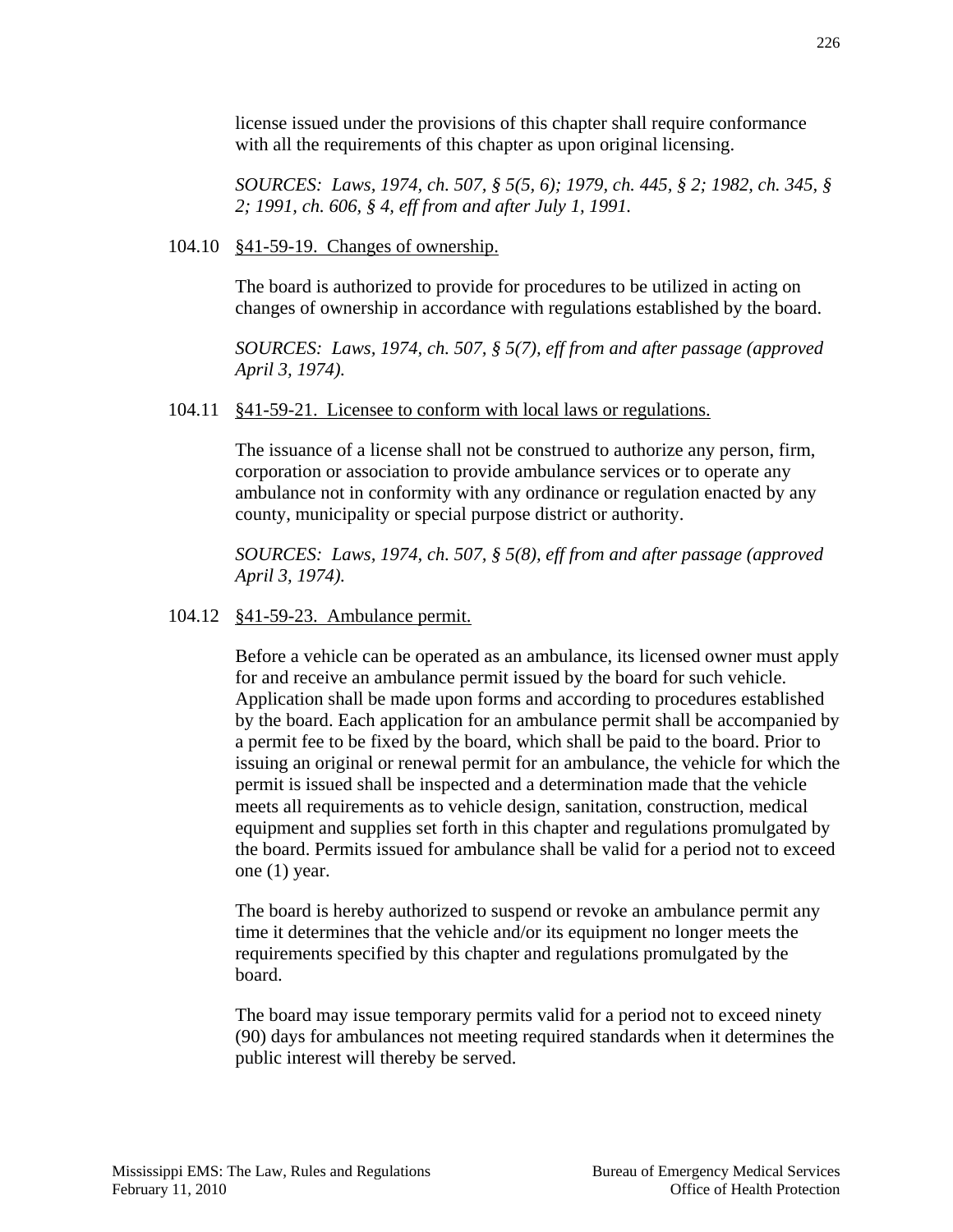When a permit has been issued for an ambulance as specified herein, the ambulance records relating to maintenance and operation of such ambulance shall be open to inspection by a duly authorized representative of the board during normal working hours.

An ambulance permit issued under this chapter may be renewed upon payment of a renewal fee to be fixed by the board, which shall be paid to the board. Renewal of any ambulance permit issued under the provisions of this chapter shall require conformance with all requirements of this chapter.

*SOURCES: Laws, 1974, ch. 507, § 6; 1979, Ch. 445, § 3; 1982, ch. 345, Section 3; 1991, ch. 606, Section 5, eff from and after July 1, 1991.* 

#### 104.13 §41-59-25. Standards for ambulance vehicles.

Standards for the design, construction, equipment, sanitation and maintenance of ambulance vehicles shall be developed by the board with the advice of the advisory council. Each standard may be revised as deemed necessary by the board when it determines, with the advice of the advisory council, which such will be in the public interest. However, standards for design and construction shall not take effect until July 1, 1979; and such standards when promulgated shall substantially conform to any pertinent recommendations and criteria established by the American College of Surgeons and the National Academy of Sciences, and shall be based on a norm that the ambulance shall be sufficient in size to transport one (1) litter patient and an emergency medical technician with space around the patient to permit a technician to administer life supporting treatment to at least one (1) patient during transit.

On or after July 1, 1975, each ambulance shall have basic equipment determined essential by the board with the advice of the advisory council.

Standards governing the sanitation and maintenance of ambulance vehicles shall require that the interior of the vehicle and the equipment therein be maintained in a manner that is safe, sanitary, and in good working order at all times.

Standards for the design, construction, equipment and maintenance of special use EMS vehicles shall be developed by the board with advice of the advisory council.

*SOURCES: Laws, 1974, ch. 507, § 7(1-3); 1991, ch. 482, § 2, eff from and after July 1, 1991.* 

*Cross references -* 

*Definition of authorized emergency vehicles, see § 63-3-103.* 

*Lights required on emergency vehicles, see § 63-7-19.*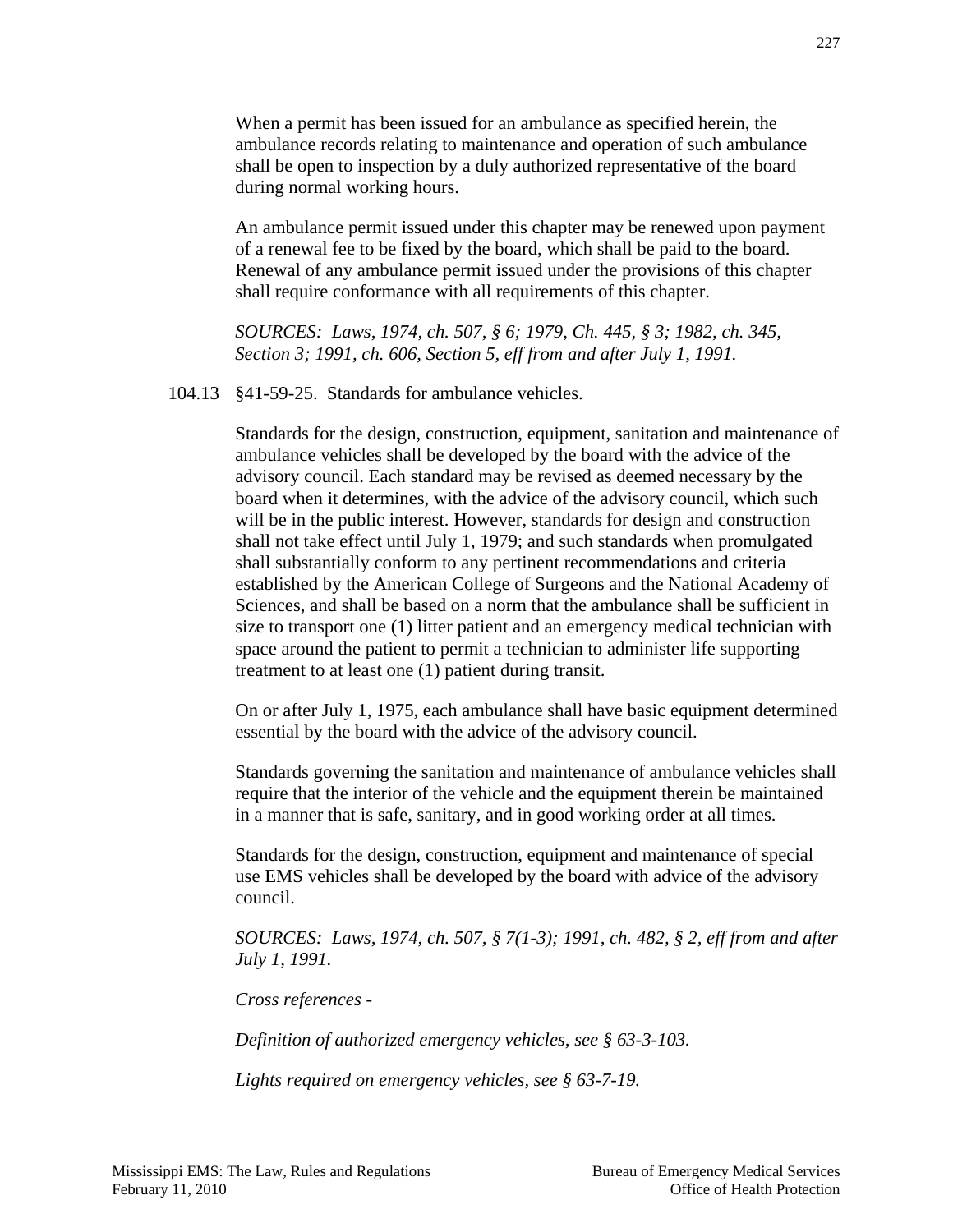#### 104.14 §41-59-27. Insurance.

There shall be at all times in force and effect on any ambulance vehicle operating in this state insurance issued by an insurance company licensed to do business in this state, which shall provide coverage:

(a) For injury to or death of individuals resulting from any cause for which the owner of said ambulance would be liable regardless of whether the ambulance was being driven by the owner or his agent; and

(b) Against damage to the property of another, including personal property.

The minimum amounts of such insurance coverage shall be determined by the board with the advice of the advisory council, except that the minimum coverage shall not be less than twenty-five thousand dollars (\$25,000.00) for bodily injury to or death of one (1) person in any one (1) accident, fifty thousand dollars (\$50,000.00) for bodily injury to or death of two (2) or more persons in any one (1) accident, and ten thousand dollars (\$10,000.00) for damage to or destruction of property of others in any one (1) accident.

*SOURCES: Laws, 1974, ch. 507, § 7(4), eff from and after passage (approved April 3, 1974).* 

*Annotations -* 

*Liability of operator of ambulance service for personal injuries to person being transported. 21 ALR2d 910.* 

# 104.15 §41-59-29. Personnel required for transporting patients.

From and after January 1, 1976, every ambulance, except those specifically excluded from the provisions of this chapter, when transporting patients in this state, shall be occupied by at least one (1) person who possesses a valid emergency medical technician state certificate or medical/nursing license and a driver with a valid resident driver's license.

*SOURCES: Laws, 1974, ch. 507, § 8(1), eff from and after passage (approved April 3, 1974).* 

104.16 §41-59-31. Emergency medical technicians; training program.

The board shall develop an emergency medical technicians training program based upon the nationally approved United States Department of Transportation "Basic Training Program for Emergency Medical Technicians - Ambulance" prepared in compliance with recommendations of the National Academy of Sciences. The program shall be periodically revised by the board to meet new and changing needs.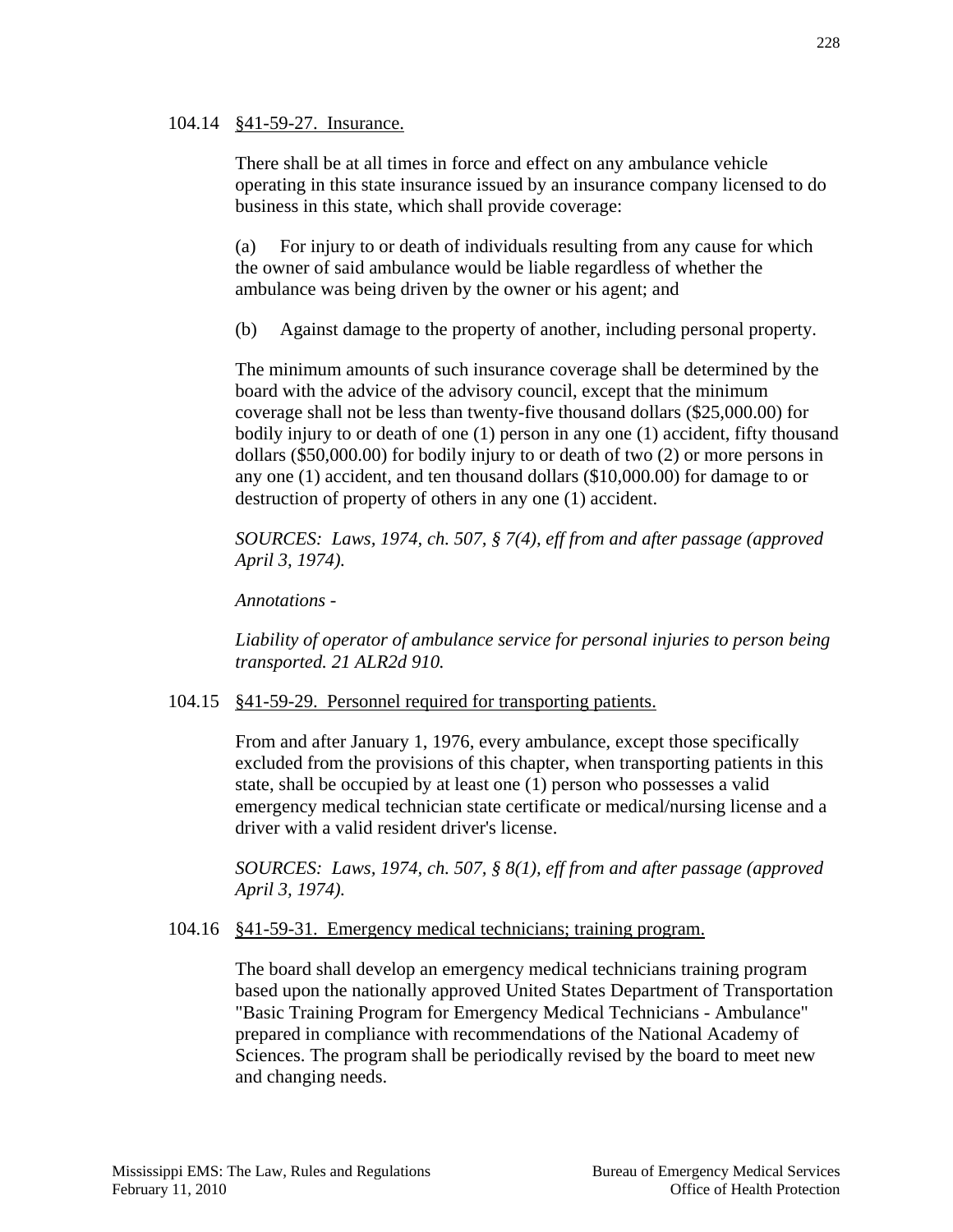*SOURCES: Laws, 1974, ch. 507 § 8(2), eff from and after passage (approved April 3, 1974).* 

# 104.17 §41-59-33. Emergency medical technicians; certification.

Any person desiring certification as an emergency medical technician shall apply to the board using forms prescribed by the board. Each application for an emergency medical technician certificate shall be accompanied by a certificate fee to be fixed by the board, which shall be paid to the board. Upon the successful completion of the board's approved emergency medical technical training program, the board shall make a determination of the applicant's qualifications as an emergency medical technician as set forth in the regulations promulgated by the board, and shall issue an emergency medical technician certificate to the applicant.

*SOURCES: Laws, 1974, ch. 507, § 8(3); 1979, ch. 445, § 4; 1982, ch. 345, Section 4, 1991, ch. 606, § 6, eff from and after July 1, 1991.* 

- 104.18 §41-59-35. Emergency medical technicians; period of certification; renewal, suspension or revocation of certificate; use of certain EMT titles without certification prohibited.
	- 1. An emergency medical technician certificate so issued shall be valid for a period not exceeding two (2) years from the date of issuance and may be renewed upon payment of a renewal fee to be fixed by the board, which shall be paid to the board, provided that the holder meets the qualifications set forth in this Chapter 59 and Chapter 60 and rules and regulations promulgated by the board.
	- 2. The board is authorized to suspend or revoke a certificate so issued at any time it is determined that the holder no longer meets the prescribed qualifications.
	- 3. It shall be unlawful for any person, corporation or association to, In any manner, represent himself or itself as an Emergency Medical Technician-Basic, Emergency Medical Technician-Intermediate, Emergency Medical Technician-Paramedic, or Emergency Medical Technician-Driver, or use in connection with his or its name the words or letters of EMT, EMT, paramedic, or any other letters, words, abbreviations or insignia which would indicate or imply that he or it is a Emergency Medical Technician-Basic, Emergency Medical Technician-Intermediate, Emergency Medical Technician-Paramedic, or Emergency Medical Technician-Driver, unless certified in accordance with Chapters 59 and 60 of this title and is in accordance with the rules and regulations promulgated by the board. It is unlawful to employ any uncertified Emergency Medical Technician-Basic, Emergency Medical Technician-Intermediate, or Emergency Medical Technician-Paramedic to provide basic or advance life support services.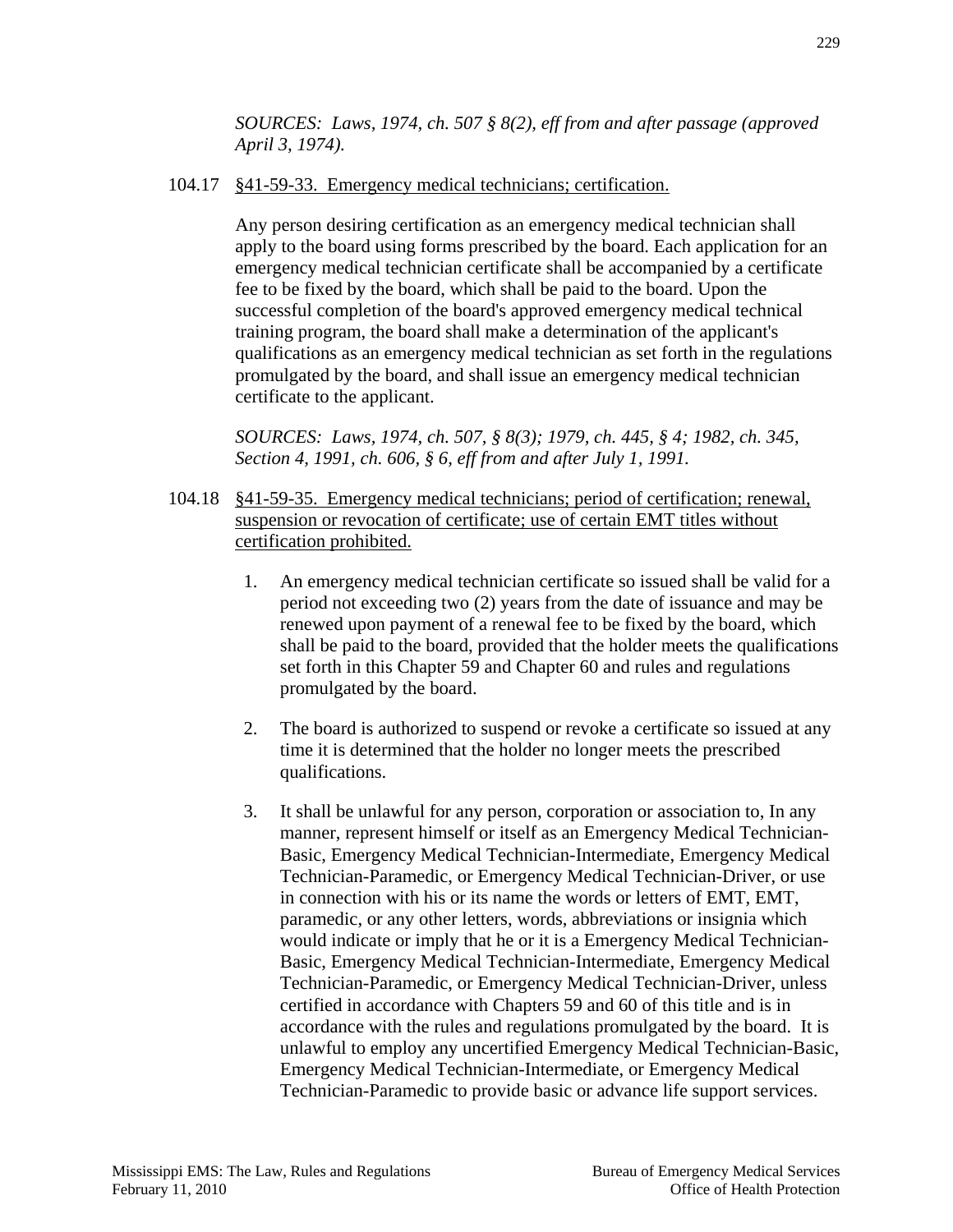4. Any Emergency Medical Technician-Basic, Emergency Medical Technician-Intermediate, Emergency Medical Technician-Paramedic, or Emergency Medical Technician-Driver who violates or fails to comply with these statues or rules and regulations promulgated by the board hereunder shall be subject, after due notice and hearing, to an administrative fine not to exceed One Thousand Dollars (\$1,000.00).

*SOURCES: Laws, 1974, ch. 507, § 8 (4,5); 1979, ch. 445, § 5; 1982, ch. 345, § 5, 1991, ch. 606, § 7, 2001, ch. 542, § 1, eff from and after July 1, 2001.* 

### 104.19 §41-59-37. Temporary ambulance attendant's permit.

The board may, in its discretion, issue a temporary ambulance attendant's permit which shall not be valid for more than one (1) year from the date of issuance, and which shall be renewable to an individual who may or may not meet qualifications established pursuant to this chapter upon determination that such will be in the public interest.

*SOURCES: Laws, 1974, ch. 507, § 8(6), eff from and after passage (approved April 13, 1974).* 

104.20 §41-59-39. Standards for invalid vehicles.

The board after consultation with the emergency medical services advisory council, shall establish minimum standards which permit the operation of invalid vehicles as a separate class of ambulance service.

*SOURCES: Laws, 1974, ch . 507 § 9, eff from and after passage (approved April 13, 1974).* 

104.21 §41-59-41. Records

Each licensee of an ambulance service shall maintain accurate records upon such forms as may be provided, and contain such information as may be required by the board concerning the transportation of each patient within this state and beyond its limits. Such records shall be available for inspection by the board at any reasonable time, and copies thereof shall be furnished to the board upon request.

*SOURCES: Laws, 1974, ch. 507, § 10, eff from and after passage (approved April 3, 1974).* 

- 104.22 §41-59-43. Exemptions.
	- 1. The following are exempted from the provisions of this chapter:
		- a. The occasional use of a privately and/or publicly owned vehicle not ordinarily used in the business of transporting persons who are sick,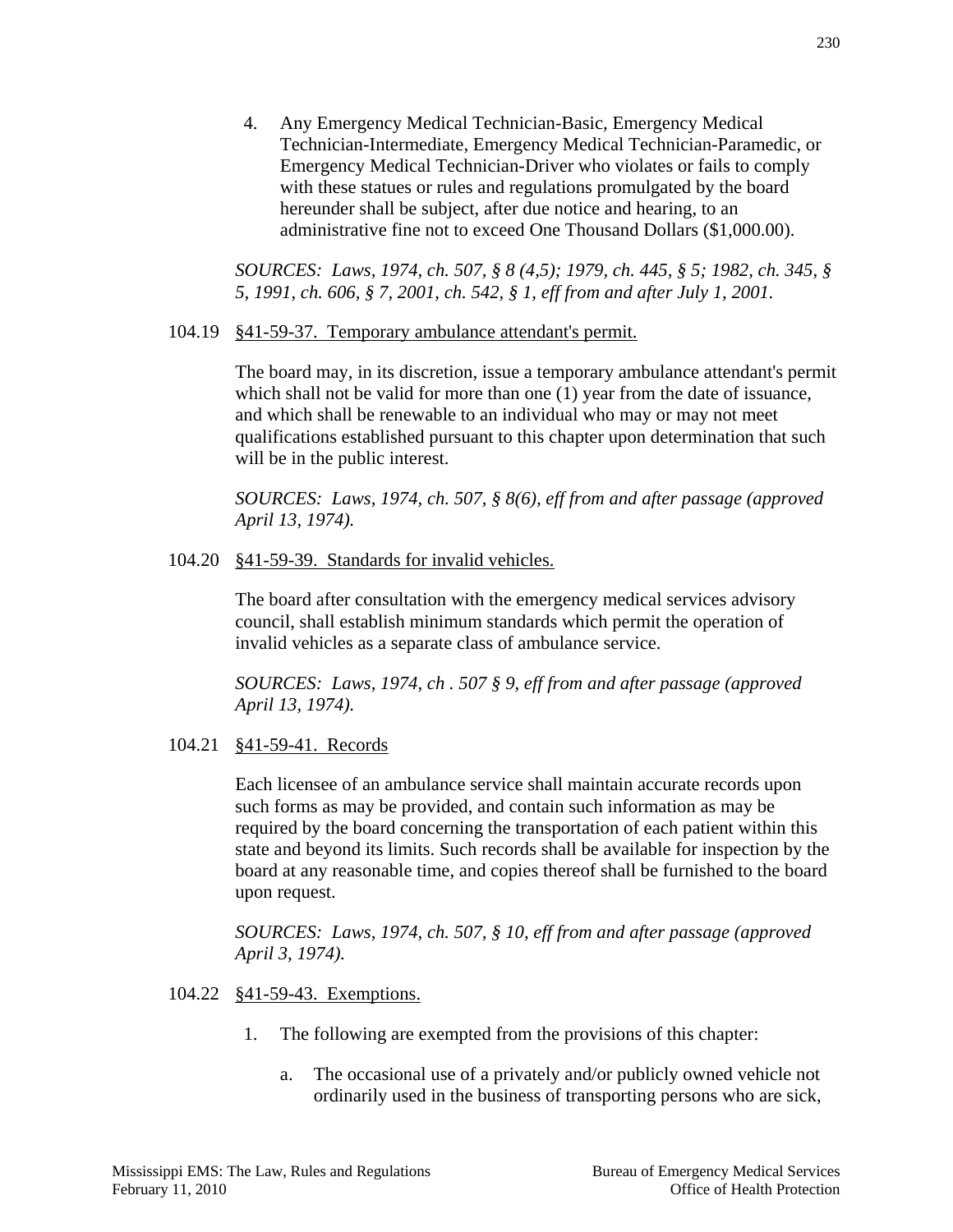injured, wounded, or otherwise incapacitated or helpless, or operating in the performance of a lifesaving act.

- b. A vehicle rendering services as an ambulance in case of a major catastrophe or emergency.
- c. Vehicles owned and operated by rescue squads chartered by the state as corporations not for profit or otherwise existing as nonprofit associations which are not regularly used to transport sick, injured or otherwise incapacitated or helpless persons except as a part of rescue operations.
- d. Ambulances owned and operated by an agency of the United States Government.

*SOURCES: Laws, 1974, ch. 507, § 11, eff from and after passage (approved April 3, 1974).* 

# 104.23 §41-59-45. Penalties; injunctive relief

- 1. It shall be the duty of the licensed owner of any ambulance service or employer of emergency medical technicians for the purpose of providing basic or advanced life support services to insure compliance with the provisions of this Chapter 59 and Chapter 60 and all regulations promulgated by the board.
- 2. Any person, corporation or association that violates any rule or regulation promulgated by the board pursuant to these statues regarding the provision of ambulance services or the provision of basic or advanced life support services by emergency medical technicians shall, after due notice and hearing, be subject to an administrative fine not to exceed One Thousand Dollars (\$1,000.00) per occurrence.
- 3. Any person violating or failing to comply with any other provisions of this Chapter 59 and Chapter 60 shall be deemed guilty of a misdemeanor, and upon conviction thereof shall be fined an amount not to exceed fifty dollars (\$50.00) or be imprisoned for a period not to exceed thirty (30) days, or both, for each offense.
- 4. The board may cause to be instituted a civil action in the chancery court of the county in which any alleged offender of this chapter may reside or have his principal place of business for injunctive relief to prevent any violation of any provision of this Chapter 59 and Chap, or any rules or regulation adopted by the board pursuant to the provisions of this chapter.
- 5. Each day that any violation or failure to comply with any provision of this chapter or any rule or regulation promulgated by the board thereto is committed or permitted to continue shall constitute a separate and distinct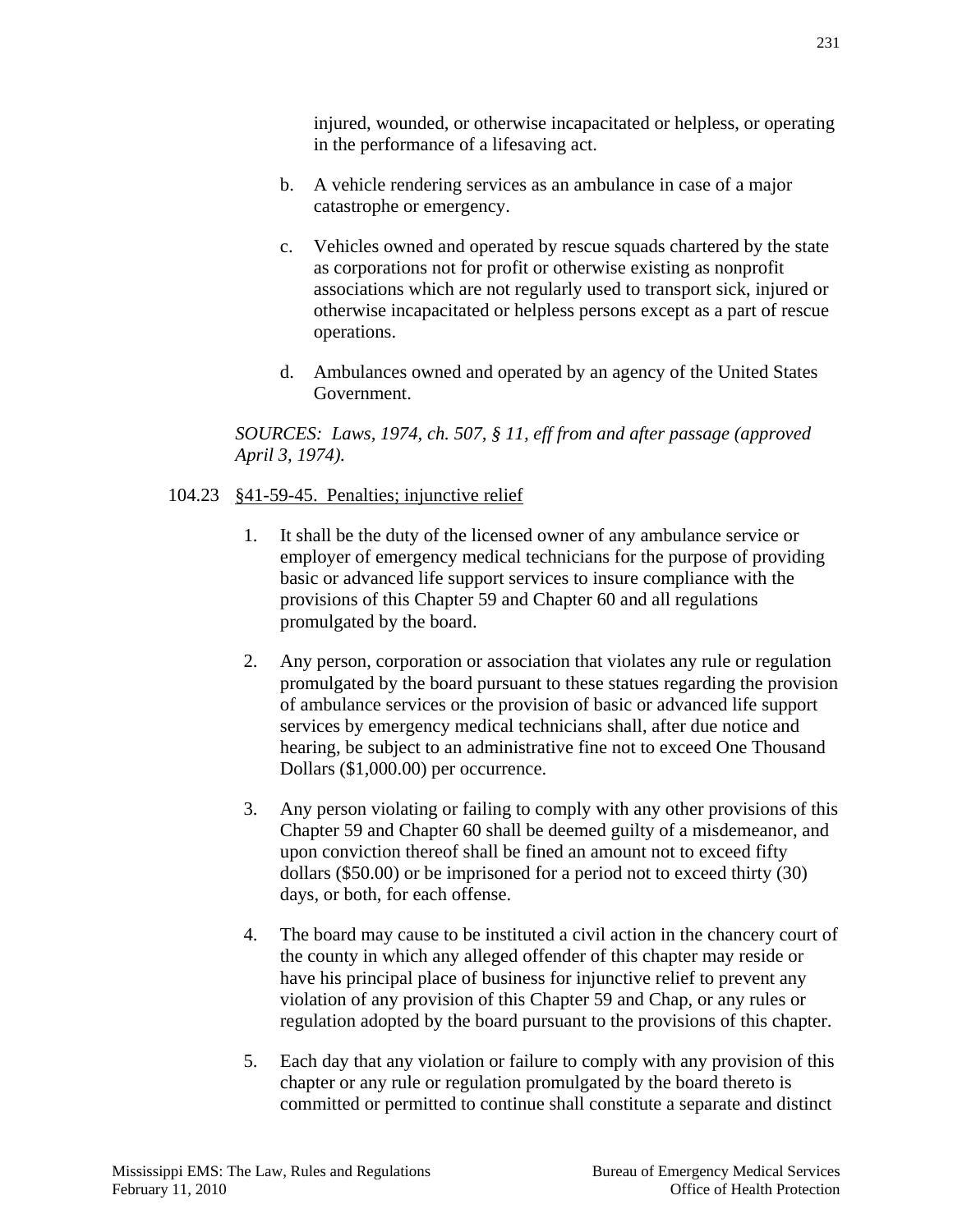offense under this section, except that the court may, in its discretion, stay the cumulation of penalties.

It shall not be considered a violation of this Chapter 59 and Chapter 60 for a vehicle domiciled in a nonparticipating jurisdiction to travel in a participating jurisdiction.

*SOURCES: Laws, 1974, ch. 507, § 12; 2001, ch. 542, § 2, eff from and after July 1, 2001.* 

*Cross reference -* 

*Imposition of standard state assessment in addition to all court imposed fines or other penalties for any misdemeanor violation, see § 99-19-73.* 

104.24 §41-59-47. Options of counties and municipalities as to participation.

The provisions of this chapter shall apply to all counties and incorporated municipalities except those counties and incorporated municipalities electing not to comply as expressed to the board in a written resolution by the governing body of such county or incorporated municipality. The election of any county to be included or excluded shall in no way affect the election of any incorporated municipality to be included or excluded. If any county or municipality elects to be excluded from this chapter, they may later elect to be included by resolution.

All financial grants administered by the state for emergency medical services pertaining to this chapter shall be made available to those counties and incorporated municipalities which are governed by the provisions of this chapter.

*SOURCES: Laws, 1974, ch. 507, § 13, eff from and after passage (approved April 3, 1974).* 

104.25 § 41-59-49. Appeal from decision of board.

any person, firm, corporation, association, county, municipality or metropolitan government or agency whose application for a permit or license has been rejected or whose permit or license is suspended or revoked by the board shall have the right to appeal such decision, within thirty (30) days after receipt of the board's written decision, to the chancery court of the county where the applicant or licensee is domiciled. The appeal before the chancery court shall be de novo and the decision of the chancery court may be appealed to the Supreme Court in the manner provided by law.

*SOURCES: Laws, 1974, ch. 507, § 14, eff from and after passage (approved April 3, 1974).* 

104.26 § 41-59-51. Districts; authority to establish.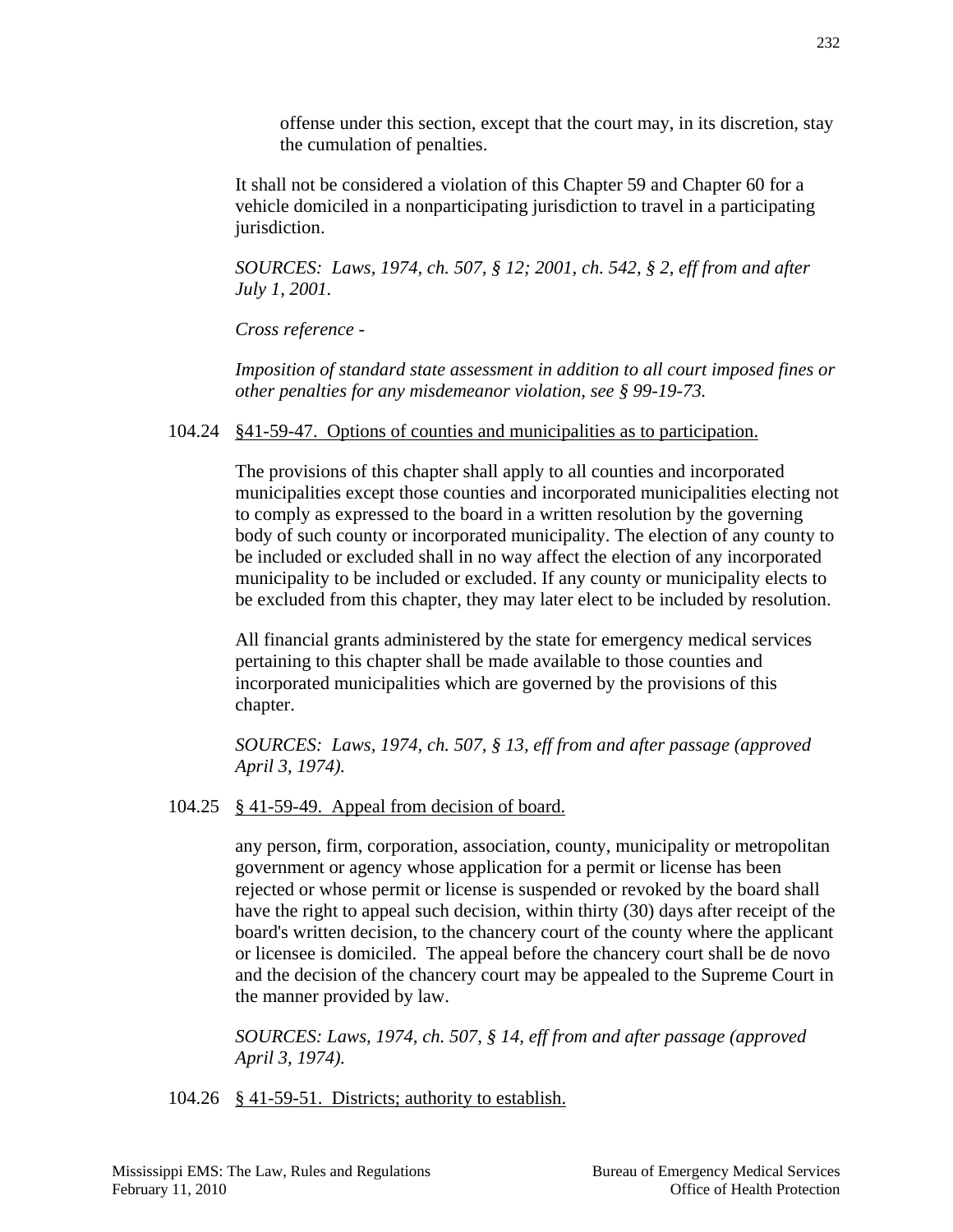A special subdivision to be known as an emergency medical service district may be established by the board of supervisors or boards of supervisors of any county or group of counties, and/or governing authority or authorities of a municipality or municipalities located in such counties, acting separately or jointly in any combination, to provide emergency hospital care and ambulance services for an area composed of all or part of the geographic areas under the jurisdiction of such boards of supervisors or municipal governing authorities, as may be agreed upon .

*SOURCES: Laws, 1974, ch. 507, § 15(1), eff from and after passage (approved April 3, 1974).* 

#### 104.27 §41-59-53. Districts; procedure for establishing.

The boards of supervisors and the municipal governing authorities which intend to establish an emergency medical service district shall set forth such intention, along with a description of the area to be served, the nature of services to be provided, the allocation of expenses among the participating subdivisions, and the form of administration for such district in substantially similar resolutions which shall be adopted by each governing board participating in the emergency medical service district.

*SOURCES: Laws, 1974, ch. 507, § 15(2), eff from and after passage (approved April 3, 1974).* 

104.28 §41-59-55. Districts; administration.

Any emergency medical service district created pursuant to this chapter shall be administered in one of the following manners:

- a. The governing authorities of the participating political subdivisions shall appoint a person or persons, who may be an elected official of such political subdivision, or a person authorized to promulgate policy for and guide the administration of the activities of the district; or
- b. The governing authorities, by mutual and unanimous agreement, shall appoint an executive manager who shall have full authority over the operation of the district.

*SOURCES: Laws, 1974, ch. 507, § 15(3), eff from and after passage approved April 3, 1974).* 

104.29 §41-59-57. Districts; power to receive and expend funds.

The emergency medical service districts authorized under this chapter are empowered to receive funds from all sources and are authorized to expend such funds as may be available for any necessary and proper purpose in the manner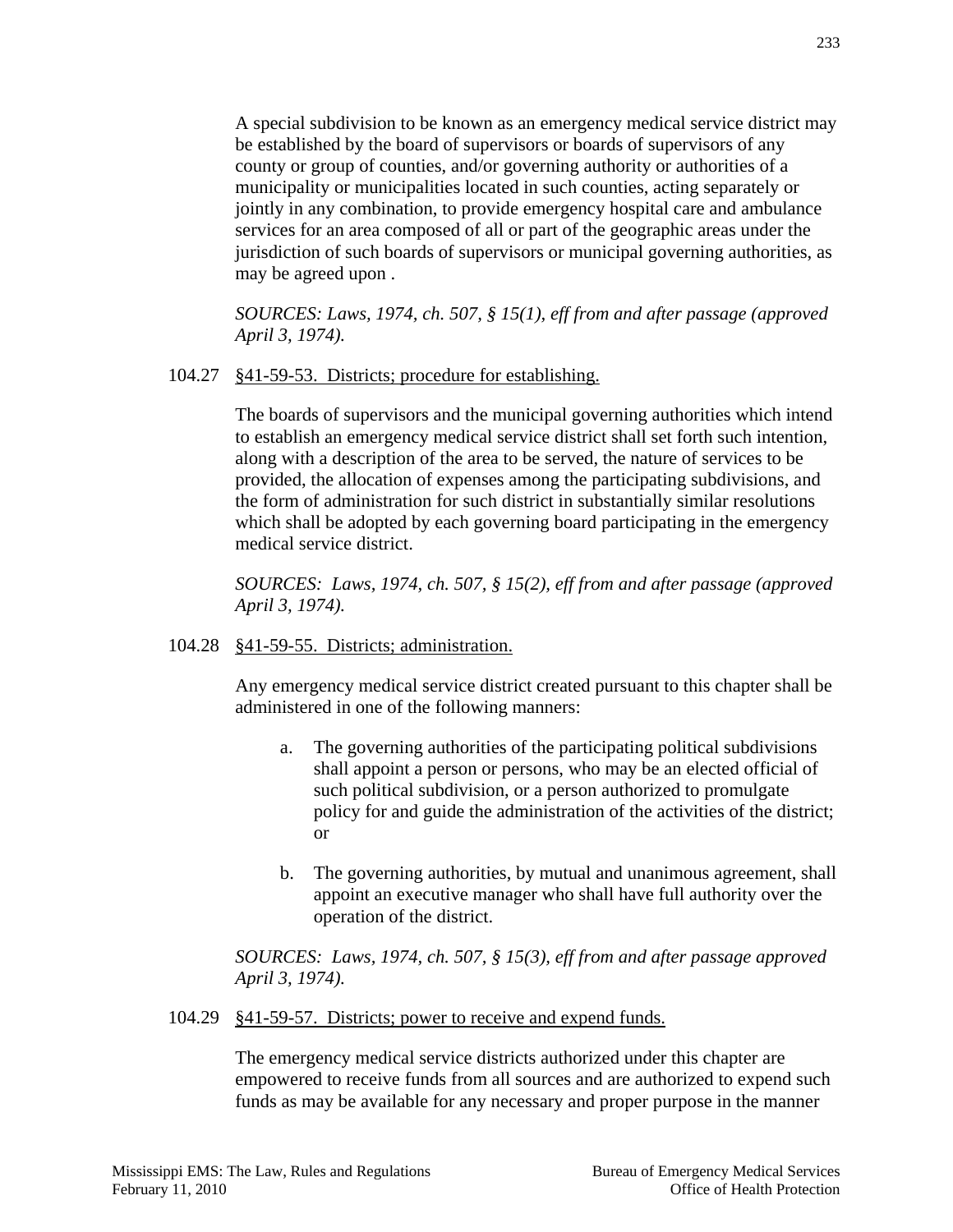provided by law for municipalities. The participating political subdivisions may expend funds from any source for the necessary and proper support of such a district, and they may expend such funds by making a lump sum payment to the board or manager designated to administer the district.

*SOURCES: Laws, 1974, ch. 507, § 15(4), eff from and after passage (approved April 3, 1974).* 

### 104.30 §41-59-59. Funds for support and maintenance of districts.

- 1. The board of supervisors of any county of the state participating in the establishment of an emergency medical service district under the provisions of Section 41-59-51 and related statutes of the Mississippi Code of 1972 may set aside, appropriate and expend moneys from the general fund for the support and maintenance of the district. In the event the district is comprised of more than one (1) county, the contributions for support and maintenance may be made on a per capita basis.
- 2. Emergency medical service districts may borrow funds in anticipation of the receipt of tax monies as otherwise provided by law for counties or municipalities.

*SOURCES: Laws, 1975, ch. 445; 1986, ch. 400, § 27, eff from and after October 1, 1986.* 

- 104.31 §41-59-61. Emergency medical services operating fund; assessment on traffic violations.
	- 1. Such assessments as are collected under subsections (1) and (2) of Section 99-19-73 shall be deposited in a special fund hereby created in the State Treasury to be designated the "Emergency Medical Services Operating Fund." The Legislature may make appropriations from the Emergency Medical Services Operating Fund to the State Board of Health for the purpose of defraying costs of administration of the Emergency Medical Services program and for redistribution of such funds to the counties, municipalities and organized medical service districts (hereinafter referred to as "governmental units") for the support of the emergency medical services programs. The State Board of Health, with the Emergency Medical Services Advisory Council acting in an advisory capacity, shall administer the disbursement to such governmental units.
	- 2. Funds appropriated from the Emergency Medical Services Operating Fund to the State Board of Health shall be made available to all such governmental units to support the emergency medical services programs therein, and such funds shall be distributed to each governmental unit based upon its general population relative to the total population of the state. Disbursement of such funds shall be made on an annual basis at the end of the fiscal year upon the request of each governmental unit. Funds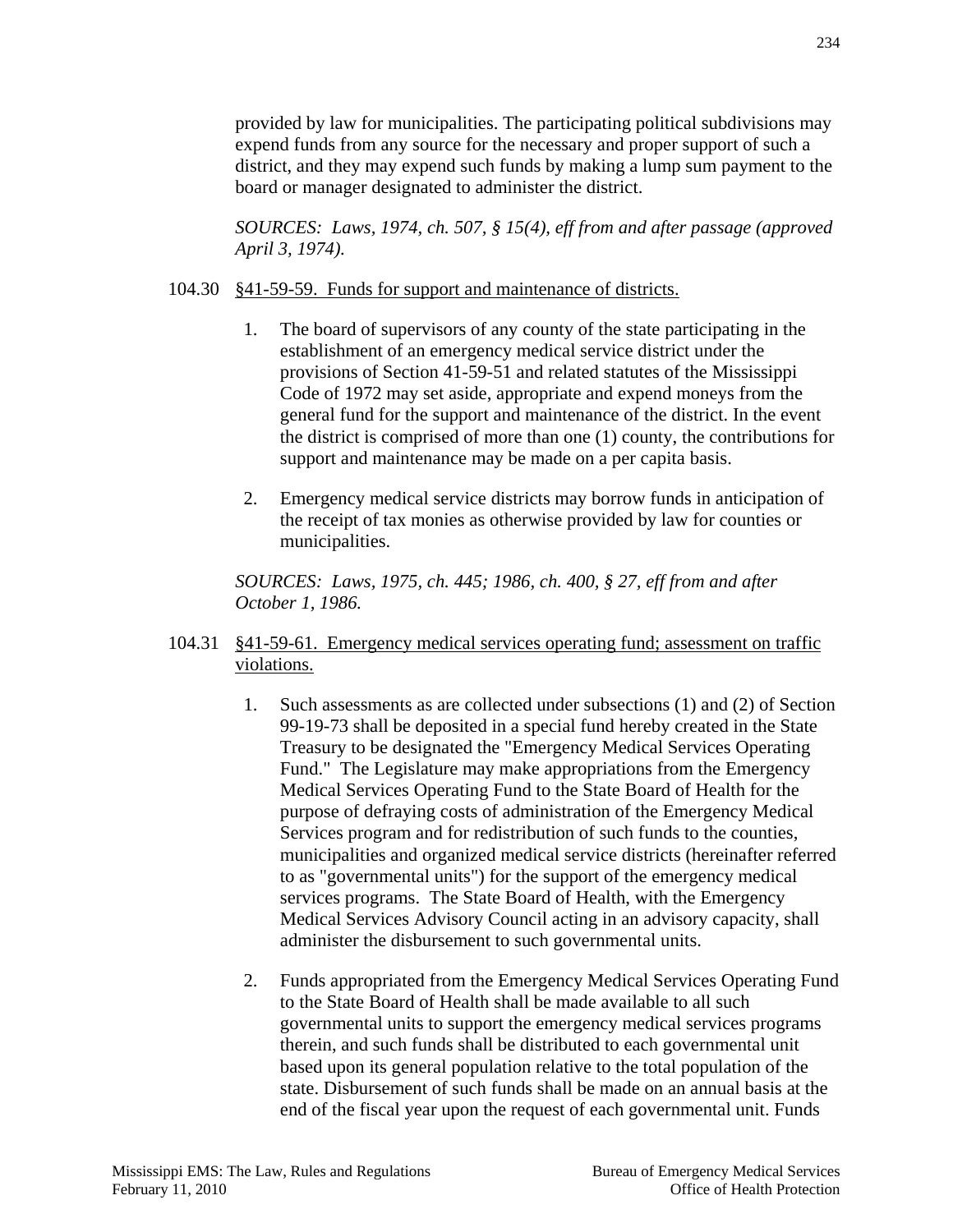distributed to such governmental units shall be used in addition to existing annual emergency medical services budgets of the governmental units, and no such funds shall be used for the payment of any attorney's fees. The Director of the Emergency Medical Services program or his appointed designee is hereby authorized to require financial reports from the governmental units utilizing these funds in order to provide satisfactory proof of the maintenance of the funding effort by the governmental units.

*SOURCES: Laws, 1982, ch. 344, § 1; 1983, ch. 522, § 38; 1985, ch. 352; 1985, ch. 440, § 6; 1990, ch. 329, § 7, eff from and after passage (approved October 1, 1990).* 

*Cross references -* 

*Deposit of portion of standard state assessment into Emergency Medical Services Operating Fund, see § 99-19-73.* 

*Editor's Note -* 

*Section 1 of ch. 352, Laws, 1985, effective from and after July 1, 1985 (approved March 19, 1985), amended this section. Subsequently, Section 6 of ch. 440, Laws, 1985, effective from and after passage (approved March 27, 1985), also amended this section without reference to ch. 352. As set out above, this section contains the language of Section 6 of ch. 440, which represents the latest legislative expression on the subject.* 

104.32 §41-59-63. Membership subscription programs for prepaid ambulance service not to constitute insurance.

> The solicitation of membership subscriptions, the acceptance of membership applications, the charging of membership fees, and the furnishing of prepaid or discounted ambulance service to subscription members and designated members of their households by either a public or private ambulance service licensed and regulated by the State Board of Health pursuant to Section 41-59-1 et seq. shall not constitute the writing of insurance and the agreement under and pursuant to which such prepaid or discounted ambulance service is provided to the subscription members and to designated members of their households shall not constitute a contract of insurance.

> *SOURCES: Laws, 1988, ch; 541, § 1; reenacted, 1991, ch. 348, § 1; reenacted, 1992, ch. 327, § 1, eff from and after July 1, 1992 .*

104.33 §41-59-65. Application for permit to conduct membership subscription program; fees; renewals.

> Either a public or private ambulance service licensed and regulated by the State Board of Health desiring to offer such a membership subscription program shall make application for permit to conduct and implement such program to the State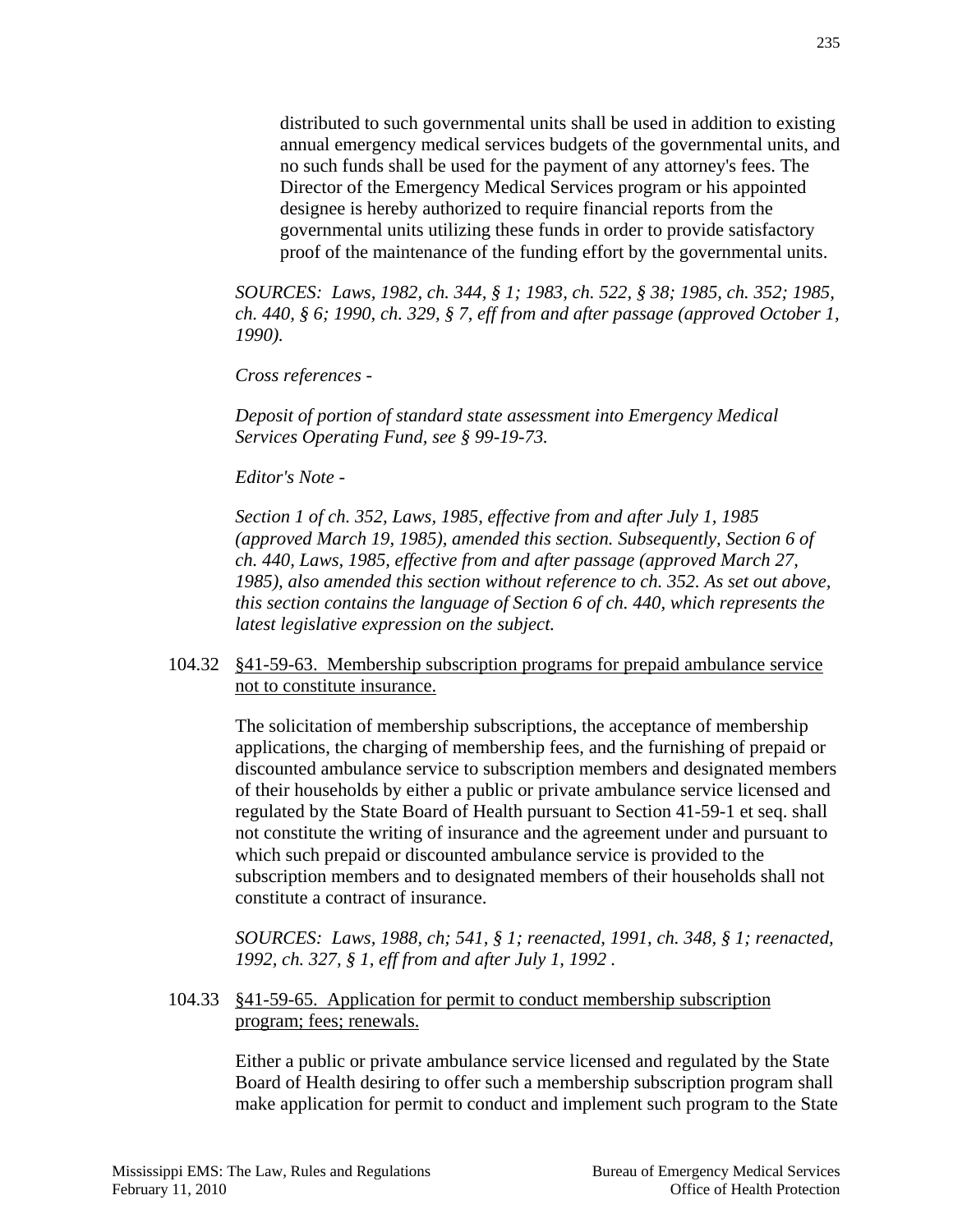Board of Health. The application shall be made upon forms in accordance with procedures established by the board and shall contain the following:

- a. The name and address of the owner of the ambulance service;
- b. The name in which the applicant is doing business;
- c. The location and description of the place or places from which the ambulance service operates;
- d. The places or areas in which the ambulance service intends to conduct and operate a membership subscription program; and
- e. Such other information as the board shall deem necessary.

Each application for a permit shall be accompanied by a permit fee of Five Hundred Dollars (\$500.00), which shall be paid to the board. The permit shall be issued to expire the next ensuing December 31. The permit issued under this section may be renewed upon payment of a renewal fee of Five Hundred Dollars (\$500.00), which shall be paid to the board. Renewal of any permit issued under this section shall require conformance with all requirements of this chapter.

*SOURCES: Laws, 1988, ch. 541, § 2; reenacted, 1991, ch. 348, § 2; reenacted, 1992, ch. 327, § 2, eff from and after July 1, 1992.* 

104.34 §41-59-67. Requirements for issuance of permit; reserve fund; ambulance service to pay cost of collection of judgment against fund.

> The issuance of a permit to conduct and implement a membership subscription program shall require the following:

- a. The posting of a surety bond with one or more surety companies to be approved by the State Board of Health, in the amount of Five Thousand Dollars (\$5,000.00) for every one thousand (1,000) subscribers or portion thereof; and
- b. The establishment of a reserve fund to consist of a deposit to the reserve fund with any depository approved by the state for the benefit of the subscription members in the amount of Three Dollars (\$3.00) for each subscription member currently subscribing to the subscription program, but not for the designated members of the subscribing member's household, to guarantee perpetuation of the subscription membership program until all memberships are terminated; and
- c. No further deposits shall be required to be made by the ambulance service to the reserve fund after the aggregate sum of the principal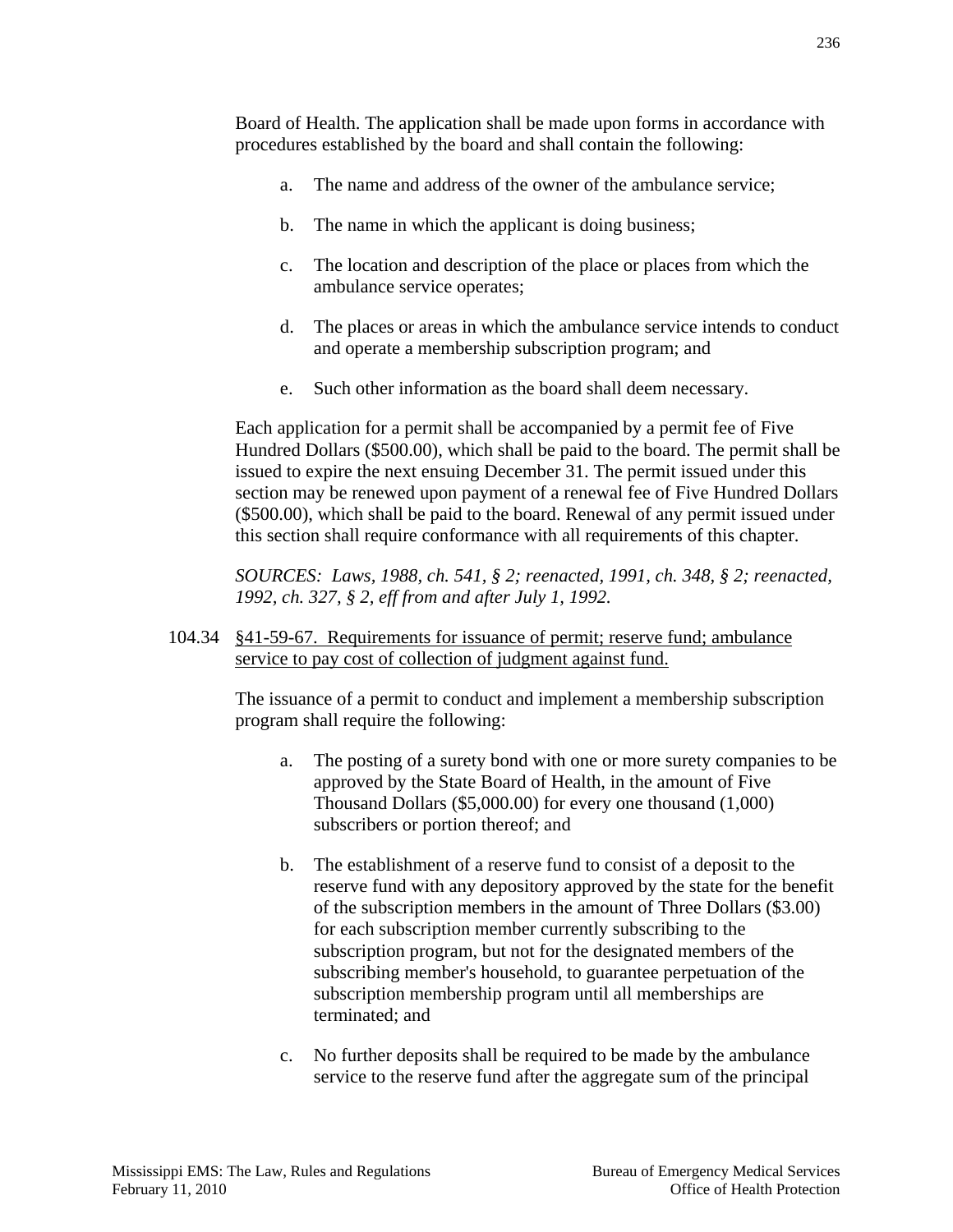amount of said surety bond plus the deposits in the reserve fund is equal to Two Hundred Thousand Dollars (\$200,000.00).

In any action brought by a subscriber against the surety bond or the reserve fund, the cost of collection upon a judgment rendered in favor of the subscriber, including attorney's fees, shall be paid by the ambulance service.

*SOURCES: Laws, 1988, ch. 541, § 3; re-enacted, 1991, ch. 348, § 3; reenacted, 1992, ch. 327, § 3, eff from and after July 1, 1992.* 

# 104.35 §41-59-69. Annual report of ambulance service conducting subscription program.

- 1. Annual reports shall be filed with the State Board of Health by the ambulance service permitted to conduct and implement a membership subscription program in the manner and form prescribed by the State Board of Health, which report shall contain the following:
	- a. The name and address of the ambulance service conducting the program;
	- b. The number of members subscribing to the subscription program;
	- c. The revenues generated by subscriptions to the program; and
	- d. The name and address of the depository bank in which the reserve fund is deposited and the amount of deposit in said reserve fund.

*SOURCES: Laws, 1988, ch. 541, § 4; re-enacted, 1991, ch. 348, § 4; reenacted, 1992, ch. 327, § 4, eff from and after July 1, 1992.* 

# 104.36 §41-59-71. Methods of soliciting members; license not required.

Solicitation of membership in the subscription program may be made through direct advertising, group solicitation, by officers and employees of the ambulance service or by individuals without the necessity of licensing of such solicitors.

*SOURCES: Laws, 1988, ch. 541, § 5; reenacted, 1991, ch. 348, § 5, re-enacted, 1992, ch. 327, § 5, eff from and after July 1, 1992.* 

*§ 41-59-73. [Laws, 1991, ch. 348, § 7] Repealed by Laws, 1992, ch. 327, § 6, eff from and after July 1, 1992.* 

*Editor's Note -* 

*Former § 41-59-73 provided for the repeal of sections 41-59-63 through 41-59- 71.*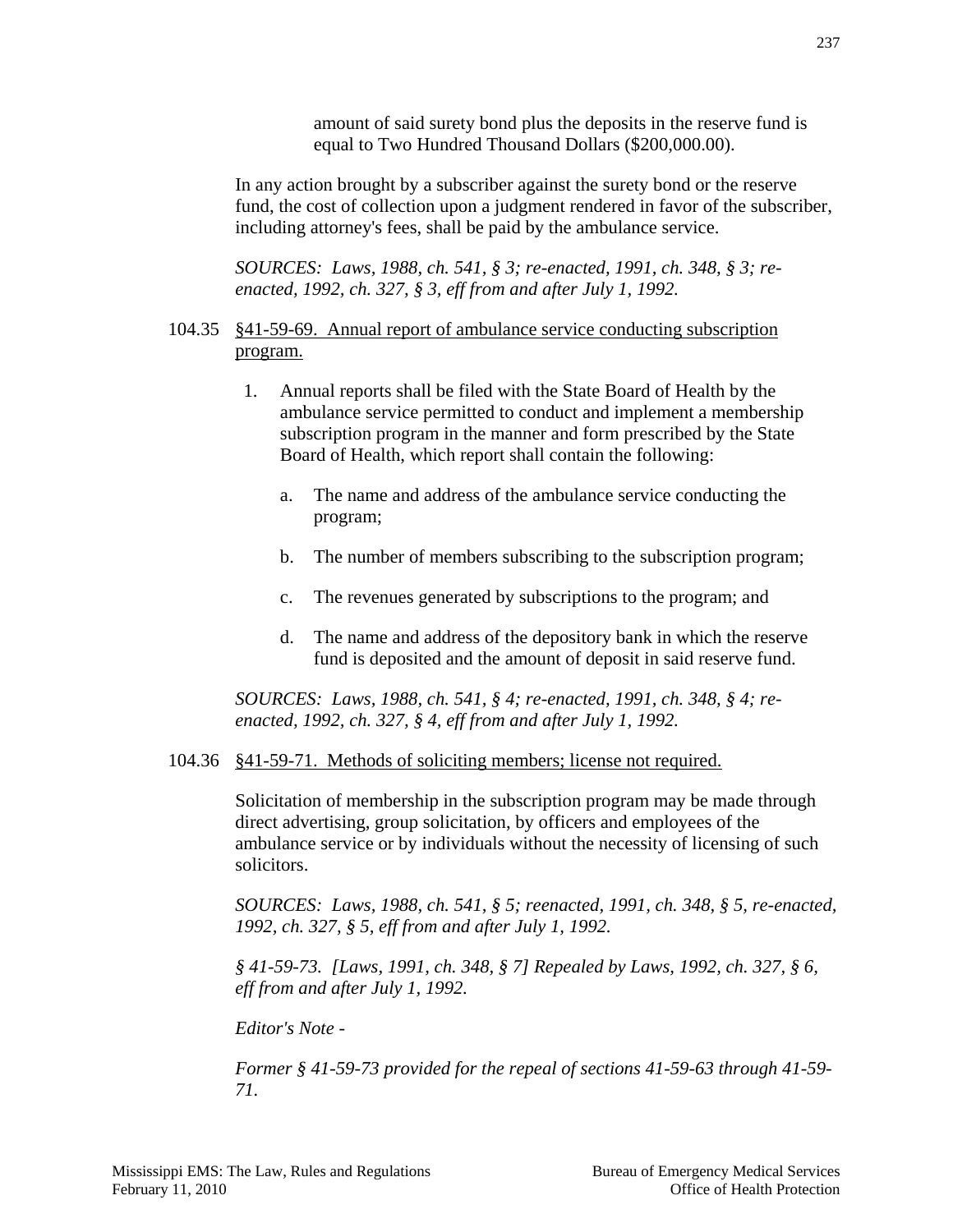*Laws, 1988, Ch. 541, § 6, provided that sections 41-59-71 would stand repealed from and after July 1, 1991. Subsequently, Laws, 1991, ch. 348, § 6, amended Laws, 1988, ch. 541, § 6, deleting the provision for the repeal of sections 41-59- 63 through 41-59-71. However, Laws, 1991, ch. 348, § 7, added a new section, 41-59-73, providing for the prospective repeal of sections 41-59-63 through 41- 59-71. Subsequently, Laws, 1992, ch. 327, § 6, repealed § 41-59-73, effective from and after July 1, 1992.* 

### 104.37 § 41-59-75. Mississippi Trauma Care Systems Fund established.

The Mississippi Trauma Care Systems Fund is established. Five Dollars (\$5.00) collected from each assessment of Fifteen Dollars (\$15.00) collected from each assessment of Twenty Dollars (\$20.00) as provided in Section 41-59-61, and any other funds made available for funding the trauma care system, shall be deposited into the fund. Funds appropriated from the Mississippi Trauma Care Systems Fund to the State Board of Health shall be made available for department administration and implementation of the comprehensive state trauma care plan for distribution by the department to designated trauma care regions for regional administration, for the department's trauma specific public information and education plan, and to provide hospital and physician indigent trauma care block grant funding to trauma centers designated by the department. All designated trauma care hospitals are eligible to contract with the department for these funds.

*SOURCES: Laws, 1988, ch. 429, § 4, eff from and after July 1, 1998.* 

*Cross References - State Board of Health authorization to receive and disburse funds appropriated from the Mississippi Trauma Care System Fund, see § 41- 59-5.* 

104.38 § 41-59-77. Trauma registry data confidential and not subject to discovery or introduction into evidence in civil actions.

> Data obtained under this act [Laws, 1998, ch. 429] for use in the trauma registry is for the confidential use of the Mississippi State Department of Health and the persons, public entities or private entities that participate in the collection of the trauma registry data.

> Any data which identifies and individual or a family unit that is collected for use in the trauma registry shall be confidential and shall not be subject to discovery or introduction into evidence in any civil action.

*SOURCES: Laws, 1998, ch. 429, § 5, eff from and after July 1, 1998.* 

104.39 § 41-59-79.

Any person desiring certification as a medical first responder shall apply to the board using forms prescribed by the board. Each application for a medical first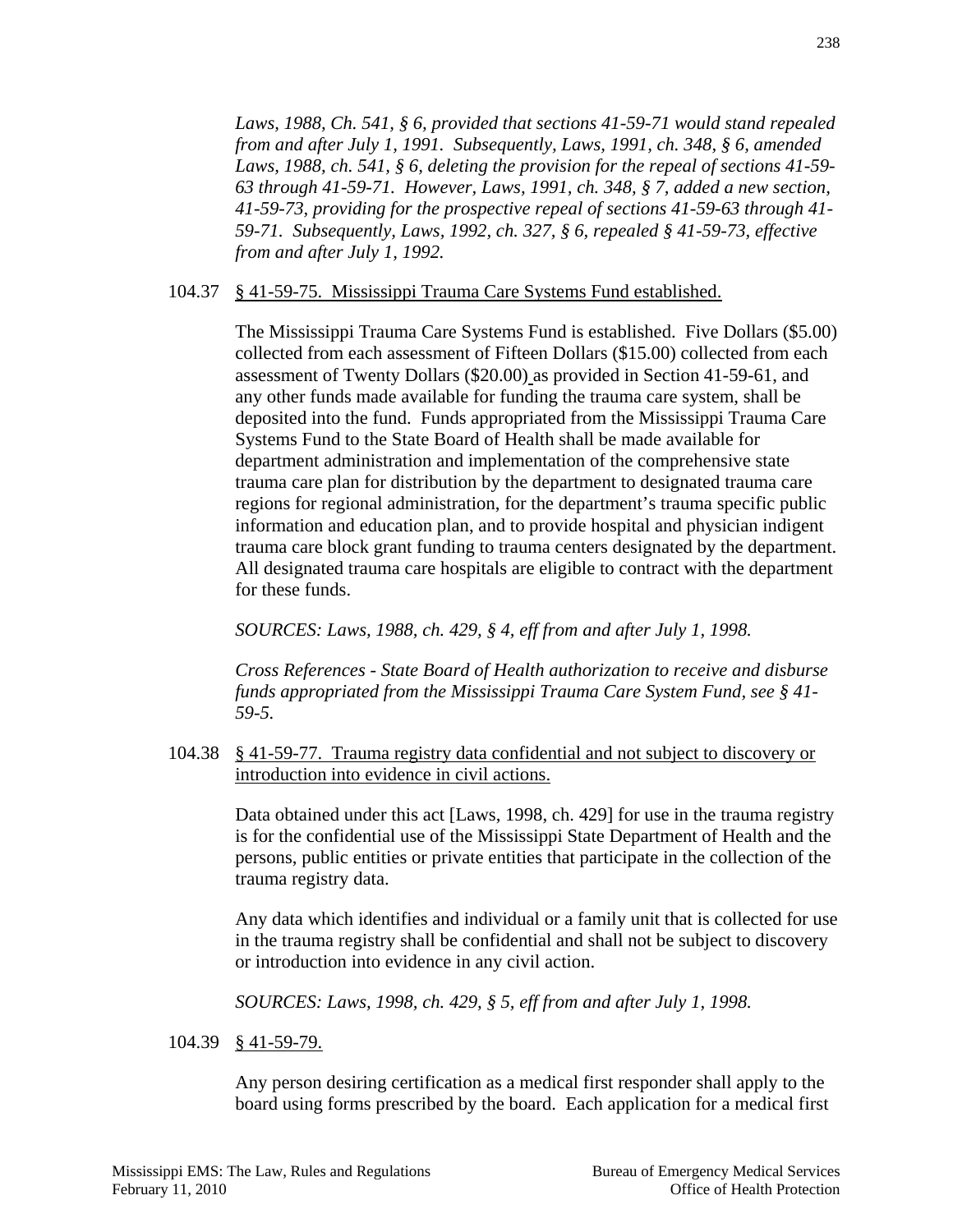responder certificate shall be accompanied by a certificate fee to be fixed by the board, which shall be paid to the board. Upon the successful completion of the board's approved medical first responder training program, the board shall make a determination of the applicant's qualifications as a medical first responder as set forth in the regulations promulgated by the board, and shall issue a medical first responder certificate to the applicant.

#### 104.40 41-59-81.

1. The State Board of Health is authorized to promulgate and enforce rules and regulations to provide for the best and most effective emergency medical care by medical first responders, and to comply with national standards for medical first responders. Notwithstanding any other provision of law, medical first responder personnel may be authorized to provide medical first responder services as defined by rules and regulations promulgated by the State Board of Health.

Rules and regulations promulgated under this authority shall, as a minimum:

- a. Define and authorize functions and training programs for medical first responder personnel; however, all those training programs shall meet or exceed the performance requirements of the most current training program "First Responder: National Standard Curriculum" as developed by the United States Department of Transportation, National Highway Traffic Safety Administration.
- b. Specify minimum testing and certification requirements and provide for continuing education and periodic recertification for all medical first responder personnel.
- 2. Counties, municipalities and designated EMS districts may regulate the activities of medical first responders in addition to the regulation imposed by rules and regulations promulgated by the State Board of Health.
- 3. The State Board of Health and the State Department of Health shall not be authorized to regulate the activities of, or require the state certification of, those first responders who are not medical first responders.

104.41 § 41-59-83. Repealed 2004

### 105 CHAPTER 60 EMERGENCY MEDICAL TECHNICIANS - PARAMEDICS

41-60-1 through 41-60-9. [Repealed]

41-60-11. Definitions.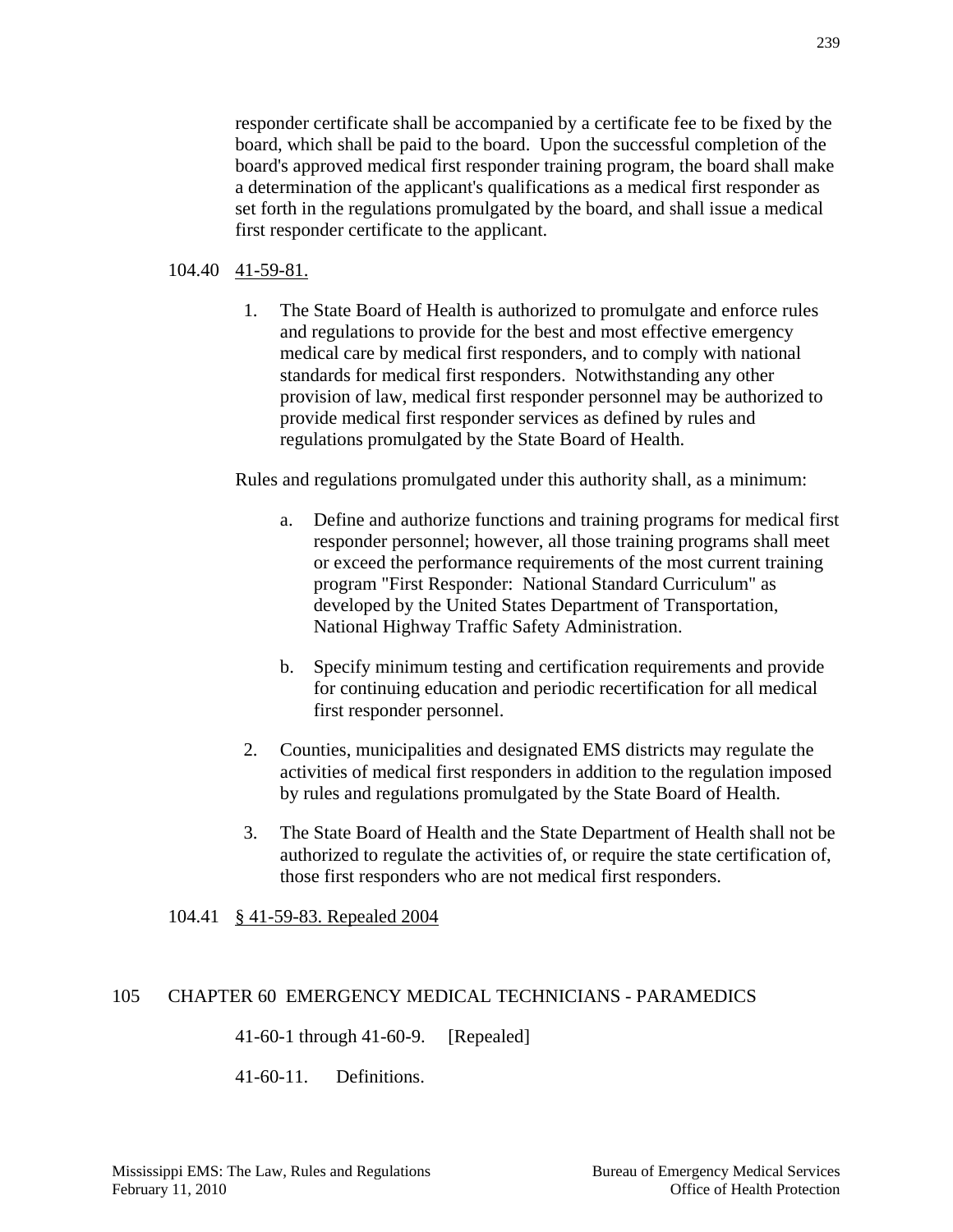41-60-13. Promulgation of rules and regulations by state board of health

§41-60-1 through 41-60-9. [Laws 1976, ch. 358, §§ 1-5] Repealed by Laws, 1979, ch. 488, § 3, eff from and after July 1, 1979.

*Editor's Note -* 

*Former Section 41-60-1 contained a legislative finding and declaration concerning emergency medical care.* 

*Former Section 41-60-3 defined the term "mobile intensive care paramedics."* 

*Former Section 41-60-5 authorized hospital ancillary medical services and ambulance services to establish emergency medical programs, utilizing mobile intensive care paramedics.* 

*Former Section 41-60-7 authorized mobile intensive care paramedics to perform certain specified emergency medical services.* 

*Former Section 41-60-9 authorized mobile intensive care paramedics to perform certain specified additional emergency medical services, upon authorization by a physician and upon order of such physician or a registered nurse, when direct communication was maintained between the paramedics and the physician or registered nurse.* 

# 105.01 §41-60-11. Definitions.

As used in sections 41-60-11 and 41-60-13, unless the context otherwise requires, the term:

- a. "Advanced Life Support" shall mean a sophisticated level of prehospital and interhospital emergency care which includes basic life support functions including cardiopulmonary resuscitation (CPR), plus cardiac defibrillation, telemetered electrocardiography, administration of antiarnhythmic agents, intravenous therapy, administration of specific medications, drugs and solutions, use of adjunctive ventilation devices, trauma care and other authorized techniques and procedures.
- b. "Advanced Life Support personnel" shall mean persons other than physicians engaged in the provision of advanced life support, as defined and regulated by rules and regulations promulgated by the board.
- c. "Emergency Medical Technician-Intermediate" shall mean a person specially trained in advanced life support modules numbers I, II, III as developed by the United States Department of Transportation under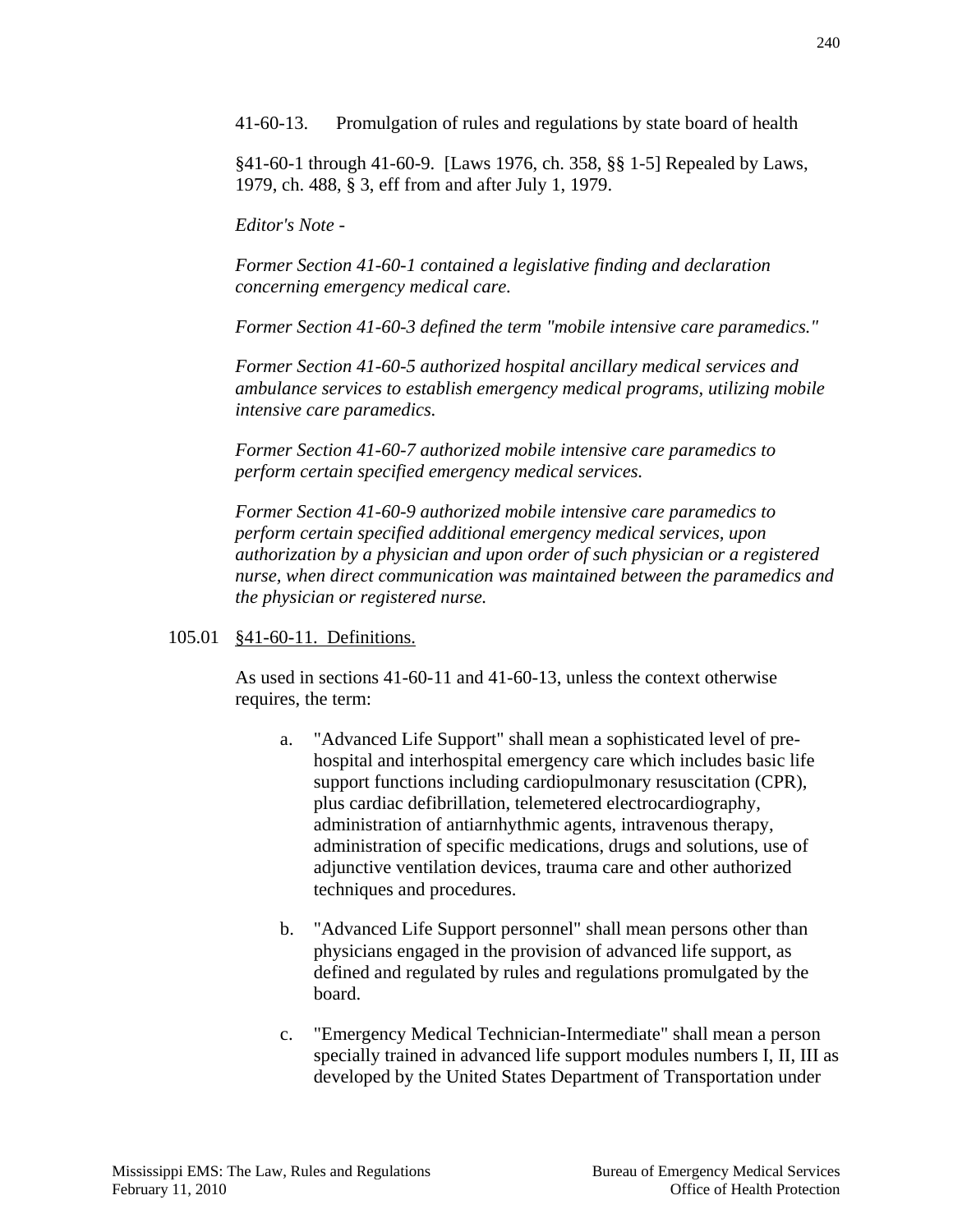Contract No. DOT-HS-900-089 as authorized by the Mississippi State Board of Health.

- d. "Emergency Medical Technician-Paramedic" shall mean a person specially trained in an advanced life support training program authorized by the Mississippi State Board of Health.
- e. "Medical control" shall mean directions and advice provided from a centrally designated medical facility staffed by appropriate personnel, operating under medical supervision, supplying professional support through radio or telephonic communication for onsite and in-transit basic and advanced life support services given by field and satellite facility personnel.

*SOURCES: Laws, 1979, ch. 488, § 1; Laws, 2001, ch. 542, § 3, eff from and after July 1, 2001.* 

*Annotations -* 

*Liability for injury or death allegedly caused by activities of hospital "rescue team". 64 ALR4th 1200.* 

# 105.02 §41-60-13. Promulgation of rules and regulations by state board of health.

The Mississippi State Board of Health is authorized to promulgate and enforce rules and regulations to provide for the best and most effective emergency medical care, and to comply with national standards for advanced life support. Notwithstanding any other provision of law, advanced life support personnel may be authorized to provide advanced life support services as defined by rules and regulations promulgated by the state board of health.

Rules and regulations promulgated pursuant to this authority shall, as a minimum:

- a. Define and authorize appropriate functions and training programs for advanced life support trainees and personnel; provided, that all such training programs shall meet or exceed the performance requirements of the current training program for the emergency medical technicianparamedic, developed for the United States Department of Transportation.
- b. Specify minimum operational requirements which will assure medical control over all advanced life support services.
- c. Specify minimum testing and certification requirements and provide for continuing education and periodic recertification for all advanced life support personnel.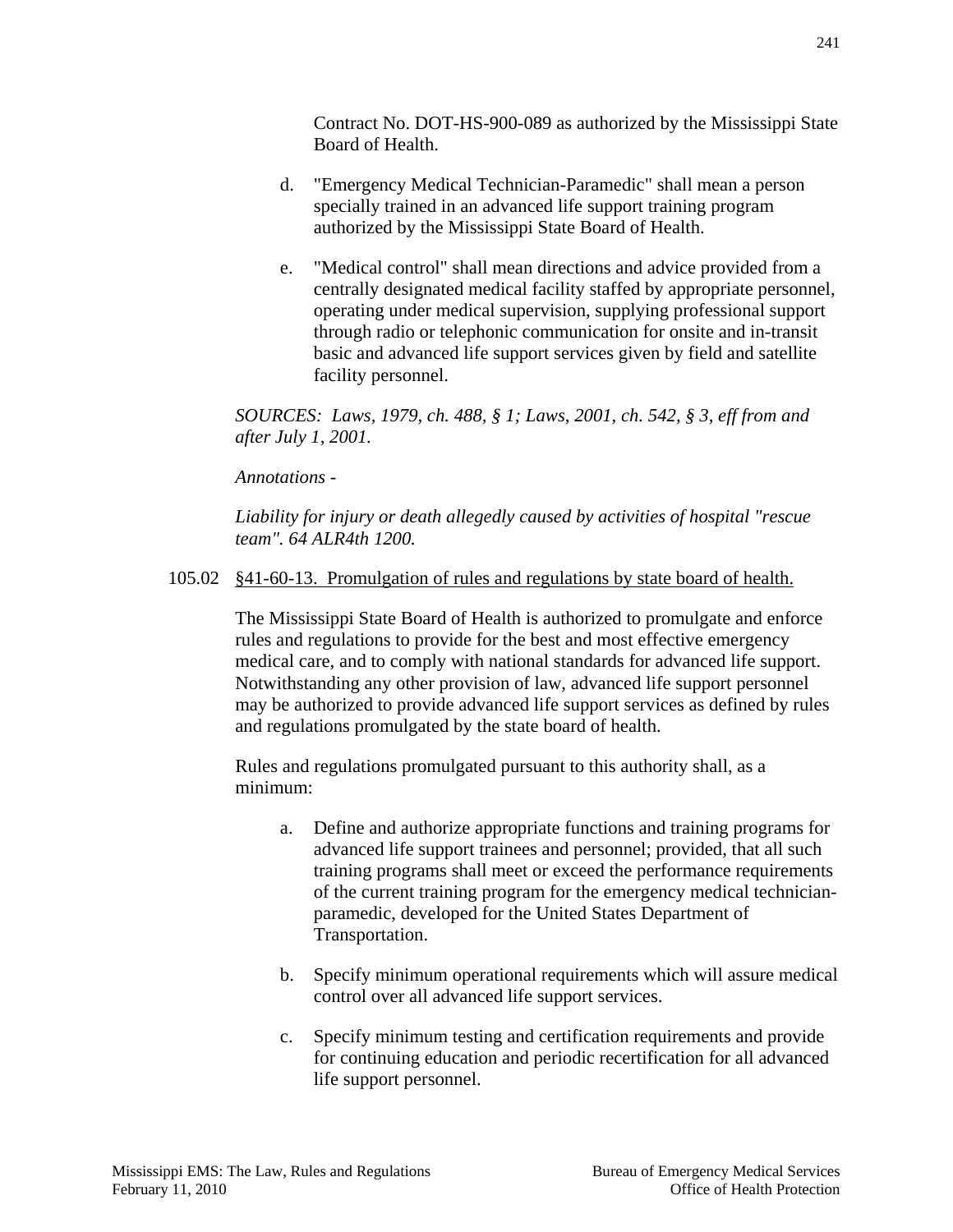*SOURCES: Laws, 1979, ch. 488, § 2, eff from and after July 1, 2001.* 

### 106 USE OF AUTOMATED EXTERNAL DEFIBRILLATOR IN CASES OF SUDDEN CARDIAC DEATH

41-60-31. Definitions.

41-60-33. Requirements and training for use of automated external defibrillator.

41-60-35. Individual authorized to use automated external defibrillator not limited from practicing other authorized health occupations.

#### 106.01 § 41-60-31. Definitions

As used in this act [Laws, 1999, ch. 489]:

- a. "AED" means an automated external defibrillator, which is a device, heart monitor and defibrillator that:
	- i. Has received approval of its premarket notification filed under 21 USCS, Section 360(k) from the United States Food and Drug Administration;
	- ii. Is capable of recognizing the presence or absence of ventricular fibrillation, which is an abnormal heart rhythm that causes the ventricles of the heart to quiver and renders the heart unable to pump blood, or rapid ventricular tachycardia, which is a rapid heartbeat in the ventricles and is capable of determining, without intervention by an operator, whether defibrillation should be performed; and
	- iii.Upon determining that defibrillation should be preformed, automatically charges and advises the operator to deliver handsfree external electrical shock to patients to terminate ventricular fibrillation or ventricular tachycardia when the heart rate exceeds a preset value.
- b. "Emergency Medical Services (EMS) notification" means activation of the 911 emergency response system or the equivalent.

*SOURCES: Laws, 1999, ch. 489, § 1, eff from and after July 1, 1999.* 

### 106.02 § 41-60-33. Requirements and training for use of automated external defibrillator.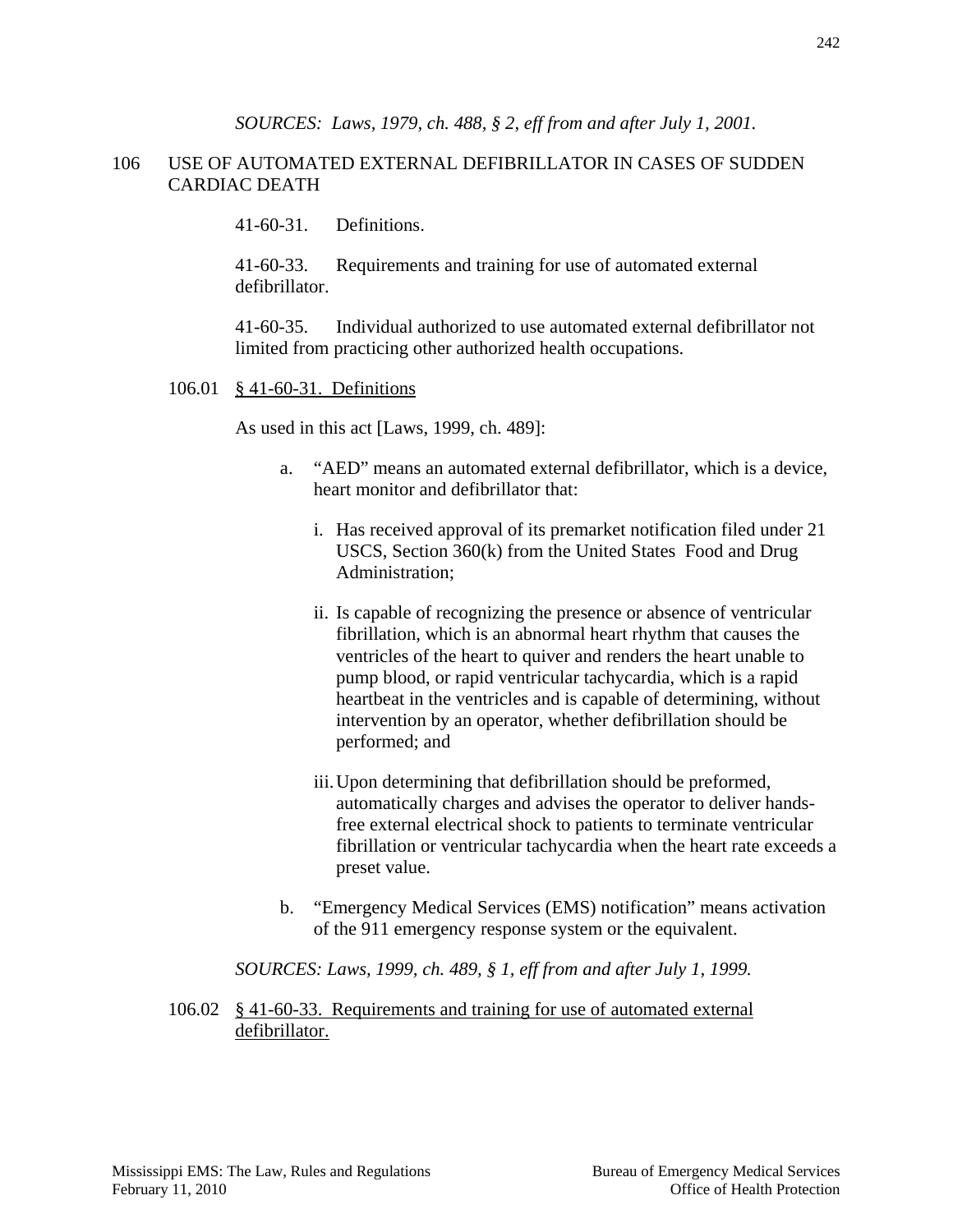Any person may use an automated external defibrillator for the purpose of saving the life of another person in sudden cardiac death, subject to the following requirements:

- a. A Mississippi licensed physician must exercise medical control authority over the person using the AED to ensure compliance with requirements for training, emergency medical services (EMS) notification and maintenance;
- b. The person using the AED must have received appropriate training in cardiopulmonary resuscitation (CPR) and in the use of an AED by the American Heart Association, American Red Cross, National Safety Council or other nationally recognized course in CPR and AED use;
- c. The AED must not operate in a manual mode except when access control devices are in place or when appropriately licensed individuals such as registered nurses, physicians or emergency medical technicians - paramedics utilize the AED; and
- d. Any person who renders emergency care or treatment on a person in sudden cardiac death by using an AED must activate the EMS system as soon as possible, and report any clinical use of the AED to the licensed physician.

*SOURCES: Laws, 1999, ch. 489 § 2, eff from and after July 1, 1999.* 

106.03 § 41-60-35. Individual authorized to use automated external defibrillator not limited from practicing other authorized health occupations.

> An individual may use an AED if all of the requirements of Section 41-60-33 are met. However, nothing in this act [Laws, 1999, ch. 489] shall limit the right of an individual to practice a health occupation that the individual is otherwise authorize to practice under the laws of Mississippi.

*SOURCES: Laws, 1999, ch. 489 § 3, eff from and after July 1, 1999.* 

# 107 SECTION 63 MOTOR VEHICLES AND TRAFFIC – TRAFFIC REGULATIONS

107.01 §63-3-313. Disobedience of official traffic-control devices.

No driver of a vehicle shall disobey the instructions of any official trafficcontrol device placed in accordance with the provisions of this chapter, unless at the time otherwise directed by a police officer.

*SOURCES: Codes, 1942, § 8516, Laws, 1938, ch. 200.* 

*Annotations -*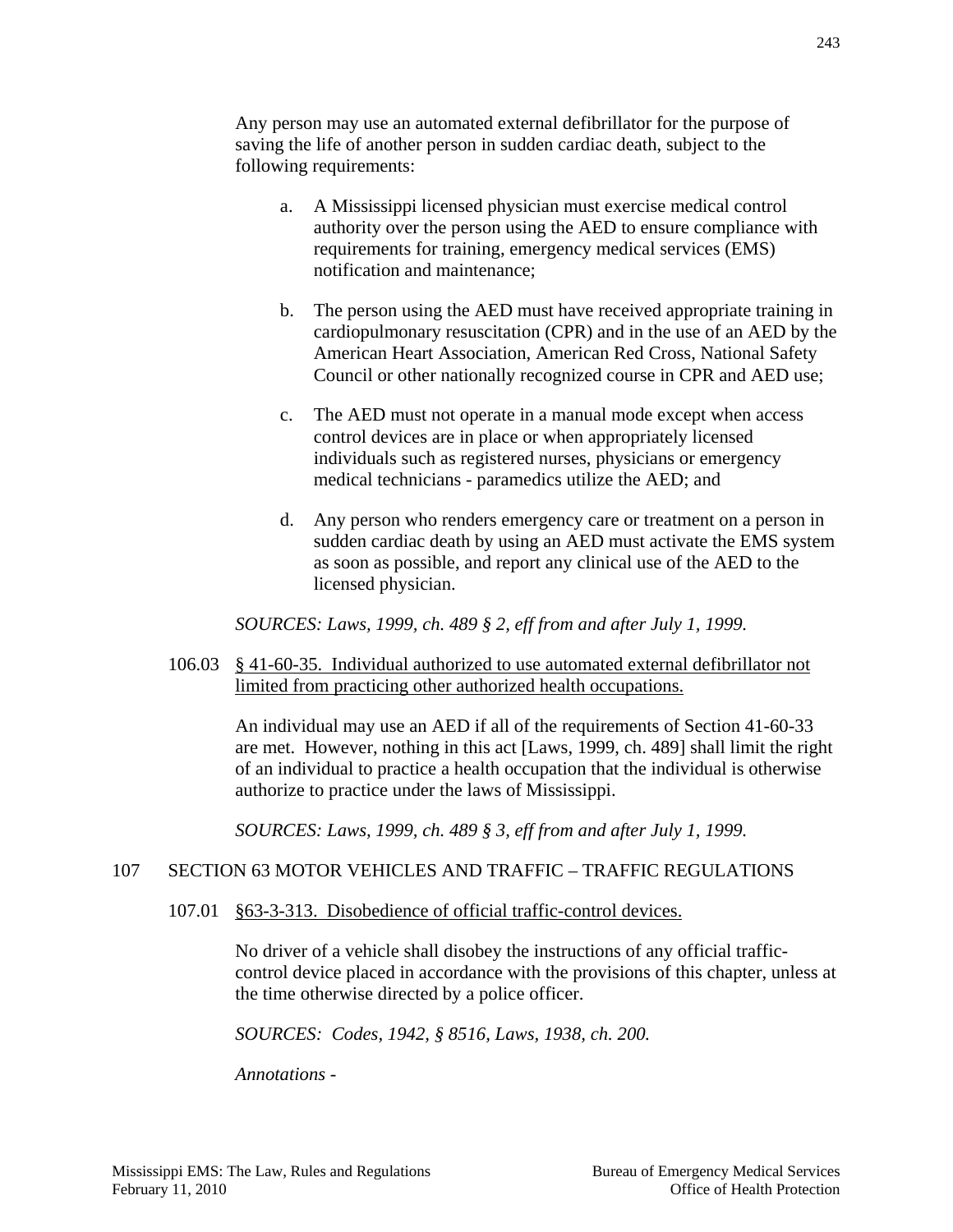*Liability of governmental unit for collision with safety and traffic-control devices in traveled way. 7 ALR2d 226.* 

*Motorist's liability for collision at intersection of ordinary and arterial highways as affected by absence, displacement, or malfunctioning of stop sign or other traffic signal. 74 ALR2d 242.* 

107.02 §63-3-315. Obedience to official traffic-control devices; emergency vehicles.

The driver of any authorized emergency vehicle when responding to an emergency call upon approaching a red or stop signal or any stop sign shall slow down as necessary for safety but may proceed cautiously past such red or stop sign or signal. At other times drivers of authorized emergency vehicles shall stop in obedience to a stop sign or signal.

*SOURCES: Codes, 1942, § 8148; Laws, 1938, ch. 200.* 

107.03 §63-3-517. Applicability of speed restrictions to emergency vehicles; duties to drivers of emergency vehicles.

> The speed limitations set forth in this article shall not apply to authorized emergency vehicles when responding to emergency calls and the drivers thereof sound audible signal by bell, siren, or exhaust whistle. This section shall not relieve the driver of an authorized emergency vehicle from the duty to drive with due regard for the safety of all person using the street, nor shall it protect the driver of any such vehicle from the consequence of a reckless disregard of the safety of others.

*SOURCES: Codes, 1942, § 8180; Laws, 1938, ch. 200; 1948, ch. 328, § 4.* 

*Annotations -* 

*Liability of governmental unit or its officers for injury to innocent occupant of moving vehicle, or for damages to such vehicle, as result of police chase. 4 ALR4th 865.* 

- 107.04 §63-3-809. Procedure upon approach of authorized emergency vehicles; duty of driver of emergency vehicle.
	- 1. Upon the immediate approach of an authorized emergency vehicle, when the driver is giving audible signal by siren, exhaust whistle, or bell, the driver of every other vehicle shall yield the right-of-way and shall immediately drive to a position parallel to and as close as possible to, the right-hand edge or curb of the highway clear of any intersection and shall stop and remain in such position until the authorized emergency vehicle has passed, except when otherwise directed by a police officer.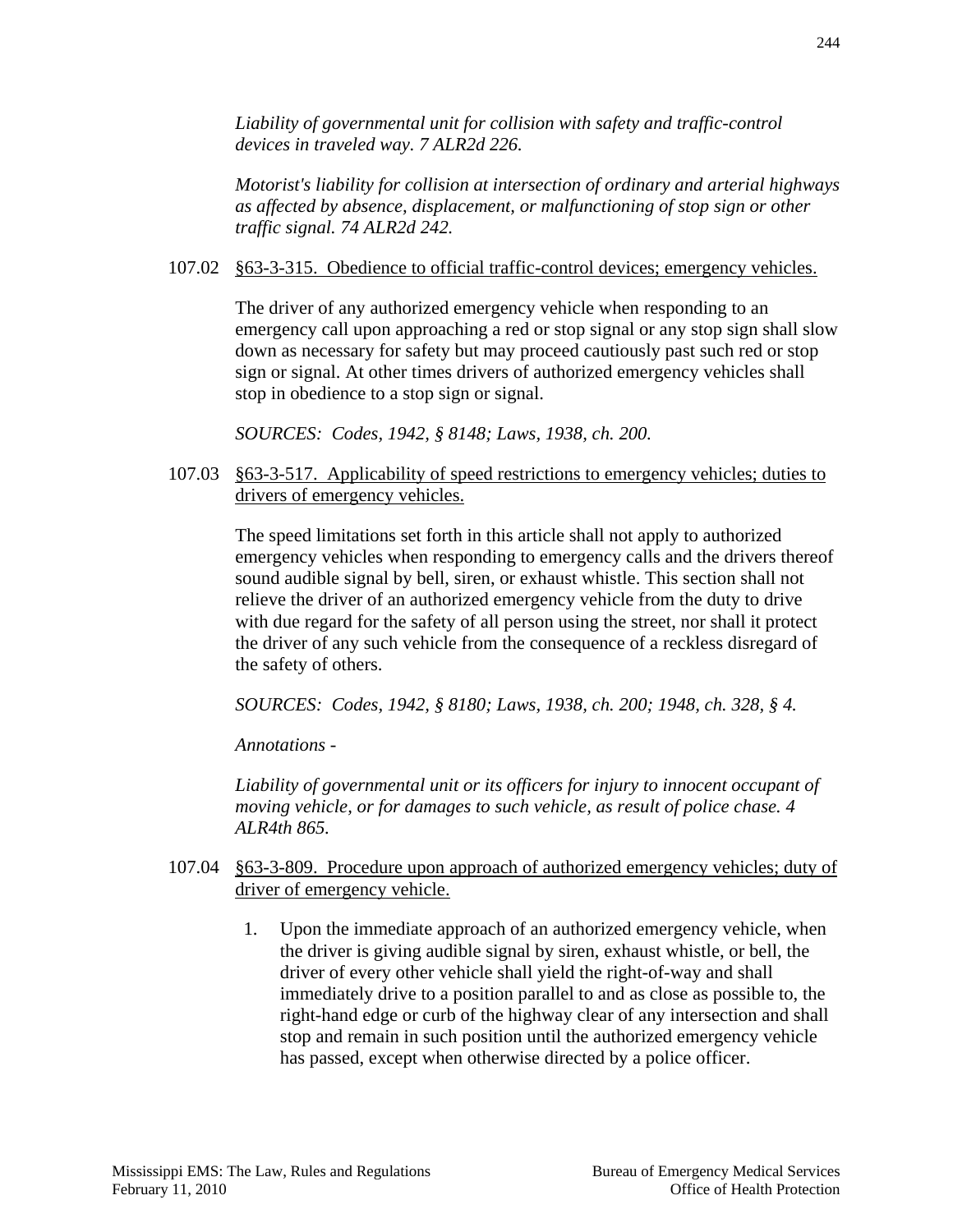2. This section shall not operate to relieve the driver of an authorized emergency vehicle from the duty to drive with due regard for the safety of all persons using the highway.

*SOURCES: Codes, 1942, § 8199; Laws, 1938, ch. 200.* 

*Cross references -* 

*Warning lights used on authorized emergency vehicles, see § 63-7-19.* 

### 108 CHAPTER 7

# 108.01 §63-7-19. Lights on police and emergency vehicles; lights on rural mail carrier vehicles.

4) Except as otherwise provided for unmarked vehicles under Section 19-25-15 and Section 25-1-87, every police vehicle shall be marked with blue lights. Every ambulance and special use EMS vehicle as defined in Section 41-59-3 shall be marked with red lights front and back and also may be marked with white and amber lights in addition to red lights. Every emergency management/civil defense vehicle, including emergency response vehicles of the Department of Environmental Quality, shall be marked with blinking, rotating or oscillating red lights. Official vehicles of a 911 Emergency Communications District may be marked with red and white lights. Every wrecker or other vehicle used for emergency work, except vehicles authorized to use blue or red lights, shall be marked with blinking, oscillating or rotating amber colored lights to warn other vehicles to yield the right-of-way, as provided in Section 63-3- 809. Only police vehicles used for emergency work may be marked with blinking, oscillating or rotating blue lights to warn other vehicles to yield the right-of-way. Only law enforcement vehicles, fire vehicles, private or department-owned vehicles used by firemen of volunteer fire departments which receive funds pursuant to Section 83-1-39 when responding to calls, emergency management/civil defense vehicles, emergency response vehicles of the Department of Environmental Quality, ambulances used for emergency work, and 911 Emergency Communications District vehicles may be marked with blinking, oscillating or rotating red lights to warn other vehicles to yield the right-of-way. This section shall not apply to school buses carrying lighting devices in accordance with Section 63-7-23.

5) Any vehicle referred to in subsection (1) of this section also shall be authorized to use alternating flashing headlights when responding to any emergency.

6) Any vehicle operated by a United States rural mail carrier for the purpose of delivering United States mail may be marked with two (2) amber colored lights on front top of the vehicle and two (2) red colored lights on rear top of the vehicle so as to warn approaching travelers to decrease their speed because of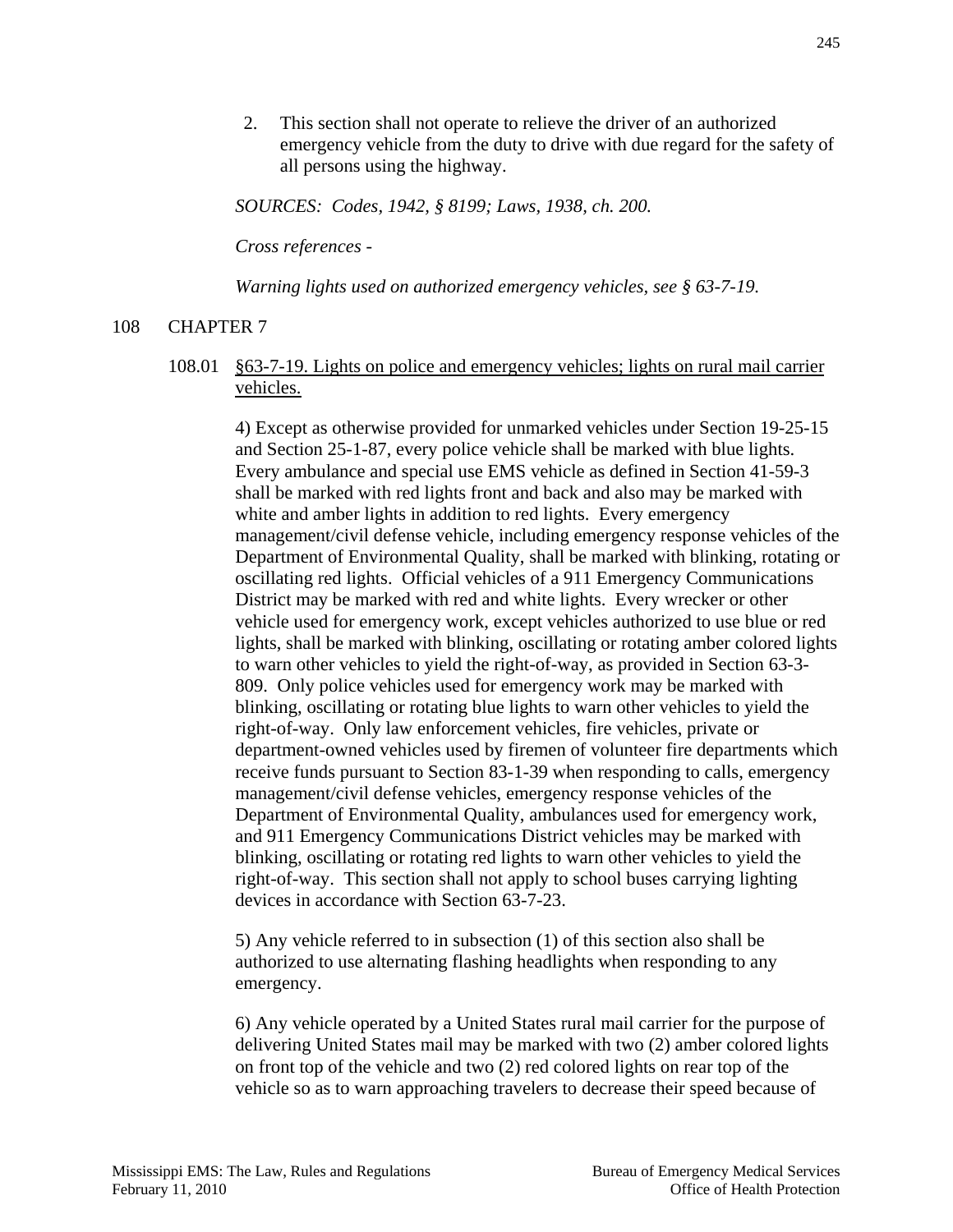danger of colliding with the mail carrier as he stops and starts along the edge of the road, street or highway.

108.02 §63-7-65. Horns and warning devices.

- 1. Every motor vehicle when operated upon a highway shall be equipped with a horn in good working order and capable of emitting sound audible under normal conditions from a distance of not less than two hundred (200) feet. The driver of a motor vehicle shall, when reasonably necessary to insure safe operation, give audible warning with his horn but shall not otherwise use such horn upon a highway. No horn or other warning device shall emit an unreasonably loud or harsh sound or a whistle.
- 2. Any authorized emergency vehicle may be equipped with a siren, whistle, or bell, capable of emitting sound audible under normal conditions from a distance of not less than five hundred (500) feet and of a type approved by the department. No such siren shall be used except when such vehicle is operated in response to an emergency call or in the immediate pursuit of an actual or suspected violator of the law, in which said latter events the driver of such vehicle shall sound such siren when necessary to warn pedestrians and other drivers of the approach thereof.
- 3. No vehicle shall be equipped with nor shall any person use upon a vehicle any siren, whistle, or bell, except as otherwise permitted in this section. No bicycle shall be equipped with nor shall any person use upon a bicycle any siren or whistle
- 4. Any vehicle may be equipped with a theft alarm signal device which is so arranged that it cannot be used by the driver as an ordinary warning signal.

*SOURCES: Codes, 1942, § 8250; Laws, 1938, ch. 200; Laws, 1994, ch. 324, § 1, eff from and after July 1, 1994.* 

# 109 SECTION 73 PROFESSIONS AND VOCATIONS CHAPTER 25 PHYSICIANS

- 109.01 §73-25-37. Liability of physician, dentist, nurse, or emergency medical technician, etc., for rendering emergency care.
	- 1. No duly licensed, practicing physician, dentist, registered nurse, licensed practical nurse, certified registered emergency medical technician, or any other person who, in good faith and in the exercise of reasonable care, renders emergency care to any injured person at the scene of an emergency, or in transporting the injured person to a point where medical assistance can be reasonably expected, shall be liable for any civil damages to said injured person as a result of any acts committed in good faith and in the exercise of reasonable care or omissions in good faith and in the exercise of reasonable care by such persons in rendering the emergency care to said injured person.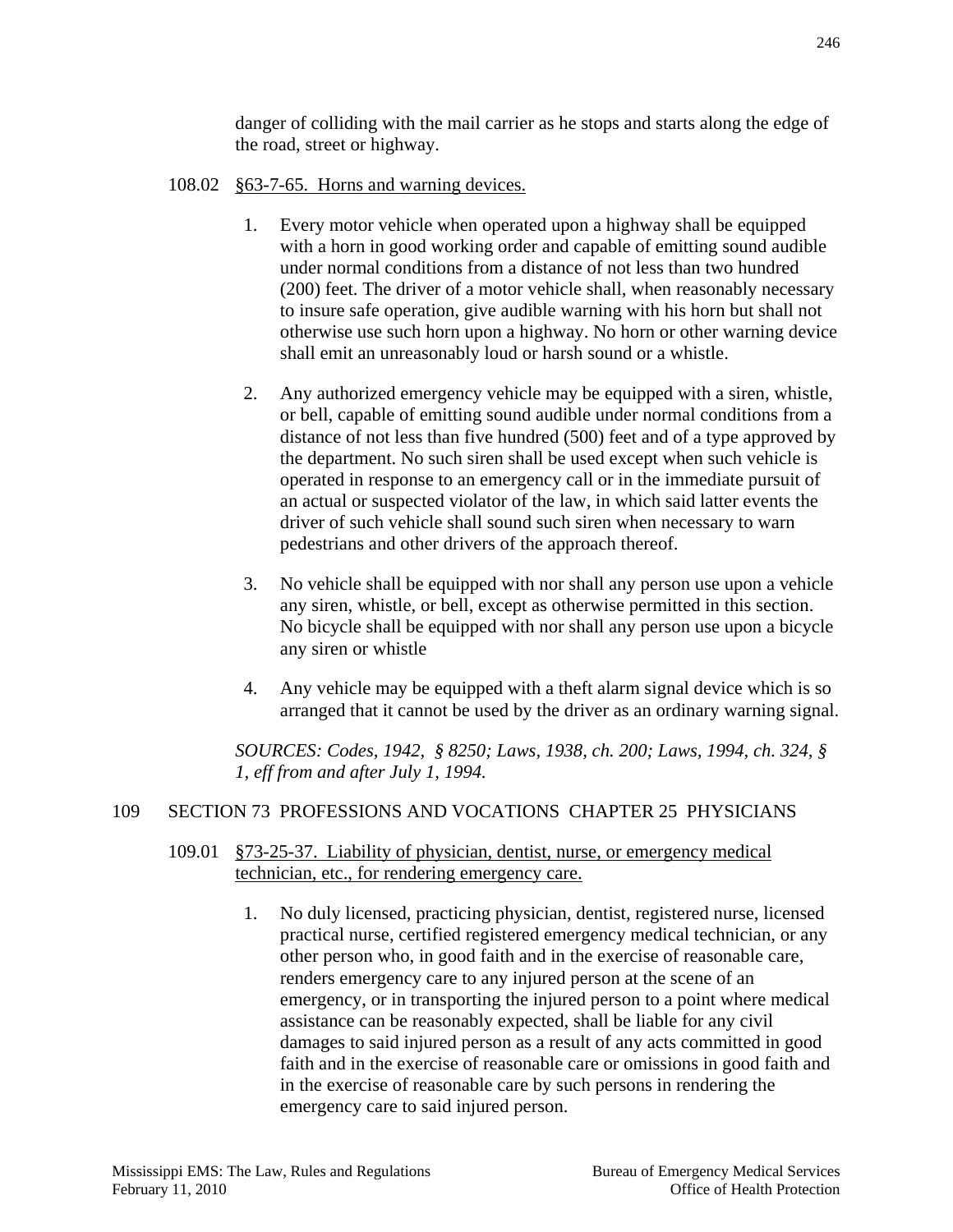- a. Any person who in good faith, with or without compensation, renders emergency care or treatment by the use of an automated external defibrillator (AED) in accordance with the provisions of Sections 41- 60-31 through 41-60-35, shall be immune from civil liability for any personal injury as a result of that care or treatment, or as a result of any act, or failure to act, in providing or arranging further medical treatment, where the person acts as an ordinary, reasonably prudent person would have acted under the same or similar circumstances and the person's actions or failure to act does not amount to willful or wanton misconduct or gross negligence.
- b. The immunity from civil liability for any personal injury under subsection  $(2)(a)$  of this section includes the licensed physician who is involved with AED site placement, and the person who provides the CPR and AED training.

The immunity from civil liability under subsection (2)(a) of this section does not apply if the personal injury results from the gross negligence or willful or wanton misconduct of the person rendering the emergency care.

*SOURCES: Codes, 1942, § 8893.5; Laws, 1962, ch. 413; 1964, ch. 431; 1975, ch. 329; 1976, ch. 405; 1979, ch. 376, § 1, Laws, 1999, ch. 489, § 4 eff from and after July 1, 1999.* 

*Cross references -* 

*Implied waiver of medical privilege of patient to extent of any information other than that which would identify patient, see § 13-1-21.* 

*Exception from the requirement that sealed hospital records be opened only at time of trial, deposition, or other hearing, and in the presence of all parties, with respect to physician or podiatrist disciplinary proceedings, see § 41-9-107.* 

*Non-liability in civil damages of persons rendering assistance at scene of boating accident, see § 59-21-55.* 

*Certain patient records, charts and other documents being subject to subpoena by the board of medical licensure for use in disciplinary proceedings initiated pursuant to the provisions of this section, see § 73-25-28.* 

*Annotations -* 

*Construction and application of "Good Samaritan" statutes. 68 ALR4th 294.* 

*Construction and application of Emergency Medical Treatment and Active Labor Act (42 USCS § 1395dd). 104 ALR Fed 166.*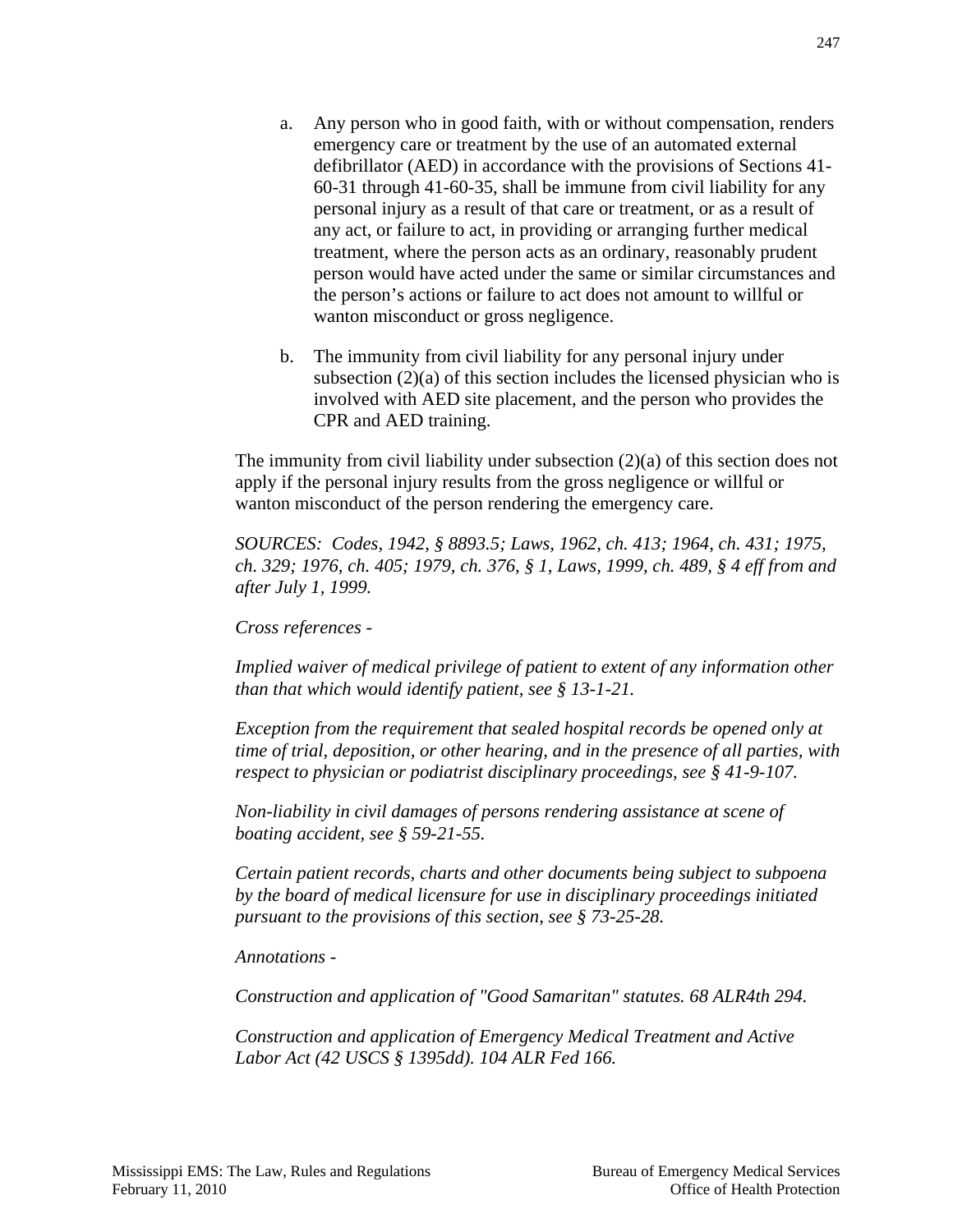# APPENDIX 5 – EMERGENCY TRANSPORT TO MEDICAL FACILITIES

### Emergency Ambulance Transport To Medical Facilities

Patients who are transported under the direction of an emergency medical service system should be taken whenever possible to an in hospital facility that meets the Emergency Care Guidelines of the American College of Emergency Physicians.

The EMS Medical Control Authority should have the discretion to authorize transport to non-in hospital medical facilities that meet the Emergency Care Guidelines under that extraordinary circumstance when lack of timely availability of such an in hospital facility necessitates earlier patient stabilization.

If an area does not have a facility that meets the Emergency Care Guidelines, it may be necessary for the responsible EMS Medical Control Authority to designate some medical facility to receive patients by ambulance. The American College of Emergency Physicians strongly encourages the modification of such facilities to meet the Emergency Care Guidelines of the College, so that every area has a facility capable of providing emergency care.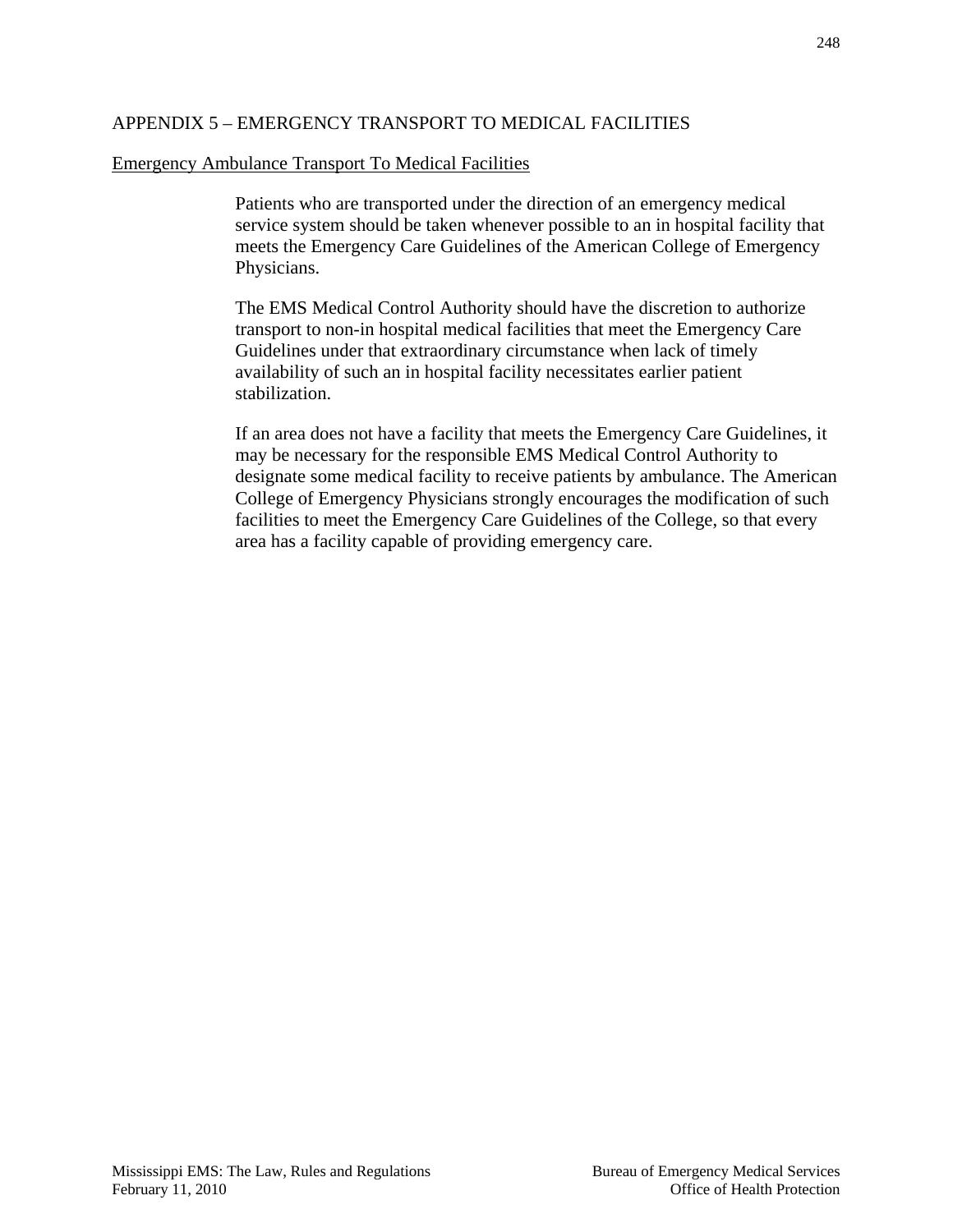### APPENDIX 6 - TRANSFERS

### 100 INTERHOSPITAL AND OTHER MEDICAL FACILITIES

#### 100.01 Definitions - Inter-Hospital And Other Medical Facilities

- 1. Appropriate Transfer An appropriate transfer to a medical facility is a transfer
	- a. in which the receiving facility: a) has available space and qualified personnel for the treatment of the patient, and b) has agreed to accept transfer of the patient and to provide appropriate medical treatment;
	- b. in which the transferring hospital provides the receiving facility with appropriate medical records of the examination and treatment effected at the transferring hospital;
	- c. In which the transfer is affected through qualified personnel and transportation equipment, as required including the use of necessary and medically appropriate life support measures during the transfer.
- 2. Medical Control During Interhospital Transfers

Once an emergency patient arrives for initial evaluation at a medical facility the patient becomes the responsibility of that facility, and its medical staff. This responsibility continues until the patient is appropriately discharged, or until the patient is transferred and the responsibility is assumed by personnel and a facility of equal or greater capability for the patient's existing condition.

3. Routine Interhospital Transfers

If a transfer is being made for the convenience of the patient or patient's physicians, and the patient is not receiving treatment, and is expecting to remain stable during transport, the transfer may be conducted by and appropriately trained medical provider (EMT-Basic or higher).

- 4. Emergency Interhospital Transfers Conducted by the Transferring Facility
	- a. If the patient is being transferred to another facility for other convenience, is receiving treatment, is medically unstable, or is potentially unstable, it is the responsibility of the transferring physician and hospital to provide medical records and assure that appropriately qualified personnel and transportation equipment are utilized.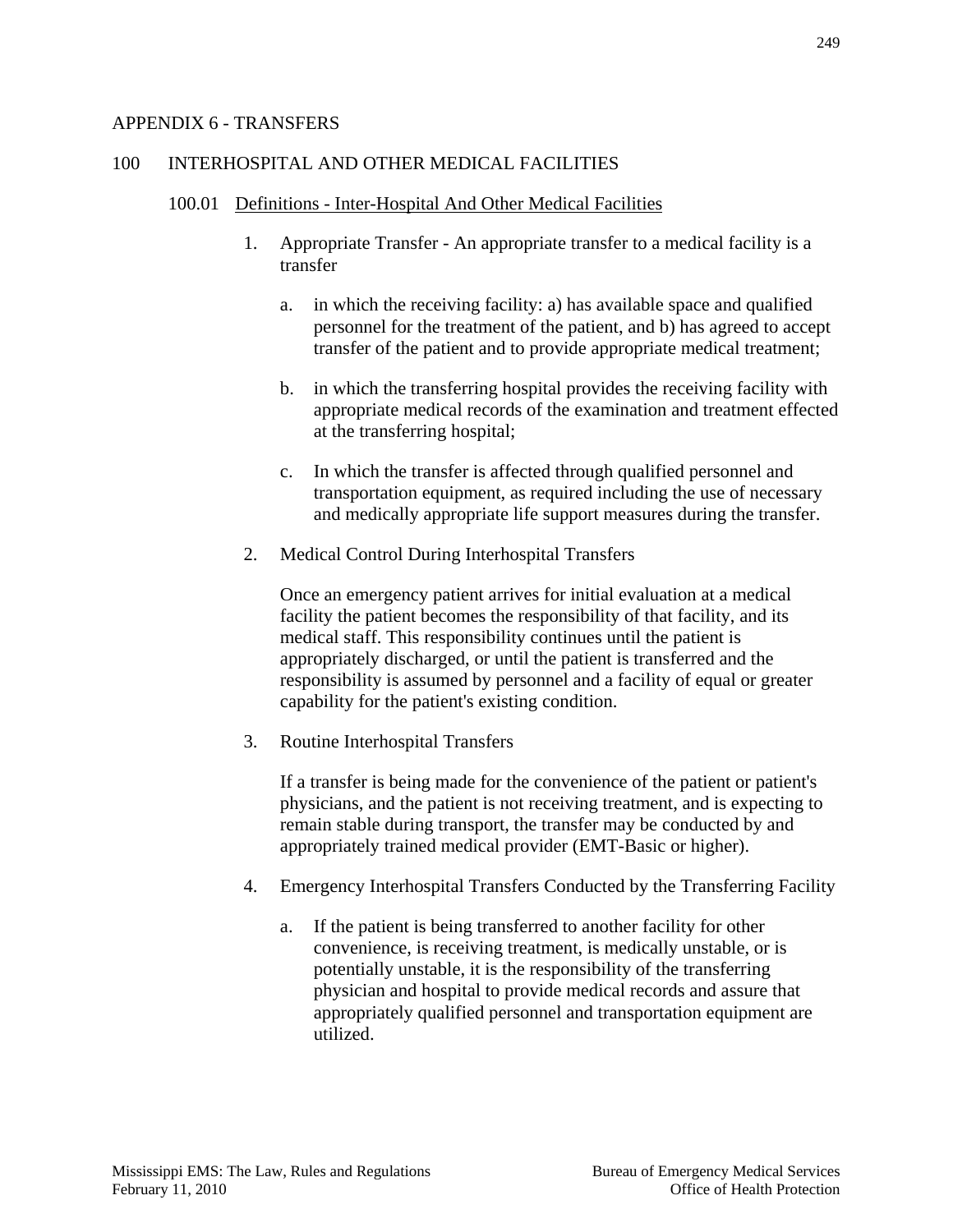- b. The transferring personnel will act as the agents of the transferring hospital and the physician approving the transfer, regardless of any other employer/employee relationship.
- c. The transferring physician must provide written orders to nonphysician personnel for use during the interhospital transfer.
- d. If the patient experiences complications beyond situations addressed in these written orders, the provider should, if possible.

Contact the transferring hospital or the receiving facility for additional orders or, if necessary, contact a recognized communications resource for medical direction.

5. Emergency Interhospital Transfers Conducted by Receiving Facility

(Transferring personnel are agents of the receiving hospital)

- a. If the transferring personnel include a physician, the patient becomes the responsibility of the receiving facility as soon as the patient leaves the transferring facility.
- b. If the transferring team does not include a physician, the responsibility for the patient's well being may be shared between the receiving and transferring facility. The transferring facility retains the responsibility to assure that the transport agency has qualified personnel and transportation equipment.
- 6. Critical Care Transfers

If the patient is receiving treatment beyond the scope of practice of available transferring non-physician providers or if the patient's needs or reasonably perceived needs cannot be managed within the scope of practice of non-physician personnel, the transfer shall be managed by an appropriately trained physician.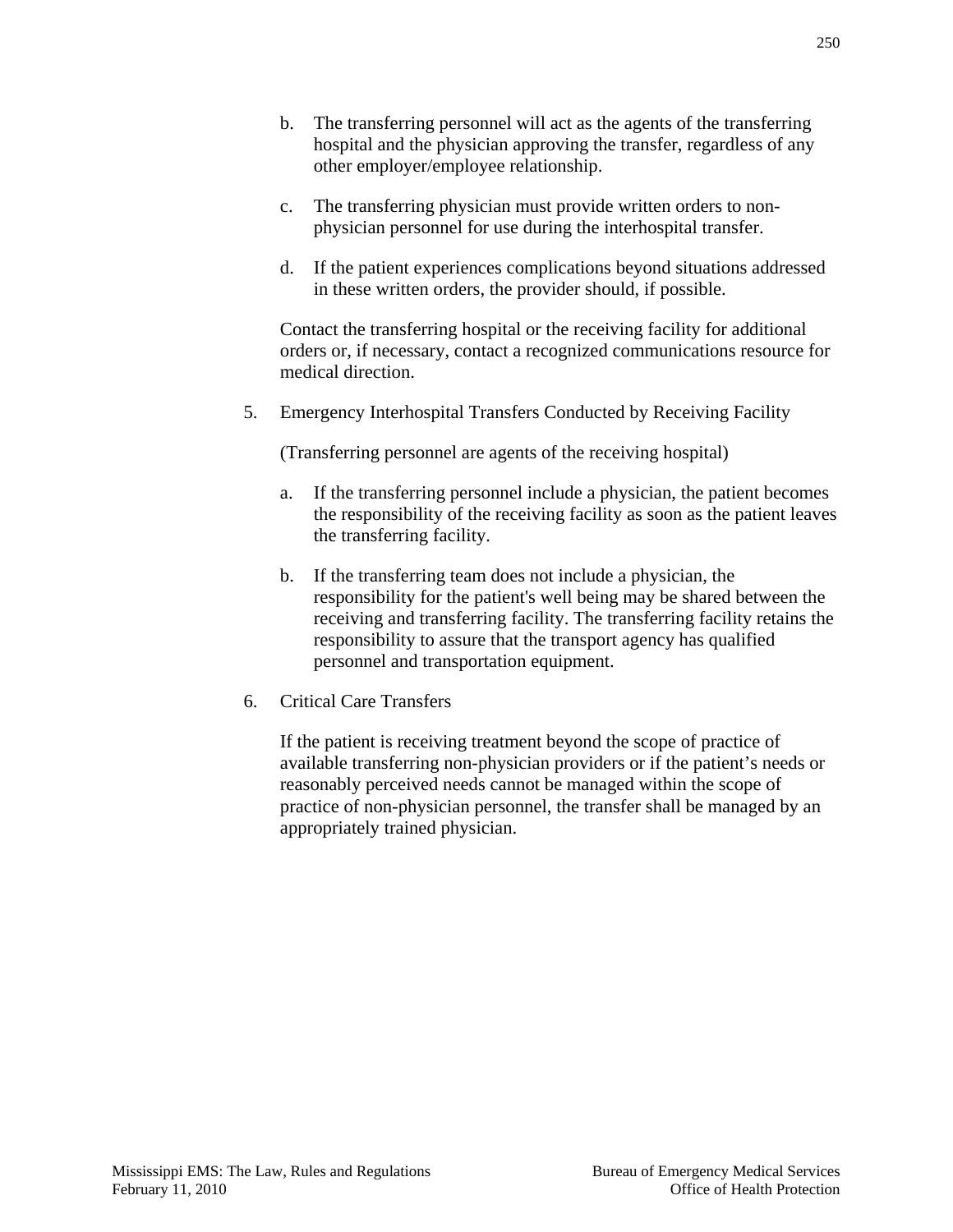# APPENDIX 7 – JURISDICTIONAL MEDICAL CONTROL AGREEMENT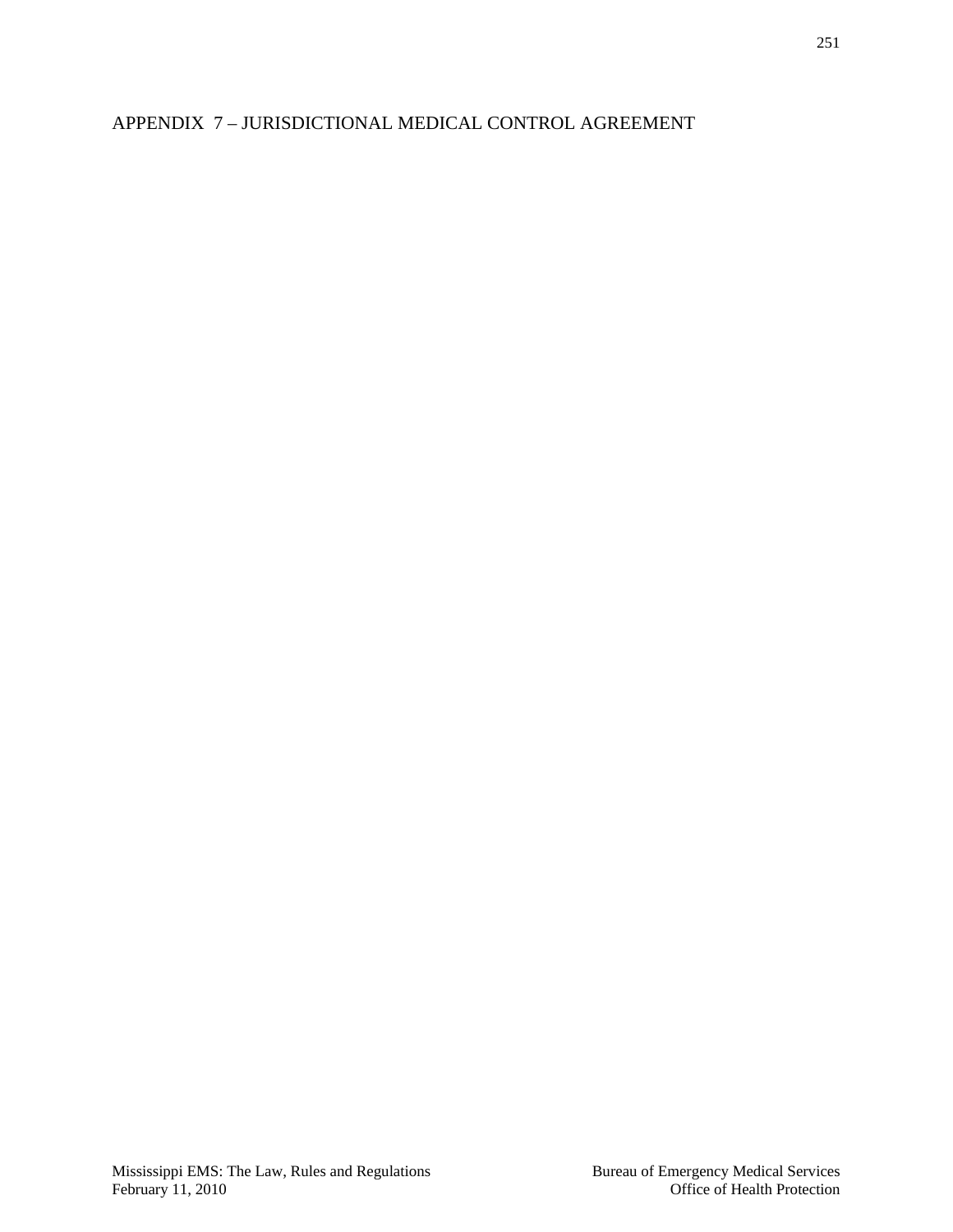## APPENDIX 8 – RELATED OSHA REGULATIONS

## XI. THE STANDARD

### General Industry

Part 1910 of title 29 of the Code of Federal Regulations is amended as follows:

PART 1910-[AMENDED]

Subpart Z-[Amended]

The general authority citation for subpart Z of 29 CFR part 1910 continues to read as follows and a new citation for 1910.1030 is added:

Authority: Sec. 6 and 8, Occupational Safety and Health Act, 29 U.S.C. 655.657. Secretary of Labor's Orders Nos. 12-71 (36 FR 8754). 8-76 (41 FR 25059), or 9- 83 (48 FR 35736), as applicable; and 29 CFR part 1911.

Section 1910.1030 also issued under 29 U.S.C. 653.

Section 1910.1030 is added to read as follows:

1910.1030 Blood borne Pathogens.

Scope and Application. This section applies to all occupational exposure to blood or other potentially infectious materials as defined by paragraph (b) of this section.

Definitions. For purposes of this section, the following shall apply:

- a. Assistant Secretary means the Assistant Secretary of Labor for Occupational Safety and Health, or designated representative.
- b. Blood means human blood, human blood components, and products made from human blood.
- c. Blood borne Pathogens means pathogenic microorganisms that are present in human blood and can cause disease in humans. These pathogens include, but are not limited to, hepatitis B virus (HBV) and human immunodeficiency virus (HIV).
- d. Clinical Laboratory means a workplace where diagnostic or other screening procedures are performed on blood or other potentially infectious materials.
- e. Contaminated means the presence or the reasonably anticipated presence of blood or other potentially infectious materials on an item or surface.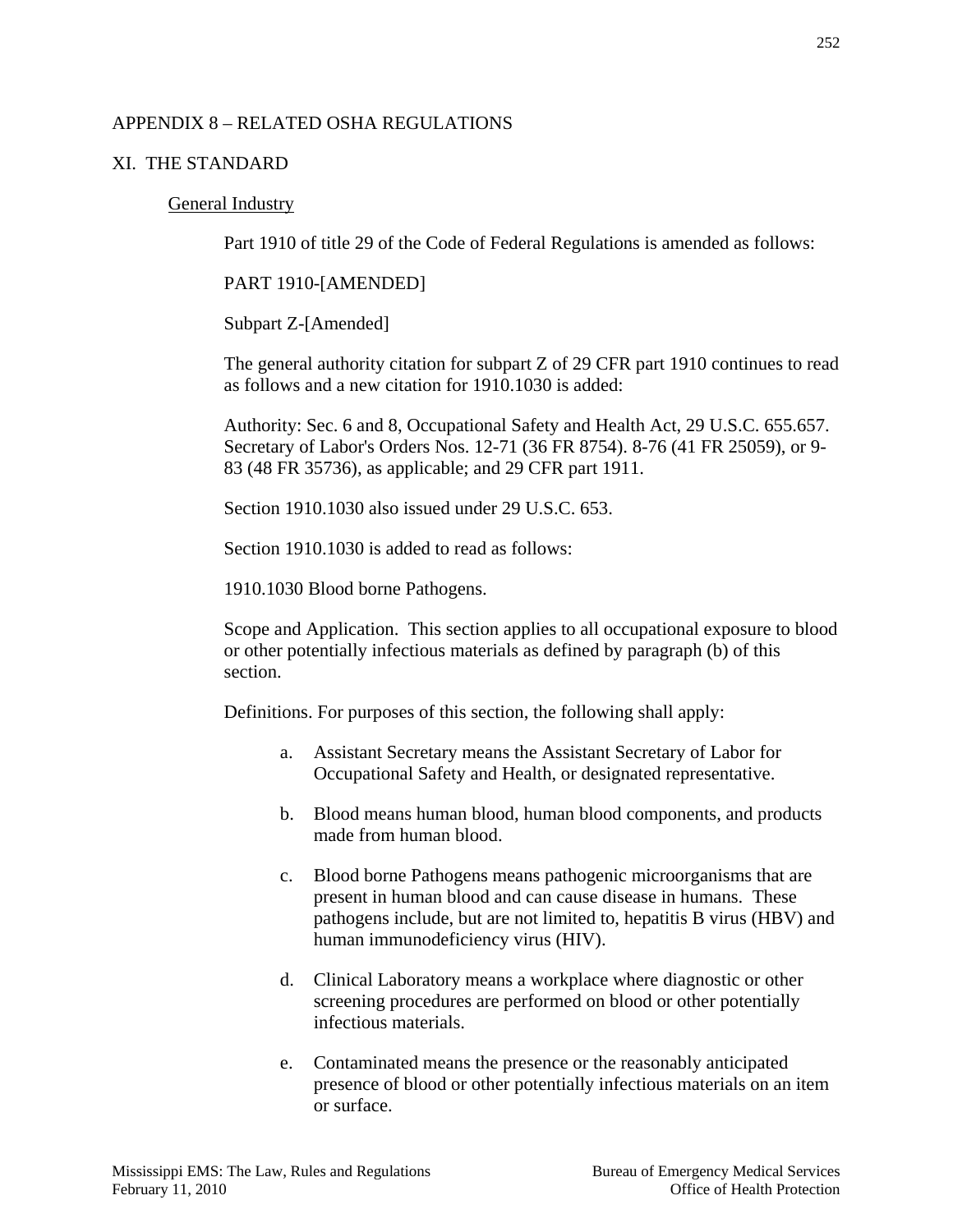- f. Contaminated Laundry means laundry which has been soiled with blood or other potentially infectious materials on an item or surface.
- g. Contaminated Sharps means any contaminated object that can penetrate the skin including, but not limited to, needles, scalpels, broken glass, broken capillary tubes, and exposed ends of dental wires.
- h. Decontamination means the use of physical or chemical means to removed, inactivate, or destroy blood borne pathogens on a surface or item to the point where they are no longer capable of transmitting infectious particles and the surface or item is rendered safe for handling, use, or disposal.
- i. Director means the Director of the National Institute for Occupational Safety and Health, U.S. Department of Health and Human Services, or designated representative.
- j. Engineering Controls means controls (e.g., sharps disposal containers, self-sheathing needles) that isolate or remove the blood borne pathogens hazard for the workplace.
- k. Exposure Incident means a specific eye, mouth, other mucous membrane, non-intact skin, or parenteral contact with blood or other potentially infectious materials that result from the performance of an employee's duties.
- l. Handwashing Facilities means a facility providing an adequate supply of running potable water soap and single use towels or hot air drying machines.
- m. Licensed Healthcare Professional is a person whose legally permitted scope of practice allows him or her to independently perform the activities required by paragraph (f) Hepatitis B Vaccination and Postexposure Evaluation and Follow-up.
- n. HBV means hepatitis B virus.
- o. HIV means human immunodeficiency virus.
- p. Occupational Exposure means reasonably anticipated skin, eye, mucous membrane, or parenteral contact with blood or other potentially infectious materials that may result from the performance of an employee's duties.
- q. Other Potentially Infectious Materials means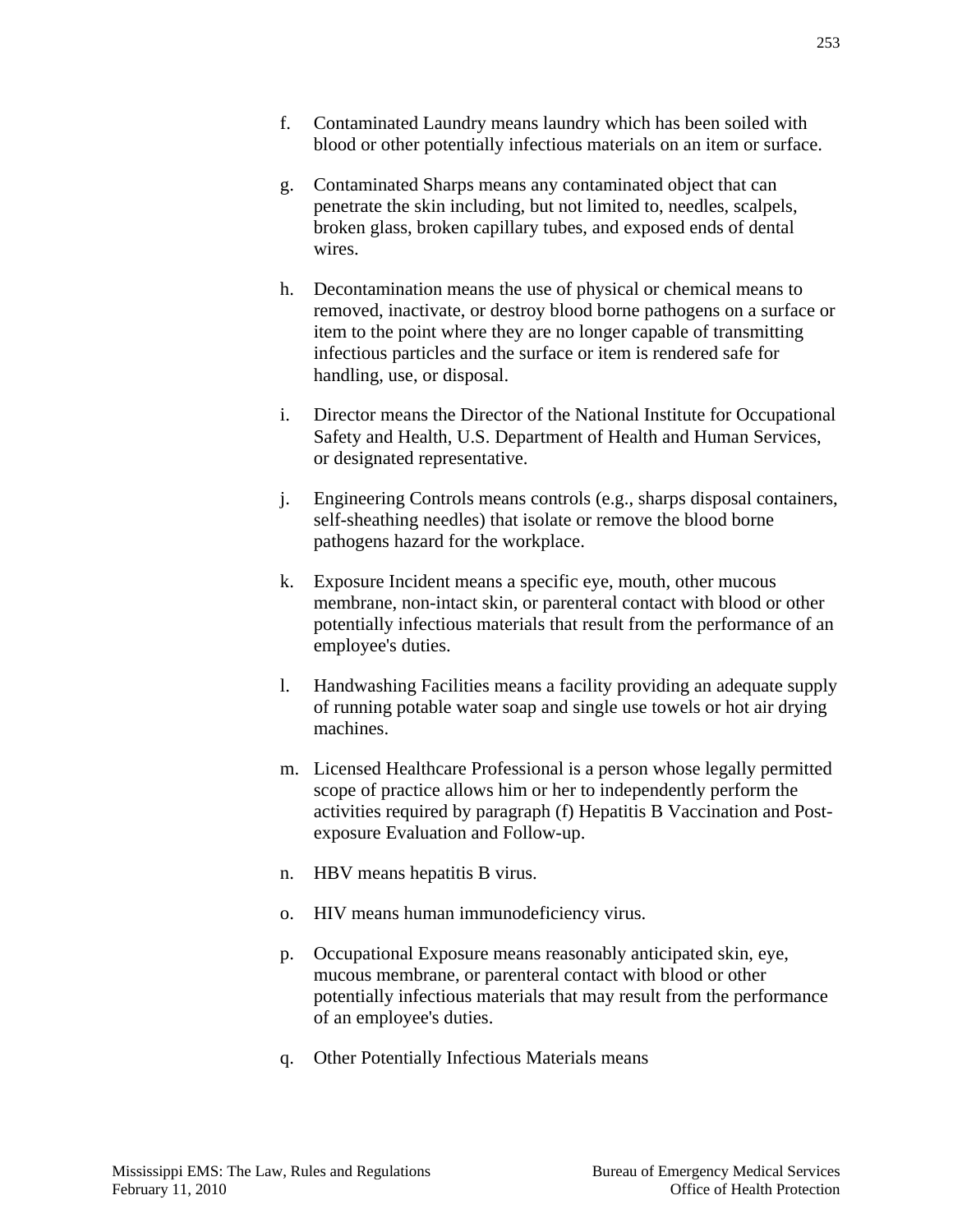- i. The following human blood fluids: semen, vaginal secretions, cerebrospinal fluid, synovial fluid, pleural fluid, pericardial fluid, peritoneal fluid, amniotic fluid, saliva in dental procedures, any body fluid that is visibly contaminated with blood, and all body fluids in situations where it is difficult or impossible to differentiate between body fluids;
- ii. Any unfixed tissue or organ (other than intact skin) from a human (living or dead); and
- iii. HIV-containing cell or tissue cultures, organ cultures, and HIV- or HBV-containing culture medium or other solutions; and blood, organs, or other tissues from experimental animals infected with HIV or HBV.
- r. Parenteral means piercing mucous membranes or the skin barrier through such events as needlesticks, human bites cuts, and abrasions.
- s. Personal Protective Equipment is specialized clothing or equipment worn by an employee for protection against a hazard. General work clothes (e.g., uniforms, pants, shirts or blouses) not intended to function as protection against a hazard is not considered to be personal protective equipment.
- t. Production Facility means a facility engaged in industrial-scale, largevolume or high concentration production of HIV or HBV.
- u. Regulated Waste means liquid or semi-liquid blood or other potentially infectious materials; contaminated items that would release blood or other potentially infectious materials in a liquid or semi-liquid state if compressed; items that are caked with dried blood or potentially infectious materials are capable of releasing these materials during handling; contaminated sharps; and pathological and microbiological wastes containing blood or other potentially infectious materials.
- v. Research Laboratory means a laboratory producing or using research laboratory-scale amounts of HIV or HBV. Research laboratories may product high concentrations of HIV or HBV but not in the volume found in production facilities.
- w. Source Individual means any individual living or dead, whose blood or other potentially infectious materials may be a source of occupational exposure to the employee. Examples include but are not limited to hospital and clinic patients; clients in institutions for the developmentally disabled; trauma victims; clients of drug and alcohol treatment facilities; residents of hospices and nursing homes; human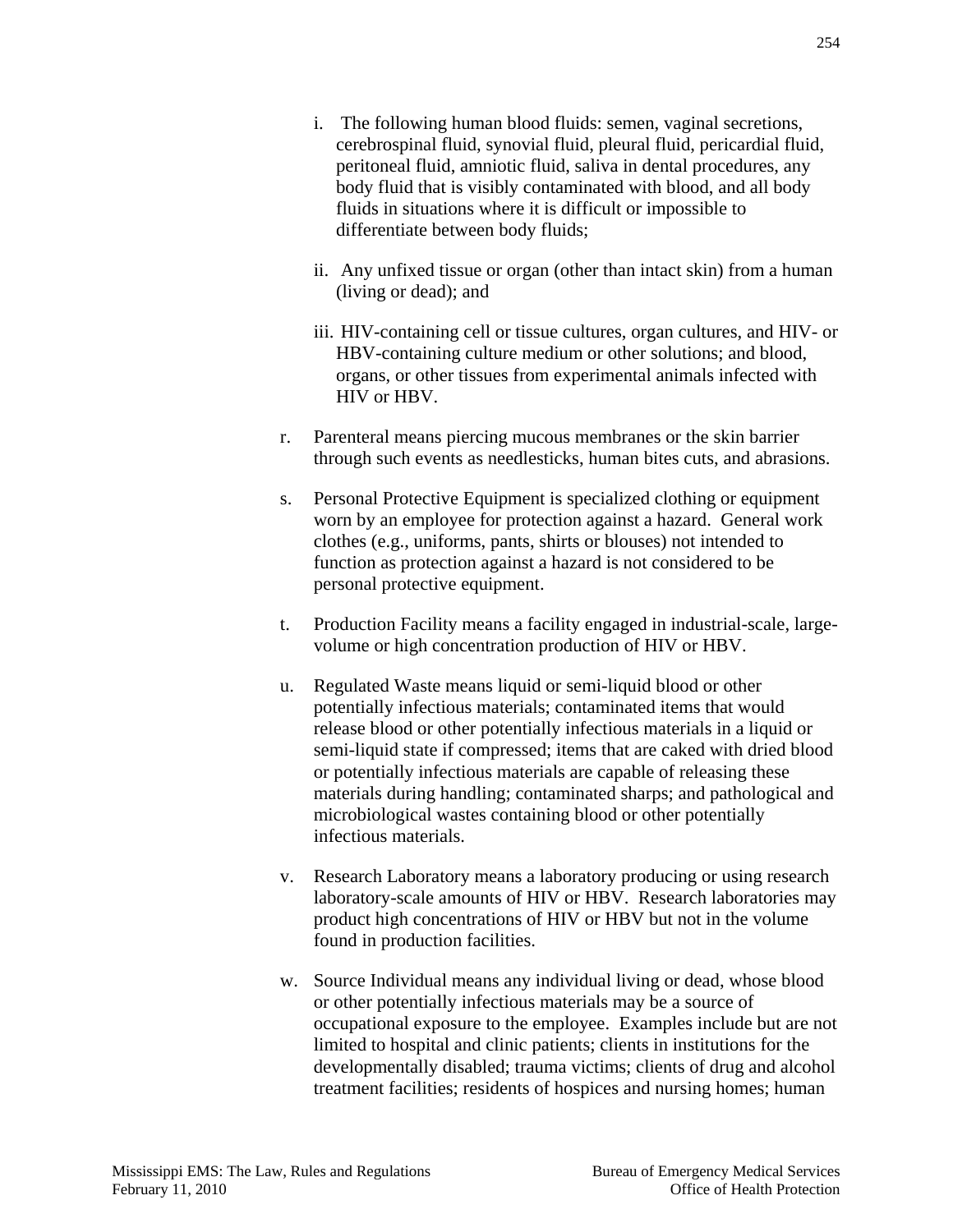remains; and individuals who donate or sell blood or blood components.

- x. Sterilize means the use of a physical or chemical procedure to destroy all microbial life including highly resistant bacterial endospores.
- y. Universal Precautions is an approach to infection control. According to the concept of Universal Precautions, all human blood and certain human body fluids are treated as if know to be infectious for HIV, HBV, and other blood borne pathogens.
- z. Work Practice Controls means controls that reduce the likelihood of exposure by altering the manner in which a task is performed (e.g., prohibiting recapping of needles by a two-handed technique).

## C. EXPOSURE CONTROL

### 1. Exposure Control Plan.

 (i) Each employer having an employee(s), with occupational exposure as defined by paragraph (b) of this section shall establish a written Exposure Control Plan designed to eliminate or minimize employee exposure.

(ii) The Exposure Control Plan shall contain at least the following elements;

(A) The exposure determination required by paragraph $(c)(2)$ .

 (B) The schedule and method of implementation for paragraphs (d) Methods of Compliance, (e) HIV and HBV Research Laboratories and Production Facilities, (f) Hepatitis B Vaccination and Post-Exposure Evaluation and Follow-up, (g) Communication of Hazards to Employees, and (h) Recordkeeping, of this standard and

 (C) The procedure for the evaluation of circumstances surrounding exposure incidents as required by paragraph $(f)(3)(i)$  of this standard.

 (iii) Each employer shall ensure that a copy of the Exposure Control Plan is accessible to employees in accordance with 29 CFR 1910.20(e).

 (iv) The Exposure Control Plan shall be reviewed and updated at least annually and whenever necessary to reflect new or modified tasks and procedures which effect occupational exposure and to reflect new or revised employee positions with occupational exposure.

 (v) The Exposure Control Plan shall be made available to the Assistant Secretary and the Director upon request for examination and copying.

2. Exposure determination.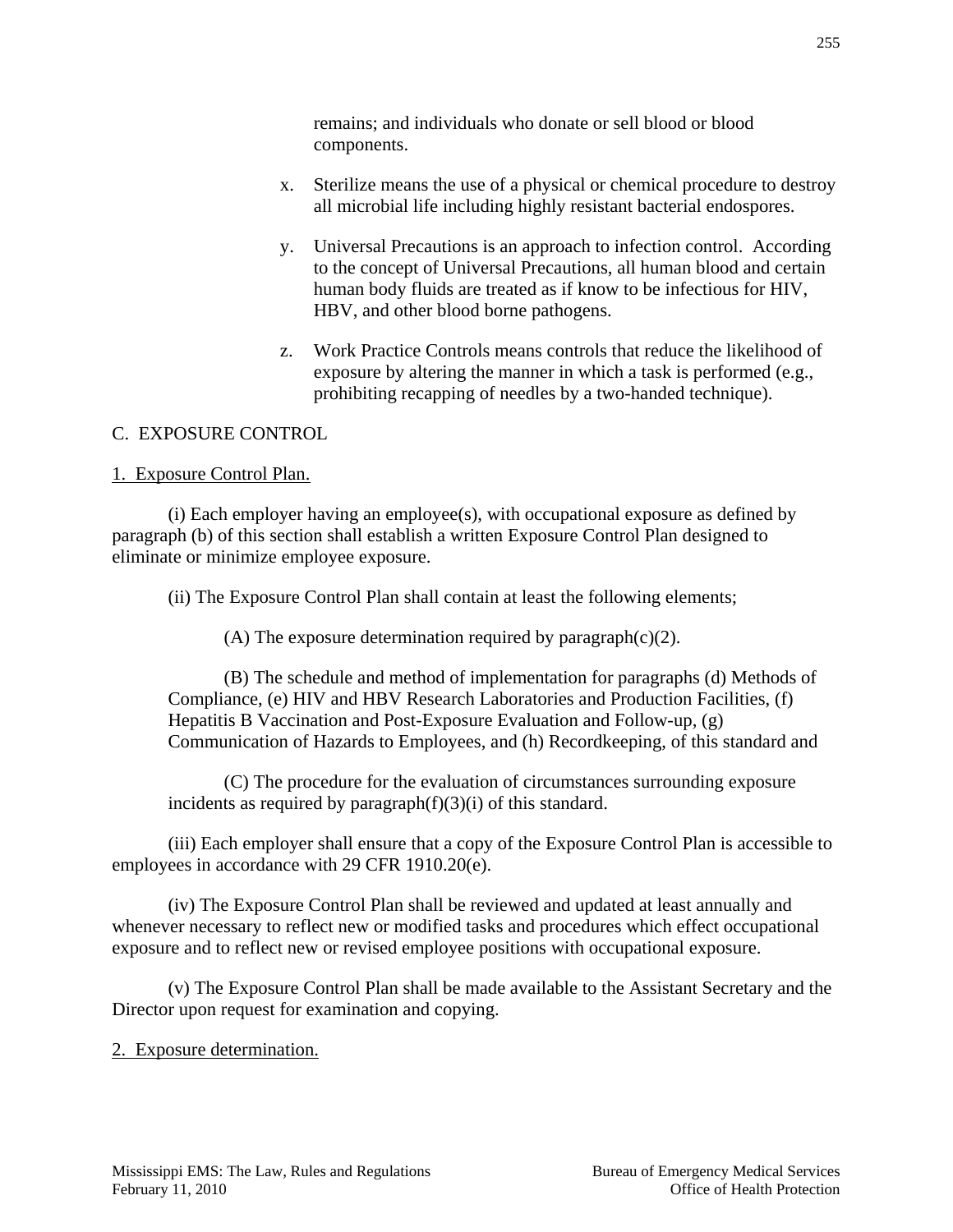(i) Each employer who has an employee(s) with occupational exposure as defined by paragraph (b) of this section shall prepare an exposure determination. This exposure determination shall contain the following:

 (A) A list of all job classifications in which all employees in those job classifications have occupational exposure;

 (B) A list of job classifications in which some employees have occupational exposure, and

 (C) A list of all tasks and procedures or groups of closely related task and procedures in which occupational exposure occurs and that are performed by employees in job classifications listed in accordance with the provisions of paragraph(c)(2)(i)(B) of this standard.

 (ii) This exposure determination shall be made without regard to the use of personal protective equipment.

### D. METHODS OF COMPLIANCE

1. General-Universal precautions shall be observed to prevent contact with blood or other potentially infectious materials. Under circumstances in which differentiation between body fluid types is difficult or impossible, all body fluids shall be considered potentially infectious materials.

2. Engineering and work practice controls.

 (i) Engineering and work practice controls shall be used to eliminate or minimize employee exposure. Where occupational exposure remains after institution of these controls personal protective equipment shall also be used.

 (ii) Engineering controls shall be examined and maintained or replaced on a regular schedule to ensure their effectiveness.

 (iii) Employees shall provide handwashing facilities which are readily accessible to employees.

 (iv) When provision of handwashing facilities is not feasible, the employer shall provide either an appropriate antiseptic hand cleanser in conjunction with clean cloth/paper towels or antiseptic towelettes. When antiseptic hand cleaners or towelettes are used, hands shall be washed with soap and running water as soon as feasible.

 (v) Employers shall ensure that employees wash their hands immediately or as soon as feasible after removal of gloves or other personal protective equipment.

256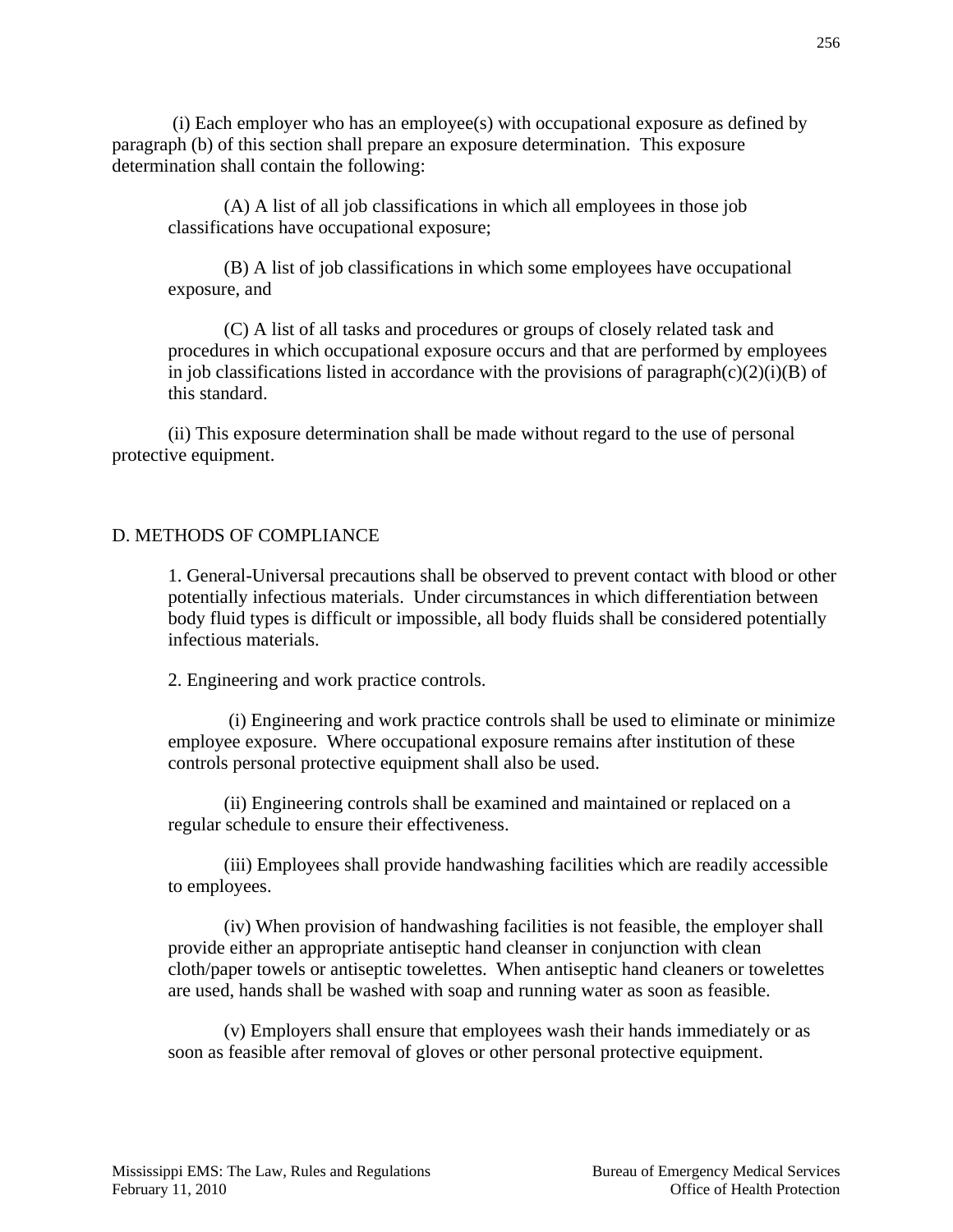(vi) Employers shall ensure that employees wash their hands and any other skin with soap and water, or flush mucous membranes with water immediately or as soon as feasible following contact of such body areas with blood or other potentially infectious materials.

 (vii) Contaminated needles and other contaminated sharps shall not be net, recapped, or removed except as noted in paragraphs $(d)(2)(vii)(A)$  and  $(d)(2)(vii)(B)$ below. Shearing or breaking of contaminated needles is prohibited.

 (A) Contaminated needles and other contaminated sharps shall not be recapped or removed unless the employer can demonstrate that no alternative is feasible or that such action is required by a specific medical procedure.

 (B) Such recapping or needle removal must be accomplished through the use of a mechanical device or a one-handed technique.

 (viii) Immediately or as soon as possible after use, contaminated reusable sharps shall be placed in appropriate containers until properly processed. These containers shall be:

(A) Puncture resistant;

(B) Labeled or color-coded in accordance with this standard;

(C) Leakproof on the sides and bottom; and

 (D) In accordance with the requirements set forth in paragraph  $(d)(4)(ii)(E)$  for reusable sharps.

 (ix) Eating, drinking, smoking applying cosmetics or lip balm, and handling contact lenses are prohibited in work areas where there is a reasonable likelihood of occupational exposure.

 (x) Food and drink shall not be kept in refrigerators, freezers, shelves, cabinets or on countertops or benchtops where blood or other potentially infectious materials are present.

 (xi) All procedures involving blood or other potentially infectious materials shall be performed in such a manner as to minimize splashing, spraying, spattering, and generation of droplets of these substances.

 (xii) Mouth pipetting/suctioning of blood or other potentially infectious materials is prohibited.

 (xiii) Specimens of blood or other potentially infectious materials shall be placed in a container which prevents leakage during collection, handling, processing, storage, transport or shipping.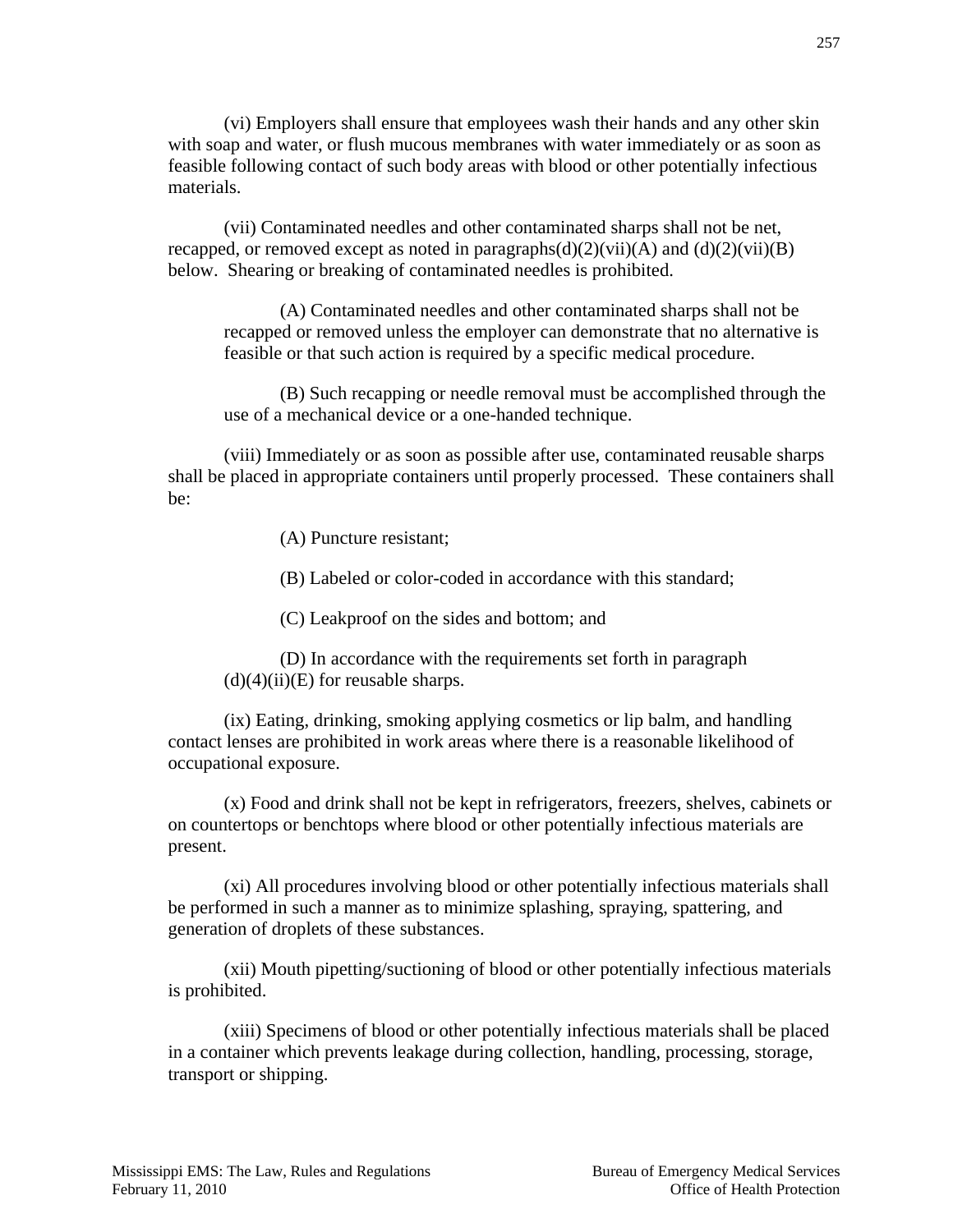(A) The container for storage, transport, or shipping shall be labeled or color-coded according to paragraph $(g)(1)(i)$  and closed prior to being stored, transported, or shipped. When a facility utilizes Universal Precautions in the handling of all specimens, the labeling/color-coding of specimens is not necessary provided containers are recognizable as containing specimens. This exemption only applies while such specimens/containers remain within the facility. Labeling or color-coding in accordance with paragraph $(g)(1)(i)$  is required when such specimens/containers leave the facility.

 (B) If outside contaminations of the primary container occurs, the primary container which prevents leakage during handling, processing, storage, transport, or shipping and is labeled or color-coded according to the requirements of this standard.

 (C) If the specimen could puncture the primary container, the primary container shall be placed within a secondary container which is puncture-resistant in addition to the above characteristics.

(xiv) Equipment which may become contaminated with blood or other potentially infectious materials shall be examined prior to servicing or shipping and shall be decontaminated as necessary, unless the employer can demonstrate that decontamination of such equipment is not feasible.

(A) A readily observable label in accordance with paragraph $(g)(1)(i)(H)$  shall be attached to the equipment stating which portions remain contaminated.

 (B) The employer shall ensure that this information is conveyed to all affected employees, the servicing representative, and/or the manufacturer, as appropriate prior to handling, servicing, or shipping so that appropriate precautions will be taken.

#### 3. Personal protective equipment-

(i) Provision. When there is occupational exposure, the employer shall provide, at no cost to the employee, appropriate personal protective equipment such as, but not limited to, gloves, gowns, laboratory coats, face shields or masks and eye protection, and mouthpieces, resuscitation bags, pocket masks, or other ventilation devices. Personal protective equipment will be considered "appropriate" only if it does not permit blood or other potentially infectious materials to pass through to or reach the employee's work clothes, street clothes, undergarments, skin, eyes, mouth, or other mucous membranes under normal conditions of use and for the duration of time which the protective equipment will be used.

(ii) Use. The employer shall ensure that the employee uses appropriate personal protective equipment unless the employer shows that the employee temporarily and briefly declined to use personal protective equipment when, under rare and extraordinary circumstances, it was the employee's professional judgment that in the specific instance its use would have prevented the delivery of health care or public safety services or would have posed an increased hazard to the safety of the worker or co-worker. When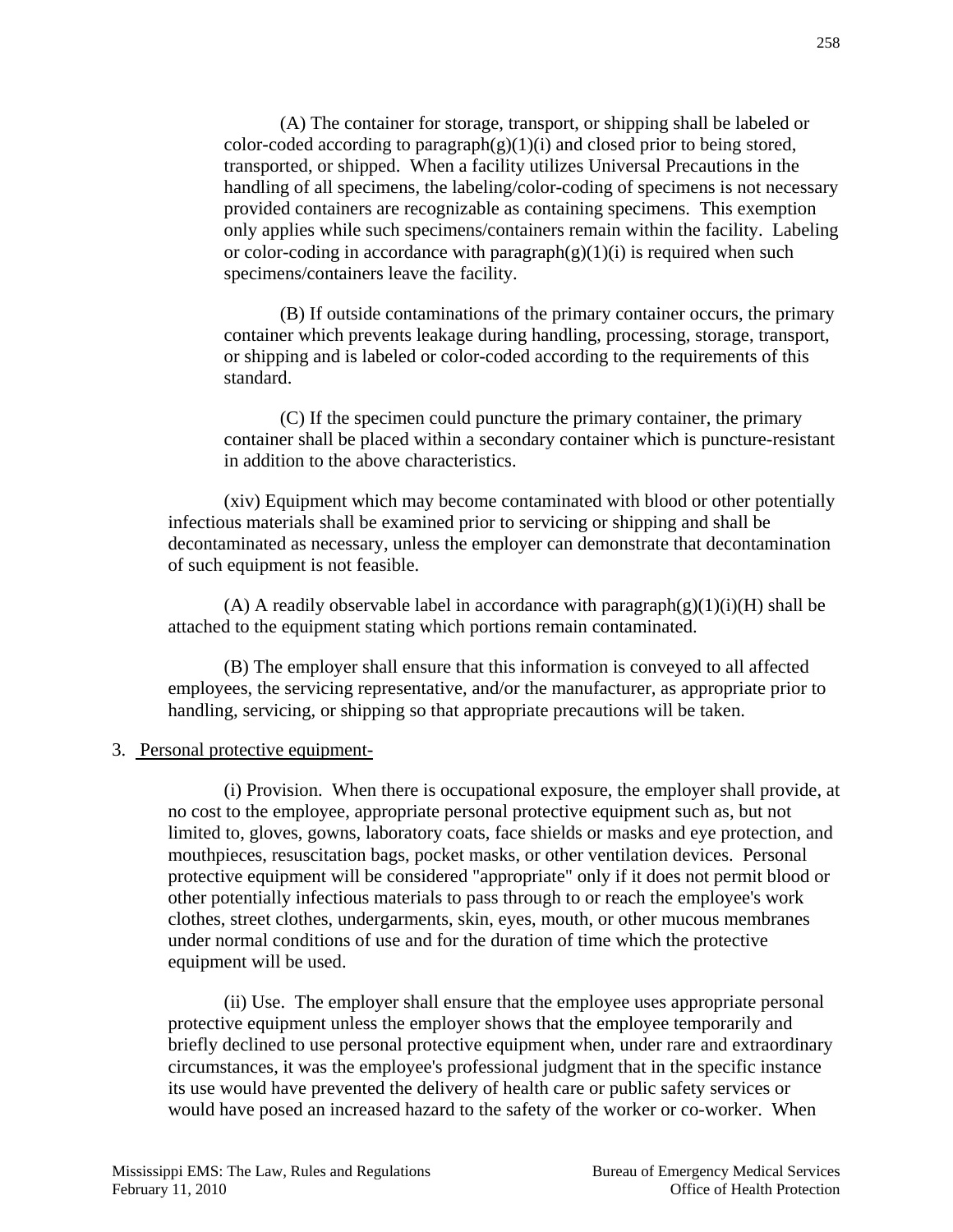the employee makes this judgment, the circumstances shall be investigated and documented in order to determine whether changes can be instituted to prevent such occurrences in the future.

(iii) Accessibility. The employer shall ensure that appropriate personal protective equipment in the appropriate sizes is readily accessible at the worksite or is issued to employees. Hypoallergenic gloves, glove liners, powderless gloves, or other similar alternatives shall be readily accessible to those employees who are allergic to the gloves normally provided.

(iv) Cleaning, Laundering, and Disposal. The employer shall clean, launder, and dispose of personal protective equipment required by paragraphs(d) and (e) of this standard, at not cost to the employee.

(v) Repair and Replacement. The employer shall repair or replace personal protective equipment as needed to maintain its effectiveness, at no cost to the employee.

(vi) If a garment(s) is penetrated by blood or other potentially infectious materials, the garment(s) shall be removed immediately or as soon as feasible.

(vii) All personal protective equipment shall be removed prior to leaving the work area.

(viii) When personal protective equipment is removed prior to leaving the work site.

(ix) When personal protective equipment is removed it shall be placed in an appropriately designated area or container for storage or disposal.

(x) Gloves. Gloves shall be worn when it can be reasonably anticipated that the employee may have hand contact with blood, other potentially infectious materials, mucous membranes, and on-intact skin; when performing vascular access procedures except as specified in paragraph(d)(3)(ix)(D); and when handling or touching contaminated items or surfaces.

> (A) Disposal (single use) gloves such as surgical or examination gloves, shall be replaced as soon as practical when contaminated or as soon as feasible if they are torn, punctured, or when their ability to function as a barrier is compromised.

> (B) Disposable (single use) gloves shall not be washed or decontaminated for reuse.

> (C) Utility gloves may be decontaminated for re-use if the integrity of the glove is not compromised. However, they must be discarded if they are cracked, peeling, torn, punctured, or exhibits other signs of deterioration or when their ability to function as a barrier is compromised.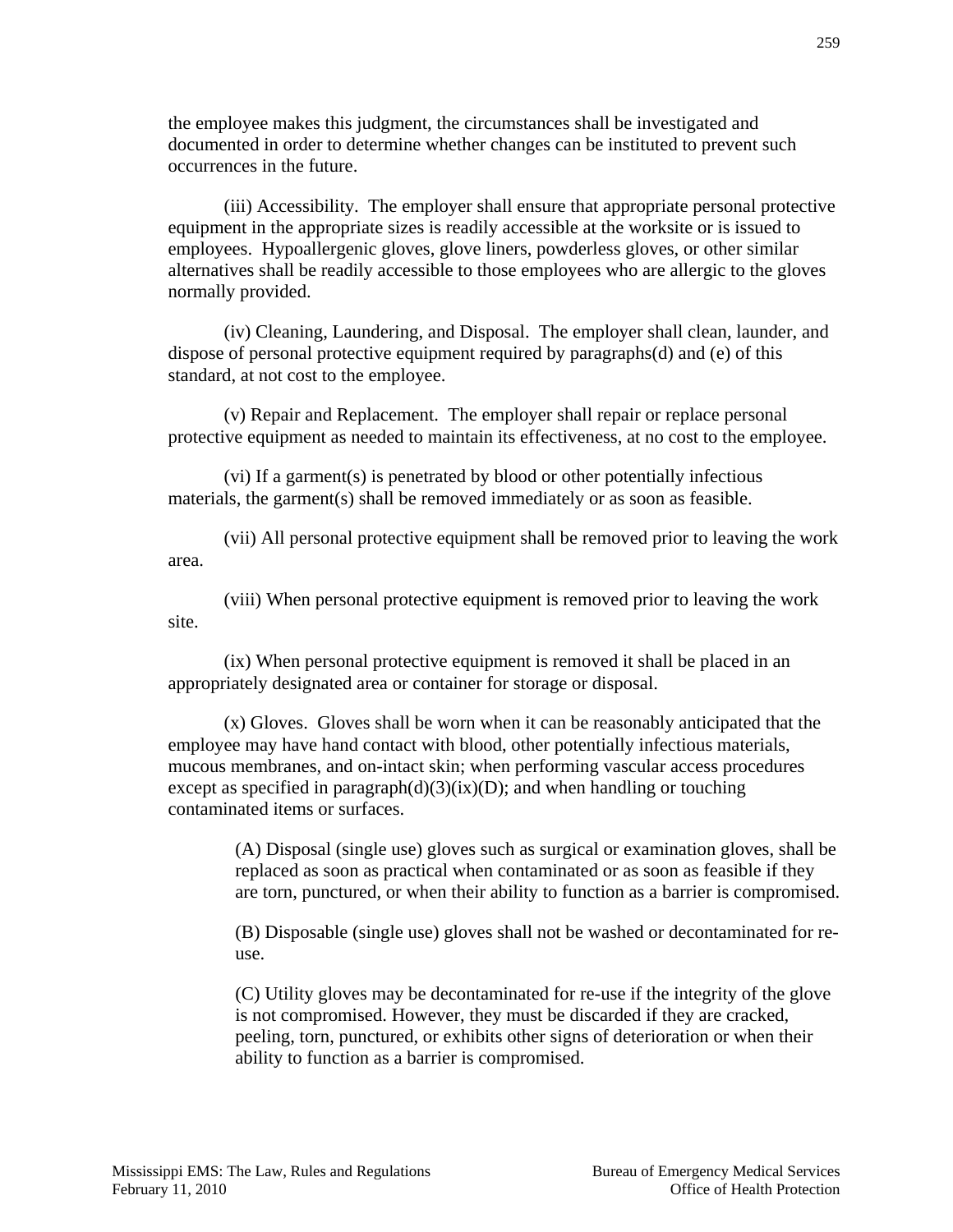(D) If an employer in a volunteer blood donation center judges that routine gloving for all phlebotomies is not necessary then the employer shall:

(1) Periodically reevaluate this policy;

(2) Make gloves available to all employees who wish to use them for phlebotomy; and

(3) Require that gloves be used for phlebotomy in the following circumstances:

> (1) When the employee has cuts, scratches, or other breaks in his or her skin;

> (2) When the employee judges that hand contamination with blood may occur, for example, when performing phlebotomy on an uncooperative source individual; and

> > (3) When the employee is receiving training in phlebotomy.

(xi) Make, Eye Protection, and Face Shields. Masks in combination with eye protection devices, such as goggles or glasses with solid side shields, or chinlength face shields, shall be worn whenever splashes, spray, spatter, or droplets of blood or other potentially infectious materials may be generated and eye, nose, or mouth contamination can be reasonably anticipated.

(xii) Gowns, Aprons, and Other Protective Body Clothing. Appropriate protective clothing such as, but not limited to, gowns, aprons, lab coats, clinic jackets, or similar outer garments shall be worn in occupational exposure situations. The type and characteristics will depend upon the task and degree of exposure anticipated.

 (xiii) Surgical caps or hoods and/or shoe covers or boots shall be worn in instances when gross contamination can reasonably be anticipated (e.g., autopsies, orthopedic surgery).

#### 4. Housekeeping.

 (i) General. Employers shall ensure that the worksite is maintained in a clean and sanitary condition. The employer shall determine and implement an appropriate written schedule for cleaning and method of decontamination based upon the location within the facility, type of surface to be cleaned, type of soil present, and tasks or procedures being performed in the area.

 (ii) All equipment and environmental and working surfaces shall be cleaned and decontaminated after contact with blood or other potentially infectious materials.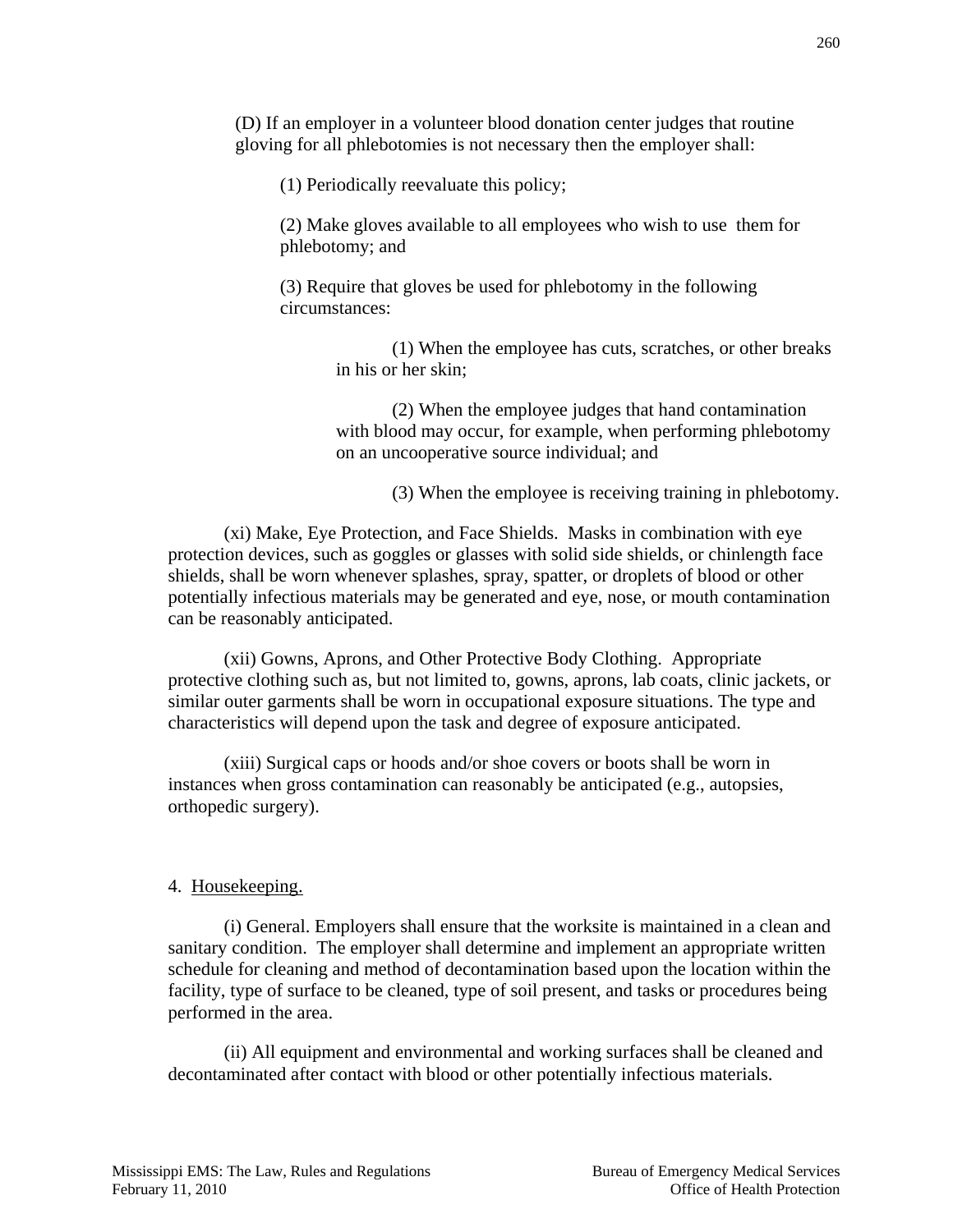(A) Contaminated work surfaces shall be decontaminated with an appropriate disinfectant after completion of procedures; immediately or as soon as feasible when surfaces are overtly contaminated or after any spill of blood or other potentially infectious materials; and at the end of the work shift if the surface may have become contaminated since the last cleaning.

(B) Protective coverings, such as plastic wrap, aluminum foil, or imperviously-backed absorbent paper used to cover equipment and environmental surfaces, shall be removed and replaced as soon as feasible when they become overtly contaminated or at the end of the work shift if they may have become contaminated during the shift.

(C) All bins, pails, cans, and similar receptacles intended for reuse which have a reasonable likelihood for becoming contaminated with blood or other potentially infectious materials shall be inspected and decontaminated on a regularly scheduled basis and cleaned and decontaminated immediately or as soon as feasible upon visible contamination.

(D) Broken glassware which may be contaminated shall not be picked up directly with the hands. It shall be cleaned up using mechanical means, such as a brush and dust pan, tongs, or forceps.

(E) Reusable sharps that are contaminated with blood or other potentially infectious materials shall not be stored or processed in a manner that requires employees to reach by hand into the containers where these sharps have been placed.

(iii) Regulated Waste.

A. Contaminated Sharps Discarding and Containment.

(1) Contaminated sharps shall be discarded immediately or as soon as feasible in containers that are:

(i) Closable;

(ii) Puncture resistant;

(iii) Leakproof on sides and bottom; and

(iv) Labeled or color-coded in accordance with paragraph $(g)(1)(i)$  of this standard.

(2) During use, containers for contaminated sharps shall be: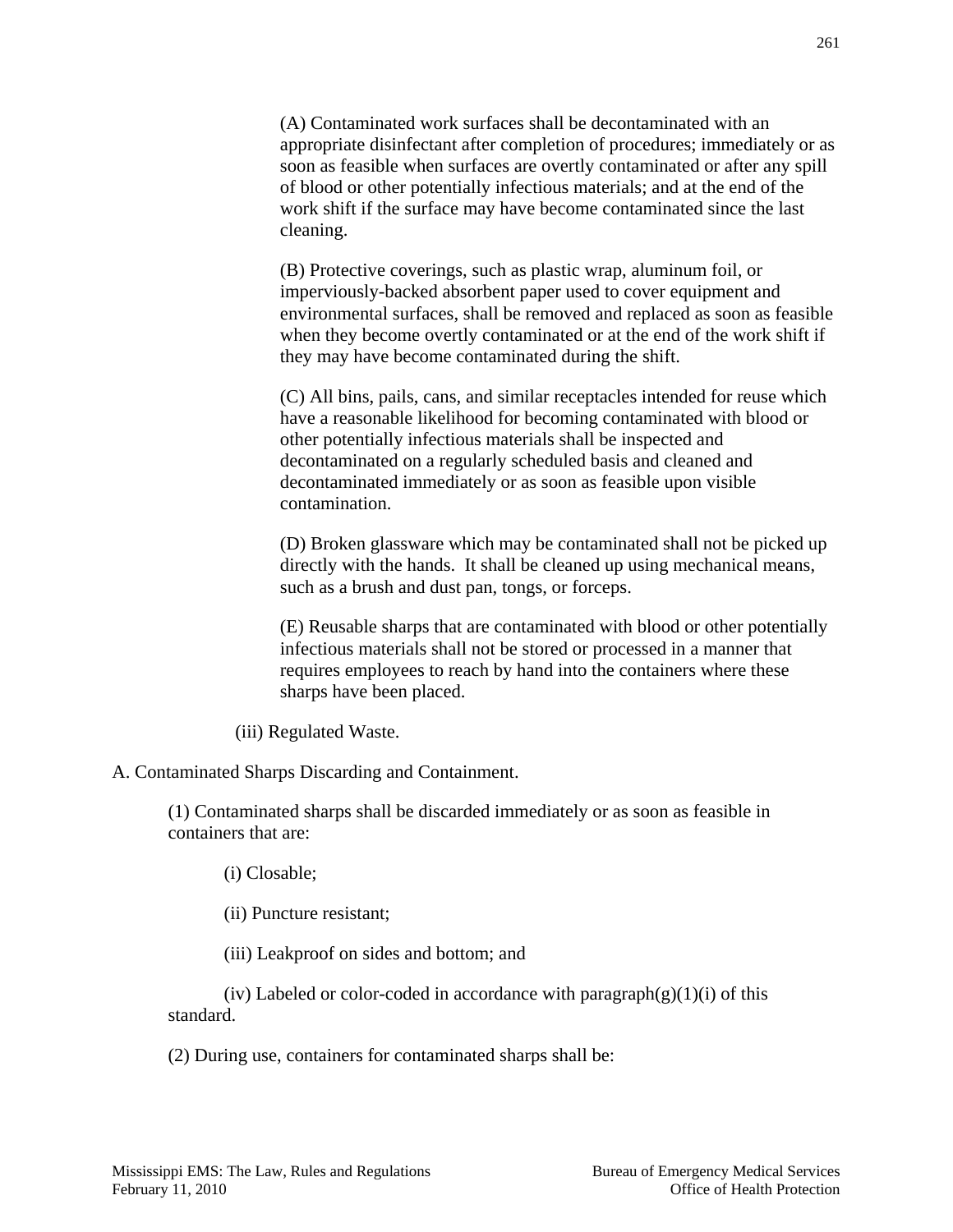(i) Easily accessible to personnel and located as close as is feasible to the immediate area where sharps are used or can be reasonably anticipated to be found (e.g., laundries);

(ii) Maintained upright throughout use; and

(iii) Replaced routinely and not be allowed to overfill.

(3) When moving containers of contaminated sharps from the area of use, the containers shall be:

(i) Closed immediately prior to removal or replacement to prevent spillage or protrusion of contents during handling, storage, transport, or shipping;

(ii) Placed in a secondary container if leakage is possible. The second container shall be:

(A) Closable;

 (B) Constructed to contain all contents and prevent leakage during handling, storage, transport, or shipping; and

(C) Labeled or color-coded according to paragraph $(g)(1)(i)$  of this standard.

(4) Reusable containers shall not be opened, emptied, or cleaned manually or in any other manner which would expose employees to the risk of percutaneous injury.

#### B. Other Regulated Waste Containment.

(1) Regulated waste shall be placed in containers which are:

(i) Closable;

(ii) Constructed to contain all contents and prevent leakage of fluids during handling, storage, transport or shipping;

(iii) Labeled or color-coded in accordance with paragraph $(g)(1)(i)$  this standard; and

(iv) Closed prior to removal to prevent spillage or protrusion of contents during handling, storage, transport, or shipping.

(2) If outside contamination of the regulated waste container occurs, it shall be placed in a second container. The second container shall be:

(i) Closable;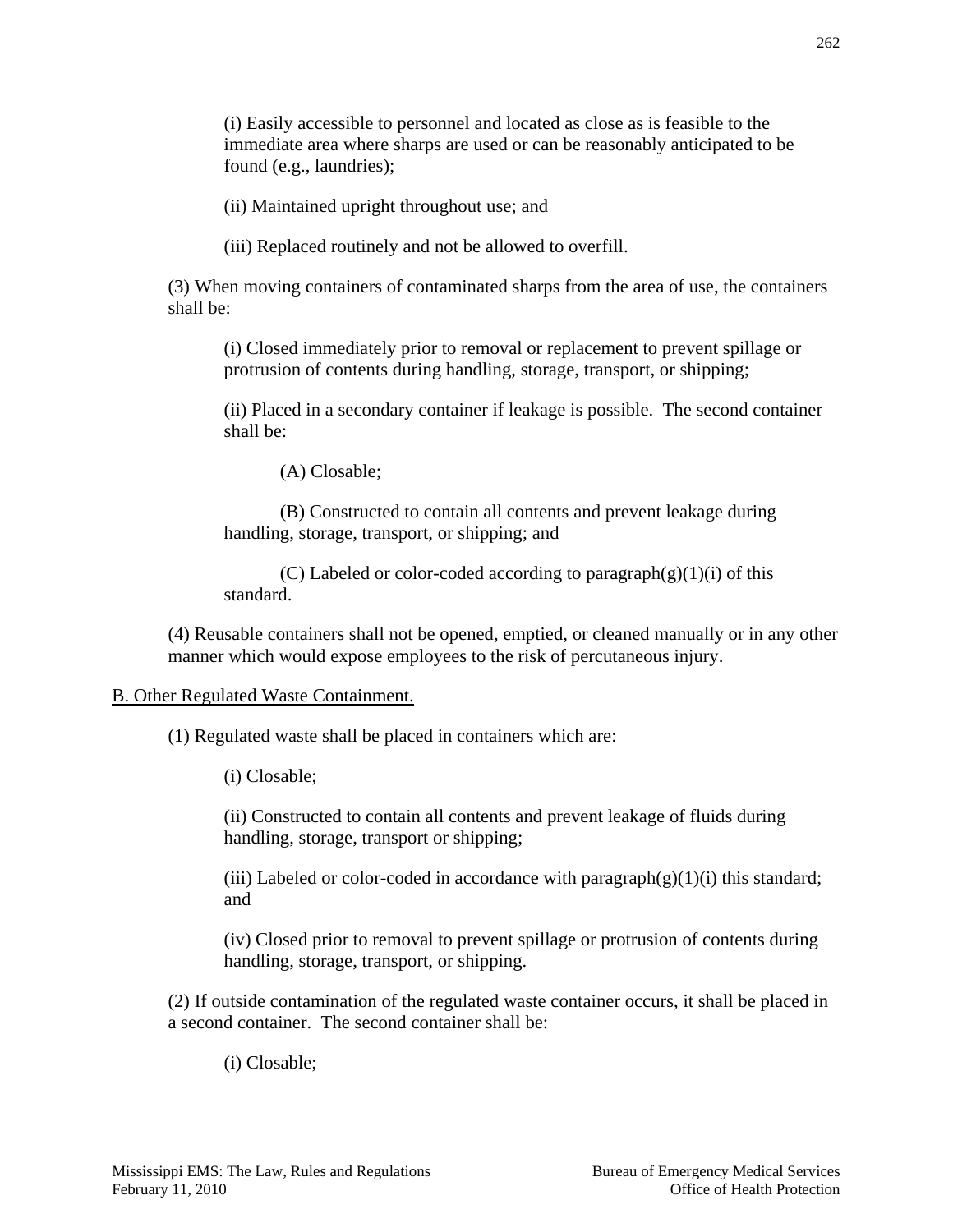(ii) Constructed to contain all contents and prevent leakage of fluids during handling, storage, transport or shipping;

(iii) Labeled or color-coded in accordance with paragraph $(g)(1)(i)$  of this standard; and

(iv) Closed prior to removal to prevent spillage or protrusion of contents during handling, storage, transport, or shipping.

C. Disposal of all regulated waste shall be in accordance with applicable regulations of the United States, States and Territories, and political subdivisions of States and Territories.

(iv) Laundry.

(A) Contaminated laundry shall be handled as little as possible with a minimum of agitation.

(1) Contaminated laundry shall be bagged or containerized at the location where it was used and shall not be sorted or rinsed in the location of use.

(2) Contaminated laundry shall be placed and transported in bags or containers labeled or color-coded in accordance with paragraph $(g)(1)(i)$  of this standard. When a facility utilizes Universal Precautions in the handling of all soiled laundry, alternative labeling or color-coding is sufficient if it permits all employees to recognize the container as requiring compliance with Universal Precautions.

(3) Whenever contaminated laundry is wet and presents a reasonable likelihood of soakthrough of or leakage from the bag or container, the laundry shall be placed and transported in bags or containers which prevent soak-through and/or leakage of fluids to the exterior.

(B) The employer shall ensure that employees who have contact with contaminated laundry wear protective gloves and other appropriate personal protective equipment.

(C) When a facility ships contaminated laundry off-site to a second facility which does not utilize Universal Precautions in the handling of all laundry, the facility generating the contaminated laundry must place such laundry in bags or containers which are labeled or color-coded in accordance with paragraph $(g)(1)(i)$ .

### (e) HIV and HBV Research Laboratories and Production Facilities.

(1) This paragraph applies to research laboratories and production facilities engaged in the culture, production, concentration, experimentation, and manipulation of HIV and HBV. It does not apply to clinical or diagnostic laboratories engaged solely in the analysis of blood, tissues, or organs. These requirements apply in addition to the other requirements of the standard.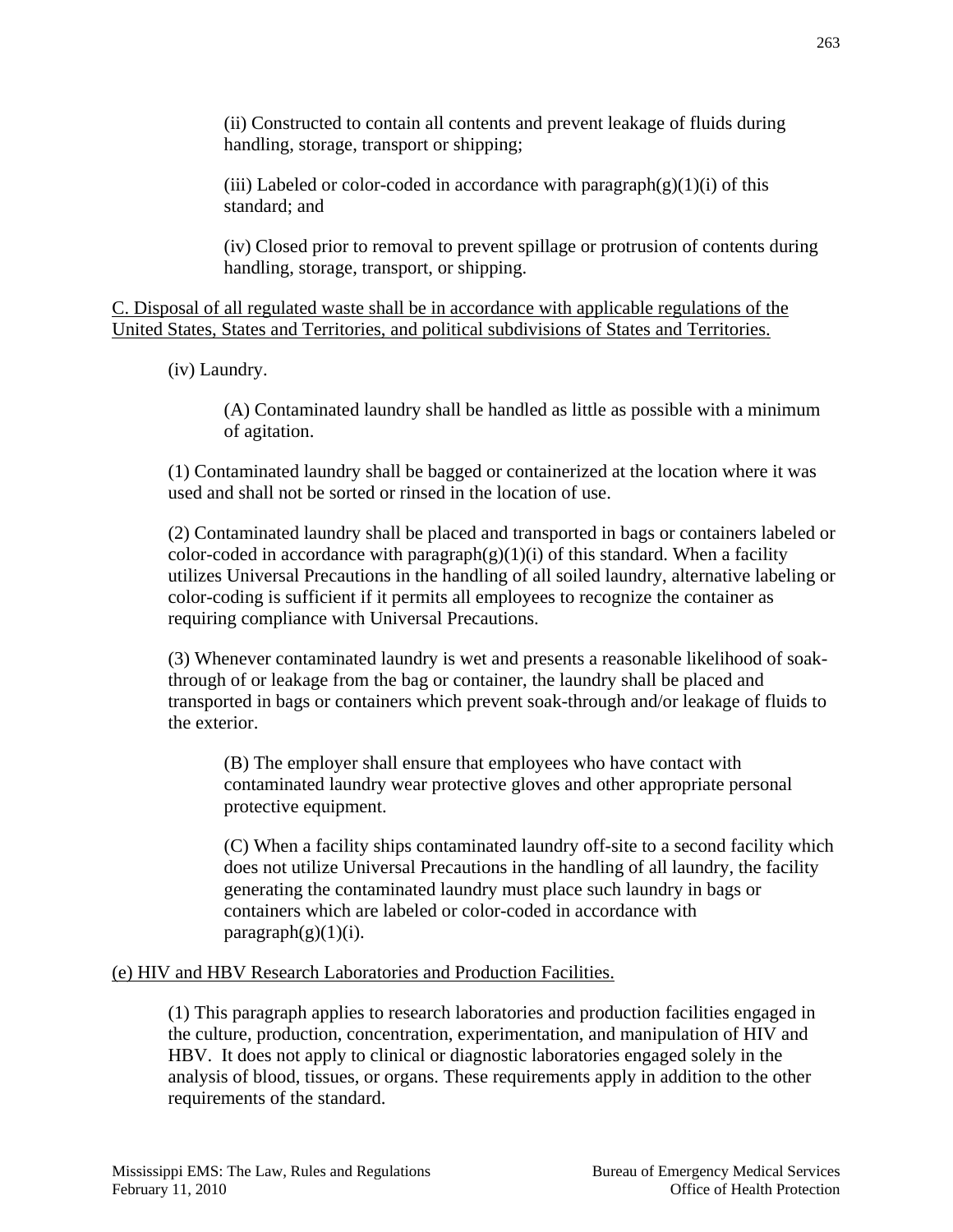(2) Research laboratories and production facilities shall meet the following criteria:

(i) Standard microbiological practices. All regulated waste shall either be incinerated or decontaminated by a method such as autoclaving known to effectively destroy blood borne pathogens.

(ii) Special practices.

(A) Laboratory doors shall be kept closed when work involving HIV or HBV is in progress.

(B) Contaminated materials that are to be decontaminated at a site away from the work area shall be placed in a durable, leakproof, labeled or color-coded container that is closed before being removed from the work area.

(C) Assess to the work area shall be limited to authorized persons. Written policies and procedures shall be established whereby only persons who have been advised of the potential biohazard, who meet any specific entry requirements, and who comply with all entry and exit procedures shall be allowed to enter the work areas and animal rooms.

(D) When other potentially infectious materials or infected animals are present in the work area or containment module, a hazard warning sign incorporating the universal biohazard symbol shall be posted on all access doors. The hazard warning sign shall comply with paragraph(g)(1)(ii) of this standard.

(E) All activities involving other potentially infectious materials shall be conducted in biological safety cabinets or other physical-containment devices within the containment module. No work with these other potentially infectious materials shall be conducted on the open bench.

(F) Laboratory coats, gowns, smocks, uniforms, or other appropriate protective clothing shall be used in the work area and animal rooms. Protective clothing shall not be worn outside of the work area and shall be decontaminated before being laundered.

(G) Special care shall be taken to avoid skin contact with other potentially infectious materials. Gloves shall be worn when handling infected animals and when making band contact with other potentially infectious materials is unavoidable.

(H) Before disposal all waste from work areas and from animal rooms shall either be incinerated or decontaminated by a method such as autoclaving known to effectively destroy blood borne pathogens.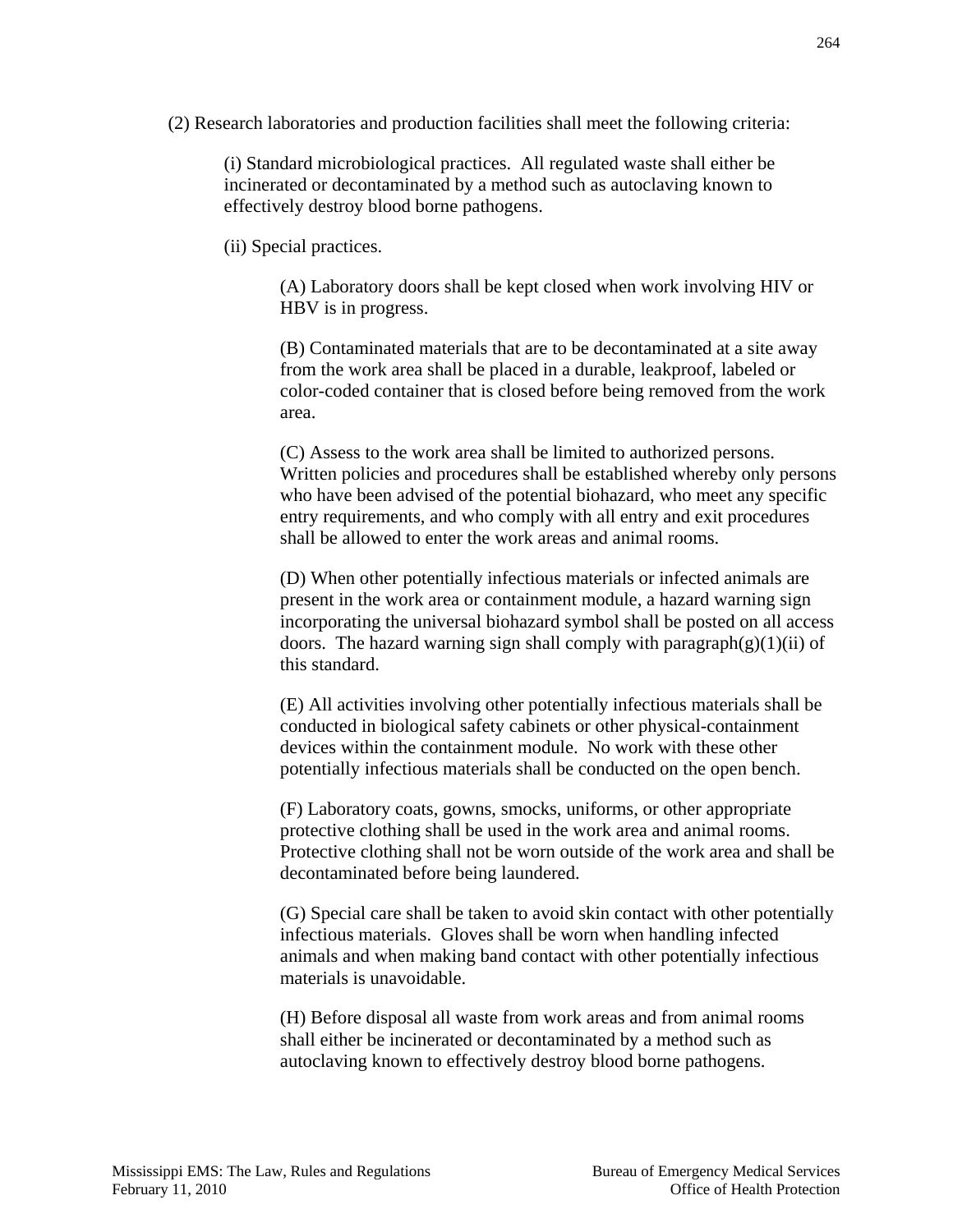(I) Vacuum lines shall be protected with liquid disinfectant traps and highefficiency particulate air (HEPA) filters or filters of equivalent or superior efficiency and which are checked routinely and maintained or replaced as necessary.

(J) Hypodermic needles and syringes shall be used only for parenteral injection and aspiration of fluids from laboratory animals and diaphragm bottles. Only needle-locking units (i.e., the needle is integral to the syringe) shall be used for the injection or aspiration of other potentially infectious materials. Extreme caution shall be used when handling needles and syringes. A needle shall not be bent, sheared, replaced in the sheath or guard, or removed from the syringe following use. The needle and syringe shall be promptly placed in a puncture-resistant container and autoclaved or decontaminated before reuse or disposal.

(K) All spills shall be immediately contained and cleaned up by appropriate professional staff or others properly trained and equipped to work with potentially concentrated infectious materials.

(L) A spill or accident that results in an exposure incident shall be immediately reported to the laboratory director or other responsible person.

(M) A biosafety manual shall be prepared or adopted and periodically reviewed and updated at least annually or more often if necessary. Personnel shall be advised of potential hazards, shall be required to read instructions on practices and procedures, and shall be required to follow them.

(iii) Containment equipment.

(A) Certified biological safety cabinets (Class I, II, or III) or other appropriate combinations of personal protection or physical containment devices, such as special protective clothing, respirators, centrigue safety cups, sealed centrifuge rotors, and containment caging for animals, shall be used for all activities with other potentially infectious materials that pose a threat of exposure to droplets, splashes, spills, or aerosols.

(B) Biological safety cabinets shall be certified when installed, whenever they are moved and at least annually.

(3) HIV and HBV research laboratories shall meet the following criteria:

(i) Each laboratory shall contain a facility for hand washing and an eye wash facility which is readily available within the work area.

(ii) An autoclave for decontamination of regulated waste shall be available.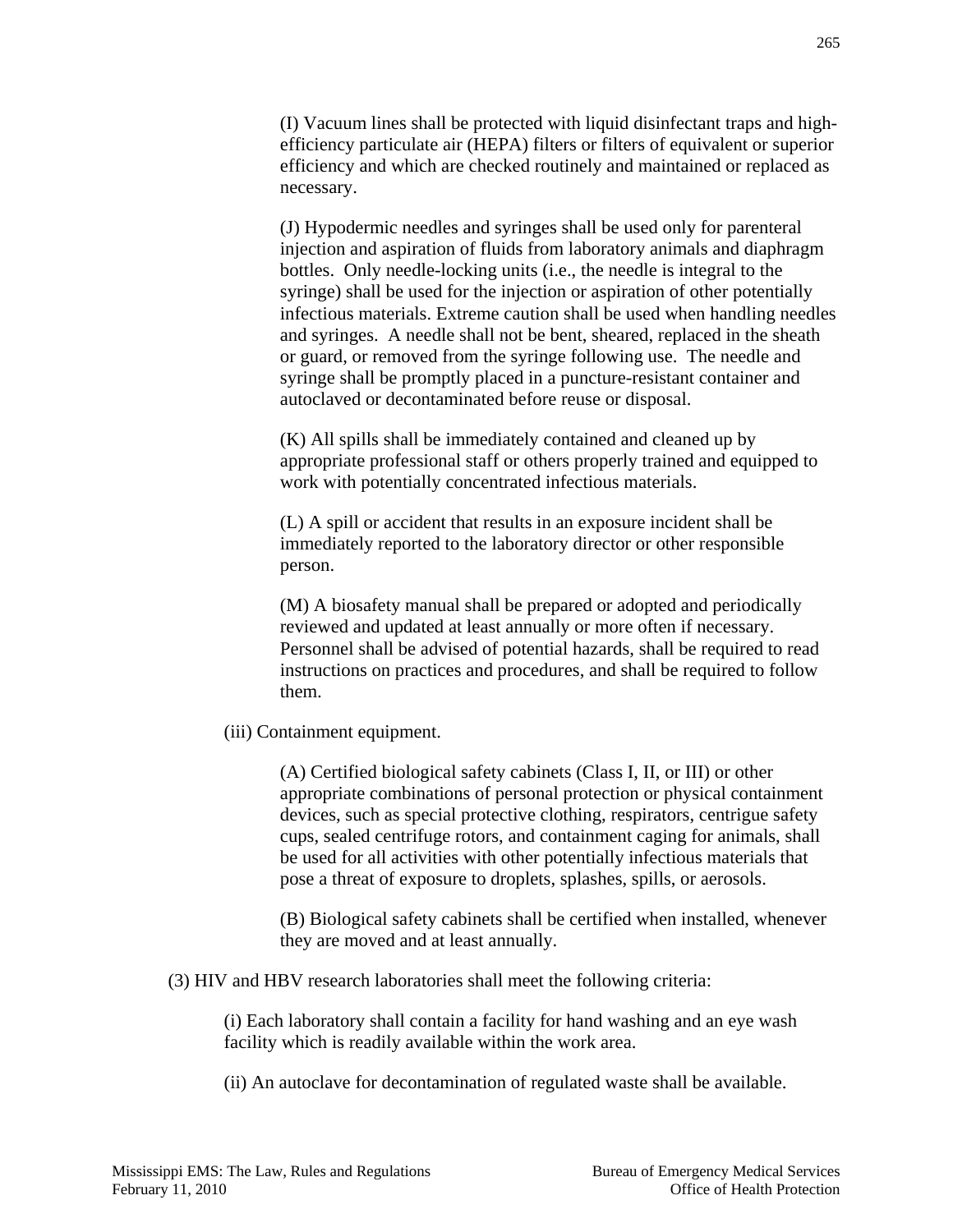(4) HIV and HBV production facilities shall meet the following criteria:

(i) The work areas shall be separated from areas that are open to unrestricted traffic flow within the building. Passage through two sets of doors shall be the basic requirement for entry into the work area from access corridors or other contiguous areas. Physical separation of the high-containment work area from access corridors or other areas or activities may also be provided by a doubledoored clothes-change room (showers may be included), airlock, or other access facility that requires passing through two sets of doors before entering the work area.

(ii) The surfaces of doors, walls, floors and ceilings in the work area shall be water resistant so that they can be easily cleaned. Penetrations in these surfaces shall be sealed or capable of being sealed to facilitate decontamination.

(iii) Each work area shall contain a sink for washing hands and a readily available eye wash facility. The sink shall be foot, elbow, or automatically operated and shall be located near the exit door of the work area.

(iv) Access doors to the work area or containment module shall be self-closing.

(v) An autoclave for decontamination of regulated waste shall be available within or as near as possible to the work area.

(vi) A ducted exhaust-air ventilation system shall be provided. This system shall create directional airflow that draws air into the work area through the entry area. The exhaust air shall not be recirculated to any other area of the building, shall be discharged to the outside, and shall be dispersed away from occupied areas and air intakes. The proper direction of the airflow shall be verified (i.e., into the work area).

(5) Training Requirements. Additional training requirements for employees in HIV and HBV research laboratories and HIV and HBV production facilities are specified in paragraph $(g)(2)(ix)$ .

# F. Hepatitis B vaccination and post-exposure evaluation and follow-up-

(1) General.

(i) The employer shall made available the hepatitis B vaccine and vaccination series to all employees who have occupational exposure, and pot-exposure evaluation and follow-up to all employees who have had an exposure incident.

(ii) The employer shall ensure that all medical evaluations and procedures including the hepatitis B vaccine and vaccination series and post-exposure evaluation and follow-up, including prophylaxis are:

(A) Made available at not cost to the employee;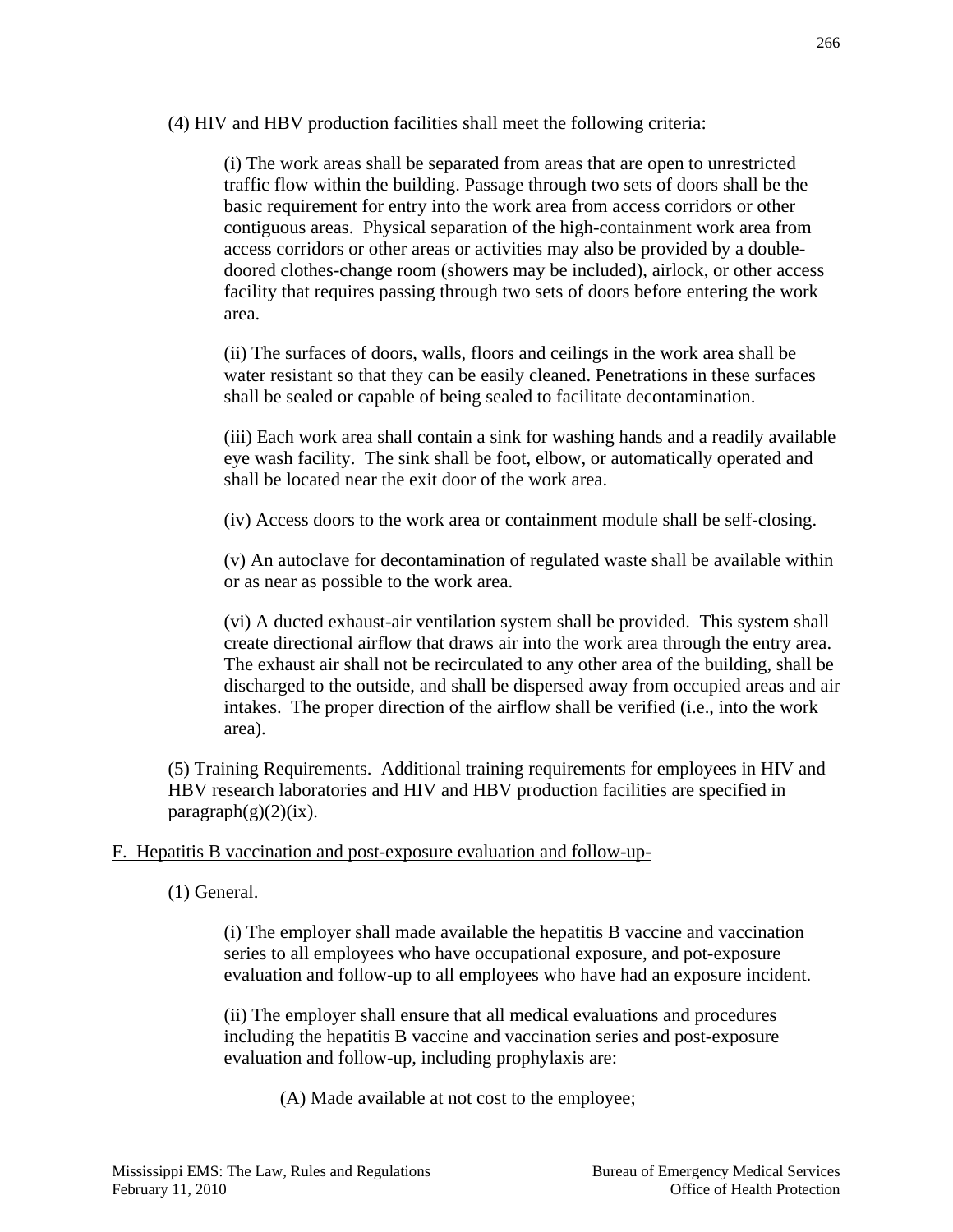(B) Made available to the employee at a reasonable time and place;

(C) Performed by or under the supervision of a licensed physician or by or under the supervision of another licensed healthcare professional; and

(D) Provided according to recommendations of the U.S. Public Health Service current at the time these evaluations and procedures take place, except as specified by this paragraph(f).

(iii) The employers hall ensure that all laboratory at no cost to the employee.

(2) Hepatitis B Vaccination

(i) Hepatitis B vaccination shall be made available after the employee has received the training required in paragraph $(g)(2)(vi)(I)$  and within 10 workings days of initial assignment to all employees who have occupational exposure unless the employee has previously received the complete hepatitis B vaccination series, antibody testing has revealed that the employee is immune, or the vaccine is contraindicated for medical reasons.

(ii) The employee shall not make participation in a pre-screening program a prerequisite for receiving hepatitis B vaccination.

(iii) If the employee initially declines Hepatitis B vaccination but at a later date while still covered under the standard decides to accept the vaccination, the employer shall make available hepatitis B vaccination at that time.

(iv) The employer shall assure that employees who decline to accept hepatitis B vaccination offered by the employer sign the statement in appendix A.

(v) If a routine booster dose(s) of hepatitis B vaccine is recommended by the U.S. Public Health Service at a future date, such booster dose(s) shall be made available in accordance with section $(f)(1)(ii)$ .

(3) Post-exposure Evaluation and Follow-up. Following a report of an exposure incident, the employer shall make immediately available to the exposed employee a confidential medical evaluation and follow-up, including at least the following elements:

(i) Documentation of the route(s) of exposure, and the circumstances under which the exposure incident occurred;

(ii) Identification and documentation of the source individual, unless the employer can establish that identification is infeasible or prohibited by state or local law;

(A) The source individual's blood shall be tested as soon as feasible and after consent is obtained in order to determine HBV and HIV infectivity. If consent is not obtained, the employer shall establish that legally required consent cannot be obtained. When the source individual's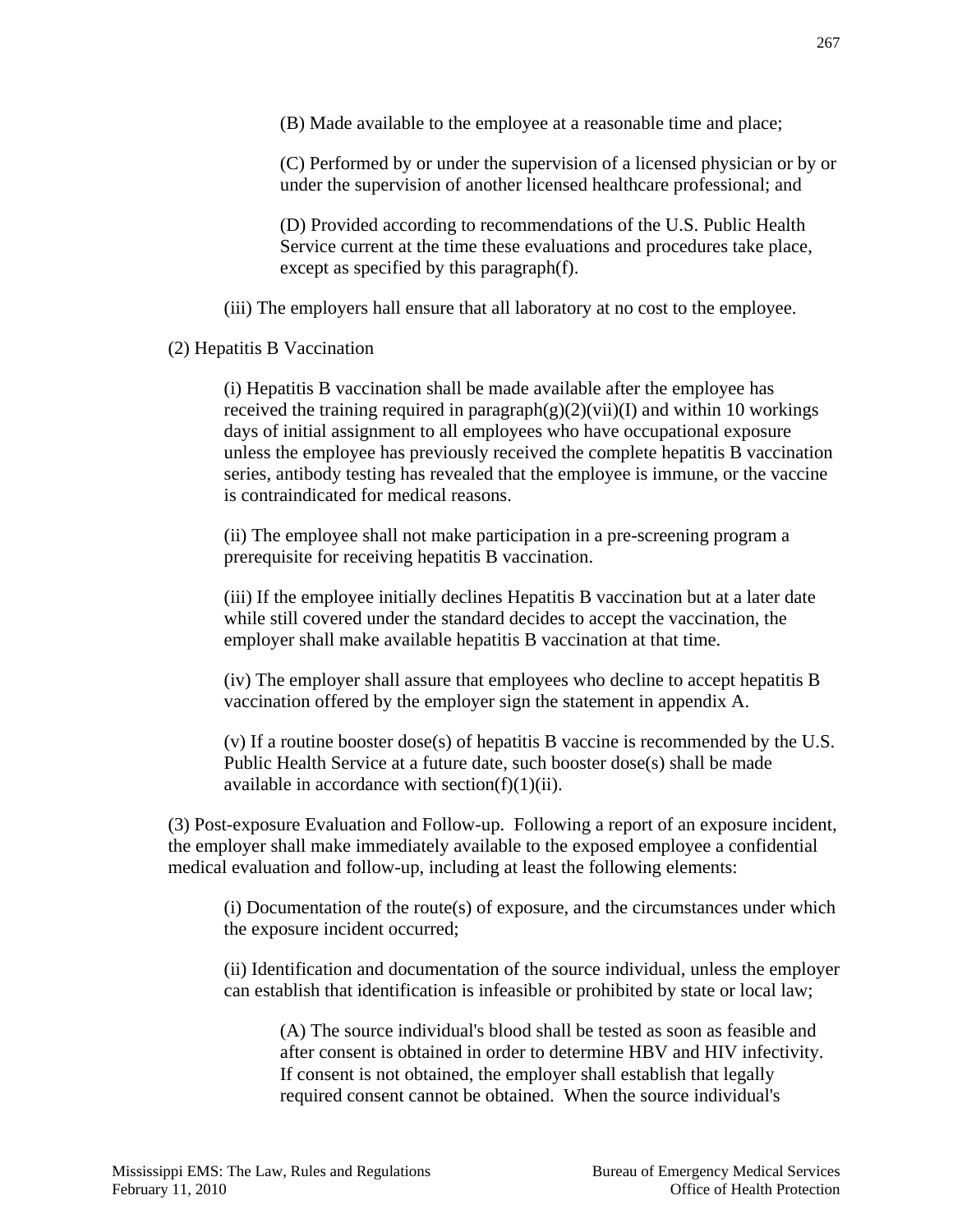consent is not required by law, the source individual's blood, if available, shall be tested and the results documented.

(B) When the source individual is already known to be infected with HBV or HIV, testing for source individual's known HBV or HIV status need not be repeated.

(C) Results of the source individual's testing shall be made available to the exposed employee, and the employee shall be informed of applicable laws and regulations concerning disclosure of the identity and infectious status of the source individual.

(iii) Collection and testing of blood for HBV and HIV serological status;

(A) The exposed employee's blood shall be collected as soon as feasible and tested after consent is obtained.

(B) If the employee consents to baseline blood collection, but does not give consent at that time for HIV serologic testing, the sample shall be preserved for at least 90 days. If within 90 days of the exposure incident, the employee elects to have the baseline sample tested, such testing shall be done as soon as feasible.

(vi) Post-exposure prophylaxis, when medically indicated, as recommended by the U.S. Public Health Service;

(v) Counseling; and

(vi) Evaluation of reported illnesses.

(4) Information Provided to the Healthcare Professional.

(i) The employer shall ensure that the healthcare professional responsible for the employee's Hepatitis B vaccination is provided a copy of this regulation.

(ii) The employer shall ensure that the healthcare professional evaluating an employee after an exposure incident is provided the following information:

(A) A copy of this regulation;

(B) A description of the exposed employee's duties as they relate to the exposure incident:

(C) Documentation of the route(s) of exposure and circumstances under which exposure occurred;

(D) Results of the source individual's blood testing, if available; and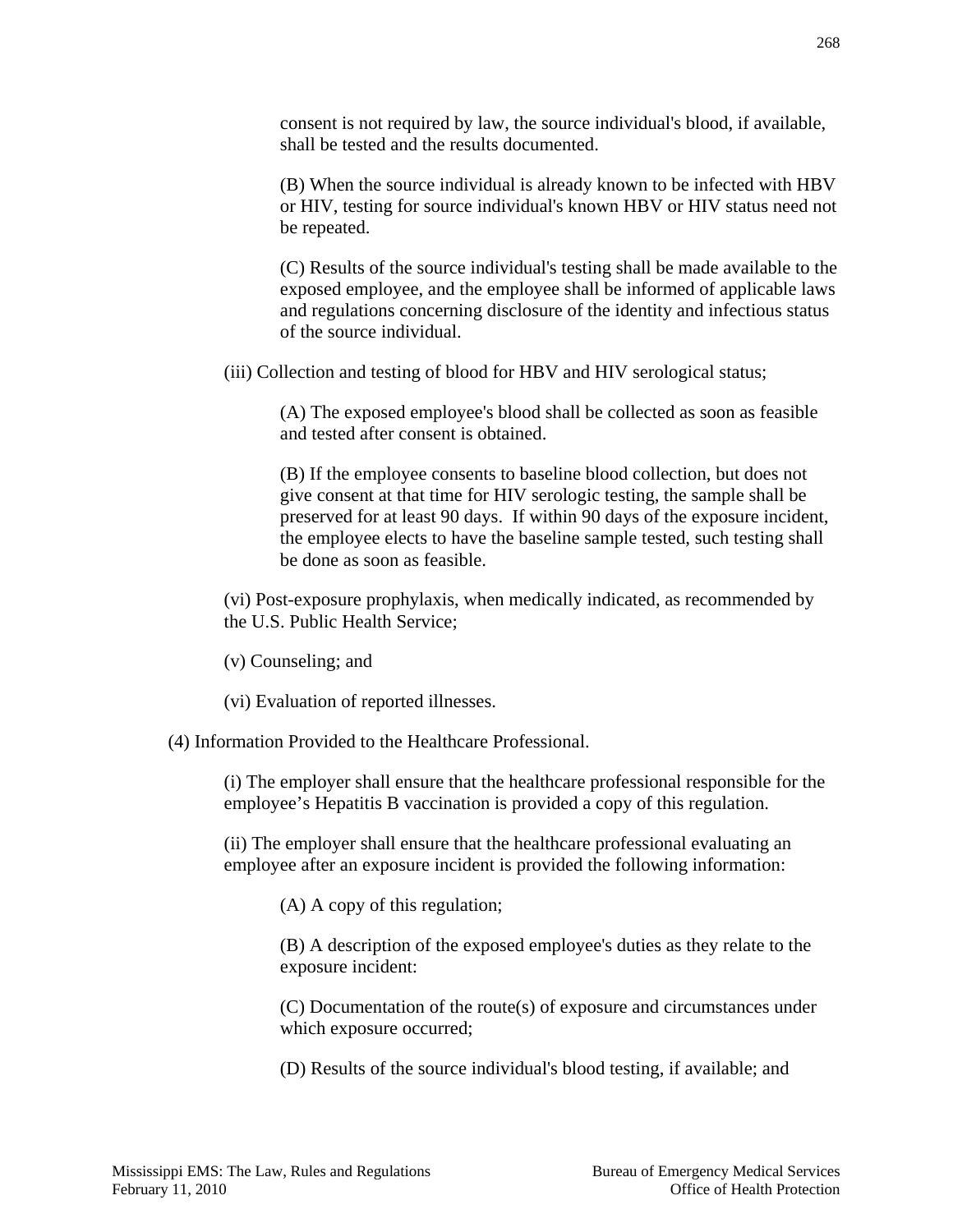(E) All medical records relevant to the appropriate treatment of the employee including vaccination status which are the employer's responsibility to maintain.

(5) Healthcare Professional's Written Opinion. The employer shall obtain and provide the employee with a copy of the evaluating healthcare professional's written opinion within 15 days of the completion of the evaluation.

(i) The healthcare professional's written opinion for Hepatitis B vaccination shall be limited to whether Hepatitis B vaccination is indicated for an employee, and if the employee has received such vaccination.

(ii) The healthcare professional's written opinion for post-exposure evaluation and follow-up shall be limited to the following information:

(A) That the employee has been informed of the results of the evaluation; and

(B) That the employee has been told about any medical conditions resulting from exposure to blood or other potentially infectious materials which require further evaluation or treatment.

(iii) All other findings or diagnoses shall remain confidential and shall not be included in the written report.

(6) Medical recordkeeping. Medical records required by this standard shall be maintain in accordance with paragraph(h)(1) of this section.

#### G. Communication of hazards to employees-

(1) Labels and signs.

(i) Labels.

(A) Warning labels shall be affixed to containers of regulated waste, refrigerators and freezers containing blood or other potentially infectious material; and other containers used to store, transport or ship blood or other potentially infectious material; except as provided in paragraph $(g)(1)(i)(E)$ ,  $(F)$  and  $(G)$ .

(B) Labels required by this section shall include the following legend:

Biohazard

(C) These labels shall be fluorescent orange or orange-red or predominantly so, with lettering or symbols in contrasting color.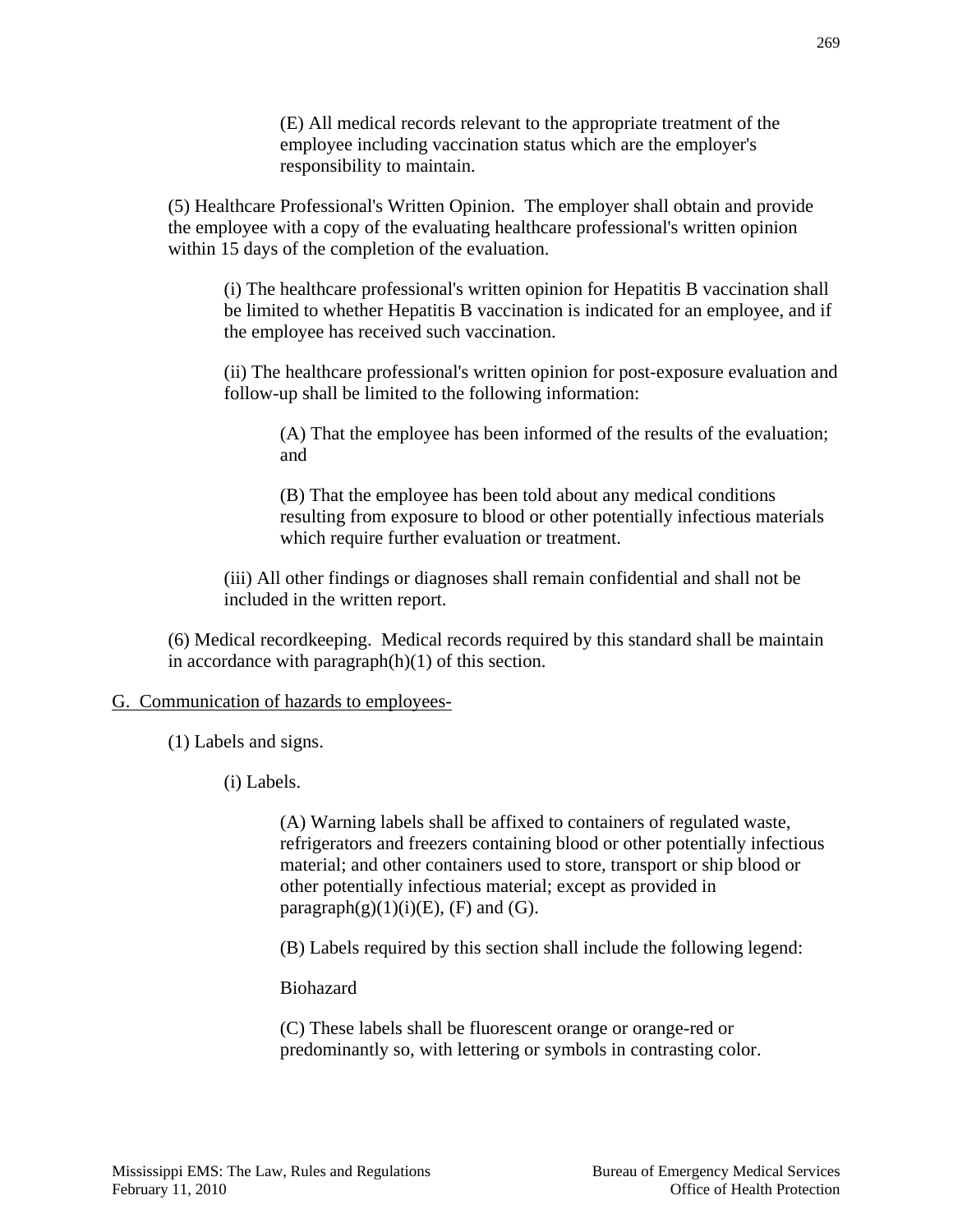(D) Labels required by affixed as close as feasible to the container by string, wire, adhesive, or other method that prevents their loss or unintentional removal.

(E) Red bags or red containers may be substituted for labels.

(F) Containers of blood, blood components, or blood products that are labeled as to their contents and have been released for transfusion or other clinical use are exempted from the labeling requirements of paragraph (g).

(G) Individual containers of blood or other potentially infectious materials that are placed in a labeled container during storage, transport, shipment or disposal are exempted from the labeling requirement.

(H) Labels required for contaminated equipment shall be in accordance with this paragraph and shall also state which portions of the equipment remain contaminated.

(I) Regulated waste that has been decontaminated need not be labeled or color-coded.

(ii) Signs.

(A) The employer shall post signs at the entrance to work areas specified in paragraph(e), HIV and HBV Research Laboratory and Production Facilities, which shall bear the following legend:

Biohazard

(Name of the Infectious Agent)

(Special requirements for entering the area)

(Name, telephone number of the laboratory director or other responsible person).

(B) These signs shall be fluorescent orange-red or predominantly so, with lettering or symbols in a contrasting color.

(2) Information and Training.

(i) Employers shall ensure that all employees with occupational exposure participate in a training program which must be provided at no cost to the employee and during working hours.

(ii) Training shall be provided as follows:

(A) At the time of initial assignment to tasks where occupational exposure may take place;

270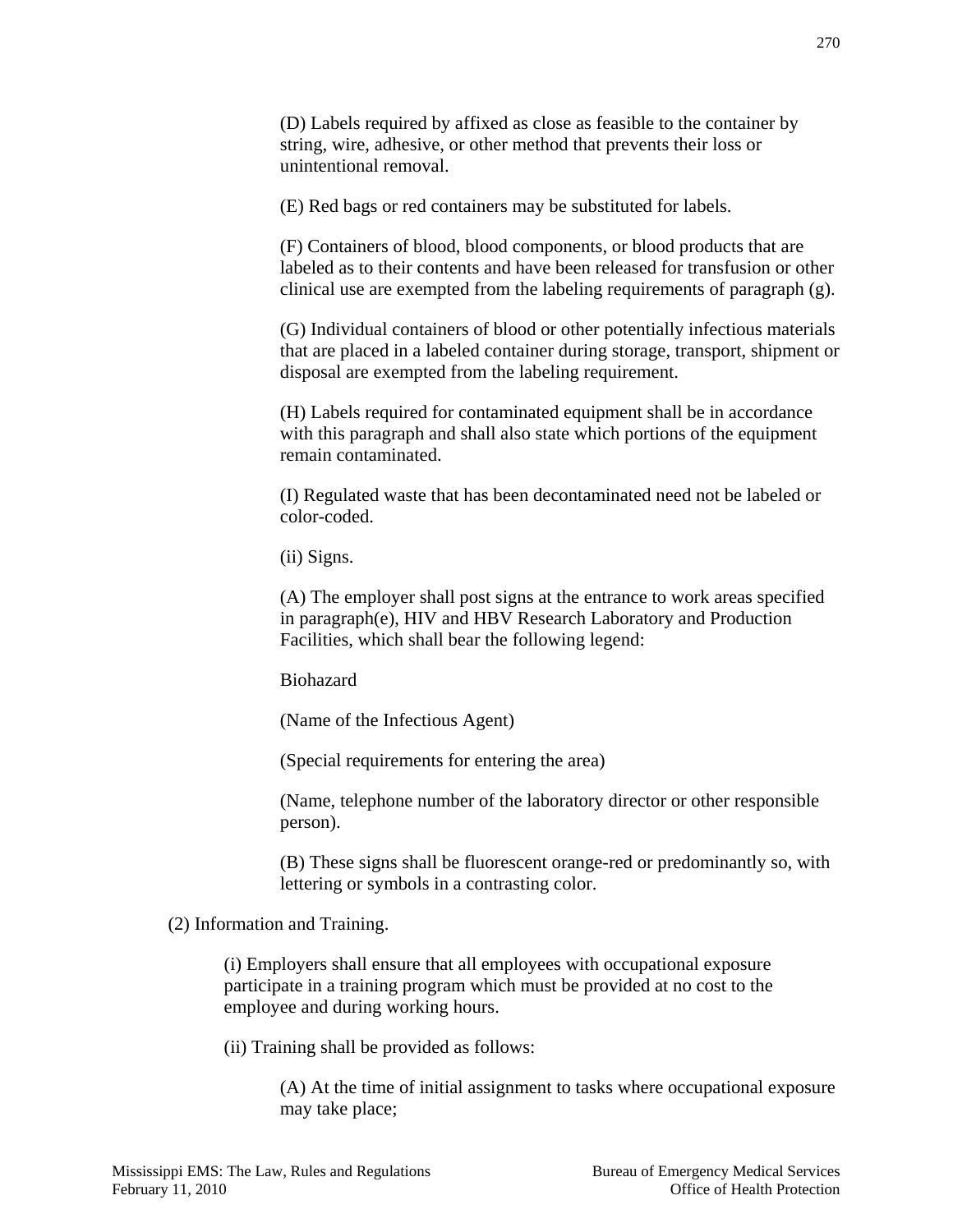- (B) Within 90 days after the effective date of the standard; and
- (C) At least annually thereafter.

(iii) For employees who have received training on blood borne pathogens in the year preceding the effective date of the standard, only training with respect to the provisions of the standard which were not included need be provided.

(iv) Annual training for all employees shall be provided within one year of their previous training.

(v) Employers shall provide additional training when changes such as modification of tasks or procedures or institution of new tasks or procedures affect the employee's occupational exposure. The additional training may be limited to addressing the new exposures created.

(vi) Material appropriate in content and vocabulary to educational level, literacy, and language of employees shall be used.

(vii) The training program shall contain at a minimum the following elements;

(A) Inaccessible copy of the regulatory text of this standard and an explanation of its contents;

(B) A general explanation of the epidemiology and symptoms of blood borne diseases;

(C) An explanation of the modes of transmission of blood borne pathogens;

(D) An explanation of the employer's exposure control plan and the means by which the employee can obtain a copy of the written plan;

(E) An explanation of the appropriate methods for recognizing tasks and other activities that may involve exposure to blood and other potentially infectious materials;

(F) An explanation of the use and limitations of methods that will prevent or reduce exposure including appropriate engineering controls, work practices and personal protective equipment;

(G) Information on the types, proper use, location, removal, handling, decontamination and disposal of personal protective equipment;

(H) An explanation of the basis for selection of personal protective equipment;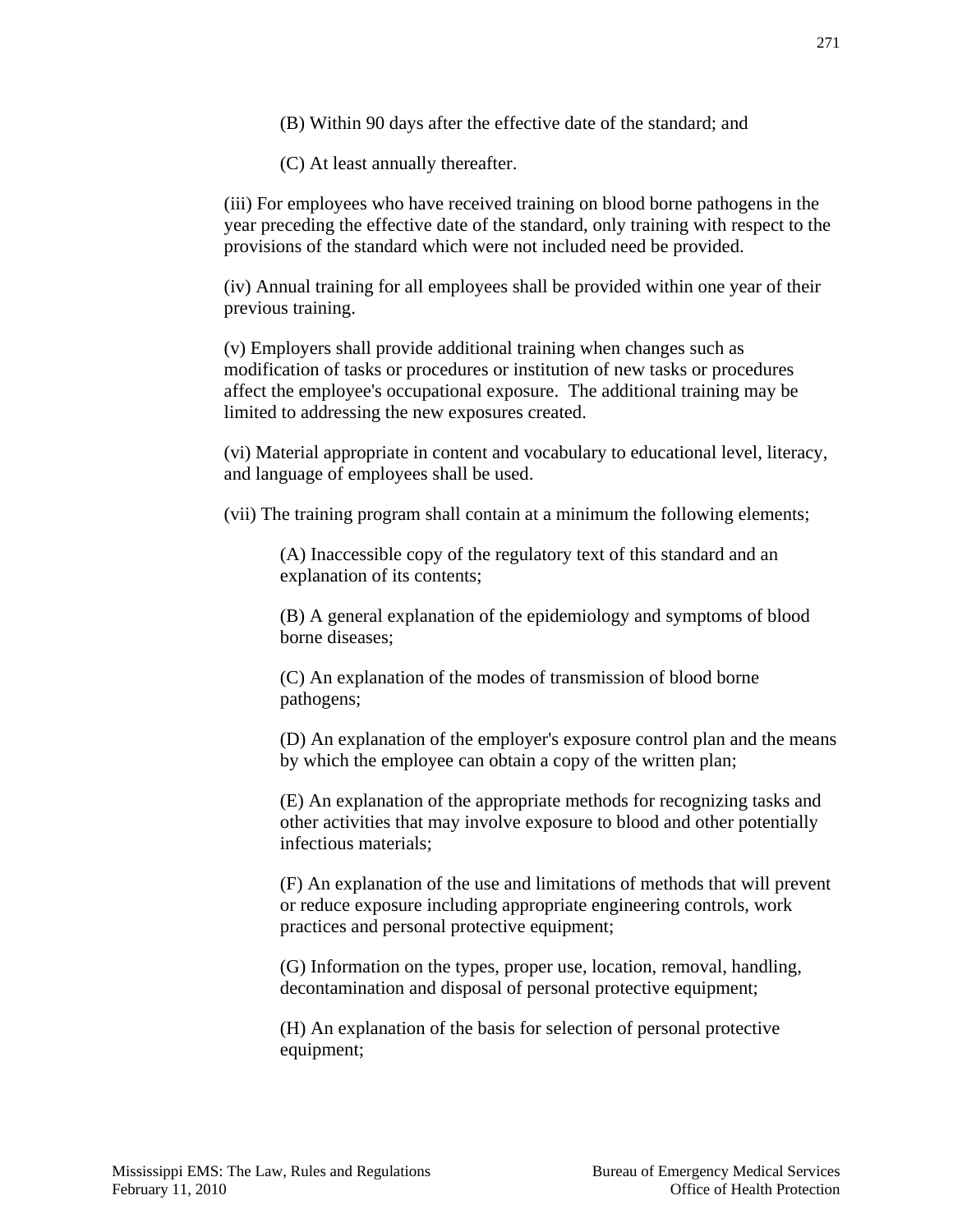(I) Information on the hepatitis B vaccine, including information on its efficacy, safety, method of administration, the benefits of being vaccinated, and that the vaccine and vaccination will be offered free of charge;

(J) Information on the appropriate actions to take and persons to contact in an emergency involving blood or other potentially infectious materials;

(K) An explanation of the procedure to follow if an exposure incident occurs, including the method of reporting the incident and the medical follow-up that will be made available;

(L) Information on the post-exposure evaluation and follow-up that the employer is required to provide for the employee following and exposure incident;

(M) An explanation of the signs and label and/or color coding required by paragraph $(g)(1)$ ; and

(N) An opportunity for interactive questions and answers with the person conducting the training session.

(vii) The person conducting the training shall be knowledgeable in the subject matter covered by the elements contained in the training program as it relates to the workplace that the training will address.

(ix) Additional Initial Training for Employees in HIV and HBV Laboratories and Production Facilities. Employees in HIV or HBV research laboratories and HIV or HBV production facilities shall receive the following initial training in addition to the above training requirements.

(A) The employer shall assure that employees demonstrate proficiency in standard microbiological practices and techniques and in the practices and operations specific to the facility before being allowed to work with HIV or HBV.

(B) The employer shall assure that employees have prior experience in the handling of human pathogens or tissue cultures before working with HIV or HBV.

(C) The employer shall provide a training program to employees who have no prior experience in handling human pathogens. Initial work activities shall not include the handling of infectious agents. A progression of work activities shall be assigned as technique are learned and proficiency is developed. The employer shall assure that employees participate in work activities involving infectious agents only after proficiency has been demonstrated.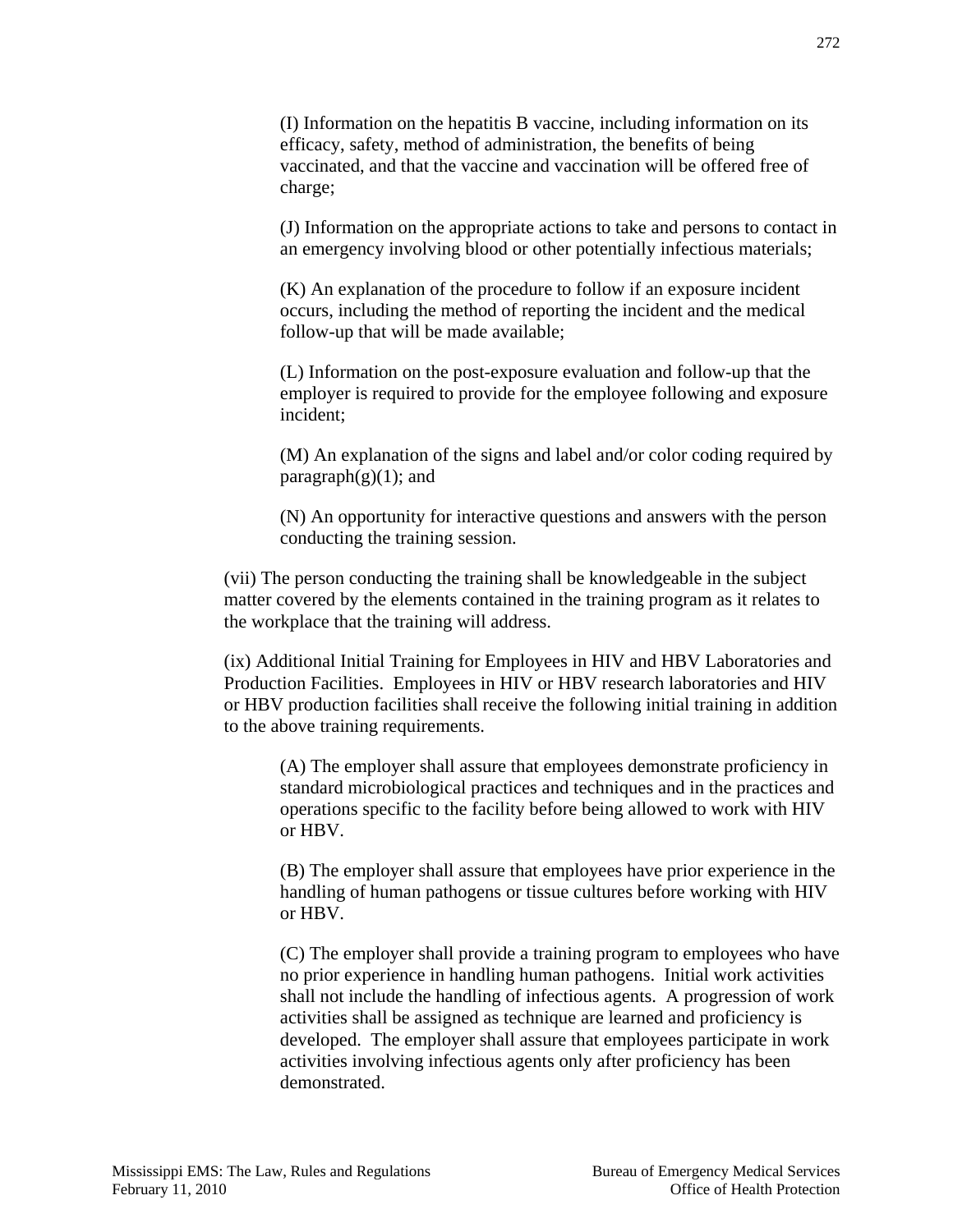273

## H. Recordkeeping-

(1) Medical Records.

(i) The employer shall establish and maintain an accurate record for each employee with occupational exposure, in accordance with 29 CFR 1910.20.

(ii) This record shall include:

(A) The name and social security number of the employee;

(B) A copy of the employee's hepatitis B vaccination status including the dates of all the hepatitis B vaccinations and any medical records relative to the employee's ability to receive vaccination as required by  $paragraph(f)(2);$ 

(C) A copy of all results of examinations, medical testing, and follow-up procedures as required by paragraph (f)(3);

(D) The employer's copy of the healthcare professional's written opinion as required by paragraph  $(f)(5)$ ; and

(E) A copy of the information provided to the healthcare professional as required by paragraphs  $(f)(4)(ii)(B)(C)$  and  $(D)$ .

(iii) Confidentiality. The employer shall ensure that employee medical records required by paragraph (h)(1) are:

(A) Kept confidential; and

(B) Are not disclosed or reported without the employee's express written consent to any person within or outside the workplace except as required by this section or as may be required by law.

(iv) The employer shall maintain the records required by paragraph(h) for at least the duration of employment plus 30 years in accordance with 29 CFR 1910.20.

(2) Training Records.

(i) Training records shall include the following information:

(A) The dates of the training sessions;

(B) The contents or a summary of the training sessions;

(C) The names and qualifications of persons conducting the training; and

(D) The names and job titles of all persons attending the training sessions.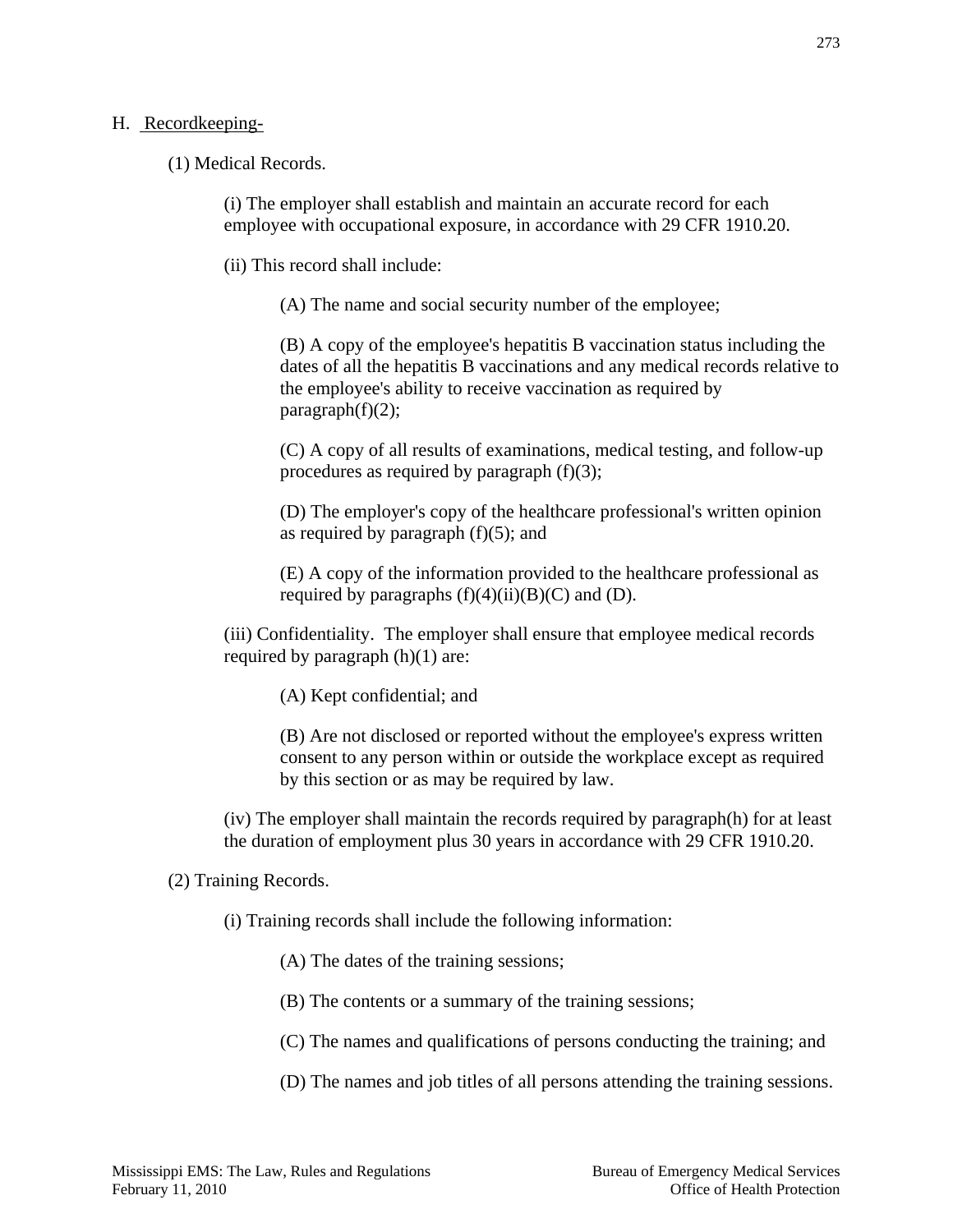(ii) Training records shall be maintained for 3 years from the date on which the training occurred.

(3) Availability.

(i) The employer shall ensure that all records required to be maintained by this section shall be made available upon request to the Assistant Secretary and the Director for examination and copying.

(ii) Employee training records required by this paragraph shall be provided upon request for examination and copying to employees, to employee representatives, to the Director, and to the Assistant Secretary in accordance with 29 CFR 1910.20.

(iii) Employee medical records required by this paragraph shall be provided upon request for examination and copying to the subject employee, to anyone having written consent of the subject employee, to the Director, and to the Assistant Secretary in accordance with 29 CFR 1910.20.

(4) Transfer of Records.

(i) The employer shall comply with the requirements involving transfer of records set forth in 29 CFR 1910.20(h).

(ii) If the employer ceases to do business and there is no successor employer to receive and retain the records for the prescribed period, the employer shall notify the Director, at least three months prior to their disposal and transmit them to the Director, if required by the Director to do so, within that three month period.

(i) Dates-

(1) Effective Date. The standard shall become effective on March 6, 1992.

(2) The Exposure Control Plan required by paragraph $(c)(2)$  of this section shall be completed on or before May 5, 1992.

(3) Paragraph (g)(2) Information and Training and (h) Recordkeeping shall take effect on or before June 4, 1992.

(4) Paragraphs (d)(2) Engineering and Work Practice Controls, (d)(3) Housekeeping, (e) HIV and HBV Research Laboratories and Production Facilities, (f) Hepatitis B Vaccination and Post-Exposure Evaluation and Follow-up, and (g) (1) Labels and Signs, shall take effect July 6, 1992.

Appendix A to Section 1910.1030-Hepatitis B Vaccine Declination (Mandatory)

I understand that due to my occupational exposure to blood or other potentially infectious materials I may be at risk of acquiring hepatitis B virus (HBV)a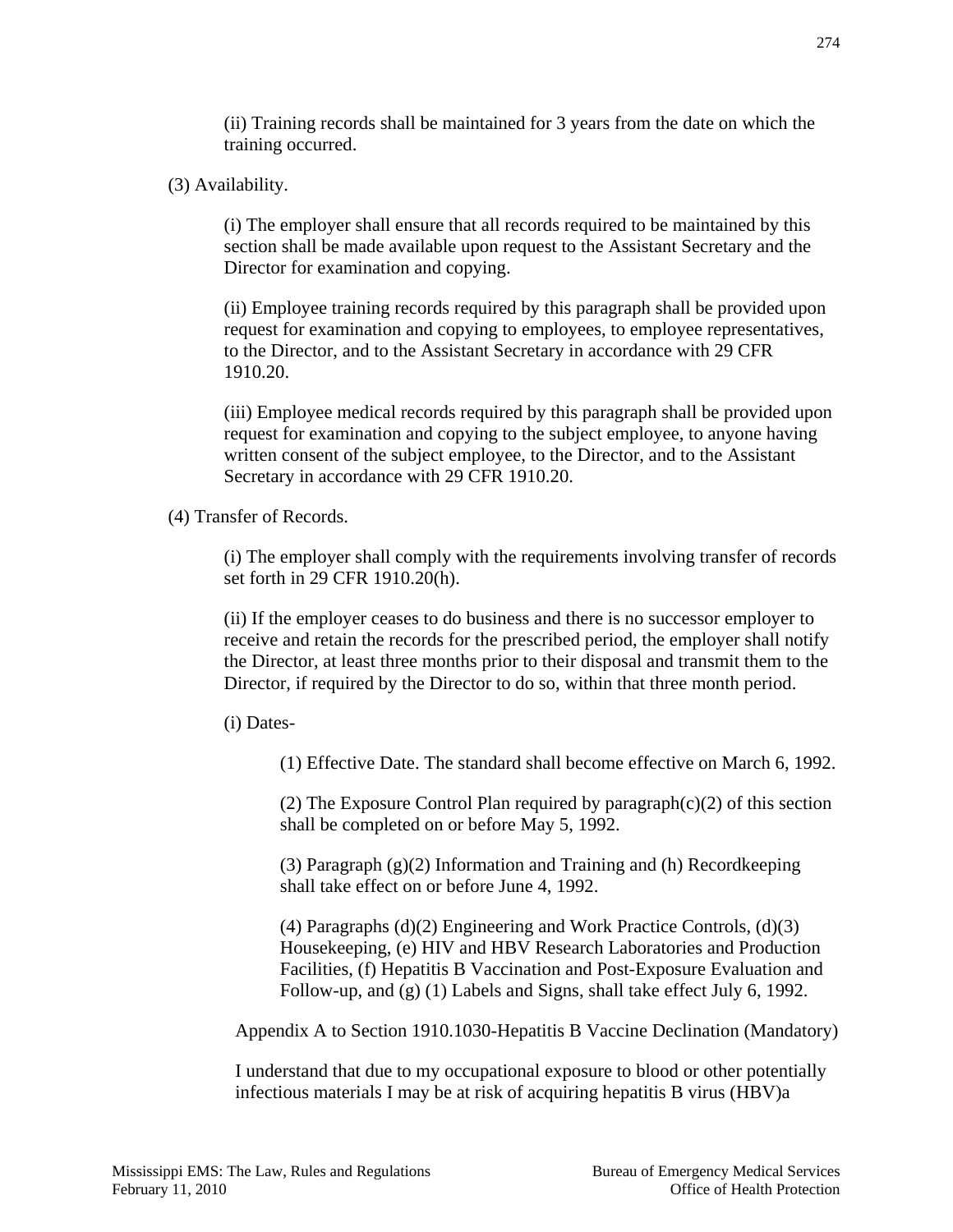infection, I have been given the opportunity to be vaccinated with hepatitis B vaccine, at no charge to myself. However, I decline hepatitis B vaccination at this time. I understand that by declining this vaccine, I continue to be at risk of acquiring hepatitis B, a serious disease. If in the future I continue to have occupational exposure to blood or other potentially infectious materials and I want to be vaccinated with hepatitis B vaccine, I can receive the vaccination series at no charge to me.

(FR Doc.91-28886 Filed 12-2-91; 8:45 am) Billing Code 4510-26-M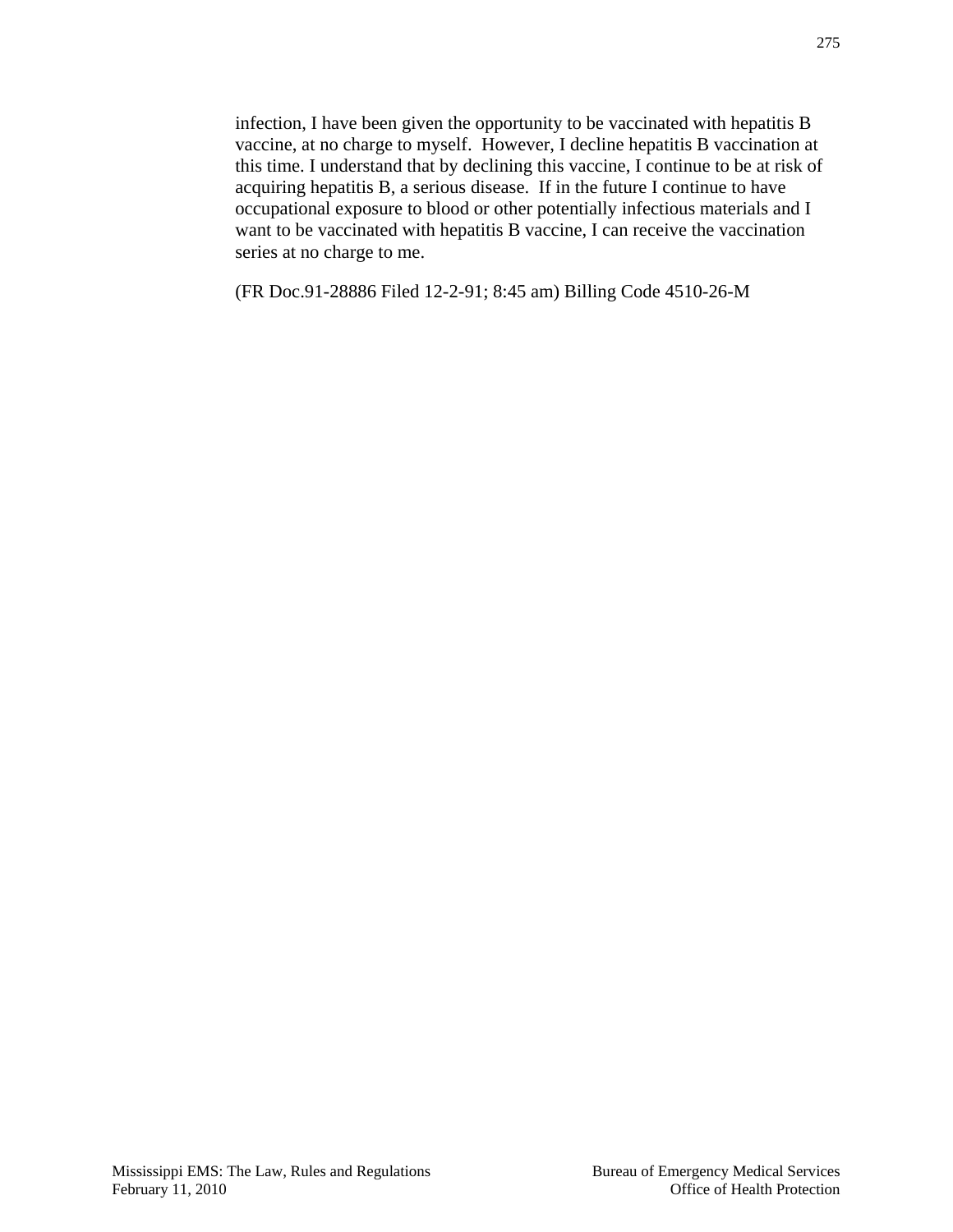### APPENDIX 9 – RELATED COBRA REGULATIONS

#### H.R. 3128-83

Subpart B-Miscellaneous Provisions

Sec. 9121. Responsibilities of Medicare Hospitals in Emergency Cases.

(a) Requirement of Medicare Hospital Provider Agreements.-Section 1866(a)(1) of the Social Security Act (42 USC 1395cc (a)(1) is amended-

(1) by striking out "and" at the end of subparagraph (G),

(2) by striking out the period at the end of subparagraph (H) and inserting in lieu thereof", and ", and

(3) by inserting after subparagraph (H) the following new subparagraph: "(I) in the case of a hospital, to comply with the requirements of section 1867 to the extent applicable."

(b) Requirements-Title XVIII of such Act is amended by inserting after section 1866 the following new section:

Examination and Treatment for Emergency Medical Conditions and Women in Active Labor

"Spec. 1867 (a) Medical Screening Requirement.-In the case of a hospital that has a hospital emergency department, if any individual (whether or not eligible for benefits under this title) comes to the emergency department and a request is made on the individual's behalf for examination or treatment for a medical condition, the hospital must provide for an appropriate medical screening examination within the capability of the hospital's emergency department to determine whether or not an emergency medical condition (within the meaning of subsection  $(3)(1)$  exists or to determine if the individual is in active labor (within the meaning of subsection  $(e)(2)$ ).

(b) Necessary Stabilizing Treatment for Emergency Medical Conditions and Active Labor.-

(1) In general.-If any individual (whether or not eligible for benefits under this title) comes to a hospital and the hospital determines that the individual has an emergency medical condition or is in active labor, the hospital must provide either-

 (A) within the staff and facilities available at the hospital, for such further medical examination and such treatment as may be required to stabilize the medical condition or to provide for treatment of the labor, or

 (B) for transfer of the individual to another medical facility in accordance with subsection  $(c)$ .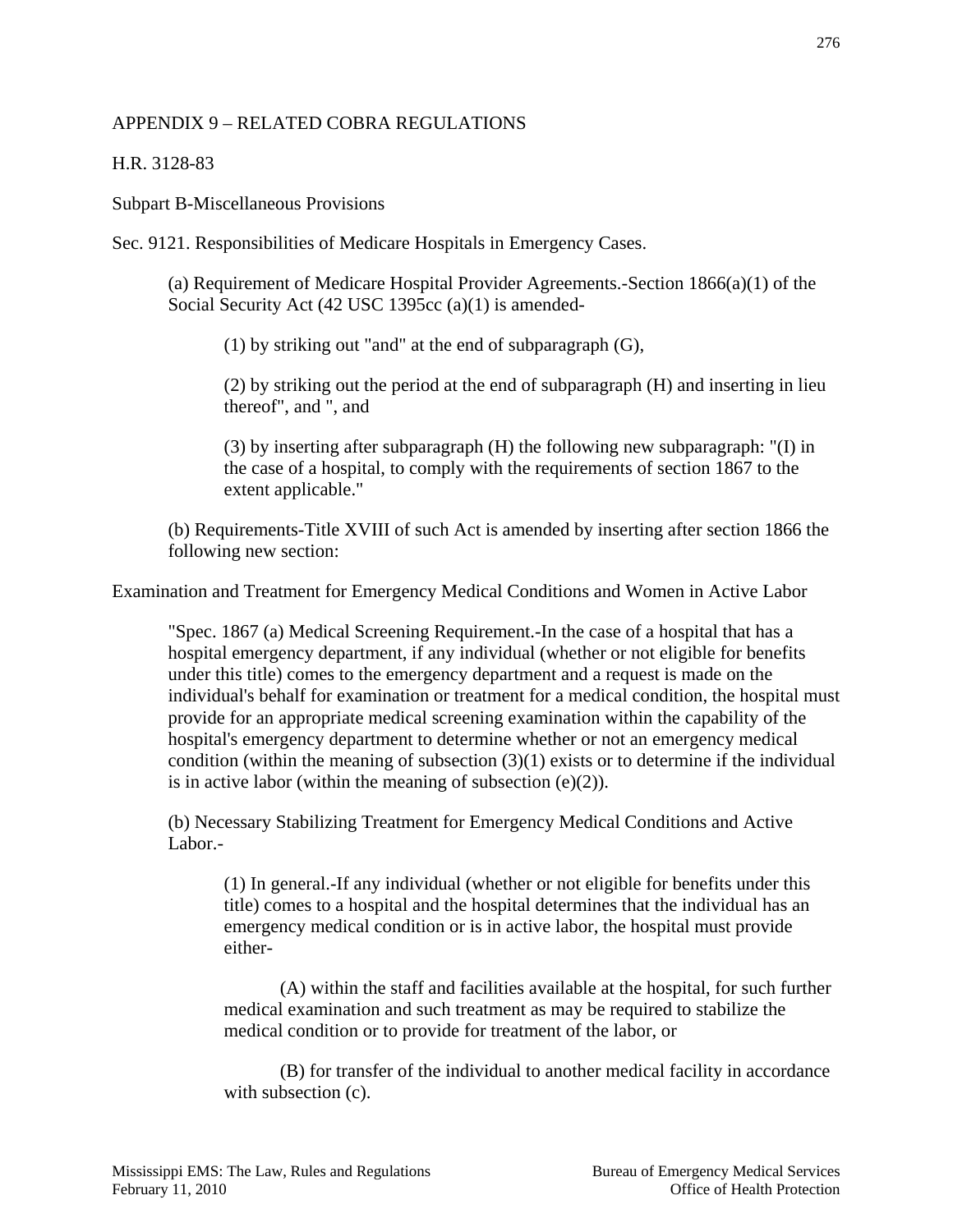(2) Refusal to Consent to Treatment - A hospital is deemed to meet the requirement of paragraph  $(1)(A)$  with respect to an individual if the hospital offers the individual the further medical examination and treatment described in that paragraph but the individual (or a legally responsible person acting on the individual's behalf) refuses to consent to the examination or treatment.

#### H.R.3128-84

(3) Refusal to Consent to Transfer - A hospital is deemed to meet the requirement of paragraph (1) with respect to an individual if the hospital offers to transfer the individual to another medical facility in accordance with subsection (c) but the individual (or a legally responsible person acting on the individual's behalf) refuses to consent to the transfer.

(c) Restricting Transfers Until Patient Stabilized -

(1) Rule. - If a patient at a hospital has an emergency medical condition which has not been stabilized (with the meaning of subsection  $(e)(4)(B)$  or is in active labor, the hospital may transfer the patient unless-

(J) (i) the patient (or a legally responsible person acting on the patient's behalf) requests that the transfer be effected, or

(ii) a physician (within the meaning of section  $1861(r)(1)$ , or other qualified medical personnel when a physician is not readily available in the emergency department, has signed a certification that, based upon the reasonable risks and benefits to the patient, and based upon the information available at the time, the medical benefits reasonably expected from the provision of appropriate medical treatment at another medical facility outweigh the increased risks to the individual's medical condition from effecting the transfer; and

 (B) in which the transferring hospital provides the receiving facility with appropriate medical records (or copies thereof) of the examination and treatment effected at the transferring hospital;

 (C) in which the transfer is effected through qualified personnel and transportation equipment, as required including the use of necessary and medically appropriate life support measures during the transfer; and

 (D) which meets such other requirements as the Secretary may find necessary in the interest of the health and safety of patients transferred.

(d) Enforcement-

(1) As Requirement of Medicare Provider Agreement. - If a hospital knowingly and willfully, or negligently, fails to meet the requirements of this section, such hospital is subject to-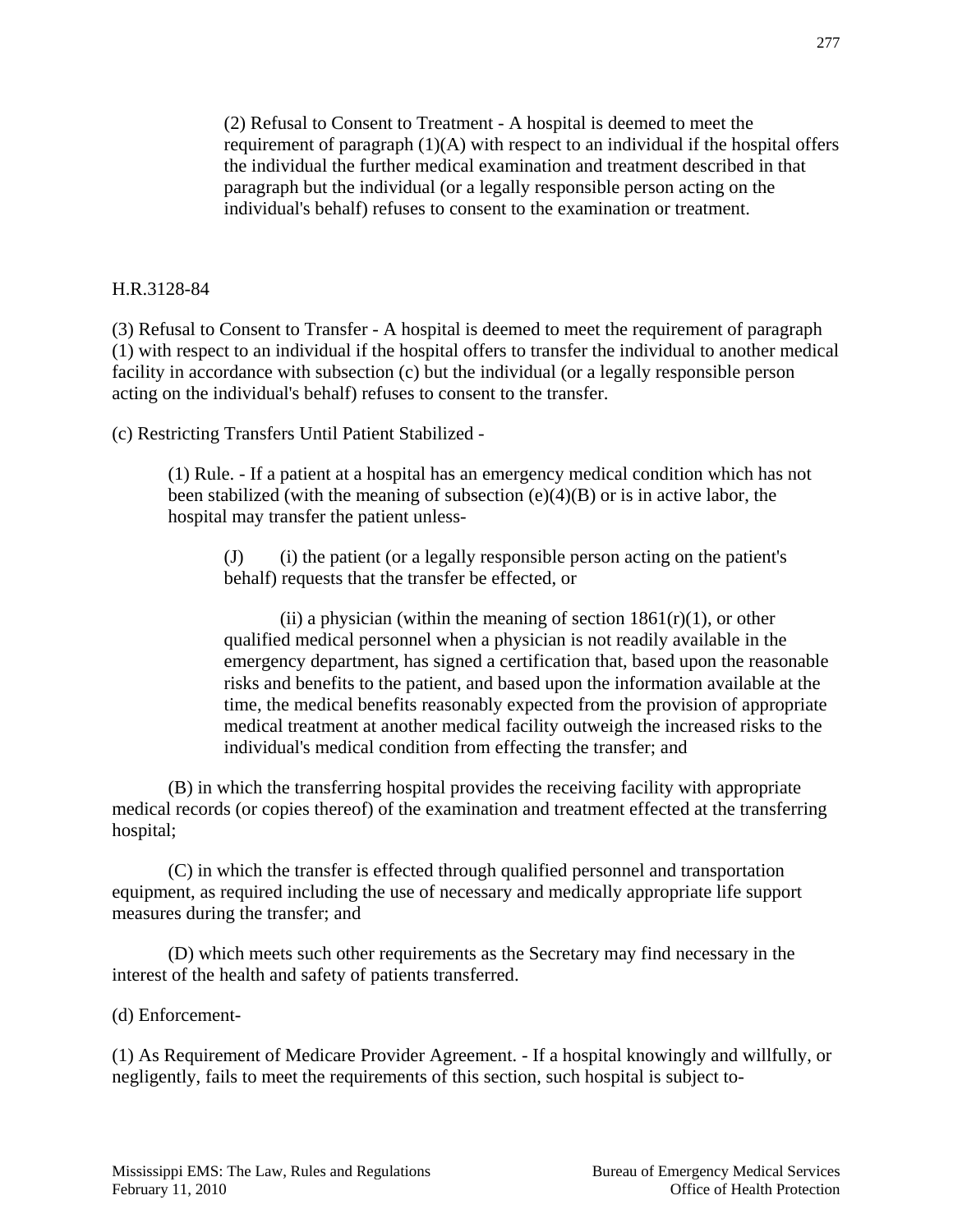(A) termination of its provider agreement under this title in accordance with section 1866(b), or

 (B) at the option of the Secretary, suspension of such agreement for such period of time as the Secretary determines to be appropriate, upon reasonable notice to the hospital and to the public.

(2) Civil Monetary Penalties. - In addition to the other grounds for imposition of a civil money penalty under section 1128A(a), a participating hospital that knowingly violates a requirement of this section and the responsible physician in the hospital with respect to such a violation are each subject, under that section, to a civil money penalty of not more than \$25,000 for each such violation. As used in the previous sentence, the term "responsible physician" means, with respect to a hospital's, a physician who-

(A) is employed by, or under contract with, the participating hospital, and

 (B) acting as such an employee or under such a contract, has professional responsibility for the provision of examinations or treatments for the individual, or transfers of the individual, with respect to which the violation occurred.

### (3) Civil Enforcement-

 (A) Personal Harm.- Any individual who suffers personal harm as a direct result of a participating hospital's violation of a requirement of this section may, in a civil action against the participating hospital, obtain those damages available for personal injury under the law of the State in which the hospital is located, and such equitable relief as appropriate.

 (B) Financial Loss To Other Medical Facility.- Any medical facility that suffers a financial loss as a direct result of participating hospital's violation of a requirement of this section may, in a civil action against the participating hospital, obtain those damages available for financial loss, under the law of the State in which the hospital is located, and such equitable relief as is appropriate.

 (C) Limitations On Actions.- No action may be brought under this paragraph more than two years after the date of the violation with respect to which the action is brought.

(e) Definitions.- In this section:

(1) The term `emergency medical condition' means a medical condition manifesting itself by acute symptoms of sufficient severity (including severe pain) such that a prudent layperson, who possesses an average knowledge of health and medicine, could reasonably expect the absence of immediate medical attention to result in placing the health of the individual (or with respect to a pregnant woman, the health of the woman or her unborn child) in serious jeopardy, serious impairment of bodily functions, or serious dysfunction of any bodily organ or part.

(3) The term `participating hospital' means hospital that has entered into a provider agreement under section 1866 and has, under the agreement, obligated itself to comply with the requirements of this section.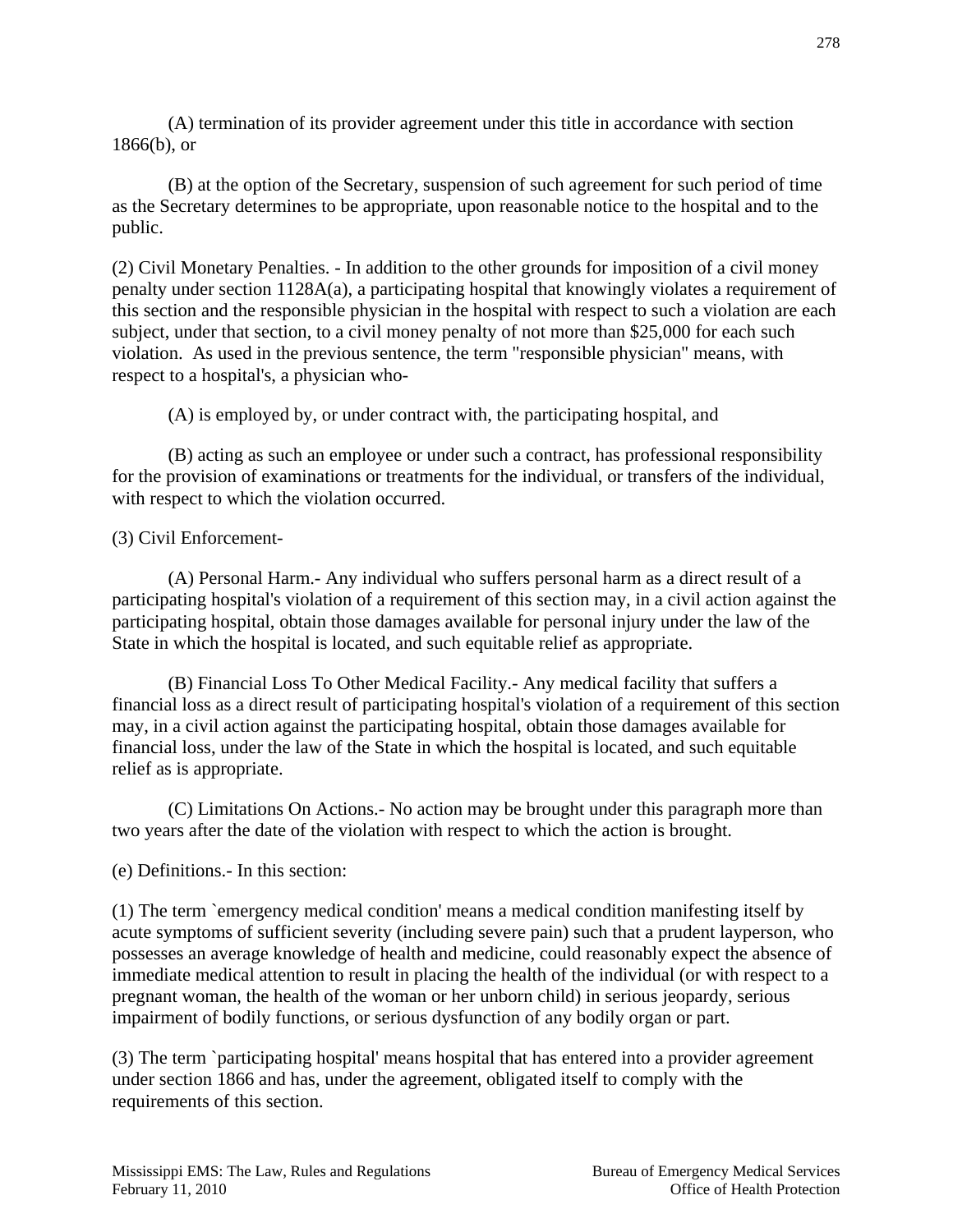(4) (A) The term `to stabilize' means, with respect to an emergency medical condition, to provide such medical treatment of the condition as may be necessary to assure, within reasonable medical probability, that no material deterioration of the condition is likely to result from the transfer of the individual from a facility.

 (B) The term `stabilized' means with respect to an emergency medical condition, that no material deterioration of the condition is likely, within reasonable medical probability, to result from the transfer of the individual from a facility.

(5) The term `transfer' means the movement (including the discharge) of a patient outside a hospital's facilities at the direction of any person employed by (or affiliated or associated, directly or indirectly, with) the hospital, but does not include such movement of a patient who (A) has been declared dead, or (B) leaves the facility without the permission of any such person.

(f) Preemption.- The provisions of this section do not preempt any State or local law requirement, except to the extent that the requirement directly conflicts with a requirement of this section.

 (c) Effective Date.- The amendments made by this section shall take effect on the first day of the first month that begins at least 90 days after the date of the enactment of this Act.

 (d) Report.- The Secretary of Health and Human Services shall, not later than 6 months after the effective date described in subsection (c), report to Congress on the methods to be used for monitoring and enforcing compliance with section 1867 of the Social Security Act.

Sec. 9122. Requirement For Medicare Hospitals for Participate In Champus and Champva Programs.

(a) In General.- Section  $1866(a)(1)$  of the Social Security Act (42 U.S.C. 1395cc(a)(1) is amended-

(1) by striking out "and" at the end of subparagraph (H),

(2) by striking out the period at the end of subparagraph (I) and inserting in lieu thereof", and", and

(3) by inserting after subparagraph (I) the following new subparagraph:

 (J) in the case of hospitals which provide inpatient hospital services for which payment may be made under this title, to be a participating provider of medical care under any health plan contracted for under section 1079 or 1086 of title 10, or under section 613 of title 38, United States Code, in accordance with admission practices, payment methodology, and amounts as prescribed under joint regulations issued by the Secretary and by the Secretaries of Defense and Transportation, in implementation of sections 1079 and 1086 of title 10, United States Code."

 (b) Effective Date.- The amendments made by subsection (a) shall apply to agreements entered into our renewed on or after the date of the enactment of this Act, but shall apply only to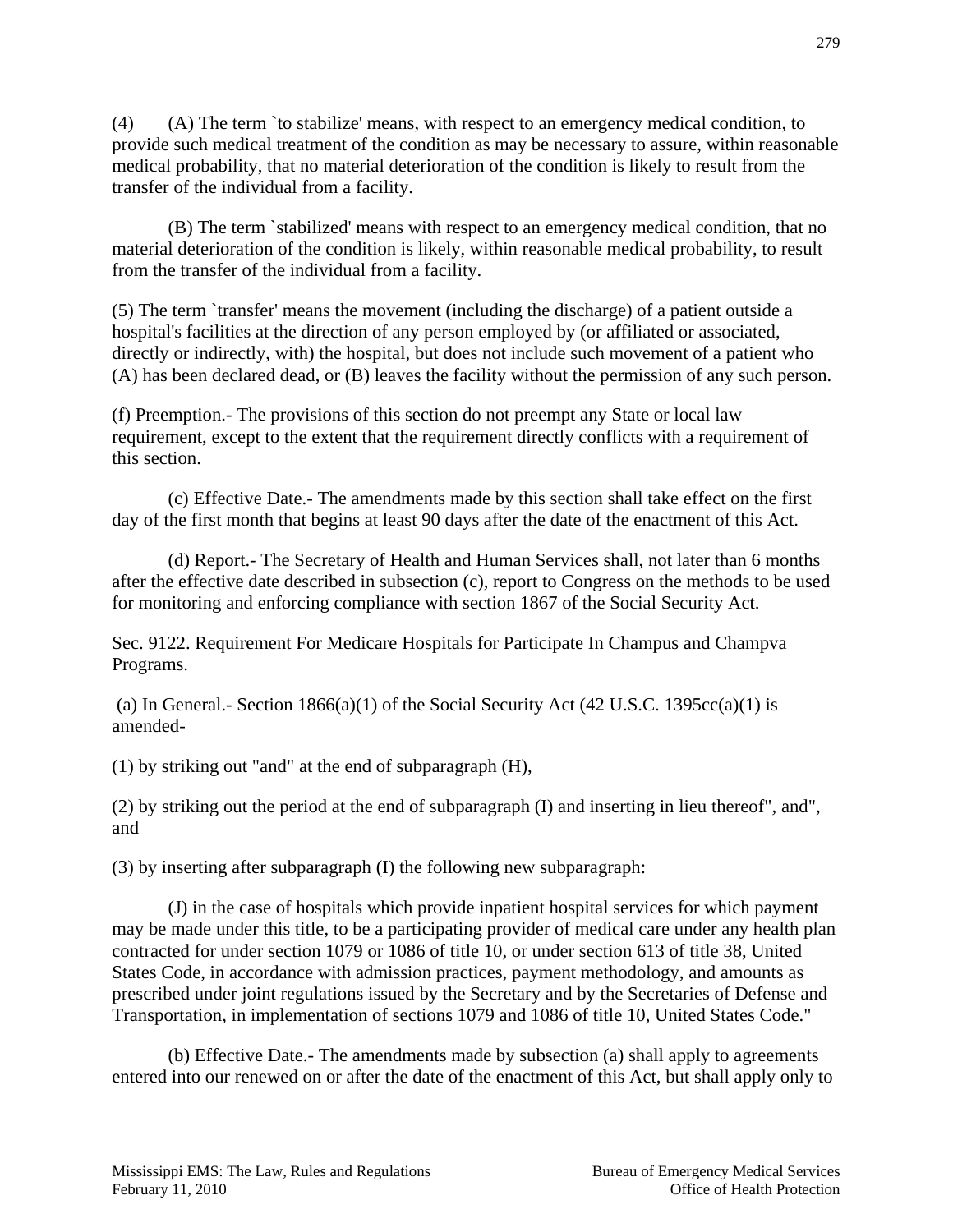inpatient hospital services provided pursuant to admissions to hospitals occurring on or after January 1, 1987.

 (c) Reference to Study Required.- For a study of the use by Champus of the Medicare prospective payment system, see section 634 of the Department of Defense Authorization Act, 1985 (Public Law 98-525), the deadline for which is extended under section 2002 of this Act.

 (d) Report.- The Secretary of Health and Human Services shall report to Congress periodically on the number of hospitals that have terminated or failed to renew an agreement under section 1866 of the Social Security Act as a result of the additional conditions imposed under the amendments made by subsection(a).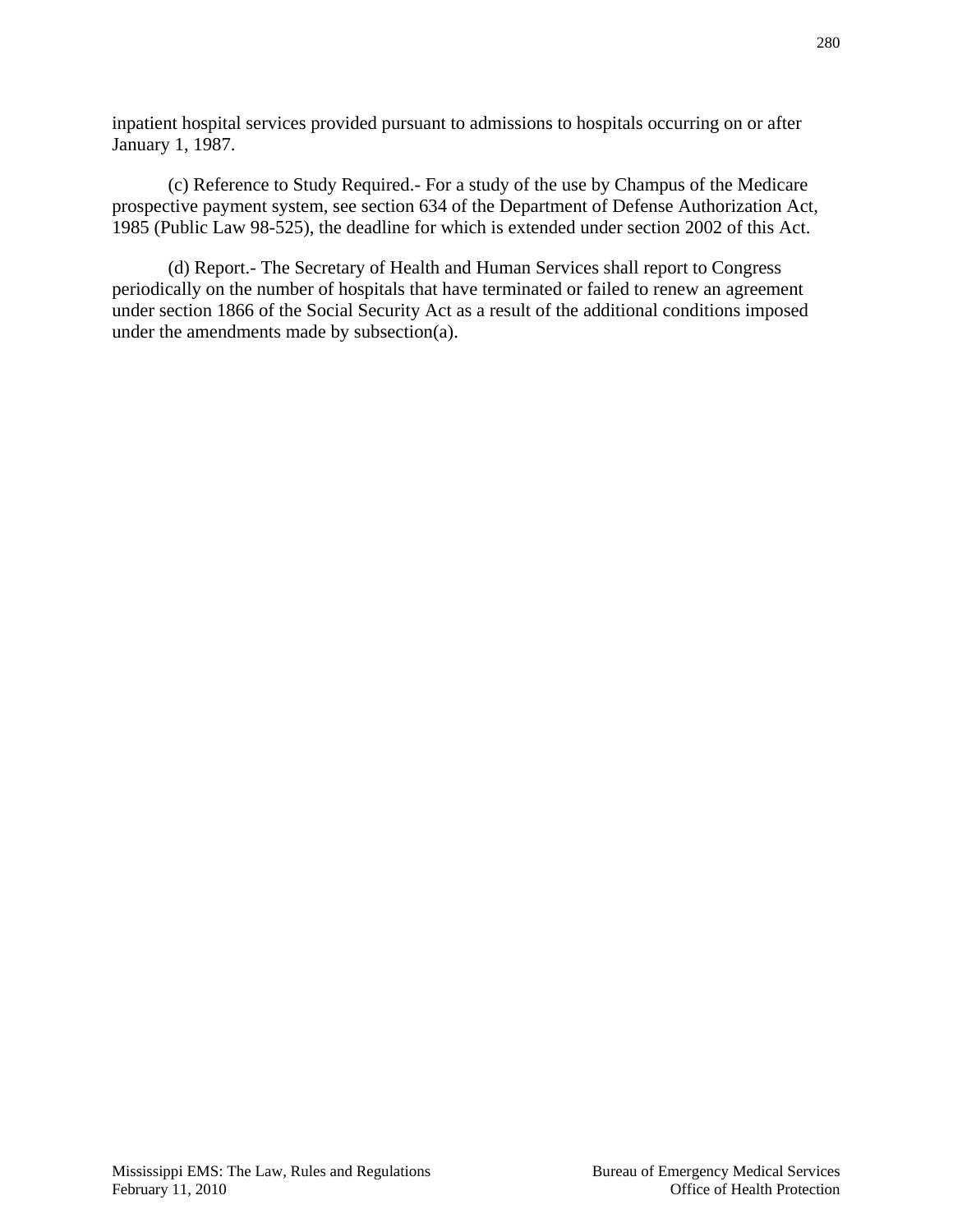#### APPENDIX 10 - DEATHS

#### 100 PRONOUNCEMENTS/REPORTING/MOVING BODIES/PENALTIES FOR VIOLATIONS

- 1. When to resuscitate
- 2. Laws as they relate to Emergency Medical Services
- 3. The Law

Section

41-61-53 Definitions

41-61-59 Reporting of deaths to Medical Examiner or Medical Examiner Investigator

41-61-61 Notification of death, Moving bodies, Penalty for violations

#### 100.01 When to Resuscitate

- 1. The statute in no way attempts to define when resuscitation should be initiated or withheld. This always has been and still is a medical and not a legal decision. The American Heart Association has established guidelines on decision-making and CPR, and the National Registry of Emergency Medical Technicians recognizes these as acceptable standards. They are as follows:
- 2. Few reliable criteria exist by which death can be defined immediately.

Decapitation, rigor mortis, and evidence of tissue decomposition and dependent lividity are reliable criteria. In the absence of such findings, CPR generally should be initiated immediately unless there is an acceptable reason to withhold it. If the decision not to initiate CPR is made by medical professional functioning in his professional capacity, the basis of the decision should not be arbitrary. The reason to withhold CPR should be sufficiently firm so that, should it later be subject to question, a decision can be effectively supported. Contact Medical Control in any questionable decision.

#### 100.02 Laws As They Relate To Emergency Medical Services

1. The source of the laws which pertain to death is the Medical Examiners Act of 1986 and its revisions. For the purpose of this appendix only the portions of the laws that directly effect EMS will be quoted.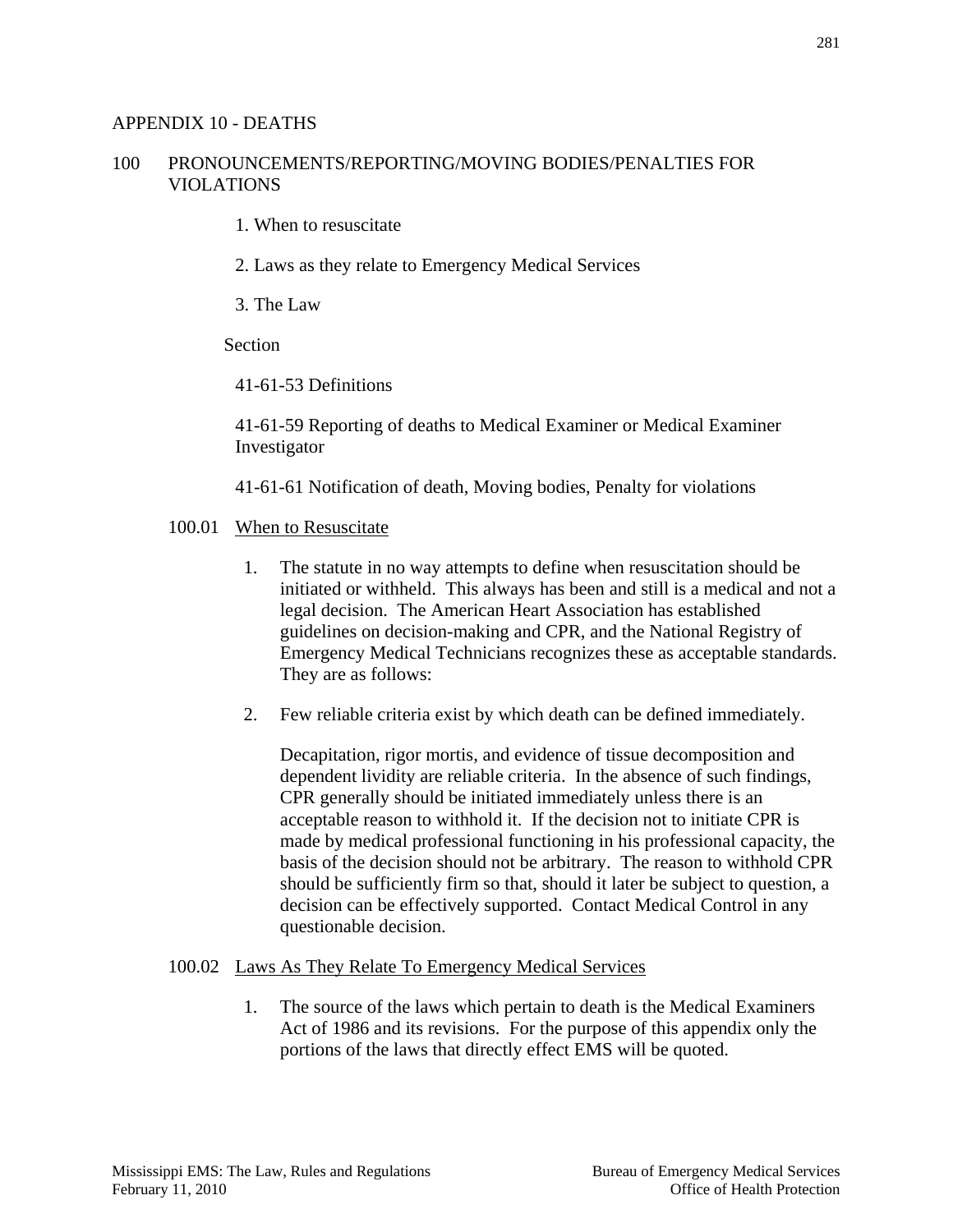2. It should be pointed out that in any case and under any circumstances, if it is felt by EMS personnel that the patient is resuscitable, neither the Medical Examiner nor Law Enforcement personnel can force the withholding of treatment.

### 100.03 The Law

41-61-53 Definitions

For the purposes of Sections 41-61-51 through 41-61-79, the following definitions shall apply:

- a. "Certification of death" means signing the death certificate.
- b. "Coroner" means the elected county official provided for in Sections 19-21-101 through 19-21-107.
- c. "County medical examiner investigator" means a nonphysician trained and appointed to investigate and certify deaths affecting the public interest.
- d. "County medical examiner" means a licensed physician appointed to investigate and certify deaths affecting the public interest.
- e. "Death affecting the public interest" means any death of a human being where the circumstances are sudden, unexpected, violent, suspicious or unattended.
- f. "Medical examiner" means the Stat Medical Examiner, county medical examiners and county medical examiner investigators collectively, unless otherwise specified.
- g. "Pronouncement of death" means the statement of opinion that life has ceased for an individual.
- h. "State medical examiner" means the board certified forensic pathologist/physician appointed by the Commissioner of Public Safety to investigate and certify deaths which affect the public interest.

*Sources: Laws, 1986, ch. 459, 7, eff from and after July 1, 1986.* 

### 100.04 41-61-59 Report Of Death To Medical Examiner; Investigation Of Death; Compensation Of Chief Medical Examiner Or Investigator.

1. A person's death which affects the public interest as specified in subsection (2) of this section shall be promptly reported to the medical examiner by the physician in attendance, any hospital employee, any law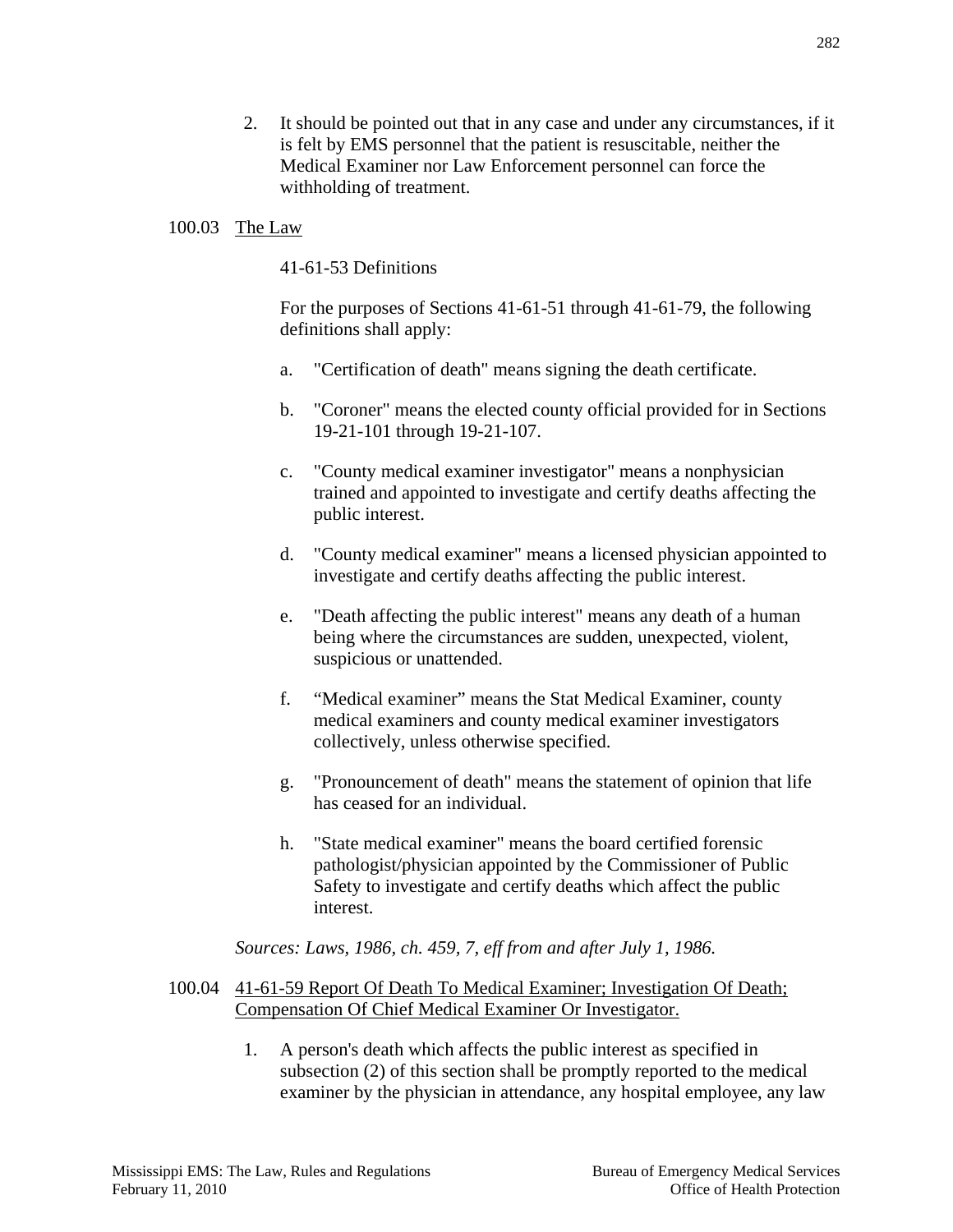enforcement officer having knowledge of the death, the embalmer or other funeral home employee, any emergency medical technician, any relative or any other person present. The appropriate medical examiner shall notify the municipal or state law enforcement agency or sheriff and take charge of the body.

- 2. A death affecting the public interest includes, but is not limited to, any of the following:
	- a. Violent death, including homicidal, suicidal, or accidental death.
	- b. Death caused by thermal, chemical, electrical or radiation injury.
	- c. Death caused by criminal abortion, including self-induced abortion, or abortion related to or by sexual abuse.
	- d. Death related to disease thought to be virulent or contagious which may constitute a public hazard.
	- e. Death that has occurred unexpectedly or from an unexplained cause.
	- f. Death of a person confined in a prison, jail or correctional institution.
	- g. Death of a person where a physician was not in attendance within thirty-six (36) hours preceding death, or in prediagnosed terminal or bedfast cases, within thirty (30) days preceding death.
	- h. Death of a person where the body is not claimed by a relative or a friend.
	- i. Death of a person where the identify of the deceased is unknown.
	- j. Death of a child under the age of two (2) years where death results from an unknown cause or where the circumstances surrounding the death indicate that sudden infant death syndrome may be the cause of death.
	- k. Where a body is brought into this state for disposal and there is reason to believe either that the death was not investigated properly or that there is not an adequate certificate of death.
	- l. Where a person is presented to a hospital emergency room unconscious and/or unresponsive, with cardiopulmonary resuscitative measure being performed, and dies within twenty-four (24) hours of admission without regaining consciousness or responsiveness, unless a physician was in attendance within thirty-six (36) hours preceding presentation to the hospital, or in cases in which the decedent had a prediagnosed terminal or bedfast condition, unless a physician was in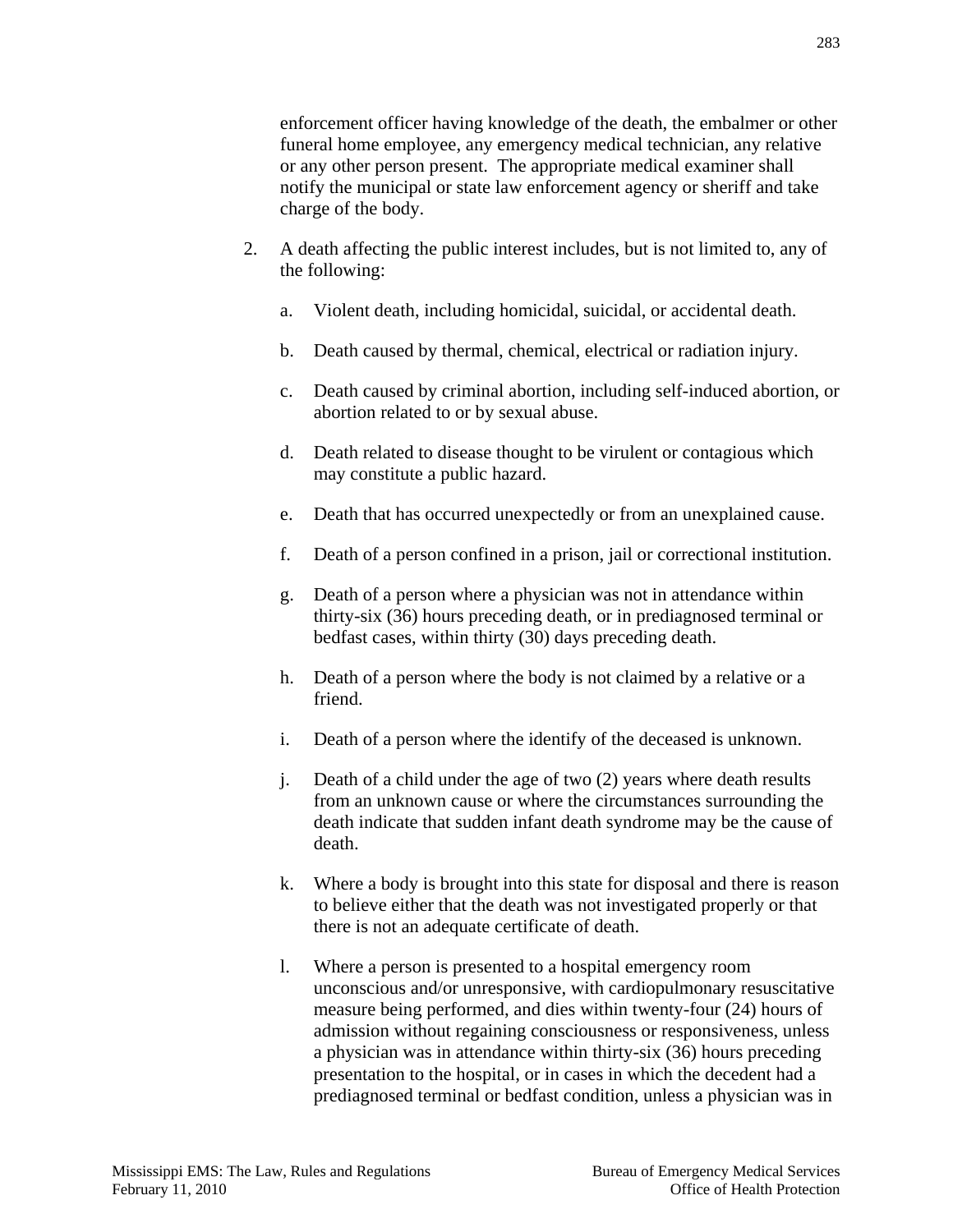attendance within thirty (3) days preceding presentation to the hospital.

*Sources: Laws, 1986, ch. 459, 10; 1987, ch. 504; 1989, ch. 455, 2; 1990, ch. 453, 2, eff from and after October 1, 1990; 1991, ch, 591, 1, eff from and after October 1, 1991.* 

- 100.05 41-61-61 County medical Examiner To Be Notified Of Death; Disturbing Body At Scene Of Death; Reports; Penalty For Violations; Transporting Body to Autopsy Facility.
	- 1. Upon the death of any person where that death affects the public interest, the medical examiner of the county in which the body of the deceased is found or, if death occurs in a moving conveyance, where the conveyance stops and death is pronounced, shall be notified promptly by any person having knowledge or suspicion of such a death, as provided in subsection (1) of Section 41-61-59. No person shall disturb the body at the scene of such a death until authorized by the medical examiner, unless the medical examiner is unavailable and it is determined by an appropriate law enforcement officer that the presence of the body at the scene would risk the integrity of the body or provide a hazard to the safety of others. For the limited purposes of this section, expression of an opinion that death has occurred may be made by a nurse, an emergency medical technician, or any other competent person, in the absence of a physician.
	- 2. The discovery of anatomical material suspected of being part of the human body shall be promptly reported to the medical examiner of the county in which the material is found, or to the State Medical Examiner.
	- 3. A person who willfully moves, distributes or conceals a body or body part in violation of this section is guilty of a misdemeanor, and may be punished by a fine of not more than Five Hundred Dollars (\$500.00), or by imprisonment for not more than six (6) months in the county jail, or by both such fine and imprisonment.
	- 4. Upon oral or written authorization of the medical examiner, if any autopsy is to be performed, the body shall be transported directly to an autopsy facility in a suitable secure conveyance, and the expenses of transportation shall be paid by the county for which the service is provided. The county may contract with individuals to make available a vehicle to the medical examiner or law enforcement personnel for transportation of bodies.

*Sources: Laws, 1986, ch. 459, 11, eff from and after July 1, 1986.*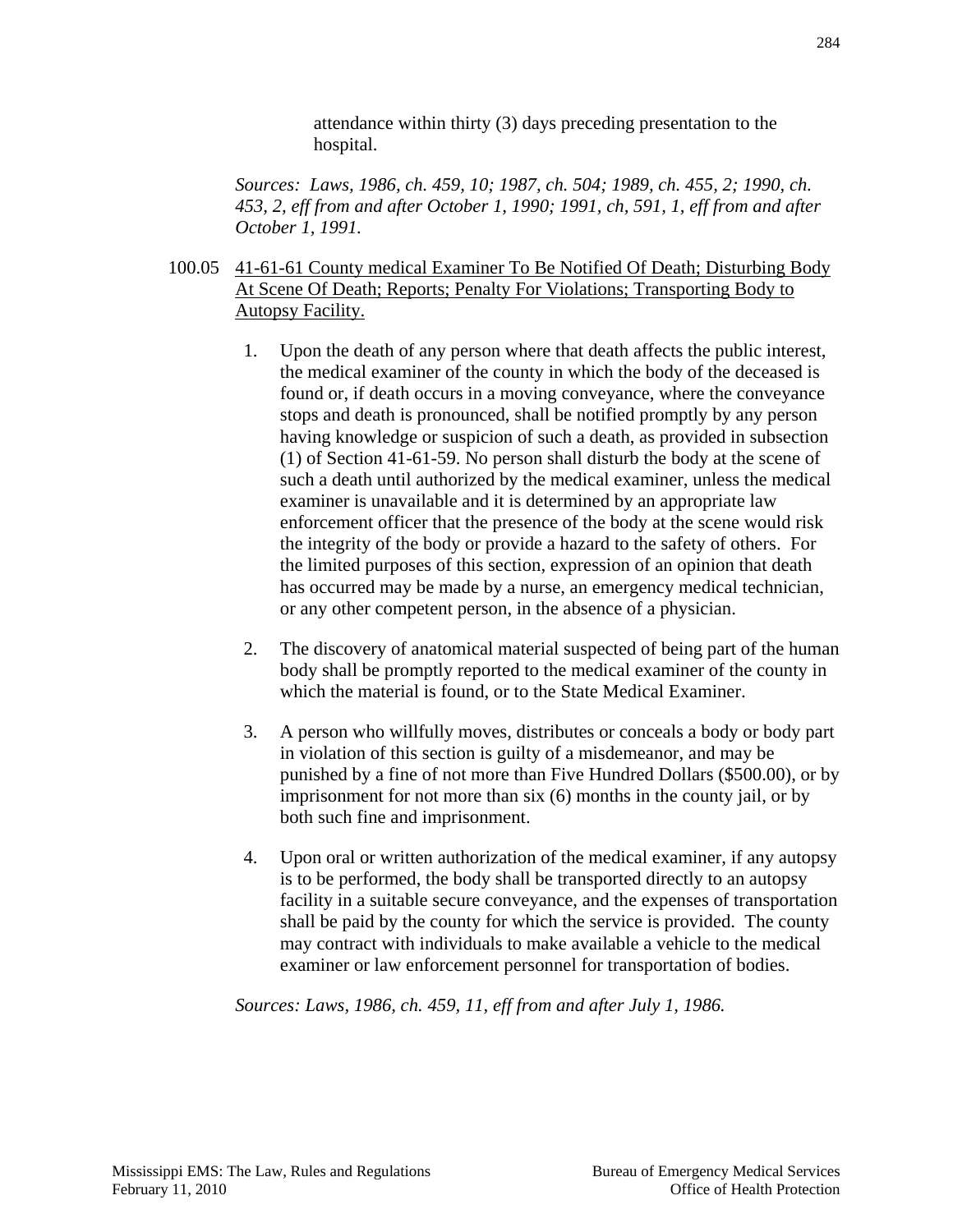#### 101 APPENDIX 11 - GLOSSARY

- 1. "Advanced life Support" shall mean a sophisticated level of pre-hospital and interhospital emergency care which includes basic life support functions including cardiopulmonary resuscitation (CPR), plus cardiac defibrillation, telemetered electrocardiography, administration of antiarrhythmic agents, intravenous therapy, administration of specific medications, drugs and solutions, use of adjunctive ventilation devices, trauma care and other authorized techniques and procedures.
- 2. "Advanced life support personnel" shall mean persons other than physicians engaged in the provision of advanced life support, as defined and regulated by rules and regulations promulgated pursuant to Section 41-60-13.
- 3. "Advanced Life Support Services" shall mean implementation of the 15 components of an EMS system to a level capability which provides noninvasive and invasive emergency patient care designed to optimize the patient's chances of surviving the emergency situation. Services shall include use of sophisticated transportation vehicles, a communications capability (two-way voice and/or biomedical telemetry) and staffing by Emergency Medical Technician-Intermediates or Emergency Medical Technician-Paramedics providing on-site, pre-hospital mobile and hospital intensive care under medical control.
- 4. "Ambulance" shall mean any privately or publicly owned land or air vehicle that is especially designed, constructed, modified or equipped to be used, maintained and operated upon the streets, highway or airways of this state to assist persons who are sick, injured, wounded or otherwise incapacitated or helpless.
- 5. "Ambulance Placement Strategy (System Status Plan)" a planned outline or protocol governing the deployment and event-driven redeployment of the ambulance service's resources, both geographically and by time-of-day/day-ofweek. Every system has a plan; the plan may be written or not, elaborate or simple, efficient or wasteful, effective or deadly.
- 6. "Ambulance Post" a designated location for ambulance placement within the system status plan. Depending upon its frequency and type of use, a "post" may be a facility with sleeping quarters or day rooms for crews, or simply a street-corner or parking lot location to which units are sometimes deployed.
- 7. "Ambulance Service Area" the geographic response area of the licensed ambulance service. The service area must correspond to each individual service license. The service's employee staffing plan, ambulance placement strategy and available resources must be commensurate with the service area.
- 8. "Area wide EMS System" is an emergency medical service area (trade, catchment, market, patient flow) that provides essentially all of the definitive emergency medical care (95%) for all emergencies, including the most critically ill and injured patients. Only highly specialized and limited-use services may need to be obtained outside of the area. The area must contain adequate population and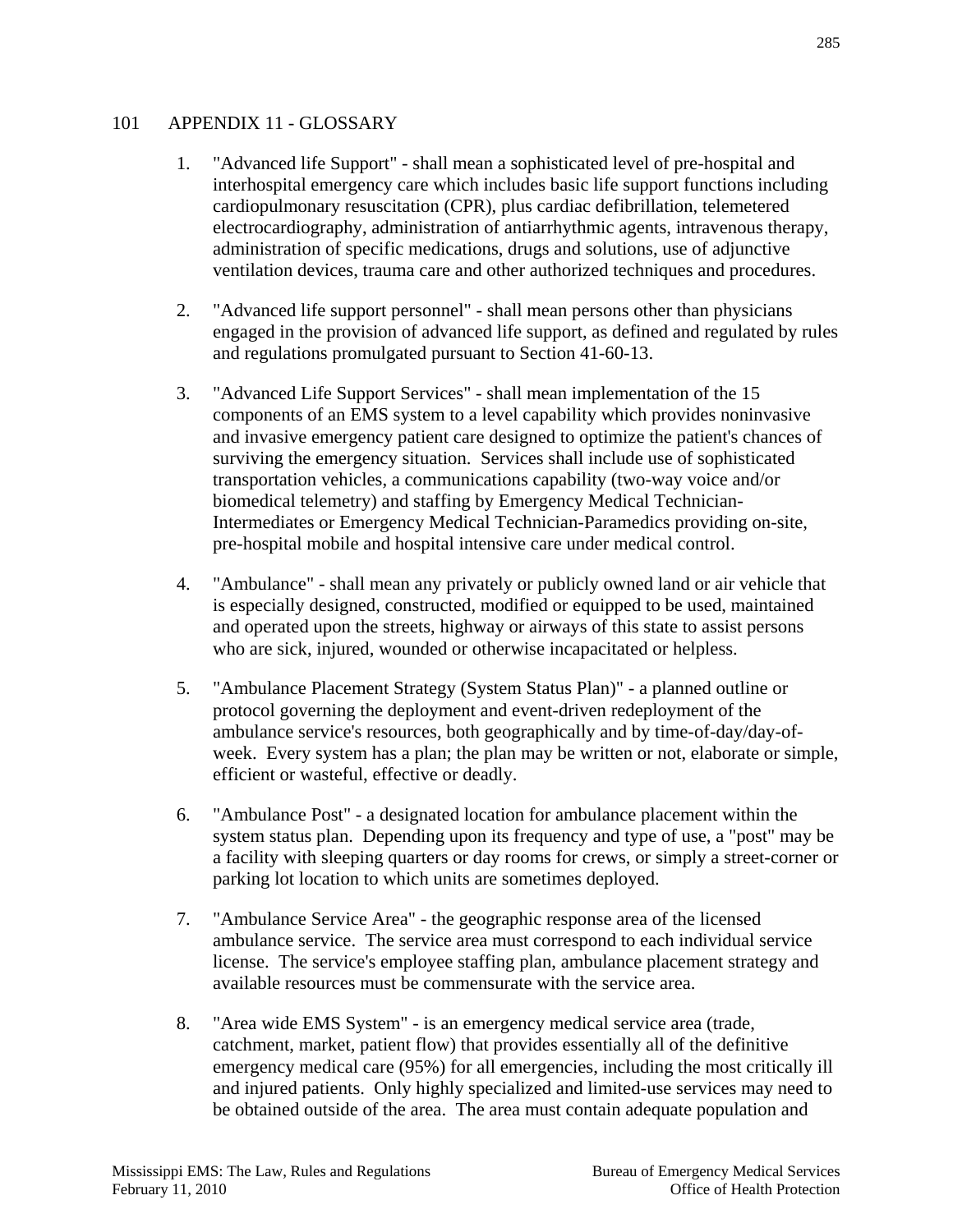available medical resources to implement and sustain an EMS operation. At least three major modes exist: (a) multiple urbanized communities and their related suburbs; (b) a metropolitan center and its surrounding rural areas; and (c) a metropolitan center and extreme rural-wilderness settings. The areas may be interor intra-state.

- 9. "Associate/Receiving Hospital" is a designated participating hospital working in conjunction with and under the supervision of the Resource Hospital to carry out the system implementation. They shall have an emergency department/service which offers emergency care 24 hours a day, with at least one physician available to the emergency care area within approximately 30 minutes through a medical staff call roster. Specialty consultation must be available by request of the attending medical staff member or by transfer to a designated hospital where definitive care can be provided. They must be capable of providing 24-hour-a-day acute care to critically ill patients. They do not, however, have to be equipped with biomedical telemetry within its confines.
- 10. "Automated External Defibrillator (AED)" means a defibrillator which: a) is capable of cardiac rhythm analysis; b) will charge and deliver a shock after electrically detecting the presence of a cardiac dysrhythmia or is a shock-advisory device in which the defibrillator will analyze the rhythm and display a message advising the operator to press a "shock" control to deliver the shock; c) must be capable of printing a post event summary (at a minimum the post event summary should include times, joules delivered, ECG) and d) an on screen display of the ECG. (optional)
- 11. "Base Station Hospital" is designated participating hospital working in conjunction with and under the supervision of the Resource Hospital to carry out the systems implementation. These hospitals may function as a pre-hospital Communications Resource as defined in the section on Medical Direction. The hospitals may participate in training and evaluation of ALS personnel. They must have emergency department's staffed 24-hours-a-day by critical care nurses and at least one emergency physician or physicians under the direction and supervision of a physician totally versed and committed to emergency medicine. It must have specialty consultation available within approximately 30 minutes by members of the medical staff or by senior-level residents. Pre-hospital ALS personnel transmit patient information to the Base Station Hospitals and receive appropriate medical directions from them. The hospitals should be equipped with voice and biomedical telemetry equipment. Each Base Station Hospital must have an On-Line Medical Director.
- 12. "Basic Life Support Services (BLS)" Implementation of the 15 components of and EMS system to a level of capability which provides pre-hospital noninvasive emergency patient care designed to optimize the patient's chance of surviving the emergency situation. There would be universal access to and dispatch of national standard ambulances, with appropriate medical and communication equipment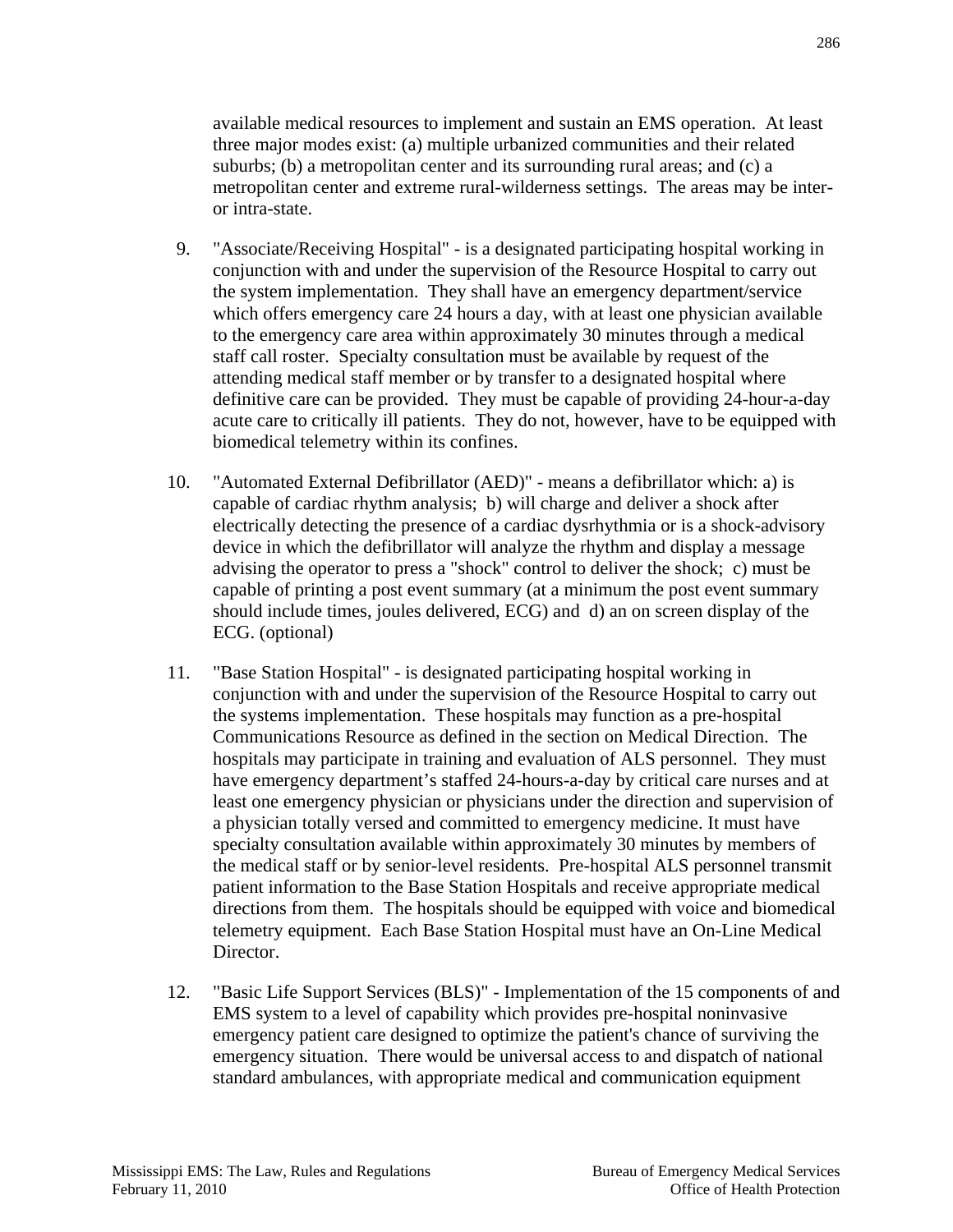operated by Emergency Medical Technicians-Ambulance. Regional triage protocols should be used to direct patients to appropriately categorized hospitals.

- 13. "Board" means the State Board of Health;
- 14. "Bypass" (diversion) A medical protocol or medical order for the transport of an EMS patient past a normally used EMS receiving facility to a designated medical facility for the purpose for accessing more readily available or appropriate medical care.
- 15. "Certificate" means official acknowledgment that an individual has successfully completed (i) the recommended basic emergency medical technician training course referred to in this chapter which entitles that individual to perform the functions and duties of an emergency medical technician, or (ii) the recommended medical first responder training course referred to in this chapter which entitles that individual to perform the functions and duties of a medical first responder;
- 16. "Critical Care Units (Centers)" are sophisticated treatment facilities in large medical centers and hospitals that provide advanced definitive care for the most critically ill patients. The units are available for the diagnosis and care of specific patient problems including major trauma, burn, spinal cord injury, poisoning, acute cardiac, high risk infant and behavioral emergencies.
- 17. "Communication Resource" an entity responsible for implementation of direct medical control (See detailed description in section on Medical Direction).
- 18. "Delegated Practice" Only physicians are licensed to practice medicine. Prehospital providers must act only under the medical direction of a physician.
- 19. "Department" the Mississippi State Department of Health, Bureau of Emergency Medical Services.
- 20. "Direct Medical Control" When a physician provides immediate medical direction to pre-hospital providers in remote locations.
- 21. "Diversion" see "Bypass."
- 22. "DOT" shall mean United States Department of Transportation.
- 23. "Emergency Medical Condition" means a medical condition manifesting itself by acute symptoms of sufficient severity, including severe pain, psychiatric disturbances and/or symptoms of substance abuse, such that a prudent layperson who possesses an average knowledge of health and medicine could reasonably expect the absence of immediate medical attention to result in placing the health of the individual (or, with respect to a pregnant woman, the health of the woman or her unborn child) in serious jeopardy, serious impairment to bodily functions, or serious dysfunction of any bodily organ or part;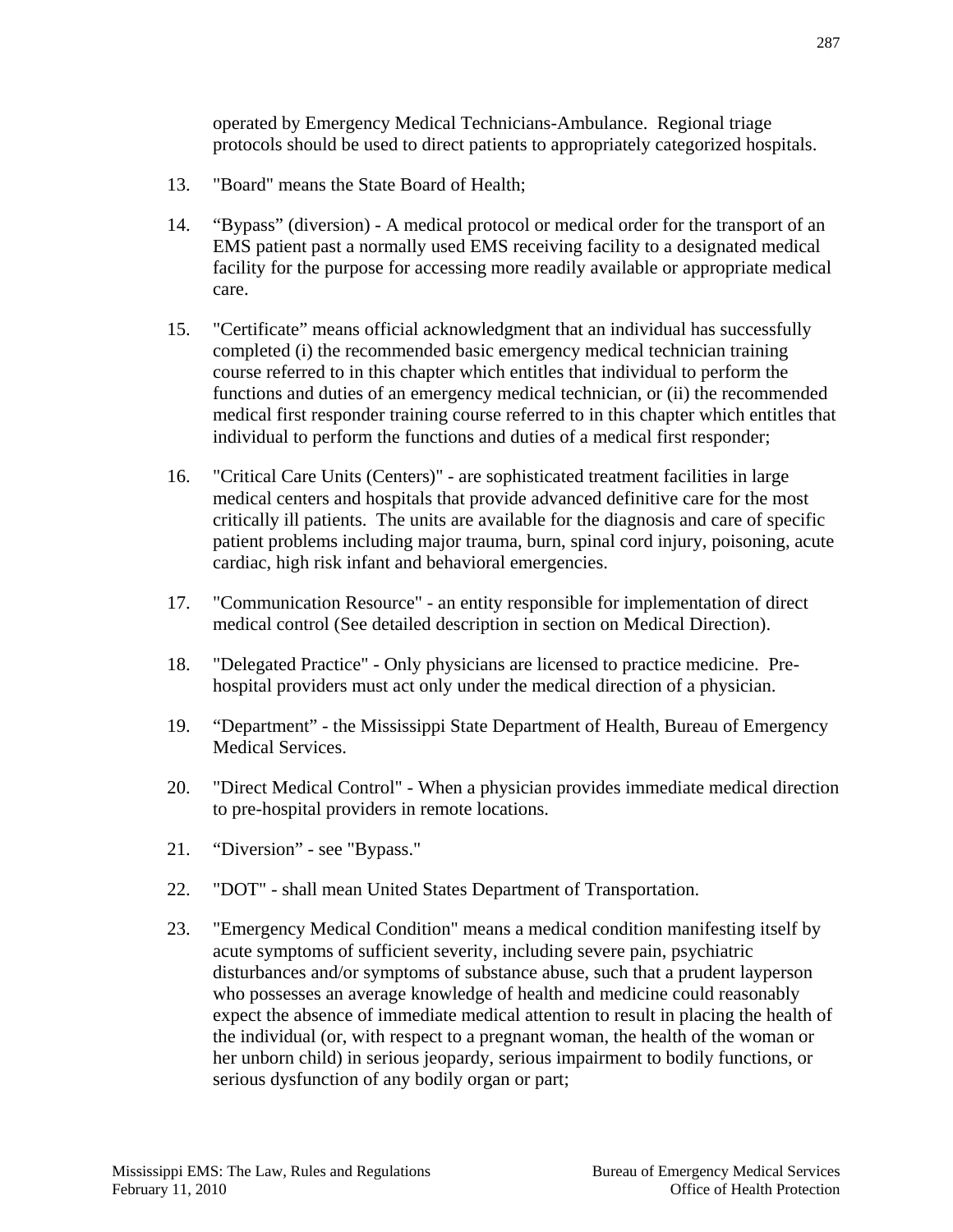- 24. "Emergency Medical Services (EMS)" Services utilized in responding to a perceived individual's need for immediate medical care to prevent death or aggravation of physiological or psychological illness or injury.
- 25. "EMS Personnel" Key individual EMS providers. This includes physician, emergency and critical care nurse, EMT-Basic, EMT-Intermediate, EMT-Paramedic, dispatchers, telephone screeners, first aid responders, project administrators and medical consultants and system coordinators.
- 26. "EMS System" A system which provides for the arrangement of personnel, facilities, and equipment of the effective and coordinated delivery of health care services in an appropriate geographical area under emergency conditions (occurring as a result of the patient's condition or because of natural disasters or similar conditions). The system is managed by a public or nonprofit private entity. The components of an EMS System include:
	- a. manpower
	- b. training
	- c. communications
	- d. transportation
	- e. facilities
	- f. critical care units
	- g. public safety agencies
	- h. consumer participation
	- i. access to care
	- j. patient transfer
	- k. coordinated patient recordkeeping
	- l. public information and education
	- m. review and evaluation
	- n. disaster plan
	- o. mutual aid
- 27. "Emergency medical technician" shall mean an individual who possesses a valid emergency medical technician's certificate issued pursuant to the provisions of this chapter.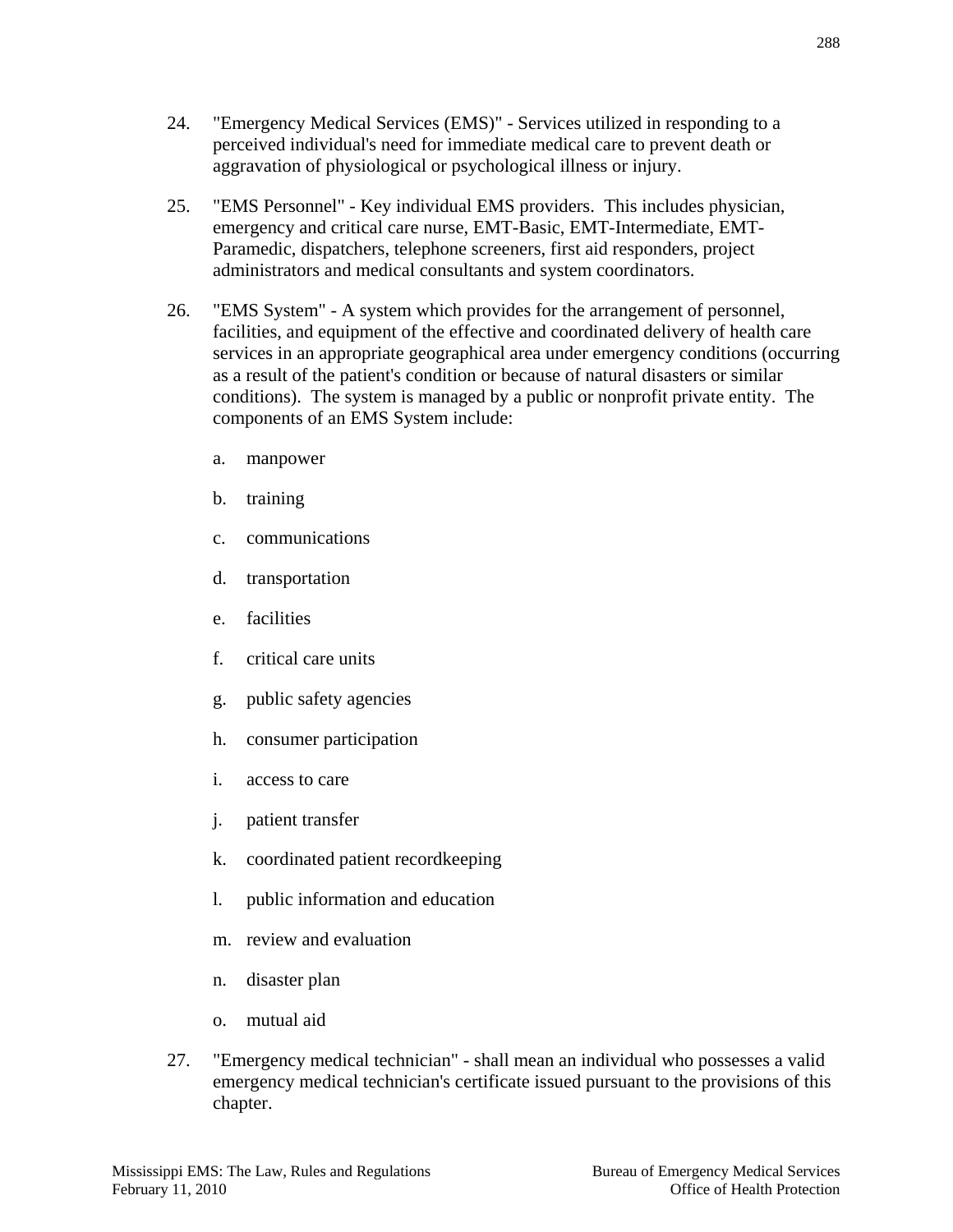- 28. "Emergency medical technician-intermediate" shall mean a person specially trained in advanced life support modules as authorized by the Mississippi State Department of Health.
- 29. "Emergency medical technician-paramedic" shall mean a person specially trained in an advanced life support training program authorized by the Mississippi State Department of Health.
- 30. "Emergency mode" means an ambulance or special use EMS vehicle operating with emergency lights and warning siren (or warning siren and air horn) while engaged in an emergency medical call.
- 31. "Emergency response" means responding immediately at the basic life support or advanced life support level of service to an emergency medical call. An immediate response is one in which the ambulance supplier begins as quickly as possible to take the steps necessary to respond to the call;
- 32. "Emergency medical call" means a situation that is presumptively classified at time of dispatch to have a high index of probability that an emergency medical condition or other situation exists that requires medical intervention as soon as possible to reduce the seriousness of the situation, or when the exact circumstances are unknown, but the nature of the request is suggestive of a true emergency where a patient may be at risk;
- 33. "Executive officer" shall mean the executive officer of the State Department of Health or his designated representative.
- 34. "Field Categorization" (classification) a medical emergency classification procedure for patients that is applicable under conditions encountered at the site of a medical emergency.
- 35. "Field Triage" Classification of patients according to medical need at the scene of an injury or onset of an illness.
- 36. "First responder" means a person who uses a limited amount of equipment to perform the initial assessment of and intervention with sick, wounded or otherwise incapacitated persons
- 37. "Medical first responder" means a person who uses a limited amount of equipment to perform the initial assessment of and intervention with sick, wounded or otherwise incapacitated persons who (i) is trained to assist other EMS personnel by successfully completing, and remaining current in refresher training in accordance with, an approved "First Responder: National Standard Curriculum" training program, as developed and promulgated by the United States Department of Transportation, (ii) is nationally registered as a first responder by the National Registry of Emergency Medical Technicians; and (iii) is certified as a medical first responder by the State Department of Health, Division of Emergency Medical Services.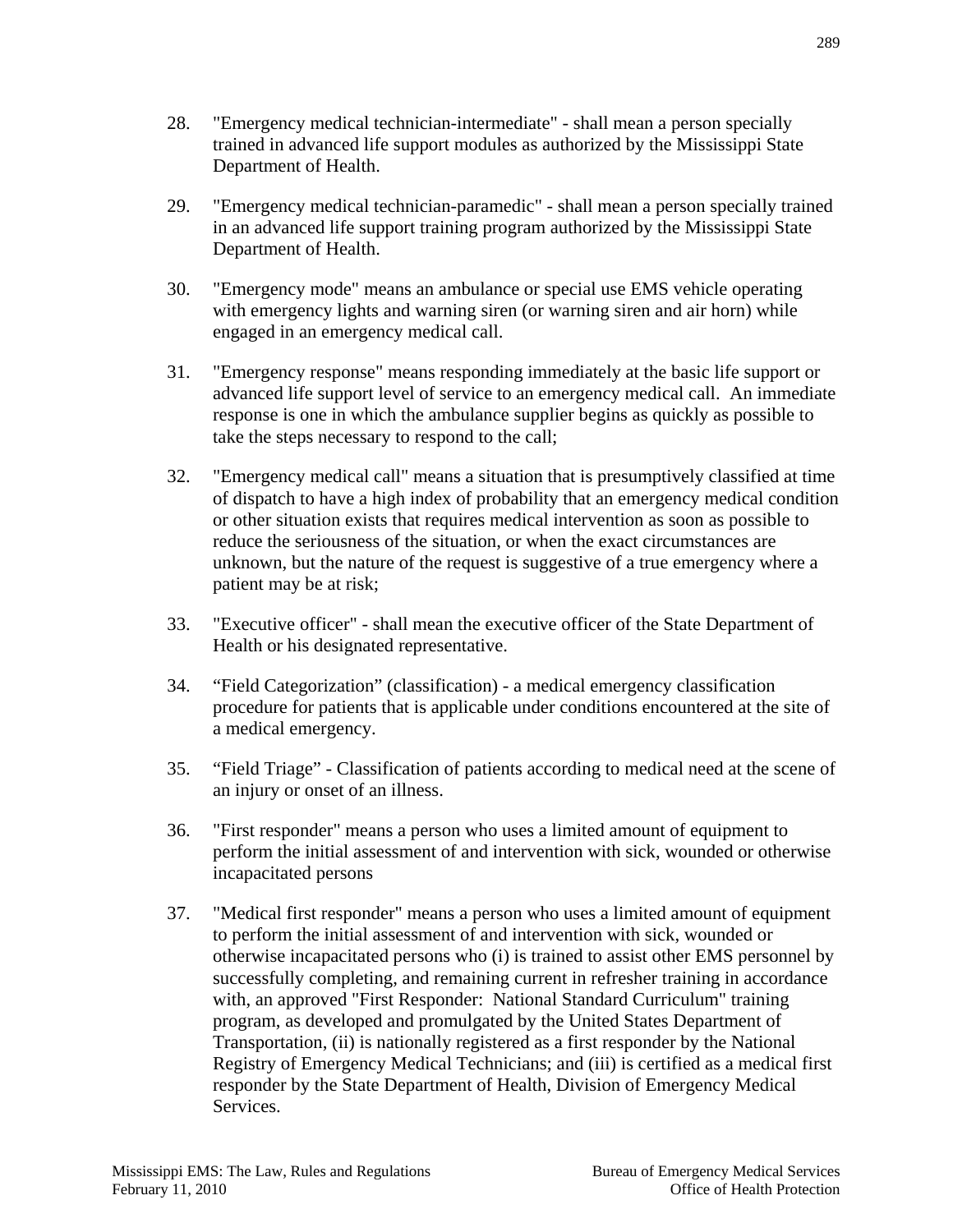- 38. "Implementation" (or "implemented") the development and activation of a Regional Trauma Plan by a designated Trauma Care Region including the triage, transport and treatment of trauma patients in accordance with the plan.
- 39. "Inclusive Trauma Care System" a trauma care system that incorporates every health care facility in a community in a system in order to provide a continuum of services for all injured persons who require care in an acute care facility; in such a system, the injured patient's needs are matched to the appropriate hospital resources.
- 40. "Implied Consent" shall mean legal position that assumes an unconscious patient, or one so badly injured or ill that he cannot respond, would consent to receiving emergency care. Implied consent applies to children when parent or guardian is not at the scene.
- 41. "Intervener Physicians" A licensed M.D. or D.O., having not previously established a doctor/patient relationship with the emergency patient and willing to accept responsibility for a medical emergency scene, and can provide proof of a current Medical Licensure.
- 42. "Lead Agency" is an organization which has been delegated the responsibility for coordinating all component and care aspects for an EMS system.
- 43. "Level I" Hospitals that have met the requirements for Level I as stated in the Mississippi Trauma Rules and Regulations.
- 44. "Level II" Hospitals that have met the requirements for Level II as stated in Mississippi Trauma Rules and Regulations.
- 45. "Level III" Hospitals that have met the requirements for Level III as stated in Mississippi Trauma Rules and Regulations.
- 46. "Level IV" Hospitals that have met the requirements for Level IV as stated in Mississippi Trauma Rules and Regulations.
- 47. "Licensure" shall mean an authorization to any person, firm, cooperation, or governmental division or agency to provide ambulance services in the State of Mississippi.
- 48. "License Location" shall be defined as a fixed location where the ambulance service conducts business or controls the deployment of ambulances to the service area.
- 49. "Major Trauma" that subset of injuries that encompasses the patient with or at risk for the most severe or critical types of injury and therefore requires a system approach in order to save life and limb.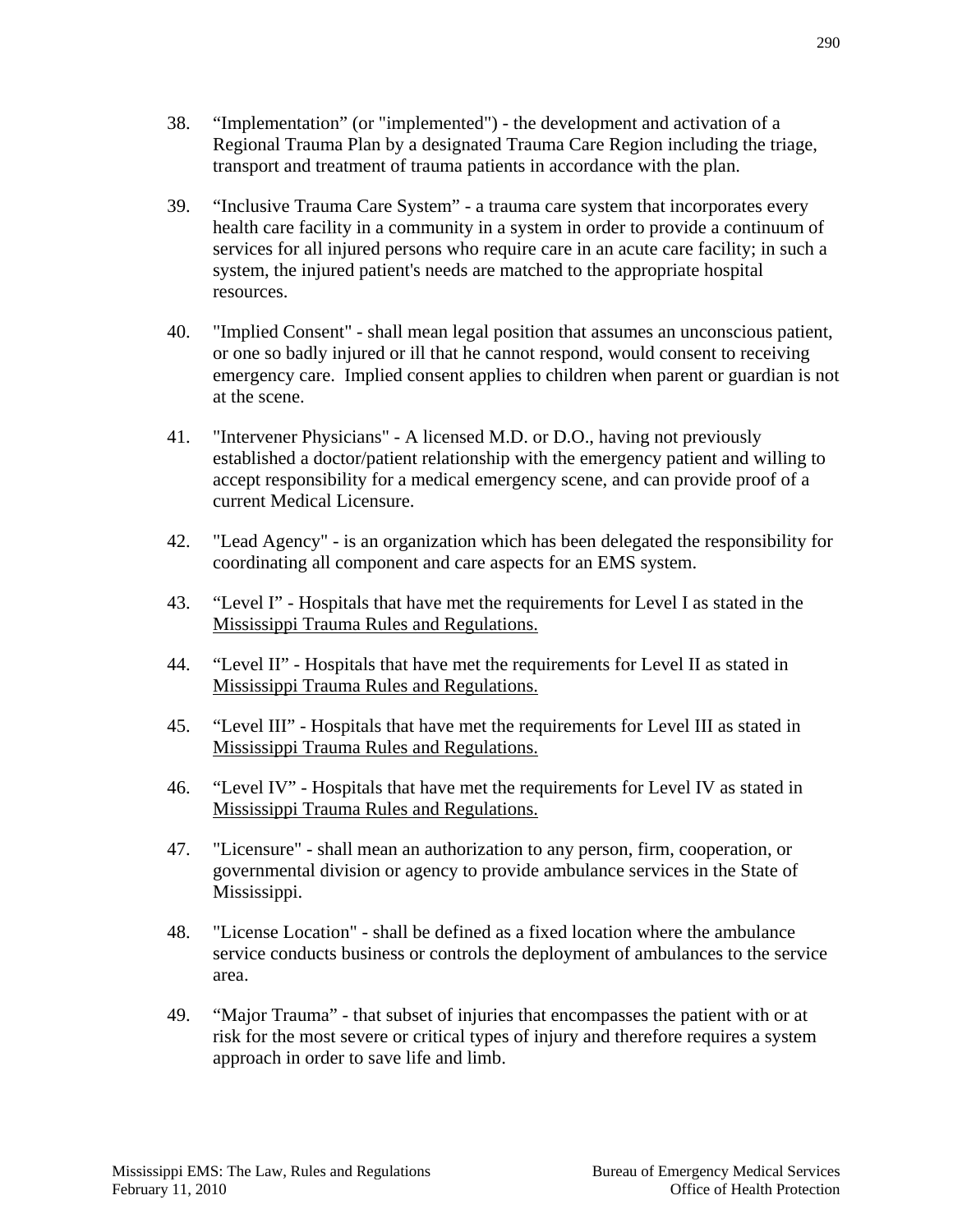- 50. "Major Trauma Patient" (or "major trauma" or " critically injured patient") a person who has sustained acute injury and by means of a standardized field triage criteria (anatomic, physiology, and mechanism of injury) is judged to be at significant risk of mortality or major morbidity.
- 51. "Mechanism of Injury" the source of forces that produce mechanical deformations and physiological responses that cause an anatomic lesion of functional change in humans.
- 52. "Medical Control" shall mean directions and advice provided from a centrally designated medical facility staffed by appropriate personnel, operating under medical supervision, supplying professional support through radio or telephonic communication for on-site and in-transit basic and advanced life support services given by field and satellite facility personnel.
- 53. "Medical Direction" (medical accountability) When a physician is identified to develop, implement and evaluate all medical aspects of an EMS system.
- 54. "Medical Director" (off line, administrative) should be a physician both credible and knowledgeable in EMS systems planning, implementation, and operations. This off-line physician assumes total responsibility for the system's activities. He is appointed by the local EMS lead agency. The administrative medical director works in close liaison with government agencies, public safety and disaster operations, legislative and executive offices, professional societies, and the public. Off-line program activities include liaison with other state and regional EMS medical directors to conceptualize clinical and component system designs, establish standards, monitor and evaluate the integration of component and system activities.
	- a. This off-line physician assures medical soundness and appropriateness of all aspects of the program and is responsible for the conceptual and systems design and overall supervision of the EMS program.
	- b. The administrative (off-line) medical director in conjunction with the supervisory ALS (on-line) medical directors of each Base Station Hospital, medical directors for paramedic services, medical director for EMS training, and critical care consultants develop all area protocols. These protocols serve as the basis for EMS system role definition of ALS personnel, curriculum development, competency determination, and maintenance, monitoring, and evaluation.
	- c. The off-line medical director meets on a regular basis with on-line medical directors and the EMS training director to evaluate on-line system performance, to review problems, and suggest changes in treatment, triage, or operational protocols. All on-line medical directors must be approved by the off-line medical director.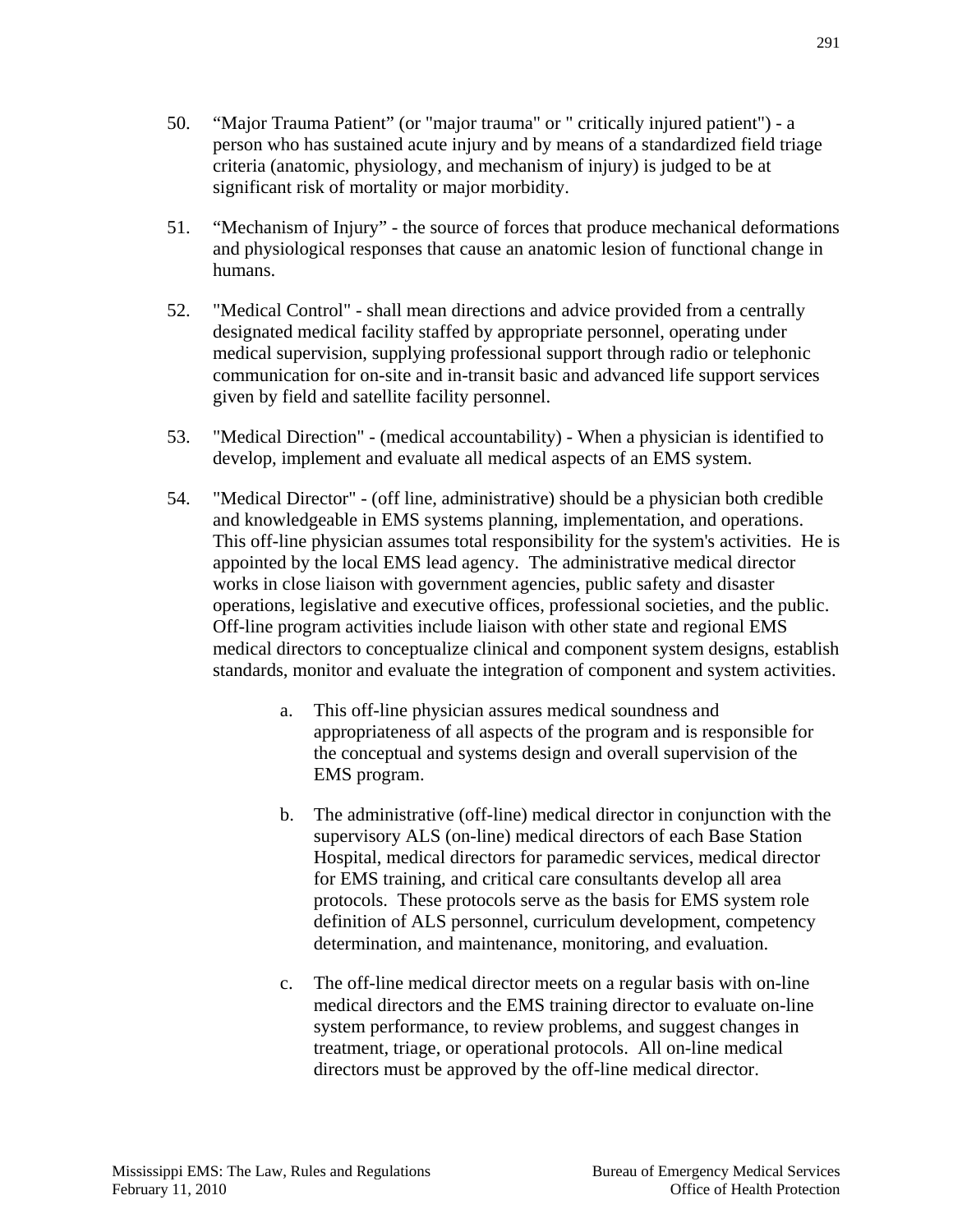- 55. "Mississippi Trauma Advisory Committee" (MTAC) (See Appendix A) advisory body created by legislature for the purpose of providing assistance in all areas of trauma care system development and technical support to the Department of Health; members are comprised of EMS Advisory Council members appointed by the chairman.
- 56. "Mississippi Trauma Care System Plan" (State Trauma Plan) a formally organized plan developed by the Department of Health, pursuant to legislative directive, which sets out a comprehensive system of prevention and management of major traumatic injuries.
- 57. "On-Line (Supervising ALS) Medical Director" On-Line medical control is provided through designated Primary Resource and Base Station Hospitals under the area direction of a supervisory ALS medical director who is on-line to the prehospital system stationed at the designated Base Station Hospital. Each provider of ALS must also have an on-line medical director. The system must also have an online medical director for EMS training. These supervisory medical directors are organizationally responsible to the administrative (off-line medical director of the local EMS lead agency for program implementation and operations within his area of jurisdiction).
	- a. The ALS (on-line) medical director supervises the advanced life support, pre- and inter-hospital system and is responsible for the actual day-to-day operation of the EMS system. He carries out the "EMS systems design" in terms of pre-and inter-hospital transportation care and provides ALS direction to EMS providers depending on the transportation care and provides ALS direction to EMS providers depending on the system's configuration. He monitors all pre-hospital ALS activities within that system's region or area of responsibility. The ALS physician must review and monitor compliance to protocols for both the pre-and inter-hospital settings.
	- b. The ALS (on-line) medical director in conjunction with the EMS training medical director reviews paramedics, intermediates, mobile intensive care nurses, and physician competencies and recommends certification, re-certification, and decertification of these personnel to the EMS health officer of the lead agency responsible for the certification decertification, and recertification of EMS personnel. Monitoring the competency of all pre-hospital EMS personnel activities is within his responsibility.
	- c. He attends medical control meetings where area system performance and problems are discussed and recommendations to the administrative off-line director are made. He also conducts regular case reviews and other competency evaluation and maintenance procedures and reports back to the administrative (off-line) medical director.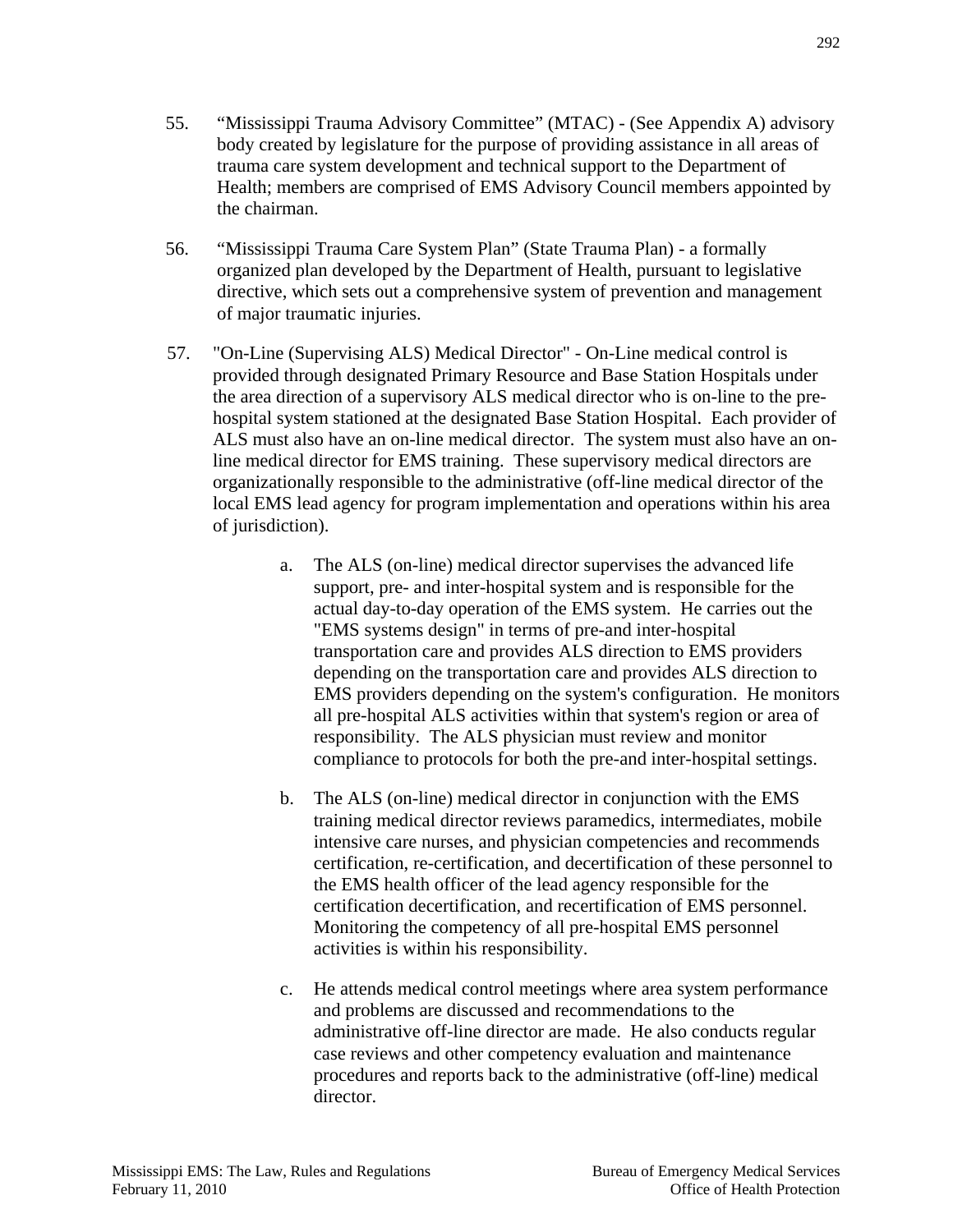- d. This ALS (on-line) physician assumes the supervision and responsibility for all advanced care rendered in an emergency at the scene of an accident and en route to the hospital under his area jurisdiction. Each on-line medical director representing the hospitals providing medical control has the authority to delegate his duties to other emergency department physicians who may be on duty and placed in a position of giving medical direction to pre-hospital ALS personnel.
- 58. "Pediatric Trauma Center" Either (a) a licensed acute care hospital which typically treats persons fourteen (14) years of age or less, which meets all relevant criteria contained in these Regulations and which has been designated as a pediatric Trauma Center; or (b) the pediatric component of a Trauma Center with pediatric specialist and a pediatric intensive care unit.
- 59. "Performance Improvement" (or "quality improvement") a method of evaluating and improving processes of patient care which emphasizes a multi-disciplinary approach to problem solving, and focuses not on individuals, but systems of patient care which might cause variations in patient outcome.
- 60. "Permit" shall mean an authorization issued for an ambulance vehicle as meeting the standards adopted pursuant to this chapter.
- 61. "Pre-hospital Provider" all personnel providing emergency medical care in a location remote from facilities capable of providing definitive medical care.
- 62. "Primary Resource Hospital" The Primary Resource Hospital (PRH) is responsible for implementing the medical control design of the ALS system. It has the major functional responsibility for implementing protocols (treatment, triage, and operations) and the monitoring of program compliance to these by on-line medical supervision. This hospital must be an acute general care facility equipped with voice and biomedical telemetry equipment. It should be staffed with critical care nurses and emergency physicians, or physicians under the direction and supervision of physicians totally versed and committed to emergency medicine. It must be capable of functioning as a Communications Resource as described in the section on Medical Direction and pre-hospital ALS personnel should be able to receive medical control and direction from this facility anywhere within the district. It is also understood that this facility is responsible for overall supervision of medical directions that may be issued by other participating hospitals within the district.
	- a. This hospital provides and coordinates interdisciplinary training for ALS providers within the district. The lead agency may choose to delegate or contract this responsibility to other institutions."
- 63. "Protocols" standards for EMS practice in a variety of situations within the EMS system.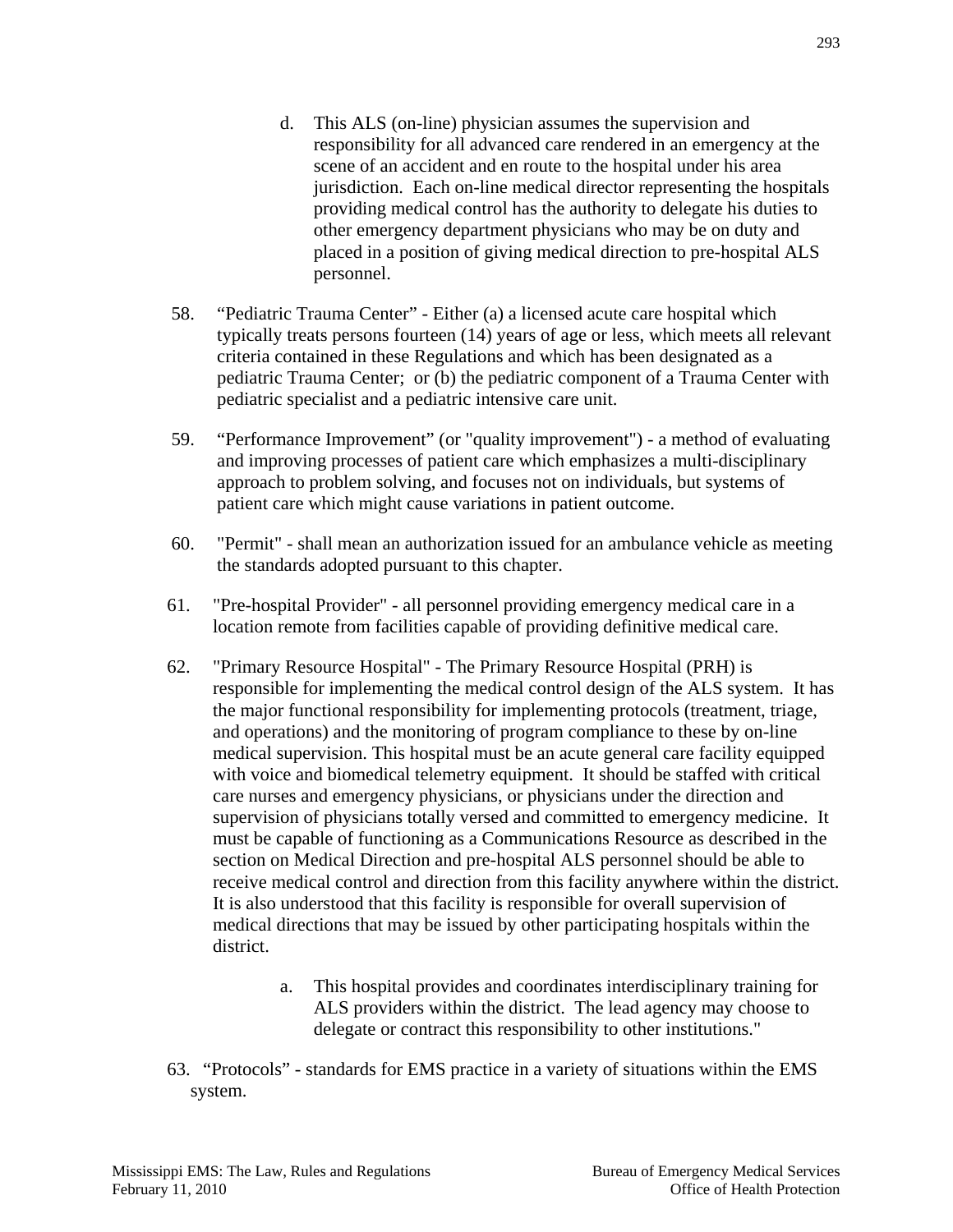- 64. "Regional Trauma Plan" a document developed by the various Trauma Care Regions, and approved by the Department of Health, which describes the policies, procedures and protocols for a comprehensive system of prevention and management of major traumatic injuries in that Trauma Care Region.
- 65. "Regionalization" the identification of available resources within a given geographic area, and coordination of services to meet the need of a specific group of patients.
- 66. "Service Area" (or "catchment area") that geographic area defined by the local EMS agency in its Regional Trauma Plan as the area served by a designated Trauma Center.
- 67. "Specialty Care Facility" an acute care facility that provides specialized services and specially trained personnel to care for a specific portion of the injured population, such as pediatric, burn injury, or spinal cord injury patients.
- 68. "Surveillance" the ongoing and systematic collection, analysis, and interpretation of health data in the process of describing and monitoring a health event.
- 69. "Trauma" a term derived from the Greek for "wound"; it refers to any bodily injury (see "Injury").
- 70. "Trauma Care Facility" (or "trauma center") a hospital that has been designated by the department to perform specified trauma care services within a Trauma Care Region pursuant to standards adopted by the department.
- 71. "Trauma Care Region" Trauma Care Region is a geographic area of the state formally organized, in accordance with standards promulgated by the department and has received designation from the department, for purposes of developing and inclusive care system.
- 72. "Trauma Care System Planning and Development Act of 1990" The federal law that amended the Public Health Service Act to add Title XII - Trauma Programs. The purpose of the legislation being to assist State governments in developing, implementing and improving regional systems of trauma care, and to fund research and demonstration projects to improve rural EMS and trauma.
- 73. "Trauma Care System" an organized approach to treating patients with acute injuries; it provides dedicated (available 24 hours a day) personnel, facilities, and equipment for effective and coordinated trauma care in an appropriate geographical region, known as a Trauma Care Region.
- 74. "Trauma Center Designation" the process by which the Department identifies facilities within a Trauma Care Region.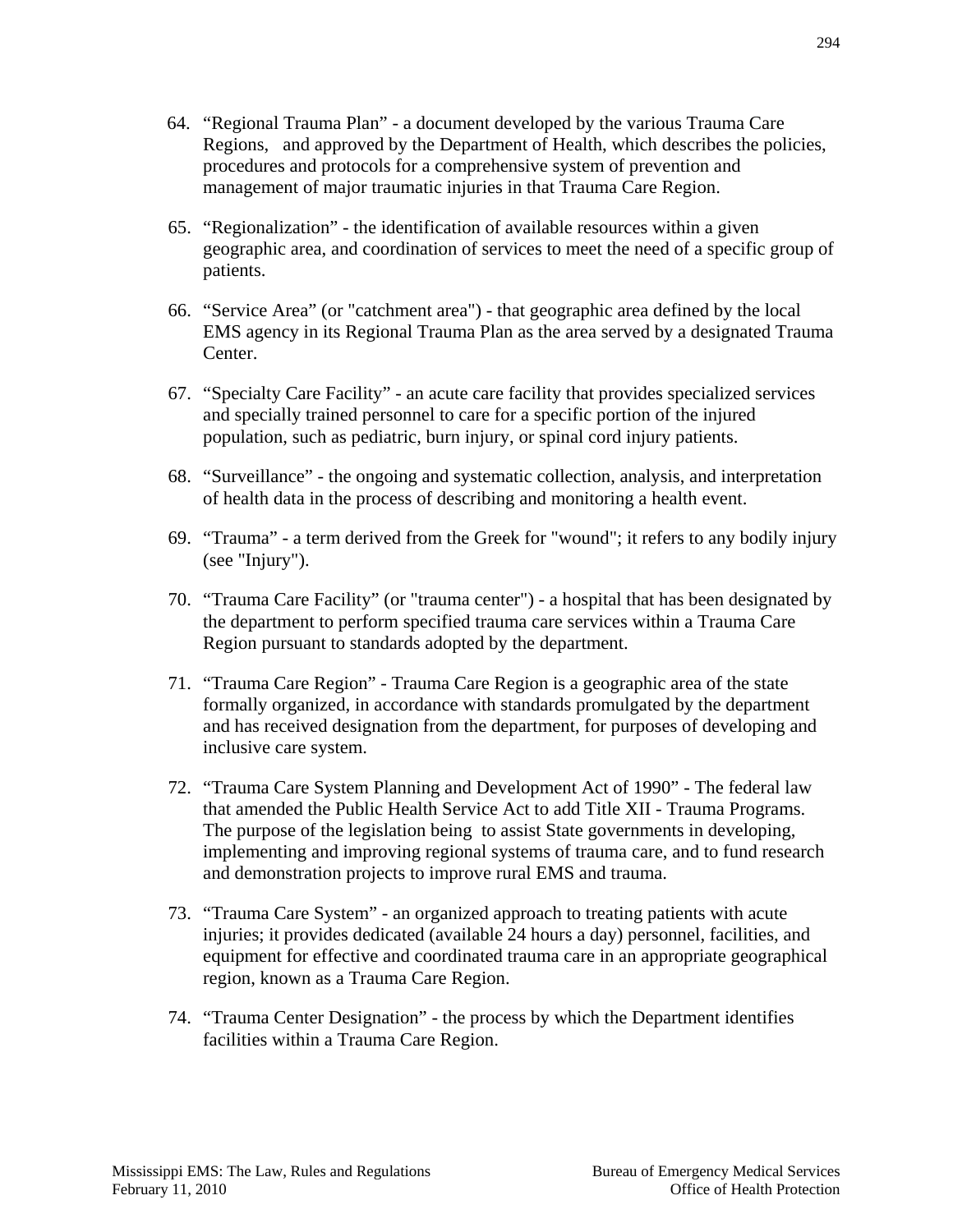- 75. "Trauma Program Manager" a designated individual with responsibility for coordination of all activities on the trauma service and works in collaboration with the trauma service director.
- 76. "Standing Orders" are those specific portions of the treatment protocols that may be carried out by ALS personnel without having to establish contact with medical control facility. These standing orders represent nationally recognized treatment modalities and allow the ALS personnel to treat life-threatening problems without delay.
- 77. "State EMS Medical Director" A Mississippi licensed physician, employed by the Mississippi Department of Health, who is responsible for the development, implementation, and evaluation of standards and guidelines for the provision of emergency medical services and EMS medical direction in the state. This physician must have experience in EMS medical direction and be board certified in emergency medicine. This physician must be experienced with EMS systems, EMS medical direction, evaluation processes, teaching, and curriculum development. It is the goal of the State EMS Medical Director to ensure the care delivered by EMS systems in the state is consistent with recognized standards and that quality is maintained in a manner that assures professional and public accountability. The State EMS Medical Director must serve as an advocate for efficient and effective emergency medical services throughout the state.
	- a. The Responsibilities of the State EMS Medical Director include but are not limited to:
		- i. \* Oversight of all aspects of EMS Medical direction in the state
		- ii. \* Oversight of the of standards and minimum qualifications for EMS Medical Directors
		- iii.\* Approval of System Medical Directors for ambulance services
		- iv. \* Approval of protocols for ambulance services
		- v. \* Approve training programs, training standards, and curricula for EMS providers and medical directors.
		- vi. \* Oversight of all aspects of EMS quality assurance and performance improvement in the state
		- vii. \* Approval of the Quality Assurance and Performance Improvement plans for ambulance services
		- viii. \* Serve as Chairman of the Committee on Medical Direction, Training, and Quality Assurance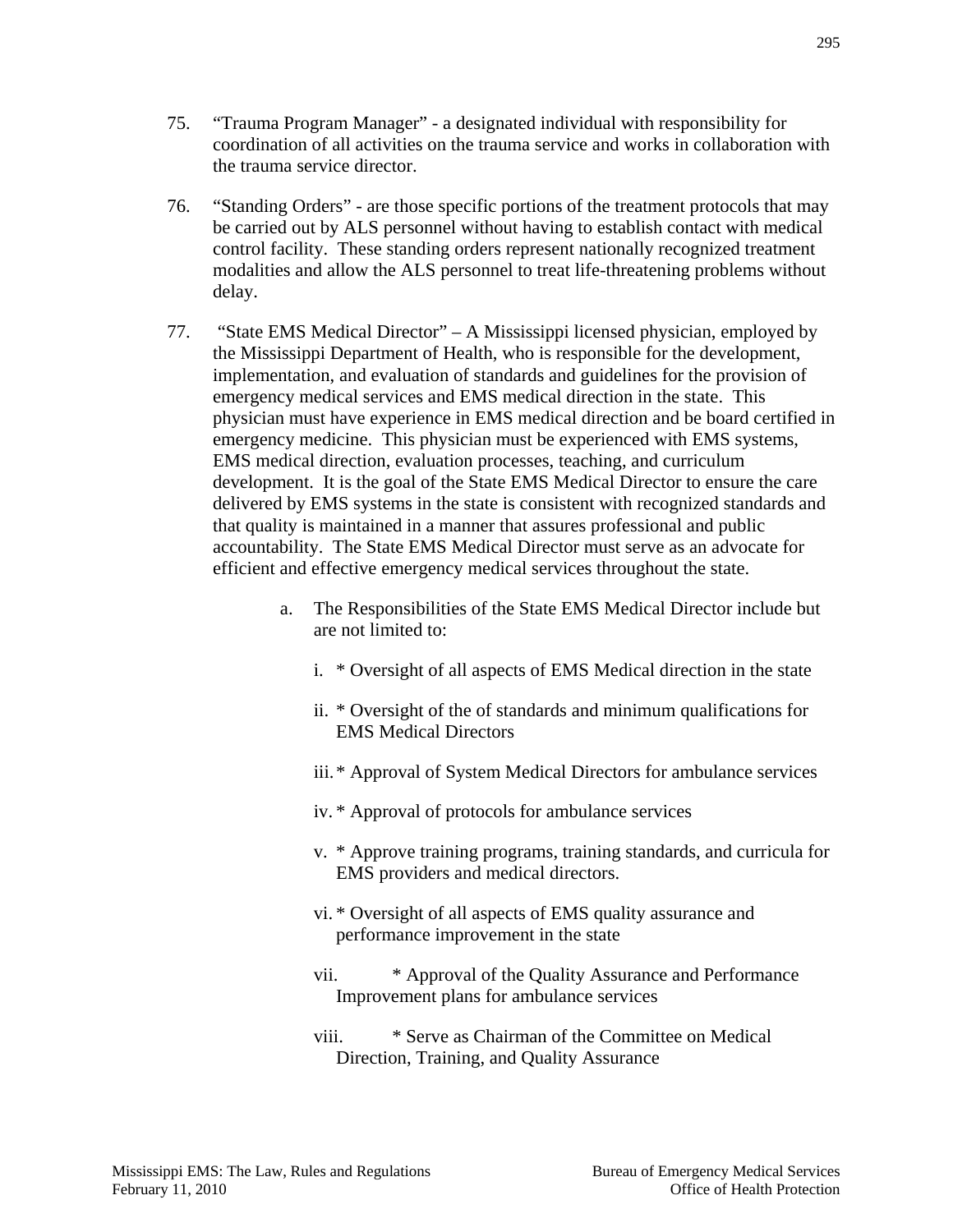- ix. \* Serve as Chairman of the EMS Performance Improvement **Committee**
- x. \* Serve as Chairman of the EMS Protocol Committee
- xi. \* Act as a liaison with public safety and disaster planning agencies
- xii. \* Act as a liaison with national EMS agencies
- xiii. \* Oversight of issues related to complaints, investigations, disciplinary procedures involving patient care, performance standards, and medical direction
- 78. "State Trauma Plan" See Mississippi Trauma Care Plan
- 79. "Transfer" The movement (including the discharge) of a patient outside a hospital's facilities at the direction of any person employed by (or affiliated or associated, directly or indirectly with) the hospital, but does not include such a movement of a patient who (a) has been declared dead, or (b) leaves the facility without the permission of any such person.
- 80. "Treatment Protocols" are written uniform treatment and care plans for emergency and critical patients. These treatment plans must be approved and signed by the off-line medical director and/or medical groups. (Appendix 2)
- 81. "Triage" the process of sorting injured patients on the basis of the actual or perceived degree of injury and assigning them to the most effective and efficient regional care resources, in order to insure optimal care and the best chance of survival.
- 82. "Triage Criteria" a measure or method of assessing the severity of a person's injuries that is used for patient evaluation, especially in the prehospital setting, and that utilizes anatomic or physiologic considerations or mechanism of injury.
- 83. "Triage Protocols" are region wide plans for identifying, selecting and transporting specific critical patients to appropriate, designated treatment facilities.